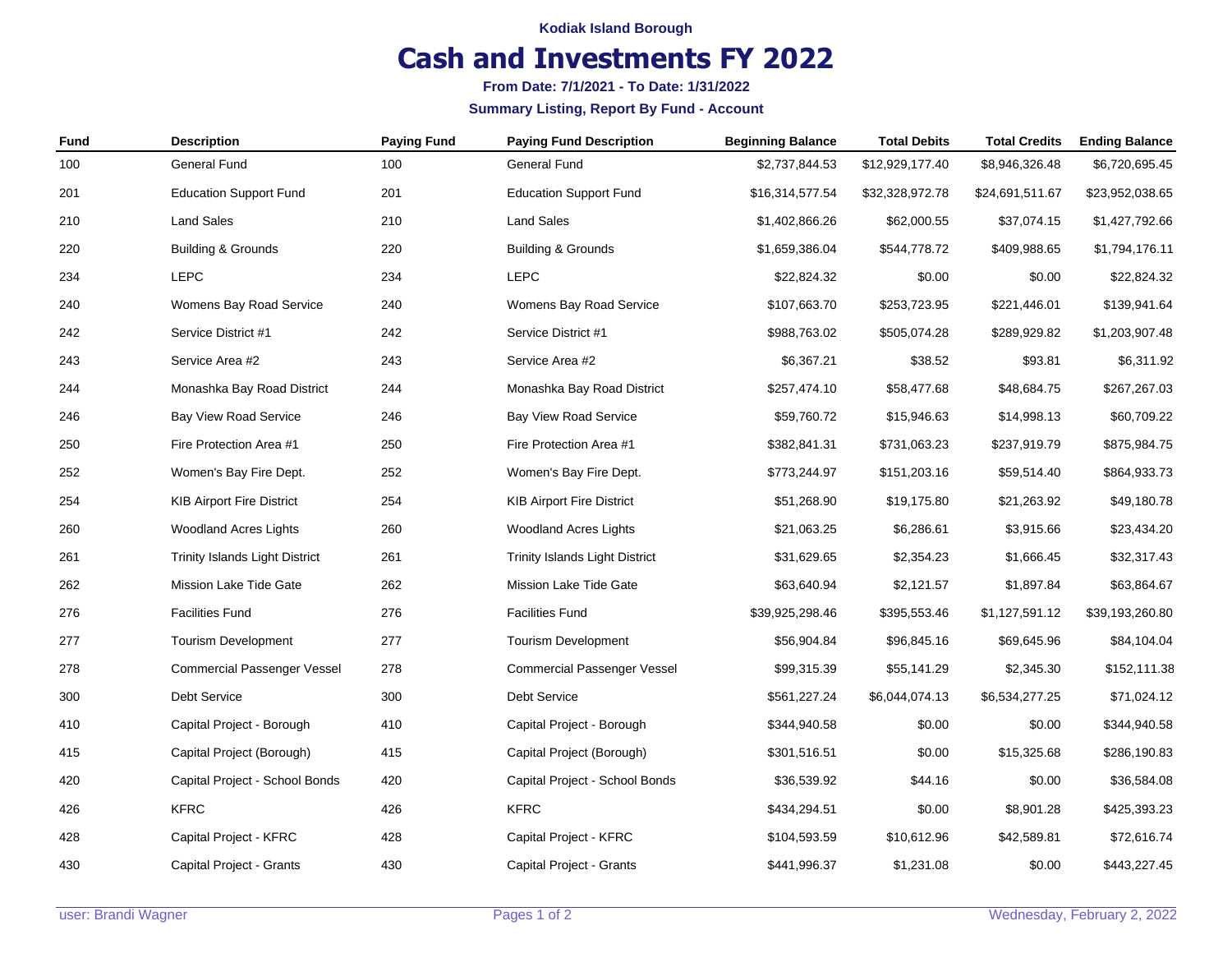**Kodiak Island Borough**

## **Cash and Investments FY 2022**

**From Date: 7/1/2021 - To Date: 1/31/2022**

**Summary Listing, Report By Fund - Account**

| <b>Fund</b> | <b>Description</b>               | <b>Paying Fund</b> | <b>Paying Fund Description</b>   | <b>Beginning Balance</b> | <b>Total Debits</b> | <b>Total Credits</b> | <b>Ending Balance</b> |
|-------------|----------------------------------|--------------------|----------------------------------|--------------------------|---------------------|----------------------|-----------------------|
| 432         | <b>Grants - Capital Projects</b> | 432                | <b>Grants - Capital Projects</b> | (\$25,540.00)            | \$1,495,535.73      | \$197,671.82         | \$1,272,323.91        |
| 445         | Capital Project - Long Term Care | 445                | Capital Project - Long Term Care | \$63,104.09              | \$0.00              | \$44,491.97          | \$18,612.12           |
| 450         | All Capital Projects as of FY10  | 450                | All Capital Projects as of FY10  | \$1,969,451.99           | \$139,955.57        | \$8,356.98           | \$2,101,050.58        |
| 455         | Capital Project - Non Boro Bldg  | 455                | Capital Project - Non Boro Bldg  | (\$44,454.45)            | \$96,423.31         | \$84,255.51          | (\$32,286.65)         |
| 456         | Capital Project - Res Court Apts | 456                | Capital Project - Res Court Apts | \$0.00                   | \$0.00              | \$0.00               | \$0.00                |
| 460         | KHS Renovation / Addition Bond   | 460                | KHS Renovation / Addition Bond   | \$742,275.27             | \$0.00              | \$0.00               | \$742,275.27          |
| 469         | Renewal & Replacement Projects   | 469                | Renewal & Replacement Projects   | \$1,919,107.17           | \$540,867.75        | \$34,591.10          | \$2,425,383.82        |
| 470         | School R&R Facilities Bond Proj  | 470                | School R&R Facilities Bond Proj  | \$1,013,275.62           | \$375.02            | \$20,543.33          | \$993,107.31          |
| 490         | Capital Project - Solid Waste    | 490                | Capital Project - Solid Waste    | (\$18, 117, 611.34)      | \$0.00              | \$336,481.91         | (\$18,454,093.25)     |
| 492         | Capital Project - Solid Waste    | 492                | Capital Project - Solid Waste    | \$0.00                   | \$0.00              | \$0.00               | \$0.00                |
| 495         | Capital Project - Hospital       | 495                | Capital Project - Hospital       | (\$6,351,217.74)         | \$0.00              | \$2,146,033.18       | (\$8,497,250.92)      |
| 497         | Capital Project - Hospital       | 497                | Capital Project - Hospital       | \$692,482.00             | \$0.00              | \$0.00               | \$692,482.00          |
| 530         | Solid Waste Disposal             | 530                | Solid Waste Disposal             | \$25,622,578.35          | \$2,124,015.07      | \$1,916,825.76       | \$25,829,767.66       |
| 540         | <b>Hospital Fund</b>             | 540                | <b>Hospital Fund</b>             | \$6,593,027.11           | \$404,656.97        | \$461,196.29         | \$6,536,487.79        |
| 545         | Long Term Care Center            | 545                | Long Term Care Center            | \$2,394,633.65           | \$636,902.46        | \$300,223.55         | \$2,731,312.56        |
| 555         | <b>KFRC</b>                      | 555                | <b>KFRC</b>                      | \$1,579,196.56           | \$481,918.24        | \$397,059.05         | \$1,664,055.75        |
| 556         | <b>Research Court Apartments</b> | 556                | <b>Research Court Apartments</b> | \$47,425.55              | \$53,825.16         | \$34,408.47          | \$66,842.24           |
| 560         | 911 Service                      | 560                | 911 Service                      | \$77,527.75              | \$180,159.18        | \$231,057.71         | \$26,629.22           |
| 910         | Investment Aggregate             | 910                | Investment Aggregate             | \$0.00                   | \$64,219,791.00     | \$64,219,791.00      | \$0.00                |
|             |                                  |                    |                                  |                          |                     |                      |                       |

Grand Total: 45 Funds \$85,363,105.45 \$124,588,322.81 \$113,219,895.56 \$96,731,532.70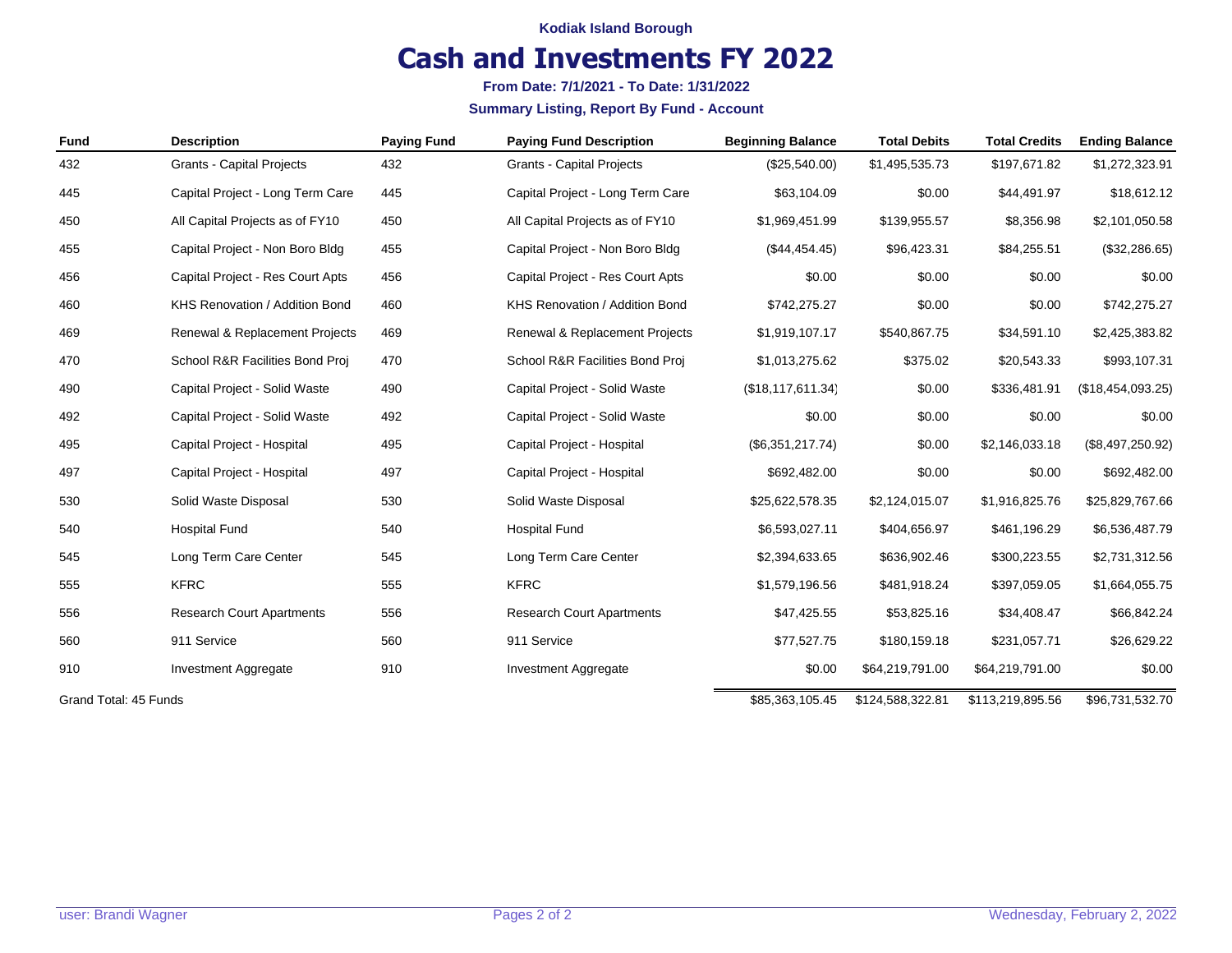

# **Balance Sheet**

|               |                                                        |                           | <b>Current YTD</b> |                   |             |
|---------------|--------------------------------------------------------|---------------------------|--------------------|-------------------|-------------|
| Account       | <b>Account Description</b>                             |                           | <b>Balance</b>     | <b>Net Change</b> | Change %    |
| Fund Category | <b>Governmental Funds</b>                              |                           |                    |                   |             |
|               | Fund Type General Fund                                 |                           |                    |                   |             |
|               | Fund 100 - General Fund                                |                           |                    |                   |             |
| <b>ASSETS</b> |                                                        |                           |                    |                   |             |
| <b>Assets</b> |                                                        |                           |                    |                   |             |
| 101.100       | Cash in Bank - Wells Fargo                             |                           | 6,720,145.45       | 7,284,098.34      | 1,291.61    |
| 101.300       | Petty Cash                                             |                           | 550.00             | .00               | .00         |
| 103.200       | <b>IILP Investment</b>                                 |                           | 907,061.29         | (6,348,823.89)    | (87.50)     |
| 105.100       | Taxes Receivable - Current Real                        |                           | 50,614.95          | (33,706.63)       | (39.97)     |
| 105.110       | Taxes Receivable - City Real                           |                           | 13,635.34          | (7,990.78)        | (36.95)     |
| 105.200       | Taxes Receivable - Current Personal                    |                           | 18,272.30          | (9,642.13)        | (34.54)     |
| 107.140       | Delinguent Taxes - Personal                            |                           | 36,980.61          | 3,445.97          | 10.28       |
| 107.200       | Allow / Uncollectable Tax                              |                           | (18,055.53)        | (355.74)          | (2.01)      |
| 111.100       | Tax Lien Receivable - Real Property                    |                           | 17,004.60          | 8,429.93          | 98.31       |
| 111.110       | Tax Lien - Real City                                   |                           | 3,660.84           | (618.22)          | (14.45)     |
| 115.100       | <b>Accounts Receivable</b>                             |                           | 877.14             | (1.51)            | (.17)       |
| 126.202       | State of Alaska - PERS to be Refunded                  |                           | (11, 536.72)       | (11, 536.72)      | $+++$       |
| 143.100       | Prepaid Expenses                                       |                           | 3,950.00           | 950.05            | 31.67       |
|               |                                                        | <b>Assets Totals</b>      | \$7,743,160.27     | \$884,248.67      | 12.89%      |
|               |                                                        | <b>ASSETS TOTALS</b>      | \$7,743,160.27     | \$884,248.67      | 12.89%      |
|               | <b>LIABILITIES AND FUND EQUITY</b>                     |                           |                    |                   |             |
|               | <b>LIABILITIES</b>                                     |                           |                    |                   |             |
| Liabilities   |                                                        |                           |                    |                   |             |
| 202.100       | <b>Accounts Payable</b>                                |                           | 166.80             | 166.80            | $^{+++}$    |
| 202.120       | Tax Overpayment                                        |                           | 9,552.33           | .00               | .00.        |
| 203.140       | Workmans Compensation Payable                          |                           | (35,767.64)        | (5,658.23)        | (18.79)     |
| 203.150       | Unemployment Payable                                   |                           | (2,683.96)         | (2,868.32)        | (1, 555.83) |
| 203.161       | Alaska Electrical Trust Fund Insurance                 |                           | (2,093.00)         | (2,268.00)        | (1,296.00)  |
| 203.170       | FSA Health / Dependent Care (previously Reimb Medical) |                           | 580.74             | (96.46)           | (14.24)     |
| 203.190       | <b>Voluntary Insurance Products</b>                    |                           | 1,099.90           | (1,343.64)        | (54.99)     |
| 203.215       | PAC Dues                                               |                           | 4.11               | 4.11              | $^{+++}$    |
| 203.220       | <b>IBEW Working Dues</b>                               |                           | 9,723.03           | (421.61)          | (4.16)      |
| 203.270       | Employee Benefit                                       |                           | 319.64             | 53.97             | 20.31       |
| 208.020       | Due to City of Kodiak                                  |                           | 22,478.62          | (87, 926.78)      | (79.64)     |
| 222.110       | Deferred Revenue - Taxes                               |                           | 75,784.09          | 21,389.90         | 39.32       |
| 222,200       | Taxes Collected in Advance                             |                           | 2,100.08           | (4,481.91)        | (68.09)     |
|               |                                                        | Liabilities Totals        | \$81,264.74        | (\$83,450.17)     | $(50.66\%)$ |
|               |                                                        | <b>LIABILITIES TOTALS</b> | \$81,264.74        | $($ \$83,450.17)  | $(50.66\%)$ |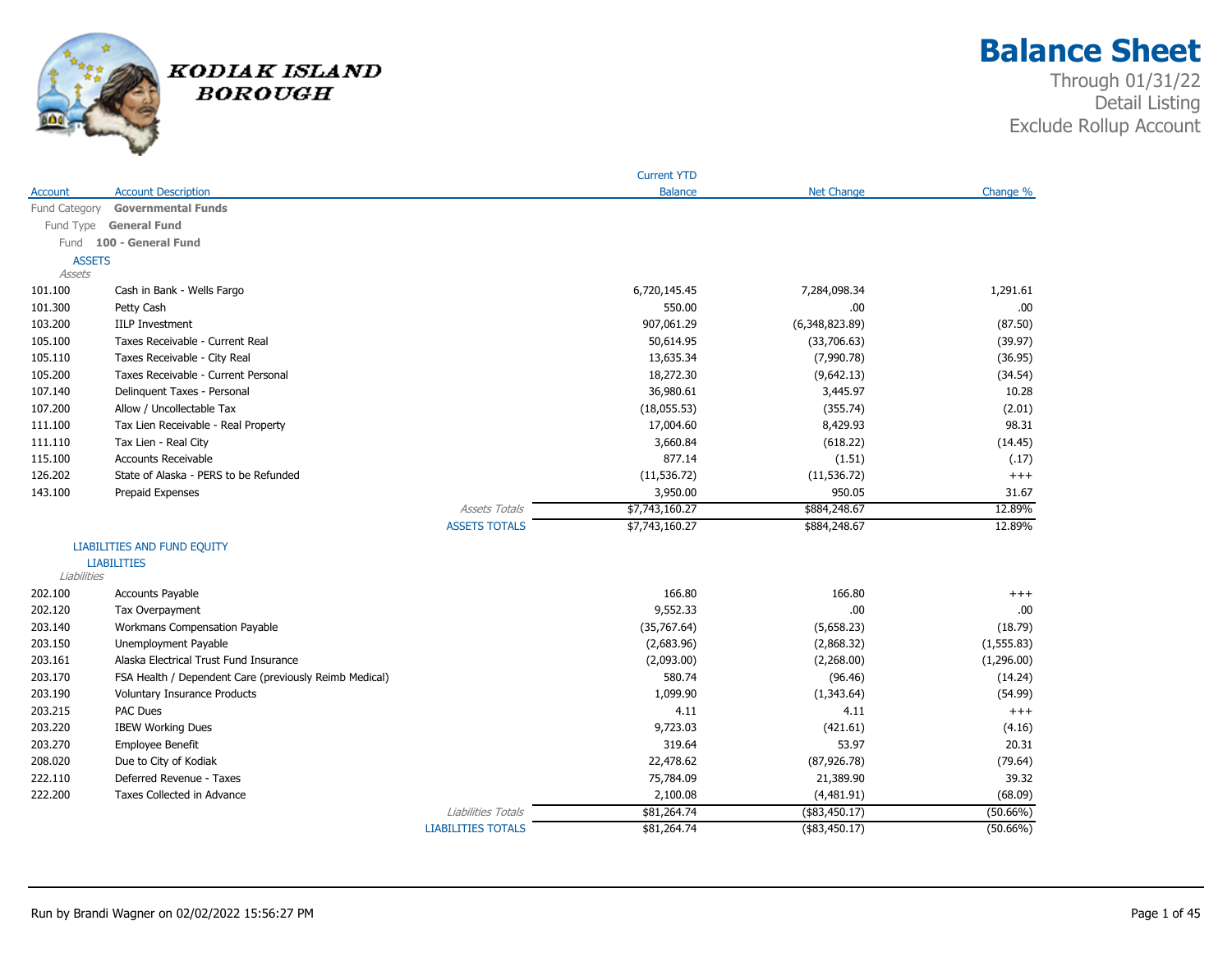

|                    |                                   |                                                  | <b>Current YTD</b> |                   |              |
|--------------------|-----------------------------------|--------------------------------------------------|--------------------|-------------------|--------------|
| Account            | <b>Account Description</b>        |                                                  | <b>Balance</b>     | <b>Net Change</b> | Change %     |
| Fund Category      | <b>Governmental Funds</b>         |                                                  |                    |                   |              |
| Fund Type          | <b>General Fund</b>               |                                                  |                    |                   |              |
| Fund               | 100 - General Fund                |                                                  |                    |                   |              |
|                    | <b>FUND EQUITY</b>                |                                                  |                    |                   |              |
| <b>Fund Equity</b> |                                   |                                                  |                    |                   |              |
| 253.100            | Fund Balance - Unreserved         |                                                  | 7,487,221.18       | 1,392,672.92      | 22.85        |
|                    |                                   | <b>Fund Equity Totals</b>                        | \$7,487,221.18     | \$1,392,672.92    | 22.85%       |
|                    |                                   | FUND EQUITY TOTALS Prior to Current Year Changes | \$7,487,221.18     | \$1,392,672.92    | 22.85%       |
|                    | Prior Year Fund Equity Adjustment |                                                  | .00                |                   |              |
|                    | <b>Fund Revenues</b>              |                                                  | (5,593,204.22)     |                   |              |
|                    | Fund Expenses                     |                                                  | 5,418,529.87       |                   |              |
|                    |                                   | <b>FUND EQUITY TOTALS</b>                        | \$7,661,895.53     | \$1,567,347.27    | 25.72%       |
|                    |                                   | LIABILITIES AND FUND EQUITY TOTALS               | \$7,743,160.27     | \$1,483,897.10    | 23.71%       |
|                    |                                   | 100 - General Fund Totals<br>Fund                | \$0.00             | (\$599, 648.43)   | $(100.00\%)$ |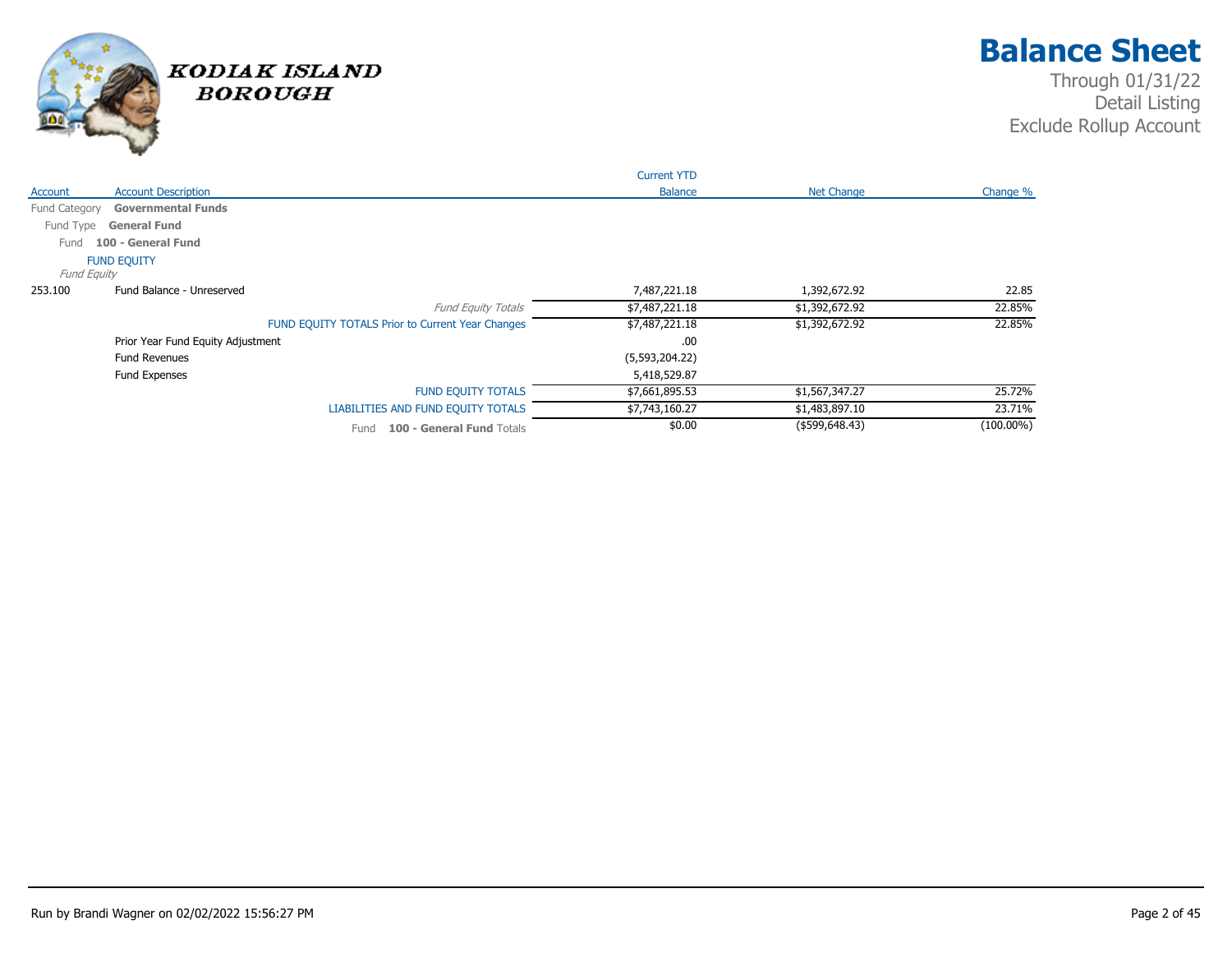

|               |                                   |                                           | <b>Current YTD</b> |                   |              |
|---------------|-----------------------------------|-------------------------------------------|--------------------|-------------------|--------------|
| Account       | <b>Account Description</b>        |                                           | <b>Balance</b>     | Net Change        | Change %     |
| Fund Category | <b>Governmental Funds</b>         |                                           |                    |                   |              |
| Fund Type     | <b>General Fund</b>               |                                           |                    |                   |              |
| Fund          | 910 - Investment Aggregate        |                                           |                    |                   |              |
| <b>ASSETS</b> |                                   |                                           |                    |                   |              |
| Assets        |                                   |                                           |                    |                   |              |
| 101.100       | Cash in Bank - Wells Fargo        |                                           | (97, 351, 104.75)  | (5,382,134.93)    | (5.85)       |
| 103.100       | Investments                       |                                           | 97,074,003.89      | 5,429,734.38      | 5.92         |
| 104.100       | Interest Receivable - Investment  |                                           | 277,100.86         | (47,641.04)       | (14.67)      |
|               |                                   | <b>Assets Totals</b>                      | \$0.00             | (441.59)          | $(100.00\%)$ |
|               |                                   | <b>ASSETS TOTALS</b>                      | \$0.00             | (441.59)          | $(100.00\%)$ |
|               | Prior Year Fund Equity Adjustment |                                           | .00                |                   |              |
|               | <b>Fund Revenues</b>              |                                           | .00                |                   |              |
|               | Fund Expenses                     |                                           | .00                |                   |              |
|               |                                   | FUND EQUITY TOTALS                        | \$0.00             | \$0.00            | $+++$        |
|               |                                   | LIABILITIES AND FUND EQUITY TOTALS        | \$0.00             | \$0.00            | $+++$        |
|               |                                   | 910 - Investment Aggregate Totals<br>Fund | \$0.00             | (441.59)          | $(100.00\%)$ |
|               |                                   | Fund Type General Fund Totals             | \$0.00             | $($ \$599,690.02) | $(100.00\%)$ |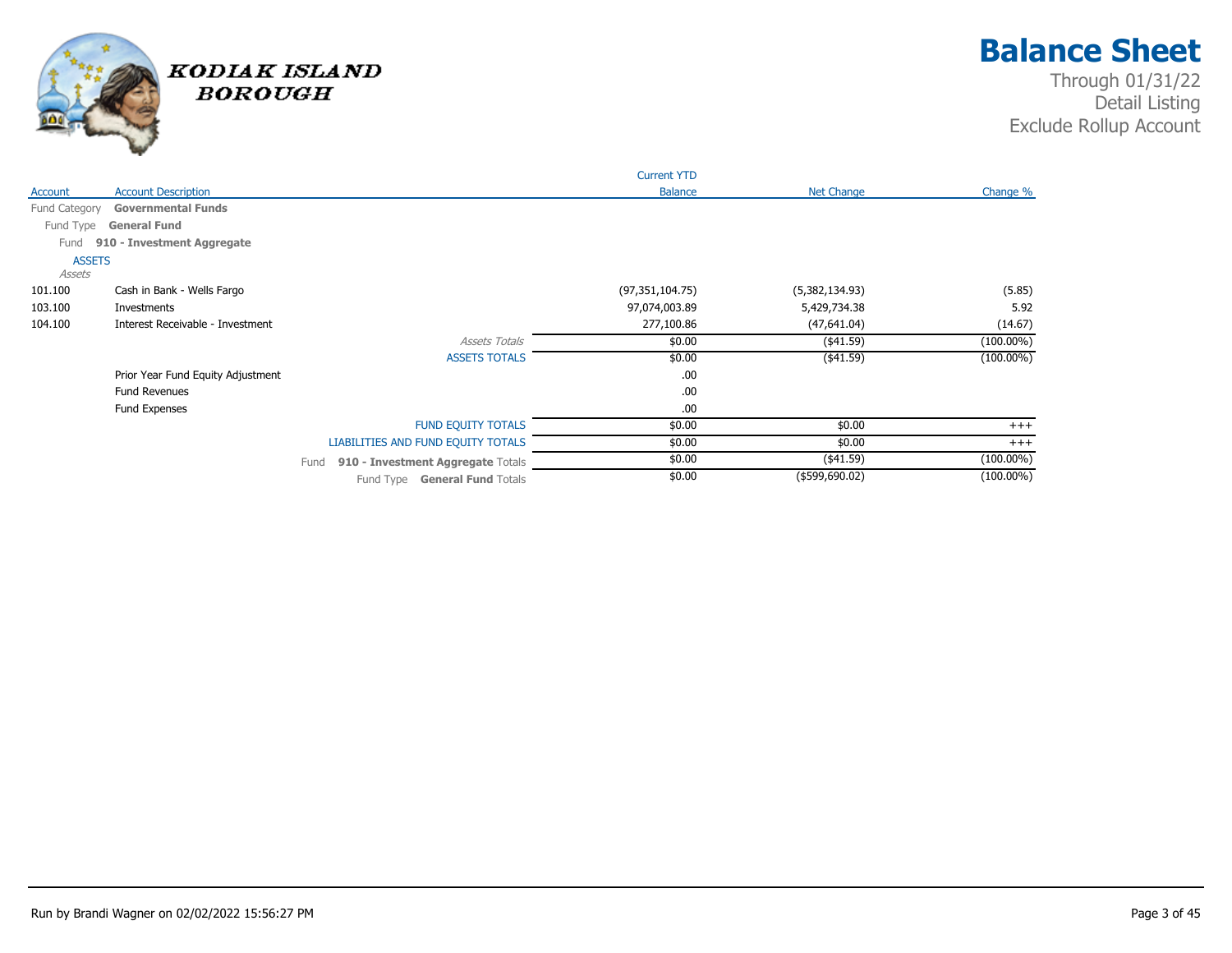

|                    |                                                  | <b>Current YTD</b> |                   |              |
|--------------------|--------------------------------------------------|--------------------|-------------------|--------------|
| Account            | <b>Account Description</b>                       | <b>Balance</b>     | <b>Net Change</b> | Change %     |
| Fund Category      | <b>Governmental Funds</b>                        |                    |                   |              |
|                    | Fund Type Special Revenue Funds                  |                    |                   |              |
| Fund               | 201 - Education Support Fund                     |                    |                   |              |
| <b>ASSETS</b>      |                                                  |                    |                   |              |
| Assets             |                                                  |                    |                   |              |
| 101.100            | Cash in Bank - Wells Fargo                       | 23,952,038.65      | 1,845,904.00      | 8.35         |
| 105.100            | Taxes Receivable - Current Real                  | 167,676.74         | (30,094.69)       | (15.22)      |
| 105.200            | Taxes Receivable - Current Personal              | 17,922.85          | (6,954.00)        | (27.95)      |
| 107.140            | Delinquent Taxes - Personal                      | 28,534.83          | 7,734.85          | 37.19        |
| 111.100            | Tax Lien Receivable - Real Property              | 73,619.23          | (22, 364.96)      | (23.30)      |
|                    | <b>Assets Totals</b>                             | \$24,239,792.30    | \$1,794,225.20    | 7.99%        |
|                    | <b>ASSETS TOTALS</b>                             | \$24,239,792.30    | \$1,794,225.20    | 7.99%        |
|                    | <b>LIABILITIES AND FUND EQUITY</b>               |                    |                   |              |
|                    | <b>LIABILITIES</b>                               |                    |                   |              |
| Liabilities        |                                                  |                    |                   |              |
| 208.010            | Due to KIBSD                                     | 20,070,655.80      | 1,506,699.82      | 8.12         |
| 222.110            | Deferred Revenue - Taxes                         | 135,643.58         | (21, 555.96)      | (13.71)      |
|                    | Liabilities Totals                               | \$20,206,299.38    | \$1,485,143.86    | 7.93%        |
|                    | <b>LIABILITIES TOTALS</b>                        | \$20,206,299.38    | \$1,485,143.86    | 7.93%        |
|                    | <b>FUND EQUITY</b>                               |                    |                   |              |
| <b>Fund Equity</b> |                                                  |                    |                   |              |
| 253.100            | Fund Balance - Unreserved                        | 55,731.97          | (4,762.96)        | (7.87)       |
|                    | Fund Equity Totals                               | \$55,731.97        | ( \$4, 762.96)    | (7.87%)      |
|                    | FUND EQUITY TOTALS Prior to Current Year Changes | \$55,731.97        | $(*4,762.96)$     | (7.87%)      |
|                    | Prior Year Fund Equity Adjustment                | .00                |                   |              |
|                    | <b>Fund Revenues</b>                             | (10, 398, 675.99)  |                   |              |
|                    | Fund Expenses                                    | 6,420,915.04       |                   |              |
|                    | <b>FUND EQUITY TOTALS</b>                        | \$4,033,492.92     | \$3,972,997.99    | 6,567.49%    |
|                    | LIABILITIES AND FUND EQUITY TOTALS               | \$24,239,792.30    | \$5,458,141.85    | 29.06%       |
|                    | 201 - Education Support Fund Totals<br>Fund      | \$0.00             | ( \$3,663,916.65) | $(100.00\%)$ |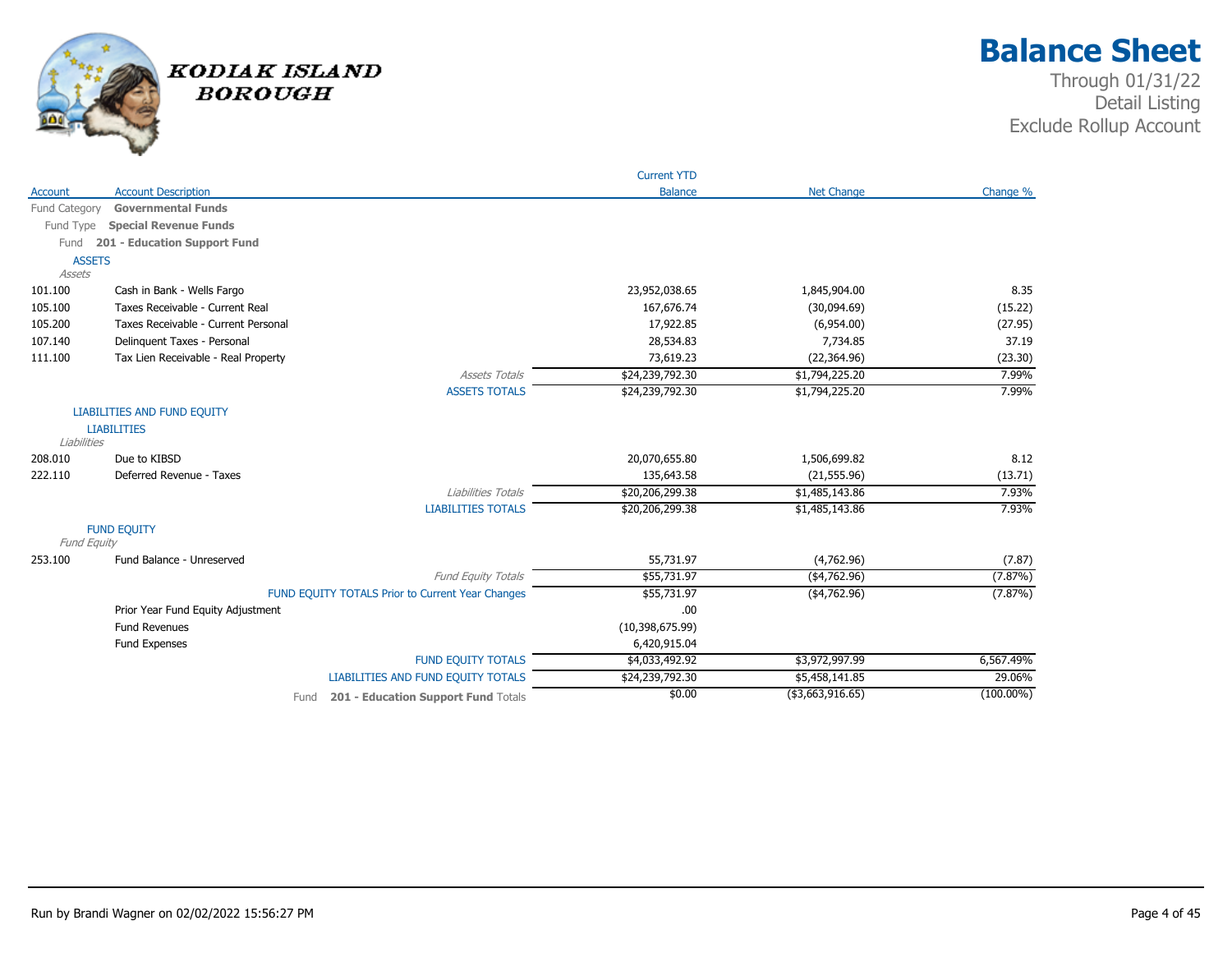

|               |                                                  | <b>Current YTD</b> |                   |              |
|---------------|--------------------------------------------------|--------------------|-------------------|--------------|
| Account       | <b>Account Description</b>                       | <b>Balance</b>     | <b>Net Change</b> | Change %     |
| Fund Category | <b>Governmental Funds</b>                        |                    |                   |              |
| Fund Type     | <b>Special Revenue Funds</b>                     |                    |                   |              |
| Fund          | 210 - Land Sales                                 |                    |                   |              |
| <b>ASSETS</b> |                                                  |                    |                   |              |
| Assets        |                                                  |                    |                   |              |
| 101.100       | Cash in Bank - Wells Fargo                       | 1,427,792.66       | 61,839.65         | 4.53         |
| 115.100       | <b>Accounts Receivable</b>                       | (1,045.00)         | (2,495.00)        | (172.07)     |
| 129.110       | Contact Receivable - Land Sale                   | 5,208.31           | (945.49)          | (15.36)      |
| 129.130       | Contract Receivable - Long Term                  | 50,824.00          | (45, 441.26)      | (47.20)      |
|               | <b>Assets Totals</b>                             | \$1,482,779.97     | \$12,957.90       | 0.88%        |
|               | <b>ASSETS TOTALS</b>                             | \$1,482,779.97     | \$12,957.90       | 0.88%        |
|               | <b>LIABILITIES AND FUND EQUITY</b>               |                    |                   |              |
|               | <b>LIABILITIES</b>                               |                    |                   |              |
| Liabilities   |                                                  |                    |                   |              |
| 222.300       | <b>Unrealized Revenue</b>                        | 56,032.31          | (46, 386.75)      | (45.29)      |
| 229.210       | Gravel Royalty Prepayment                        | 1,000.00           | .00.              | .00          |
|               | Liabilities Totals                               | \$57,032.31        | (\$46,386.75)     | (44.85%)     |
|               | <b>LIABILITIES TOTALS</b>                        | \$57,032.31        | (\$46,386.75)     | (44.85%)     |
|               | <b>FUND EQUITY</b>                               |                    |                   |              |
| Fund Equity   |                                                  |                    |                   |              |
| 253.100       | Fund Balance - Unreserved                        | 1,440,297.98       | 91,441.80         | 6.78         |
|               | Fund Equity Totals                               | \$1,440,297.98     | \$91,441.80       | 6.78%        |
|               | FUND EQUITY TOTALS Prior to Current Year Changes | \$1,440,297.98     | \$91,441.80       | 6.78%        |
|               | Prior Year Fund Equity Adjustment                | .00                |                   |              |
|               | <b>Fund Revenues</b>                             | (658.05)           |                   |              |
|               | Fund Expenses                                    | 15,208.37          |                   |              |
|               | FUND EQUITY TOTALS                               | \$1,425,747.66     | \$76,891.48       | 5.70%        |
|               | LIABILITIES AND FUND EQUITY TOTALS               | \$1,482,779.97     | \$30,504.73       | 2.10%        |
|               | Fund 210 - Land Sales Totals                     | \$0.00             | (\$17,546.83)     | $(100.00\%)$ |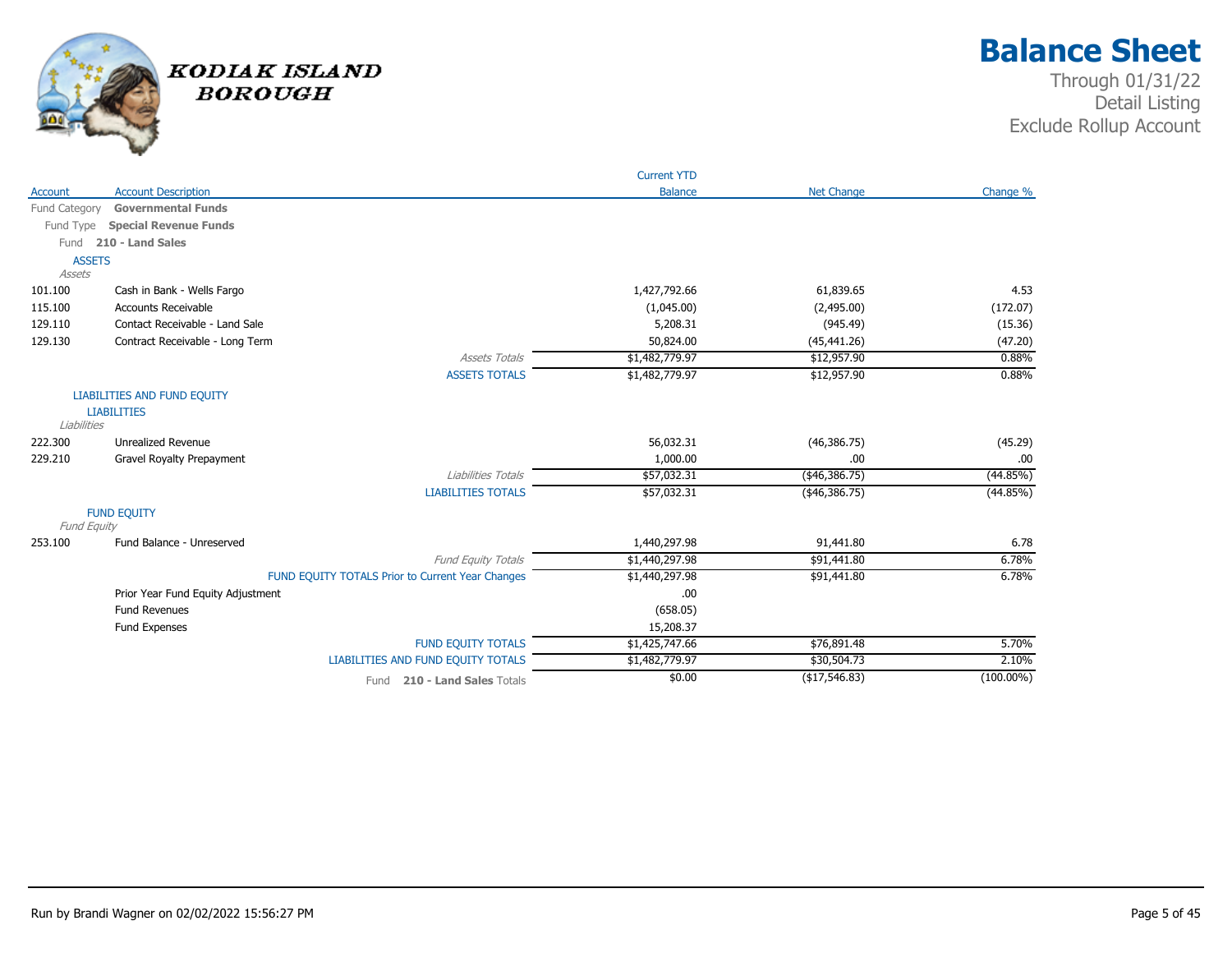

|                         |                                    |                                                  | <b>Current YTD</b> |                   |              |
|-------------------------|------------------------------------|--------------------------------------------------|--------------------|-------------------|--------------|
| Account                 | <b>Account Description</b>         |                                                  | <b>Balance</b>     | <b>Net Change</b> | Change %     |
| Fund Category           | <b>Governmental Funds</b>          |                                                  |                    |                   |              |
| Fund Type               | <b>Special Revenue Funds</b>       |                                                  |                    |                   |              |
| Fund                    | 220 - Building & Grounds           |                                                  |                    |                   |              |
| <b>ASSETS</b><br>Assets |                                    |                                                  |                    |                   |              |
| 101.100                 | Cash in Bank - Wells Fargo         |                                                  | 1,794,176.11       | 256,303.72        | 16.67        |
| 115.100                 | <b>Accounts Receivable</b>         |                                                  | 598.00             | 598.00            | $+++$        |
|                         |                                    | <b>Assets Totals</b>                             | \$1,794,774.11     | \$256,901.72      | 16.71%       |
|                         |                                    | <b>ASSETS TOTALS</b>                             | \$1,794,774.11     | \$256,901.72      | 16.71%       |
|                         | <b>LIABILITIES AND FUND EQUITY</b> |                                                  |                    |                   |              |
| Liabilities             | <b>LIABILITIES</b>                 |                                                  |                    |                   |              |
| 202.000                 | <b>Accounts Payables</b>           |                                                  | 2,266.95           | 2,266.95          | $+++$        |
| 222.100                 | Deferred Revenue                   |                                                  | 598.00             | 598.00            | $+++$        |
|                         |                                    | Liabilities Totals                               | \$2,864.95         | \$2,864.95        | $^{+++}$     |
|                         |                                    | <b>LIABILITIES TOTALS</b>                        | \$2,864.95         | \$2,864.95        | $+++$        |
| Fund Equity             | <b>FUND EQUITY</b>                 |                                                  |                    |                   |              |
| 253.100                 | Fund Balance - Unreserved          |                                                  | 1,621,683.28       | 333,911.86        | 25.93        |
|                         |                                    | Fund Equity Totals                               | \$1,621,683.28     | \$333,911.86      | 25.93%       |
|                         |                                    | FUND EQUITY TOTALS Prior to Current Year Changes | \$1,621,683.28     | \$333,911.86      | 25.93%       |
|                         | Prior Year Fund Equity Adjustment  |                                                  | .00                |                   |              |
|                         | <b>Fund Revenues</b>               |                                                  | (485, 161.46)      |                   |              |
|                         | Fund Expenses                      |                                                  | 314,935.58         |                   |              |
|                         |                                    | <b>FUND EQUITY TOTALS</b>                        | \$1,791,909.16     | \$504,137.74      | 39.15%       |
|                         |                                    | LIABILITIES AND FUND EQUITY TOTALS               | \$1,794,774.11     | \$507,002.69      | 39.37%       |
|                         |                                    | 220 - Building & Grounds Totals<br>Fund          | \$0.00             | ( \$250, 100.97)  | $(100.00\%)$ |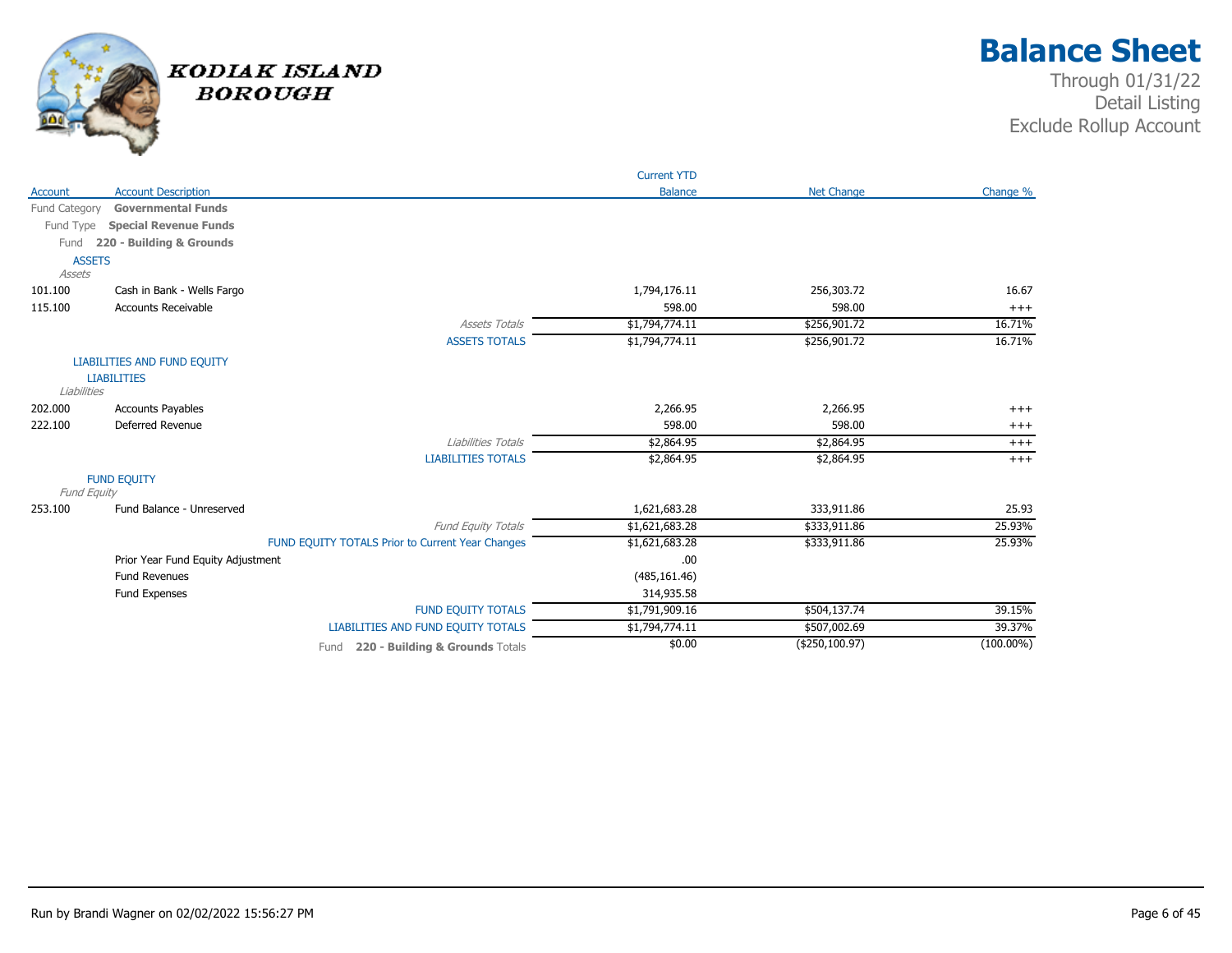

|                                   |                                                  | <b>Current YTD</b> |                   |              |
|-----------------------------------|--------------------------------------------------|--------------------|-------------------|--------------|
| Account                           | <b>Account Description</b>                       | <b>Balance</b>     | <b>Net Change</b> | Change %     |
| Fund Category                     | <b>Governmental Funds</b>                        |                    |                   |              |
| Fund Type                         | <b>Special Revenue Funds</b>                     |                    |                   |              |
| 234 - LEPC<br>Fund                |                                                  |                    |                   |              |
| <b>ASSETS</b>                     |                                                  |                    |                   |              |
| Assets                            |                                                  |                    |                   |              |
| 101.100                           | Cash in Bank - Wells Fargo                       | 22,824.32          | (247.68)          | (1.07)       |
|                                   | <b>Assets Totals</b>                             | \$22,824.32        | ( \$247.68)       | $(1.07\%)$   |
|                                   | <b>ASSETS TOTALS</b>                             | \$22,824.32        | ( \$247.68)       | $(1.07\%)$   |
| <b>FUND EQUITY</b><br>Fund Equity |                                                  |                    |                   |              |
| 253.100                           | Fund Balance - Unreserved                        | 22,824.32          | 9,824.32          | 75.57        |
|                                   | <b>Fund Equity Totals</b>                        | \$22,824.32        | \$9,824.32        | 75.57%       |
|                                   | FUND EQUITY TOTALS Prior to Current Year Changes | \$22,824.32        | \$9,824.32        | 75.57%       |
|                                   | Prior Year Fund Equity Adjustment                | .00.               |                   |              |
|                                   | <b>Fund Revenues</b>                             | .00                |                   |              |
|                                   | Fund Expenses                                    | .00.               |                   |              |
|                                   | <b>FUND EQUITY TOTALS</b>                        | \$22,824.32        | \$9,824.32        | 75.57%       |
|                                   | LIABILITIES AND FUND EQUITY TOTALS               | \$22,824.32        | \$9,824.32        | 75.57%       |
|                                   | 234 - LEPC Totals<br>Fund                        | \$0.00             | (\$10,072.00)     | $(100.00\%)$ |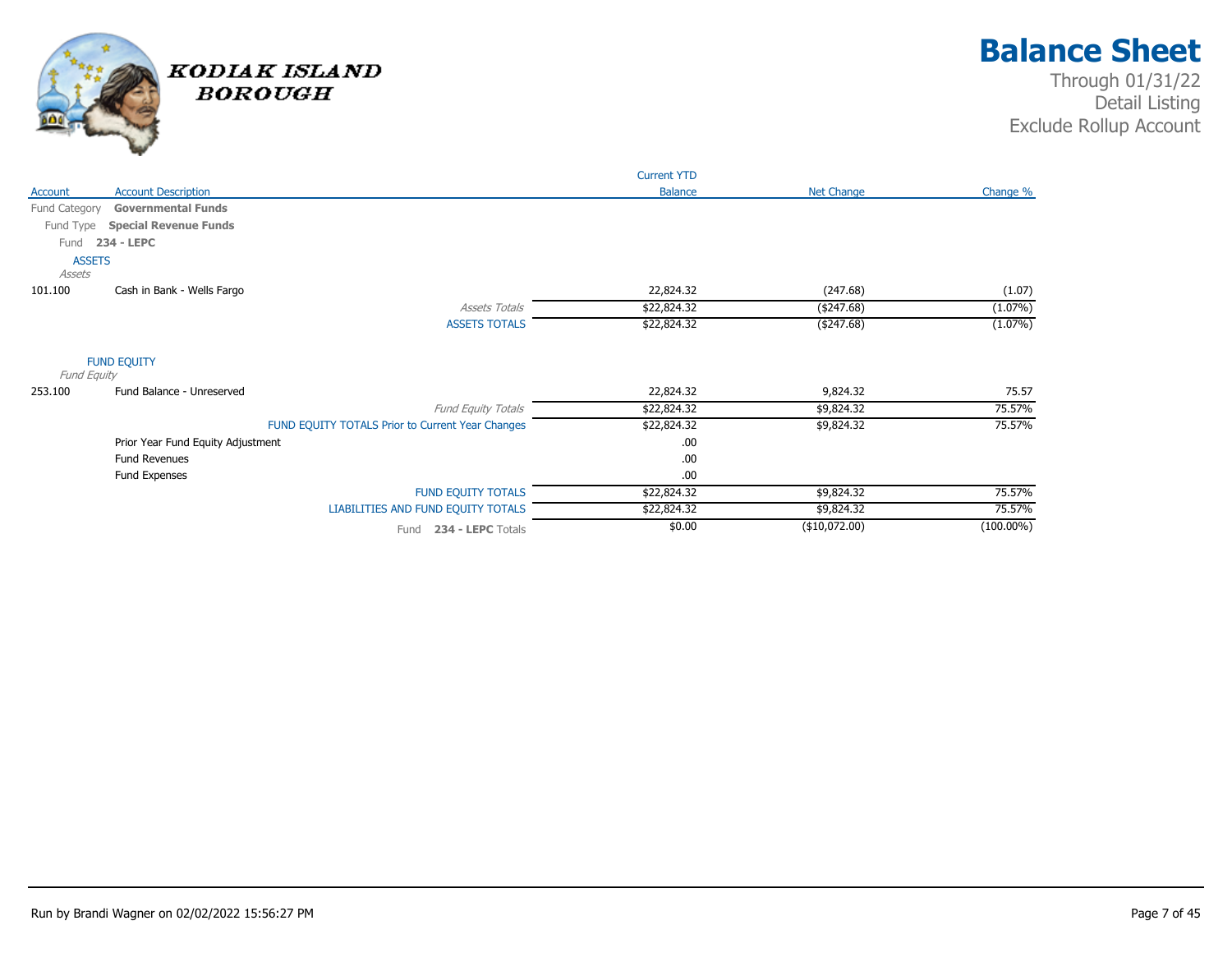

|               |                                                  | <b>Current YTD</b> |                   |              |
|---------------|--------------------------------------------------|--------------------|-------------------|--------------|
| Account       | <b>Account Description</b>                       | <b>Balance</b>     | <b>Net Change</b> | Change %     |
| Fund Category | <b>Governmental Funds</b>                        |                    |                   |              |
| Fund Type     | <b>Special Revenue Funds</b>                     |                    |                   |              |
| Fund          | 240 - Womens Bay Road Service                    |                    |                   |              |
| <b>ASSETS</b> |                                                  |                    |                   |              |
| Assets        |                                                  |                    |                   |              |
| 101.100       | Cash in Bank - Wells Fargo                       | 139,941.64         | (118, 620.21)     | (45.88)      |
| 105.100       | Taxes Receivable - Current Real                  | 5,137.83           | (4,398.67)        | (46.12)      |
| 105.200       | Taxes Receivable - Current Personal              | 737.50             | (878.50)          | (54.36)      |
| 107.140       | Delinquent Taxes - Personal                      | 1,003.35           | 377.85            | 60.41        |
|               | <b>Assets Totals</b>                             | \$146,820.32       | (\$123,519.53)    | $(45.69\%)$  |
|               | <b>ASSETS TOTALS</b>                             | \$146,820.32       | (\$123,519.53)    | $(45.69\%)$  |
|               | <b>LIABILITIES AND FUND EQUITY</b>               |                    |                   |              |
|               | <b>LIABILITIES</b>                               |                    |                   |              |
| Liabilities   |                                                  |                    |                   |              |
| 222.110       | Deferred Revenue - Taxes                         | 4,761.12           | 521.38            | 12.30        |
|               | Liabilities Totals                               | \$4,761.12         | \$521.38          | 12.30%       |
|               | <b>LIABILITIES TOTALS</b>                        | \$4,761.12         | \$521.38          | 12.30%       |
|               | <b>FUND EQUITY</b>                               |                    |                   |              |
| Fund Equity   |                                                  |                    |                   |              |
| 253.100       | Fund Balance - Unreserved                        | 66,714.87          | (68, 843.70)      | (50.79)      |
|               | <b>Fund Equity Totals</b>                        | \$66,714.87        | ( \$68, 843.70)   | (50.79%)     |
|               | FUND EQUITY TOTALS Prior to Current Year Changes | \$66,714.87        | $($ \$68,843.70)  | (50.79%)     |
|               | Prior Year Fund Equity Adjustment                | .00                |                   |              |
|               | <b>Fund Revenues</b>                             | (236, 155.71)      |                   |              |
|               | Fund Expenses                                    | 160,811.38         |                   |              |
|               | <b>FUND EQUITY TOTALS</b>                        | \$142,059.20       | \$6,500.63        | 4.80%        |
|               | <b>LIABILITIES AND FUND EQUITY TOTALS</b>        | \$146,820.32       | \$7,022.01        | 5.02%        |
|               | 240 - Womens Bay Road Service Totals<br>Fund     | \$0.00             | (\$130,541.54)    | $(100.00\%)$ |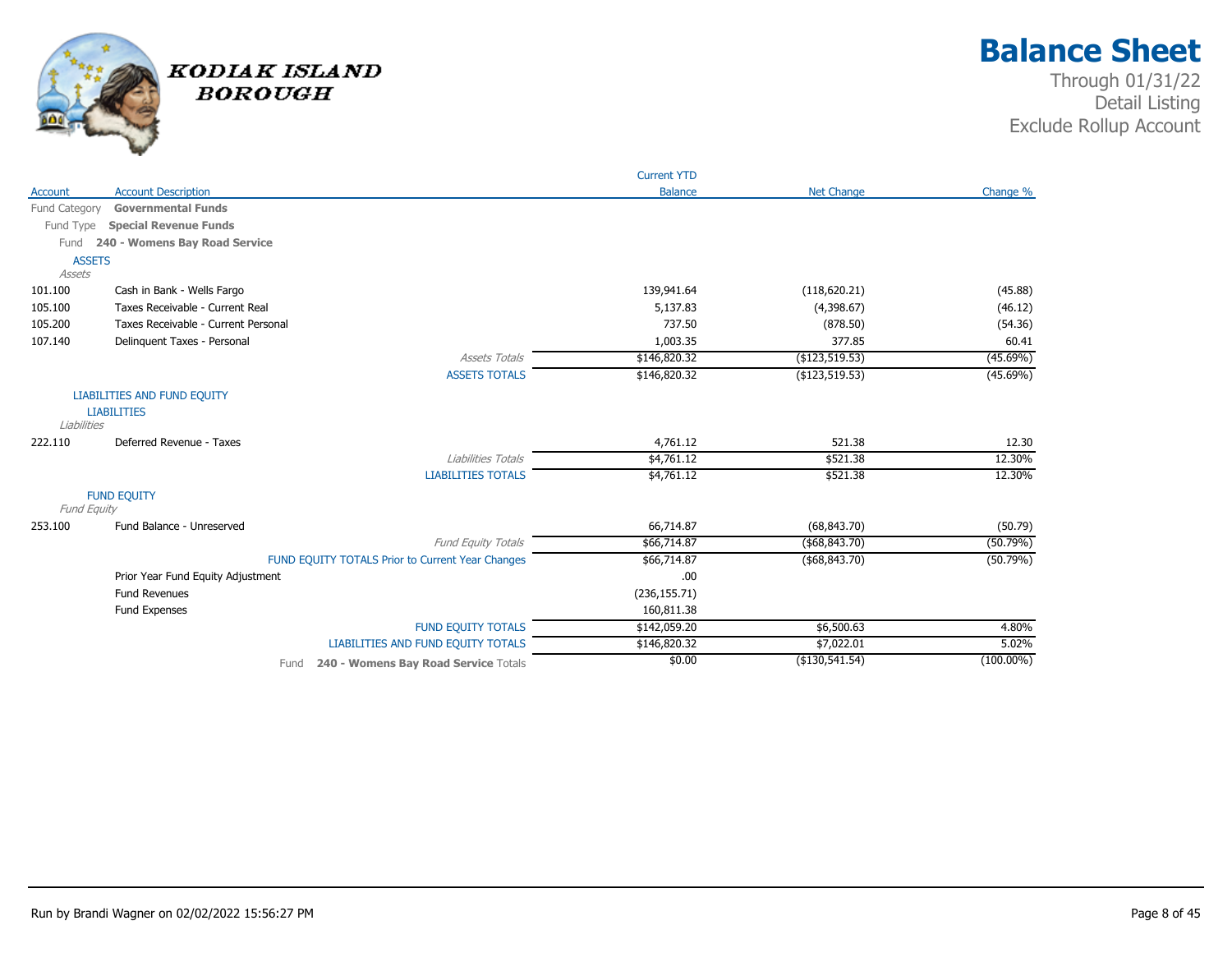

|               |                                                  | <b>Current YTD</b> |                   |              |
|---------------|--------------------------------------------------|--------------------|-------------------|--------------|
| Account       | <b>Account Description</b>                       | <b>Balance</b>     | <b>Net Change</b> | Change %     |
| Fund Category | <b>Governmental Funds</b>                        |                    |                   |              |
| Fund Type     | <b>Special Revenue Funds</b>                     |                    |                   |              |
| Fund          | 242 - Service District #1                        |                    |                   |              |
| <b>ASSETS</b> |                                                  |                    |                   |              |
| Assets        |                                                  |                    |                   |              |
| 101.100       | Cash in Bank - Wells Fargo                       | 1,203,907.48       | 75,516.32         | 6.69         |
| 105.100       | Taxes Receivable - Current Real                  | 4,089.07           | (386.29)          | (8.63)       |
| 105.200       | Taxes Receivable - Current Personal              | 300.74             | 10.19             | 3.51         |
| 107.140       | Delinquent Taxes - Personal                      | 339.98             | 199.10            | 141.33       |
| 111.100       | Tax Lien Receivable - Real Property              | 3,278.09           | (274.01)          | (7.71)       |
|               | <b>Assets Totals</b>                             | \$1,211,915.36     | \$75,065.31       | 6.60%        |
|               | <b>ASSETS TOTALS</b>                             | \$1,211,915.36     | \$75,065.31       | 6.60%        |
|               | <b>LIABILITIES AND FUND EQUITY</b>               |                    |                   |              |
|               | <b>LIABILITIES</b>                               |                    |                   |              |
| Liabilities   |                                                  |                    |                   |              |
| 222.110       | Deferred Revenue - Taxes                         | 3,879.52           | 23.74             | .62          |
|               | Liabilities Totals                               | \$3,879.52         | \$23.74           | 0.62%        |
|               | <b>LIABILITIES TOTALS</b>                        | \$3,879.52         | \$23.74           | 0.62%        |
|               | <b>FUND EQUITY</b>                               |                    |                   |              |
| Fund Equity   |                                                  |                    |                   |              |
| 253.100       | Fund Balance - Unreserved                        | 950,843.20         | 147,028.36        | 18.29        |
|               | <b>Fund Equity Totals</b>                        | \$950,843.20       | \$147,028.36      | 18.29%       |
|               | FUND EQUITY TOTALS Prior to Current Year Changes | \$950,843.20       | \$147,028.36      | 18.29%       |
|               | Prior Year Fund Equity Adjustment                | .00                |                   |              |
|               | Fund Revenues                                    | (442, 413.99)      |                   |              |
|               | Fund Expenses                                    | 185,221.35         |                   |              |
|               | <b>FUND EQUITY TOTALS</b>                        | \$1,208,035.84     | \$404,221.00      | 50.29%       |
|               | LIABILITIES AND FUND EQUITY TOTALS               | \$1,211,915.36     | \$404,244.74      | 50.05%       |
|               | Fund 242 - Service District #1 Totals            | \$0.00             | (\$329,179.43)    | $(100.00\%)$ |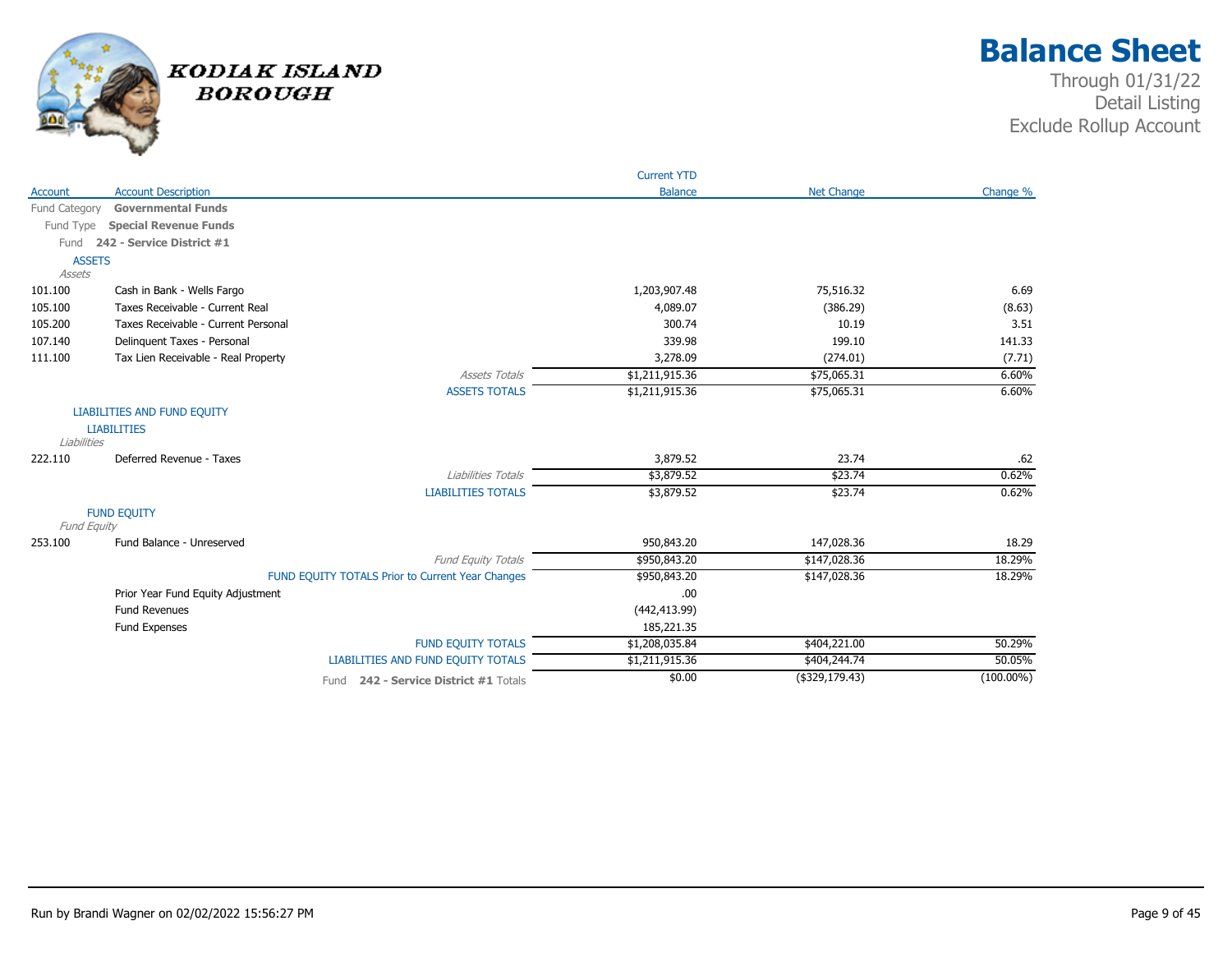

|               |                                                  |                           | <b>Current YTD</b> |                   |              |
|---------------|--------------------------------------------------|---------------------------|--------------------|-------------------|--------------|
| Account       | <b>Account Description</b>                       |                           | <b>Balance</b>     | <b>Net Change</b> | Change %     |
| Fund Category | <b>Governmental Funds</b>                        |                           |                    |                   |              |
| Fund Type     | <b>Special Revenue Funds</b>                     |                           |                    |                   |              |
| Fund          | 243 - Service Area #2                            |                           |                    |                   |              |
| <b>ASSETS</b> |                                                  |                           |                    |                   |              |
| Assets        |                                                  |                           |                    |                   |              |
| 101.100       | Cash in Bank - Wells Fargo                       |                           | 6,311.92           | (59.69)           | (.94)        |
|               |                                                  | <b>Assets Totals</b>      | \$6,311.92         | $($ \$59.69)      | $(0.94\%)$   |
|               |                                                  | <b>ASSETS TOTALS</b>      | \$6,311.92         | $($ \$59.69)      | $(0.94\%)$   |
| Fund Equity   | <b>FUND EQUITY</b>                               |                           |                    |                   |              |
| 253.100       | Fund Balance - Unreserved                        |                           | 6,367.21           | 22.49             | .35          |
|               |                                                  | Fund Equity Totals        | \$6,367.21         | \$22.49           | 0.35%        |
|               | FUND EQUITY TOTALS Prior to Current Year Changes |                           | \$6,367.21         | \$22.49           | 0.35%        |
|               | Prior Year Fund Equity Adjustment                |                           | .00                |                   |              |
|               | <b>Fund Revenues</b>                             |                           | 55.29              |                   |              |
|               | Fund Expenses                                    |                           | .00                |                   |              |
|               |                                                  | <b>FUND EQUITY TOTALS</b> | \$6,311.92         | (\$32.80)         | $(0.52\%)$   |
|               | LIABILITIES AND FUND EQUITY TOTALS               |                           | \$6,311.92         | (\$32.80)         | $(0.52\%)$   |
|               | Fund 243 - Service Area #2 Totals                |                           | \$0.00             | (426.89)          | $(100.00\%)$ |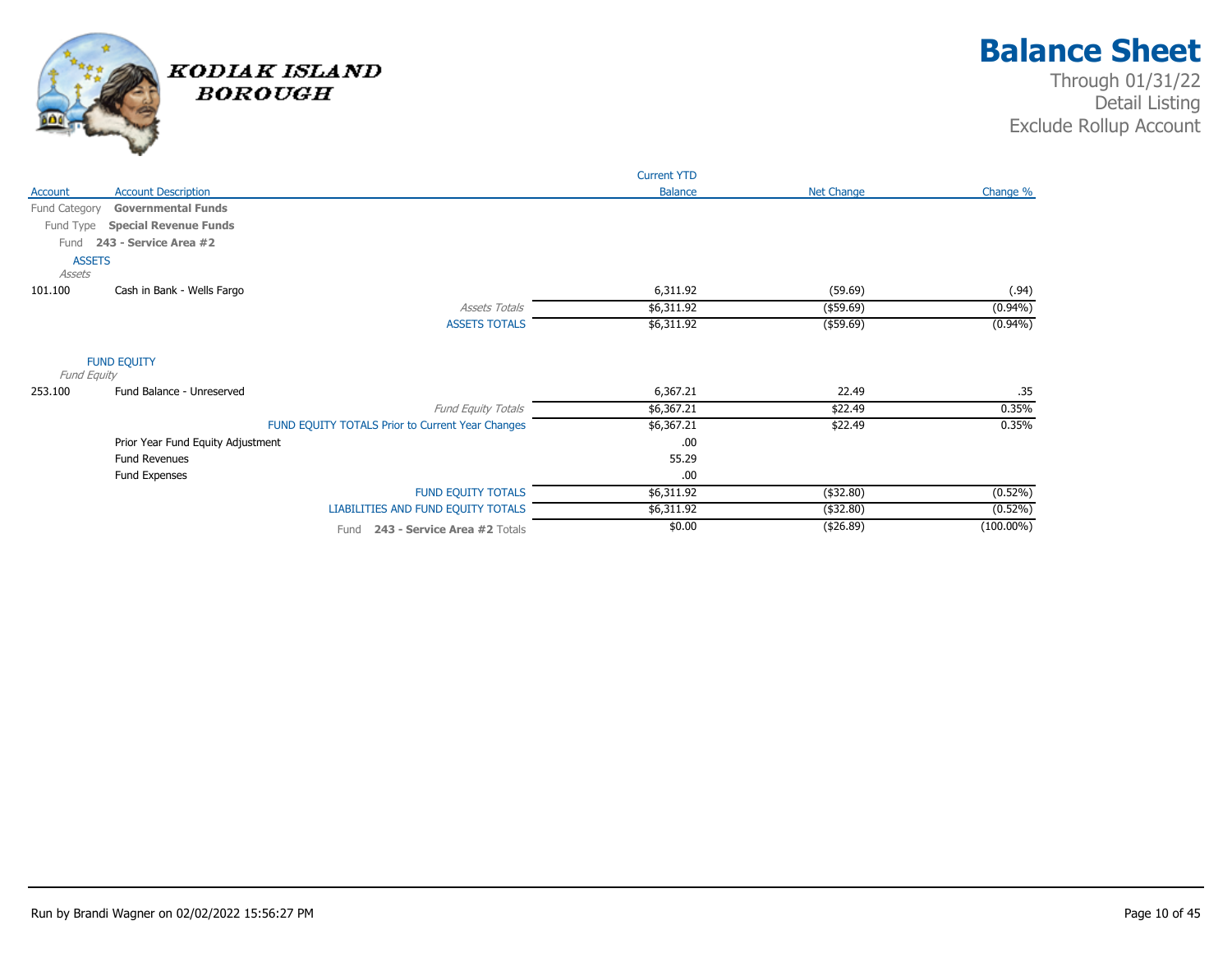

|                         |                                                  | <b>Current YTD</b> |                |              |
|-------------------------|--------------------------------------------------|--------------------|----------------|--------------|
| Account                 | <b>Account Description</b>                       | <b>Balance</b>     | Net Change     | Change %     |
| Fund Category           | <b>Governmental Funds</b>                        |                    |                |              |
| Fund Type               | <b>Special Revenue Funds</b>                     |                    |                |              |
| Fund                    | 244 - Monashka Bay Road District                 |                    |                |              |
| <b>ASSETS</b><br>Assets |                                                  |                    |                |              |
| 101.100                 | Cash in Bank - Wells Fargo                       | 267,267.03         | 1,368.31       | .51          |
| 105.100                 | Taxes Receivable - Current Real                  | 750.63             | (541.95)       | (41.93)      |
|                         | <b>Assets Totals</b>                             | \$268,017.66       | \$826.36       | 0.31%        |
|                         | <b>ASSETS TOTALS</b>                             | \$268,017.66       | \$826.36       | 0.31%        |
| Fund Equity             | <b>FUND EQUITY</b>                               |                    |                |              |
| 253.100                 | Fund Balance - Unreserved                        | 255,754.60         | 40,942.28      | 19.06        |
|                         | Fund Equity Totals                               | \$255,754.60       | \$40,942.28    | 19.06%       |
|                         | FUND EQUITY TOTALS Prior to Current Year Changes | \$255,754.60       | \$40,942.28    | 19.06%       |
|                         | Prior Year Fund Equity Adjustment                | .00                |                |              |
|                         | <b>Fund Revenues</b>                             | (51,754.06)        |                |              |
|                         | Fund Expenses                                    | 39,491.00          |                |              |
|                         | <b>FUND EQUITY TOTALS</b>                        | \$268,017.66       | \$53,205.34    | 24.77%       |
|                         | LIABILITIES AND FUND EQUITY TOTALS               | \$268,017.66       | \$53,205.34    | 24.77%       |
|                         | 244 - Monashka Bay Road District Totals<br>Fund  | \$0.00             | ( \$52,378.98) | $(100.00\%)$ |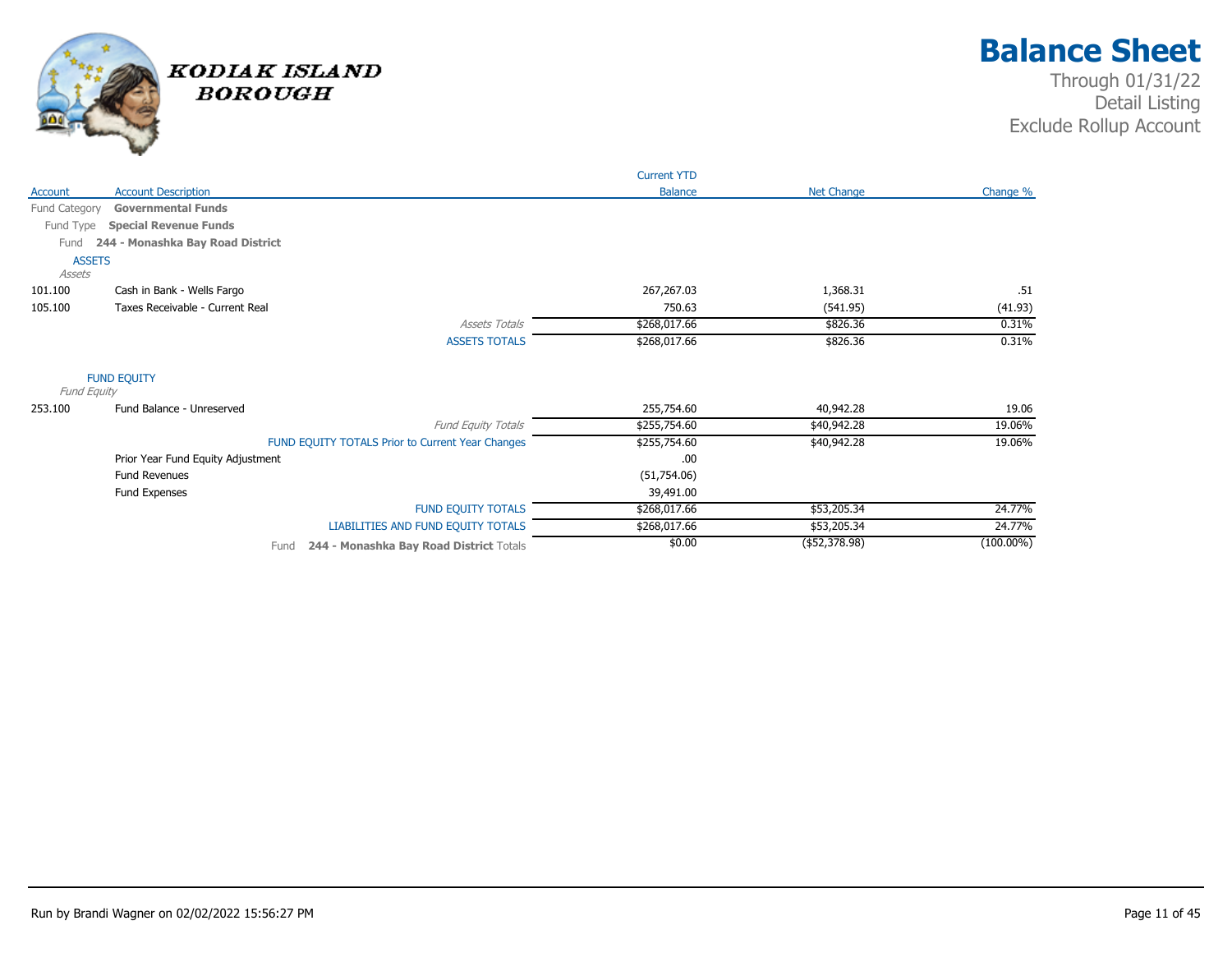

|               |                                                  | <b>Current YTD</b> |                   |              |
|---------------|--------------------------------------------------|--------------------|-------------------|--------------|
| Account       | <b>Account Description</b>                       | <b>Balance</b>     | <b>Net Change</b> | Change %     |
| Fund Category | <b>Governmental Funds</b>                        |                    |                   |              |
| Fund Type     | <b>Special Revenue Funds</b>                     |                    |                   |              |
| Fund          | 246 - Bay View Road Service                      |                    |                   |              |
| <b>ASSETS</b> |                                                  |                    |                   |              |
| Assets        |                                                  |                    |                   |              |
| 101.100       | Cash in Bank - Wells Fargo                       | 60,709.22          | (77.91)           | (.13)        |
| 105.100       | Taxes Receivable - Current Real                  | 128.39             | (808.89)          | (86.30)      |
|               | <b>Assets Totals</b>                             | \$60,837.61        | (\$886.80)        | $(1.44\%)$   |
|               | <b>ASSETS TOTALS</b>                             | \$60,837.61        | $(*886.80)$       | $(1.44\%)$   |
|               | <b>FUND EQUITY</b>                               |                    |                   |              |
| Fund Equity   |                                                  |                    |                   |              |
| 253.100       | Fund Balance - Unreserved                        | 52,192.16          | 2,739.63          | 5.54         |
|               | Fund Equity Totals                               | \$52,192.16        | \$2,739.63        | 5.54%        |
|               | FUND EQUITY TOTALS Prior to Current Year Changes | \$52,192.16        | \$2,739.63        | 5.54%        |
|               | Prior Year Fund Equity Adjustment                | .00                |                   |              |
|               | <b>Fund Revenues</b>                             | (14, 012.98)       |                   |              |
|               | Fund Expenses                                    | 5,367.53           |                   |              |
|               | <b>FUND EQUITY TOTALS</b>                        | \$60,837.61        | \$11,385.08       | 23.02%       |
|               | LIABILITIES AND FUND EQUITY TOTALS               | \$60,837.61        | \$11,385.08       | 23.02%       |
|               | 246 - Bay View Road Service Totals<br>Fund       | \$0.00             | (\$12,271.88)     | $(100.00\%)$ |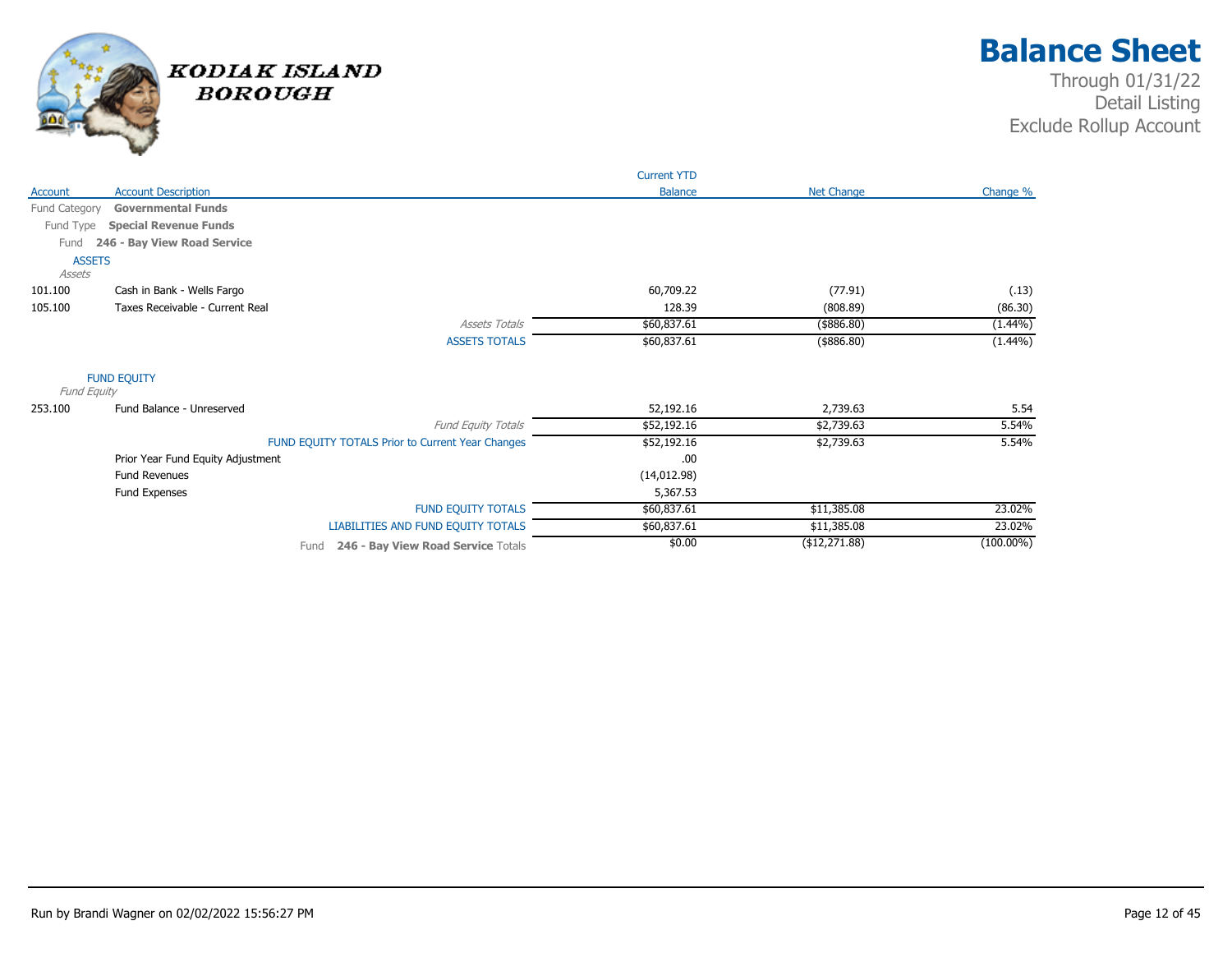

|               |                                                           | <b>Current YTD</b> |                   |                   |
|---------------|-----------------------------------------------------------|--------------------|-------------------|-------------------|
| Account       | <b>Account Description</b>                                | <b>Balance</b>     | <b>Net Change</b> | Change %          |
| Fund Category | <b>Governmental Funds</b>                                 |                    |                   |                   |
|               | Fund Type Special Revenue Funds                           |                    |                   |                   |
| Fund          | 250 - Fire Protection Area #1                             |                    |                   |                   |
| <b>ASSETS</b> |                                                           |                    |                   |                   |
| Assets        |                                                           |                    |                   |                   |
| 101.100       | Cash in Bank - Wells Fargo                                | 875,984.75         | 427,382.32        | 95.27             |
| 105.100       | Taxes Receivable - Current Real                           | 5,553.43           | (2,294.32)        | (29.24)           |
| 105.200       | Taxes Receivable - Current Personal                       | 300.74             | (8.71)            | (2.81)            |
| 107.140       | Delinquent Taxes - Personal                               | 358.88             | 218.00            | 154.74            |
| 111.100       | Tax Lien Receivable - Real Property                       | 3,545.23           | (1,290.75)        | (26.69)           |
|               | <b>Assets Totals</b>                                      | \$885,743.03       | \$424,006.54      | 91.83%            |
|               | <b>ASSETS TOTALS</b>                                      | \$885,743.03       | \$424,006.54      | 91.83%            |
|               | LIABILITIES AND FUND EQUITY                               |                    |                   |                   |
|               | <b>LIABILITIES</b>                                        |                    |                   |                   |
| Liabilities   |                                                           |                    |                   |                   |
| 222.100       | Deferred Revenue                                          | 4,500.00           | 4,500.00          | $+++$             |
| 222.110       | Deferred Revenue - Taxes                                  | 4,368.81           | (924.56)          | (17.47)           |
|               | Liabilities Totals                                        | \$8,868.81         | \$3,575.44        | 67.55%            |
|               | <b>LIABILITIES TOTALS</b>                                 | \$8,868.81         | \$3,575.44        | 67.55%            |
|               | <b>FUND EQUITY</b>                                        |                    |                   |                   |
| Fund Equity   |                                                           |                    |                   |                   |
| 253.100       | Fund Balance - Unreserved                                 | 368,574.98         | 280,843.68        | 320.12<br>320.12% |
|               | Fund Equity Totals                                        | \$368,574.98       | \$280,843.68      | 320.12%           |
|               | FUND EQUITY TOTALS Prior to Current Year Changes          | \$368,574.98       | \$280,843.68      |                   |
|               | Prior Year Fund Equity Adjustment<br><b>Fund Revenues</b> | .00                |                   |                   |
|               |                                                           | (667, 316.26)      |                   |                   |
|               | Fund Expenses                                             | 159,017.02         |                   |                   |
|               | <b>FUND EQUITY TOTALS</b>                                 | \$876,874.22       | \$789,142.92      | 899.50%           |
|               | LIABILITIES AND FUND EQUITY TOTALS                        | \$885,743.03       | \$792,718.36      | 852.16%           |
|               | 250 - Fire Protection Area #1 Totals<br>Fund              | \$0.00             | (\$368,711.82)    | $(100.00\%)$      |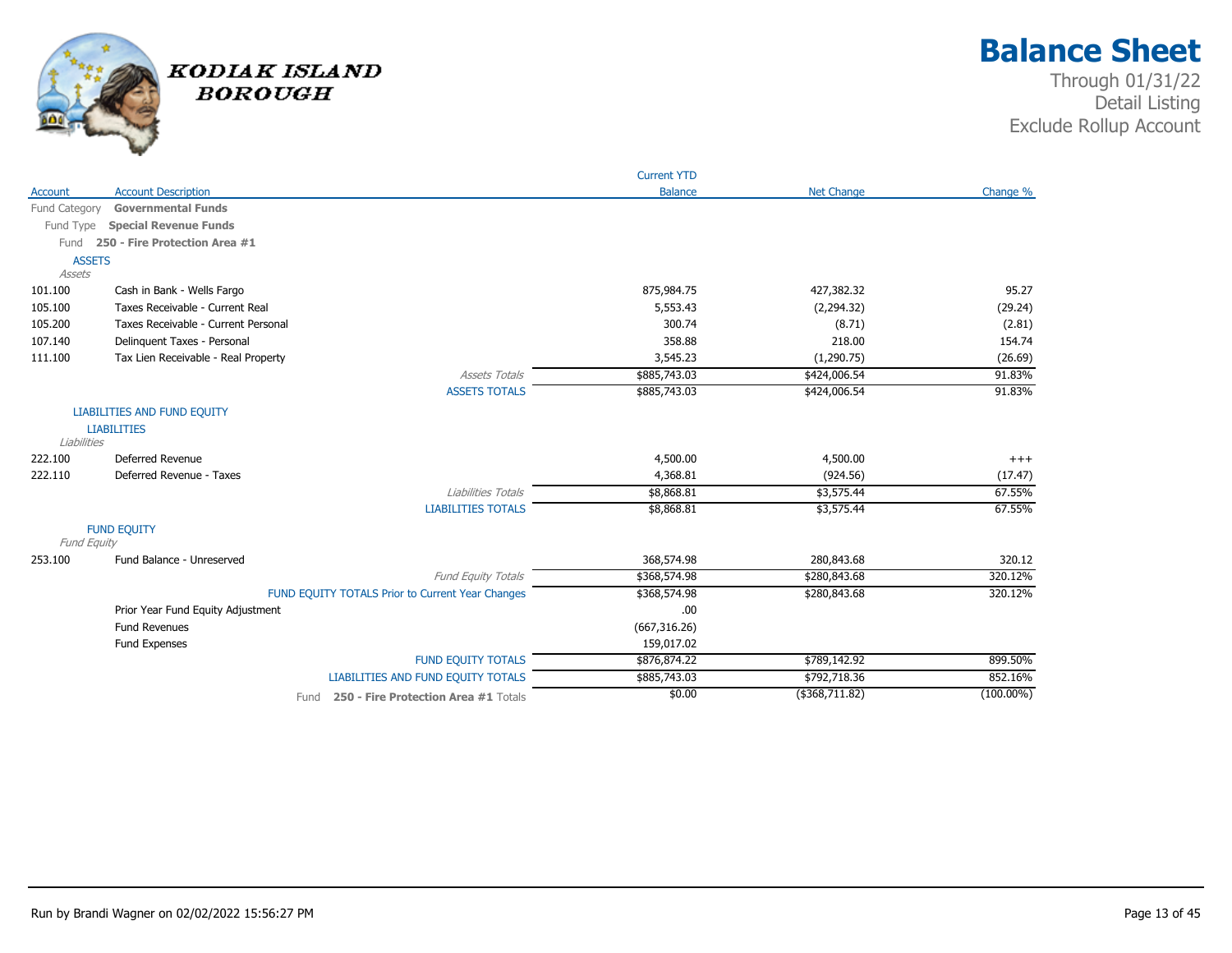

|                    |                                                  | <b>Current YTD</b> |                   |              |
|--------------------|--------------------------------------------------|--------------------|-------------------|--------------|
| Account            | <b>Account Description</b>                       | <b>Balance</b>     | <b>Net Change</b> | Change %     |
| Fund Category      | <b>Governmental Funds</b>                        |                    |                   |              |
| Fund Type          | <b>Special Revenue Funds</b>                     |                    |                   |              |
|                    | Fund 252 - Women's Bay Fire Dept.                |                    |                   |              |
| <b>ASSETS</b>      |                                                  |                    |                   |              |
| Assets             |                                                  |                    |                   |              |
| 101.100            | Cash in Bank - Wells Fargo                       | 864,933.73         | 74,275.67         | 9.39         |
| 105.100            | Taxes Receivable - Current Real                  | 2,568.96           | (2, 199.30)       | (46.12)      |
| 105.200            | Taxes Receivable - Current Personal              | 368.77             | (439.25)          | (54.36)      |
| 107.140            | Delinquent Taxes - Personal                      | 501.70             | 188.94            | 60.41        |
|                    | <b>Assets Totals</b>                             | \$868,373.16       | \$71,826.06       | 9.02%        |
|                    | <b>ASSETS TOTALS</b>                             | \$868,373.16       | \$71,826.06       | 9.02%        |
|                    | <b>LIABILITIES AND FUND EQUITY</b>               |                    |                   |              |
|                    | <b>LIABILITIES</b>                               |                    |                   |              |
| Liabilities        |                                                  |                    |                   |              |
| 222.100            | Deferred Revenue                                 | 5,350.06           | 5,350.06          | $+++$        |
| 222.110            | Deferred Revenue - Taxes                         | 2,380.58           | 260.70            | 12.30        |
| 229.100            | <b>Customer Deposit</b>                          | 1,450.00           | .00               | .00          |
|                    | Liabilities Totals                               | \$9,180.64         | \$5,610.76        | 157.17%      |
|                    | <b>LIABILITIES TOTALS</b>                        | \$9,180.64         | \$5,610.76        | 157.17%      |
|                    | <b>FUND EQUITY</b>                               |                    |                   |              |
| <b>Fund Equity</b> |                                                  |                    |                   |              |
| 253.100            | Fund Balance - Unreserved                        | 764,987.38         | 73,466.00         | 10.62        |
|                    | <b>Fund Equity Totals</b>                        | \$764,987.38       | \$73,466.00       | 10.62%       |
|                    | FUND EQUITY TOTALS Prior to Current Year Changes | \$764,987.38       | \$73,466.00       | 10.62%       |
|                    | Prior Year Fund Equity Adjustment                | .00.               |                   |              |
|                    | <b>Fund Revenues</b>                             | (119,670.61)       |                   |              |
|                    | Fund Expenses                                    | 25,465.47          |                   |              |
|                    | <b>FUND EQUITY TOTALS</b>                        | \$859,192.52       | \$167,671.14      | 24.25%       |
|                    | LIABILITIES AND FUND EQUITY TOTALS               | \$868,373.16       | \$173,281.90      | 24.93%       |
|                    | 252 - Women's Bay Fire Dept. Totals<br>Fund      | \$0.00             | ( \$101,455.84)   | $(100.00\%)$ |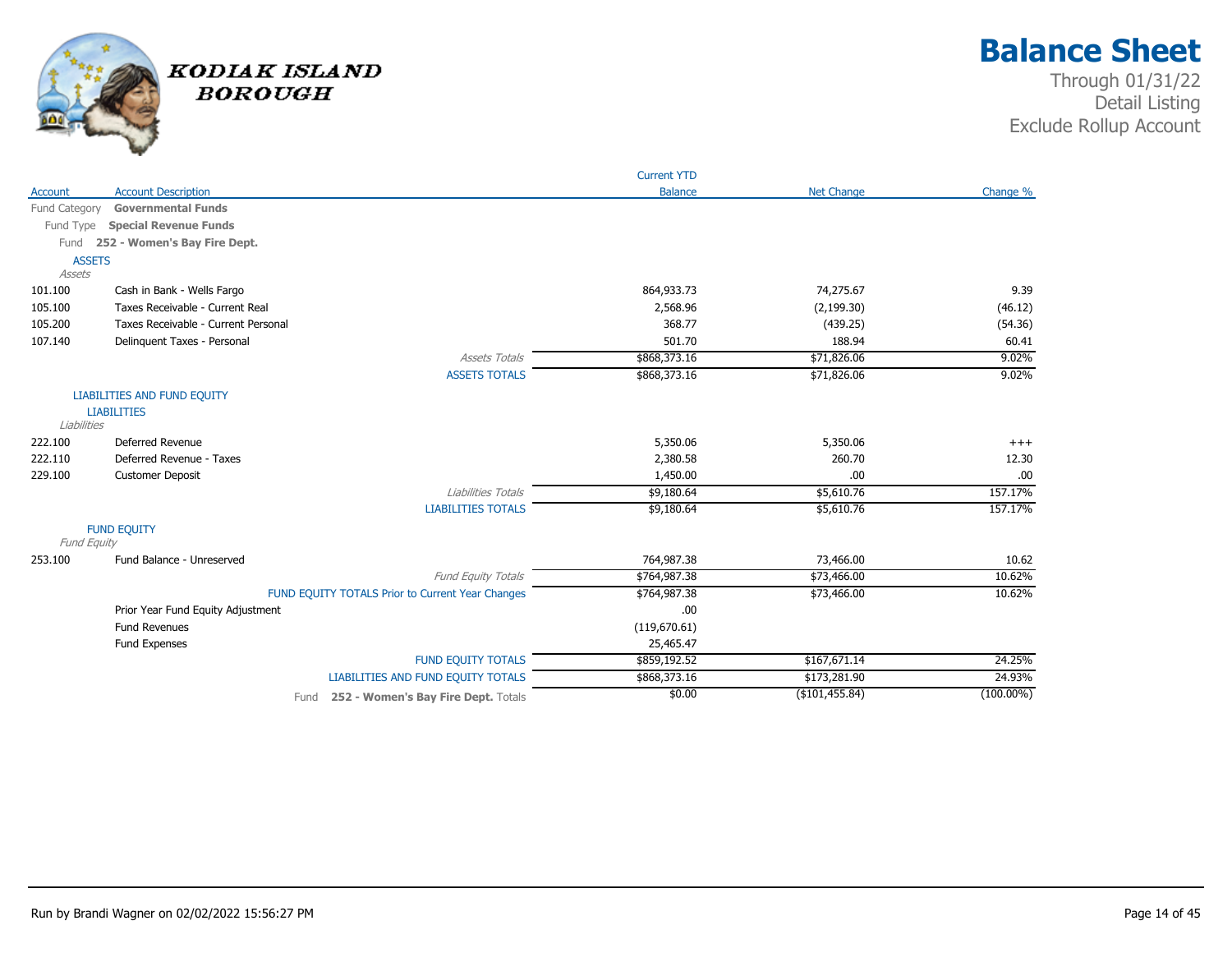

|               |                                                  | <b>Current YTD</b> |                   |              |
|---------------|--------------------------------------------------|--------------------|-------------------|--------------|
| Account       | <b>Account Description</b>                       | <b>Balance</b>     | <b>Net Change</b> | Change %     |
| Fund Category | <b>Governmental Funds</b>                        |                    |                   |              |
| Fund Type     | <b>Special Revenue Funds</b>                     |                    |                   |              |
| Fund          | 254 - KIB Airport Fire District                  |                    |                   |              |
| <b>ASSETS</b> |                                                  |                    |                   |              |
| Assets        |                                                  |                    |                   |              |
| 101.100       | Cash in Bank - Wells Fargo                       | 49,180.78          | (2, 123.53)       | (4.14)       |
| 105.100       | Taxes Receivable - Current Real                  | 3,321.46           | 2,606.71          | 364.70       |
| 105.200       | Taxes Receivable - Current Personal              | 125.13             | (1,457.71)        | (92.09)      |
| 107.140       | Delinquent Taxes - Personal                      | 2,311.03           | 1,576.59          | 214.67       |
| 111.100       | Tax Lien Receivable - Real Property              | 3,377.51           | 704.79            | 26.37        |
|               | <b>Assets Totals</b>                             | \$58,315.91        | \$1,306.85        | 2.29%        |
|               | <b>ASSETS TOTALS</b>                             | \$58,315.91        | \$1,306.85        | 2.29%        |
|               | <b>LIABILITIES AND FUND EQUITY</b>               |                    |                   |              |
|               | <b>LIABILITIES</b>                               |                    |                   |              |
| Liabilities   |                                                  |                    |                   |              |
| 222.110       | Deferred Revenue - Taxes                         | 5,343.12           | 2,127.34          | 66.15        |
|               | Liabilities Totals                               | \$5,343.12         | \$2,127.34        | 66.15%       |
|               | <b>LIABILITIES TOTALS</b>                        | \$5,343.12         | \$2,127.34        | 66.15%       |
|               | <b>FUND EQUITY</b>                               |                    |                   |              |
| Fund Equity   |                                                  |                    |                   |              |
| 253.100       | Fund Balance - Unreserved                        | 51,623.28          | (1,968.38)        | (3.67)       |
|               | <b>Fund Equity Totals</b>                        | \$51,623.28        | ( \$1,968.38)     | (3.67%)      |
|               | FUND EQUITY TOTALS Prior to Current Year Changes | \$51,623.28        | (\$1,968.38)      | $(3.67\%)$   |
|               | Prior Year Fund Equity Adjustment                | .00                |                   |              |
|               | <b>Fund Revenues</b>                             | (17, 858.79)       |                   |              |
|               | Fund Expenses                                    | 16,509.28          |                   |              |
|               | <b>FUND EQUITY TOTALS</b>                        | \$52,972.79        | ( \$618.87)       | (1.15%)      |
|               | <b>LIABILITIES AND FUND EQUITY TOTALS</b>        | \$58,315.91        | \$1,508.47        | 2.66%        |
|               | 254 - KIB Airport Fire District Totals<br>Fund   | \$0.00             | (\$201.62)        | $(100.00\%)$ |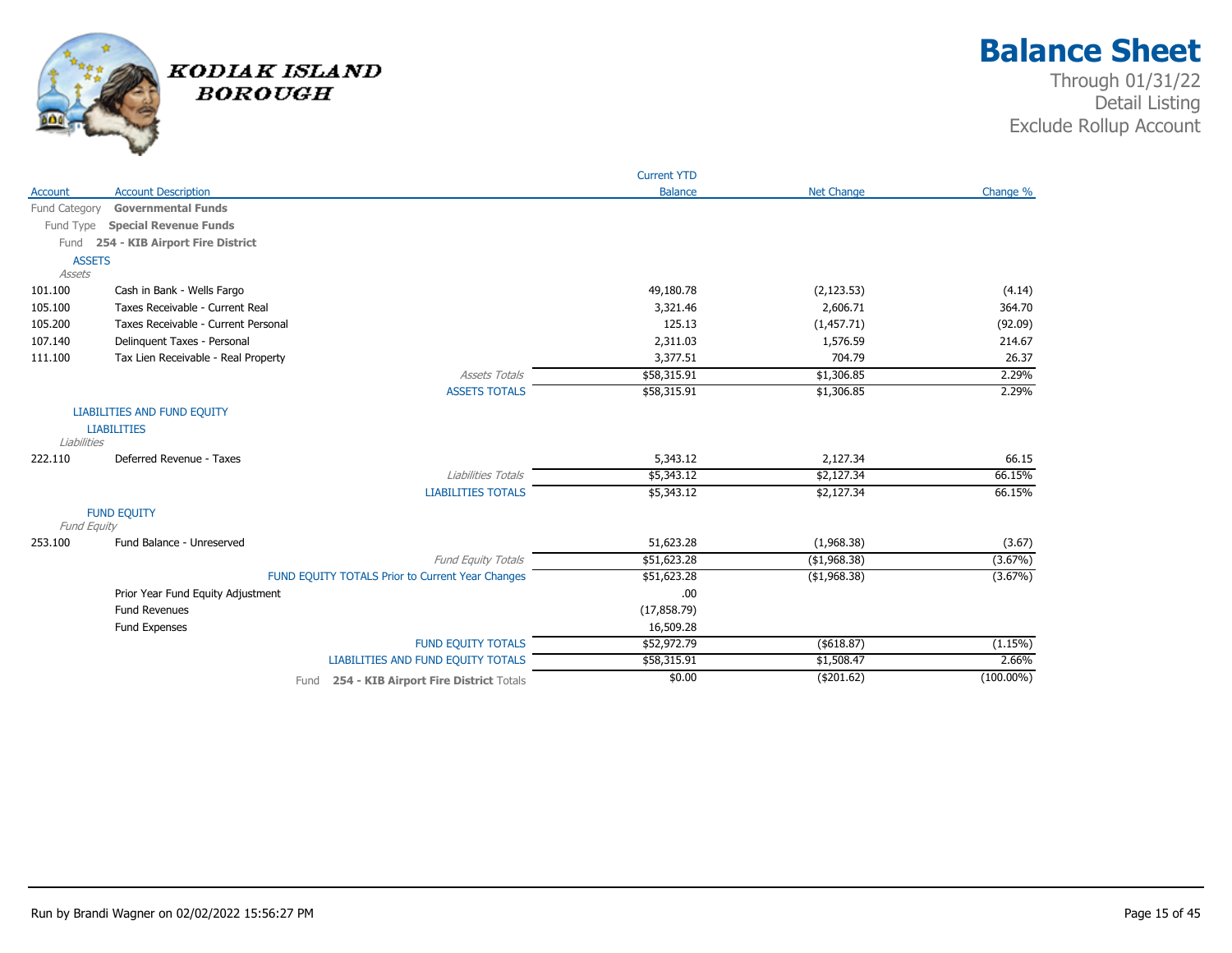

|               |                                                  | <b>Current YTD</b> |                   |              |
|---------------|--------------------------------------------------|--------------------|-------------------|--------------|
| Account       | <b>Account Description</b>                       | <b>Balance</b>     | <b>Net Change</b> | Change %     |
| Fund Category | <b>Governmental Funds</b>                        |                    |                   |              |
| Fund Type     | <b>Special Revenue Funds</b>                     |                    |                   |              |
| Fund          | 260 - Woodland Acres Lights                      |                    |                   |              |
| <b>ASSETS</b> |                                                  |                    |                   |              |
| Assets        |                                                  |                    |                   |              |
| 101.100       | Cash in Bank - Wells Fargo                       | 23,434.20          | 99.65             | .43          |
| 105.100       | Taxes Receivable - Current Real                  | 37.50              | (8.33)            | (18.18)      |
| 105.200       | Taxes Receivable - Current Personal              | 3.40               | (2.10)            | (38.18)      |
| 107.140       | Delinquent Taxes - Personal                      | 3.50               | 2.50              | 250.00       |
| 111.100       | Tax Lien Receivable - Real Property              | 7.92               | 7.92              | $+++$        |
|               | <b>Assets Totals</b>                             | \$23,486.52        | \$99.64           | 0.43%        |
|               | <b>ASSETS TOTALS</b>                             | \$23,486.52        | \$99.64           | 0.43%        |
|               | <b>LIABILITIES AND FUND EQUITY</b>               |                    |                   |              |
|               | <b>LIABILITIES</b>                               |                    |                   |              |
| Liabilities   |                                                  |                    |                   |              |
| 222.110       | Deferred Revenue - Taxes                         | 10.71              | (7.14)            | (40.00)      |
|               | Liabilities Totals                               | \$10.71            | ( \$7.14)         | $(40.00\%)$  |
|               | <b>LIABILITIES TOTALS</b>                        | \$10.71            | ( \$7.14)         | $(40.00\%)$  |
|               | <b>FUND EQUITY</b>                               |                    |                   |              |
| Fund Equity   |                                                  |                    |                   |              |
| 253.100       | Fund Balance - Unreserved                        | 20,602.77          | 138.67            | .68          |
|               | <b>Fund Equity Totals</b>                        | \$20,602.77        | \$138.67          | 0.68%        |
|               | FUND EQUITY TOTALS Prior to Current Year Changes | \$20,602.77        | \$138.67          | 0.68%        |
|               | Prior Year Fund Equity Adjustment                | .00.               |                   |              |
|               | <b>Fund Revenues</b>                             | (5,697.59)         |                   |              |
|               | Fund Expenses                                    | 2,824.55           |                   |              |
|               | <b>FUND EQUITY TOTALS</b>                        | \$23,475.81        | \$3,011.71        | 14.72%       |
|               | LIABILITIES AND FUND EQUITY TOTALS               | \$23,486.52        | \$3,004.57        | 14.67%       |
|               | 260 - Woodland Acres Lights Totals<br>Fund       | \$0.00             | (\$2,904.93)      | $(100.00\%)$ |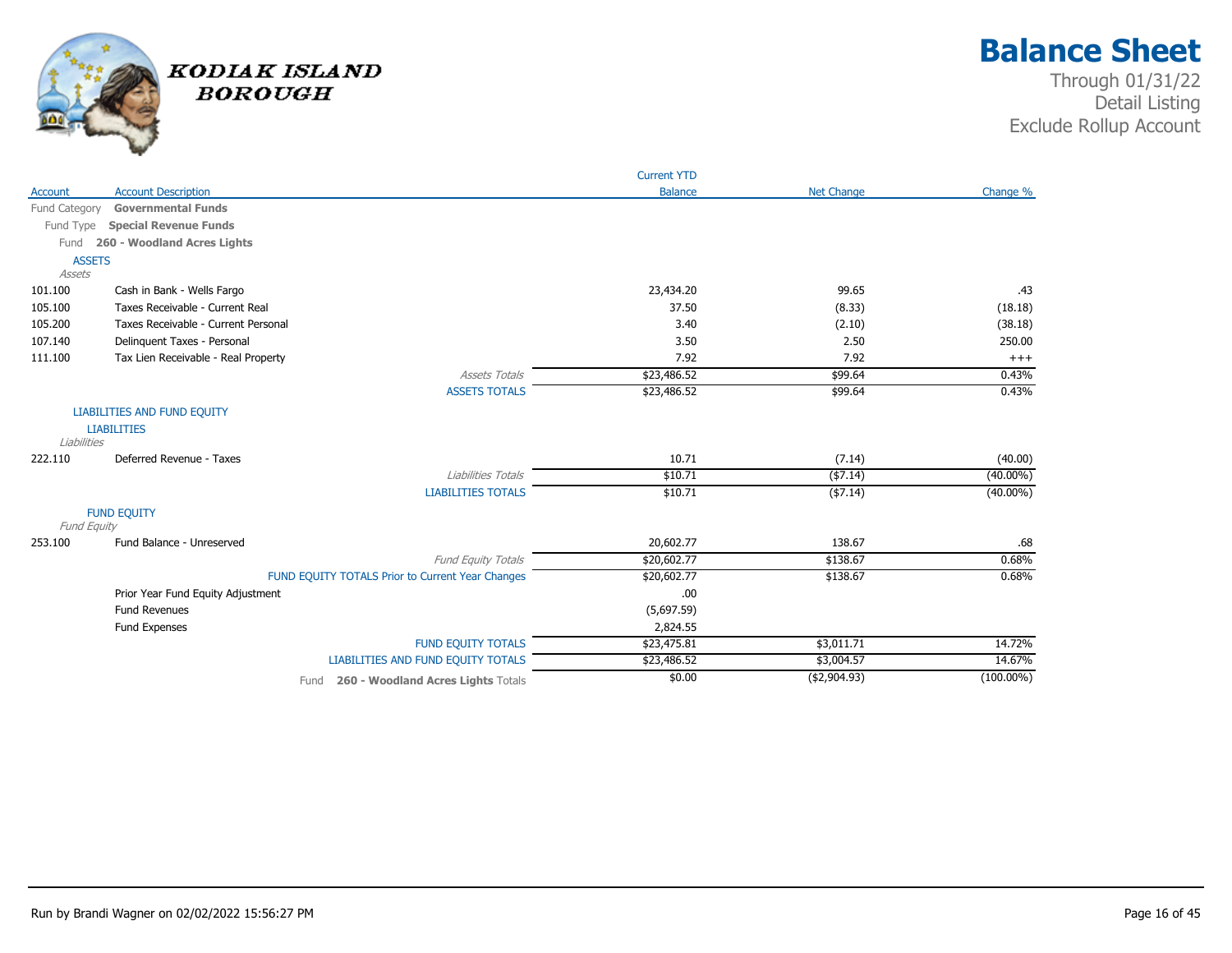

|                                   |                                                     | <b>Current YTD</b> |                   |              |
|-----------------------------------|-----------------------------------------------------|--------------------|-------------------|--------------|
| Account                           | <b>Account Description</b>                          | <b>Balance</b>     | <b>Net Change</b> | Change %     |
| Fund Category                     | <b>Governmental Funds</b>                           |                    |                   |              |
| Fund Type                         | <b>Special Revenue Funds</b>                        |                    |                   |              |
| Fund                              | 261 - Trinity Islands Light District                |                    |                   |              |
| <b>ASSETS</b><br>Assets           |                                                     |                    |                   |              |
| 101.100                           | Cash in Bank - Wells Fargo                          | 32,317.43          | 90.66             | .28          |
|                                   | <b>Assets Totals</b>                                | \$32,317.43        | \$90.66           | 0.28%        |
|                                   | <b>ASSETS TOTALS</b>                                | \$32,317.43        | \$90.66           | 0.28%        |
| <b>FUND EQUITY</b><br>Fund Equity |                                                     |                    |                   |              |
| 253.100                           | Fund Balance - Unreserved                           | 31,503.17          | 431.34            | 1.39         |
|                                   | <b>Fund Equity Totals</b>                           | \$31,503.17        | \$431.34          | 1.39%        |
|                                   | FUND EQUITY TOTALS Prior to Current Year Changes    | \$31,503.17        | \$431.34          | 1.39%        |
|                                   | Prior Year Fund Equity Adjustment                   | .00                |                   |              |
|                                   | <b>Fund Revenues</b>                                | (1,640.51)         |                   |              |
|                                   | Fund Expenses                                       | 826.25             |                   |              |
|                                   | <b>FUND EQUITY TOTALS</b>                           | \$32,317.43        | \$1,245.60        | 4.01%        |
|                                   | LIABILITIES AND FUND EQUITY TOTALS                  | \$32,317.43        | \$1,245.60        | 4.01%        |
|                                   | 261 - Trinity Islands Light District Totals<br>Fund | \$0.00             | ( \$1,154.94)     | $(100.00\%)$ |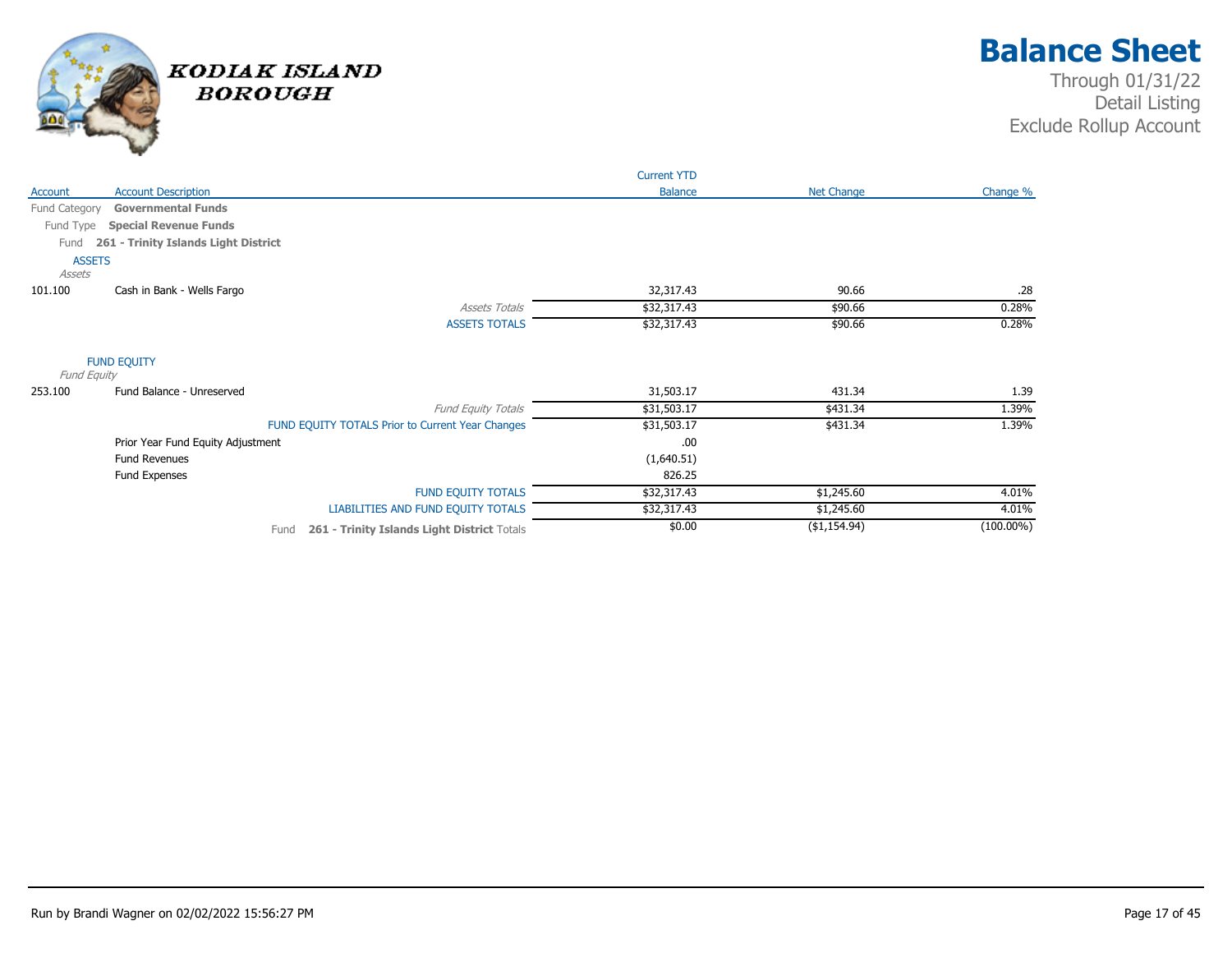

|                         |                                   |                                                  | <b>Current YTD</b> |              |              |
|-------------------------|-----------------------------------|--------------------------------------------------|--------------------|--------------|--------------|
| Account                 | <b>Account Description</b>        |                                                  | <b>Balance</b>     | Net Change   | Change %     |
| Fund Category           | <b>Governmental Funds</b>         |                                                  |                    |              |              |
| Fund Type               | <b>Special Revenue Funds</b>      |                                                  |                    |              |              |
| Fund                    | 262 - Mission Lake Tide Gate      |                                                  |                    |              |              |
| <b>ASSETS</b><br>Assets |                                   |                                                  |                    |              |              |
| 101.100                 | Cash in Bank - Wells Fargo        |                                                  | 63,864.67          | (23.31)      | (.04)        |
|                         |                                   | <b>Assets Totals</b>                             | \$63,864.67        | ( \$23.31)   | $(0.04\%)$   |
|                         |                                   | <b>ASSETS TOTALS</b>                             | \$63,864.67        | ( \$23.31)   | $(0.04\%)$   |
| Fund Equity             | <b>FUND EQUITY</b>                |                                                  |                    |              |              |
| 253.100                 | Fund Balance - Unreserved         |                                                  | 63,640.94          | 1,043.67     | 1.67         |
|                         |                                   | Fund Equity Totals                               | \$63,640.94        | \$1,043.67   | 1.67%        |
|                         |                                   | FUND EQUITY TOTALS Prior to Current Year Changes | \$63,640.94        | \$1,043.67   | 1.67%        |
|                         | Prior Year Fund Equity Adjustment |                                                  | .00                |              |              |
|                         | <b>Fund Revenues</b>              |                                                  | (1,071.28)         |              |              |
|                         | Fund Expenses                     |                                                  | 847.55             |              |              |
|                         |                                   | <b>FUND EQUITY TOTALS</b>                        | \$63,864.67        | \$1,267.40   | 2.02%        |
|                         |                                   | LIABILITIES AND FUND EQUITY TOTALS               | \$63,864.67        | \$1,267.40   | 2.02%        |
|                         |                                   | 262 - Mission Lake Tide Gate Totals<br>Fund      | \$0.00             | (\$1,290.71) | $(100.00\%)$ |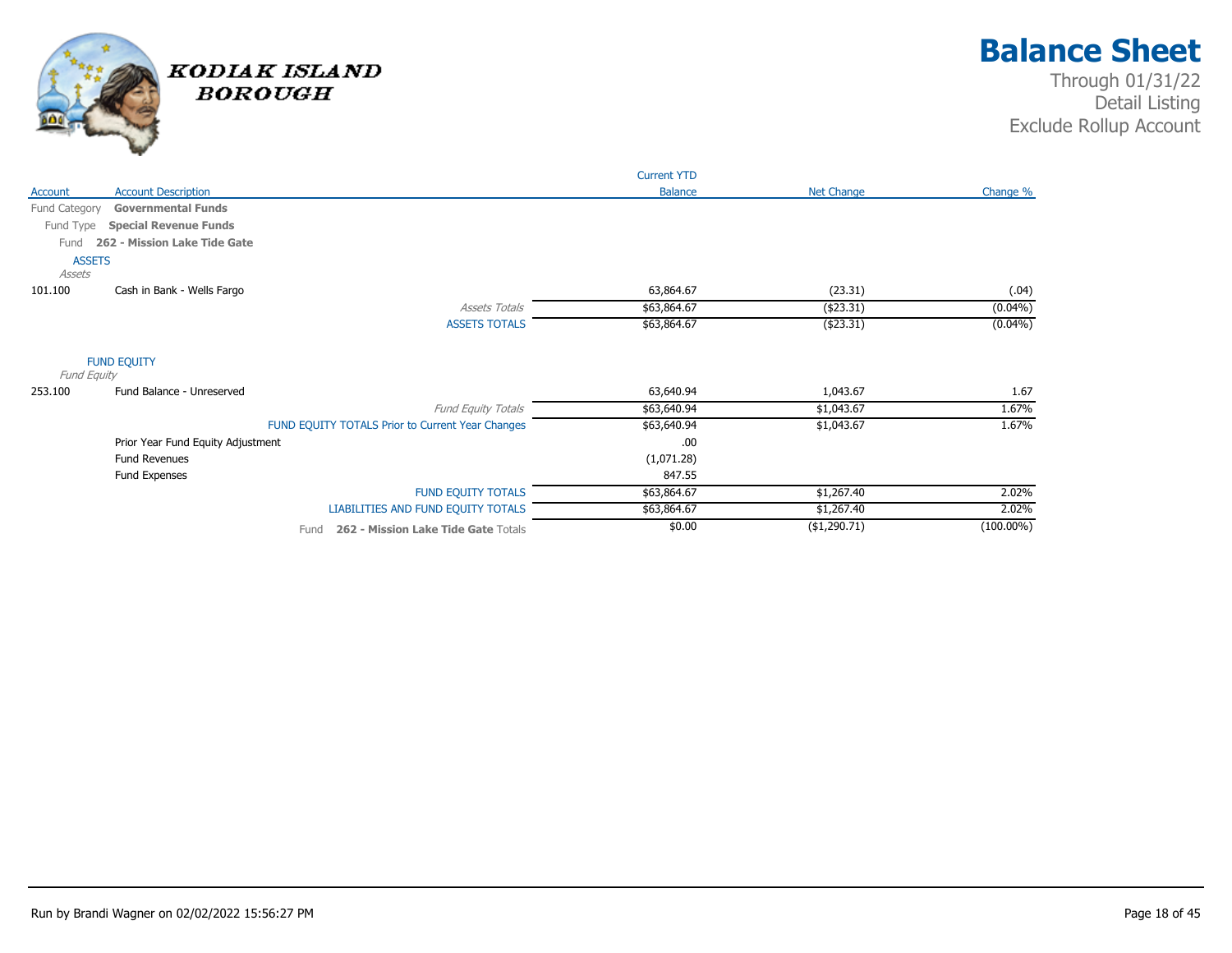

|               |                                   |                                                  | <b>Current YTD</b> |                   |            |
|---------------|-----------------------------------|--------------------------------------------------|--------------------|-------------------|------------|
| Account       | <b>Account Description</b>        |                                                  | <b>Balance</b>     | Net Change        | Change %   |
| Fund Category | <b>Governmental Funds</b>         |                                                  |                    |                   |            |
| Fund Type     | <b>Special Revenue Funds</b>      |                                                  |                    |                   |            |
| Fund          | 276 - Facilities Fund             |                                                  |                    |                   |            |
| <b>ASSETS</b> |                                   |                                                  |                    |                   |            |
| Assets        |                                   |                                                  |                    |                   |            |
| 101.100       | Cash in Bank - Wells Fargo        |                                                  | 39,193,260.80      | (759, 609.58)     | (1.90)     |
|               |                                   | <b>Assets Totals</b>                             | \$39,193,260.80    | (\$759,609.58)    | $(1.90\%)$ |
|               |                                   | <b>ASSETS TOTALS</b>                             | \$39,193,260.80    | (\$759,609.58)    | $(1.90\%)$ |
| Fund Equity   | <b>FUND EQUITY</b>                |                                                  |                    |                   |            |
| 253.100       | Fund Balance - Unreserved         |                                                  | 39,925,298.46      | (688, 743.33)     | (1.70)     |
|               |                                   | <b>Fund Equity Totals</b>                        | \$39,925,298.46    | ( \$688, 743.33)  | $(1.70\%)$ |
|               |                                   | FUND EQUITY TOTALS Prior to Current Year Changes | \$39,925,298.46    | (\$688,743.33)    | $(1.70\%)$ |
|               | Prior Year Fund Equity Adjustment |                                                  | .00                |                   |            |
|               | <b>Fund Revenues</b>              |                                                  | 187,648.66         |                   |            |
|               | Fund Expenses                     |                                                  | 544,389.00         |                   |            |
|               |                                   | <b>FUND EQUITY TOTALS</b>                        | \$39,193,260.80    | ( \$1,420,780.99) | $(3.50\%)$ |
|               |                                   | LIABILITIES AND FUND EQUITY TOTALS               | \$39,193,260.80    | (\$1,420,780.99)  | $(3.50\%)$ |
|               |                                   | 276 - Facilities Fund Totals<br>Fund             | \$0.00             | \$661,171.41      | 100.00%    |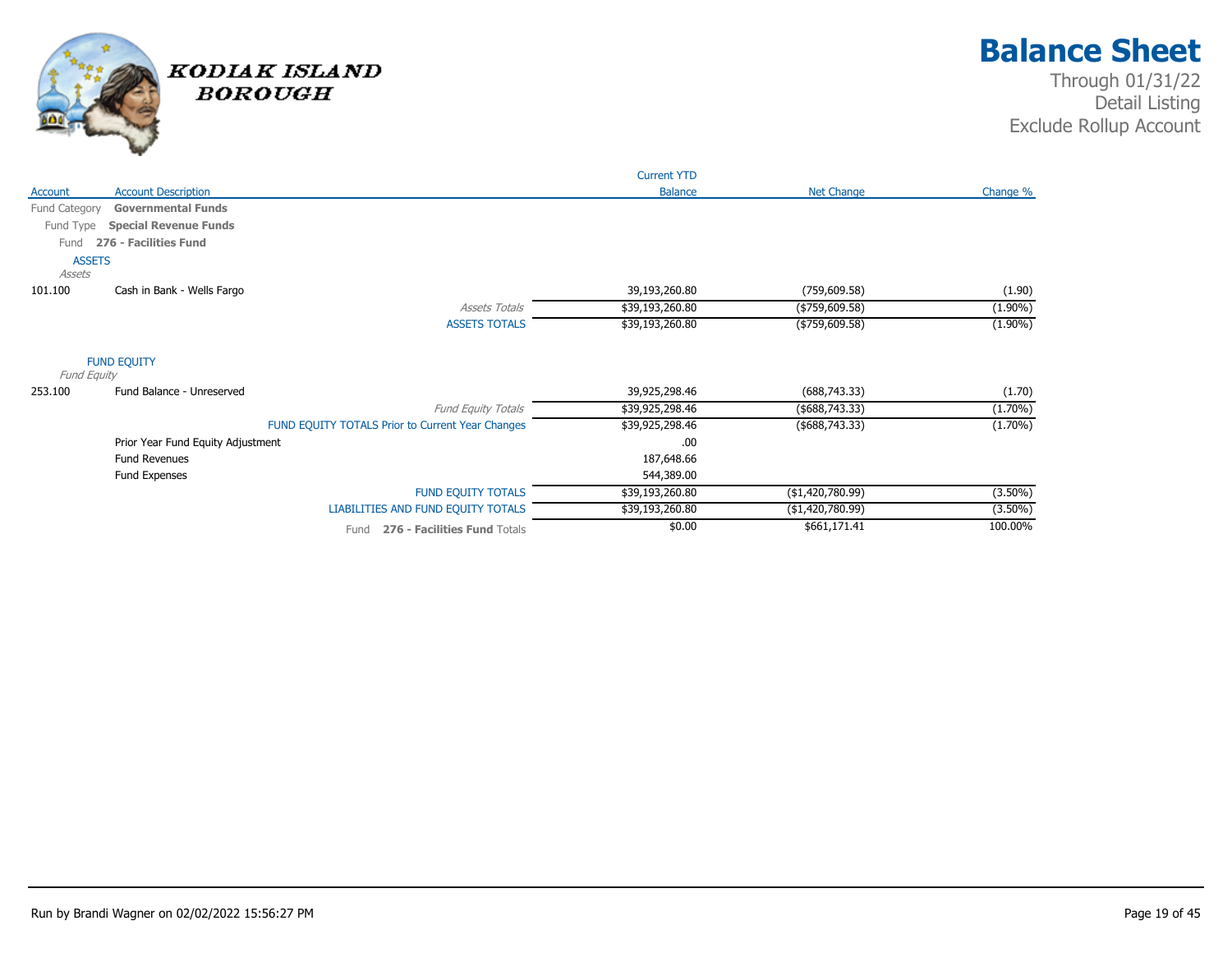

|                         |                                   |                                                  | <b>Current YTD</b> |                   |          |
|-------------------------|-----------------------------------|--------------------------------------------------|--------------------|-------------------|----------|
| Account                 | <b>Account Description</b>        |                                                  | <b>Balance</b>     | <b>Net Change</b> | Change % |
| Fund Category           | <b>Governmental Funds</b>         |                                                  |                    |                   |          |
| Fund Type               | <b>Special Revenue Funds</b>      |                                                  |                    |                   |          |
| Fund                    | 277 - Tourism Development         |                                                  |                    |                   |          |
| <b>ASSETS</b><br>Assets |                                   |                                                  |                    |                   |          |
| 101.100                 | Cash in Bank - Wells Fargo        |                                                  | 84,104.04          | 9,705.14          | 13.04    |
|                         |                                   | <b>Assets Totals</b>                             | \$84,104.04        | \$9,705.14        | 13.04%   |
|                         |                                   | <b>ASSETS TOTALS</b>                             | \$84,104.04        | \$9,705.14        | 13.04%   |
| Fund Equity             | <b>FUND EQUITY</b>                |                                                  |                    |                   |          |
| 253.100                 | Fund Balance - Unreserved         |                                                  | 76,647.58          | (23,828.02)       | (23.72)  |
|                         |                                   | Fund Equity Totals                               | \$76,647.58        | ( \$23, 828.02)   | (23.72%) |
|                         |                                   | FUND EQUITY TOTALS Prior to Current Year Changes | \$76,647.58        | (\$23,828.02)     | (23.72%) |
|                         | Prior Year Fund Equity Adjustment |                                                  | .00                |                   |          |
|                         | <b>Fund Revenues</b>              |                                                  | (63,896.42)        |                   |          |
|                         | Fund Expenses                     |                                                  | 56,439.96          |                   |          |
|                         |                                   | <b>FUND EQUITY TOTALS</b>                        | \$84,104.04        | (\$16,371.56)     | (16.29%) |
|                         |                                   | LIABILITIES AND FUND EQUITY TOTALS               | \$84,104.04        | (\$16,371.56)     | (16.29%) |
|                         |                                   | 277 - Tourism Development Totals<br>Fund         | \$0.00             | \$26,076.70       | 100.00%  |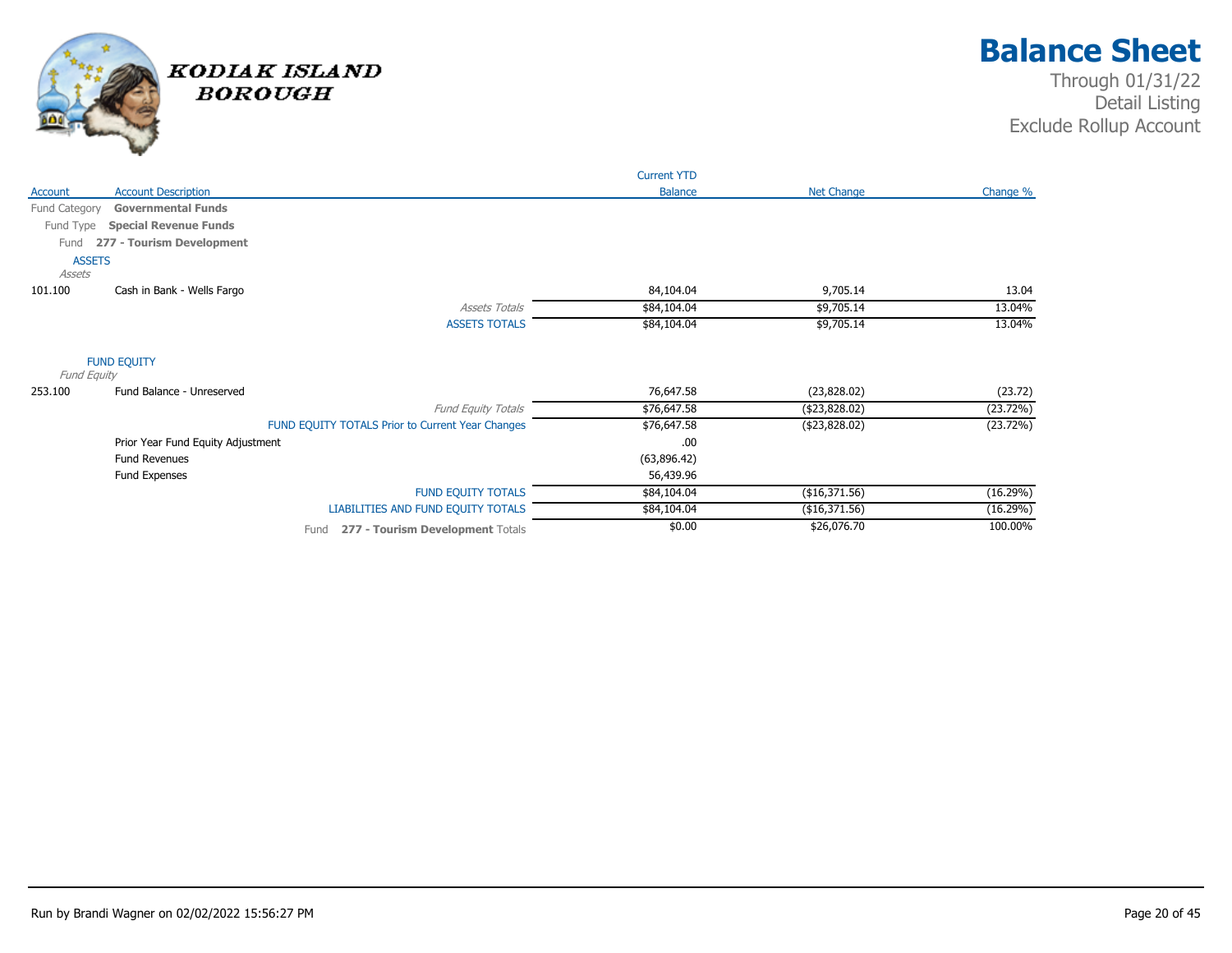

|               |                                   |                                                  | <b>Current YTD</b> |                   |              |
|---------------|-----------------------------------|--------------------------------------------------|--------------------|-------------------|--------------|
| Account       | <b>Account Description</b>        |                                                  | <b>Balance</b>     | <b>Net Change</b> | Change %     |
| Fund Category | <b>Governmental Funds</b>         |                                                  |                    |                   |              |
| Fund Type     | <b>Special Revenue Funds</b>      |                                                  |                    |                   |              |
| Fund          | 278 - Commercial Passenger Vessel |                                                  |                    |                   |              |
|               | <b>ASSETS</b>                     |                                                  |                    |                   |              |
| Assets        |                                   |                                                  |                    |                   |              |
| 101.100       | Cash in Bank - Wells Fargo        |                                                  | 152,111.38         | 52,727.40         | 53.05        |
|               |                                   | <b>Assets Totals</b>                             | \$152,111.38       | \$52,727.40       | 53.05%       |
|               |                                   | <b>ASSETS TOTALS</b>                             | \$152,111.38       | \$52,727.40       | 53.05%       |
| Fund Equity   | <b>FUND EQUITY</b>                |                                                  |                    |                   |              |
| 253.100       | Fund Balance - Unreserved         |                                                  | 153,535.39         | 54,494.78         | 55.02        |
|               |                                   | Fund Equity Totals                               | \$153,535.39       | \$54,494.78       | 55.02%       |
|               |                                   | FUND EQUITY TOTALS Prior to Current Year Changes | \$153,535.39       | \$54,494.78       | 55.02%       |
|               | Prior Year Fund Equity Adjustment |                                                  | .00                |                   |              |
|               | <b>Fund Revenues</b>              |                                                  | 1,352.01           |                   |              |
|               | Fund Expenses                     |                                                  | 72.00              |                   |              |
|               |                                   | <b>FUND EQUITY TOTALS</b>                        | \$152,111.38       | \$53,070.77       | 53.58%       |
|               |                                   | LIABILITIES AND FUND EQUITY TOTALS               | \$152,111.38       | \$53,070.77       | 53.58%       |
|               |                                   | 278 - Commercial Passenger Vessel Totals<br>Fund | \$0.00             | (\$343.37)        | $(100.00\%)$ |
|               |                                   | Fund Type Special Revenue Funds Totals           | \$0.00             | ( \$4,254,850.29) | $(100.00\%)$ |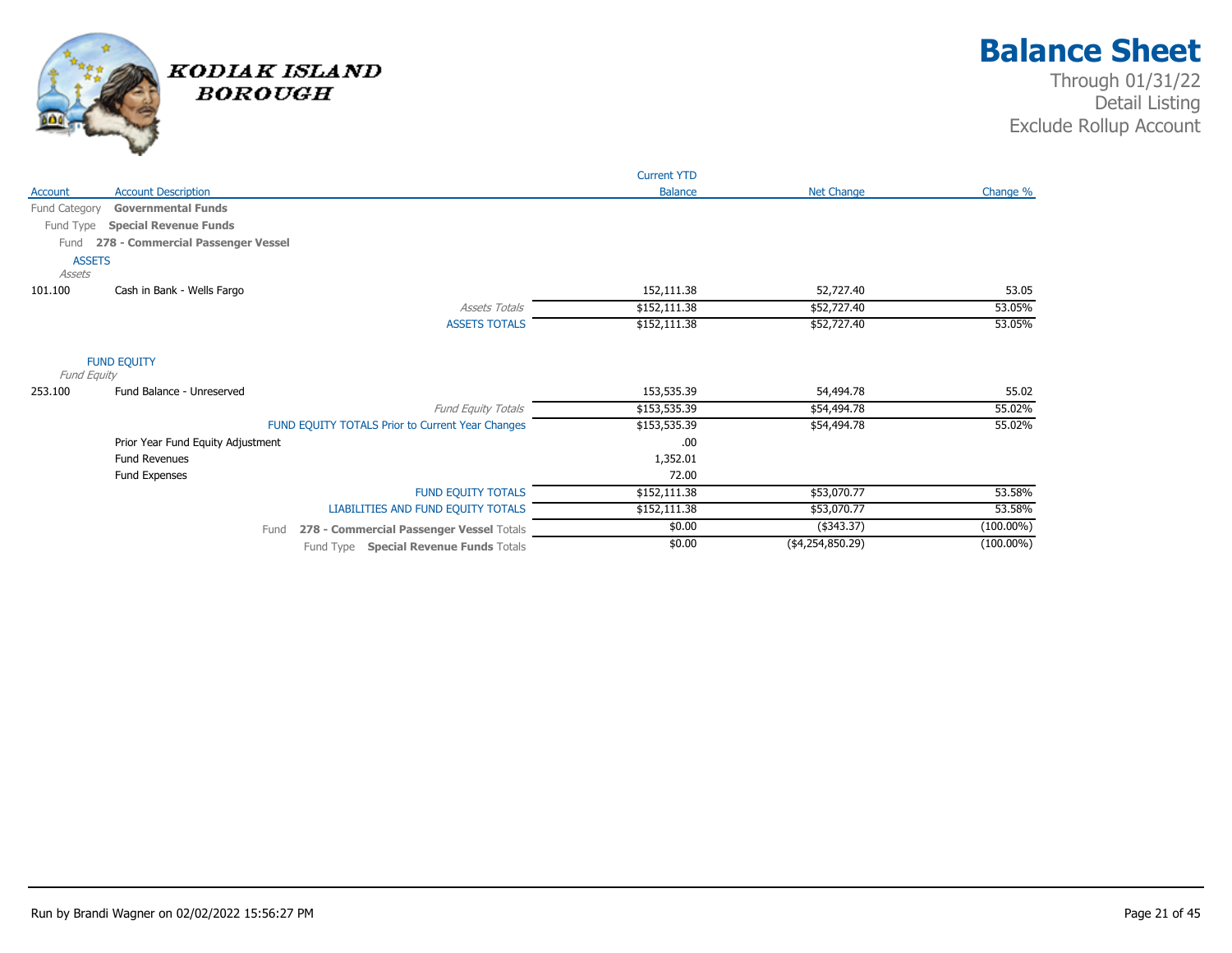

|               |                                                  | <b>Current YTD</b> |                   |              |
|---------------|--------------------------------------------------|--------------------|-------------------|--------------|
| Account       | <b>Account Description</b>                       | <b>Balance</b>     | <b>Net Change</b> | Change %     |
| Fund Category | <b>Governmental Funds</b>                        |                    |                   |              |
|               | Fund Type Debt Service Funds                     |                    |                   |              |
| Fund          | 300 - Debt Service                               |                    |                   |              |
| <b>ASSETS</b> |                                                  |                    |                   |              |
| Assets        |                                                  |                    |                   |              |
| 101.100       | Cash in Bank - Wells Fargo                       | 71,024.12          | (2,642,162.87)    | (97.38)      |
| 105.100       | Taxes Receivable - Current Real                  | 39,580.89          | (7,946.05)        | (16.72)      |
| 105.200       | Taxes Receivable - Current Personal              | 4,230.81           | (1,747.42)        | (29.23)      |
| 107.140       | Delinquent Taxes - Personal                      | 6,775.77           | 1,819.21          | 36.70        |
| 111.100       | Tax Lien Receivable - Real Property              | 17,747.56          | (5,374.34)        | (23.24)      |
| 126.200       | Due from State of Alaska                         | 5,350.00           | 5,350.00          | $+++$        |
|               | <b>Assets Totals</b>                             | \$144,709.15       | ( \$2,650,061.47) | $(94.82\%)$  |
|               | <b>ASSETS TOTALS</b>                             | \$144,709.15       | ( \$2,650,061.47) | $(94.82\%)$  |
|               | <b>LIABILITIES AND FUND EQUITY</b>               |                    |                   |              |
|               | <b>LIABILITIES</b>                               |                    |                   |              |
| Liabilities   |                                                  |                    |                   |              |
| 222.110       | Deferred Revenue - Taxes                         | 32,280.35          | (5,241.45)        | (13.97)      |
|               | Liabilities Totals                               | \$32,280.35        | $($ \$5,241.45)   | (13.97%)     |
|               | <b>LIABILITIES TOTALS</b>                        | \$32,280.35        | $($ \$5,241.45)   | (13.97%)     |
|               | <b>FUND EQUITY</b>                               |                    |                   |              |
| Fund Equity   |                                                  |                    |                   |              |
| 253.100       | Fund Balance - Unreserved                        | 641,401.34         | 75,485.96         | 13.34        |
|               | Fund Equity Totals                               | \$641,401.34       | \$75,485.96       | 13.34%       |
|               | FUND EQUITY TOTALS Prior to Current Year Changes | \$641,401.34       | \$75,485.96       | 13.34%       |
|               | Prior Year Fund Equity Adjustment                | .00                |                   |              |
|               | <b>Fund Revenues</b>                             | (5,355,120.50)     |                   |              |
|               | Fund Expenses                                    | 5,884,093.04       |                   |              |
|               | <b>FUND EQUITY TOTALS</b>                        | \$112,428.80       | $(*453,486.58)$   | (80.13%)     |
|               | <b>LIABILITIES AND FUND EQUITY TOTALS</b>        | \$144,709.15       | $($ \$458,728.03) | $(76.02\%)$  |
|               | 300 - Debt Service Totals<br>Fund                | \$0.00             | ( \$2,191,333.44) | $(100.00\%)$ |
|               | <b>Debt Service Funds Totals</b><br>Fund Type    | \$0.00             | ( \$2,191,333.44) | $(100.00\%)$ |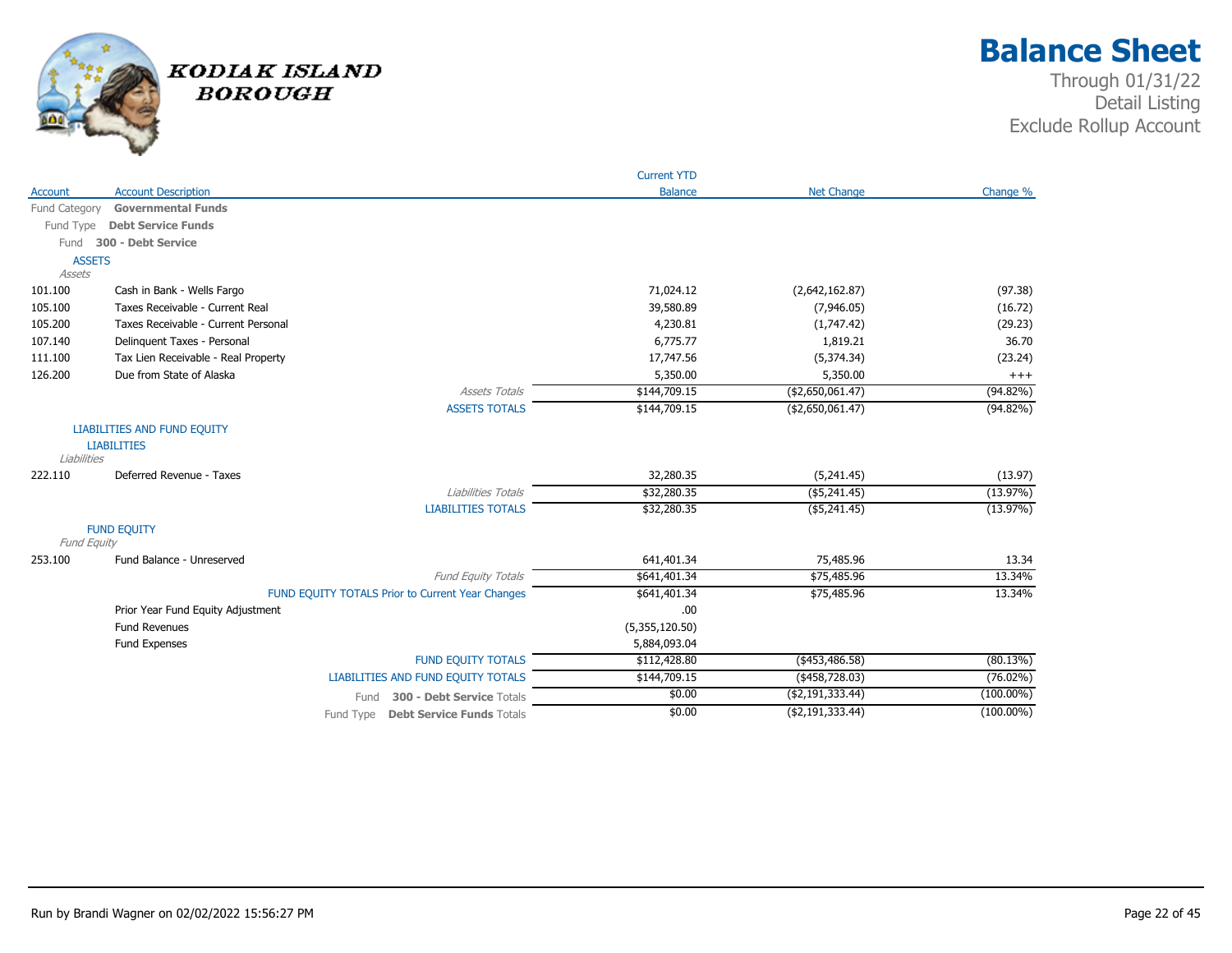

|                         |                                                  | <b>Current YTD</b> |                   |          |
|-------------------------|--------------------------------------------------|--------------------|-------------------|----------|
| Account                 | <b>Account Description</b>                       | <b>Balance</b>     | <b>Net Change</b> | Change % |
| Fund Category           | <b>Governmental Funds</b>                        |                    |                   |          |
| Fund Type               | <b>Capital Project Funds</b>                     |                    |                   |          |
| Fund                    | 410 - Capital Project - Borough                  |                    |                   |          |
| <b>ASSETS</b><br>Assets |                                                  |                    |                   |          |
| 101.100                 | Cash in Bank - Wells Fargo                       | 344,940.58         | .00               | .00.     |
|                         | <b>Assets Totals</b>                             | \$344,940.58       | \$0.00            | $0.00\%$ |
|                         | <b>ASSETS TOTALS</b>                             | \$344,940.58       | \$0.00            | $0.00\%$ |
| Fund Equity             | <b>FUND EQUITY</b>                               |                    |                   |          |
| 253.100                 | Fund Balance - Unreserved                        | 344,940.58         | .00               | .00.     |
|                         | Fund Equity Totals                               | \$344,940.58       | \$0.00            | $0.00\%$ |
|                         | FUND EQUITY TOTALS Prior to Current Year Changes | \$344,940.58       | \$0.00            | $0.00\%$ |
|                         | Prior Year Fund Equity Adjustment                | .00.               |                   |          |
|                         | <b>Fund Revenues</b>                             | .00.               |                   |          |
|                         | Fund Expenses                                    | .00.               |                   |          |
|                         | <b>FUND EQUITY TOTALS</b>                        | \$344,940.58       | \$0.00            | $0.00\%$ |
|                         | LIABILITIES AND FUND EQUITY TOTALS               | \$344,940.58       | \$0.00            | $0.00\%$ |
|                         | Fund 410 - Capital Project - Borough Totals      | \$0.00             | \$0.00            | $^{+++}$ |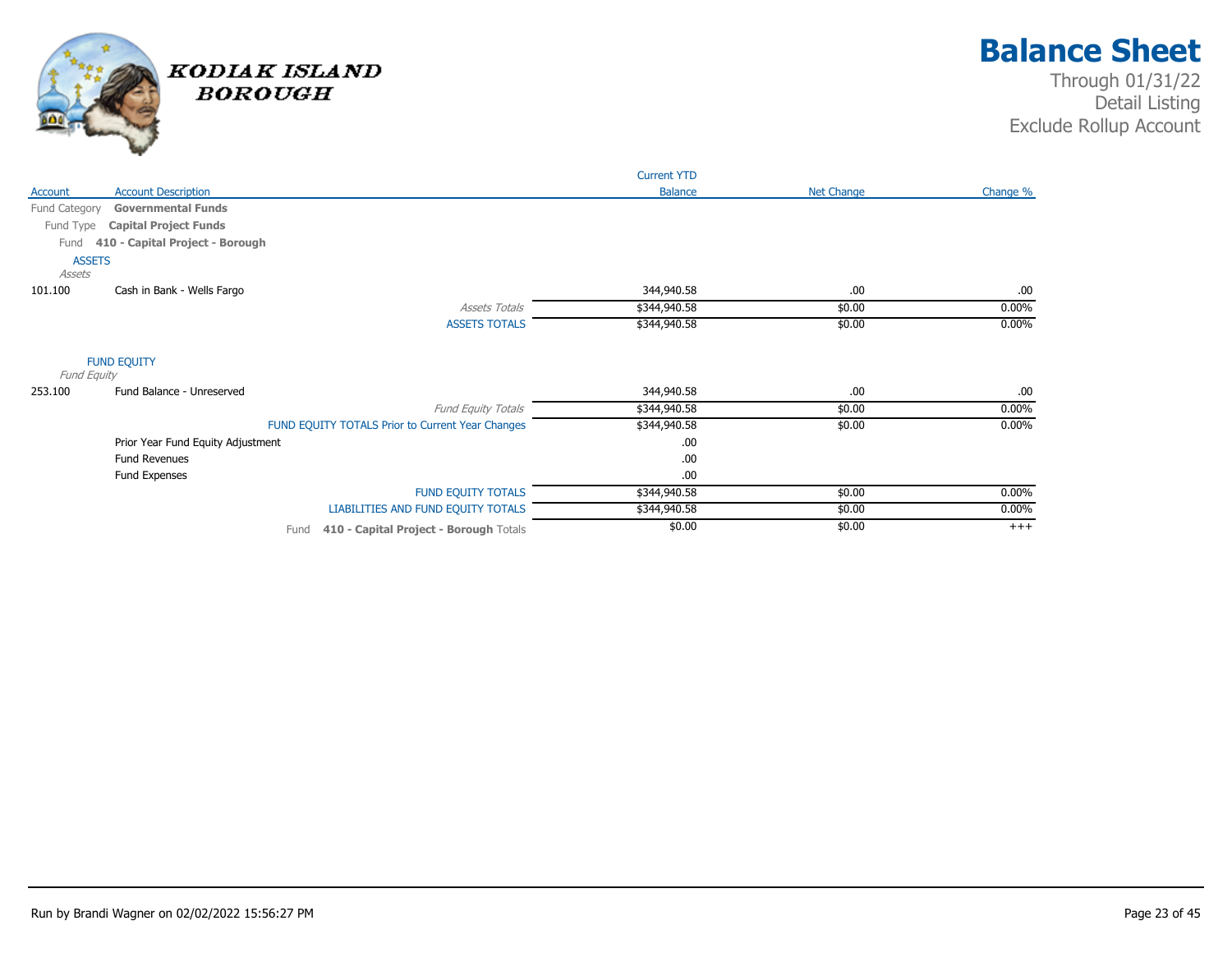

|                         |                                                  | <b>Current YTD</b> |                   |          |
|-------------------------|--------------------------------------------------|--------------------|-------------------|----------|
| Account                 | <b>Account Description</b>                       | <b>Balance</b>     | <b>Net Change</b> | Change % |
| Fund Category           | <b>Governmental Funds</b>                        |                    |                   |          |
| Fund Type               | <b>Capital Project Funds</b>                     |                    |                   |          |
| Fund                    | 415 - Capital Project (Borough)                  |                    |                   |          |
| <b>ASSETS</b><br>Assets |                                                  |                    |                   |          |
| 101.100                 | Cash in Bank - Wells Fargo                       | 286,190.83         | 215,923.57        | 307.29   |
|                         | <b>Assets Totals</b>                             | \$286,190.83       | \$215,923.57      | 307.29%  |
|                         | <b>ASSETS TOTALS</b>                             | \$286,190.83       | \$215,923.57      | 307.29%  |
| Fund Equity             | <b>FUND EQUITY</b>                               |                    |                   |          |
| 253.100                 | Fund Balance - Unreserved                        | 287,529.01         | 184,531.16        | 179.16   |
|                         | Fund Equity Totals                               | \$287,529.01       | \$184,531.16      | 179.16%  |
|                         | FUND EQUITY TOTALS Prior to Current Year Changes | \$287,529.01       | \$184,531.16      | 179.16%  |
|                         | Prior Year Fund Equity Adjustment                | .00.               |                   |          |
|                         | <b>Fund Revenues</b>                             | .00                |                   |          |
|                         | Fund Expenses                                    | 1,338.18           |                   |          |
|                         | <b>FUND EQUITY TOTALS</b>                        | \$286,190.83       | \$183,192.98      | 177.86%  |
|                         | LIABILITIES AND FUND EQUITY TOTALS               | \$286,190.83       | \$183,192.98      | 177.86%  |
|                         | 415 - Capital Project (Borough) Totals<br>Fund   | \$0.00             | \$32,730.59       | 100.00%  |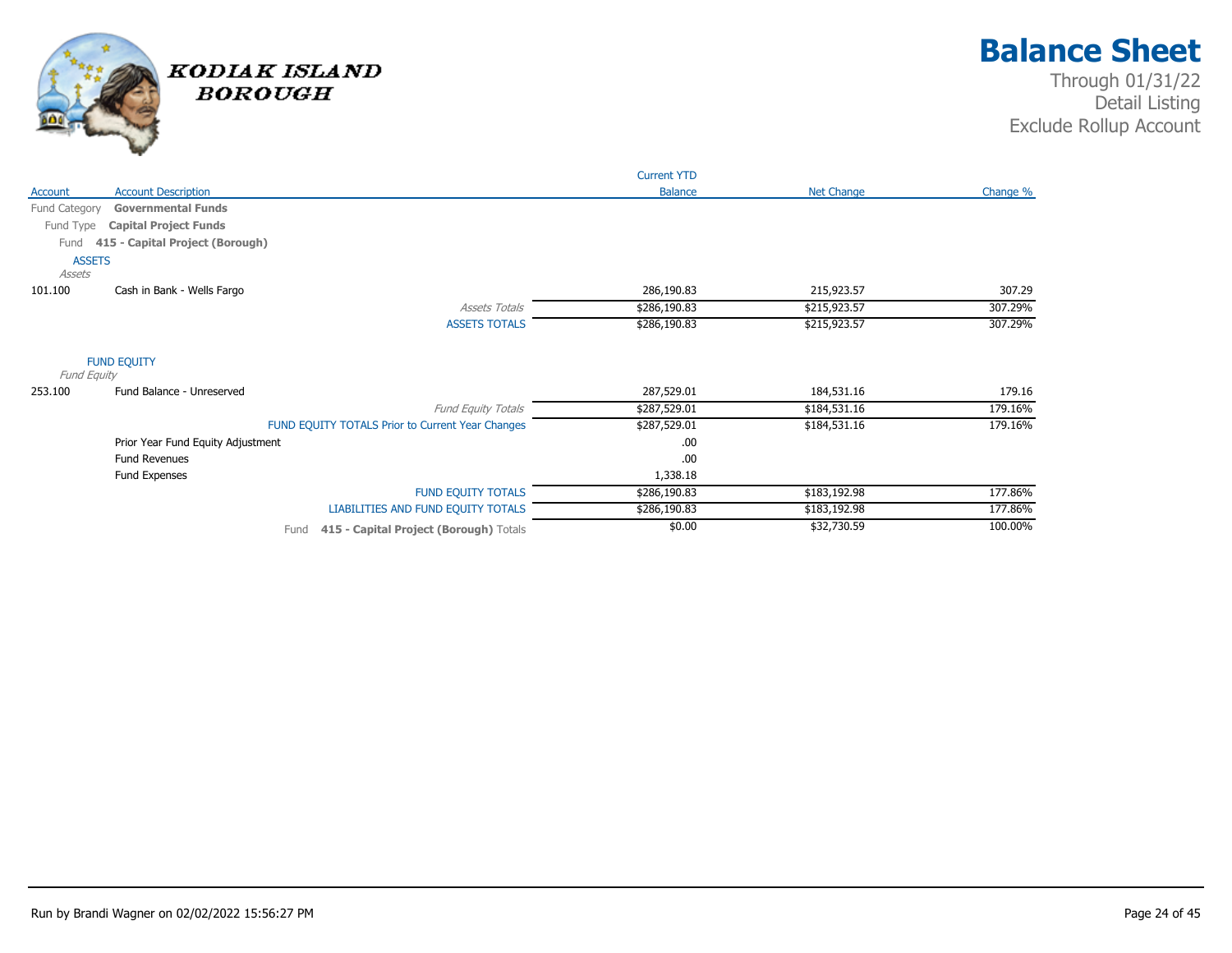

|               |                                      |                                                     | <b>Current YTD</b> |                   |              |
|---------------|--------------------------------------|-----------------------------------------------------|--------------------|-------------------|--------------|
| Account       | <b>Account Description</b>           |                                                     | <b>Balance</b>     | <b>Net Change</b> | Change %     |
| Fund Category | <b>Governmental Funds</b>            |                                                     |                    |                   |              |
| Fund Type     | <b>Capital Project Funds</b>         |                                                     |                    |                   |              |
| Fund          | 420 - Capital Project - School Bonds |                                                     |                    |                   |              |
| <b>ASSETS</b> |                                      |                                                     |                    |                   |              |
| Assets        |                                      |                                                     |                    |                   |              |
| 101.100       | Cash in Bank - Wells Fargo           |                                                     | (857, 446.56)      | .00               | .00          |
| 103.100       | Investments                          |                                                     | 894,030.64         | 80.16             | .01          |
|               |                                      | <b>Assets Totals</b>                                | \$36,584.08        | \$80.16           | 0.22%        |
|               |                                      | <b>ASSETS TOTALS</b>                                | \$36,584.08        | \$80.16           | 0.22%        |
|               | <b>FUND EQUITY</b>                   |                                                     |                    |                   |              |
| Fund Equity   |                                      |                                                     |                    |                   |              |
| 253.100       | Fund Balance - Unreserved            |                                                     | 36,539.92          | 151.59            | .42          |
|               |                                      | <b>Fund Equity Totals</b>                           | \$36,539.92        | \$151.59          | 0.42%        |
|               |                                      | FUND EQUITY TOTALS Prior to Current Year Changes    | \$36,539.92        | \$151.59          | 0.42%        |
|               | Prior Year Fund Equity Adjustment    |                                                     | .00                |                   |              |
|               | <b>Fund Revenues</b>                 |                                                     | (44.16)            |                   |              |
|               | Fund Expenses                        |                                                     | .00                |                   |              |
|               |                                      | <b>FUND EQUITY TOTALS</b>                           | \$36,584.08        | \$195.75          | 0.54%        |
|               |                                      | LIABILITIES AND FUND EQUITY TOTALS                  | \$36,584.08        | \$195.75          | 0.54%        |
|               |                                      | 420 - Capital Project - School Bonds Totals<br>Fund | \$0.00             | $($ \$115.59)     | $(100.00\%)$ |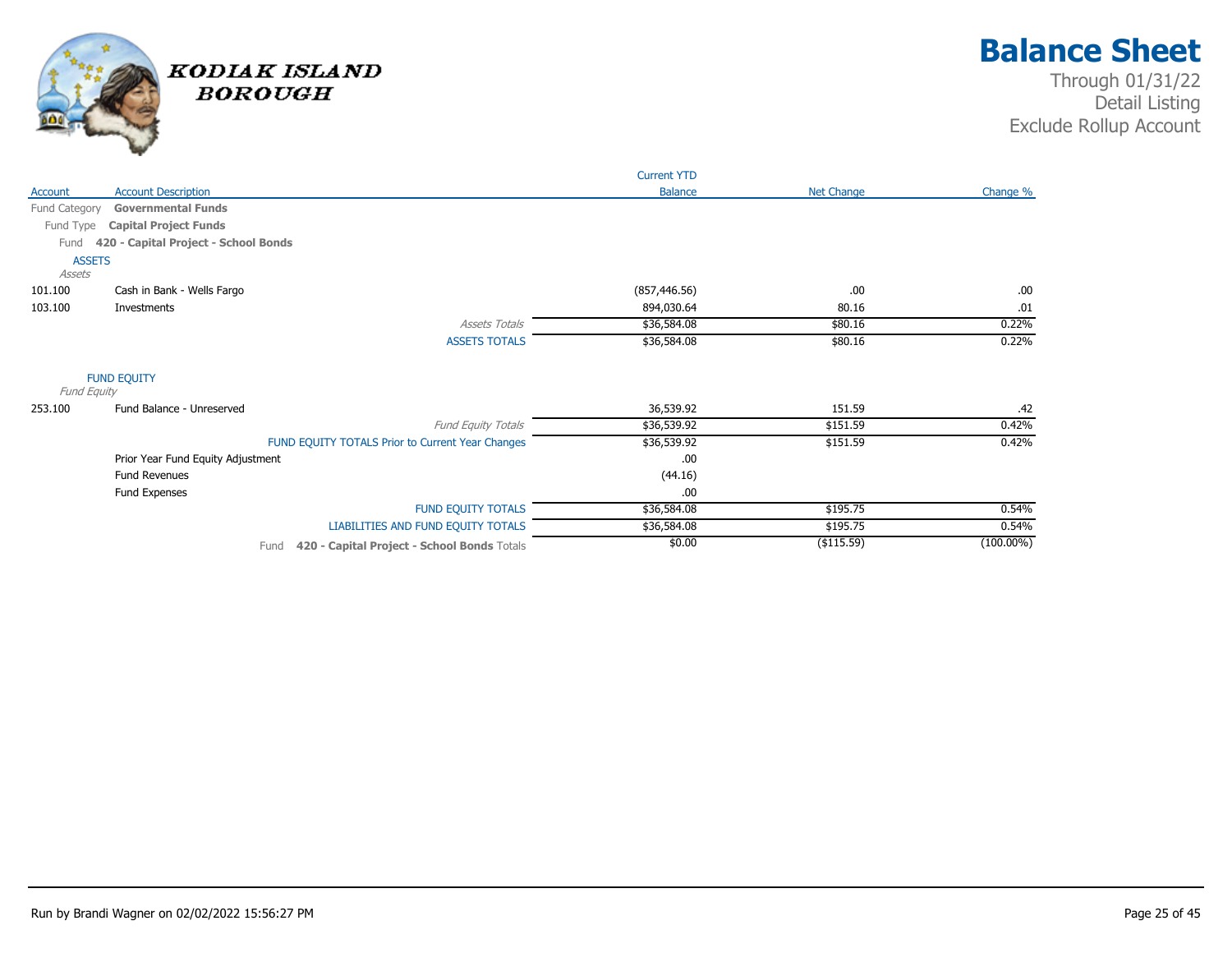

|               |                                                  | <b>Current YTD</b> |              |          |
|---------------|--------------------------------------------------|--------------------|--------------|----------|
| Account       | <b>Account Description</b>                       | <b>Balance</b>     | Net Change   | Change % |
| Fund Category | <b>Governmental Funds</b>                        |                    |              |          |
| Fund Type     | <b>Capital Project Funds</b>                     |                    |              |          |
| Fund          | <b>426 - KFRC</b>                                |                    |              |          |
| <b>ASSETS</b> |                                                  |                    |              |          |
| Assets        |                                                  |                    |              |          |
| 101.100       | Cash in Bank - Wells Fargo                       | 425,393.23         | 766,381.10   | 224.75   |
| 165.100       | Construction WIP                                 | 587,328.53         | (33, 273.96) | (5.36)   |
|               | <b>Assets Totals</b>                             | \$1,012,721.76     | \$733,107.14 | 262.18%  |
|               | <b>ASSETS TOTALS</b>                             | \$1,012,721.76     | \$733,107.14 | 262.18%  |
|               | <b>FUND EQUITY</b>                               |                    |              |          |
| Fund Equity   |                                                  |                    |              |          |
| 253.100       | Fund Balance - Unreserved                        | 1,013,607.44       | 393,004.95   | 63.33    |
|               | Fund Equity Totals                               | \$1,013,607.44     | \$393,004.95 | 63.33%   |
|               | FUND EQUITY TOTALS Prior to Current Year Changes | \$1,013,607.44     | \$393,004.95 | 63.33%   |
|               | Prior Year Fund Equity Adjustment                | .00                |              |          |
|               | <b>Fund Revenues</b>                             | .00                |              |          |
|               | Fund Expenses                                    | 885.68             |              |          |
|               | <b>FUND EQUITY TOTALS</b>                        | \$1,012,721.76     | \$392,119.27 | 63.18%   |
|               | LIABILITIES AND FUND EQUITY TOTALS               | \$1,012,721.76     | \$392,119.27 | 63.18%   |
|               | Fund 426 - KFRC Totals                           | \$0.00             | \$340,987.87 | 100.00%  |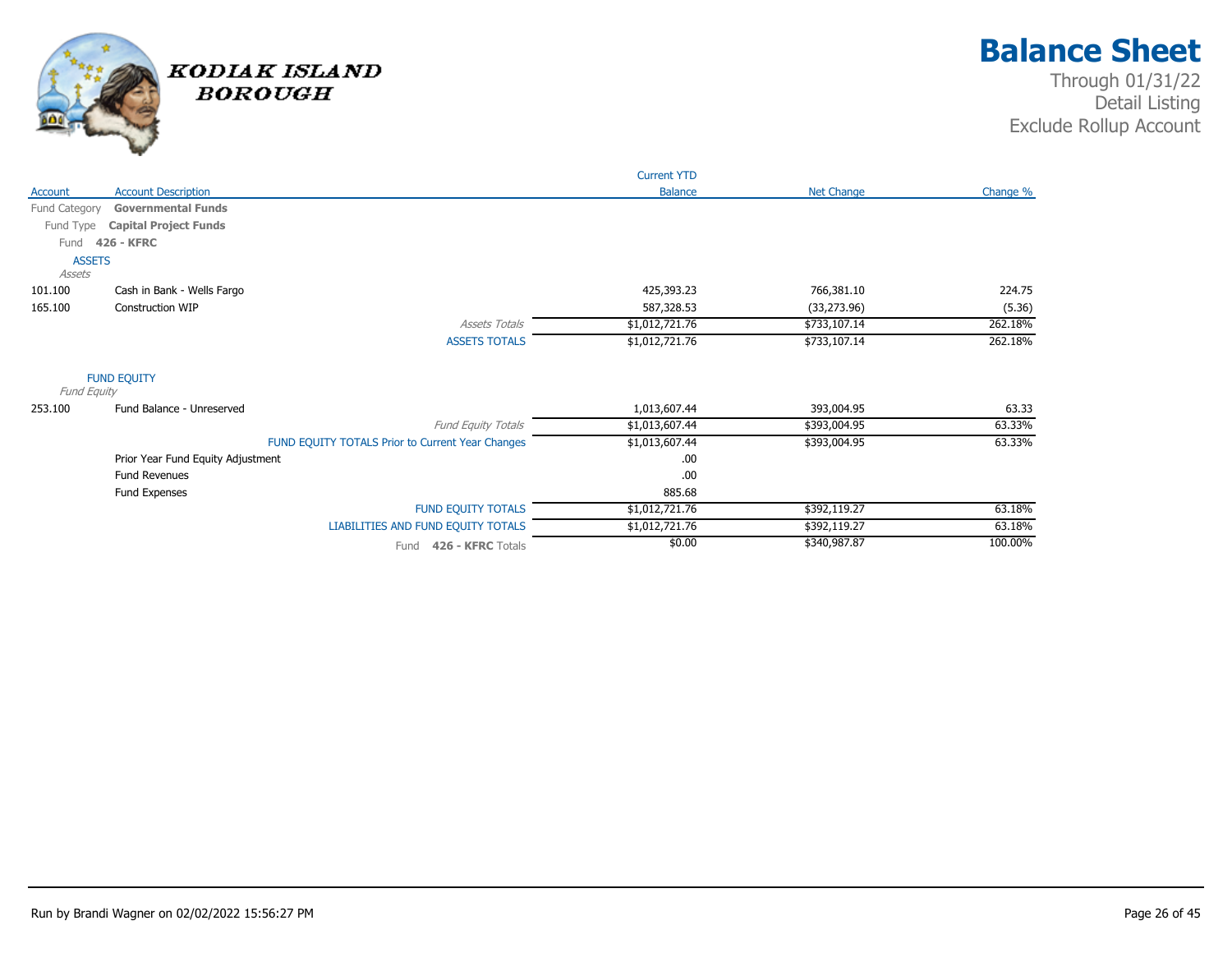

|               |                                                  | <b>Current YTD</b> |                   |              |
|---------------|--------------------------------------------------|--------------------|-------------------|--------------|
| Account       | <b>Account Description</b>                       | <b>Balance</b>     | <b>Net Change</b> | Change %     |
| Fund Category | <b>Governmental Funds</b>                        |                    |                   |              |
| Fund Type     | <b>Capital Project Funds</b>                     |                    |                   |              |
| Fund          | 428 - Capital Project - KFRC                     |                    |                   |              |
| <b>ASSETS</b> |                                                  |                    |                   |              |
| Assets        |                                                  |                    |                   |              |
| 101.100       | Cash in Bank - Wells Fargo                       | 72,616.74          | (36,049.49)       | (33.17)      |
| 165.100       | <b>Construction WIP</b>                          | 15,406.41          | 15,406.41         | $+++$        |
|               | <b>Assets Totals</b>                             | \$88,023.15        | (\$20,643.08)     | $(19.00\%)$  |
|               | <b>ASSETS TOTALS</b>                             | \$88,023.15        | (\$20,643.08)     | $(19.00\%)$  |
| Fund Equity   | <b>FUND EQUITY</b>                               |                    |                   |              |
| 253.100       | Fund Balance - Unreserved                        | 120,000.00         | 120,000.00        | $+++$        |
|               | <b>Fund Equity Totals</b>                        | \$120,000.00       | \$120,000.00      | $+++$        |
|               | FUND EQUITY TOTALS Prior to Current Year Changes | \$120,000.00       | \$120,000.00      | $+++$        |
|               | Prior Year Fund Equity Adjustment                | .00                |                   |              |
|               | <b>Fund Revenues</b>                             | .00                |                   |              |
|               |                                                  |                    |                   |              |
|               | Fund Expenses                                    | 31,976.85          |                   |              |
|               | <b>FUND EQUITY TOTALS</b>                        | \$88,023.15        | \$88,023.15       | $^{+++}$     |
|               | LIABILITIES AND FUND EQUITY TOTALS               | \$88,023.15        | \$88,023.15       | $+++$        |
|               | 428 - Capital Project - KFRC Totals<br>Fund      | \$0.00             | (\$108,666.23)    | $(100.00\%)$ |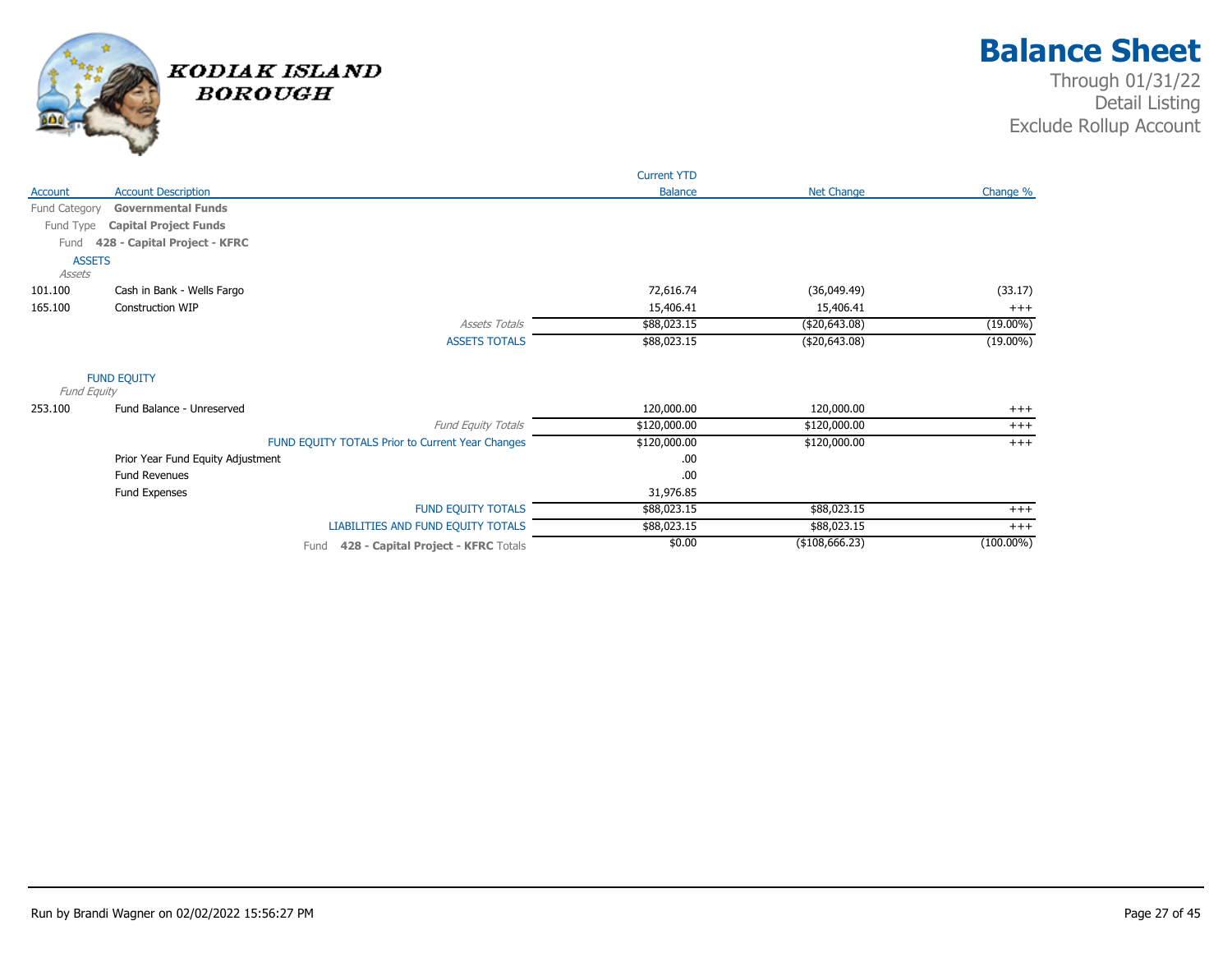

|               |                                   |                                                  | <b>Current YTD</b> |                   |          |
|---------------|-----------------------------------|--------------------------------------------------|--------------------|-------------------|----------|
| Account       | <b>Account Description</b>        |                                                  | <b>Balance</b>     | <b>Net Change</b> | Change % |
| Fund Category | <b>Governmental Funds</b>         |                                                  |                    |                   |          |
| Fund Type     | <b>Capital Project Funds</b>      |                                                  |                    |                   |          |
| Fund          | 430 - Capital Project - Grants    |                                                  |                    |                   |          |
| <b>ASSETS</b> |                                   |                                                  |                    |                   |          |
| Assets        |                                   |                                                  |                    |                   |          |
| 101.100       | Cash in Bank - Wells Fargo        |                                                  | 443,227.45         | 2,891.98          | .66      |
|               |                                   | <b>Assets Totals</b>                             | \$443,227.45       | \$2,891.98        | 0.66%    |
|               |                                   | <b>ASSETS TOTALS</b>                             | \$443,227.45       | \$2,891.98        | 0.66%    |
| Fund Equity   | <b>FUND EQUITY</b>                |                                                  |                    |                   |          |
| 253.100       | Fund Balance - Unreserved         |                                                  | 442,321.79         | .00               | .00.     |
|               |                                   | <b>Fund Equity Totals</b>                        | \$442,321.79       | \$0.00            | $0.00\%$ |
|               |                                   | FUND EQUITY TOTALS Prior to Current Year Changes | \$442,321.79       | \$0.00            | $0.00\%$ |
|               | Prior Year Fund Equity Adjustment |                                                  | .00                |                   |          |
|               | <b>Fund Revenues</b>              |                                                  | (905.66)           |                   |          |
|               | Fund Expenses                     |                                                  | .00                |                   |          |
|               |                                   | <b>FUND EQUITY TOTALS</b>                        | \$443,227.45       | \$905.66          | 0.20%    |
|               |                                   | LIABILITIES AND FUND EQUITY TOTALS               | \$443,227.45       | \$905.66          | 0.20%    |
|               |                                   | 430 - Capital Project - Grants Totals<br>Fund    | \$0.00             | \$1,986.32        | 100.00%  |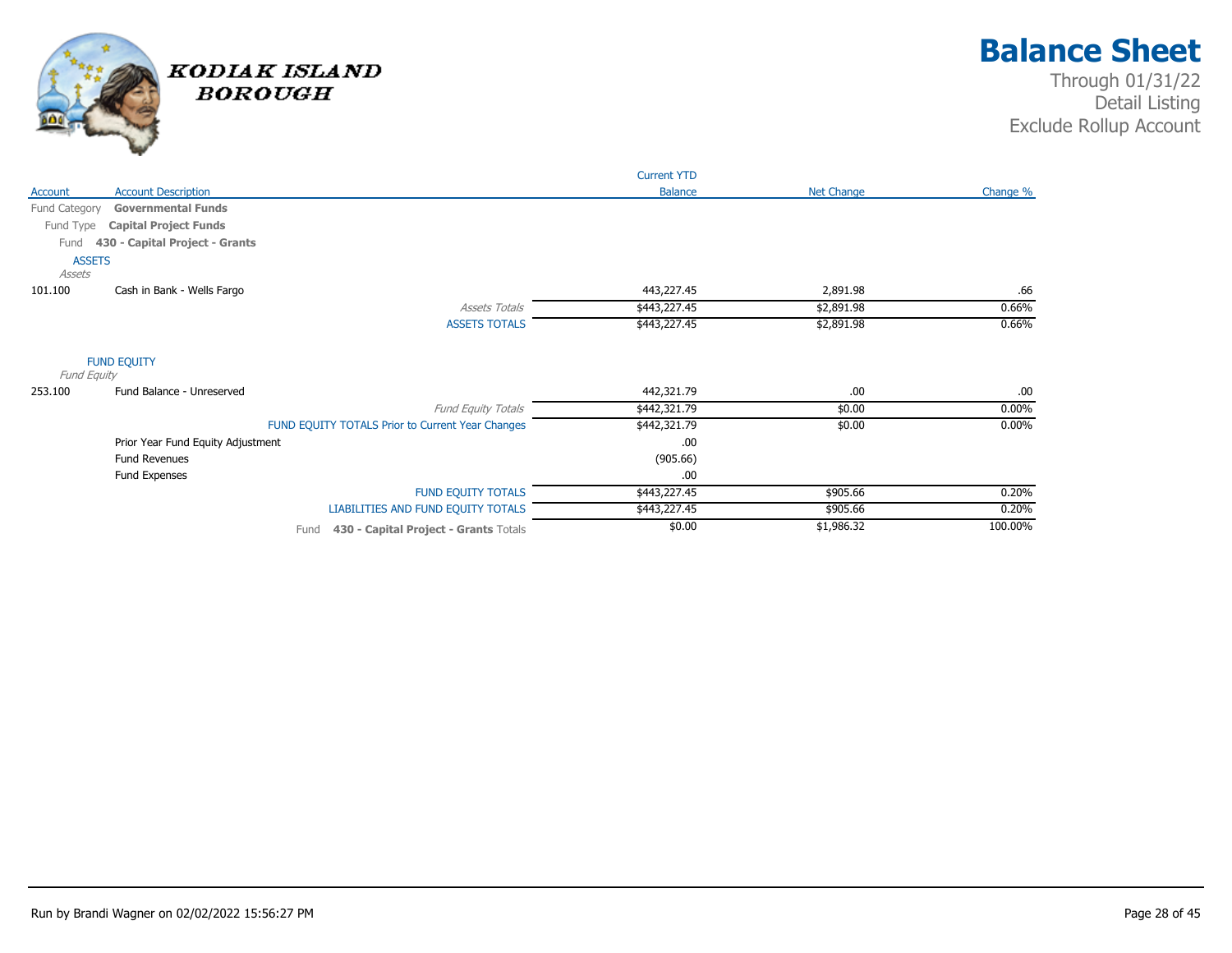

|                                |                                   |      |                                        | <b>Current YTD</b> |                   |            |
|--------------------------------|-----------------------------------|------|----------------------------------------|--------------------|-------------------|------------|
| Account                        | <b>Account Description</b>        |      |                                        | <b>Balance</b>     | <b>Net Change</b> | Change %   |
| Fund Category                  | <b>Governmental Funds</b>         |      |                                        |                    |                   |            |
| Fund Type                      | <b>Capital Project Funds</b>      |      |                                        |                    |                   |            |
| Fund                           | 432 - Grants - Capital Projects   |      |                                        |                    |                   |            |
| <b>ASSETS</b><br><b>Assets</b> |                                   |      |                                        |                    |                   |            |
| 101.100                        | Cash in Bank - Wells Fargo        |      |                                        | 1,272,323.91       | 1,285,693.91      | 9,616.26   |
| 115.100                        | Accounts Receivable               |      |                                        | 105,529.92         | 105,529.92        | $+++$      |
|                                |                                   |      | <b>Assets Totals</b>                   | \$1,377,853.83     | \$1,391,223.83    | 10,405.56% |
|                                |                                   |      | <b>ASSETS TOTALS</b>                   | \$1,377,853.83     | \$1,391,223.83    | 10,405.56% |
|                                | LIABILITIES AND FUND EQUITY       |      |                                        |                    |                   |            |
| Liabilities                    | <b>LIABILITIES</b>                |      |                                        |                    |                   |            |
| 222.100                        | Deferred Revenue                  |      |                                        | 1,282,354.50       | 1,282,354.50      | $+++$      |
|                                |                                   |      | Liabilities Totals                     | \$1,282,354.50     | \$1,282,354.50    | $^{+++}$   |
|                                |                                   |      | <b>LIABILITIES TOTALS</b>              | \$1,282,354.50     | \$1,282,354.50    | $+++$      |
|                                | Prior Year Fund Equity Adjustment |      |                                        | .00                |                   |            |
|                                | <b>Fund Revenues</b>              |      |                                        | (293, 171.15)      |                   |            |
|                                | Fund Expenses                     |      |                                        | 197,671.82         |                   |            |
|                                |                                   |      | <b>FUND EQUITY TOTALS</b>              | \$95,499.33        | \$95,499.33       | $+++$      |
|                                |                                   |      | LIABILITIES AND FUND EQUITY TOTALS     | \$1,377,853.83     | \$1,377,853.83    | $+++$      |
|                                |                                   | Fund | 432 - Grants - Capital Projects Totals | \$0.00             | \$13,370.00       | 100.00%    |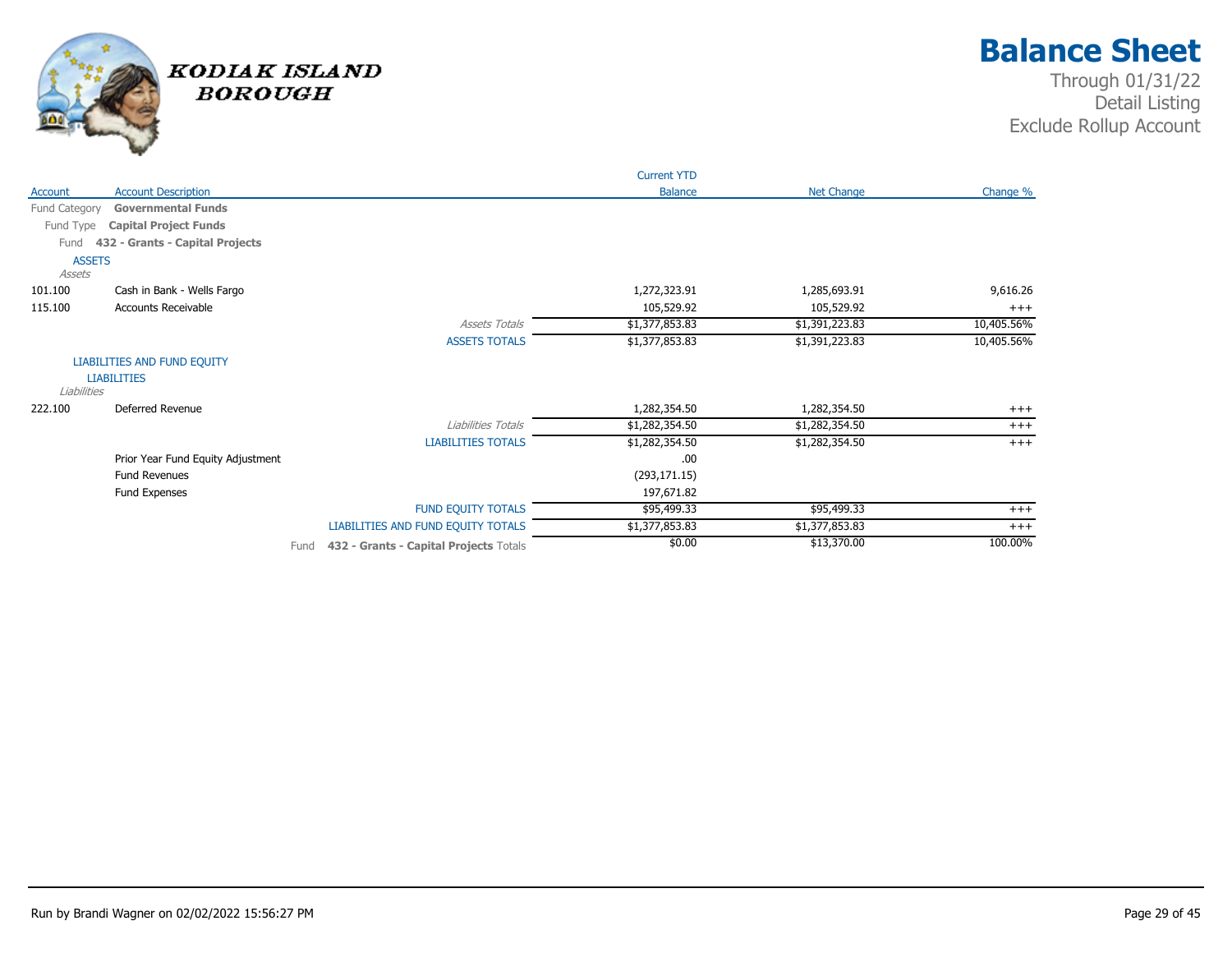

|               |                                                       | <b>Current YTD</b> |             |          |
|---------------|-------------------------------------------------------|--------------------|-------------|----------|
| Account       | <b>Account Description</b>                            | <b>Balance</b>     | Net Change  | Change % |
| Fund Category | <b>Governmental Funds</b>                             |                    |             |          |
| Fund Type     | <b>Capital Project Funds</b>                          |                    |             |          |
| Fund          | 445 - Capital Project - Long Term Care                |                    |             |          |
| <b>ASSETS</b> |                                                       |                    |             |          |
| Assets        |                                                       |                    |             |          |
| 101.100       | Cash in Bank - Wells Fargo                            | 18,612.12          | 18,612.12   | $+++$    |
| 165.100       | <b>Construction WIP</b>                               | 41,395.91          | 41,395.91   | $+++$    |
|               | <b>Assets Totals</b>                                  | \$60,008.03        | \$60,008.03 | $+++$    |
|               | <b>ASSETS TOTALS</b>                                  | \$60,008.03        | \$60,008.03 | $+++$    |
| Fund Equity   | <b>FUND EQUITY</b>                                    |                    |             |          |
| 253.100       | Fund Balance - Unreserved                             | 85,000.00          | 85,000.00   | $+++$    |
|               | <b>Fund Equity Totals</b>                             | \$85,000.00        | \$85,000.00 | $+++$    |
|               | FUND EQUITY TOTALS Prior to Current Year Changes      | \$85,000.00        | \$85,000.00 | $+++$    |
|               | Prior Year Fund Equity Adjustment                     | .00.               |             |          |
|               | <b>Fund Revenues</b>                                  | .00                |             |          |
|               | Fund Expenses                                         | 24,991.97          |             |          |
|               | <b>FUND EQUITY TOTALS</b>                             | \$60,008.03        | \$60,008.03 | $+++$    |
|               | LIABILITIES AND FUND EQUITY TOTALS                    | \$60,008.03        | \$60,008.03 | $^{+++}$ |
|               | 445 - Capital Project - Long Term Care Totals<br>Fund | \$0.00             | \$0.00      | $+++$    |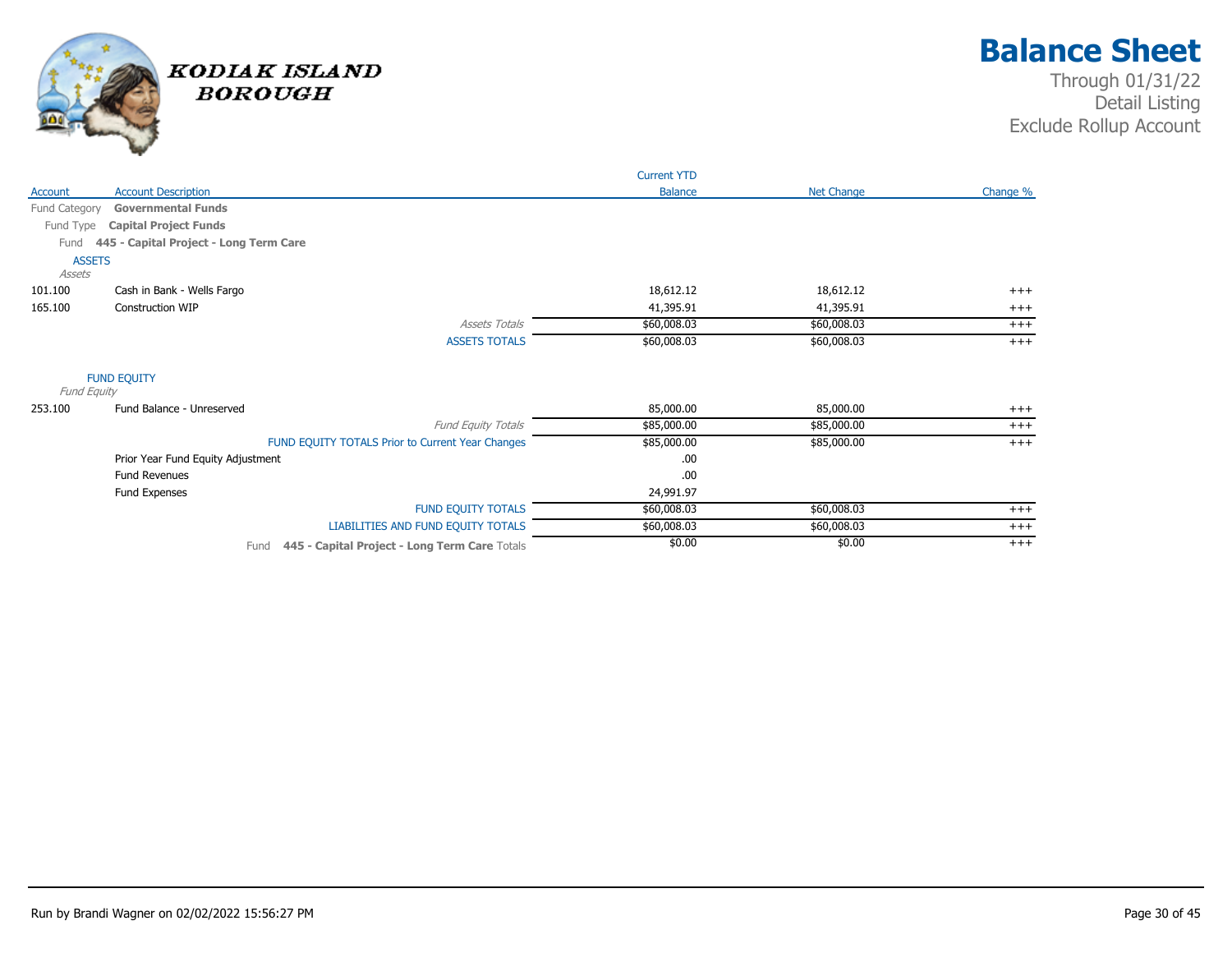

|                                                      | <b>Current YTD</b> |                |            |
|------------------------------------------------------|--------------------|----------------|------------|
| <b>Account Description</b><br>Account                | <b>Balance</b>     | Net Change     | Change %   |
| Fund Category<br><b>Governmental Funds</b>           |                    |                |            |
| Fund Type<br><b>Capital Project Funds</b>            |                    |                |            |
| 450 - All Capital Projects as of FY10<br>Fund        |                    |                |            |
| <b>ASSETS</b><br>Assets                              |                    |                |            |
| 101.100<br>Cash in Bank - Wells Fargo                | 2,101,050.58       | 14,749.84      | .71        |
| <b>Assets Totals</b>                                 | \$2,101,050.58     | \$14,749.84    | 0.71%      |
| <b>ASSETS TOTALS</b>                                 | \$2,101,050.58     | \$14,749.84    | 0.71%      |
| <b>FUND EQUITY</b><br>Fund Equity                    |                    |                |            |
| 253.100<br>Fund Balance - Unreserved                 | 1,959,723.27       | (159, 796.08)  | (7.54)     |
| <b>Fund Equity Totals</b>                            | \$1,959,723.27     | (\$159,796.08) | $(7.54\%)$ |
| FUND EQUITY TOTALS Prior to Current Year Changes     | \$1,959,723.27     | (\$159,796.08) | $(7.54\%)$ |
| Prior Year Fund Equity Adjustment                    | .00                |                |            |
| <b>Fund Revenues</b>                                 | (149, 603.71)      |                |            |
| Fund Expenses                                        | 8,276.40           |                |            |
| <b>FUND EQUITY TOTALS</b>                            | \$2,101,050.58     | \$18,468.77    | (0.87%)    |
| LIABILITIES AND FUND EQUITY TOTALS                   | \$2,101,050.58     | (\$18,468.77)  | $(0.87\%)$ |
| 450 - All Capital Projects as of FY10 Totals<br>Fund | \$0.00             | \$33,218.61    | 100.00%    |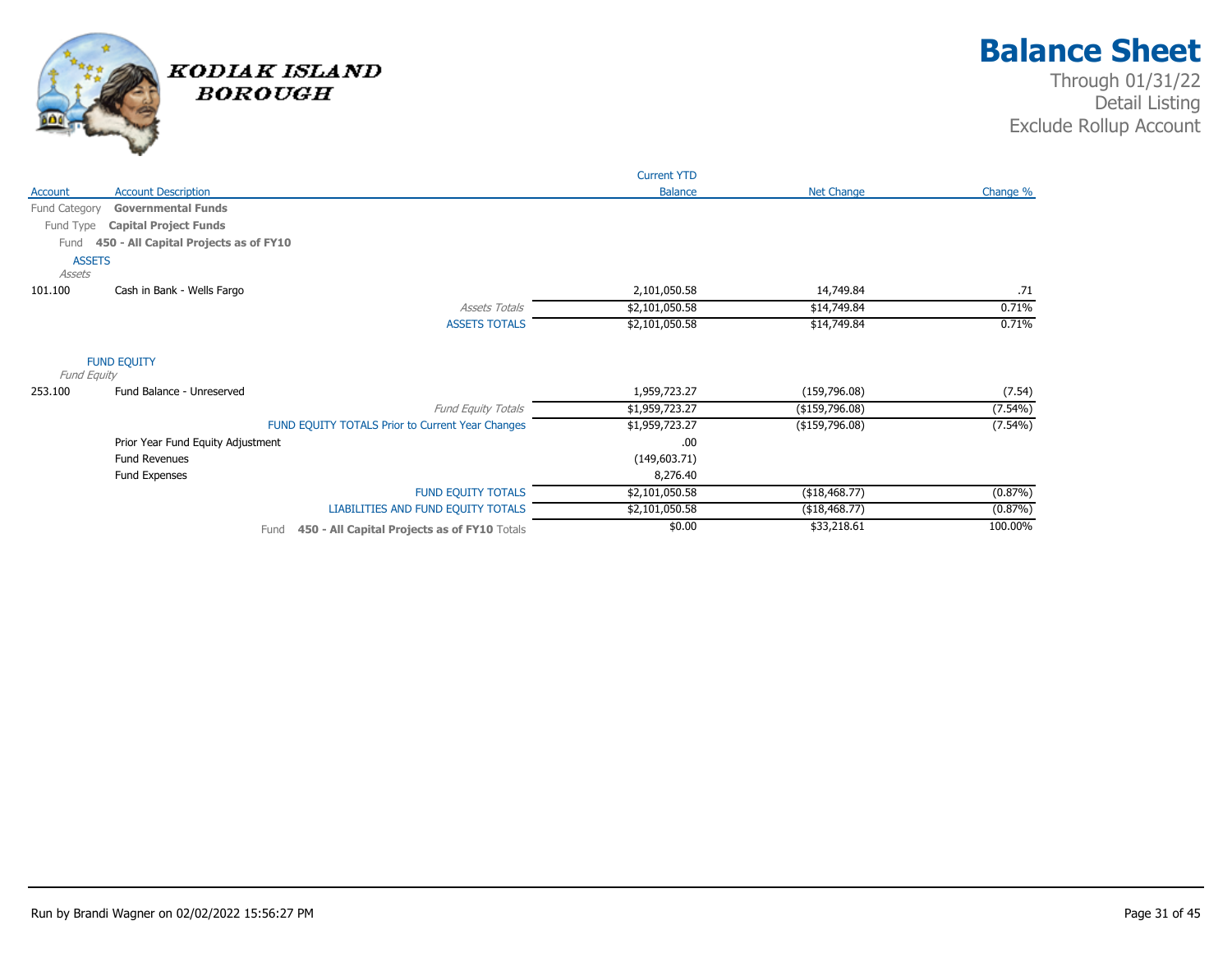

|                         |                                                      | <b>Current YTD</b> |                   |             |
|-------------------------|------------------------------------------------------|--------------------|-------------------|-------------|
| Account                 | <b>Account Description</b>                           | <b>Balance</b>     | <b>Net Change</b> | Change %    |
| Fund Category           | <b>Governmental Funds</b>                            |                    |                   |             |
| Fund Type               | <b>Capital Project Funds</b>                         |                    |                   |             |
| Fund                    | 455 - Capital Project - Non Boro Bldg                |                    |                   |             |
| <b>ASSETS</b><br>Assets |                                                      |                    |                   |             |
| 101.100                 | Cash in Bank - Wells Fargo                           | (32, 286.65)       | (168, 824.25)     | (123.65)    |
| 115.100                 | Accounts Receivable                                  | 74,661.76          | 74,661.76         | $+++$       |
|                         | <b>Assets Totals</b>                                 | \$42,375.11        | (\$94,162.49)     | $(68.96\%)$ |
|                         | <b>ASSETS TOTALS</b>                                 | \$42,375.11        | (\$94,162.49)     | $(68.96\%)$ |
| Fund Equity             | <b>FUND EQUITY</b>                                   |                    |                   |             |
| 253.100                 | Fund Balance - Unreserved                            | 45,067.75          | (440, 164.68)     | (90.71)     |
|                         | Fund Equity Totals                                   | \$45,067.75        | $($ \$440,164.68) | $(90.71\%)$ |
|                         | FUND EQUITY TOTALS Prior to Current Year Changes     | \$45,067.75        | $(*440,164.68)$   | $(90.71\%)$ |
|                         | Prior Year Fund Equity Adjustment                    | .00                |                   |             |
|                         | <b>Fund Revenues</b>                                 | (76,081.91)        |                   |             |
|                         | Fund Expenses                                        | 78,774.55          |                   |             |
|                         | <b>FUND EQUITY TOTALS</b>                            | \$42,375.11        | $(*442,857.32)$   | (91.27%)    |
|                         | LIABILITIES AND FUND EQUITY TOTALS                   | \$42,375.11        | $(*442,857.32)$   | (91.27%)    |
|                         | 455 - Capital Project - Non Boro Bldg Totals<br>Fund | \$0.00             | \$348,694.83      | 100.00%     |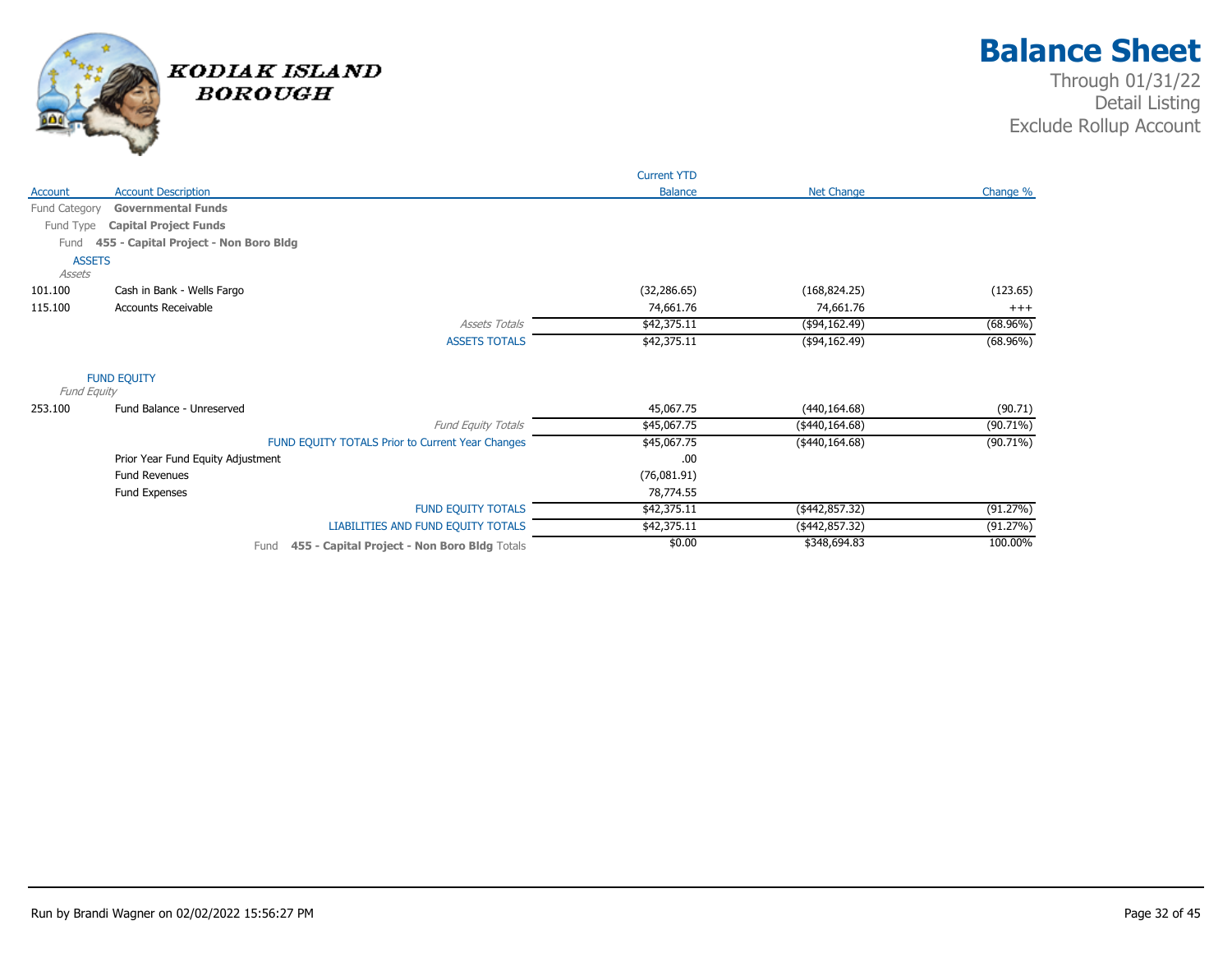

|                         |                                                     | <b>Current YTD</b> |                   |              |
|-------------------------|-----------------------------------------------------|--------------------|-------------------|--------------|
| Account                 | <b>Account Description</b>                          | <b>Balance</b>     | <b>Net Change</b> | Change %     |
| Fund Category           | <b>Governmental Funds</b>                           |                    |                   |              |
| Fund Type               | <b>Capital Project Funds</b>                        |                    |                   |              |
| Fund                    | 460 - KHS Renovation / Addition Bond                |                    |                   |              |
| <b>ASSETS</b><br>Assets |                                                     |                    |                   |              |
| 101.100                 | Cash in Bank - Wells Fargo                          | 742,275.27         | .00               | .00.         |
|                         | <b>Assets Totals</b>                                | \$742,275.27       | \$0.00            | $0.00\%$     |
|                         | <b>ASSETS TOTALS</b>                                | \$742,275.27       | \$0.00            | $0.00\%$     |
| Fund Equity             | <b>FUND EQUITY</b>                                  |                    |                   |              |
| 253.100                 | Fund Balance - Unreserved                           | 742,275.27         | 410,422.00        | 123.68       |
|                         | <b>Fund Equity Totals</b>                           | \$742,275.27       | \$410,422.00      | 123.68%      |
|                         | FUND EQUITY TOTALS Prior to Current Year Changes    | \$742,275.27       | \$410,422.00      | 123.68%      |
|                         | Prior Year Fund Equity Adjustment                   | .00                |                   |              |
|                         | <b>Fund Revenues</b>                                | .00                |                   |              |
|                         | Fund Expenses                                       | .00                |                   |              |
|                         | <b>FUND EQUITY TOTALS</b>                           | \$742,275.27       | \$410,422.00      | 123.68%      |
|                         | LIABILITIES AND FUND EQUITY TOTALS                  | \$742,275.27       | \$410,422.00      | 123.68%      |
|                         | 460 - KHS Renovation / Addition Bond Totals<br>Fund | \$0.00             | $(*410,422.00)$   | $(100.00\%)$ |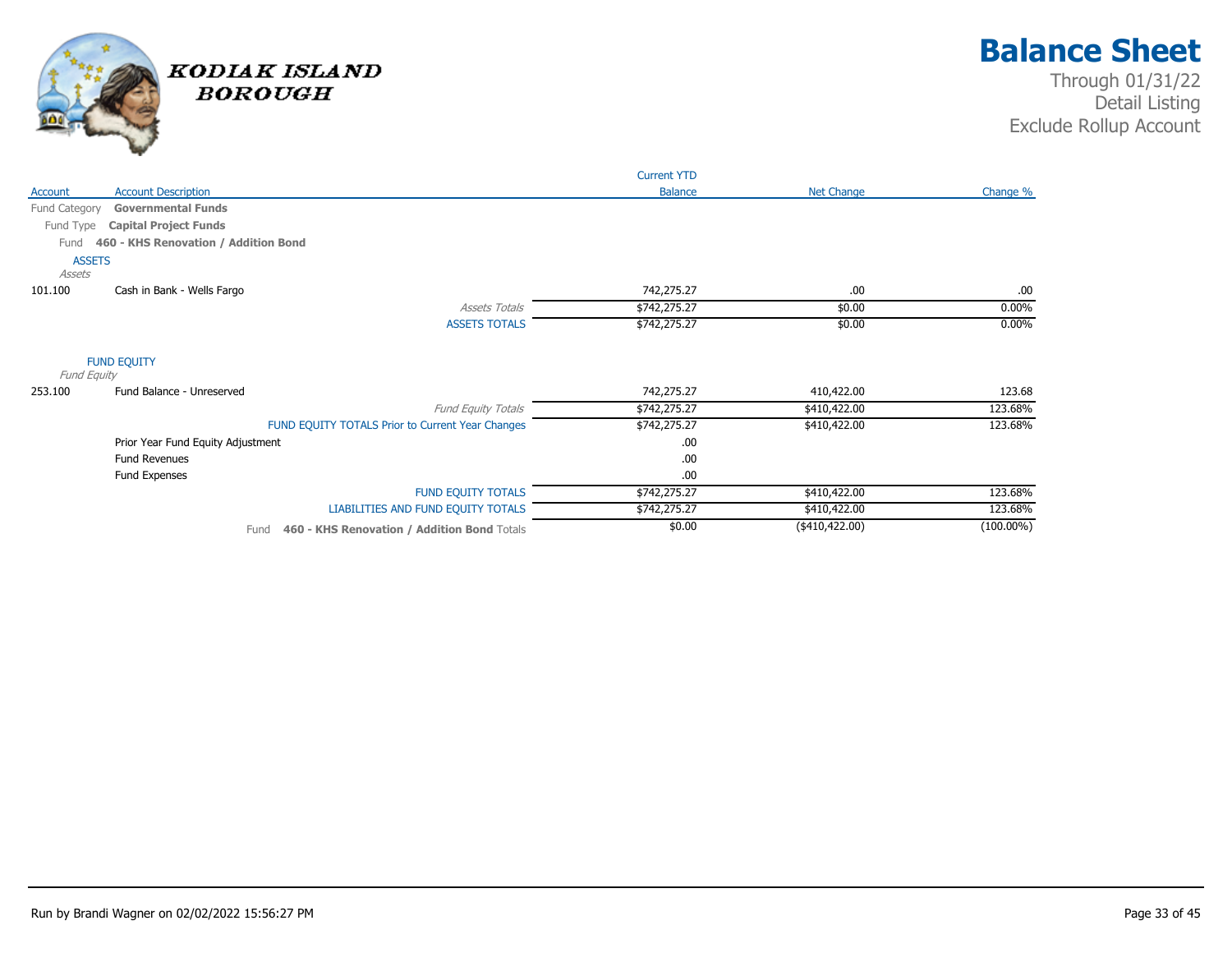

|               |                                                     | <b>Current YTD</b> |                   |             |
|---------------|-----------------------------------------------------|--------------------|-------------------|-------------|
| Account       | <b>Account Description</b>                          | <b>Balance</b>     | <b>Net Change</b> | Change %    |
| Fund Category | <b>Governmental Funds</b>                           |                    |                   |             |
| Fund Type     | <b>Capital Project Funds</b>                        |                    |                   |             |
| Fund          | 469 - Renewal & Replacement Projects                |                    |                   |             |
| <b>ASSETS</b> |                                                     |                    |                   |             |
| Assets        |                                                     |                    |                   |             |
| 101.100       | Cash in Bank - Wells Fargo                          | 2,425,383.82       | 808,410.49        | 50.00       |
| 107.140       | Delinguent Taxes - Personal                         | 1,559.35           | (800.39)          | (33.92)     |
| 111.100       | Tax Lien Receivable - Real Property                 | 5,294.78           | (6,222.48)        | (54.03)     |
|               | <b>Assets Totals</b>                                | \$2,432,237.95     | \$801,387.62      | 49.14%      |
|               | <b>ASSETS TOTALS</b>                                | \$2,432,237.95     | \$801,387.62      | 49.14%      |
|               | LIABILITIES AND FUND EQUITY                         |                    |                   |             |
|               | <b>LIABILITIES</b>                                  |                    |                   |             |
| Liabilities   |                                                     |                    |                   |             |
| 222.110       | Deferred Revenue - Taxes                            | 7,012.85           | (11,956.05)       | (63.03)     |
|               | Liabilities Totals                                  | \$7,012.85         | ( \$11,956.05)    | $(63.03\%)$ |
|               | <b>LIABILITIES TOTALS</b>                           | \$7,012.85         | ( \$11,956.05)    | $(63.03\%)$ |
|               | <b>FUND EQUITY</b>                                  |                    |                   |             |
| Fund Equity   |                                                     |                    |                   |             |
| 253.100       | Fund Balance - Unreserved                           | 1,904,765.54       | (1,625,424.13)    | (46.04)     |
|               | Fund Equity Totals                                  | \$1,904,765.54     | ( \$1,625,424.13) | $(46.04\%)$ |
|               | FUND EQUITY TOTALS Prior to Current Year Changes    | \$1,904,765.54     | ( \$1,625,424.13) | $(46.04\%)$ |
|               | Prior Year Fund Equity Adjustment                   | .00                |                   |             |
|               | <b>Fund Revenues</b>                                | (539, 385.89)      |                   |             |
|               | Fund Expenses                                       | 18,926.33          |                   |             |
|               | <b>FUND EQUITY TOTALS</b>                           | \$2,425,225.10     | ( \$1,104,964.57) | $(31.30\%)$ |
|               | LIABILITIES AND FUND EQUITY TOTALS                  | \$2,432,237.95     | ( \$1,116,920.62) | (31.47%)    |
|               | 469 - Renewal & Replacement Projects Totals<br>Fund | \$0.00             | \$1,918,308.24    | 100.00%     |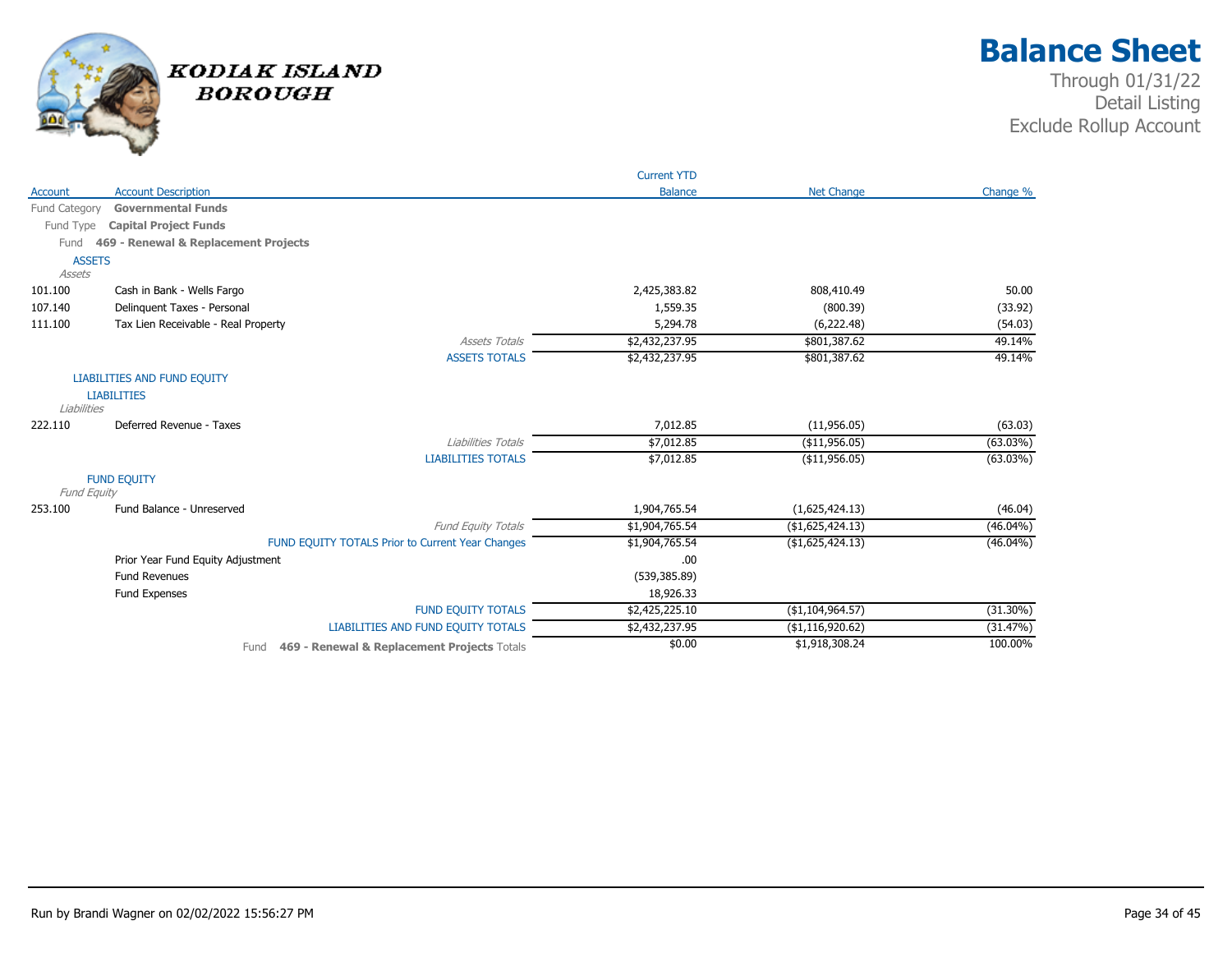

|               |                                                      | <b>Current YTD</b> |                   |              |
|---------------|------------------------------------------------------|--------------------|-------------------|--------------|
| Account       | <b>Account Description</b>                           | <b>Balance</b>     | <b>Net Change</b> | Change %     |
| Fund Category | <b>Governmental Funds</b>                            |                    |                   |              |
| Fund Type     | <b>Capital Project Funds</b>                         |                    |                   |              |
| Fund          | 470 - School R&R Facilities Bond Proj                |                    |                   |              |
| <b>ASSETS</b> |                                                      |                    |                   |              |
| <b>Assets</b> |                                                      |                    |                   |              |
| 101.100       | Cash in Bank - Wells Fargo                           | 993,107.31         | (250, 509.27)     | (20.14)      |
| 115.100       | <b>Accounts Receivable</b>                           | 11,891.24          | 11,891.24         | $+++$        |
|               | <b>Assets Totals</b>                                 | \$1,004,998.55     | ( \$238, 618.03)  | (19.19%)     |
|               | <b>ASSETS TOTALS</b>                                 | \$1,004,998.55     | (\$238,618.03)    | (19.19%)     |
| Fund Equity   | <b>FUND EQUITY</b>                                   |                    |                   |              |
| 253.100       | Fund Balance - Unreserved                            | 1,009,436.88       | 1,995,820.30      | 202.34       |
|               |                                                      |                    |                   |              |
|               | <b>Fund Equity Totals</b>                            | \$1,009,436.88     | \$1,995,820.30    | 202.34%      |
|               | FUND EQUITY TOTALS Prior to Current Year Changes     | \$1,009,436.88     | \$1,995,820.30    | 202.34%      |
|               | Prior Year Fund Equity Adjustment                    | .00                |                   |              |
|               | <b>Fund Revenues</b>                                 | (11,891.24)        |                   |              |
|               | Fund Expenses                                        | 16,329.57          |                   |              |
|               | <b>FUND EQUITY TOTALS</b>                            | \$1,004,998.55     | \$1,991,381.97    | 201.89%      |
|               | LIABILITIES AND FUND EQUITY TOTALS                   | \$1,004,998.55     | \$1,991,381.97    | 201.89%      |
|               | 470 - School R&R Facilities Bond Proj Totals<br>Fund | \$0.00             | (\$2,230,000.00)  | $(100.00\%)$ |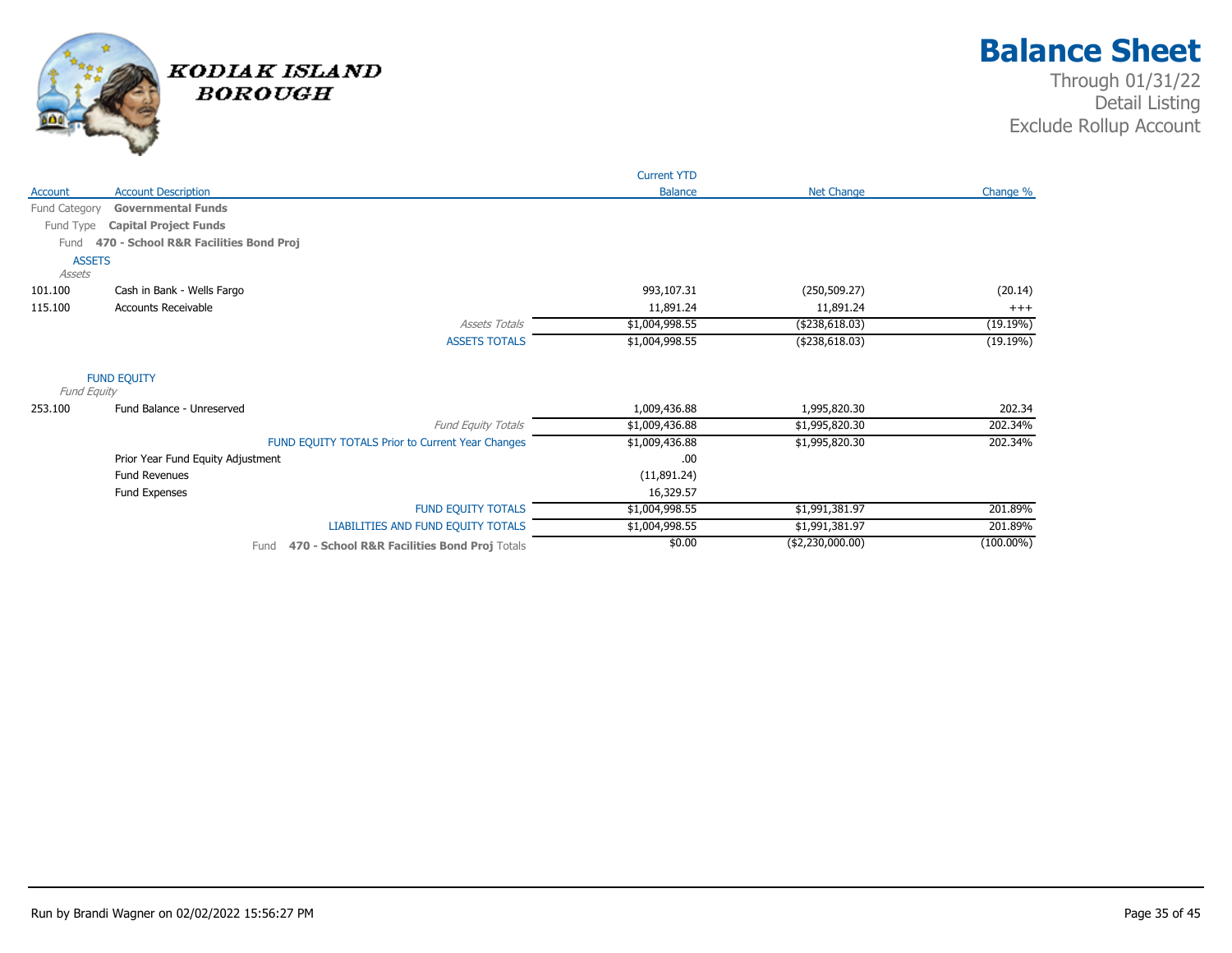

|                         |                                     |                                                    | <b>Current YTD</b> |                   |              |
|-------------------------|-------------------------------------|----------------------------------------------------|--------------------|-------------------|--------------|
| Account                 | <b>Account Description</b>          |                                                    | <b>Balance</b>     | <b>Net Change</b> | Change %     |
| Fund Category           | <b>Governmental Funds</b>           |                                                    |                    |                   |              |
| Fund Type               | <b>Capital Project Funds</b>        |                                                    |                    |                   |              |
| Fund                    | 490 - Capital Project - Solid Waste |                                                    |                    |                   |              |
| <b>ASSETS</b><br>Assets |                                     |                                                    |                    |                   |              |
| 101.100                 | Cash in Bank - Wells Fargo          |                                                    | (18, 454, 093.25)  | (225, 944.79)     | (1.24)       |
| 165.100                 | <b>Construction WIP</b>             |                                                    | 29,614,552.83      | (13, 674.33)      | (.05)        |
|                         |                                     | <b>Assets Totals</b>                               | \$11,160,459.58    | ( \$239, 619.12)  | $(2.10\%)$   |
|                         |                                     | <b>ASSETS TOTALS</b>                               | \$11,160,459.58    | (\$239,619.12)    | $(2.10\%)$   |
| Fund Equity             | <b>FUND EQUITY</b>                  |                                                    |                    |                   |              |
| 253.100                 | Fund Balance - Unreserved           |                                                    | 11,496,941.49      | 215,748.98        | 1.91         |
|                         |                                     | <b>Fund Equity Totals</b>                          | \$11,496,941.49    | \$215,748.98      | 1.91%        |
|                         |                                     | FUND EQUITY TOTALS Prior to Current Year Changes   | \$11,496,941.49    | \$215,748.98      | 1.91%        |
|                         | Prior Year Fund Equity Adjustment   |                                                    | .00.               |                   |              |
|                         | <b>Fund Revenues</b>                |                                                    | .00                |                   |              |
|                         | Fund Expenses                       |                                                    | 336,481.91         |                   |              |
|                         |                                     | <b>FUND EQUITY TOTALS</b>                          | \$11,160,459.58    | (\$120,732.93)    | $(1.07\%)$   |
|                         |                                     | LIABILITIES AND FUND EQUITY TOTALS                 | \$11,160,459.58    | (\$120,732.93)    | $(1.07\%)$   |
|                         |                                     | 490 - Capital Project - Solid Waste Totals<br>Fund | \$0.00             | ( \$118,886.19)   | $(100.00\%)$ |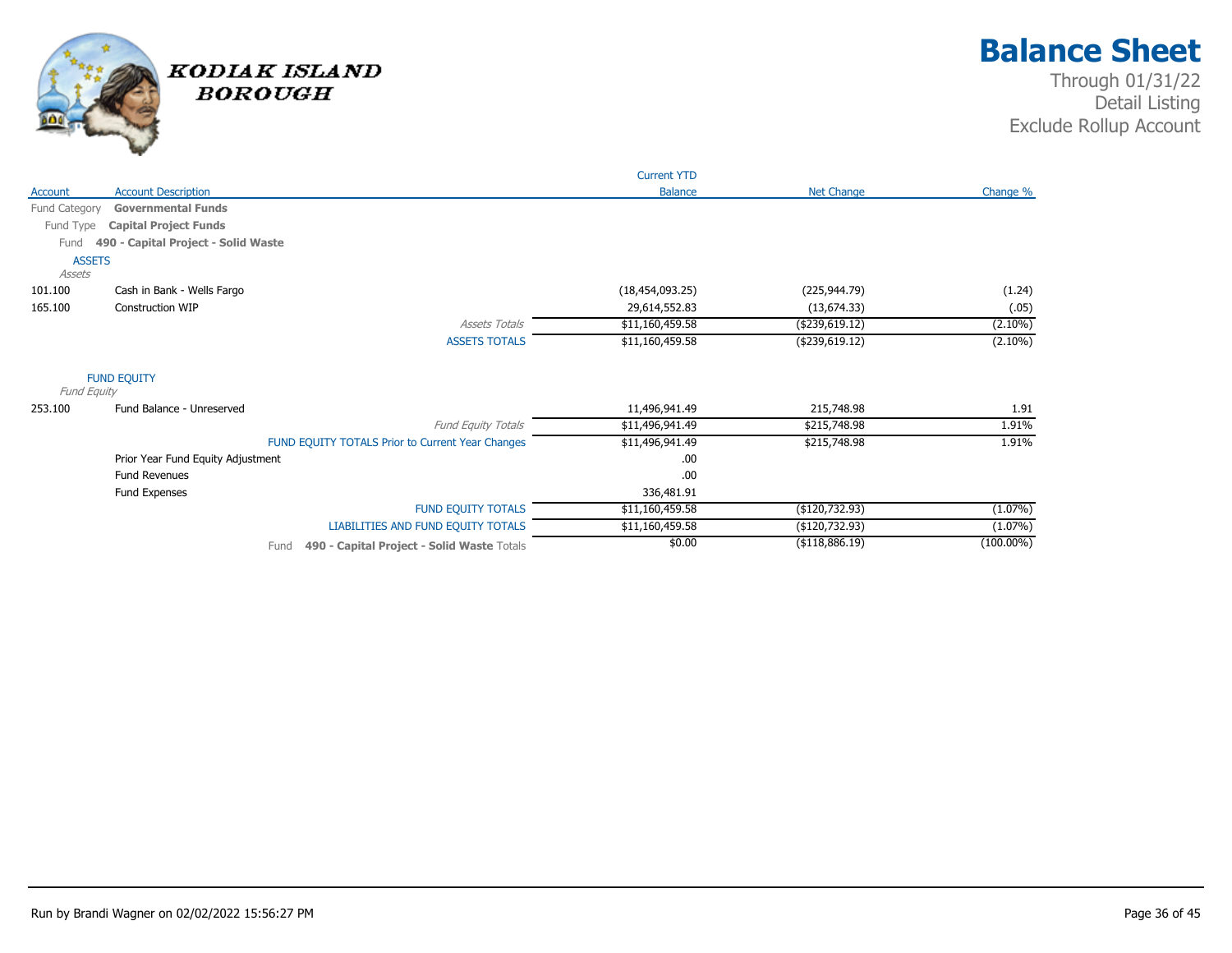

|               |                                   |                                                  | <b>Current YTD</b> |                   |          |
|---------------|-----------------------------------|--------------------------------------------------|--------------------|-------------------|----------|
| Account       | <b>Account Description</b>        |                                                  | <b>Balance</b>     | <b>Net Change</b> | Change % |
| Fund Category | <b>Governmental Funds</b>         |                                                  |                    |                   |          |
| Fund Type     | <b>Capital Project Funds</b>      |                                                  |                    |                   |          |
| Fund          | 495 - Capital Project - Hospital  |                                                  |                    |                   |          |
| <b>ASSETS</b> |                                   |                                                  |                    |                   |          |
| Assets        |                                   |                                                  |                    |                   |          |
| 101.100       | Cash in Bank - Wells Fargo        |                                                  | (8,497,250.92)     | 125,190.72        | 1.45     |
| 165.100       | <b>Construction WIP</b>           |                                                  | 961,853.51         | 794,214.66        | 473.77   |
|               |                                   | <b>Assets Totals</b>                             | ( \$7,535,397.41)  | \$919,405.38      | 10.87%   |
|               |                                   | <b>ASSETS TOTALS</b>                             | (47, 535, 397.41)  | \$919,405.38      | 10.87%   |
|               | <b>FUND EQUITY</b>                |                                                  |                    |                   |          |
| Fund Equity   |                                   |                                                  |                    |                   |          |
| 253.100       | Fund Balance - Unreserved         |                                                  | (5,708,433.43)     | 1,839,006.00      | 24.37    |
|               |                                   | <b>Fund Equity Totals</b>                        | ( \$5,708,433.43)  | \$1,839,006.00    | 24.37%   |
|               |                                   | FUND EQUITY TOTALS Prior to Current Year Changes | ( \$5,708,433.43)  | \$1,839,006.00    | 24.37%   |
|               | Prior Year Fund Equity Adjustment |                                                  | .00                |                   |          |
|               | <b>Fund Revenues</b>              |                                                  | .00                |                   |          |
|               | Fund Expenses                     |                                                  | 1,826,963.98       |                   |          |
|               |                                   | <b>FUND EQUITY TOTALS</b>                        | $(*7,535,397.41)$  | \$12,042.02       | 0.16%    |
|               |                                   | LIABILITIES AND FUND EQUITY TOTALS               | (47, 535, 397.41)  | \$12,042.02       | 0.16%    |
|               |                                   | 495 - Capital Project - Hospital Totals<br>Fund  | \$0.00             | \$907,363.36      | 100.00%  |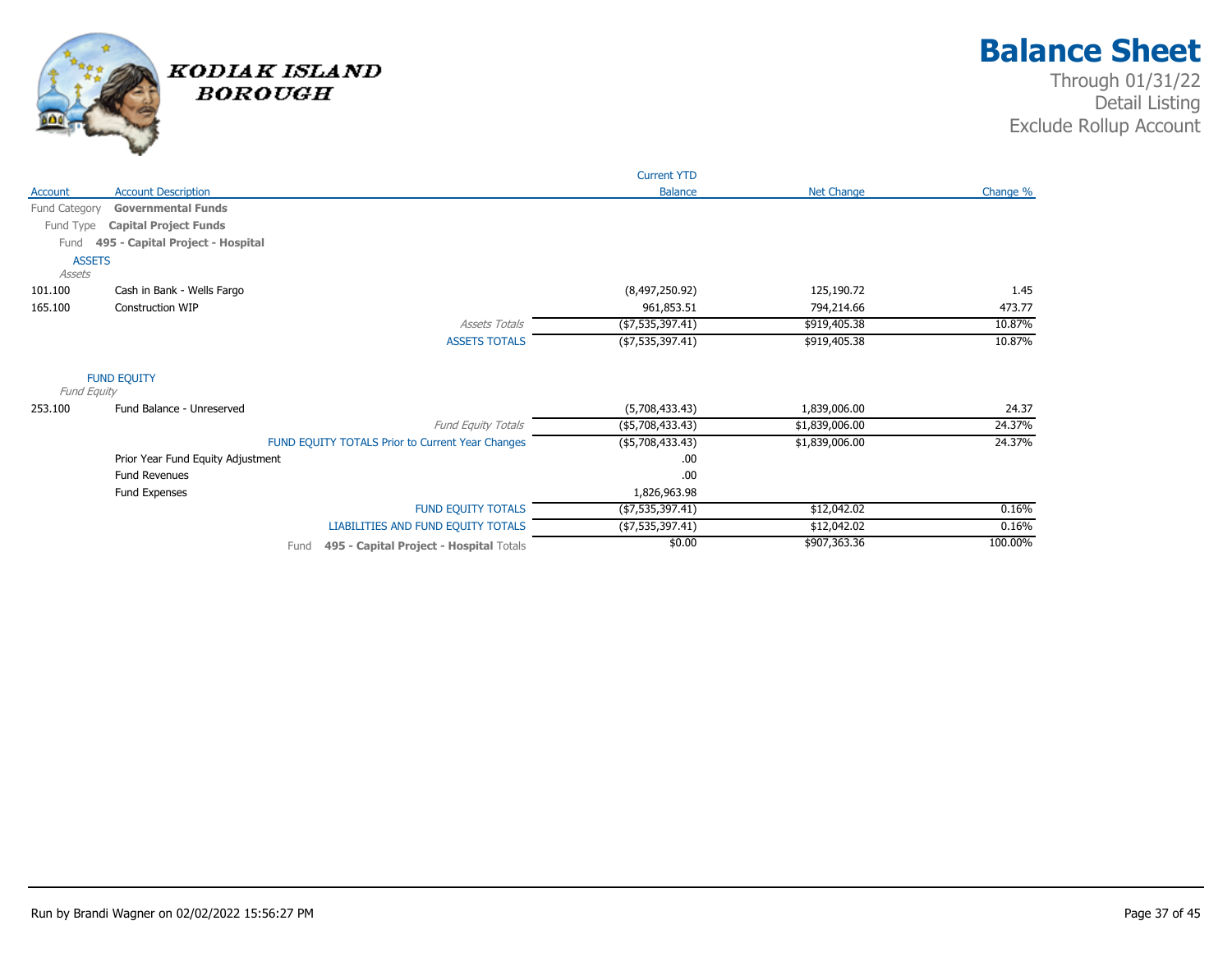

|               |                                                  | <b>Current YTD</b> |                   |              |
|---------------|--------------------------------------------------|--------------------|-------------------|--------------|
| Account       | <b>Account Description</b>                       | <b>Balance</b>     | <b>Net Change</b> | Change %     |
| Fund Category | <b>Governmental Funds</b>                        |                    |                   |              |
| Fund Type     | <b>Capital Project Funds</b>                     |                    |                   |              |
| Fund          | 497 - Capital Project - Hospital                 |                    |                   |              |
| <b>ASSETS</b> |                                                  |                    |                   |              |
| Assets        |                                                  |                    |                   |              |
| 101.100       | Cash in Bank - Wells Fargo                       | 692,482.00         | .00               | .00.         |
| 165.100       | Construction WIP                                 | 33,518.00          | 33,518.00         | $+++$        |
|               | <b>Assets Totals</b>                             | \$726,000.00       | \$33,518.00       | 4.84%        |
|               | <b>ASSETS TOTALS</b>                             | \$726,000.00       | \$33,518.00       | 4.84%        |
| Fund Equity   | <b>FUND EQUITY</b>                               |                    |                   |              |
| 253.100       | Fund Balance - Unreserved                        | 726,000.00         | 726,000.00        | $+++$        |
|               | Fund Equity Totals                               | \$726,000.00       | \$726,000.00      | $+++$        |
|               | FUND EQUITY TOTALS Prior to Current Year Changes | \$726,000.00       | \$726,000.00      | $+++$        |
|               | Prior Year Fund Equity Adjustment                | .00                |                   |              |
|               | <b>Fund Revenues</b>                             | .00                |                   |              |
|               | Fund Expenses                                    | .00                |                   |              |
|               | FUND EQUITY TOTALS                               | \$726,000.00       | \$726,000.00      | $^{+++}$     |
|               | LIABILITIES AND FUND EQUITY TOTALS               | \$726,000.00       | \$726,000.00      | $+++$        |
|               | 497 - Capital Project - Hospital Totals<br>Fund  | \$0.00             | $($ \$692,482.00) | $(100.00\%)$ |
|               | Fund Type Capital Project Funds Totals           | \$0.00             | \$36,087.81       | 100.00%      |
|               | Fund Category Governmental Funds Totals          | \$0.00             | ( \$7,009,785.94) | $(100.00\%)$ |
|               |                                                  |                    |                   |              |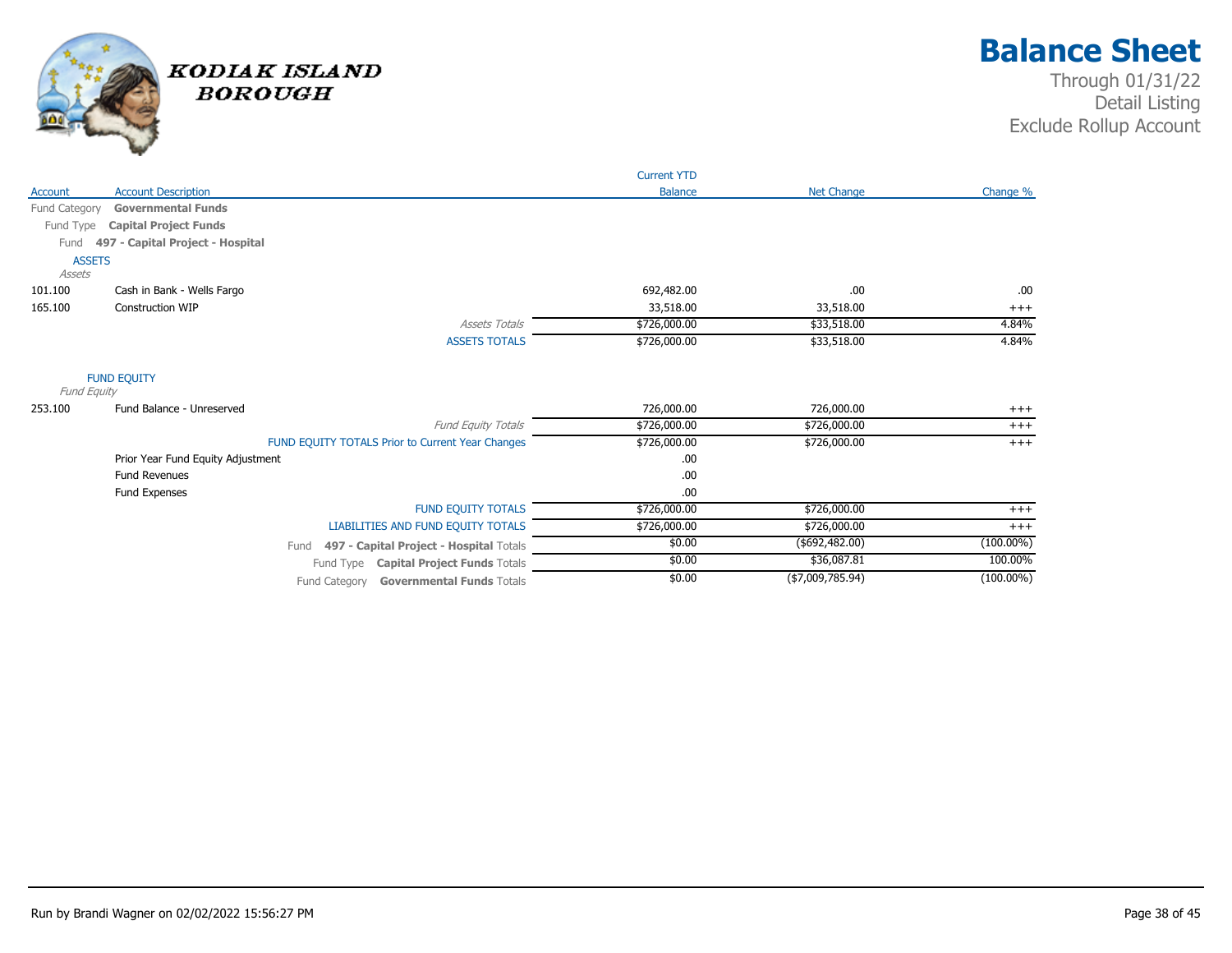

**Balance Sheet**

|               |                                                 |                      | <b>Current YTD</b> |                   |            |
|---------------|-------------------------------------------------|----------------------|--------------------|-------------------|------------|
| Account       | <b>Account Description</b>                      |                      | <b>Balance</b>     | <b>Net Change</b> | Change %   |
| Fund Category | <b>Proprietary Funds</b>                        |                      |                    |                   |            |
|               | Fund Type Enterprise Funds                      |                      |                    |                   |            |
|               | Fund 530 - Solid Waste Disposal                 |                      |                    |                   |            |
| <b>ASSETS</b> |                                                 |                      |                    |                   |            |
| Assets        |                                                 |                      |                    |                   |            |
| 101.100       | Cash in Bank - Wells Fargo                      |                      | 25,829,567.66      | (560, 142.04)     | (2.12)     |
| 101.310       | Petty Cash                                      |                      | 200.00             | .00.              | .00        |
| 102.102       | Cash with Custodian - Bank of New York          |                      | 312,388.25         | 87.71             | .03        |
| 103.105       | Deferred Outflow of Resources-OPEB              |                      | 135,391.00         | (23, 558.00)      | (14.82)    |
| 115.100       | <b>Accounts Receivable</b>                      |                      | 385,770.58         | 77,583.21         | 25.17      |
| 141.110       | Inventory - Rock Cover                          |                      | 154,265.00         | (225,773.00)      | (59.41)    |
| 161.110       | Land - Baler                                    |                      | 1,651,248.00       | .00               | .00        |
| 162.100       | <b>Baler Building</b>                           |                      | 2,178,733.10       | .00               | .00        |
| 162.200       | Accumulated Depreciation - Building             |                      | (1,505,851.38)     | (42,055.08)       | (2.87)     |
| 163.110       | Site Improvements                               |                      | 213,864.39         | 55,748.98         | 35.26      |
| 163.120       | Improvements                                    |                      | 3,011,555.58       | .00               | .00        |
| 163.200       | Accumulated Depreciation - Improvements         |                      | (2,626,188.10)     | (176, 372.60)     | (7.20)     |
| 164.100       | Machinery & Equipment                           |                      | 478,664.26         | 36,119.00         | 8.16       |
| 164.110       | Baler - Equipment                               |                      | 1,832,134.33       | (53, 165.00)      | (2.82)     |
| 164.200       | Accumulated Depreciaton - Machinery & Equipment |                      | (1,828,952.56)     | 5,155.81          | .28        |
|               |                                                 | <b>Assets Totals</b> | \$30,222,790.11    | $($ \$906,371.01) | $(2.91\%)$ |
|               |                                                 | <b>ASSETS TOTALS</b> | \$30,222,790.11    | $($ \$906,371.01) | $(2.91\%)$ |
|               | LIABILITIES AND FUND EQUITY                     |                      |                    |                   |            |
|               | <b>LIABILITIES</b>                              |                      |                    |                   |            |
| Liabilities   |                                                 |                      |                    |                   |            |
| 202.300       | Current Portion of Notes Payable                |                      | 1,131,283.23       | 10,000.00         | .89        |
| 203.105       | Leave Payable                                   |                      | 108,852.90         | 14,080.78         | 14.86      |
| 222.120       | Deferred Inflow of Resources                    |                      | 110,408.00         | 48,695.00         | 78.91      |
| 225.410       | Revenue Bonds Payable - Principal               |                      | 980,000.00         | (385,000.00)      | (28.21)    |
| 229.100       | <b>Customer Deposit</b>                         |                      | 958.65             | (6,000.00)        | (86.22)    |
| 229.300       | Perform Bond Payable                            |                      | 1,500.00           | .00.              | .00.       |
| 233.200       | Unamortized Premium on Revenue Bonds            |                      | 190,994.00         | 27,728.00         | 16.98      |
| 233.210       | Deferred Amount on Refunding                    |                      | 53,214.00          | 53,214.00         | $^{+++}$   |
| 234.100       | Non-Current Notes #505031                       |                      | 900,000.00         | (100,000.00)      | (10.00)    |
| 234.102       | Interest Payable                                |                      | 73,324.85          | (8,365.00)        | (10.24)    |
| 234.110       | Non-Current Notes #505041                       |                      | 9,567,684.46       | (637, 845.63)     | (6.25)     |
| 234.111       | Non-Current Notes #505061                       |                      | 1,705,944.20       | (131, 227.00)     | (7.14)     |
| 239.100       | Net Pension & OPEB                              |                      | 609,072.27         | (319,001.00)      | (34.37)    |
| 240.100       | Closure / Post-Closure Costs                    |                      | 6,559,000.00       | 580,000.00        | 9.70       |
|               |                                                 | Liabilities Totals   | \$21,992,236.56    | $($ \$853,720.85) | $(3.74\%)$ |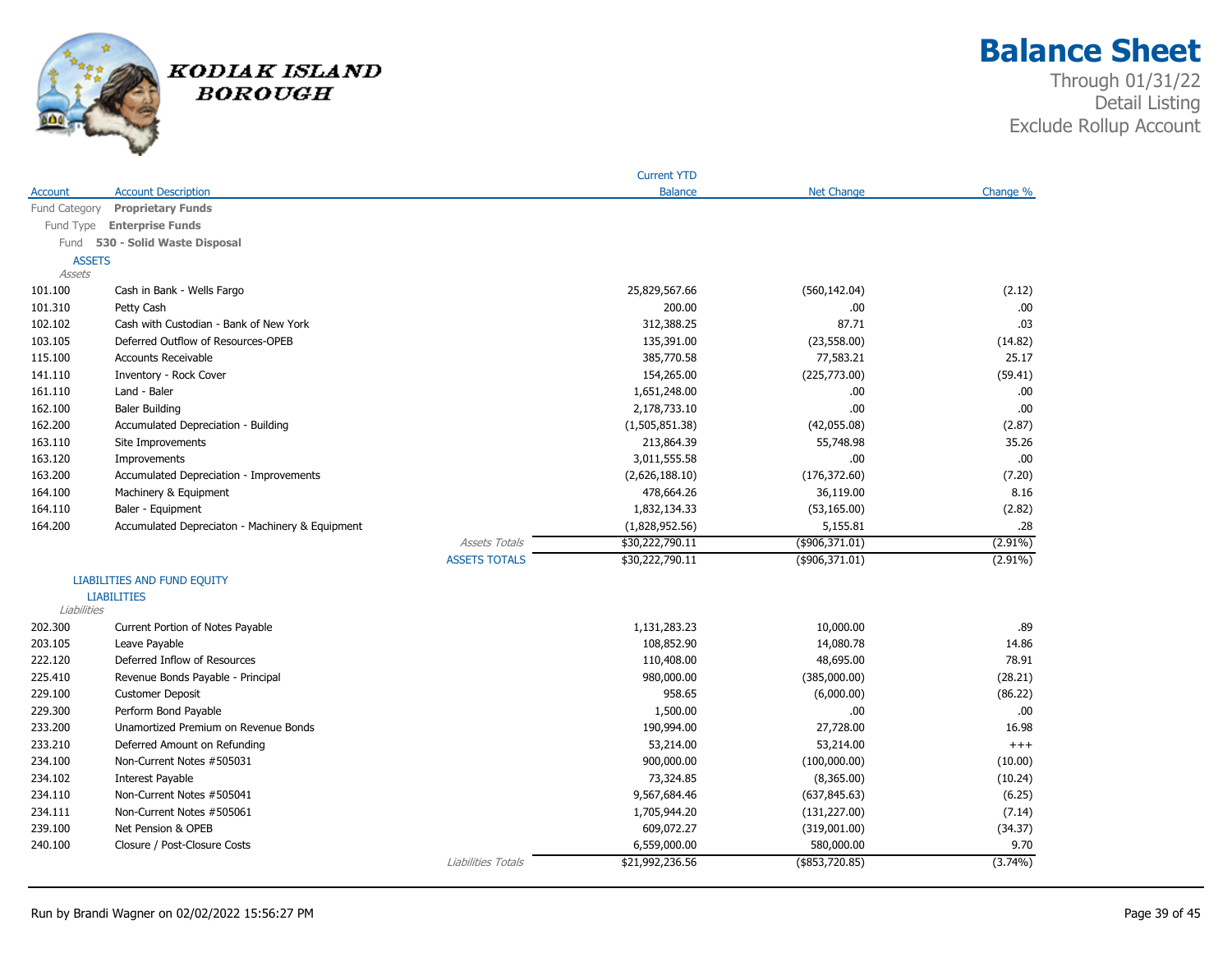

|               |                                   |                                                  | <b>Current YTD</b> |                |              |
|---------------|-----------------------------------|--------------------------------------------------|--------------------|----------------|--------------|
| Account       | <b>Account Description</b>        |                                                  | <b>Balance</b>     | Net Change     | Change %     |
| Fund Category | <b>Proprietary Funds</b>          |                                                  |                    |                |              |
| Fund Type     | <b>Enterprise Funds</b>           |                                                  |                    |                |              |
| Fund          | 530 - Solid Waste Disposal        |                                                  |                    |                |              |
|               |                                   | <b>LIABILITIES TOTALS</b>                        | \$21,992,236.56    | (\$853,720.85) | $(3.74\%)$   |
| Fund Equity   | <b>FUND EQUITY</b>                |                                                  |                    |                |              |
| 279.100       | <b>Retained Earnings</b>          |                                                  | 7,612,601.15       | 233,474.97     | 3.16         |
|               |                                   | <b>Fund Equity Totals</b>                        | \$7,612,601.15     | \$233,474.97   | 3.16%        |
|               |                                   | FUND EQUITY TOTALS Prior to Current Year Changes | \$7,612,601.15     | \$233,474.97   | 3.16%        |
|               | Prior Year Fund Equity Adjustment |                                                  | .00.               |                |              |
|               | <b>Fund Revenues</b>              |                                                  | (2,017,770.74)     |                |              |
|               | Fund Expenses                     |                                                  | 1,399,818.34       |                |              |
|               |                                   | <b>FUND EQUITY TOTALS</b>                        | \$8,230,553.55     | \$851,427.37   | 11.54%       |
|               |                                   | LIABILITIES AND FUND EQUITY TOTALS               | \$30,222,790.11    | ( \$2,293.48)  | $(0.01\%)$   |
|               |                                   | 530 - Solid Waste Disposal Totals<br>Fund        | \$0.00             | (\$904,077.53) | $(100.00\%)$ |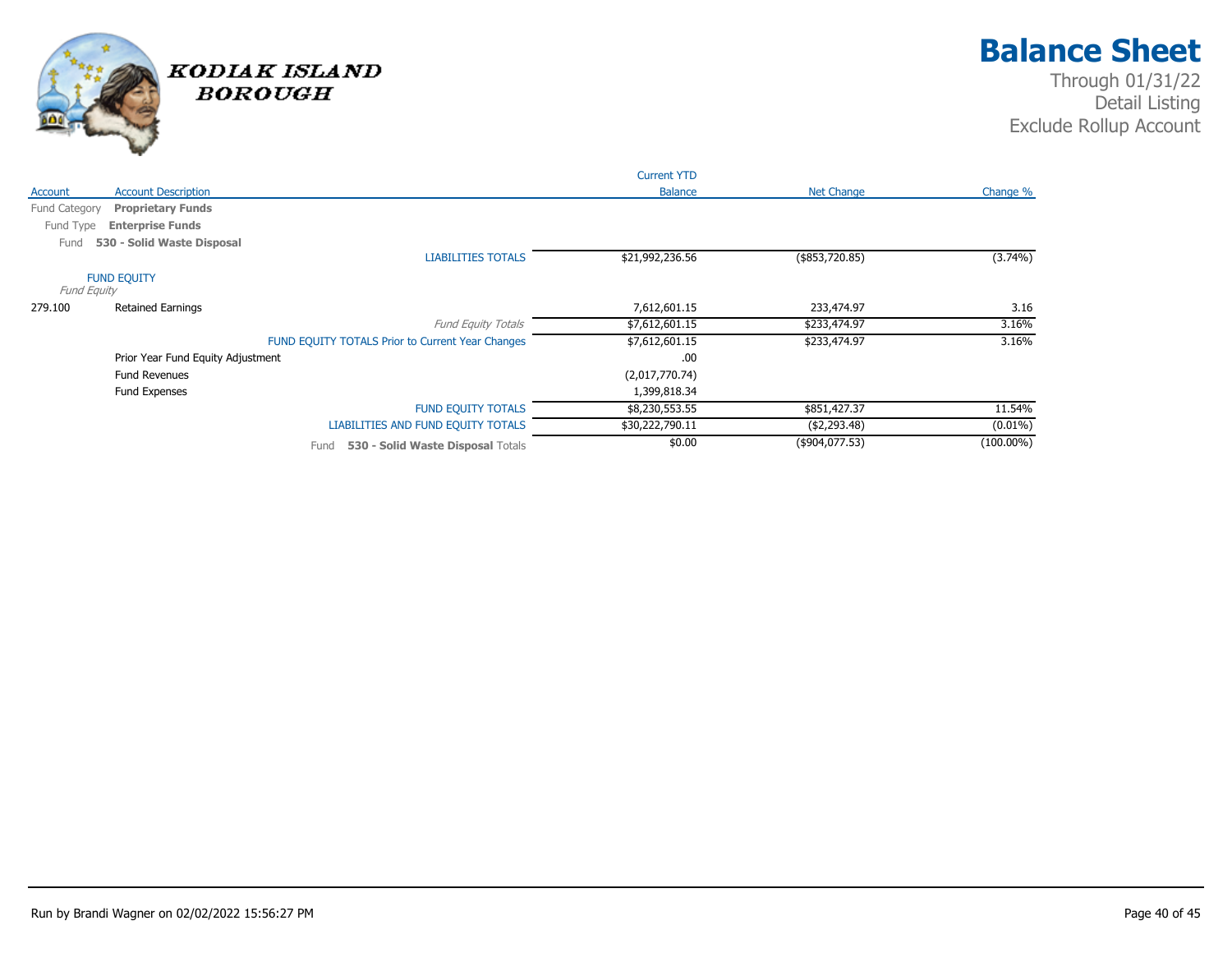

|                    |                                                  | <b>Current YTD</b> |                   |              |
|--------------------|--------------------------------------------------|--------------------|-------------------|--------------|
| Account            | <b>Account Description</b>                       | <b>Balance</b>     | <b>Net Change</b> | Change %     |
| Fund Category      | <b>Proprietary Funds</b>                         |                    |                   |              |
| Fund Type          | <b>Enterprise Funds</b>                          |                    |                   |              |
| Fund               | 540 - Hospital Fund                              |                    |                   |              |
| <b>ASSETS</b>      |                                                  |                    |                   |              |
| Assets             |                                                  |                    |                   |              |
| 101.100            | Cash in Bank - Wells Fargo                       | 6,536,487.79       | (3,354,050.69)    | (33.91)      |
| 101.400            | Cash $R & R$                                     | 5,501,440.00       | 1,969,587.00      | 55.77        |
| 161.100            | Land Improvement - Hospital                      | 401,046.45         | .00               | .00          |
| 161.101            | Land - Hospital                                  | 10,251.00          | .00               | .00          |
| 162.110            | Building                                         | 33,100,284.15      | .00               | .00          |
| 162.200            | Accumulated Depreciation - Building              | (23, 160, 116.41)  | (1,059,565.81)    | (4.79)       |
| 164.100            | Machinery & Equipment                            | 3,632,024.71       | .00               | .00          |
| 164.200            | Accumulated Depreciaton - Machinery & Equipment  | (3,576,863.24)     | (3,772.10)        | (.11)        |
| 170.100            | Artwork                                          | 16,091.00          | .00               | .00          |
|                    | <b>Assets Totals</b>                             | \$22,460,645.45    | ( \$2,447,801.60) | $(9.83\%)$   |
|                    | <b>ASSETS TOTALS</b>                             | \$22,460,645.45    | ( \$2,447,801.60) | (9.83%)      |
|                    | <b>LIABILITIES AND FUND EQUITY</b>               |                    |                   |              |
|                    | <b>LIABILITIES</b>                               |                    |                   |              |
| Liabilities        |                                                  |                    |                   |              |
| 222.100            | Deferred Revenue                                 | 115,356.00         | .00               | .00          |
|                    | Liabilities Totals                               | \$115,356.00       | \$0.00            | 0.00%        |
|                    | <b>LIABILITIES TOTALS</b>                        | \$115,356.00       | \$0.00            | 0.00%        |
|                    | <b>FUND EQUITY</b>                               |                    |                   |              |
| <b>Fund Equity</b> |                                                  |                    |                   |              |
| 279.100            | <b>Retained Earnings</b>                         | 21,584,288.77      | (2,347,408.28)    | (9.81)       |
|                    | Fund Equity Totals                               | \$21,584,288.77    | ( \$2,347,408.28) | $(9.81\%)$   |
|                    | FUND EQUITY TOTALS Prior to Current Year Changes | \$21,584,288.77    | ( \$2,347,408.28) | $(9.81\%)$   |
|                    | Prior Year Fund Equity Adjustment                | .00.               |                   |              |
|                    | <b>Fund Revenues</b>                             | (807, 472.92)      |                   |              |
|                    | Fund Expenses                                    | 46,472.24          |                   |              |
|                    | <b>FUND EQUITY TOTALS</b>                        | \$22,345,289.45    | (\$1,586,407.60)  | (6.63%)      |
|                    | LIABILITIES AND FUND EQUITY TOTALS               | \$22,460,645.45    | (\$1,586,407.60)  | $(6.60\%)$   |
|                    | 540 - Hospital Fund Totals<br>Fund               | \$0.00             | (\$61,394.00)     | $(100.00\%)$ |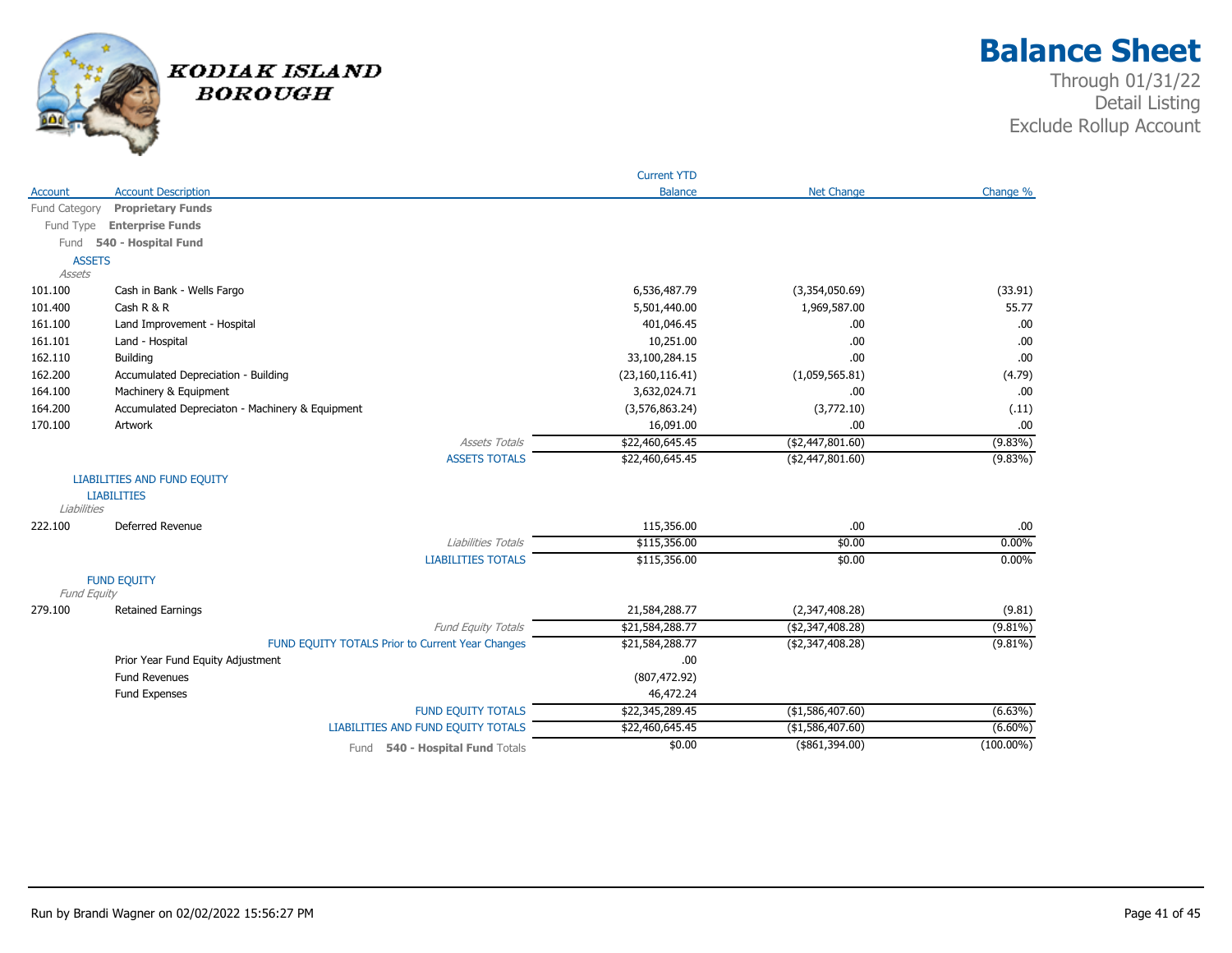

|               |                                                  | <b>Current YTD</b> |                   |              |
|---------------|--------------------------------------------------|--------------------|-------------------|--------------|
| Account       | <b>Account Description</b>                       | <b>Balance</b>     | <b>Net Change</b> | Change %     |
| Fund Category | <b>Proprietary Funds</b>                         |                    |                   |              |
| Fund Type     | <b>Enterprise Funds</b>                          |                    |                   |              |
|               | Fund 545 - Long Term Care Center                 |                    |                   |              |
| <b>ASSETS</b> |                                                  |                    |                   |              |
| Assets        |                                                  |                    |                   |              |
| 101.100       | Cash in Bank - Wells Fargo                       | 2,731,312.56       | 22,261.58         | .82          |
| 102.102       | Cash with Custodian - Bank of New York           | 1,015,689.14       | 275.32            | .03          |
| 162.110       | <b>Building</b>                                  | 15,567,986.00      | .00               | .00          |
| 162.200       | Accumulated Depreciation - Building              | (2,637,908.74)     | (518, 932.87)     | (24.49)      |
|               | <b>Assets Totals</b>                             | \$16,677,078.96    | $(*496,395.97)$   | $(2.89\%)$   |
|               | <b>ASSETS TOTALS</b>                             | \$16,677,078.96    | $($ \$496,395.97) | $(2.89\%)$   |
|               | <b>LIABILITIES AND FUND EQUITY</b>               |                    |                   |              |
|               | <b>LIABILITIES</b>                               |                    |                   |              |
| Liabilities   |                                                  |                    |                   |              |
| 202.300       | Current Portion of Notes Payable                 | 962,809.50         | 365,005.00        | 61.06        |
| 222.100       | Deferred Revenue                                 | 86,969.00          | .00               | .00          |
| 225.410       | Revenue Bonds Payable - Principal                | 8,655,000.00       | (245,000.00)      | (2.75)       |
| 233.200       | Unamortized Premium on Revenue Bonds             | 57,809.50          | (635, 844.50)     | (91.67)      |
| 233.210       | Deferred Amount on Refunding                     | (156, 911.00)      | (156, 911.00)     | $+++$        |
| 234.102       | Interest Payable                                 | 15,066.00          | (20,095.00)       | (57.15)      |
|               | Liabilities Totals                               | \$9,620,743.00     | $($ \$692,845.50) | $(6.72\%)$   |
|               | <b>LIABILITIES TOTALS</b>                        | \$9,620,743.00     | $($ \$692,845.50) | $(6.72\%)$   |
|               | <b>FUND EQUITY</b>                               |                    |                   |              |
| Fund Equity   |                                                  |                    |                   |              |
| 279.100       | <b>Retained Earnings</b>                         | 6,589,089.32       | (195, 437.20)     | (2.88)       |
|               | Fund Equity Totals                               | \$6,589,089.32     | (\$195,437.20)    | $(2.88\%)$   |
|               | FUND EQUITY TOTALS Prior to Current Year Changes | \$6,589,089.32     | (\$195,437.20)    | $(2.88\%)$   |
|               | Prior Year Fund Equity Adjustment                | .00                |                   |              |
|               | <b>Fund Revenues</b>                             | (586, 630.59)      |                   |              |
|               | Fund Expenses                                    | 119,383.95         |                   |              |
|               | <b>FUND EQUITY TOTALS</b>                        | \$7,056,335.96     | \$271,809.44      | 4.01%        |
|               | LIABILITIES AND FUND EQUITY TOTALS               | \$16,677,078.96    | $(*421,036.06)$   | $(2.46\%)$   |
|               | Fund 545 - Long Term Care Center Totals          | \$0.00             | (\$75,359.91)     | $(100.00\%)$ |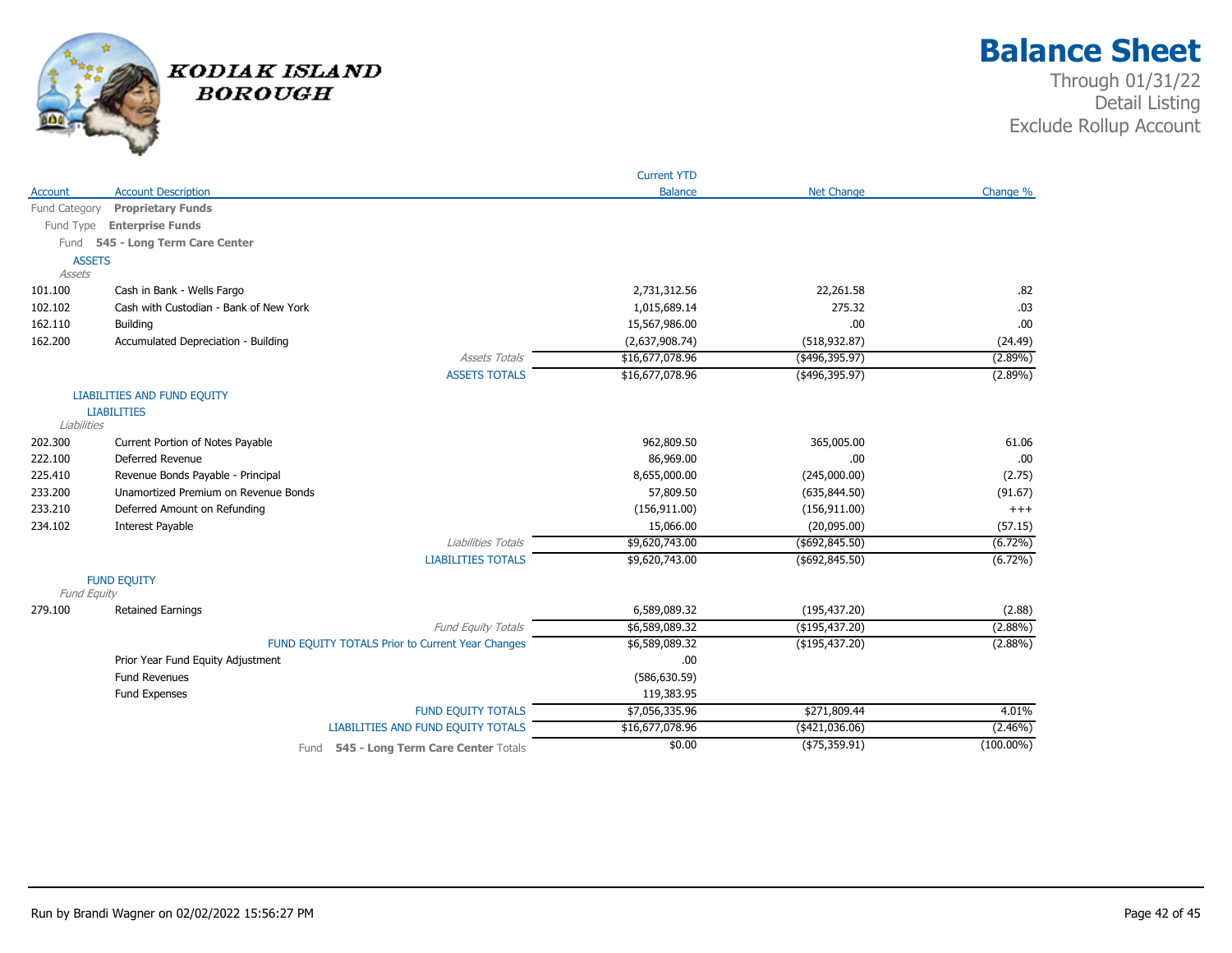

## **Balance Sheet**

|               |                                                  | <b>Current YTD</b> |                   |              |
|---------------|--------------------------------------------------|--------------------|-------------------|--------------|
| Account       | <b>Account Description</b>                       | <b>Balance</b>     | <b>Net Change</b> | Change %     |
| Fund Category | <b>Proprietary Funds</b>                         |                    |                   |              |
|               | Fund Type Enterprise Funds                       |                    |                   |              |
| Fund          | <b>555 - KFRC</b>                                |                    |                   |              |
| <b>ASSETS</b> |                                                  |                    |                   |              |
| Assets        |                                                  |                    |                   |              |
| 101.100       | Cash in Bank - Wells Fargo                       | 1,664,055.75       | (697, 244.41)     | (29.53)      |
| 101.400       | Cash R & R                                       | 581,868.84         | 151,962.92        | 35.35        |
| 103.105       | Deferred Outflow of Resources-OPEB               | 61,134.00          | (5,652.00)        | (8.46)       |
| 115.100       | <b>Accounts Receivable</b>                       | 57,005.68          | (3,316.02)        | (5.50)       |
| 129.160       | Loan Receivable - Current                        | 55,312.36          | 1,960.41          | 3.67         |
| 129.170       | Loan Receivable - Long Term                      | 1,016,797.96       | (131, 259.56)     | (11.43)      |
| 162.120       | <b>KFRC Building</b>                             | 17,840,409.55      | .00.              | .00          |
| 162.200       | Accumulated Depreciation - Building              | (13,081,205.92)    | (594, 680.34)     | (4.76)       |
| 163.120       | Improvements                                     | 1,363,501.53       | .00               | .00          |
| 163.200       | Accumulated Depreciation - Improvements          | (353, 116.16)      | (67, 729.12)      | (23.73)      |
| 164.120       | <b>KFRC - Equipment</b>                          | 1,501,764.36       | 314,086.07        | 26.45        |
| 164.200       | Accumulated Depreciaton - Machinery & Equipment  | (1, 190, 296.27)   | (2,617.38)        | (.22)        |
|               | <b>Assets Totals</b>                             | \$9,517,231.68     | (\$1,034,489.43)  | $(9.80\%)$   |
|               | <b>ASSETS TOTALS</b>                             | \$9,517,231.68     | ( \$1,034,489.43) | $(9.80\%)$   |
|               | <b>LIABILITIES AND FUND EQUITY</b>               |                    |                   |              |
|               | <b>LIABILITIES</b>                               |                    |                   |              |
| Liabilities   |                                                  |                    |                   |              |
| 203.105       | Leave Payable                                    | 33,830.19          | 9,871.34          | 41.20        |
| 222.100       | Deferred Revenue                                 | 15,269.50          | .00.              | .00          |
| 222.120       | Deferred Inflow of Resources                     | 27,049.00          | 11,684.00         | 76.04        |
| 229.100       | <b>Customer Deposit</b>                          | 96,952.00          | 96,952.00         | $^{+++}$     |
| 239.100       | Net Pension & OPEB                               | 273,531.00         | (76, 542.00)      | (21.86)      |
|               | Liabilities Totals                               | \$446,631.69       | \$41,965.34       | 10.37%       |
|               | <b>LIABILITIES TOTALS</b>                        | \$446,631.69       | \$41,965.34       | 10.37%       |
| Fund Equity   | <b>FUND EQUITY</b>                               |                    |                   |              |
| 279.100       | <b>Retained Earnings</b>                         | 8,922,096.79       | (1, 148, 456.80)  | (11.40)      |
|               | Fund Equity Totals                               | \$8,922,096.79     | (\$1,148,456.80)  | $(11.40\%)$  |
|               | FUND EQUITY TOTALS Prior to Current Year Changes | \$8,922,096.79     | (\$1,148,456.80)  | $(11.40\%)$  |
|               | Prior Year Fund Equity Adjustment                | .00.               |                   |              |
|               | <b>Fund Revenues</b>                             | (466,050.84)       |                   |              |
|               | <b>Fund Expenses</b>                             | 317,547.64         |                   |              |
|               | <b>FUND EQUITY TOTALS</b>                        | \$9,070,599.99     | $($ \$999,953.60) | $(9.93\%)$   |
|               | LIABILITIES AND FUND EQUITY TOTALS               | \$9,517,231.68     | $($ \$957,988.26) | (9.15%)      |
|               | Fund 555 - KFRC Totals                           | \$0.00             | ( \$76, 501.17)   | $(100.00\%)$ |
|               |                                                  |                    |                   |              |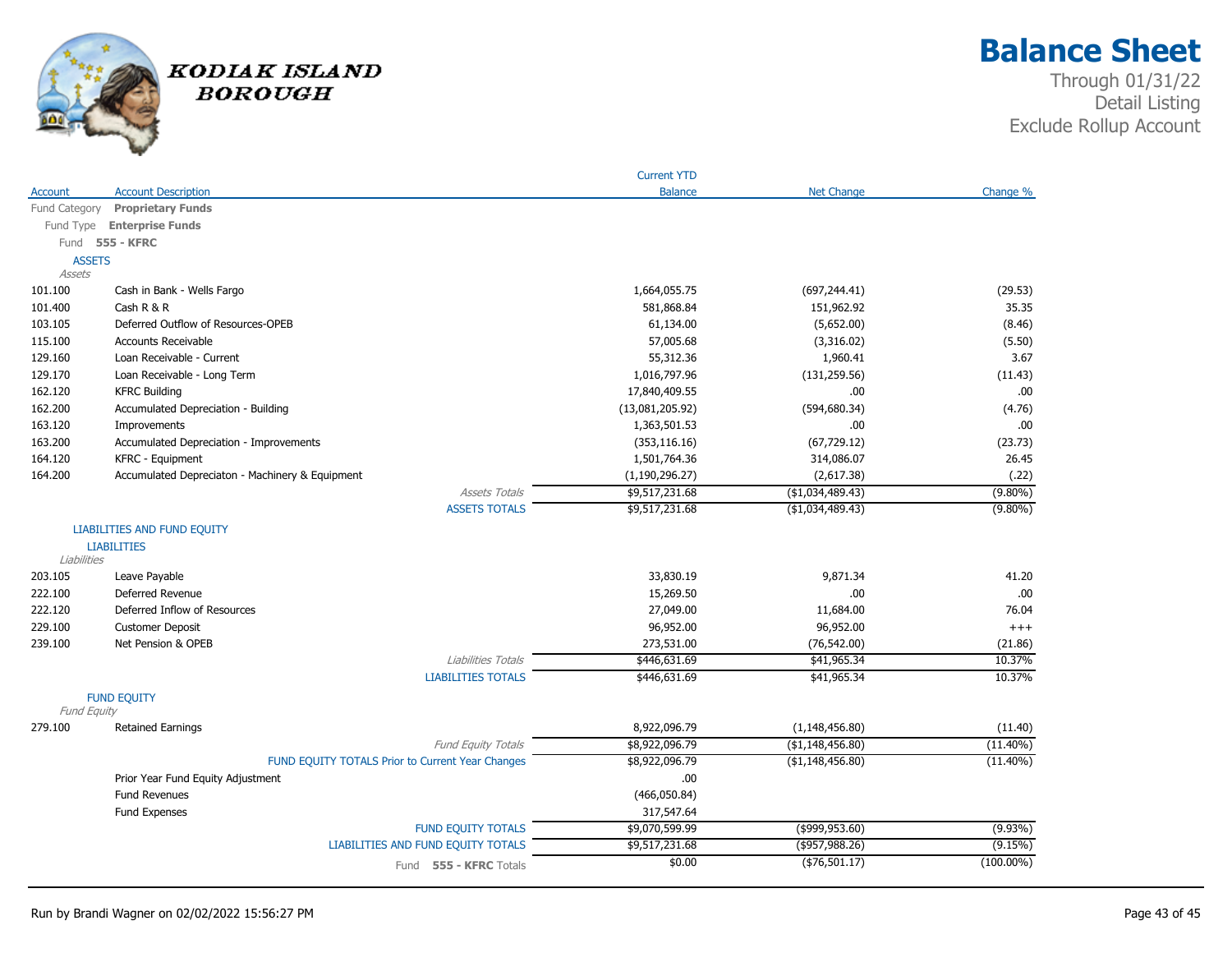

|               |                                                  | <b>Current YTD</b> |                   |              |
|---------------|--------------------------------------------------|--------------------|-------------------|--------------|
| Account       | <b>Account Description</b>                       | <b>Balance</b>     | <b>Net Change</b> | Change %     |
| Fund Category | <b>Proprietary Funds</b>                         |                    |                   |              |
| Fund Type     | <b>Enterprise Funds</b>                          |                    |                   |              |
| Fund          | 556 - Research Court Apartments                  |                    |                   |              |
| <b>ASSETS</b> |                                                  |                    |                   |              |
| Assets        |                                                  |                    |                   |              |
| 101.100       | Cash in Bank - Wells Fargo                       | 66,842.24          | 31,933.23         | 91.48        |
| 163.120       | Improvements                                     | 1,021,998.00       | .00               | .00          |
| 163.200       | Accumulated Depreciation - Improvements          | (749, 465.42)      | (34,066.62)       | (4.76)       |
|               | <b>Assets Totals</b>                             | \$339,374.82       | ( \$2,133.39)     | $(0.62\%)$   |
|               | <b>ASSETS TOTALS</b>                             | \$339,374.82       | ( \$2,133.39)     | $(0.62\%)$   |
|               | <b>LIABILITIES AND FUND EQUITY</b>               |                    |                   |              |
|               | <b>LIABILITIES</b>                               |                    |                   |              |
| Liabilities   |                                                  |                    |                   |              |
| 229.100       | <b>Customer Deposit</b>                          | 7,652.50           | 2,695.00          | 54.36        |
|               | Liabilities Totals                               | \$7,652.50         | \$2,695.00        | 54.36%       |
|               | <b>LIABILITIES TOTALS</b>                        | \$7,652.50         | \$2,695.00        | 54.36%       |
|               | <b>FUND EQUITY</b>                               |                    |                   |              |
| Fund Equity   |                                                  |                    |                   |              |
| 279.100       | <b>Retained Earnings</b>                         | 308,747.15         | (6,935.82)        | (2.20)       |
|               | Fund Equity Totals                               | \$308,747.15       | ( \$6,935.82)     | $(2.20\%)$   |
|               | FUND EQUITY TOTALS Prior to Current Year Changes | \$308,747.15       | ( \$6,935.82)     | $(2.20\%)$   |
|               | Prior Year Fund Equity Adjustment                | .00                |                   |              |
|               | <b>Fund Revenues</b>                             | (48,027.59)        |                   |              |
|               | Fund Expenses                                    | 25,052.42          |                   |              |
|               | <b>FUND EQUITY TOTALS</b>                        | \$331,722.32       | \$16,039.35       | 5.08%        |
|               | LIABILITIES AND FUND EQUITY TOTALS               | \$339,374.82       | \$18,734.35       | 5.84%        |
|               | 556 - Research Court Apartments Totals<br>Fund   | \$0.00             | (\$20,867.74)     | $(100.00\%)$ |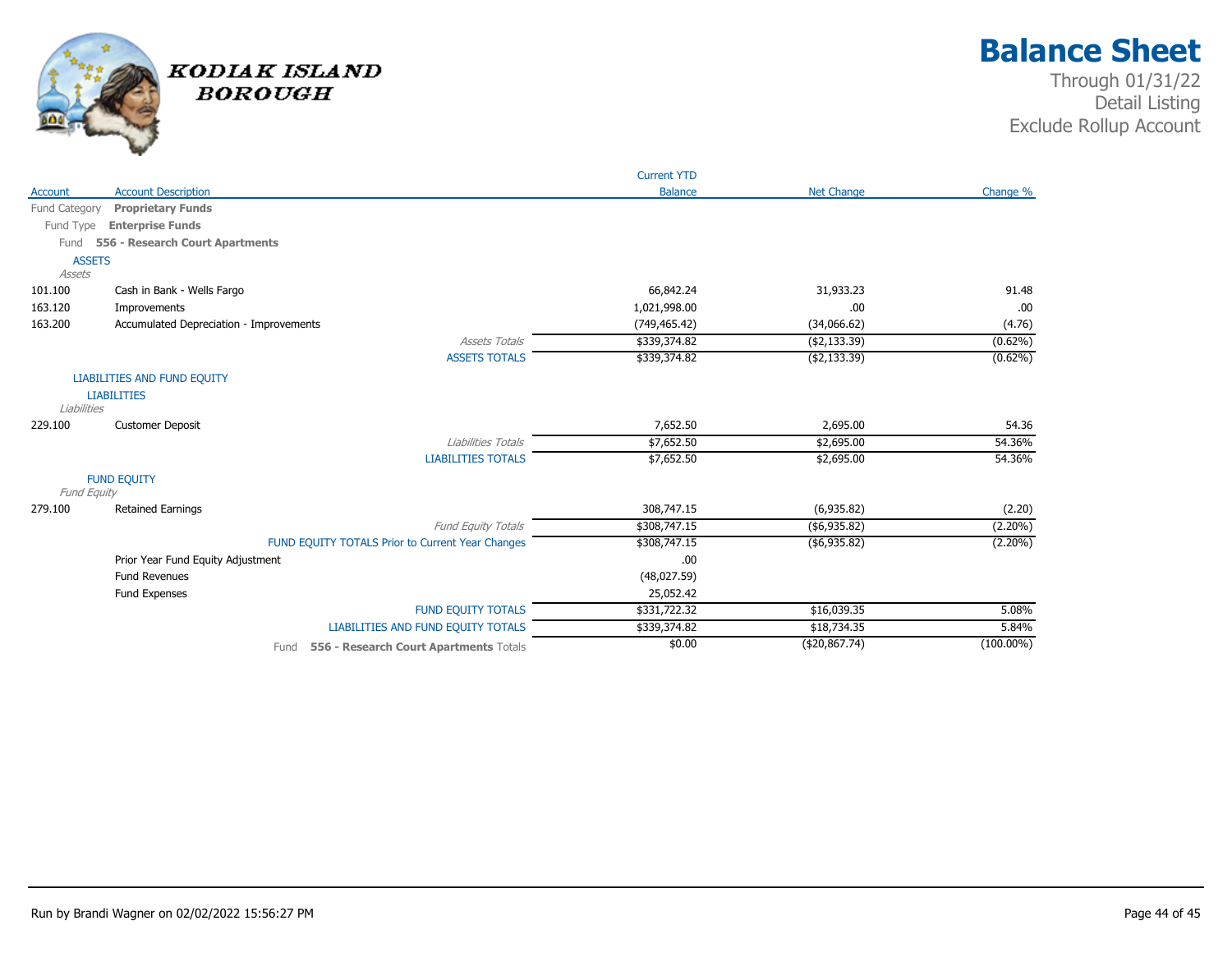

|                         |                                   |                                                  | <b>Current YTD</b> |                   |              |
|-------------------------|-----------------------------------|--------------------------------------------------|--------------------|-------------------|--------------|
| Account                 | <b>Account Description</b>        |                                                  | <b>Balance</b>     | <b>Net Change</b> | Change %     |
| Fund Category           | <b>Proprietary Funds</b>          |                                                  |                    |                   |              |
| Fund Type               | <b>Enterprise Funds</b>           |                                                  |                    |                   |              |
| Fund                    | 560 - 911 Service                 |                                                  |                    |                   |              |
| <b>ASSETS</b><br>Assets |                                   |                                                  |                    |                   |              |
| 101.100                 | Cash in Bank - Wells Fargo        |                                                  | 26,629.22          | (66, 022.31)      | (71.26)      |
|                         |                                   | <b>Assets Totals</b>                             | \$26,629.22        | (\$66,022.31)     | (71.26%)     |
|                         |                                   | <b>ASSETS TOTALS</b>                             | \$26,629.22        | (\$66,022.31)     | (71.26%)     |
|                         | Prior Year Fund Equity Adjustment |                                                  | .00                |                   |              |
|                         | <b>Fund Revenues</b>              |                                                  | (143,086.91)       |                   |              |
|                         | Fund Expenses                     |                                                  | 116,457.69         |                   |              |
|                         |                                   | <b>FUND EQUITY TOTALS</b>                        | \$26,629.22        | \$26,629.22       | $^{+++}$     |
|                         |                                   | LIABILITIES AND FUND EQUITY TOTALS               | \$26,629.22        | \$26,629.22       | $+++$        |
|                         |                                   | 560 - 911 Service Totals<br>Fund                 | \$0.00             | (\$92,651.53)     | $(100.00\%)$ |
|                         |                                   | Fund Type<br><b>Enterprise Funds Totals</b>      | \$0.00             | ( \$2,030,851.88) | $(100.00\%)$ |
|                         |                                   | <b>Proprietary Funds Totals</b><br>Fund Category | \$0.00             | (\$2,030,851.88)  | $(100.00\%)$ |
|                         |                                   | <b>Grand Totals</b>                              | \$0.00             | (\$9,040,637.82)  | $(100.00\%)$ |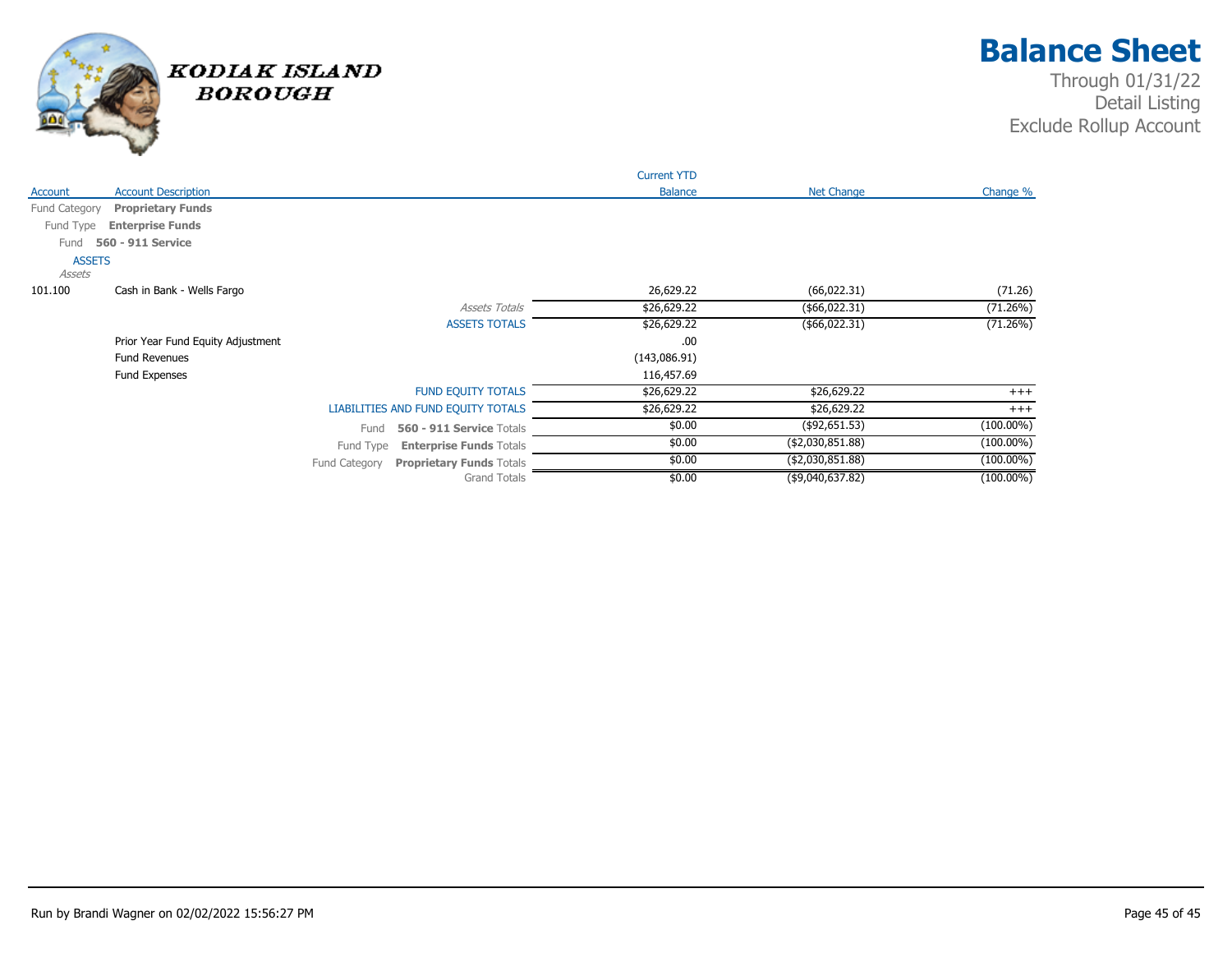

## **FY22 Income Statement**

|                 |                                  |                                 | Annual               | <b>MTD</b>           | <b>YTD</b>           | <b>Budget Less</b> | $%$ of        |
|-----------------|----------------------------------|---------------------------------|----------------------|----------------------|----------------------|--------------------|---------------|
| Account         | <b>Account Description</b>       |                                 | <b>Budget Amount</b> | <b>Actual Amount</b> | <b>Actual Amount</b> | <b>YTD Actual</b>  | <b>Budget</b> |
|                 | Fund Category Governmental Funds |                                 |                      |                      |                      |                    |               |
|                 | Fund Type General Fund           |                                 |                      |                      |                      |                    |               |
|                 | Fund 100 - General Fund          |                                 |                      |                      |                      |                    |               |
| <b>REVENUE</b>  |                                  |                                 |                      |                      |                      |                    |               |
|                 | Department 000 - Fund Revenues   |                                 |                      |                      |                      |                    |               |
| Property Tax    |                                  |                                 |                      |                      |                      |                    |               |
| 311.100         | Real Property Tax                |                                 | 2,830,766.00         | (2,505.40)           | 2,815,780.81         | 14,985.19          | 99            |
| 311.200         | Personal Property Tax            |                                 | 323,151.00           | .00.                 | 323,144.54           | 6.46               | 100           |
|                 |                                  | Property Tax Totals             | \$3,153,917.00       | ( \$2,505.40)        | \$3,138,925.35       | \$14,991.65        | 100%          |
|                 | Non-Ad Valorem Taxes             |                                 |                      |                      |                      |                    |               |
| 313.120         | Aircraft Tax                     |                                 | 23,100.00            | .00.                 | 26,900.00            | (3,800.00)         | 116           |
|                 |                                  | Non-Ad Valorem Taxes Totals     | \$23,100.00          | \$0.00               | \$26,900.00          | $(*3,800.00)$      | 116%          |
|                 | Payment in Lieu of Taxes         |                                 |                      |                      |                      |                    |               |
| 314.100         | PILT - Federal                   |                                 | 1,300,000.00         | .00.                 | .00.                 | 1,300,000.00       | 0             |
| 314.200         | PILT - KIHA                      |                                 | 20,000.00            | .00.                 | 19,082.65            | 917.35             | 95            |
| 314.210         | PILT - Alaska Housing            |                                 | 15,000.00            | .00.                 | .00.                 | 15,000.00          | $\mathbf 0$   |
|                 |                                  | Payment in Lieu of Taxes Totals | \$1,335,000.00       | \$0.00               | \$19,082.65          | \$1,315,917.35     | $1\%$         |
| Severance Taxes |                                  |                                 |                      |                      |                      |                    |               |
| 316.100         | Sea Products                     |                                 | 1,100,000.00         | 157,341.62           | 921,130.90           | 178,869.10         | 84            |
| 316.200         | Mining - Gravel                  |                                 | 4,000.00             | 994.32               | 1,462.87             | 2,537.13           | 37            |
| 316.300         | Timber                           |                                 | 20,000.00            | 25.00                | 13,579.77            | 6,420.23           | 68            |
|                 |                                  | Severance Taxes Totals          | \$1,124,000.00       | \$158,360.94         | \$936,173.54         | \$187,826.46       | 83%           |
|                 | Penalties & Interest Tax         |                                 |                      |                      |                      |                    |               |
| 319.100         | Penalties & Interest             |                                 | 210,000.00           | 13,946.23            | 248,686.49           | (38, 686.49)       | 118           |
|                 |                                  | Penalties & Interest Tax Totals | \$210,000.00         | \$13,946.23          | \$248,686.49         | $($ \$38,686.49)   | 118%          |
|                 | Licenses & Permits               |                                 |                      |                      |                      |                    |               |
| 322.110         | <b>Building Permits</b>          |                                 | 52,000.00            | 679.50               | 13,510.38            | 38,489.62          | 26            |
| 322.120         | Subdivision                      |                                 | 4,000.00             | .00.                 | 3,100.00             | 900.00             | 78            |
| 322.130         | Conditional Use Permit           |                                 | 500.00               | .00.                 | .00.                 | 500.00             | $\mathbf 0$   |
| 322.140         | Zoning Compliance Permit         |                                 | 5,000.00             | 210.00               | 2,065.00             | 2,935.00           | 41            |
| 322.160         | Variance Fee                     |                                 | 1,000.00             | .00                  | 1,100.00             | (100.00)           | 110           |
| 322.180         | <b>Electric Permit</b>           |                                 | 4,000.00             | 70.00                | 1,367.50             | 2,632.50           | 34            |
| 322.190         | Plumbing Permit                  |                                 | 2,400.00             | 100.00               | 726.00               | 1,674.00           | 30            |
| 322.200         | P & Z Review Fee                 |                                 | 1,000.00             | .00                  | .00                  | 1,000.00           | 0             |
| 322.230         | Dog Licenses                     |                                 | 1,000.00             | .00.                 | .00                  | 1,000.00           | 0             |
| 322.239         | Business License - Tobacco       |                                 | 300.00               | .00.                 | 200.00               | 100.00             | 67            |
| 322.240         | Business License - Marijuana     |                                 | 1,000.00             | .00                  | .00.                 | 1,000.00           | 0             |
|                 |                                  | Licenses & Permits Totals       | \$72,200.00          | \$1,059.50           | \$22,068.88          | \$50,131.12        | 31%           |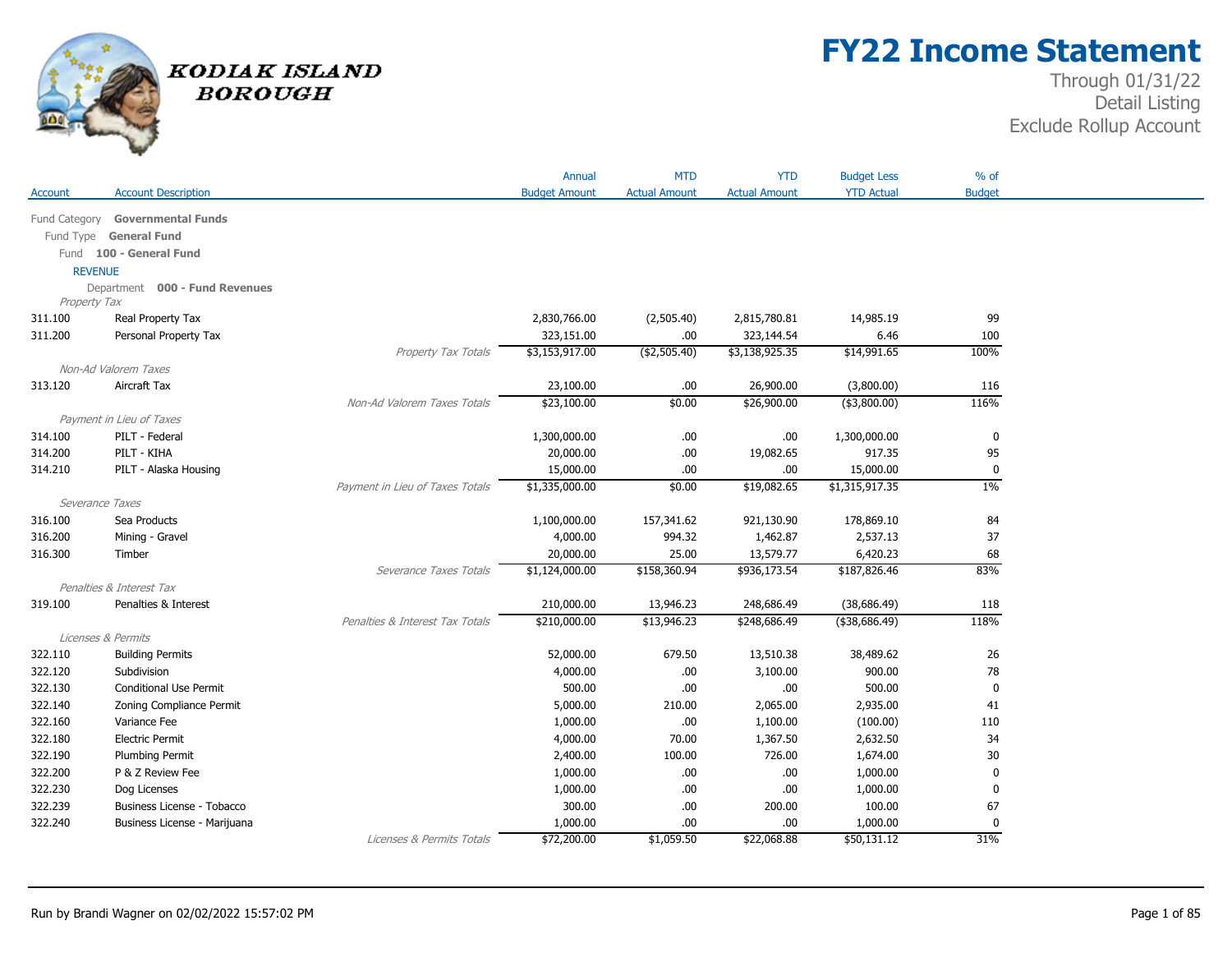

# **FY22 Income Statement**

|                          |                                                             |                                       | Annual               | <b>MTD</b>           | <b>YTD</b>           | <b>Budget Less</b> | $%$ of        |
|--------------------------|-------------------------------------------------------------|---------------------------------------|----------------------|----------------------|----------------------|--------------------|---------------|
| Account                  | <b>Account Description</b>                                  |                                       | <b>Budget Amount</b> | <b>Actual Amount</b> | <b>Actual Amount</b> | <b>YTD Actual</b>  | <b>Budget</b> |
|                          | Fund Category Governmental Funds                            |                                       |                      |                      |                      |                    |               |
|                          | Fund Type General Fund                                      |                                       |                      |                      |                      |                    |               |
|                          | Fund 100 - General Fund                                     |                                       |                      |                      |                      |                    |               |
| <b>REVENUE</b>           |                                                             |                                       |                      |                      |                      |                    |               |
|                          | Department 000 - Fund Revenues                              |                                       |                      |                      |                      |                    |               |
| Excise Tax               |                                                             |                                       |                      |                      |                      |                    |               |
| 323.100                  | <b>Tobacco Excise Tax</b>                                   |                                       | 350,000.00           | 150,116.21           | 269,088.10           | 80,911.90          | 77            |
| 323.110                  | Marijuana Excise Tax                                        |                                       | 1,000.00             | .00                  | 450.08               | 549.92             | 45            |
|                          |                                                             | Excise Tax Totals                     | \$351,000.00         | \$150, 116.21        | \$269,538.18         | \$81,461.82        | 77%           |
|                          | <b>Federal Shared Revenue</b>                               |                                       |                      |                      |                      |                    |               |
| 332.100                  | National Wildlife Refuge                                    |                                       | 180,000.00           | .00                  | .00                  | 180,000.00         | 0             |
|                          |                                                             | <b>Federal Shared Revenue Totals</b>  | \$180,000.00         | \$0.00               | \$0.00               | \$180,000.00       | 0%            |
|                          | <b>State Shared Revenues</b>                                |                                       |                      |                      |                      |                    |               |
| 335.110                  | State Community Assistance (formally State Revenue Sharing) |                                       | 344,454.00           | .00                  | .00                  | 344,454.00         | $\mathbf 0$   |
| 335.130                  | <b>Fisheries Business Tax</b>                               |                                       | 1,000,000.00         | .00.                 | 811,128.22           | 188,871.78         | 81            |
| 335.132                  | Business Fisheries & Landing Tax                            |                                       | 100,000.00           | .00.                 | 89,400.38            | 10,599.62          | 89            |
| 335.150                  | Telephone & Electric                                        |                                       | 16,000.00            | .00                  | .00                  | 16,000.00          | $\mathbf 0$   |
| 335.175                  | Marijuana Licenses                                          |                                       | 300.00               | .00                  | 300.00               | .00                | 100           |
| 335.190                  | PERS on Behalf Payment                                      |                                       | 194,400.00           | 6,384.60             | 82,652.21            | 111,747.79         | 43            |
|                          |                                                             | <b>State Shared Revenues Totals</b>   | \$1,655,154.00       | \$6,384.60           | \$983,480.81         | \$671,673.19       | 59%           |
| <b>Interest Earnings</b> |                                                             |                                       |                      |                      |                      |                    |               |
| 361.100                  | <b>Interest Earnings</b>                                    |                                       | 50,000.00            | .00                  | 33,612.18            | 16,387.82          | 67            |
| 361.300                  | Change in Fair Market Value                                 |                                       | .00.                 | .00.                 | (86, 365.33)         | 86,365.33          | $++++$        |
|                          |                                                             | <b>Interest Earnings Totals</b>       | \$50,000.00          | \$0.00               | $($ \$52,753.15)     | \$102,753.15       | (106%)        |
|                          | Miscellaneous - Classified                                  |                                       |                      |                      |                      |                    |               |
| 380.110                  | Jury Duty                                                   |                                       | 200.00               | 50.00                | 225.00               | (25.00)            | 113           |
| 380.120                  | Sale of Copies                                              |                                       | .00                  | .00                  | 64.20                | (64.20)            | $++++$        |
| 380.122                  | Sale of Maps                                                |                                       | .00.                 | .00.                 | 618.45               | (618.45)           | $^{+++}$      |
| 380.130                  | Dishonored Check Fee                                        |                                       | .00                  | .00                  | 25.00                | (25.00)            | $++++$        |
| 380.170                  | Other                                                       |                                       | .00.                 | .00.                 | 168.82               | (168.82)           | $^{+++}$      |
|                          |                                                             | Miscellaneous - Classified Totals     | \$200.00             | \$50.00              | \$1,101.47           | (\$901.47)         | 551%          |
|                          |                                                             | Department 000 - Fund Revenues Totals | \$8,154,571.00       | \$327,412.08         | \$5,593,204.22       | \$2,561,366.78     | 69%           |
|                          |                                                             | <b>REVENUE TOTALS</b>                 | \$8,154,571.00       | \$327,412.08         | \$5,593,204.22       | \$2,561,366.78     | 69%           |
| <b>EXPENSE</b>           |                                                             |                                       |                      |                      |                      |                    |               |
|                          | Department 100 - Legislative                                |                                       |                      |                      |                      |                    |               |
|                          | <b>Personnel Services</b>                                   |                                       |                      |                      |                      |                    |               |
| 410.106                  | Mayoral Stipend                                             |                                       | 6,500.00             | .00.                 | 3,000.00             | 3,500.00           | 46            |
| 410.108                  | Assembly Stipend                                            |                                       | 25,604.00            | .00                  | 13,600.00            | 12,004.00          | 53            |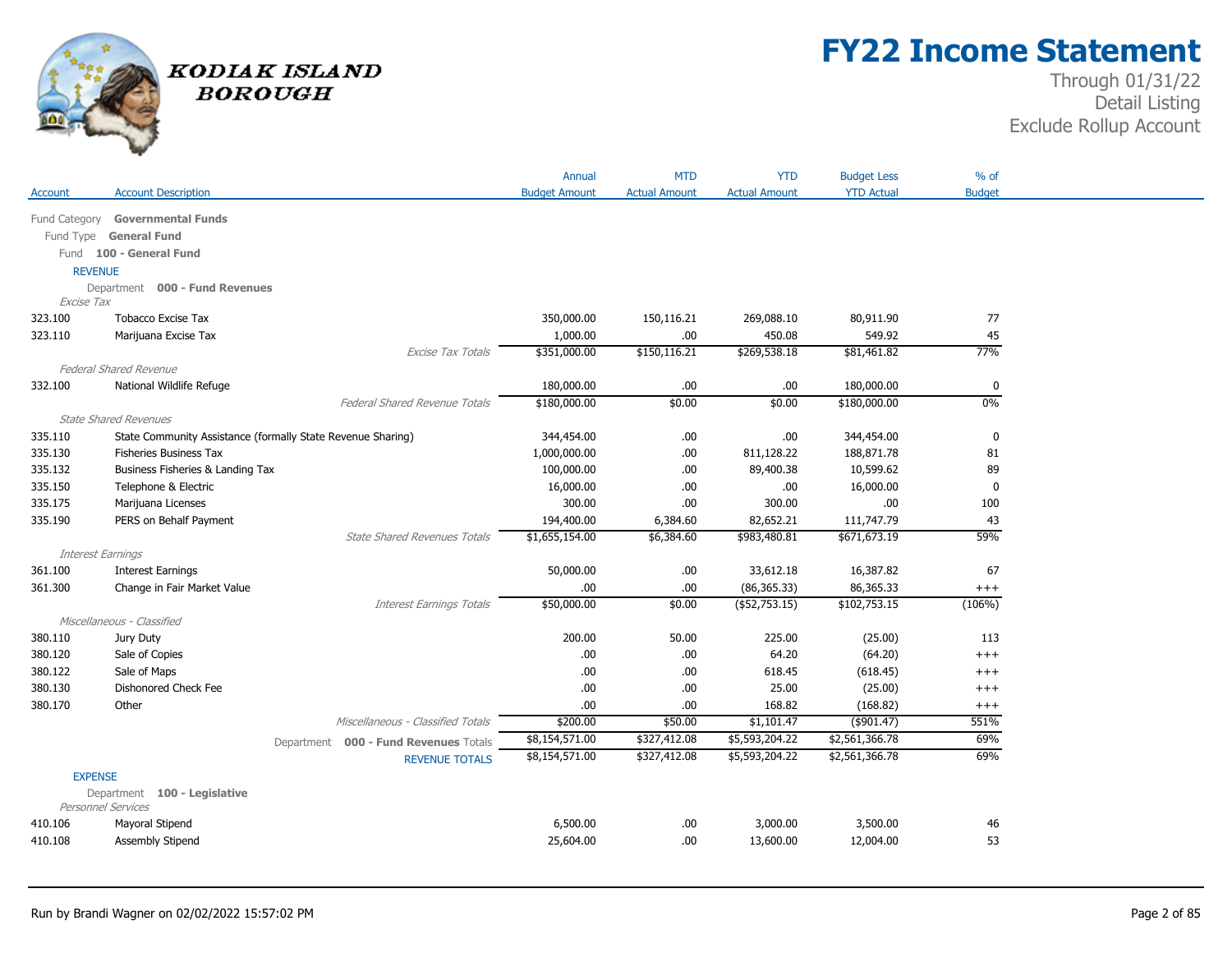

## **FY22 Income Statement**

|                |                                     |                                     | Annual               | <b>MTD</b>           | <b>YTD</b>           | <b>Budget Less</b> | $%$ of        |
|----------------|-------------------------------------|-------------------------------------|----------------------|----------------------|----------------------|--------------------|---------------|
| Account        | <b>Account Description</b>          |                                     | <b>Budget Amount</b> | <b>Actual Amount</b> | <b>Actual Amount</b> | <b>YTD Actual</b>  | <b>Budget</b> |
| Fund Category  | <b>Governmental Funds</b>           |                                     |                      |                      |                      |                    |               |
| Fund Type      | <b>General Fund</b>                 |                                     |                      |                      |                      |                    |               |
|                | Fund 100 - General Fund             |                                     |                      |                      |                      |                    |               |
| <b>EXPENSE</b> |                                     |                                     |                      |                      |                      |                    |               |
|                | Department 100 - Legislative        |                                     |                      |                      |                      |                    |               |
|                | Personnel Services                  |                                     |                      |                      |                      |                    |               |
| 420.120        | <b>FICA Taxes</b>                   |                                     | 2,448.00             | .00.                 | 1,193.40             | 1,254.60           | 49            |
| 420.140        | Retirement                          |                                     | 748.00               | .00.                 | 458.56               | 289.44             | 61            |
| 420.150        | <b>Workers Compensation</b>         |                                     | 186.00               | .00.                 | 46.75                | 139.25             | 25            |
|                |                                     | Personnel Services Totals           | \$35,486.00          | \$0.00               | \$18,298.71          | \$17,187.29        | 52%           |
|                | <b>Professional Services</b>        |                                     |                      |                      |                      |                    |               |
| 430.100        | Political Lobbyist                  |                                     | 67,000.00            | 2,250.00             | 25,500.00            | 41,500.00          | 38            |
| 430.102        | <b>Consolidation Expenses</b>       |                                     | 5,000.00             | .00.                 | 963.00               | 4,037.00           | 19            |
|                |                                     | <b>Professional Services Totals</b> | \$72,000.00          | \$2,250.00           | \$26,463.00          | \$45,537.00        | 37%           |
|                | <b>Support Goods &amp; Services</b> |                                     |                      |                      |                      |                    |               |
| 450.100        | <b>Office Supplies</b>              |                                     | 642.00               | .00.                 | 346.87               | 295.13             | 54            |
| 450.120        | Printing / Binding                  |                                     | 17.00                | .00.                 | .00                  | 17.00              | 0             |
| 450.140        | Dues / Books / Periodicals          |                                     | 16,611.00            | .00.                 | 19,591.70            | (2,980.70)         | 118           |
| 450.170        | Machinery / Equipment <\$5000       |                                     | .00                  | .00                  | 502.20               | (502.20)           | $^{+++}$      |
| 450.200        | Honorarium / Amenities              |                                     | 1,337.00             | .00.                 | .00                  | 1,337.00           | 0             |
| 450.210        | Food / Business Lunch/Meeting Rooms |                                     | 456.00               | .00.                 | 160.08               | 295.92             | 35            |
| 450.300        | Travel / Per Diem                   |                                     | 12,261.00            | .00.                 | .00                  | 12,261.00          | $\mathbf 0$   |
| 450.301        | Mayor Travel / Per Diem             |                                     | 716.00               | .00.                 | .00.                 | 716.00             | 0             |
| 450.340        | Telephone                           |                                     | 474.00               | 13.15                | 1,096.17             | (622.17)           | 231           |
|                |                                     | Support Goods & Services Totals     | \$32,514.00          | \$13.15              | \$21,697.02          | \$10,816.98        | 67%           |
|                |                                     | Department 100 - Legislative Totals | \$140,000.00         | \$2,263.15           | \$66,458.73          | \$73,541.27        | 47%           |
|                | Department 105 - Borough Management |                                     |                      |                      |                      |                    |               |
|                | Personnel Services                  |                                     |                      |                      |                      |                    |               |
| 410.110        | <b>Salaries</b>                     |                                     | 298,568.00           | 23,327.63            | 198,328.05           | 100,239.95         | 66            |
| 410.130        | Overtime                            |                                     | 4,000.00             | .00.                 | .00                  | 4,000.00           | $\mathbf 0$   |
| 410.152        | Cell Phone Stipend                  |                                     | 1,200.00             | 132.20               | 938.87               | 261.13             | 78            |
| 420.110        | <b>Unemployment Taxes</b>           |                                     | 30.00                | 2.32                 | 12.26                | 17.74              | 41            |
| 420.120        | <b>FICA Taxes</b>                   |                                     | 23,252.00            | 1,733.33             | 12,304.23            | 10,947.77          | 53            |
| 420.130        | Group Insurance                     |                                     | 79,920.00            | 6,279.00             | 44,869.62            | 35,050.38          | 56            |
| 420.140        | Retirement                          |                                     | 91,520.00            | 7,023.94             | 36,872.48            | 54,647.52          | 40            |
| 420.150        | <b>Workers Compensation</b>         |                                     | 1,307.00             | 45.32                | 377.45               | 929.55             | 29            |
|                |                                     | <b>Personnel Services Totals</b>    | \$499,797.00         | \$38,543.74          | \$293,702.96         | \$206,094.04       | 59%           |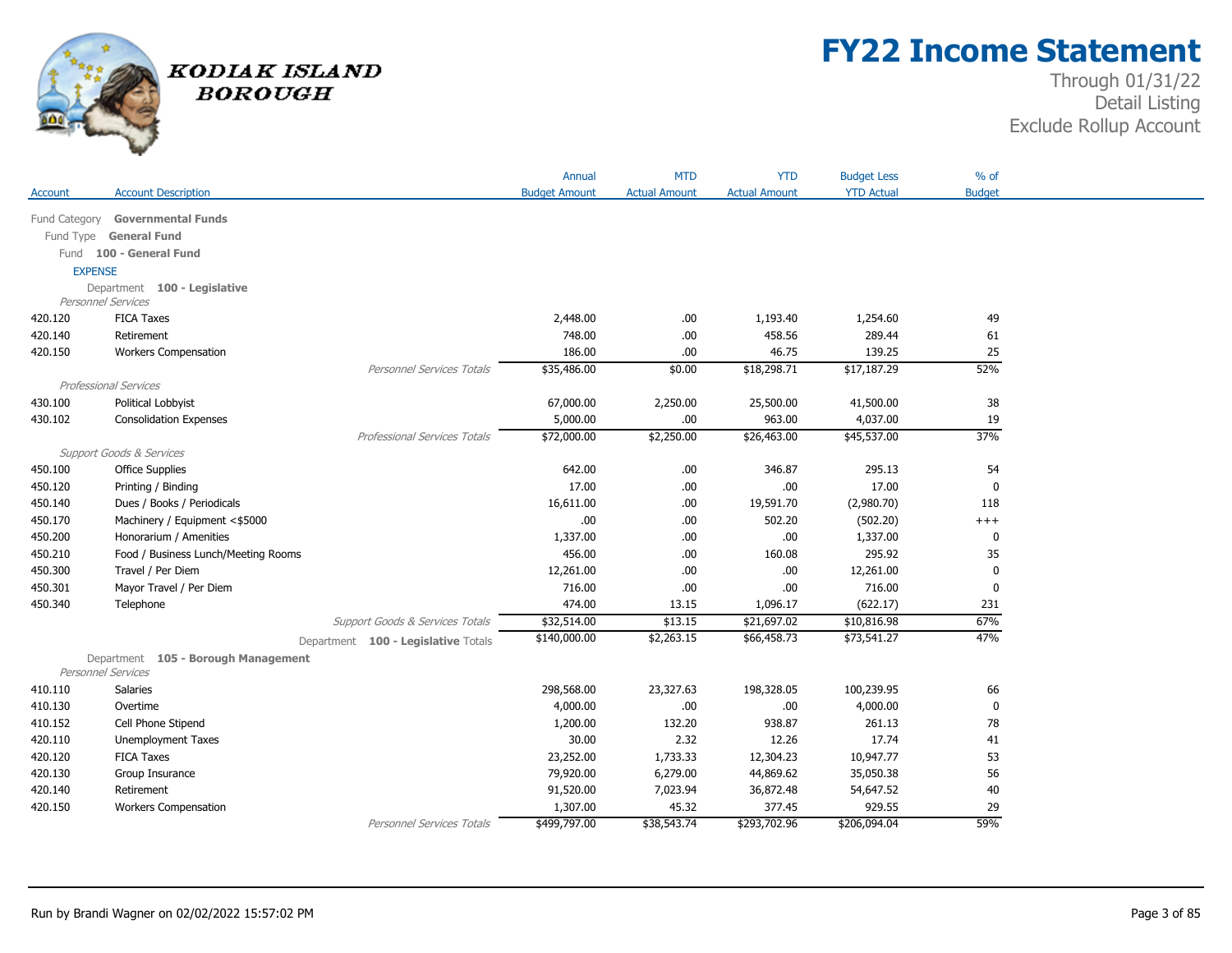

# **FY22 Income Statement**

|                |                                            | Annual               | <b>MTD</b>           | <b>YTD</b>           | <b>Budget Less</b> | % of          |
|----------------|--------------------------------------------|----------------------|----------------------|----------------------|--------------------|---------------|
| Account        | <b>Account Description</b>                 | <b>Budget Amount</b> | <b>Actual Amount</b> | <b>Actual Amount</b> | <b>YTD Actual</b>  | <b>Budget</b> |
| Fund Category  | <b>Governmental Funds</b>                  |                      |                      |                      |                    |               |
| Fund Type      | <b>General Fund</b>                        |                      |                      |                      |                    |               |
|                | Fund 100 - General Fund                    |                      |                      |                      |                    |               |
| <b>EXPENSE</b> |                                            |                      |                      |                      |                    |               |
|                | Department 105 - Borough Management        |                      |                      |                      |                    |               |
|                | <b>Professional Services</b>               |                      |                      |                      |                    |               |
| 430.140        | <b>Contracted Services</b>                 | 21,000.00            | .00.                 | .00                  | 21,000.00          | 0             |
|                | Professional Services Totals               | \$21,000.00          | \$0.00               | \$0.00               | \$21,000.00        | 0%            |
|                | <b>Support Goods &amp; Services</b>        |                      |                      |                      |                    |               |
| 450.100        | <b>Office Supplies</b>                     | 1,750.00             | 178.08               | 2,050.19             | (300.19)           | 117           |
| 450.120        | Printing / Binding                         | 1,500.00             | 380.14               | 657.97               | 842.03             | 44            |
| 450.130        | Postage                                    | .00                  | .00.                 | 18.60                | (18.60)            | $^{+++}$      |
| 450.140        | Dues / Books / Periodicals                 | 3,450.00             | 29.95                | 1,586.34             | 1,863.66           | 46            |
| 450.160        | Furniture / Fixtures                       | 500.00               | .00.                 | .00                  | 500.00             | $\mathbf 0$   |
| 450.200        | Honorarium / Amenities                     | .00.                 | .00.                 | 38.51                | (38.51)            | $+++$         |
| 450.210        | Food / Business Lunch/Meeting Rooms        | 1,000.00             | 30.32                | 326.05               | 673.95             | 33            |
| 450.270        | <b>Continuing Education</b>                | .00                  | .00                  | 961.44               | (961.44)           | $^{+++}$      |
| 450.290        | Recruit / Relocation                       | .00                  | 400.00               | 1,945.25             | (1,945.25)         | $^{+++}$      |
| 450.300        | Travel / Per Diem                          | 2,929.00             | .00                  | 1,223.10             | 1,705.90           | 42            |
| 450.330        | Rent                                       | 39,849.00            | 3,320.75             | 23,245.25            | 16,603.75          | 58            |
| 450.340        | Telephone                                  | 225.00               | 226.22               | 523.43               | (298.43)           | 233           |
|                | Support Goods & Services Totals            | \$51,203.00          | \$4,565.46           | \$32,576.13          | \$18,626.87        | 64%           |
|                | Allocated to Projects                      |                      |                      |                      |                    |               |
| 492.530        | Allocated to Solid Waste                   | (15,000.00)          | .00.                 | (15,000.00)          | .00                | 100           |
| 492.540        | Allocated to Hospital                      | (15,000.00)          | .00                  | (15,000.00)          | .00                | 100           |
| 492.555        | Allocated to KFRC                          | (12,000.00)          | .00.                 | (12,000.00)          | .00                | 100           |
|                | Allocated to Projects Totals               | $($ \$42,000.00)     | \$0.00               | $($ \$42,000.00)     | \$0.00             | 100%          |
|                | Department 105 - Borough Management Totals | \$530,000.00         | \$43,109.20          | \$284,279.09         | \$245,720.91       | 54%           |
|                | Department 110 - Borough Clerk             |                      |                      |                      |                    |               |
|                | <b>Personnel Services</b>                  |                      |                      |                      |                    |               |
| 410.110        | Salaries                                   | 212,444.00           | 16,618.26            | 114,462.81           | 97,981.19          | 54            |
| 410.120        | <b>Temporary Help</b>                      | 10,708.00            | .00                  | .00                  | 10,708.00          | $\mathbf 0$   |
| 410.130        | Overtime                                   | 6,678.00             | 142.61               | 3,416.11             | 3,261.89           | 51            |
| 410.152        | Cell Phone Stipend                         | 600.00               | 100.00               | 700.00               | (100.00)           | 117           |
| 420.110        | Unemployment Taxes                         | 23.00                | 1.68                 | 11.84                | 11.16              | 51            |
| 420.120        | <b>FICA Taxes</b>                          | 17,582.00            | 1,247.51             | 8,815.00             | 8,767.00           | 50            |
| 420.130        | Group Insurance                            | 79,920.00            | 6,279.00             | 38,027.26            | 41,892.74          | 48            |
| 420.140        | Retirement                                 | 69,202.00            | 5,046.68             | 35,498.12            | 33,703.88          | 51            |
|                |                                            |                      |                      |                      |                    |               |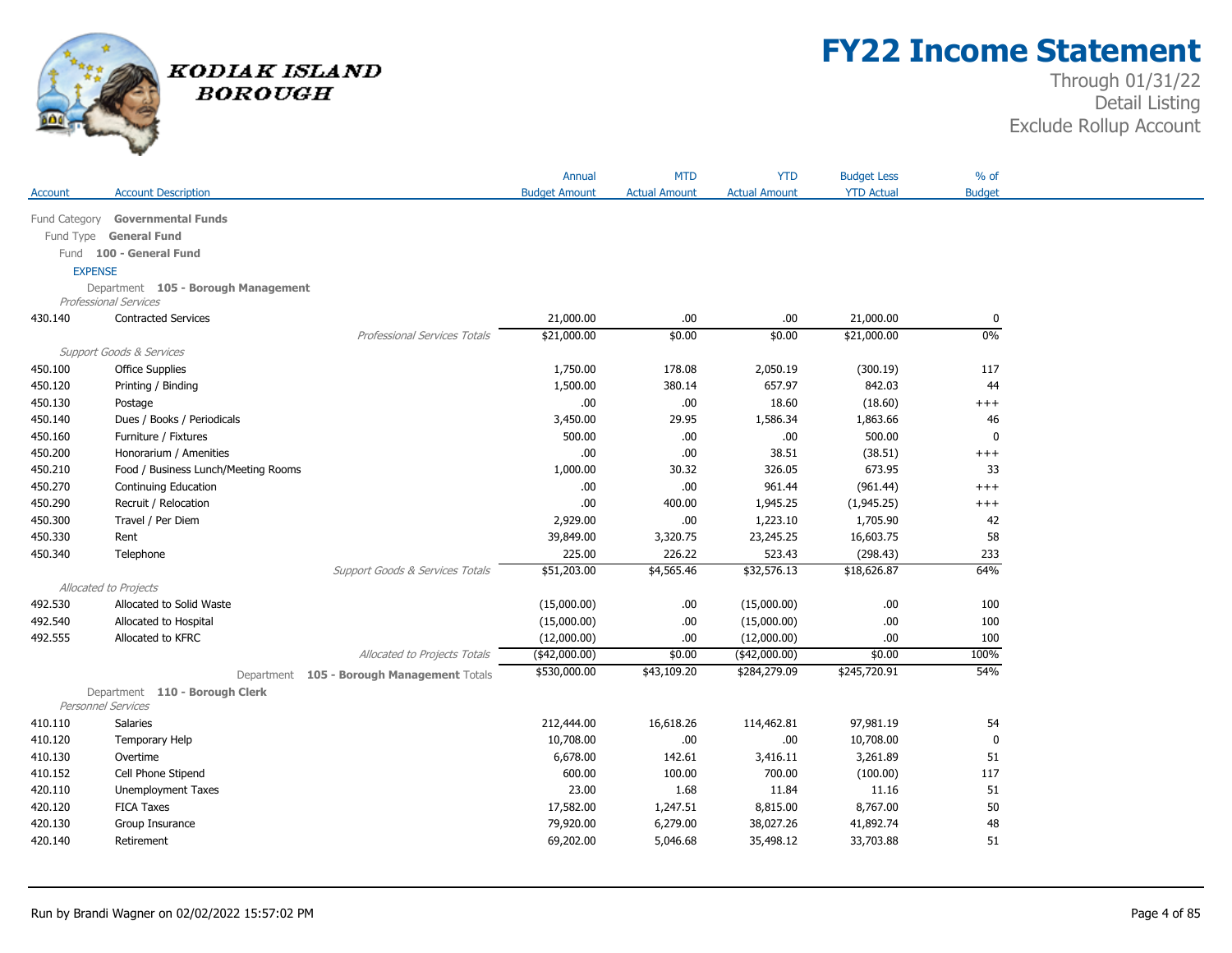

# **FY22 Income Statement**

|                |                                     |                                          | Annual               | <b>MTD</b>           | <b>YTD</b>           | <b>Budget Less</b> | $%$ of         |
|----------------|-------------------------------------|------------------------------------------|----------------------|----------------------|----------------------|--------------------|----------------|
| Account        | <b>Account Description</b>          |                                          | <b>Budget Amount</b> | <b>Actual Amount</b> | <b>Actual Amount</b> | <b>YTD Actual</b>  | <b>Budget</b>  |
| Fund Category  | <b>Governmental Funds</b>           |                                          |                      |                      |                      |                    |                |
|                | Fund Type General Fund              |                                          |                      |                      |                      |                    |                |
|                | Fund 100 - General Fund             |                                          |                      |                      |                      |                    |                |
| <b>EXPENSE</b> |                                     |                                          |                      |                      |                      |                    |                |
|                | Department 110 - Borough Clerk      |                                          |                      |                      |                      |                    |                |
|                | <b>Personnel Services</b>           |                                          |                      |                      |                      |                    |                |
| 420.150        | <b>Workers Compensation</b>         |                                          | 991.00               | 57.32                | 403.39               | 587.61             | 41             |
|                |                                     | <b>Personnel Services Totals</b>         | \$398,148.00         | \$29,493.06          | \$201,334.53         | \$196,813.47       | 51%            |
|                | <b>Support Goods &amp; Services</b> |                                          |                      |                      |                      |                    |                |
| 450.100        | <b>Office Supplies</b>              |                                          | 500.00               | .00                  | 662.45               | (162.45)           | 132            |
| 450.110        | <b>Operating Supplies</b>           |                                          | 100.00               | .00                  | .00                  | 100.00             | $\mathbf 0$    |
| 450.120        | Printing / Binding                  |                                          | .00                  | 421.03               | 8,615.37             | (8,615.37)         | $+++$          |
| 450.140        | Dues / Books / Periodicals          |                                          | 500.00               | .00.                 | 199.88               | 300.12             | 40             |
| 450.160        | Furniture / Fixtures                |                                          | 500.00               | .00                  | .00                  | 500.00             | 0              |
| 450.170        | Machinery / Equipment <\$5000       |                                          | 500.00               | .00                  | .00                  | 500.00             | $\mathbf 0$    |
| 450.210        | Food / Business Lunch/Meeting Rooms |                                          | 100.00               | .00.                 | .00                  | 100.00             | 0              |
| 450.230        | Advertising / Hearings              |                                          | 9,750.00             | 799.83               | 3,790.19             | 5,959.81           | 39             |
| 450.270        | Continuing Education                |                                          | 15,000.00            | .00                  | .00                  | 15,000.00          | $\mathbf 0$    |
| 450.327        | Fines                               |                                          | .00                  | .00                  | 9.84                 | (9.84)             | $^{+++}$       |
| 450.330        | Rent                                |                                          | 49,772.00            | 4,147.66             | 29,033.70            | 20,738.30          | 58             |
| 450.340        | Telephone                           |                                          | 300.00               | 18.65                | 112.54               | 187.46             | 38             |
| 450.470        | <b>Election Local</b>               |                                          | 40,000.00            | 468.83               | 32,490.39            | 7,509.61           | 81             |
| 450.480        | Boards & Committees                 |                                          | 1,300.00             | .00                  | 33.50                | 1,266.50           | $\overline{3}$ |
| 450.530        | Records Management                  |                                          | 5,000.00             | .00.                 | .00                  | 5,000.00           | 0              |
|                |                                     | Support Goods & Services Totals          | \$123,322.00         | \$5,856.00           | \$74,947.86          | \$48,374.14        | 61%            |
|                |                                     | Department 110 - Borough Clerk Totals    | \$521,470.00         | \$35,349.06          | \$276,282.39         | \$245,187.61       | 53%            |
|                | Department 115 - Borough Attorney   |                                          |                      |                      |                      |                    |                |
| Legal Services |                                     |                                          |                      |                      |                      |                    |                |
| 431.110        | Litigation Expenses                 |                                          | .00                  | .00                  | 19,028.85            | (19,028.85)        | $^{+++}$       |
| 431.120        | Legal Fees                          |                                          | 100,000.00           | 3,849.72             | 16,235.92            | 83,764.08          | 16             |
|                |                                     | Legal Services Totals                    | \$100,000.00         | \$3,849.72           | \$35,264.77          | \$64,735.23        | 35%            |
|                | <b>Support Goods &amp; Services</b> |                                          |                      |                      |                      |                    |                |
| 450.230        | Advertising / Hearings              |                                          | 4,000.00             | .00                  | 1,943.73             | 2,056.27           | 49             |
| 450.240        | Filing / Record Fees                |                                          | 3,000.00             | .00                  | 1,055.00             | 1,945.00           | 35             |
| 450.245        | <b>Title Search Fees</b>            |                                          | 2,500.00             | .00                  | 4,250.00             | (1,750.00)         | 170            |
| 450.323        | <b>Collection Expense</b>           |                                          | .00                  | .00.                 | 180.00               | (180.00)           | $^{+++}$       |
|                |                                     | Support Goods & Services Totals          | \$9,500.00           | \$0.00               | \$7,428.73           | \$2,071.27         | 78%            |
|                |                                     | Department 115 - Borough Attorney Totals | \$109,500.00         | \$3,849.72           | \$42,693.50          | \$66,806.50        | 39%            |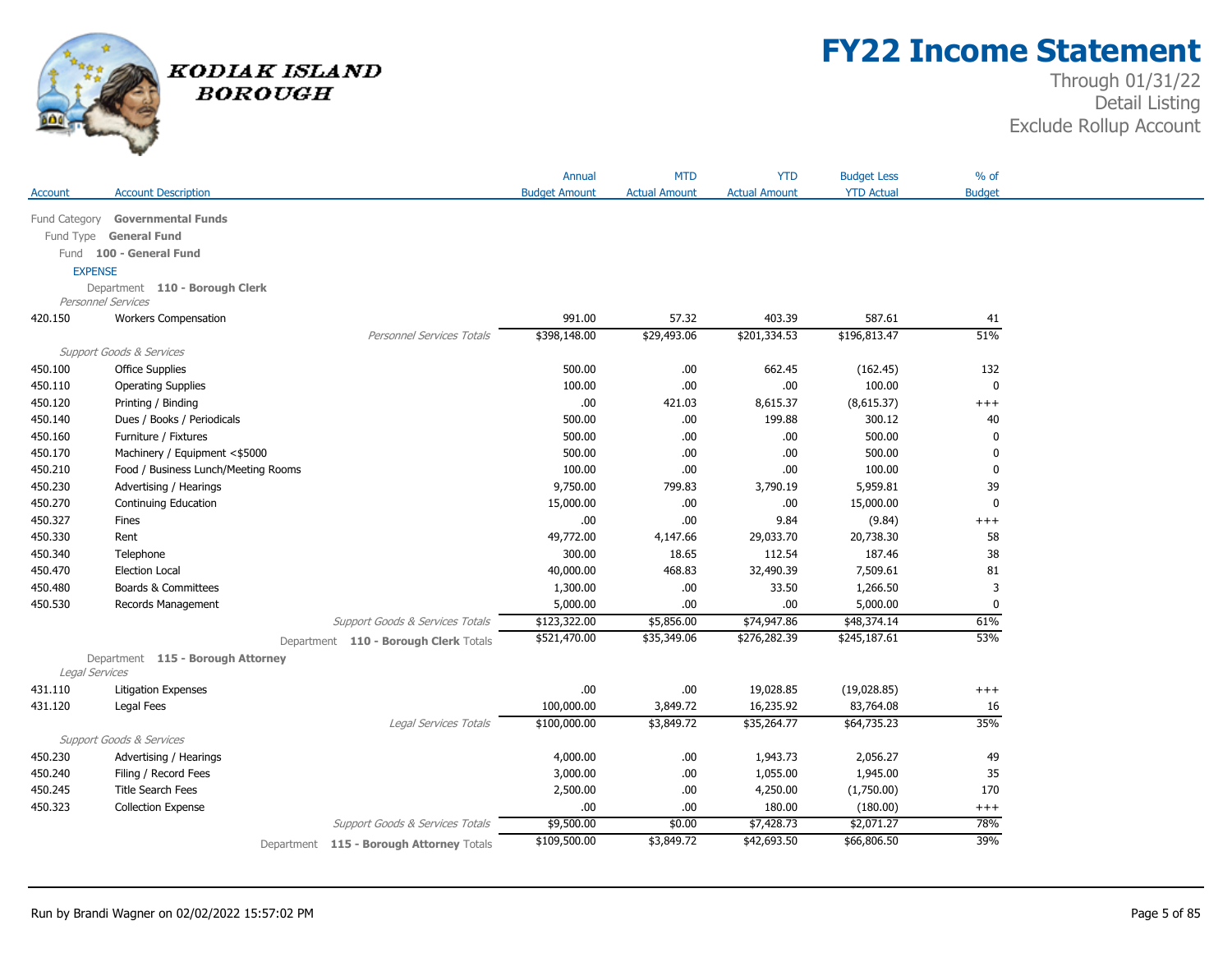

## **FY22 Income Statement**

|                |                                         |                                            | Annual               | <b>MTD</b>           | <b>YTD</b>           | <b>Budget Less</b> | % of          |
|----------------|-----------------------------------------|--------------------------------------------|----------------------|----------------------|----------------------|--------------------|---------------|
| Account        | <b>Account Description</b>              |                                            | <b>Budget Amount</b> | <b>Actual Amount</b> | <b>Actual Amount</b> | <b>YTD Actual</b>  | <b>Budget</b> |
|                | Fund Category Governmental Funds        |                                            |                      |                      |                      |                    |               |
|                | Fund Type General Fund                  |                                            |                      |                      |                      |                    |               |
|                | Fund 100 - General Fund                 |                                            |                      |                      |                      |                    |               |
| <b>EXPENSE</b> |                                         |                                            |                      |                      |                      |                    |               |
|                | Department 120 - Finance Department     |                                            |                      |                      |                      |                    |               |
|                | <b>Personnel Services</b>               |                                            |                      |                      |                      |                    |               |
| 410.110        | Salaries                                |                                            | 409,768.00           | 35,970.57            | 213,906.17           | 195,861.83         | 52            |
| 410.120        | <b>Temporary Help</b>                   |                                            | 25,800.00            | .00                  | 18,004.26            | 7,795.74           | 70            |
| 410.130        | Overtime                                |                                            | 1,200.00             | .00                  | 125.31               | 1,074.69           | 10            |
| 410.152        | Cell Phone Stipend                      |                                            | 450.00               | 37.50                | 262.50               | 187.50             | 58            |
| 420.110        | Unemployment Taxes                      |                                            | 44.00                | 3.59                 | 23.06                | 20.94              | 52            |
| 420.120        | <b>FICA Taxes</b>                       |                                            | 33,413.00            | 2,661.74             | 17,170.28            | 16,242.72          | 51            |
| 420.130        | Group Insurance                         |                                            | 179,820.00           | 12,034.75            | 72,592.60            | 107,227.40         | 40            |
| 420.140        | Retirement                              |                                            | 131,500.00           | 10,834.46            | 69,882.42            | 61,617.58          | 53            |
| 420.150        | <b>Workers Compensation</b>             |                                            | 1,880.00             | 122.43               | 789.84               | 1,090.16           | 42            |
|                |                                         | <b>Personnel Services Totals</b>           | \$783,875.00         | \$61,665.04          | \$392,756.44         | \$391,118.56       | 50%           |
|                | <b>Professional Services</b>            |                                            |                      |                      |                      |                    |               |
| 430.140        | <b>Contracted Services</b>              |                                            | .00.                 | 2,590.00             | 2,590.00             | (2,590.00)         | $^{+++}$      |
|                |                                         | Professional Services Totals               | \$0.00               | \$2,590.00           | \$2,590.00           | (\$2,590.00)       | $^{+++}$      |
|                | <b>Support Goods &amp; Services</b>     |                                            |                      |                      |                      |                    |               |
| 450.100        | <b>Office Supplies</b>                  |                                            | 2,000.00             | .00                  | 882.32               | 1,117.68           | 44            |
| 450.120        | Printing / Binding                      |                                            | 9,500.00             | 599.91               | 1,870.66             | 7,629.34           | 20            |
| 450.140        | Dues / Books / Periodicals              |                                            | 3,000.00             | 760.00               | 2,506.12             | 493.88             | 84            |
| 450.220        | Insurance & Bonding                     |                                            | .00                  | .00                  | 175.00               | (175.00)           | $+++$         |
| 450.270        | Continuing Education                    |                                            | 4,000.00             | 239.00               | 633.00               | 3,367.00           | 16            |
| 450.290        | Recruit / Relocation                    |                                            | .00.                 | .00                  | 668.64               | (668.64)           | $^{+++}$      |
| 450.330        | Rent                                    |                                            | 66,556.00            | 5,546.33             | 38,824.35            | 27,731.65          | 58            |
| 450.340        | Telephone                               |                                            | 500.00               | 37.14                | 224.34               | 275.66             | 45            |
| 493.130        | <b>Bond Insurance Coverage</b>          |                                            | 2,925.00             | .00                  | .00                  | 2,925.00           | $\pmb{0}$     |
|                |                                         | Support Goods & Services Totals            | \$88,481.00          | \$7,182.38           | \$45,784.43          | \$42,696.57        | 52%           |
|                | Allocated to Projects                   |                                            |                      |                      |                      |                    |               |
| 492.210        | Allocated to Land Sales                 |                                            | (1,000.00)           | .00.                 | (1,000.00)           | .00.               | 100           |
| 492.530        | Allocated to Solid Waste                |                                            | (10,000.00)          | .00                  | (10,000.00)          | .00                | 100           |
| 492.540        | Allocated to Hospital                   |                                            | (25,319.00)          | .00                  | (25,319.00)          | .00                | 100           |
| 492.555        | Allocated to KFRC                       |                                            | (12,000.00)          | .00                  | (12,000.00)          | .00                | 100           |
|                |                                         | Allocated to Projects Totals               | (48,319.00)          | \$0.00               | $(*48,319.00)$       | \$0.00             | 100%          |
|                |                                         | Department 120 - Finance Department Totals | \$824,037.00         | \$71,437.42          | \$392,811.87         | \$431,225.13       | 48%           |
|                | Department 125 - Information Technology |                                            |                      |                      |                      |                    |               |
|                | <b>Personnel Services</b>               |                                            |                      |                      |                      |                    |               |
| 410.110        | Salaries                                |                                            | 264,397.00           | 17,981.02            | 119,375.57           | 145,021.43         | 45            |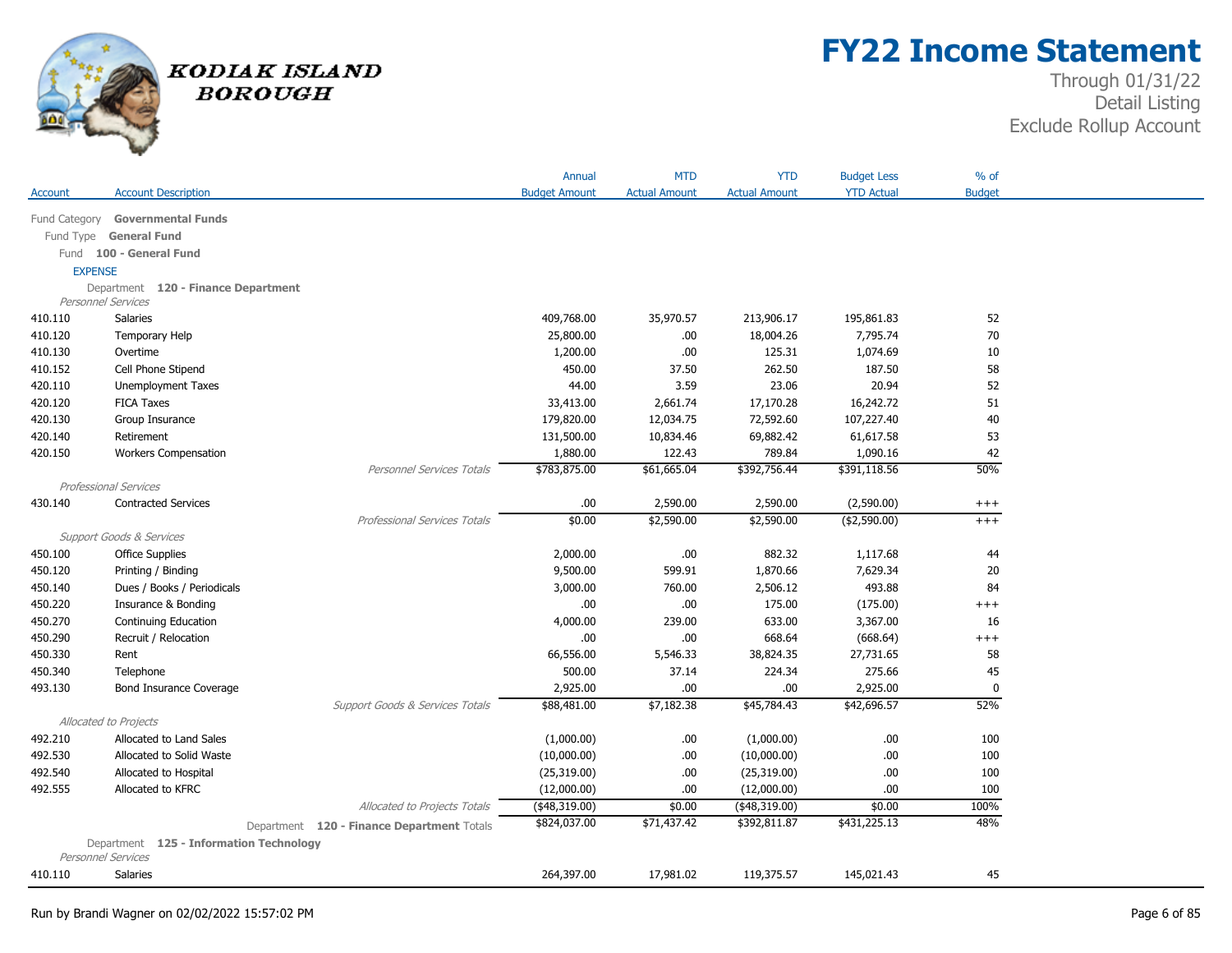

# **FY22 Income Statement**

|                |                                                                      |                                                | Annual               | <b>MTD</b>           | <b>YTD</b>           | <b>Budget Less</b> | % of          |
|----------------|----------------------------------------------------------------------|------------------------------------------------|----------------------|----------------------|----------------------|--------------------|---------------|
| Account        | <b>Account Description</b>                                           |                                                | <b>Budget Amount</b> | <b>Actual Amount</b> | <b>Actual Amount</b> | <b>YTD Actual</b>  | <b>Budget</b> |
|                |                                                                      |                                                |                      |                      |                      |                    |               |
| Fund Category  | <b>Governmental Funds</b>                                            |                                                |                      |                      |                      |                    |               |
| Fund Type      | <b>General Fund</b>                                                  |                                                |                      |                      |                      |                    |               |
|                | Fund 100 - General Fund                                              |                                                |                      |                      |                      |                    |               |
| <b>EXPENSE</b> |                                                                      |                                                |                      |                      |                      |                    |               |
|                | Department 125 - Information Technology<br><b>Personnel Services</b> |                                                |                      |                      |                      |                    |               |
| 410.130        | Overtime                                                             |                                                | 7,000.00             | 1,060.02             | 2,076.04             | 4,923.96           | 30            |
| 410.152        | Cell Phone Stipend                                                   |                                                | 3,750.00             | 212.50               | 1,487.50             | 2,262.50           | 40            |
| 420.110        | Unemployment Taxes                                                   |                                                | 27.00                | 1.90                 | 12.09                | 14.91              | 45            |
| 420.120        | <b>FICA Taxes</b>                                                    |                                                | 20,762.00            | 1,436.52             | 9,171.73             | 11,590.27          | 44            |
| 420.130        | Group Insurance                                                      |                                                | 86,580.00            | 4,709.25             | 28,483.23            | 58,096.77          | 33            |
| 420.140        | Retirement                                                           |                                                | 81,718.00            | 5,733.26             | 36,581.45            | 45,136.55          | 45            |
| 420.150        | <b>Workers Compensation</b>                                          |                                                | 1,184.00             | 65.47                | 418.01               | 765.99             | 35            |
|                |                                                                      | <b>Personnel Services Totals</b>               | \$465,418.00         | \$31,199.94          | \$197,605.62         | \$267,812.38       | 42%           |
|                | <b>Professional Services</b>                                         |                                                |                      |                      |                      |                    |               |
| 430.140        | <b>Contracted Services</b>                                           |                                                | 15,000.00            | 533.93               | 533.93               | 14,466.07          | 4             |
|                |                                                                      | <b>Professional Services Totals</b>            | \$15,000.00          | \$533.93             | \$533.93             | \$14,466.07        | 4%            |
|                | <b>Support Goods &amp; Services</b>                                  |                                                |                      |                      |                      |                    |               |
| 450.100        | <b>Office Supplies</b>                                               |                                                | 1,000.00             | .00                  | 42.13                | 957.87             | 4             |
| 450.110        | <b>Operating Supplies</b>                                            |                                                | 6,000.00             | 61.51                | 61.51                | 5,938.49           | $\mathbf{1}$  |
| 450.115        | Computer Software <\$5000                                            |                                                | 6,000.00             | 599.88               | 686.01               | 5,313.99           | 11            |
| 450.120        | Printing / Binding                                                   |                                                | 1,800.00             | 548.57               | 632.40               | 1,167.60           | 35            |
| 450.140        | Dues / Books / Periodicals                                           |                                                | 300.00               | .00                  | .00                  | 300.00             | 0             |
| 450.160        | Furniture / Fixtures                                                 |                                                | 1,000.00             | 92.02                | 92.02                | 907.98             | 9             |
| 450.170        | Machinery / Equipment <\$5000                                        |                                                | 14,200.00            | .00                  | 4,883.24             | 9,316.76           | 34            |
| 450.270        | Continuing Education                                                 |                                                | 6,000.00             | .00                  | .00                  | 6,000.00           | $\mathbf 0$   |
| 450.290        | Recruit / Relocation                                                 |                                                | .00.                 | 752.22               | 2,263.02             | (2,263.02)         | $^{+++}$      |
| 450.330        | Rent                                                                 |                                                | 70,174.00            | 5,847.83             | 40,934.85            | 29,239.15          | 58            |
| 450.340        | Telephone                                                            |                                                | 4,600.00             | 154.65               | 1,938.12             | 2,661.88           | 42            |
| 450.430        | Maint & Repairs                                                      |                                                | 5,000.00             | 5.32                 | 4,795.81             | 204.19             | 96            |
| 450.435        | Maint Agreements                                                     |                                                | 253,128.00           | 19,569.26            | 232,080.65           | 21,047.35          | 92            |
|                |                                                                      | Support Goods & Services Totals                | \$369,202.00         | \$27,631.26          | \$288,409.76         | \$80,792.24        | 78%           |
|                |                                                                      | Department 125 - Information Technology Totals | \$849,620.00         | \$59,365.13          | \$486,549.31         | \$363,070.69       | 57%           |
|                | Department 130 - Assessing Department                                |                                                |                      |                      |                      |                    |               |
|                | Personnel Services                                                   |                                                |                      |                      |                      |                    |               |
| 410.110        | Salaries                                                             |                                                | 379,852.00           | 33,043.53            | 251,755.97           | 128,096.03         | 66            |
| 410.120        | Temporary Help                                                       |                                                | 13,190.00            | .00                  | 18,563.36            | (5,373.36)         | 141           |
| 410.130        | Overtime                                                             |                                                | 4,000.00             | .00                  | 252.96               | 3,747.04           | 6             |
| 410.152        | Cell Phone Stipend                                                   |                                                | 2,400.00             | 193.35               | 1,380.05             | 1,019.95           | 58            |
|                |                                                                      |                                                |                      |                      |                      |                    |               |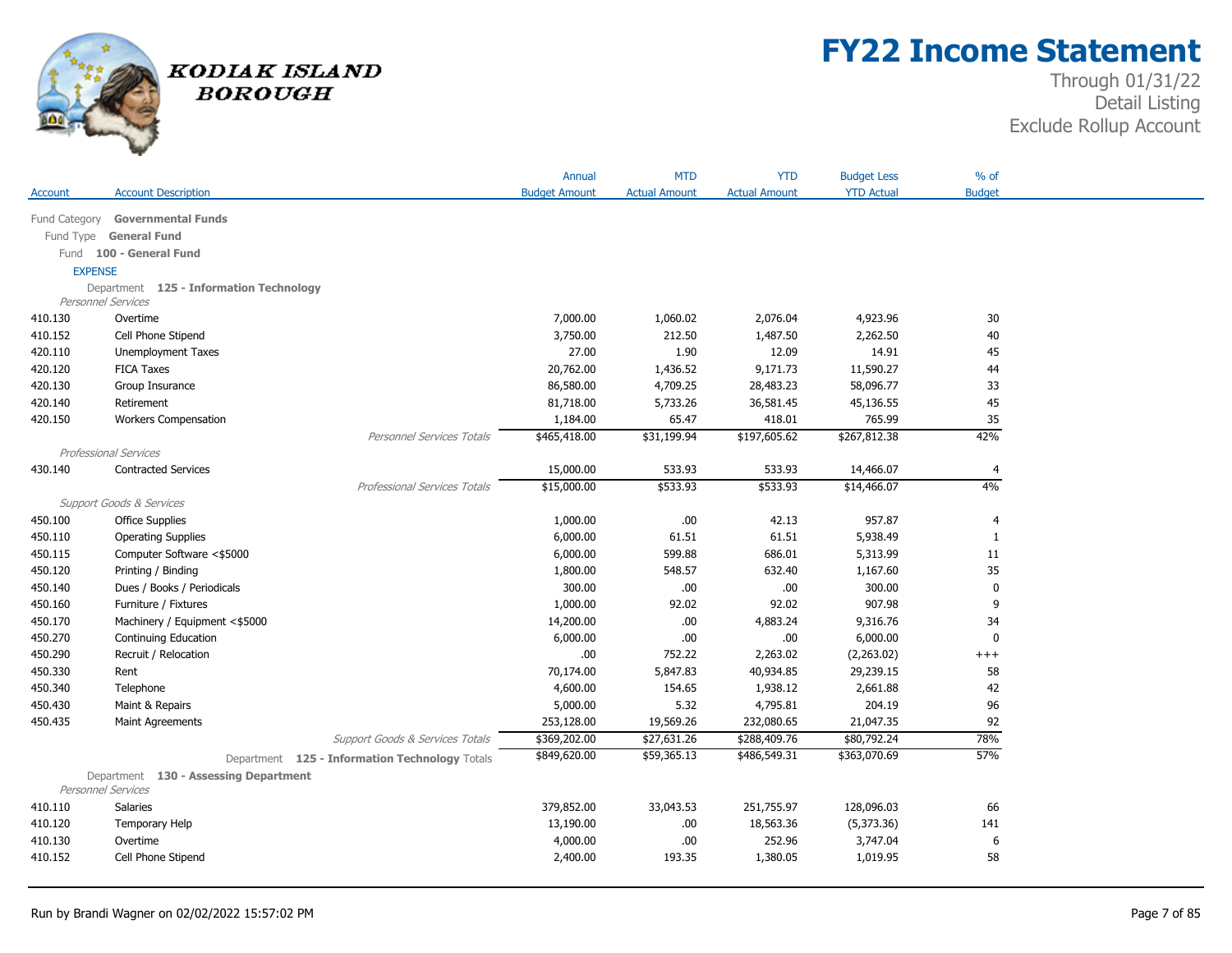

# **FY22 Income Statement**

|                |                                                                 |                                              | Annual               | <b>MTD</b>           | <b>YTD</b>           | <b>Budget Less</b> | % of          |
|----------------|-----------------------------------------------------------------|----------------------------------------------|----------------------|----------------------|----------------------|--------------------|---------------|
| Account        | <b>Account Description</b>                                      |                                              | <b>Budget Amount</b> | <b>Actual Amount</b> | <b>Actual Amount</b> | <b>YTD Actual</b>  | <b>Budget</b> |
| Fund Category  | <b>Governmental Funds</b>                                       |                                              |                      |                      |                      |                    |               |
|                |                                                                 |                                              |                      |                      |                      |                    |               |
|                | Fund Type General Fund                                          |                                              |                      |                      |                      |                    |               |
|                | Fund 100 - General Fund                                         |                                              |                      |                      |                      |                    |               |
| <b>EXPENSE</b> |                                                                 |                                              |                      |                      |                      |                    |               |
|                | Department 130 - Assessing Department<br>Personnel Services     |                                              |                      |                      |                      |                    |               |
| 420.110        | Unemployment Taxes                                              |                                              | 40.00                | 3.31                 | 20.23                | 19.77              | 51            |
| 420.120        | <b>FICA Taxes</b>                                               |                                              | 30,374.00            | 2,468.47             | 20,365.23            | 10,008.77          | 67            |
| 420.130        | Group Insurance                                                 |                                              | 132,900.00           | 10,272.25            | 58,082.36            | 74,817.64          | 44            |
| 420.140        | Retirement                                                      |                                              | 103,231.00           | 9,990.59             | 61,103.67            | 42,127.33          | 59            |
| 420.150        | <b>Workers Compensation</b>                                     |                                              | 18,854.00            | 1,126.72             | 7,525.31             | 11,328.69          | $40\,$        |
|                |                                                                 | <b>Personnel Services Totals</b>             | \$684,841.00         | \$57,098.22          | \$419,049.14         | \$265,791.86       | 61%           |
| Legal Services |                                                                 |                                              |                      |                      |                      |                    |               |
| 431.110        | <b>Litigation Expenses</b>                                      |                                              | .00                  | 2,325.00             | 13,069.00            | (13,069.00)        | $^{+++}$      |
| 431.120        | Legal Fees                                                      |                                              | 22,719.00            | 2,467.50             | 9,059.50             | 13,659.50          | 40            |
|                |                                                                 | Legal Services Totals                        | \$22,719.00          | \$4,792.50           | \$22,128.50          | \$590.50           | 97%           |
|                | Support Goods & Services                                        |                                              |                      |                      |                      |                    |               |
| 450.100        | <b>Office Supplies</b>                                          |                                              | 1,000.00             | 362.14               | 726.08               | 273.92             | 73            |
| 450.115        | Computer Software <\$5000                                       |                                              | 1,000.00             | .00                  | .00                  | 1,000.00           | $\mathbf 0$   |
| 450.120        | Printing / Binding                                              |                                              | 4,000.00             | 1,152.03             | 2,082.52             | 1,917.48           | 52            |
| 450.130        | Postage                                                         |                                              | 1,000.00             | .00                  | .00.                 | 1,000.00           | $\mathbf 0$   |
| 450.140        | Dues / Books / Periodicals                                      |                                              | 1,800.00             | 11.99                | 2,435.34             | (635.34)           | 135           |
| 450.160        | Furniture / Fixtures                                            |                                              | 2,012.00             | .00                  | .00                  | 2,012.00           | 0             |
| 450.230        | Advertising / Hearings                                          |                                              | 200.00               | 265.18               | 369.40               | (169.40)           | 185           |
| 450.270        | Continuing Education                                            |                                              | 8,000.00             | 499.00               | 4,562.12             | 3,437.88           | 57            |
| 450.300        | Travel / Per Diem                                               |                                              | 22,000.00            | .00.                 | 6,208.40             | 15,791.60          | 28            |
| 450.330        | Rent                                                            |                                              | 42,528.00            | 3,544.00             | 24,808.00            | 17,720.00          | 58            |
| 450.340        | Telephone                                                       |                                              | 400.00               | 26.53                | 160.23               | 239.77             | 40            |
|                |                                                                 | Support Goods & Services Totals              | \$83,940.00          | \$5,860.87           | \$41,352.09          | \$42,587.91        | 49%           |
|                | Allocated to Projects                                           |                                              |                      |                      |                      |                    |               |
| 492.560        | Allocated to 911 Services                                       |                                              | (1,500.00)           | .00                  | (1,500.00)           | .00                | 100           |
|                |                                                                 | Allocated to Projects Totals                 | $*(1,500.00)$        | \$0.00               | (\$1,500.00)         | \$0.00             | 100%          |
|                |                                                                 | Department 130 - Assessing Department Totals | \$790,000.00         | \$67,751.59          | \$481,029.73         | \$308,970.27       | 61%           |
|                |                                                                 |                                              |                      |                      |                      |                    |               |
|                | Department 135 - Engineering / Facilities<br>Personnel Services |                                              |                      |                      |                      |                    |               |
| 410.110        | Salaries                                                        |                                              | 189,794.00           | 19,906.77            | 121,358.88           | 68,435.12          | 64            |
| 410.120        | <b>Temporary Help</b>                                           |                                              | 11,500.00            | .00                  | .00.                 | 11,500.00          | $\mathbf 0$   |
| 410.130        | Overtime                                                        |                                              | .00                  | 66.73                | 888.55               | (888.55)           | $+++$         |
|                |                                                                 |                                              |                      |                      |                      |                    |               |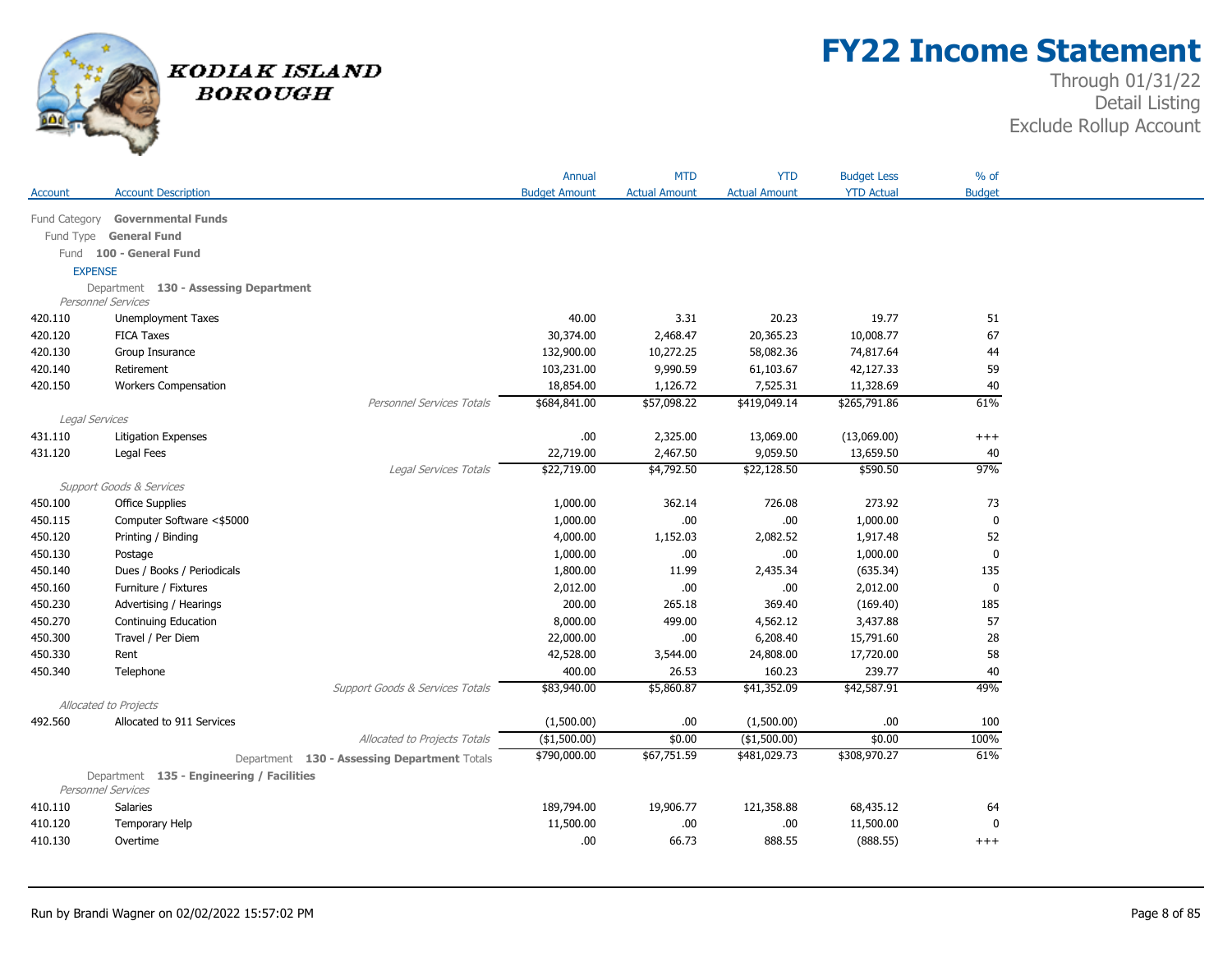

## **FY22 Income Statement**

|                |                                                                     | Annual               | <b>MTD</b>           | <b>YTD</b>           | <b>Budget Less</b> | $%$ of         |
|----------------|---------------------------------------------------------------------|----------------------|----------------------|----------------------|--------------------|----------------|
| Account        | <b>Account Description</b>                                          | <b>Budget Amount</b> | <b>Actual Amount</b> | <b>Actual Amount</b> | <b>YTD Actual</b>  | <b>Budget</b>  |
|                |                                                                     |                      |                      |                      |                    |                |
| Fund Category  | <b>Governmental Funds</b>                                           |                      |                      |                      |                    |                |
|                | Fund Type General Fund                                              |                      |                      |                      |                    |                |
|                | Fund 100 - General Fund                                             |                      |                      |                      |                    |                |
| <b>EXPENSE</b> |                                                                     |                      |                      |                      |                    |                |
|                | Department 135 - Engineering / Facilities<br>Personnel Services     |                      |                      |                      |                    |                |
| 410.152        | Cell Phone Stipend                                                  | 2,800.00             | 234.00               | 1,638.00             | 1,162.00           | 59             |
| 420.110        | Unemployment Taxes                                                  | 20.00                | 2.00                 | 11.94                | 8.06               | 60             |
| 420.120        | <b>FICA Taxes</b>                                                   | 15,399.00            | 1,490.99             | 9,139.58             | 6,259.42           | 59             |
| 420.130        | Group Insurance                                                     | 62,604.00            | 6,300.77             | 36,334.17            | 26,269.83          | 58             |
| 420.140        | Retirement                                                          | 57,147.00            | 6,988.86             | 44,051.46            | 13,095.54          | 77             |
| 420.150        | <b>Workers Compensation</b>                                         | 5,423.00             | 418.35               | 2,419.57             | 3,003.43           | 45             |
|                | <b>Personnel Services Totals</b>                                    | \$344,687.00         | \$35,408.47          | \$215,842.15         | \$128,844.85       | 63%            |
|                | <b>Support Goods &amp; Services</b>                                 |                      |                      |                      |                    |                |
| 450.100        | <b>Office Supplies</b>                                              | 1,200.00             | 35.28                | 129.73               | 1,070.27           | 11             |
| 450.110        | <b>Operating Supplies</b>                                           | 1,285.00             | .00                  | 51.64                | 1,233.36           | $\overline{4}$ |
| 450.120        | Printing / Binding                                                  | 2,500.00             | 422.45               | 763.43               | 1,736.57           | 31             |
| 450.140        | Dues / Books / Periodicals                                          | 500.00               | .00.                 | .00.                 | 500.00             | $\mathbf{0}$   |
| 450.160        | Furniture / Fixtures                                                | 3,000.00             | .00                  | .00.                 | 3,000.00           | 0              |
| 450.170        | Machinery / Equipment <\$5000                                       | 5,000.00             | .00                  | .00.                 | 5,000.00           | 0              |
| 450.210        | Food / Business Lunch/Meeting Rooms                                 | 300.00               | .00                  | 57.22                | 242.78             | 19             |
| 450.230        | Advertising / Hearings                                              | 2,000.00             | .00                  | .00.                 | 2,000.00           | $\mathbf{0}$   |
| 450.270        | Continuing Education                                                | 4,500.00             | .00                  | 285.00               | 4,215.00           | 6              |
| 450.290        | Recruit / Relocation                                                | 1,000.00             | .00                  | .00                  | 1,000.00           | $\mathbf 0$    |
| 450.300        | Travel / Per Diem                                                   | 2,500.00             | .00                  | .00.                 | 2,500.00           | $\bf{0}$       |
| 450.330        | Rent                                                                | 56,882.00            | 4,740.16             | 33,181.20            | 23,700.80          | 58             |
| 450.340        | Telephone                                                           | 1,200.00             | 37.14                | 516.22               | 683.78             | 43             |
| 450.430        | Maint & Repairs                                                     | .00                  | .00                  | 125.00               | (125.00)           | $^{+++}$       |
|                | Support Goods & Services Totals                                     | \$81,867.00          | \$5,235.03           | \$35,109.44          | \$46,757.56        | 43%            |
|                | Department 135 - Engineering / Facilities Totals                    | \$426,554.00         | \$40,643.50          | \$250,951.59         | \$175,602.41       | 59%            |
|                | Department 140 - Community Development<br><b>Personnel Services</b> |                      |                      |                      |                    |                |
| 410.110        | Salaries                                                            | 278,880.00           | 22,786.47            | 127,089.88           | 151,790.12         | 46             |
| 410.130        | Overtime                                                            | .00                  | 264.98               | 726.68               | (726.68)           | $^{+++}$       |
| 410.152        | Cell Phone Stipend                                                  | 1,200.00             | 106.65               | 719.95               | 480.05             | 60             |
| 420.110        | <b>Unemployment Taxes</b>                                           | 28.00                | 2.33                 | 12.86                | 15.14              | 46             |
| 420.120        | <b>FICA Taxes</b>                                                   | 21,335.00            | 1,701.80             | 10,512.37            | 10,822.63          | 49             |
| 420.130        | Group Insurance                                                     | 81,445.00            | 8,511.18             | 42,537.78            | 38,907.22          | 52             |
| 420.140        | Retirement                                                          | 83,973.00            | 7,050.00             | 38,551.13            | 45,421.87          | 46             |
|                |                                                                     |                      |                      |                      |                    |                |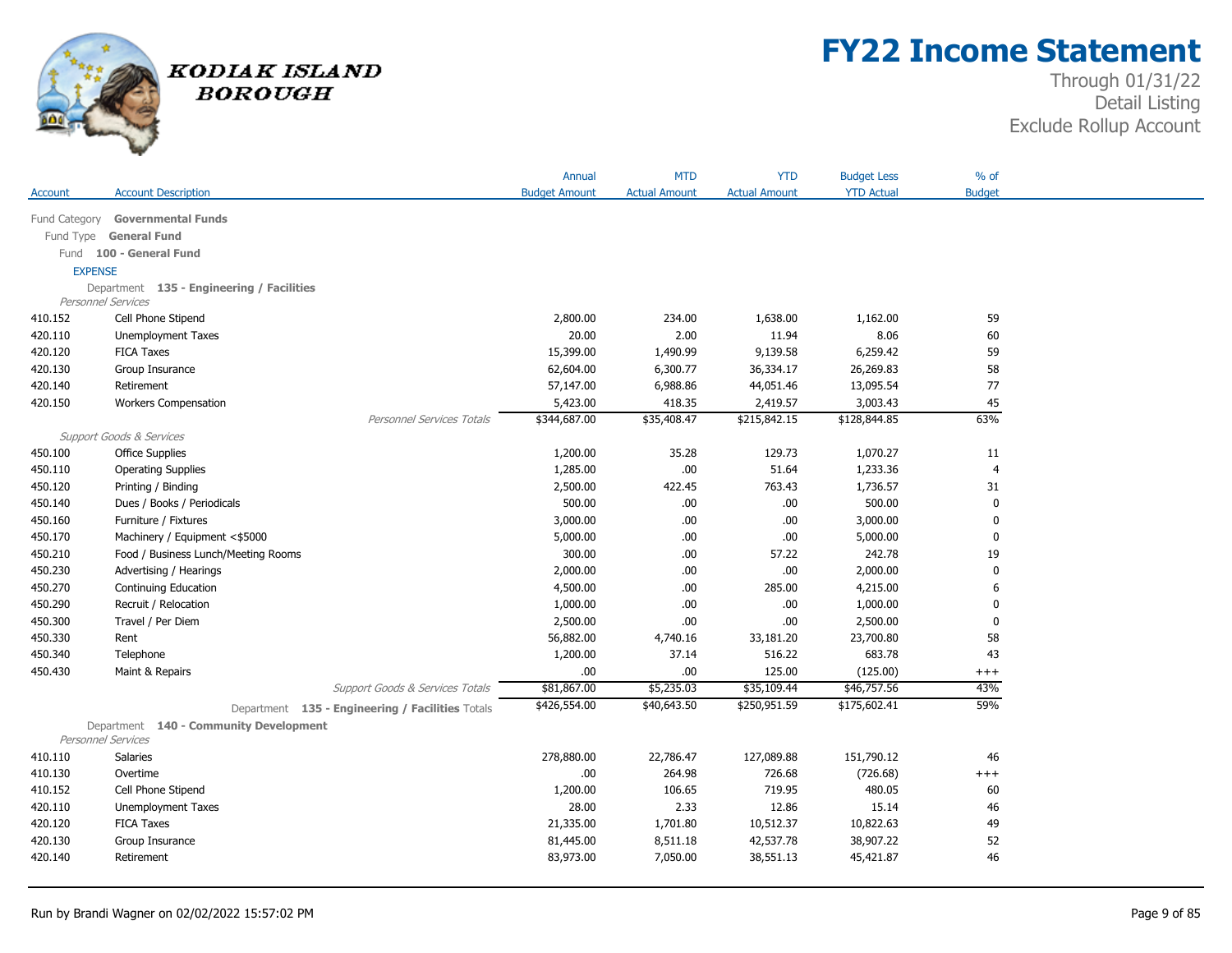

## **FY22 Income Statement**

| <b>Account Description</b><br><b>Budget Amount</b><br><b>Actual Amount</b><br><b>Actual Amount</b><br><b>YTD Actual</b><br><b>Budget</b><br>Account<br><b>Governmental Funds</b><br>Fund Category<br>Fund Type General Fund<br>Fund 100 - General Fund<br><b>EXPENSE</b><br>Department 140 - Community Development<br>Personnel Services<br>4,033.00<br>286.90<br>1,784.91<br>2,248.09<br>420.150<br><b>Workers Compensation</b><br>44<br>47%<br>\$470,894.00<br>\$40,710.31<br>\$221,935.56<br>\$248,958.44<br>Personnel Services Totals<br>Professional Services<br>430.140<br><b>Contracted Services</b><br>.00.<br>300.00<br>2,340.00<br>(2,340.00)<br>$^{+++}$<br>927.00<br>430.145<br>Junk Removal Services<br>8,000.00<br>3,653.00<br>4,347.00<br>46<br>75%<br>Professional Services Totals<br>\$8,000.00<br>\$1,227.00<br>\$5,993.00<br>\$2,007.00<br>Legal Services<br>431.120<br>10,000.00<br>.00<br>3,316.00<br>6,684.00<br>33<br>Legal Fees<br>33%<br>\$10,000.00<br>\$0.00<br>\$6,684.00<br>Legal Services Totals<br>\$3,316.00<br>Support Goods & Services<br>54.51<br>509.01<br>740.99<br>450.100<br><b>Office Supplies</b><br>1,250.00<br>41<br>450.120<br>Printing / Binding<br>6,000.00<br>(357.61)<br>700.55<br>5,299.45<br>12<br>1,000.00<br>1,000.00<br>$\mathbf 0$<br>450.140<br>Dues / Books / Periodicals<br>.00.<br>.00<br>450.170<br>Machinery / Equipment <\$5000<br>.00.<br>.00.<br>49.91<br>(49.91)<br>$+++$<br>450.230<br>Advertising / Hearings<br>5,500.00<br>.00<br>2,407.74<br>3,092.26<br>44<br>450.270<br>214.00<br>Continuing Education<br>.00.<br>214.00<br>(214.00)<br>$^{+++}$<br>450.290<br>Recruit / Relocation<br>.00.<br>.00.<br>16,028.65<br>(16,028.65)<br>$^{+++}$<br>.00<br>450.300<br>Travel / Per Diem<br>1,724.00<br>.00<br>1,724.00<br>$\bf{0}$<br>450.330<br>Rent<br>39,942.00<br>58<br>68,472.00<br>5,706.00<br>28,530.00<br>360.00<br>199.77<br>45<br>450.340<br>Telephone<br>26.53<br>160.23<br><b>Boards &amp; Committees</b><br>16,800.00<br>7,600.00<br>9,200.00<br>450.480<br>.00.<br>45<br>67%<br>\$101,106.00<br>\$5,643.43<br>\$67,612.09<br>\$33,493.91<br>Support Goods & Services Totals<br>51%<br>\$590,000.00<br>\$47,580.74<br>\$298,856.65<br>\$291,143.35<br>Department 140 - Community Development Totals<br>Department 142 - Building Official<br><b>Professional Services</b><br><b>Contracted Services</b><br>140,000.00<br>44,078.36<br>76,825.39<br>63,174.61<br>55<br>430.140<br>55%<br><b>Professional Services Totals</b><br>\$140,000.00<br>\$44,078.36<br>\$76,825.39<br>\$63,174.61<br><b>Support Goods &amp; Services</b><br>20,491.00<br>1,707.58<br>11,953.10<br>8,537.90<br>450.330<br>Rent<br>58<br>58%<br>Support Goods & Services Totals<br>\$20,491.00<br>\$1,707.58<br>\$11,953.10<br>\$8,537.90<br>55%<br>\$160,491.00<br>\$45,785.94<br>\$88,778.49<br>\$71,712.51 |  |                                           | Annual | <b>MTD</b> | <b>YTD</b> | <b>Budget Less</b> | $%$ of |
|------------------------------------------------------------------------------------------------------------------------------------------------------------------------------------------------------------------------------------------------------------------------------------------------------------------------------------------------------------------------------------------------------------------------------------------------------------------------------------------------------------------------------------------------------------------------------------------------------------------------------------------------------------------------------------------------------------------------------------------------------------------------------------------------------------------------------------------------------------------------------------------------------------------------------------------------------------------------------------------------------------------------------------------------------------------------------------------------------------------------------------------------------------------------------------------------------------------------------------------------------------------------------------------------------------------------------------------------------------------------------------------------------------------------------------------------------------------------------------------------------------------------------------------------------------------------------------------------------------------------------------------------------------------------------------------------------------------------------------------------------------------------------------------------------------------------------------------------------------------------------------------------------------------------------------------------------------------------------------------------------------------------------------------------------------------------------------------------------------------------------------------------------------------------------------------------------------------------------------------------------------------------------------------------------------------------------------------------------------------------------------------------------------------------------------------------------------------------------------------------------------------------------------------------------------------------------------------------------------------------------------------------------------------------------------------------------------------------------------------------------------------------------------------------------------------------------------------------------------------|--|-------------------------------------------|--------|------------|------------|--------------------|--------|
|                                                                                                                                                                                                                                                                                                                                                                                                                                                                                                                                                                                                                                                                                                                                                                                                                                                                                                                                                                                                                                                                                                                                                                                                                                                                                                                                                                                                                                                                                                                                                                                                                                                                                                                                                                                                                                                                                                                                                                                                                                                                                                                                                                                                                                                                                                                                                                                                                                                                                                                                                                                                                                                                                                                                                                                                                                                                  |  |                                           |        |            |            |                    |        |
|                                                                                                                                                                                                                                                                                                                                                                                                                                                                                                                                                                                                                                                                                                                                                                                                                                                                                                                                                                                                                                                                                                                                                                                                                                                                                                                                                                                                                                                                                                                                                                                                                                                                                                                                                                                                                                                                                                                                                                                                                                                                                                                                                                                                                                                                                                                                                                                                                                                                                                                                                                                                                                                                                                                                                                                                                                                                  |  |                                           |        |            |            |                    |        |
|                                                                                                                                                                                                                                                                                                                                                                                                                                                                                                                                                                                                                                                                                                                                                                                                                                                                                                                                                                                                                                                                                                                                                                                                                                                                                                                                                                                                                                                                                                                                                                                                                                                                                                                                                                                                                                                                                                                                                                                                                                                                                                                                                                                                                                                                                                                                                                                                                                                                                                                                                                                                                                                                                                                                                                                                                                                                  |  |                                           |        |            |            |                    |        |
|                                                                                                                                                                                                                                                                                                                                                                                                                                                                                                                                                                                                                                                                                                                                                                                                                                                                                                                                                                                                                                                                                                                                                                                                                                                                                                                                                                                                                                                                                                                                                                                                                                                                                                                                                                                                                                                                                                                                                                                                                                                                                                                                                                                                                                                                                                                                                                                                                                                                                                                                                                                                                                                                                                                                                                                                                                                                  |  |                                           |        |            |            |                    |        |
|                                                                                                                                                                                                                                                                                                                                                                                                                                                                                                                                                                                                                                                                                                                                                                                                                                                                                                                                                                                                                                                                                                                                                                                                                                                                                                                                                                                                                                                                                                                                                                                                                                                                                                                                                                                                                                                                                                                                                                                                                                                                                                                                                                                                                                                                                                                                                                                                                                                                                                                                                                                                                                                                                                                                                                                                                                                                  |  |                                           |        |            |            |                    |        |
|                                                                                                                                                                                                                                                                                                                                                                                                                                                                                                                                                                                                                                                                                                                                                                                                                                                                                                                                                                                                                                                                                                                                                                                                                                                                                                                                                                                                                                                                                                                                                                                                                                                                                                                                                                                                                                                                                                                                                                                                                                                                                                                                                                                                                                                                                                                                                                                                                                                                                                                                                                                                                                                                                                                                                                                                                                                                  |  |                                           |        |            |            |                    |        |
|                                                                                                                                                                                                                                                                                                                                                                                                                                                                                                                                                                                                                                                                                                                                                                                                                                                                                                                                                                                                                                                                                                                                                                                                                                                                                                                                                                                                                                                                                                                                                                                                                                                                                                                                                                                                                                                                                                                                                                                                                                                                                                                                                                                                                                                                                                                                                                                                                                                                                                                                                                                                                                                                                                                                                                                                                                                                  |  |                                           |        |            |            |                    |        |
|                                                                                                                                                                                                                                                                                                                                                                                                                                                                                                                                                                                                                                                                                                                                                                                                                                                                                                                                                                                                                                                                                                                                                                                                                                                                                                                                                                                                                                                                                                                                                                                                                                                                                                                                                                                                                                                                                                                                                                                                                                                                                                                                                                                                                                                                                                                                                                                                                                                                                                                                                                                                                                                                                                                                                                                                                                                                  |  |                                           |        |            |            |                    |        |
|                                                                                                                                                                                                                                                                                                                                                                                                                                                                                                                                                                                                                                                                                                                                                                                                                                                                                                                                                                                                                                                                                                                                                                                                                                                                                                                                                                                                                                                                                                                                                                                                                                                                                                                                                                                                                                                                                                                                                                                                                                                                                                                                                                                                                                                                                                                                                                                                                                                                                                                                                                                                                                                                                                                                                                                                                                                                  |  |                                           |        |            |            |                    |        |
|                                                                                                                                                                                                                                                                                                                                                                                                                                                                                                                                                                                                                                                                                                                                                                                                                                                                                                                                                                                                                                                                                                                                                                                                                                                                                                                                                                                                                                                                                                                                                                                                                                                                                                                                                                                                                                                                                                                                                                                                                                                                                                                                                                                                                                                                                                                                                                                                                                                                                                                                                                                                                                                                                                                                                                                                                                                                  |  |                                           |        |            |            |                    |        |
|                                                                                                                                                                                                                                                                                                                                                                                                                                                                                                                                                                                                                                                                                                                                                                                                                                                                                                                                                                                                                                                                                                                                                                                                                                                                                                                                                                                                                                                                                                                                                                                                                                                                                                                                                                                                                                                                                                                                                                                                                                                                                                                                                                                                                                                                                                                                                                                                                                                                                                                                                                                                                                                                                                                                                                                                                                                                  |  |                                           |        |            |            |                    |        |
|                                                                                                                                                                                                                                                                                                                                                                                                                                                                                                                                                                                                                                                                                                                                                                                                                                                                                                                                                                                                                                                                                                                                                                                                                                                                                                                                                                                                                                                                                                                                                                                                                                                                                                                                                                                                                                                                                                                                                                                                                                                                                                                                                                                                                                                                                                                                                                                                                                                                                                                                                                                                                                                                                                                                                                                                                                                                  |  |                                           |        |            |            |                    |        |
|                                                                                                                                                                                                                                                                                                                                                                                                                                                                                                                                                                                                                                                                                                                                                                                                                                                                                                                                                                                                                                                                                                                                                                                                                                                                                                                                                                                                                                                                                                                                                                                                                                                                                                                                                                                                                                                                                                                                                                                                                                                                                                                                                                                                                                                                                                                                                                                                                                                                                                                                                                                                                                                                                                                                                                                                                                                                  |  |                                           |        |            |            |                    |        |
|                                                                                                                                                                                                                                                                                                                                                                                                                                                                                                                                                                                                                                                                                                                                                                                                                                                                                                                                                                                                                                                                                                                                                                                                                                                                                                                                                                                                                                                                                                                                                                                                                                                                                                                                                                                                                                                                                                                                                                                                                                                                                                                                                                                                                                                                                                                                                                                                                                                                                                                                                                                                                                                                                                                                                                                                                                                                  |  |                                           |        |            |            |                    |        |
|                                                                                                                                                                                                                                                                                                                                                                                                                                                                                                                                                                                                                                                                                                                                                                                                                                                                                                                                                                                                                                                                                                                                                                                                                                                                                                                                                                                                                                                                                                                                                                                                                                                                                                                                                                                                                                                                                                                                                                                                                                                                                                                                                                                                                                                                                                                                                                                                                                                                                                                                                                                                                                                                                                                                                                                                                                                                  |  |                                           |        |            |            |                    |        |
|                                                                                                                                                                                                                                                                                                                                                                                                                                                                                                                                                                                                                                                                                                                                                                                                                                                                                                                                                                                                                                                                                                                                                                                                                                                                                                                                                                                                                                                                                                                                                                                                                                                                                                                                                                                                                                                                                                                                                                                                                                                                                                                                                                                                                                                                                                                                                                                                                                                                                                                                                                                                                                                                                                                                                                                                                                                                  |  |                                           |        |            |            |                    |        |
|                                                                                                                                                                                                                                                                                                                                                                                                                                                                                                                                                                                                                                                                                                                                                                                                                                                                                                                                                                                                                                                                                                                                                                                                                                                                                                                                                                                                                                                                                                                                                                                                                                                                                                                                                                                                                                                                                                                                                                                                                                                                                                                                                                                                                                                                                                                                                                                                                                                                                                                                                                                                                                                                                                                                                                                                                                                                  |  |                                           |        |            |            |                    |        |
|                                                                                                                                                                                                                                                                                                                                                                                                                                                                                                                                                                                                                                                                                                                                                                                                                                                                                                                                                                                                                                                                                                                                                                                                                                                                                                                                                                                                                                                                                                                                                                                                                                                                                                                                                                                                                                                                                                                                                                                                                                                                                                                                                                                                                                                                                                                                                                                                                                                                                                                                                                                                                                                                                                                                                                                                                                                                  |  |                                           |        |            |            |                    |        |
|                                                                                                                                                                                                                                                                                                                                                                                                                                                                                                                                                                                                                                                                                                                                                                                                                                                                                                                                                                                                                                                                                                                                                                                                                                                                                                                                                                                                                                                                                                                                                                                                                                                                                                                                                                                                                                                                                                                                                                                                                                                                                                                                                                                                                                                                                                                                                                                                                                                                                                                                                                                                                                                                                                                                                                                                                                                                  |  |                                           |        |            |            |                    |        |
|                                                                                                                                                                                                                                                                                                                                                                                                                                                                                                                                                                                                                                                                                                                                                                                                                                                                                                                                                                                                                                                                                                                                                                                                                                                                                                                                                                                                                                                                                                                                                                                                                                                                                                                                                                                                                                                                                                                                                                                                                                                                                                                                                                                                                                                                                                                                                                                                                                                                                                                                                                                                                                                                                                                                                                                                                                                                  |  |                                           |        |            |            |                    |        |
|                                                                                                                                                                                                                                                                                                                                                                                                                                                                                                                                                                                                                                                                                                                                                                                                                                                                                                                                                                                                                                                                                                                                                                                                                                                                                                                                                                                                                                                                                                                                                                                                                                                                                                                                                                                                                                                                                                                                                                                                                                                                                                                                                                                                                                                                                                                                                                                                                                                                                                                                                                                                                                                                                                                                                                                                                                                                  |  |                                           |        |            |            |                    |        |
|                                                                                                                                                                                                                                                                                                                                                                                                                                                                                                                                                                                                                                                                                                                                                                                                                                                                                                                                                                                                                                                                                                                                                                                                                                                                                                                                                                                                                                                                                                                                                                                                                                                                                                                                                                                                                                                                                                                                                                                                                                                                                                                                                                                                                                                                                                                                                                                                                                                                                                                                                                                                                                                                                                                                                                                                                                                                  |  |                                           |        |            |            |                    |        |
|                                                                                                                                                                                                                                                                                                                                                                                                                                                                                                                                                                                                                                                                                                                                                                                                                                                                                                                                                                                                                                                                                                                                                                                                                                                                                                                                                                                                                                                                                                                                                                                                                                                                                                                                                                                                                                                                                                                                                                                                                                                                                                                                                                                                                                                                                                                                                                                                                                                                                                                                                                                                                                                                                                                                                                                                                                                                  |  |                                           |        |            |            |                    |        |
|                                                                                                                                                                                                                                                                                                                                                                                                                                                                                                                                                                                                                                                                                                                                                                                                                                                                                                                                                                                                                                                                                                                                                                                                                                                                                                                                                                                                                                                                                                                                                                                                                                                                                                                                                                                                                                                                                                                                                                                                                                                                                                                                                                                                                                                                                                                                                                                                                                                                                                                                                                                                                                                                                                                                                                                                                                                                  |  |                                           |        |            |            |                    |        |
|                                                                                                                                                                                                                                                                                                                                                                                                                                                                                                                                                                                                                                                                                                                                                                                                                                                                                                                                                                                                                                                                                                                                                                                                                                                                                                                                                                                                                                                                                                                                                                                                                                                                                                                                                                                                                                                                                                                                                                                                                                                                                                                                                                                                                                                                                                                                                                                                                                                                                                                                                                                                                                                                                                                                                                                                                                                                  |  |                                           |        |            |            |                    |        |
|                                                                                                                                                                                                                                                                                                                                                                                                                                                                                                                                                                                                                                                                                                                                                                                                                                                                                                                                                                                                                                                                                                                                                                                                                                                                                                                                                                                                                                                                                                                                                                                                                                                                                                                                                                                                                                                                                                                                                                                                                                                                                                                                                                                                                                                                                                                                                                                                                                                                                                                                                                                                                                                                                                                                                                                                                                                                  |  |                                           |        |            |            |                    |        |
|                                                                                                                                                                                                                                                                                                                                                                                                                                                                                                                                                                                                                                                                                                                                                                                                                                                                                                                                                                                                                                                                                                                                                                                                                                                                                                                                                                                                                                                                                                                                                                                                                                                                                                                                                                                                                                                                                                                                                                                                                                                                                                                                                                                                                                                                                                                                                                                                                                                                                                                                                                                                                                                                                                                                                                                                                                                                  |  |                                           |        |            |            |                    |        |
|                                                                                                                                                                                                                                                                                                                                                                                                                                                                                                                                                                                                                                                                                                                                                                                                                                                                                                                                                                                                                                                                                                                                                                                                                                                                                                                                                                                                                                                                                                                                                                                                                                                                                                                                                                                                                                                                                                                                                                                                                                                                                                                                                                                                                                                                                                                                                                                                                                                                                                                                                                                                                                                                                                                                                                                                                                                                  |  |                                           |        |            |            |                    |        |
|                                                                                                                                                                                                                                                                                                                                                                                                                                                                                                                                                                                                                                                                                                                                                                                                                                                                                                                                                                                                                                                                                                                                                                                                                                                                                                                                                                                                                                                                                                                                                                                                                                                                                                                                                                                                                                                                                                                                                                                                                                                                                                                                                                                                                                                                                                                                                                                                                                                                                                                                                                                                                                                                                                                                                                                                                                                                  |  |                                           |        |            |            |                    |        |
|                                                                                                                                                                                                                                                                                                                                                                                                                                                                                                                                                                                                                                                                                                                                                                                                                                                                                                                                                                                                                                                                                                                                                                                                                                                                                                                                                                                                                                                                                                                                                                                                                                                                                                                                                                                                                                                                                                                                                                                                                                                                                                                                                                                                                                                                                                                                                                                                                                                                                                                                                                                                                                                                                                                                                                                                                                                                  |  |                                           |        |            |            |                    |        |
|                                                                                                                                                                                                                                                                                                                                                                                                                                                                                                                                                                                                                                                                                                                                                                                                                                                                                                                                                                                                                                                                                                                                                                                                                                                                                                                                                                                                                                                                                                                                                                                                                                                                                                                                                                                                                                                                                                                                                                                                                                                                                                                                                                                                                                                                                                                                                                                                                                                                                                                                                                                                                                                                                                                                                                                                                                                                  |  |                                           |        |            |            |                    |        |
|                                                                                                                                                                                                                                                                                                                                                                                                                                                                                                                                                                                                                                                                                                                                                                                                                                                                                                                                                                                                                                                                                                                                                                                                                                                                                                                                                                                                                                                                                                                                                                                                                                                                                                                                                                                                                                                                                                                                                                                                                                                                                                                                                                                                                                                                                                                                                                                                                                                                                                                                                                                                                                                                                                                                                                                                                                                                  |  |                                           |        |            |            |                    |        |
|                                                                                                                                                                                                                                                                                                                                                                                                                                                                                                                                                                                                                                                                                                                                                                                                                                                                                                                                                                                                                                                                                                                                                                                                                                                                                                                                                                                                                                                                                                                                                                                                                                                                                                                                                                                                                                                                                                                                                                                                                                                                                                                                                                                                                                                                                                                                                                                                                                                                                                                                                                                                                                                                                                                                                                                                                                                                  |  |                                           |        |            |            |                    |        |
|                                                                                                                                                                                                                                                                                                                                                                                                                                                                                                                                                                                                                                                                                                                                                                                                                                                                                                                                                                                                                                                                                                                                                                                                                                                                                                                                                                                                                                                                                                                                                                                                                                                                                                                                                                                                                                                                                                                                                                                                                                                                                                                                                                                                                                                                                                                                                                                                                                                                                                                                                                                                                                                                                                                                                                                                                                                                  |  |                                           |        |            |            |                    |        |
|                                                                                                                                                                                                                                                                                                                                                                                                                                                                                                                                                                                                                                                                                                                                                                                                                                                                                                                                                                                                                                                                                                                                                                                                                                                                                                                                                                                                                                                                                                                                                                                                                                                                                                                                                                                                                                                                                                                                                                                                                                                                                                                                                                                                                                                                                                                                                                                                                                                                                                                                                                                                                                                                                                                                                                                                                                                                  |  |                                           |        |            |            |                    |        |
|                                                                                                                                                                                                                                                                                                                                                                                                                                                                                                                                                                                                                                                                                                                                                                                                                                                                                                                                                                                                                                                                                                                                                                                                                                                                                                                                                                                                                                                                                                                                                                                                                                                                                                                                                                                                                                                                                                                                                                                                                                                                                                                                                                                                                                                                                                                                                                                                                                                                                                                                                                                                                                                                                                                                                                                                                                                                  |  |                                           |        |            |            |                    |        |
|                                                                                                                                                                                                                                                                                                                                                                                                                                                                                                                                                                                                                                                                                                                                                                                                                                                                                                                                                                                                                                                                                                                                                                                                                                                                                                                                                                                                                                                                                                                                                                                                                                                                                                                                                                                                                                                                                                                                                                                                                                                                                                                                                                                                                                                                                                                                                                                                                                                                                                                                                                                                                                                                                                                                                                                                                                                                  |  | Department 142 - Building Official Totals |        |            |            |                    |        |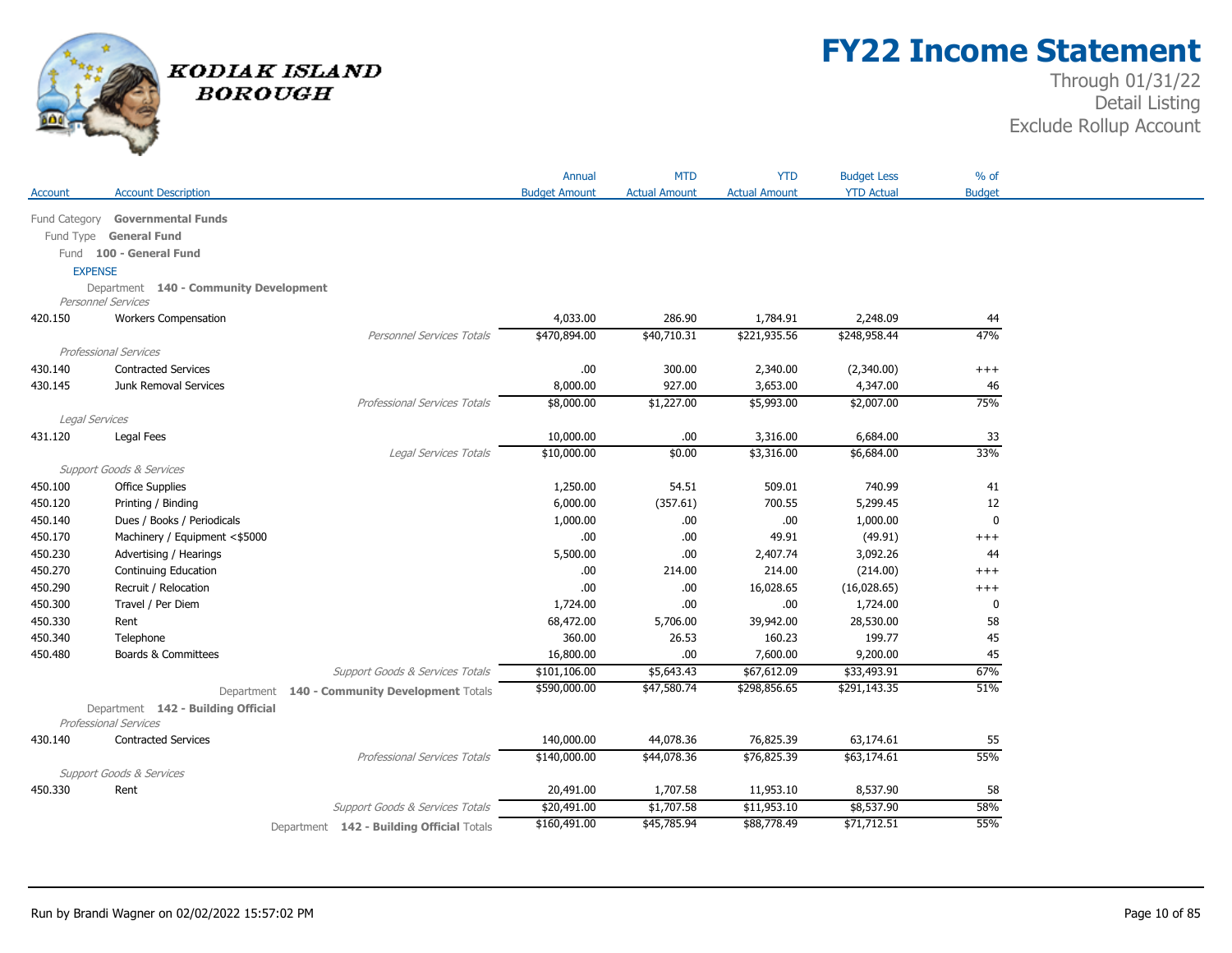

## **FY22 Income Statement**

|                |                                              | Annual               | <b>MTD</b>           | <b>YTD</b>           | <b>Budget Less</b> | $%$ of        |
|----------------|----------------------------------------------|----------------------|----------------------|----------------------|--------------------|---------------|
| Account        | <b>Account Description</b>                   | <b>Budget Amount</b> | <b>Actual Amount</b> | <b>Actual Amount</b> | <b>YTD Actual</b>  | <b>Budget</b> |
|                | Fund Category Governmental Funds             |                      |                      |                      |                    |               |
|                | Fund Type General Fund                       |                      |                      |                      |                    |               |
|                | Fund 100 - General Fund                      |                      |                      |                      |                    |               |
| <b>EXPENSE</b> |                                              |                      |                      |                      |                    |               |
|                | Department 160 - Economic Development        |                      |                      |                      |                    |               |
|                | <b>Professional Services</b>                 |                      |                      |                      |                    |               |
| 430.140        | <b>Contracted Services</b>                   | 20,000.00            | .00.                 | .00                  | 20,000.00          | 0             |
|                | Professional Services Totals                 | \$20,000.00          | \$0.00               | \$0.00               | \$20,000.00        | 0%            |
|                | <b>Support Goods &amp; Services</b>          |                      |                      |                      |                    |               |
| 450.140        | Dues / Books / Periodicals                   | .00.                 | .00.                 | 600.00               | (600.00)           | $^{+++}$      |
|                | Support Goods & Services Totals              | \$0.00               | \$0.00               | \$600.00             | $($ \$600.00)      | $+++$         |
|                | Department 160 - Economic Development Totals | \$20,000.00          | \$0.00               | \$600.00             | \$19,400.00        | 3%            |
|                | Department 165 - General Administration      |                      |                      |                      |                    |               |
|                | Personnel Services                           |                      |                      |                      |                    |               |
| 410.110        | Salaries                                     | 40,758.00            | .00.                 | .00                  | 40,758.00          | $\pmb{0}$     |
| 410.120        | Temporary Help                               | 1,738.00             | .00.                 | .00                  | 1,738.00           | $\mathbf 0$   |
| 420.110        | Unemployment Taxes                           | 4.00                 | .00.                 | .00                  | 4.00               | $\mathbf 0$   |
| 420.120        | <b>FICA Taxes</b>                            | 3,251.00             | .00.                 | .00.                 | 3,251.00           | 0             |
| 420.130        | Group Insurance                              | 18,648.00            | .00.                 | 2,450.00             | 16,198.00          | 13            |
| 420.140        | Retirement                                   | 12,795.00            | .00.                 | (.31)                | 12,795.31          | $\mathbf 0$   |
| 420.150        | <b>Workers Compensation</b>                  | 810.00               | .00.                 | .00                  | 810.00             | $\mathbf 0$   |
|                | Personnel Services Totals                    | \$78,004.00          | \$0.00               | \$2,449.69           | \$75,554.31        | 3%            |
| Audit Expense  |                                              |                      |                      |                      |                    |               |
| 432.100        | <b>Professional Services</b>                 | 90,000.00            | 32,197.74            | 96,697.74            | (6,697.74)         | 107           |
| 432.110        | Out of Pocket Expenses                       | 13,000.00            | 2,998.78             | 7,508.95             | 5,491.05           | 58            |
| 432.120        | <b>Contracted Services</b>                   | 125.00               | .00                  | .00                  | 125.00             | $\mathbf 0$   |
|                | Audit Expense Totals                         | \$103,125.00         | \$35,196.52          | \$104,206.69         | (\$1,081.69)       | 101%          |
|                | <b>Support Goods &amp; Services</b>          |                      |                      |                      |                    |               |
| 450.100        | <b>Office Supplies</b>                       | 3,000.00             | 221.48               | 537.29               | 2,462.71           | 18            |
| 450.120        | Printing / Binding                           | 8,000.00             | 555.00               | 6,850.28             | 1,149.72           | 86            |
| 450.130        | Postage                                      | 8,000.00             | 500.21               | 6,048.14             | 1,951.86           | 76            |
| 450.180        | <b>Equipment Rental</b>                      | 2,000.00             | .00.                 | 462.24               | 1,537.76           | 23            |
| 450.210        | Food / Business Lunch/Meeting Rooms          | .00                  | .00.                 | 595.19               | (595.19)           | $+++$         |
| 450.222        | General Liablity Insurance Coverage          | 20,000.00            | .00.                 | 12,749.00            | 7,251.00           | 64            |
| 450.223        | Crime Protection Insurance Coverage          | 400.00               | .00.                 | 400.00               | .00.               | 100           |
| 450.224        | <b>Insurance Coverage Discounts</b>          | .00                  | .00.                 | (4,575.00)           | 4,575.00           | $^{+++}$      |
| 450.230        | Advertising / Hearings                       | 500.00               | .00.                 | .00                  | 500.00             | $\mathbf 0$   |
| 450.251        | Miscellaneous                                | .00                  | 28.68                | 49.28                | (49.28)            | $+++$         |
| 450.320        | Bad Debt Expense                             | 3,000.00             | 1.75                 | 10.15                | 2,989.85           | 0             |
| 450.327        | Fines                                        | .00                  | .00.                 | 8,338.67             | (8,338.67)         | $+++$         |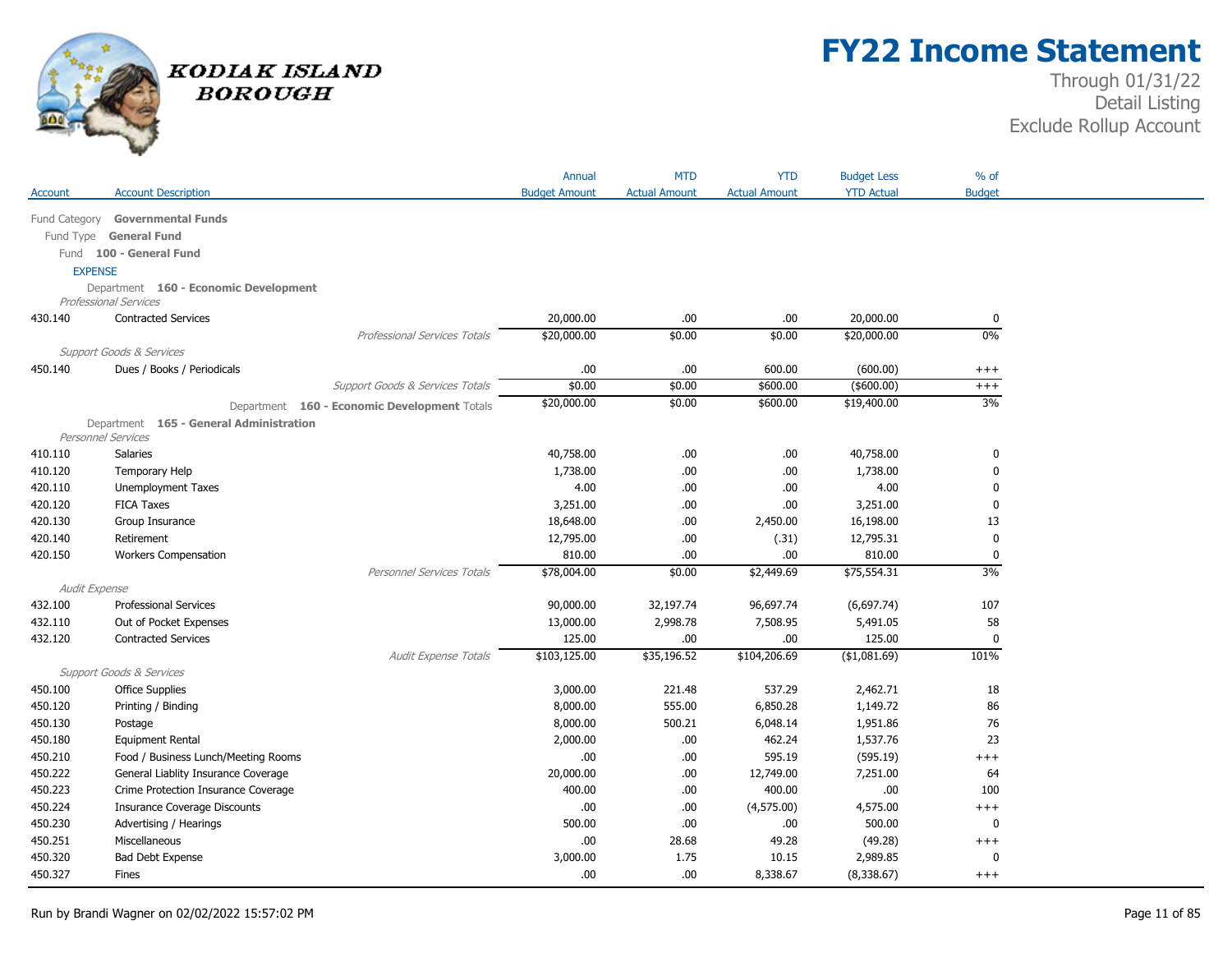

## **FY22 Income Statement**

|                |                                         |                                                | Annual               | <b>MTD</b>           | <b>YTD</b>           | <b>Budget Less</b> | % of          |
|----------------|-----------------------------------------|------------------------------------------------|----------------------|----------------------|----------------------|--------------------|---------------|
| Account        | <b>Account Description</b>              |                                                | <b>Budget Amount</b> | <b>Actual Amount</b> | <b>Actual Amount</b> | <b>YTD Actual</b>  | <b>Budget</b> |
|                | Fund Category Governmental Funds        |                                                |                      |                      |                      |                    |               |
|                | Fund Type General Fund                  |                                                |                      |                      |                      |                    |               |
|                | Fund 100 - General Fund                 |                                                |                      |                      |                      |                    |               |
| <b>EXPENSE</b> |                                         |                                                |                      |                      |                      |                    |               |
|                | Department 165 - General Administration |                                                |                      |                      |                      |                    |               |
|                | Support Goods & Services                |                                                |                      |                      |                      |                    |               |
| 450.340        | Telephone                               |                                                | 100.00               | 5.31                 | 32.08                | 67.92              | 32            |
| 450.365        | Fuel - Vehicle                          |                                                | 2,000.00             | 127.03               | 1,671.37             | 328.63             | 84            |
| 450.430        | Maint & Repairs                         |                                                | .00.                 | .00.                 | 200.47               | (200.47)           | $^{+++}$      |
| 450.440        | Auto Maint & Repairs                    |                                                | 5,000.00             | .00.                 | 2,473.29             | 2,526.71           | 49            |
| 450.450        | Contingencies                           |                                                | 148,490.00           | .00.                 | .00                  | 148,490.00         | $\bf{0}$      |
| 450.461        | Safety Supplies                         |                                                | 7,000.00             | .00.                 | 2,100.00             | 4,900.00           | 30            |
| 450.495        | <b>Bank Fees</b>                        |                                                | 3,000.00             | 74.00                | 4,902.66             | (1,902.66)         | 163           |
|                |                                         | Support Goods & Services Totals                | \$210,490.00         | \$1,513.46           | \$42,845.11          | \$167,644.89       | 20%           |
| Travel         |                                         |                                                |                      |                      |                      |                    |               |
| 461.220        | Travel Insurance Coverage               |                                                | 1,000.00             | .00.                 | 950.00               | 50.00              | 95            |
|                |                                         | <b>Travel Totals</b>                           | \$1,000.00           | \$0.00               | \$950.00             | \$50.00            | 95%           |
| Equipment      |                                         |                                                |                      |                      |                      |                    |               |
| 466.220        | Auto Liability Insurance                |                                                | 4,500.00             | .00.                 | 3,802.00             | 698.00             | 84            |
|                |                                         | Equipment Totals                               | \$4,500.00           | \$0.00               | \$3,802.00           | \$698.00           | 84%           |
|                |                                         | Department 165 - General Administration Totals | \$397,119.00         | \$36,709.98          | \$154,253.49         | \$242,865.51       | 39%           |
|                | Department 172 - Parks & Recreation     |                                                |                      |                      |                      |                    |               |
|                | Personnel Services                      |                                                |                      |                      |                      |                    |               |
| 410.110        | <b>Salaries</b>                         |                                                | 7,371.00             | .00.                 | 1,152.97             | 6,218.03           | 16            |
| 410.120        | Temporary Help                          |                                                | .00                  | .00.                 | 668.46               | (668.46)           | $^{+++}$      |
| 420.110        | <b>Unemployment Taxes</b>               |                                                | 1.00                 | .00                  | .12                  | .88                | 12            |
| 420.120        | <b>FICA Taxes</b>                       |                                                | 564.00               | .00.                 | 137.26               | 426.74             | 24            |
| 420.130        | Group Insurance                         |                                                | 2,664.00             | .00                  | 269.88               | 2,394.12           | 10            |
| 420.140        | Retirement                              |                                                | 2,219.00             | .00                  | 253.64               | 1,965.36           | 11            |
| 420.150        | <b>Workers Compensation</b>             |                                                | 517.00               | .00.                 | 92.27                | 424.73             | 18            |
|                |                                         | <b>Personnel Services Totals</b>               | \$13,336.00          | \$0.00               | \$2,574.60           | \$10,761.40        | 19%           |
|                | <b>Professional Services</b>            |                                                |                      |                      |                      |                    |               |
| 430.140        | <b>Contracted Services</b>              |                                                | 10,000.00            | .00.                 | .00.                 | 10,000.00          | 0             |
|                |                                         | <b>Professional Services Totals</b>            | \$10,000.00          | \$0.00               | \$0.00               | \$10,000.00        | 0%            |
|                | <b>Support Goods &amp; Services</b>     |                                                |                      |                      |                      |                    |               |
| 450.170        | Machinery / Equipment <\$5000           |                                                | 1,500.00             | .00.                 | .00.                 | 1,500.00           | $\bf{0}$      |
| 450.380        | Snow Removal / Sanding                  |                                                | 5,164.00             | .00.                 | .00                  | 5,164.00           | $\bf{0}$      |
| 450.430        | Maint & Repairs                         |                                                | 2,000.00             | .00.                 | 9.29                 | 1,990.71           | $\mathbf 0$   |
|                |                                         | Support Goods & Services Totals                | \$8,664.00           | \$0.00               | \$9.29               | \$8,654.71         | 0%            |
|                |                                         | Department 172 - Parks & Recreation Totals     | \$32,000.00          | \$0.00               | \$2,583.89           | \$29,416.11        | 8%            |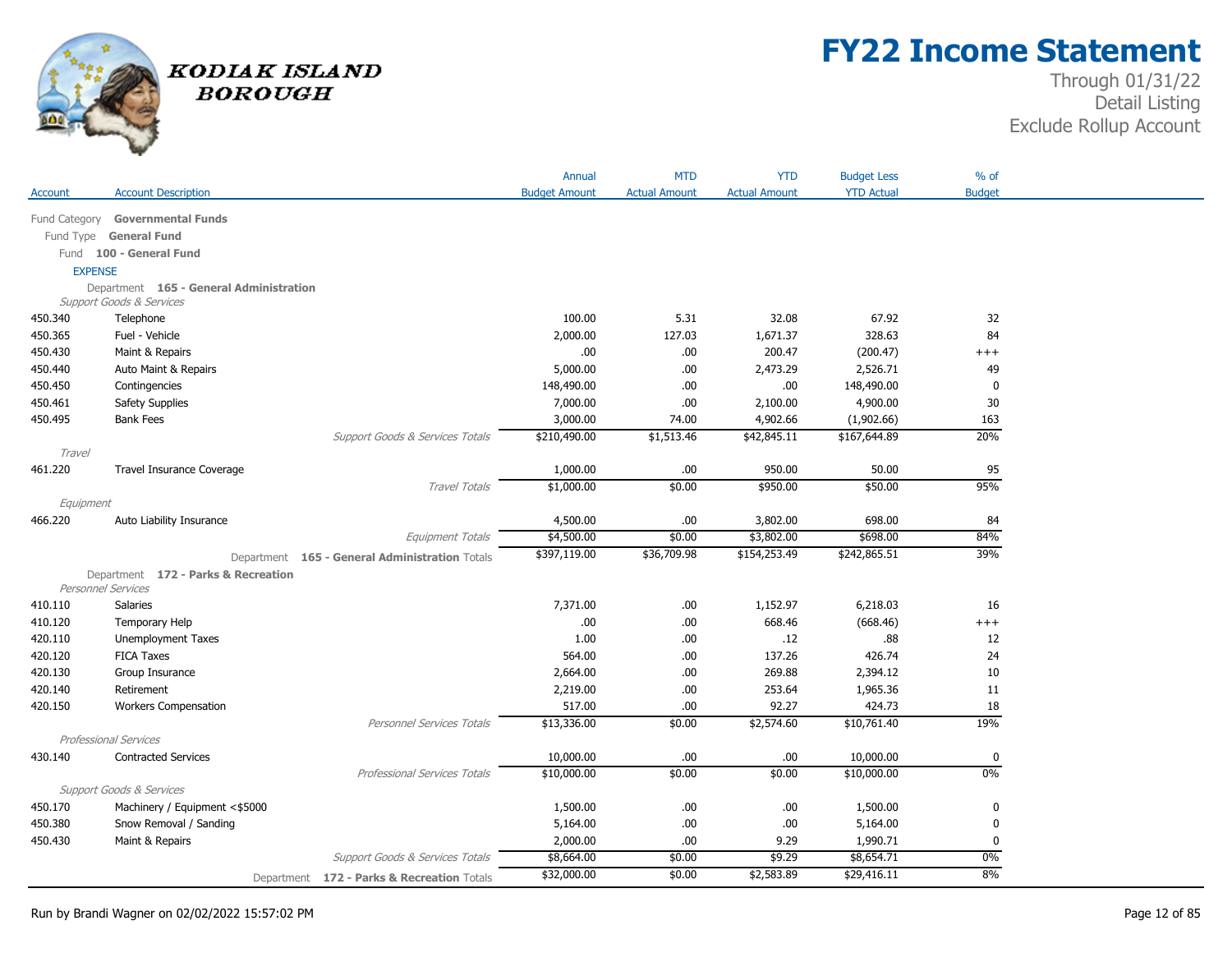

## **FY22 Income Statement**

|                |                                                                      |                                                          | Annual               | <b>MTD</b>           | <b>YTD</b>           | <b>Budget Less</b> | $%$ of        |
|----------------|----------------------------------------------------------------------|----------------------------------------------------------|----------------------|----------------------|----------------------|--------------------|---------------|
| Account        | <b>Account Description</b>                                           |                                                          | <b>Budget Amount</b> | <b>Actual Amount</b> | <b>Actual Amount</b> | <b>YTD Actual</b>  | <b>Budget</b> |
|                |                                                                      |                                                          |                      |                      |                      |                    |               |
|                | Fund Category Governmental Funds                                     |                                                          |                      |                      |                      |                    |               |
|                | Fund Type General Fund                                               |                                                          |                      |                      |                      |                    |               |
|                | Fund 100 - General Fund                                              |                                                          |                      |                      |                      |                    |               |
| <b>EXPENSE</b> |                                                                      |                                                          |                      |                      |                      |                    |               |
|                | Department 175 - Emergency Preparedness<br><b>Personnel Services</b> |                                                          |                      |                      |                      |                    |               |
| 410.110        | <b>Salaries</b>                                                      |                                                          | 9,300.00             | .00                  | .00.                 | 9,300.00           | 0             |
| 420.110        | Unemployment Taxes                                                   |                                                          | 1.00                 | .00.                 | .00.                 | 1.00               | ŋ             |
| 420.120        | <b>FICA Taxes</b>                                                    |                                                          | 711.00               | .00.                 | .00.                 | 711.00             |               |
| 420.130        | Group Insurance                                                      |                                                          | 3,330.00             | .00                  | .00.                 | 3,330.00           |               |
| 420.140        | Retirement                                                           |                                                          | 2,800.00             | .00                  | .00                  | 2,800.00           | 0             |
| 420.150        | <b>Workers Compensation</b>                                          |                                                          | 653.00               | .00.                 | .00                  | 653.00             | 0             |
|                |                                                                      | Personnel Services Totals                                | \$16,795.00          | \$0.00               | \$0.00               | \$16,795.00        | 0%            |
|                | <b>Professional Services</b>                                         |                                                          |                      |                      |                      |                    |               |
| 430.140        | <b>Contracted Services</b>                                           |                                                          | 15,000.00            | .00                  | .00.                 | 15,000.00          | 0             |
|                |                                                                      | <b>Professional Services Totals</b>                      | \$15,000.00          | \$0.00               | \$0.00               | \$15,000.00        | $0\%$         |
|                | <b>Support Goods &amp; Services</b>                                  |                                                          |                      |                      |                      |                    |               |
| 450.120        | Printing / Binding                                                   |                                                          | 2,500.00             | .00.                 | .00                  | 2,500.00           | 0             |
| 450.270        | Continuing Education                                                 |                                                          | 6,000.00             | .00                  | .00                  | 6,000.00           | 0             |
| 450.300        | Travel / Per Diem                                                    |                                                          | 2,500.00             | .00                  | .00.                 | 2,500.00           | 0             |
| 450.340        | Telephone                                                            |                                                          | .00.                 | .00                  | (288.16)             | 288.16             | $^{+++}$      |
| 450.350        | Electricity                                                          |                                                          | 1,200.00             | 99.76                | 596.16               | 603.84             | 50            |
| 450.360        | Fuel - Heating                                                       |                                                          | .00.                 | .00                  | 368.32               | (368.32)           | $^{+++}$      |
| 450.430        | Maint & Repairs                                                      |                                                          | 5,000.00             | .00                  | .00.                 | 5,000.00           | 0             |
|                |                                                                      | <b>Support Goods &amp; Services Totals</b>               | \$17,200.00          | \$99.76              | \$676.32             | \$16,523.68        | 4%            |
|                |                                                                      | Department 175 - Emergency Preparedness Totals           | \$48,995.00          | \$99.76              | \$676.32             | \$48,318.68        | 1%            |
|                | Department 186 - Animal Control                                      |                                                          |                      |                      |                      |                    |               |
|                | Contracted Services                                                  |                                                          |                      |                      |                      |                    |               |
| 444.110        | Animal Control                                                       |                                                          | 121,000.00           | 121,000.00           | 121,000.00           | .00                | 100           |
|                |                                                                      | <b>Contracted Services Totals</b>                        | \$121,000.00         | \$121,000.00         | \$121,000.00         | \$0.00             | 100%          |
|                |                                                                      | Department 186 - Animal Control Totals                   | \$121,000.00         | \$121,000.00         | \$121,000.00         | \$0.00             | 100%          |
|                | Department 190 - Education / Culture / Recreation                    |                                                          |                      |                      |                      |                    |               |
| Contributions  |                                                                      |                                                          |                      |                      |                      |                    |               |
| 448.351        | North Star PTA (Street Lights)                                       |                                                          | 4,800.00             | 384.68               | 2,302.89             | 2,497.11           | 48            |
| 448.358        | Karluk IRA Council                                                   |                                                          | 15,789.00            | .00.                 | .00.                 | 15,789.00          | $\Omega$      |
|                |                                                                      | <b>Contributions Totals</b>                              | \$20,589.00          | \$384.68             | \$2,302.89           | \$18,286.11        | 11%           |
|                |                                                                      | Department 190 - Education / Culture / Recreation Totals | \$20,589.00          | \$384.68             | \$2,302.89           | \$18,286.11        | 11%           |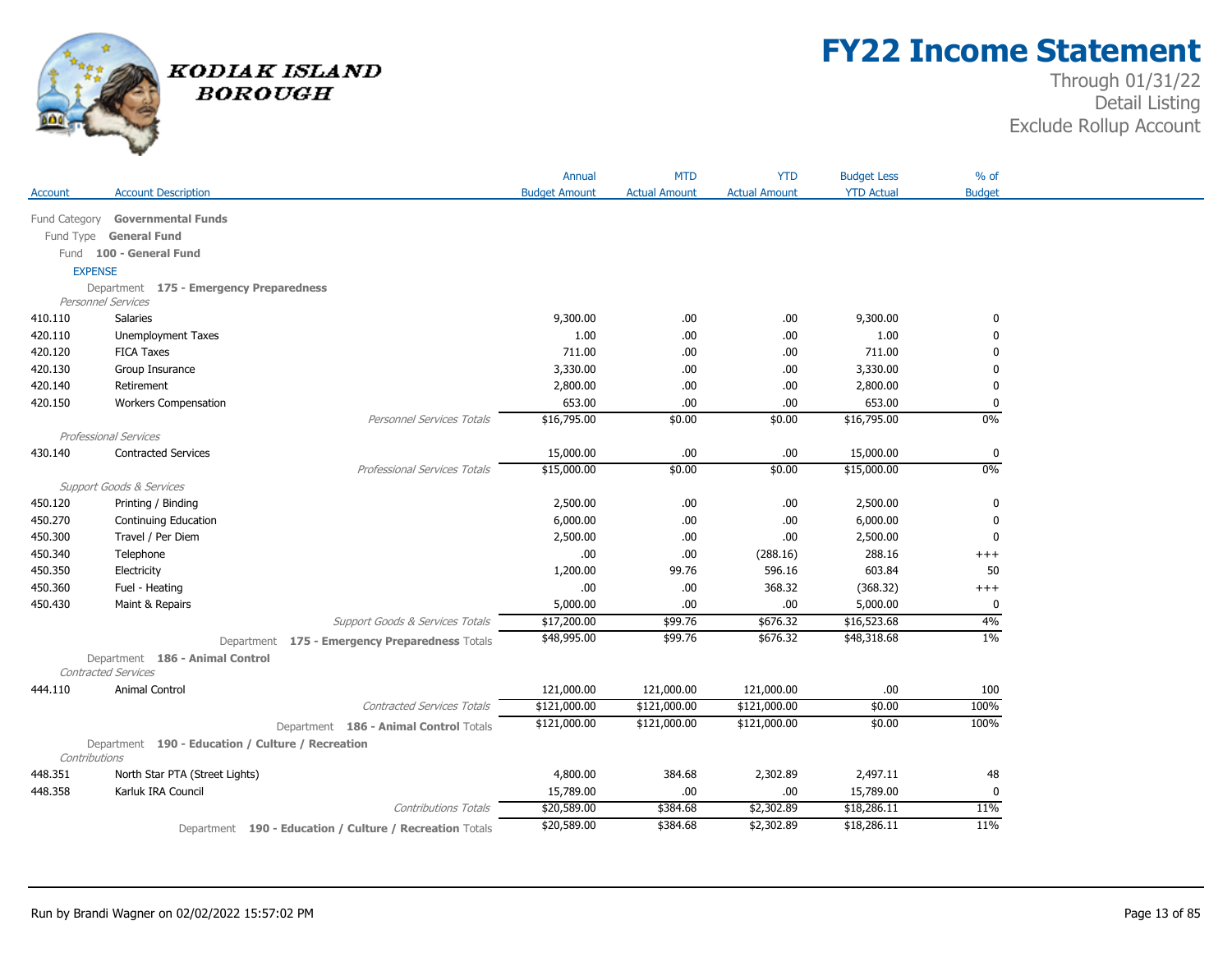

## **FY22 Income Statement**

|                |                                                    | Annual               | <b>MTD</b>           | <b>YTD</b>           | <b>Budget Less</b> | $%$ of        |
|----------------|----------------------------------------------------|----------------------|----------------------|----------------------|--------------------|---------------|
| Account        | <b>Account Description</b>                         | <b>Budget Amount</b> | <b>Actual Amount</b> | <b>Actual Amount</b> | <b>YTD Actual</b>  | <b>Budget</b> |
|                | Fund Category Governmental Funds                   |                      |                      |                      |                    |               |
|                | Fund Type General Fund                             |                      |                      |                      |                    |               |
|                | Fund 100 - General Fund                            |                      |                      |                      |                    |               |
| <b>EXPENSE</b> |                                                    |                      |                      |                      |                    |               |
|                | Department 191 - Kodiak College & Libraries        |                      |                      |                      |                    |               |
| Contributions  |                                                    |                      |                      |                      |                    |               |
| 448.350        | Kodiak College                                     | 100,000.00           | .00                  | .00                  | 100,000.00         | 0             |
|                | Contributions Totals                               | \$100,000.00         | \$0.00               | \$0.00               | \$100,000.00       | 0%            |
|                | Department 191 - Kodiak College & Libraries Totals | \$100,000.00         | \$0.00               | \$0.00               | \$100,000.00       | $0\%$         |
|                | Department 192 - Non Profit Funding                |                      |                      |                      |                    |               |
| Contributions  |                                                    |                      |                      |                      |                    |               |
| 448.307        | Humane Society                                     | 4,421.00             | .00.                 | 4,421.00             | .00                | 100           |
| 448.308        | Womens Resource Center                             | 24,558.00            | .00.                 | 24,558.00            | .00                | 100           |
| 448.309        | Alutiiq Museum & Archaeological Repository         | 4,421.00             | .00.                 | 4,421.00             | .00                | 100           |
| 448.310        | American Red Cross                                 | 2,947.00             | .00.                 | 2,947.00             | .00                | 100           |
| 448.319        | Hospice of Kodiak                                  | 4,421.00             | .00.                 | 4,421.00             | .00                | 100           |
| 448.322        | Senior Citizen Support                             | 24,558.00            | .00.                 | 24,558.00            | .00                | 100           |
| 448.324        | Hope Community Resources                           | 4,421.00             | .00.                 | .00                  | 4,421.00           | 0             |
| 448.330        | <b>KMXT Public Radio</b>                           | 9,824.00             | .00.                 | 9,824.00             | .00.               | 100           |
| 448.340        | Kodiak Art Council                                 | 7,367.00             | .00.                 | 7,367.00             | .00                | 100           |
| 448.361        | Kodiak Area Mentor Program                         | 4,421.00             | .00.                 | 4,421.00             | .00                | 100           |
| 448.366        | <b>KANA Family Center</b>                          | 4,912.00             | .00.                 | 4,912.00             | .00.               | 100           |
| 448.371        | Kodiak Soil & Water Conservation                   | 4,814.00             | .00.                 | 4,814.00             | .00                | 100           |
| 448.380        | Salvation Army                                     | 24,558.00            | .00.                 | 24,558.00            | .00                | 100           |
| 448.405        | Kodiak Teen Court                                  | 5,992.00             | .00.                 | 5,992.00             | .00                | 100           |
| 448.406        | Kodiak Maritime Museum                             | 4,912.00             | .00.                 | 4,912.00             | .00                | 100           |
| 448.409        | Rural Alaska Community Action Program              | 3,929.00             | .00.                 | 3,929.00             | .00                | 100           |
| 448.410        | St. Paul Preschool                                 | 3,000.00             | .00.                 | .00                  | 3,000.00           | 0             |
| 448.411        | Kodiak Archipelago Leadership Institute            | 9,824.00             | .00.                 | 9,824.00             | .00                | 100           |
| 448.412        | <b>Independent Living</b>                          | 3,929.00             | .00.                 | 3,929.00             | .00                | 100           |
| 448.413        | Kodiak Kindness Project                            | 2,947.00             | .00.                 | 2,947.00             | .00                | 100           |
| 448.414        | Kodiak History Museum                              | 9,824.00             | .00.                 | 9,824.00             | .00                | 100           |
| 448.910        | Funding / Non-Profits                              | .00.                 | .00                  | 3,000.00             | (3,000.00)         | $^{+++}$      |
|                | <b>Contributions Totals</b>                        | \$170,000.00         | \$0.00               | \$165,579.00         | \$4,421.00         | 97%           |
|                | <b>Support Goods &amp; Services</b>                |                      |                      |                      |                    |               |
| 450.119        | COVID-19 Expenditures                              | .00.                 | .00.                 | (353.07)             | 353.07             | $^{+++}$      |
|                | Support Goods & Services Totals                    | \$0.00               | \$0.00               | $($ \$353.07)        | \$353.07           | $^{+++}$      |
|                | Department 192 - Non Profit Funding Totals         | \$170,000.00         | \$0.00               | \$165,225.93         | \$4,774.07         | 97%           |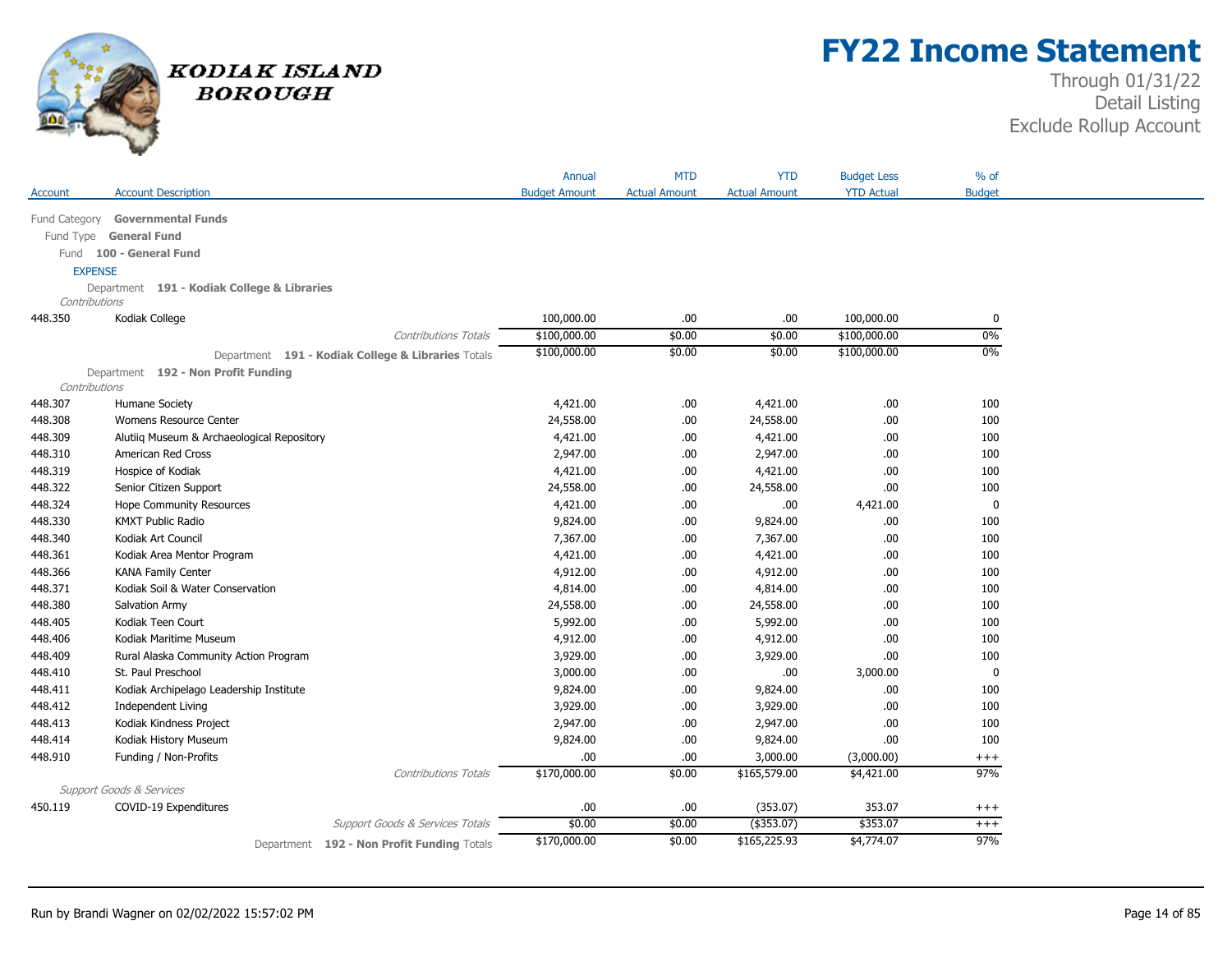

## **FY22 Income Statement**

|                |                                                                                 |                                               | Annual               | MTD                  | <b>YTD</b>           | <b>Budget Less</b> | % of          |
|----------------|---------------------------------------------------------------------------------|-----------------------------------------------|----------------------|----------------------|----------------------|--------------------|---------------|
| Account        | <b>Account Description</b>                                                      |                                               | <b>Budget Amount</b> | <b>Actual Amount</b> | <b>Actual Amount</b> | <b>YTD Actual</b>  | <b>Budget</b> |
| Fund Category  | <b>Governmental Funds</b>                                                       |                                               |                      |                      |                      |                    |               |
| Fund Type      | <b>General Fund</b>                                                             |                                               |                      |                      |                      |                    |               |
|                |                                                                                 |                                               |                      |                      |                      |                    |               |
| Fund           | 100 - General Fund                                                              |                                               |                      |                      |                      |                    |               |
| <b>EXPENSE</b> |                                                                                 |                                               |                      |                      |                      |                    |               |
|                | Department 195 - Transfers Out<br><b>Operating Transfers / Capital Projects</b> |                                               |                      |                      |                      |                    |               |
| 494.300        | Transfer to Debt Service                                                        |                                               | 2,303,196.00         | .00.                 | 2,303,196.00         | .00.               | 100           |
|                |                                                                                 | Operating Transfers / Capital Projects Totals | \$2,303,196.00       | \$0.00               | \$2,303,196.00       | \$0.00             | 100%          |
|                |                                                                                 | Department 195 - Transfers Out Totals         | \$2,303,196.00       | \$0.00               | \$2,303,196.00       | \$0.00             | 100%          |
|                |                                                                                 | <b>EXPENSE TOTALS</b>                         | \$8,154,571.00       | \$575,329.87         | \$5,418,529.87       | \$2,736,041.13     | 66%           |
|                |                                                                                 | 100 - General Fund Totals<br>Fund             |                      |                      |                      |                    |               |
|                |                                                                                 | <b>REVENUE TOTALS</b>                         | 8,154,571.00         | 327,412.08           | 5,593,204.22         | 2,561,366.78       | 69%           |
|                |                                                                                 | <b>EXPENSE TOTALS</b>                         | 8,154,571.00         | 575,329.87           | 5,418,529.87         | 2,736,041.13       | 66%           |
|                |                                                                                 | Fund 100 - General Fund Net Gain (Loss)       | \$0.00               | (\$247,917.79)       | \$174,674.35         | \$174,674.35       | $+++$         |
|                |                                                                                 | Fund Type <b>General Fund</b> Totals          |                      |                      |                      |                    |               |
|                |                                                                                 | <b>REVENUE TOTALS</b>                         | 8,154,571.00         | 327,412.08           | 5,593,204.22         | 2,561,366.78       | 69%           |
|                |                                                                                 | <b>EXPENSE TOTALS</b>                         | 8,154,571.00         | 575,329.87           | 5,418,529.87         | 2,736,041.13       | 66%           |
|                |                                                                                 | Fund Type General Fund Net Gain (Loss)        | \$0.00               | (\$247,917.79)       | \$174,674.35         | \$174,674.35       | $+++$         |
|                |                                                                                 |                                               |                      |                      |                      |                    |               |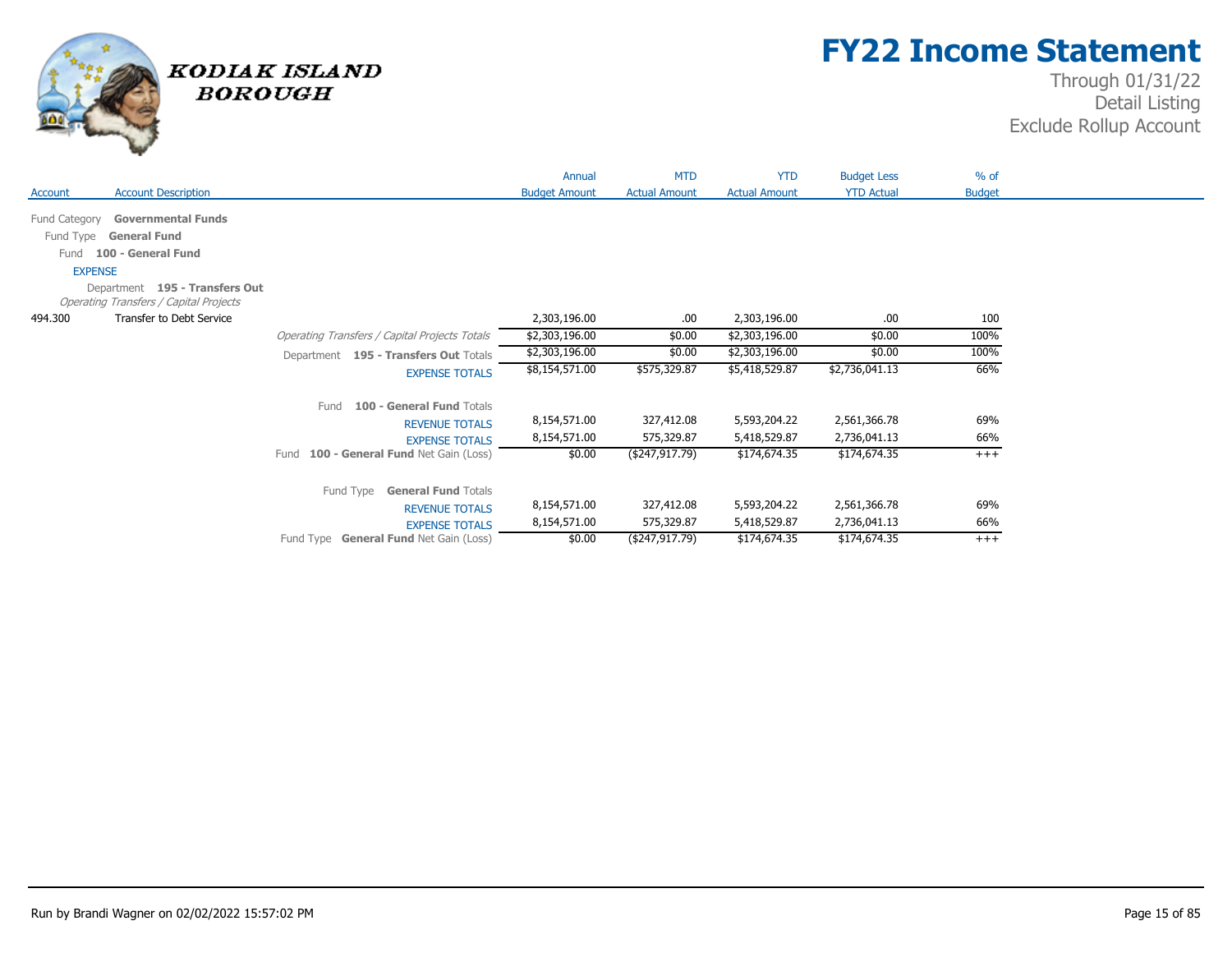

## **FY22 Income Statement**

|                |                                                                                |                                                | Annual               | <b>MTD</b>           | <b>YTD</b>           | <b>Budget Less</b> | % of          |
|----------------|--------------------------------------------------------------------------------|------------------------------------------------|----------------------|----------------------|----------------------|--------------------|---------------|
| Account        | <b>Account Description</b>                                                     |                                                | <b>Budget Amount</b> | <b>Actual Amount</b> | <b>Actual Amount</b> | <b>YTD Actual</b>  | <b>Budget</b> |
| Fund Category  | <b>Governmental Funds</b>                                                      |                                                |                      |                      |                      |                    |               |
|                | Fund Type Special Revenue Funds                                                |                                                |                      |                      |                      |                    |               |
|                | Fund 201 - Education Support Fund                                              |                                                |                      |                      |                      |                    |               |
| <b>REVENUE</b> |                                                                                |                                                |                      |                      |                      |                    |               |
|                | Department 000 - Fund Revenues                                                 |                                                |                      |                      |                      |                    |               |
| Property Tax   |                                                                                |                                                |                      |                      |                      |                    |               |
| 311.100        | Real Property Tax                                                              |                                                | 9,409,720.00         | (8, 299.87)          | 9,328,164.57         | 81,555.43          | 99            |
| 311.200        | Personal Property Tax                                                          |                                                | 1,045,524.00         | .00.                 | 1,070,511.42         | (24, 987.42)       | 102           |
|                |                                                                                | Property Tax Totals                            | \$10,455,244.00      | $($ \$8,299.87)      | \$10,398,675.99      | \$56,568.01        | 99%           |
|                |                                                                                | Department 000 - Fund Revenues Totals          | \$10,455,244.00      | (\$, 299.87)         | \$10,398,675.99      | \$56,568.01        | 99%           |
|                |                                                                                | <b>REVENUE TOTALS</b>                          | \$10,455,244.00      | (\$8,299.87)         | \$10,398,675.99      | \$56,568.01        | 99%           |
| <b>EXPENSE</b> |                                                                                |                                                |                      |                      |                      |                    |               |
|                | Department 165 - General Administration<br><b>Support Goods &amp; Services</b> |                                                |                      |                      |                      |                    |               |
| 450.320        | <b>Bad Debt Expense</b>                                                        |                                                | .00.                 | .00.                 | 1.60                 | (1.60)             | $^{+++}$      |
|                |                                                                                | Support Goods & Services Totals                | \$0.00               | \$0.00               | \$1.60               | (\$1.60)           | $^{+++}$      |
|                |                                                                                | Department 165 - General Administration Totals | \$0.00               | \$0.00               | \$1.60               | ( \$1.60)          | $+++$         |
| Audit Expense  | Department 201 - Education Support                                             |                                                |                      |                      |                      |                    |               |
| 432.100        | <b>Professional Services</b>                                                   |                                                | 42,500.00            | 20,037.50            | 48,481.75            | (5,981.75)         | 114           |
| 432.110        | Out of Pocket Expenses                                                         |                                                | 7,500.00             | 3,649.94             | 3,649.94             | 3,850.06           | 49            |
|                |                                                                                | Audit Expense Totals                           | \$50,000.00          | \$23,687.44          | \$52,131.69          | ( \$2,131.69)      | 104%          |
|                | <b>Support Goods &amp; Services</b>                                            |                                                |                      |                      |                      |                    |               |
| 450.221        | Property Insurance                                                             |                                                | 145,000.00           | .00.                 | 343,755.00           | (198, 755.00)      | 237           |
| 450.222        | General Liablity Insurance Coverage                                            |                                                | 140,000.00           | $.00$                | 190,411.04           | (50, 411.04)       | 136           |
| 450.224        | <b>Insurance Coverage Discounts</b>                                            |                                                | .00.                 | .00.                 | (49,530.00)          | 49,530.00          | $+++$         |
| 450.226        | Mobile Equipment Insurance                                                     |                                                | .00.                 | .00.                 | 987.00               | (987.00)           | $+++$         |
| 450.320        | <b>Bad Debt Expense</b>                                                        |                                                | .00.                 | 5.73                 | 25.21                | (25.21)            | $^{+++}$      |
| 450.380        | Snow Removal / Sanding                                                         |                                                | 70,000.00            | .00.                 | 14,557.50            | 55,442.50          | 21            |
| 450.430        | Maint & Repairs                                                                |                                                | 25,000.00            | .00.                 | .00.                 | 25,000.00          | $\mathbf{0}$  |
|                |                                                                                | Support Goods & Services Totals                | \$380,000.00         | \$5.73               | \$500,205.75         | (\$120,205.75)     | 132%          |
| Equipment      |                                                                                |                                                |                      |                      |                      |                    |               |
| 466.220        | Auto Liability Insurance                                                       |                                                | .00.                 | .00.                 | 20,517.00            | (20, 517.00)       | $^{+++}$      |
|                |                                                                                | Equipment Totals                               | \$0.00               | \$0.00               | \$20,517.00          | (\$20,517.00)      | $+++$         |
|                | <b>Operating Transfers / Capital Projects</b>                                  |                                                |                      |                      |                      |                    |               |
| 494.290        | <b>KIBSD</b>                                                                   |                                                | 10,025,244.00        | 835,437.00           | 5,848,059.00         | 4,177,185.00       | 58            |
|                |                                                                                | Operating Transfers / Capital Projects Totals  | \$10,025,244.00      | \$835,437.00         | \$5,848,059.00       | \$4,177,185.00     | 58%           |
|                |                                                                                | Department 201 - Education Support Totals      | \$10,455,244.00      | \$859,130.17         | \$6,420,913.44       | \$4,034,330.56     | 61%           |
|                |                                                                                | <b>EXPENSE TOTALS</b>                          | \$10,455,244.00      | \$859,130.17         | \$6,420,915.04       | \$4,034,328.96     | 61%           |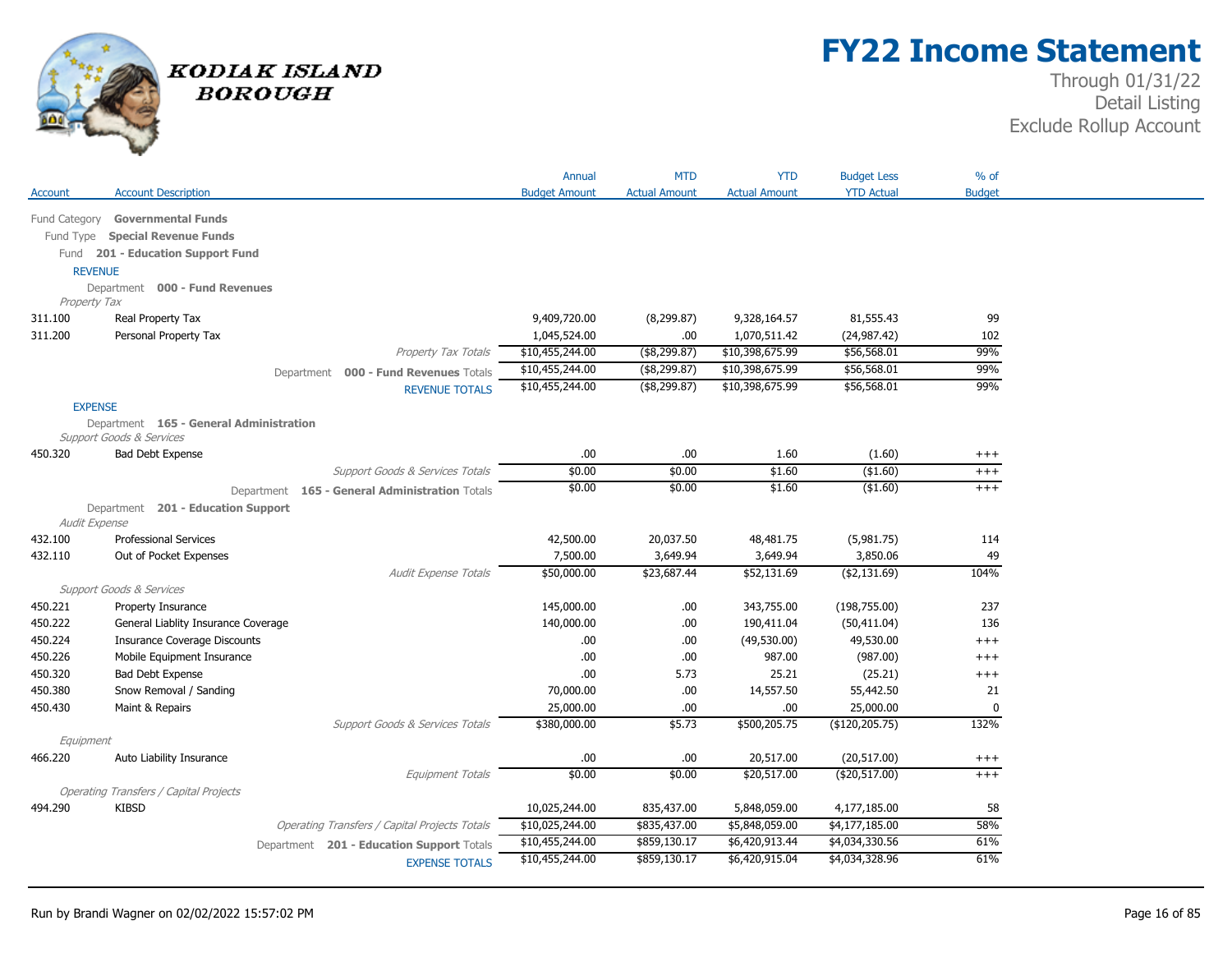

## **FY22 Income Statement**

|         |                                  |                                                   | Annual               | <b>MTD</b>           | <b>YTD</b>           | <b>Budget Less</b> | $%$ of        |  |
|---------|----------------------------------|---------------------------------------------------|----------------------|----------------------|----------------------|--------------------|---------------|--|
| Account | <b>Account Description</b>       |                                                   | <b>Budget Amount</b> | <b>Actual Amount</b> | <b>Actual Amount</b> | <b>YTD Actual</b>  | <b>Budget</b> |  |
|         |                                  |                                                   |                      |                      |                      |                    |               |  |
|         | Fund Category Governmental Funds |                                                   |                      |                      |                      |                    |               |  |
|         | Fund Type Special Revenue Funds  |                                                   |                      |                      |                      |                    |               |  |
|         |                                  |                                                   |                      |                      |                      |                    |               |  |
|         |                                  | 201 - Education Support Fund Totals<br>Fund       |                      |                      |                      |                    |               |  |
|         |                                  | <b>REVENUE TOTALS</b>                             | 10,455,244.00        | (8,299.87)           | 10,398,675.99        | 56,568.01          | 99%           |  |
|         |                                  | <b>EXPENSE TOTALS</b>                             | 10,455,244.00        | 859,130.17           | 6,420,915.04         | 4,034,328.96       | 61%           |  |
|         |                                  | Fund 201 - Education Support Fund Net Gain (Loss) | \$0.00               | (\$867,430.04)       | \$3,977,760.95       | \$3,977,760.95     | $+++$         |  |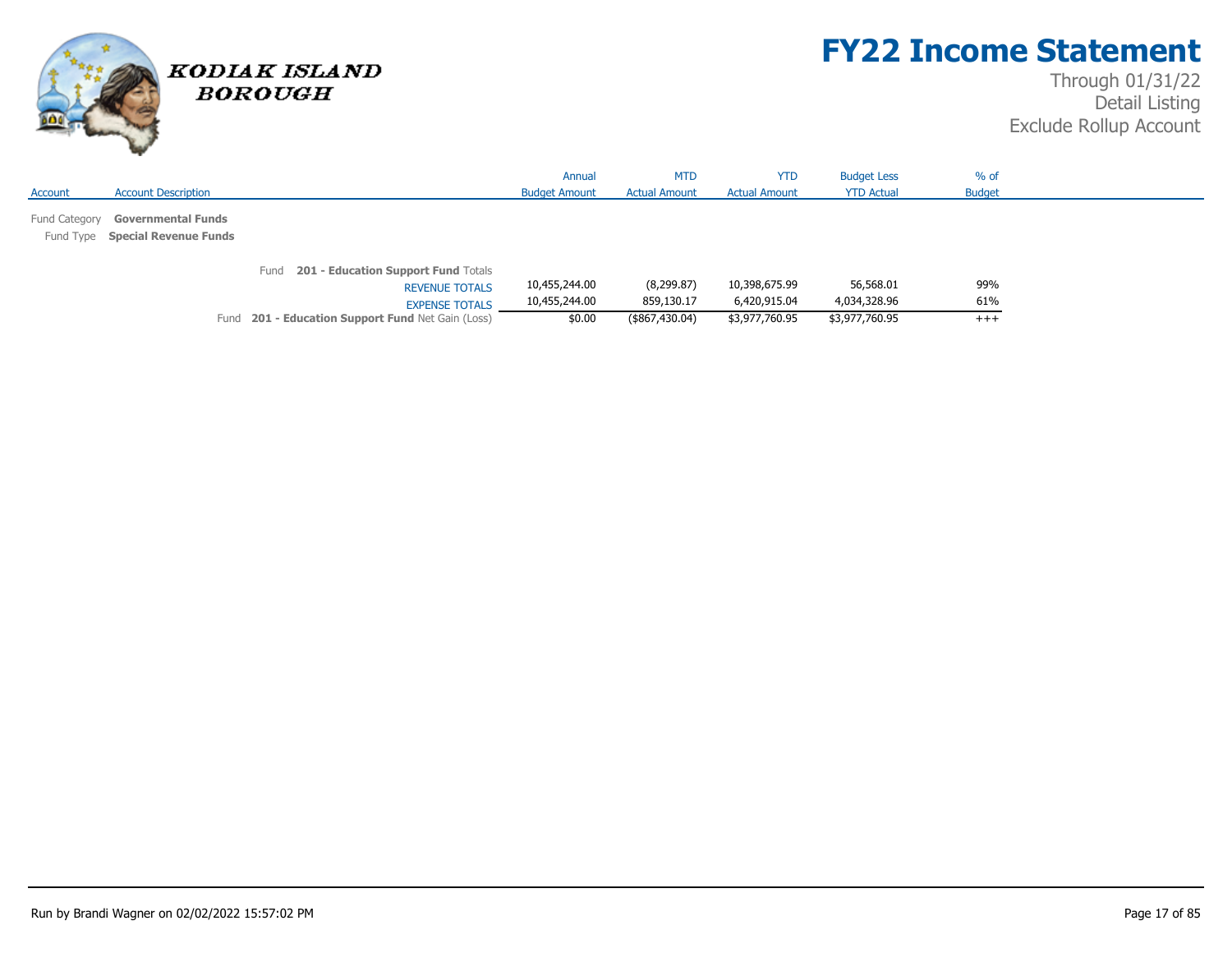

## **FY22 Income Statement**

|                    |                                                            |                                               | Annual                | <b>MTD</b>           | <b>YTD</b>             | <b>Budget Less</b>    | $%$ of        |
|--------------------|------------------------------------------------------------|-----------------------------------------------|-----------------------|----------------------|------------------------|-----------------------|---------------|
| Account            | <b>Account Description</b>                                 |                                               | <b>Budget Amount</b>  | <b>Actual Amount</b> | <b>Actual Amount</b>   | <b>YTD Actual</b>     | <b>Budget</b> |
|                    | Fund Category Governmental Funds                           |                                               |                       |                      |                        |                       |               |
|                    | Fund Type Special Revenue Funds                            |                                               |                       |                      |                        |                       |               |
|                    | Fund 210 - Land Sales                                      |                                               |                       |                      |                        |                       |               |
|                    | <b>REVENUE</b>                                             |                                               |                       |                      |                        |                       |               |
|                    | Department 000 - Fund Revenues                             |                                               |                       |                      |                        |                       |               |
|                    | Licenses & Permits                                         |                                               |                       |                      |                        |                       |               |
| 322.100            | Annual Use Permit                                          |                                               | 6,000.00              | .00                  | 6,000.00               | .00.                  | 100           |
|                    |                                                            | Licenses & Permits Totals                     | \$6,000.00            | \$0.00               | \$6,000.00             | \$0.00                | 100%          |
|                    | Interest Earnings                                          |                                               |                       |                      |                        |                       |               |
| 361.100            | <b>Interest Earnings</b>                                   |                                               | 18,000.00             | .00                  | 8,120.61               | 9,879.39              | 45            |
| 361.300            | Change in Fair Market Value                                |                                               | .00                   | .00                  | (21, 212.56)           | 21,212.56             | $^{+++}$      |
|                    |                                                            | <b>Interest Earnings Totals</b>               | \$18,000.00           | \$0.00               | ( \$13,091.95)         | \$31,091.95           | (73%)         |
|                    | Rents & Royalties                                          |                                               |                       |                      |                        |                       |               |
| 363.500            | <b>Gravel Sales</b>                                        |                                               | 8,000.00              | .00                  | .00.                   | 8,000.00              | $\pmb{0}$     |
|                    |                                                            | Rents & Royalties Totals                      | \$8,000.00            | \$0.00               | \$0.00                 | \$8,000.00            | 0%            |
|                    | Land Sales Activity                                        |                                               |                       |                      |                        |                       | 22            |
| 371.100<br>371.110 | Land Sale - Principal                                      |                                               | 21,100.00<br>8,500.00 | 804.37<br>490.63     | 4,688.56               | 16,411.44<br>5,518.56 | 35            |
|                    | Land Sale - Interest                                       | Land Sales Activity Totals                    | \$29,600.00           | \$1,295.00           | 2,981.44<br>\$7,670.00 | \$21,930.00           | 26%           |
|                    | Miscellaneous - Classified                                 |                                               |                       |                      |                        |                       |               |
| 380.190            | <b>Land Leases</b>                                         |                                               | 80.00                 | .00                  | 80.00                  | .00.                  | 100           |
|                    |                                                            | Miscellaneous - Classified Totals             | \$80.00               | \$0.00               | \$80.00                | \$0.00                | 100%          |
|                    |                                                            | Department 000 - Fund Revenues Totals         | \$61,680.00           | \$1,295.00           | \$658.05               | \$61,021.95           | $1\%$         |
|                    |                                                            | <b>REVENUE TOTALS</b>                         | \$61,680.00           | \$1,295.00           | \$658.05               | \$61,021.95           | $1\%$         |
| <b>EXPENSE</b>     |                                                            |                                               |                       |                      |                        |                       |               |
|                    | Department 229 - Foreclosed Properties                     |                                               |                       |                      |                        |                       |               |
|                    | <b>Support Goods &amp; Services</b>                        |                                               |                       |                      |                        |                       |               |
| 450.221            | Property Insurance                                         |                                               | .00                   | .00                  | 1,293.04               | (1,293.04)            | $^{+++}$      |
| 450.224            | <b>Insurance Coverage Discounts</b>                        |                                               | .00                   | .00                  | (206.00)               | 206.00                | $^{+++}$      |
|                    |                                                            | Support Goods & Services Totals               | \$0.00                | \$0.00               | \$1,087.04             | (\$1,087.04)          | $^{+++}$      |
|                    |                                                            | Department 229 - Foreclosed Properties Totals | \$0.00                | \$0.00               | \$1,087.04             | (\$1,087.04)          | $^{+++}$      |
|                    | Department 231 - Resource Management<br>Personnel Services |                                               |                       |                      |                        |                       |               |
| 410.110            | <b>Salaries</b>                                            |                                               | .00.                  | .00                  | 1,512.93               | (1, 512.93)           | $+++$         |
| 410.120            | Temporary Help                                             |                                               | .00                   | .00                  | 13.23                  | (13.23)               | $^{+++}$      |
| 410.130            | Overtime                                                   |                                               | .00                   | .00                  | 142.62                 | (142.62)              | $^{+++}$      |
| 410.140            | <b>Allocated Salaries</b>                                  |                                               | 1,000.00              | .00                  | 1,000.00               | .00.                  | 100           |
| 420.110            | Unemployment Taxes                                         |                                               | .00.                  | .00                  | .16                    | (.16)                 | $+++$         |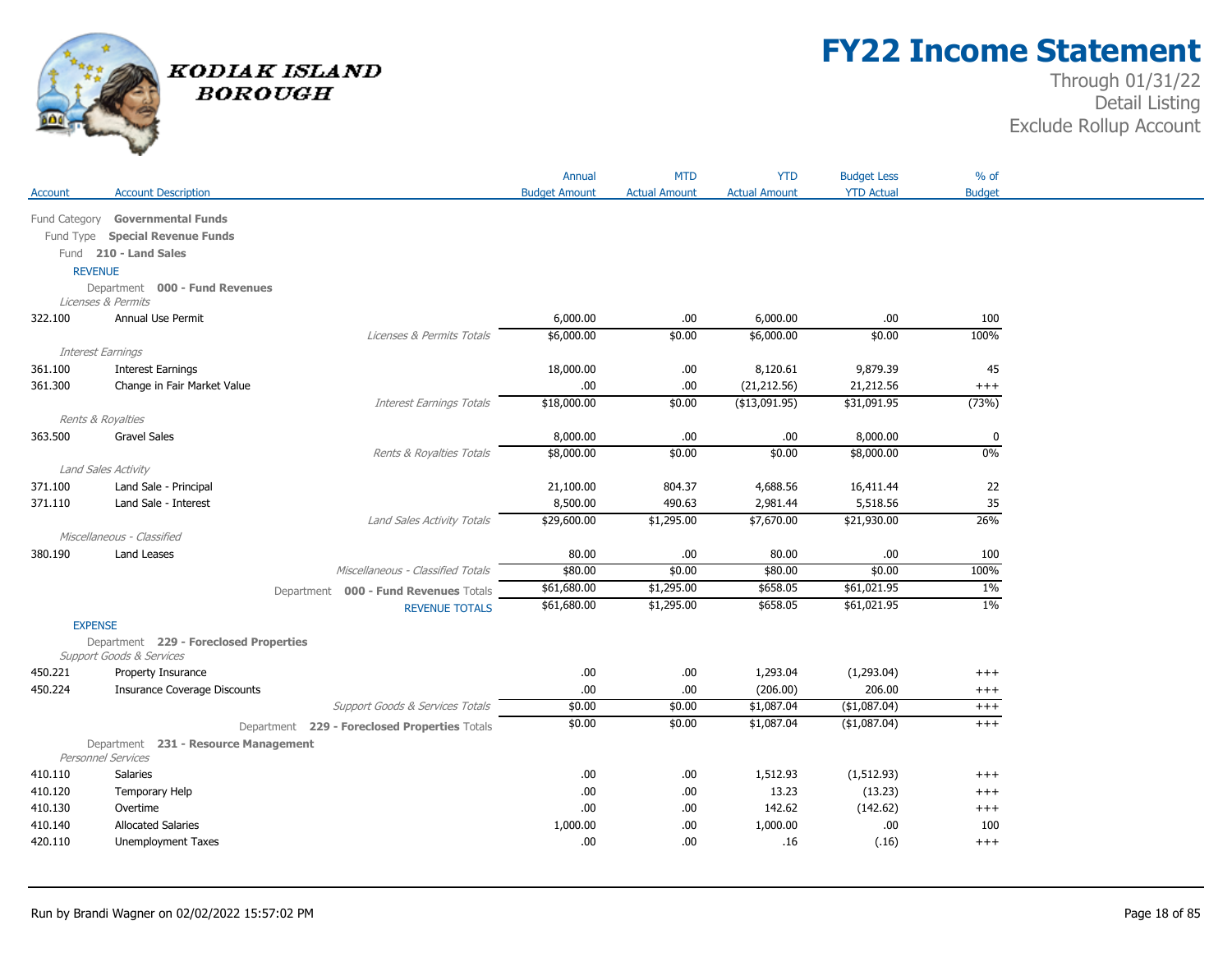

## **FY22 Income Statement**

| Account       | <b>Account Description</b>              |                                             | Annual<br><b>Budget Amount</b> | <b>MTD</b><br><b>Actual Amount</b> | <b>YTD</b><br><b>Actual Amount</b> | <b>Budget Less</b><br><b>YTD Actual</b> | $%$ of<br><b>Budget</b> |
|---------------|-----------------------------------------|---------------------------------------------|--------------------------------|------------------------------------|------------------------------------|-----------------------------------------|-------------------------|
|               |                                         |                                             |                                |                                    |                                    |                                         |                         |
| Fund Category | <b>Governmental Funds</b>               |                                             |                                |                                    |                                    |                                         |                         |
| Fund Type     | <b>Special Revenue Funds</b>            |                                             |                                |                                    |                                    |                                         |                         |
|               | Fund 210 - Land Sales                   |                                             |                                |                                    |                                    |                                         |                         |
|               | <b>EXPENSE</b>                          |                                             |                                |                                    |                                    |                                         |                         |
|               | 231 - Resource Management<br>Department |                                             |                                |                                    |                                    |                                         |                         |
|               | <b>Personnel Services</b>               |                                             |                                |                                    |                                    |                                         |                         |
| 420.120       | <b>FICA Taxes</b>                       |                                             | .00.                           | .00.                               | 122.92                             | (122.92)                                | $+++$                   |
| 420.130       | Group Insurance                         |                                             | .00.                           | .00.                               | 350.94                             | (350.94)                                | $+++$                   |
| 420.140       | Retirement                              |                                             | .00                            | .00.                               | 362.90                             | (362.90)                                | $^{+++}$                |
| 420.150       | <b>Workers Compensation</b>             | <b>Personnel Services Totals</b>            | .00<br>\$1,000.00              | .00.<br>\$0.00                     | 57.28<br>\$3,562.98                | (57.28)<br>( \$2,562.98)                | $^{+++}$<br>356%        |
|               | <b>Support Goods &amp; Services</b>     |                                             |                                |                                    |                                    |                                         |                         |
| 450.222       | General Liablity Insurance Coverage     |                                             | .00.                           | .00.                               | 176.00                             | (176.00)                                |                         |
| 450.224       | <b>Insurance Coverage Discounts</b>     |                                             | .00                            | .00.                               | (49.00)                            | 49.00                                   | $+++$<br>$+++$          |
| 450.330       | Rent                                    |                                             | 10,168.00                      | 847.33                             | 5,931.35                           | 4,236.65                                | 58                      |
| 450.430       | Maint & Repairs                         |                                             | .00                            | .00.                               | 4,500.00                           | (4,500.00)                              | $^{+++}$                |
| 450.450       | Contingencies                           |                                             | 50,512.00                      | .00.                               | .00                                | 50,512.00                               | $\Omega$                |
|               |                                         | Support Goods & Services Totals             | \$60,680.00                    | \$847.33                           | \$10,558.35                        | \$50,121.65                             | 17%                     |
|               |                                         | Department 231 - Resource Management Totals | \$61,680.00                    | \$847.33                           | \$14,121.33                        | \$47,558.67                             | 23%                     |
|               |                                         |                                             | \$61,680.00                    | \$847.33                           | \$15,208.37                        | \$46,471.63                             | 25%                     |
|               |                                         | <b>EXPENSE TOTALS</b>                       |                                |                                    |                                    |                                         |                         |
|               |                                         | 210 - Land Sales Totals<br>Fund             |                                |                                    |                                    |                                         |                         |
|               |                                         | <b>REVENUE TOTALS</b>                       | 61,680.00                      | 1,295.00                           | 658.05                             | 61,021.95                               | $1\%$                   |
|               |                                         | <b>EXPENSE TOTALS</b>                       | 61,680.00                      | 847.33                             | 15,208.37                          | 46,471.63                               | 25%                     |
|               |                                         | Fund 210 - Land Sales Net Gain (Loss)       | \$0.00                         | \$447.67                           | (\$14,550.32)                      | (\$14,550.32)                           | $^{+++}$                |
|               |                                         |                                             |                                |                                    |                                    |                                         |                         |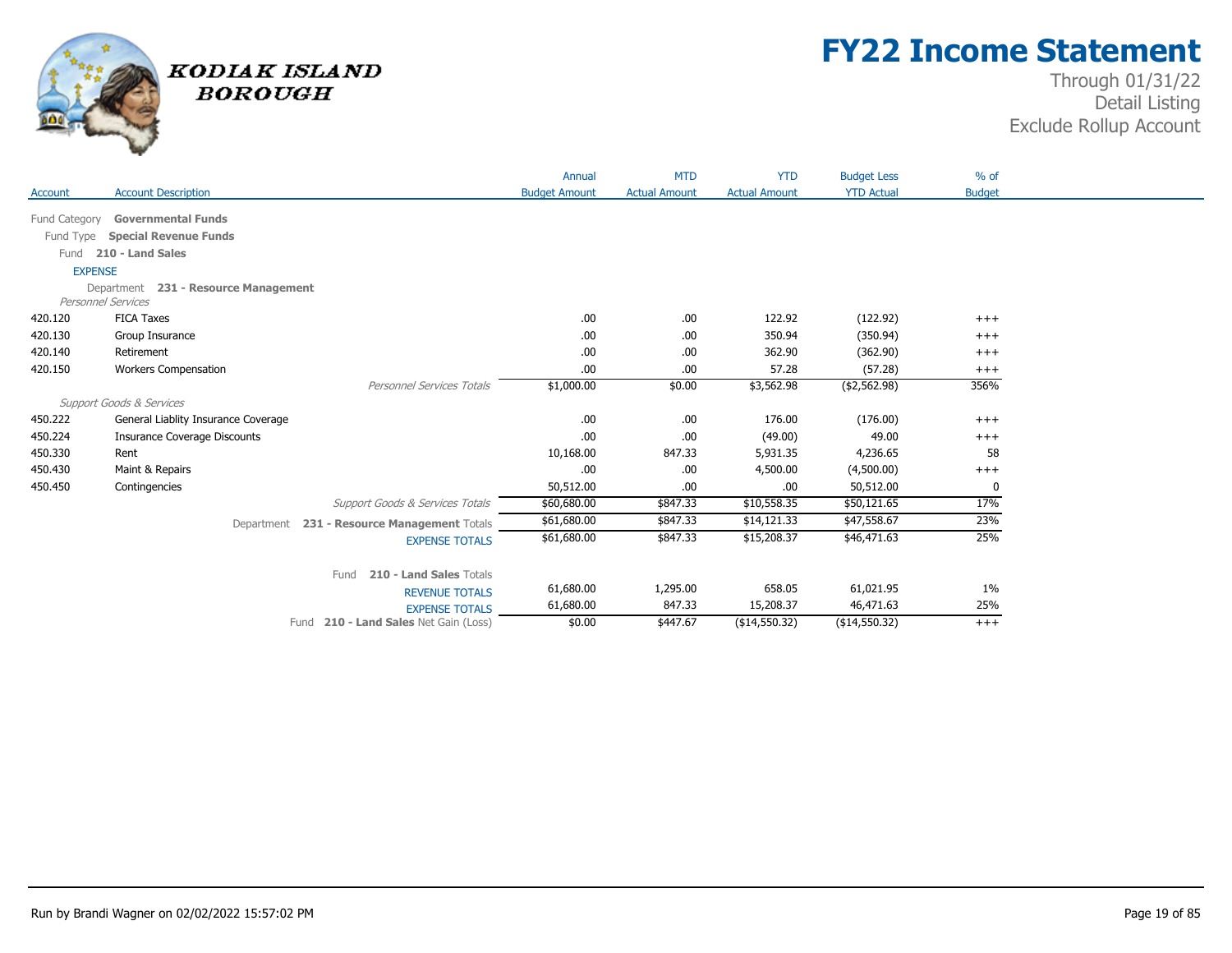

# **FY22 Income Statement**

|                    |                                         |                                       | Annual                   | <b>MTD</b>             | <b>YTD</b>               | <b>Budget Less</b>      | $%$ of        |
|--------------------|-----------------------------------------|---------------------------------------|--------------------------|------------------------|--------------------------|-------------------------|---------------|
| Account            | <b>Account Description</b>              |                                       | <b>Budget Amount</b>     | <b>Actual Amount</b>   | <b>Actual Amount</b>     | <b>YTD Actual</b>       | <b>Budget</b> |
| Fund Category      | <b>Governmental Funds</b>               |                                       |                          |                        |                          |                         |               |
|                    | Fund Type Special Revenue Funds         |                                       |                          |                        |                          |                         |               |
|                    | Fund 220 - Building & Grounds           |                                       |                          |                        |                          |                         |               |
| <b>REVENUE</b>     |                                         |                                       |                          |                        |                          |                         |               |
|                    | Department 000 - Fund Revenues          |                                       |                          |                        |                          |                         |               |
|                    | <b>State Shared Revenues</b>            |                                       |                          |                        |                          |                         |               |
| 335.190            | PERS on Behalf Payment                  |                                       | 6,266.00                 | 181.00                 | 2,431.02                 | 3,834.98                | 39            |
|                    |                                         | <b>State Shared Revenues Totals</b>   | \$6,266.00               | \$181.00               | \$2,431.02               | \$3,834.98              | 39%           |
| Interest Earnings  |                                         |                                       |                          |                        |                          |                         |               |
| 361.100            | <b>Interest Earnings</b>                |                                       | 5,000.00                 | .00                    | 10,068.46                | (5,068.46)              | 201           |
| 361.300            | Change in Fair Market Value             |                                       | .00                      | .00                    | (25, 285.82)             | 25,285.82               | $^{+++}$      |
|                    |                                         | <b>Interest Earnings Totals</b>       | \$5,000.00               | \$0.00                 | $($ \$15,217.36)         | \$20,217.36             | (304%)        |
| Rents & Royalties  |                                         |                                       |                          |                        |                          |                         |               |
| 363.100<br>363.110 | KIB<br>City of Kodiak                   |                                       | 414,724.00<br>190,125.00 | 34,560.31<br>15,294.40 | 241,922.45<br>122,355.20 | 172,801.55<br>67,769.80 | 58<br>64      |
| 363.120            | <b>KIBSD</b>                            |                                       | 202,128.00               | 16,248.00              | 114,929.60               | 87,198.40               | 57            |
| 363.140            | Borough Building - Annex                |                                       | 13,387.00                | 1,115.60               | 7,809.20                 | 5,577.80                | 58            |
| 363.210            | Land Sale Fund                          |                                       | 10,167.00                | 847.33                 | 5,931.35                 | 4,235.65                | 58            |
|                    |                                         | Rents & Royalties Totals              | \$830,531.00             | \$68,065.64            | \$492,947.80             | \$337,583.20            | 59%           |
|                    | <b>Other Financing Sources</b>          |                                       |                          |                        |                          |                         |               |
| 389.100            | Use of Fund Balance                     |                                       | 846,596.00               | .00                    | .00                      | 846,596.00              | 0             |
|                    |                                         | Other Financing Sources Totals        | \$846,596.00             | \$0.00                 | \$0.00                   | \$846,596.00            | $0\%$         |
|                    | <b>Operating Transfers In</b>           |                                       |                          |                        |                          |                         |               |
| 391.276            | <b>Facilities Fund</b>                  |                                       | 5,000.00                 | .00                    | 5,000.00                 | .00.                    | 100           |
|                    |                                         | <b>Operating Transfers In Totals</b>  | \$5,000.00               | \$0.00                 | \$5,000.00               | \$0.00                  | 100%          |
|                    |                                         | Department 000 - Fund Revenues Totals | \$1,693,393.00           | \$68,246.64            | \$485,161.46             | \$1,208,231.54          | 29%           |
|                    |                                         | <b>REVENUE TOTALS</b>                 | \$1,693,393.00           | \$68,246.64            | \$485,161.46             | \$1,208,231.54          | 29%           |
| <b>EXPENSE</b>     |                                         |                                       |                          |                        |                          |                         |               |
|                    | Department 232 - Borough Building       |                                       |                          |                        |                          |                         |               |
| Personnel Services |                                         |                                       |                          |                        |                          |                         |               |
| 410.110            | <b>Salaries</b>                         |                                       | 53,221.00                | 3,631.21               | 23,417.06                | 29,803.94               | 44            |
| 410.120            | Temporary Help                          |                                       | 22,594.00                | .00                    | 3,346.45                 | 19,247.55               | 15            |
| 410.130            | Overtime                                |                                       | .00                      | 462.09                 | 685.18                   | (685.18)                | $^{+++}$      |
| 410.152            | Cell Phone Stipend                      |                                       | 1,440.00                 | 100.00                 | 677.42                   | 762.58                  | 47            |
| 420.110<br>420.120 | Unemployment Taxes<br><b>FICA Taxes</b> |                                       | 8.00<br>5,800.00         | .40<br>311.67          | 2.40<br>2,094.53         | 5.60<br>3,705.47        | 30<br>36      |
| 420.130            | Group Insurance                         |                                       | 3,330.00                 | 1,441.64               | 8,393.27                 | (5,063.27)              | 252           |
| 420.140            | Retirement                              |                                       | 22,828.00                | 1,425.36               | 8,110.69                 | 14,717.31               | 36            |
| 420.150            | <b>Workers Compensation</b>             |                                       | 4,962.00                 | 215.83                 | 1,423.31                 | 3,538.69                | 29            |
|                    |                                         | Personnel Services Totals             | \$114,183.00             | \$7,588.20             | \$48,150.31              | \$66,032.69             | 42%           |
|                    |                                         |                                       |                          |                        |                          |                         |               |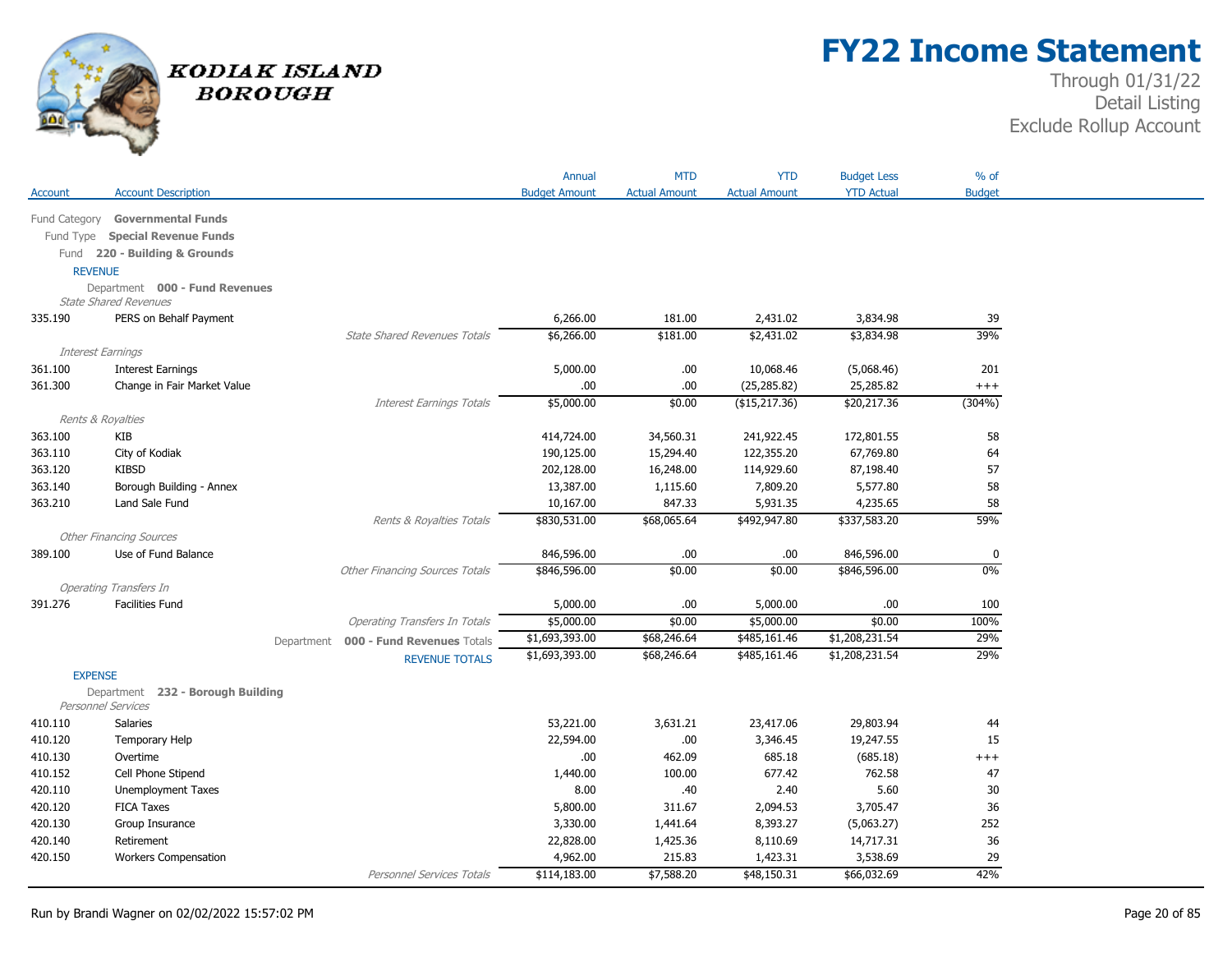

## **FY22 Income Statement**

|                |                                               |                                               | Annual               | <b>MTD</b>           | <b>YTD</b>           | <b>Budget Less</b> | % of           |
|----------------|-----------------------------------------------|-----------------------------------------------|----------------------|----------------------|----------------------|--------------------|----------------|
| Account        | <b>Account Description</b>                    |                                               | <b>Budget Amount</b> | <b>Actual Amount</b> | <b>Actual Amount</b> | <b>YTD Actual</b>  | <b>Budget</b>  |
| Fund Category  | <b>Governmental Funds</b>                     |                                               |                      |                      |                      |                    |                |
|                | Fund Type Special Revenue Funds               |                                               |                      |                      |                      |                    |                |
| Fund           | 220 - Building & Grounds                      |                                               |                      |                      |                      |                    |                |
| <b>EXPENSE</b> |                                               |                                               |                      |                      |                      |                    |                |
|                | Department 232 - Borough Building             |                                               |                      |                      |                      |                    |                |
|                | <b>Professional Services</b>                  |                                               |                      |                      |                      |                    |                |
| 430.140        | <b>Contracted Services</b>                    |                                               | 50,000.00            | 1,323.00             | 8,206.42             | 41,793.58          | 16             |
|                |                                               | <b>Professional Services Totals</b>           | \$50,000.00          | \$1,323.00           | \$8,206.42           | \$41,793.58        | 16%            |
|                | Support Goods & Services                      |                                               |                      |                      |                      |                    |                |
| 450.100        | <b>Office Supplies</b>                        |                                               | 250.00               | 81.98                | 250.55               | (.55)              | 100            |
| 450.119        | COVID-19 Expenditures                         |                                               | .00                  | .00.                 | 370.61               | (370.61)           | $++++$         |
| 450.160        | Furniture / Fixtures                          |                                               | 5,000.00             | .00                  | .00                  | 5,000.00           | $\mathbf{0}$   |
| 450.170        | Machinery / Equipment <\$5000                 |                                               | 2,500.00             | .00                  | 5,465.41             | (2,965.41)         | 219            |
| 450.221        | Property Insurance                            |                                               | 9,500.00             | .00                  | 19,276.00            | (9,776.00)         | 203            |
| 450.222        | General Liablity Insurance Coverage           |                                               | 1,900.00             | .00                  | 1,505.00             | 395.00             | 79             |
| 450.224        | <b>Insurance Coverage Discounts</b>           |                                               | .00                  | .00                  | (5,782.00)           | 5,782.00           | $++++$         |
| 450.230        | Advertising / Hearings                        |                                               | 350.00               | .00                  | .00                  | 350.00             | $\mathbf{0}$   |
| 450.270        | Continuing Education                          |                                               | 3,500.00             | .00                  | 142.50               | 3,357.50           | $\overline{4}$ |
| 450.290        | Recruit / Relocation                          |                                               | .00                  | .00                  | 109.59               | (109.59)           | $^{+++}$       |
| 450.340        | Telephone                                     |                                               | 60.00                | 5.31                 | 32.08                | 27.92              | 53             |
| 450.350        | Electricity                                   |                                               | 52,000.00            | 3,968.68             | 23,419.78            | 28,580.22          | 45             |
| 450.360        | Fuel - Heating                                |                                               | 35,000.00            | 6,168.08             | 28,217.26            | 6,782.74           | 81             |
| 450.365        | Fuel - Vehicle                                |                                               | 1,500.00             | 123.18               | 1,140.84             | 359.16             | 76             |
| 450.370        | Water & Sewer                                 |                                               | 15,000.00            | 1,263.62             | 7,584.42             | 7,415.58           | 51             |
| 450.380        | Snow Removal / Sanding                        |                                               | 25,000.00            | .00                  | 1,600.00             | 23,400.00          | 6              |
| 450.390        | Refuse Collection - Disposal                  |                                               | 8,000.00             | 555.66               | 3,333.96             | 4,666.04           | 42             |
| 450.410        | Janitorial Services                           |                                               | 65,000.00            | 4,785.05             | 32,713.15            | 32,286.85          | 50             |
| 450.430        | Maint & Repairs                               |                                               | 75,000.00            | 1,291.27             | 3,263.25             | 71,736.75          | 4              |
| 450.440        | Auto Maint & Repairs                          |                                               | 5,000.00             | 220.00               | 753.79               | 4,246.21           | 15             |
| 450.461        | <b>Safety Supplies</b>                        |                                               | 2,000.00             | 37.25                | 799.21               | 1,200.79           | 40             |
| 450.510        | <b>Recycling Services</b>                     |                                               | 3,000.00             | 200.00               | 1,082.70             | 1,917.30           | 36             |
| 450.540        | Clothing Allowance                            |                                               | 1,500.00             | .00                  | 483.58               | 1,016.42           | 32             |
|                |                                               | Support Goods & Services Totals               | \$311,060.00         | \$18,700.08          | \$125,761.68         | \$185,298.32       | 40%            |
| Capital Outlay |                                               |                                               |                      |                      |                      |                    |                |
| 470.140        | Remodel / Renovation                          |                                               | 50,000.00            | .00                  | .00                  | 50,000.00          | $\mathbf 0$    |
|                |                                               | Capital Outlay Totals                         | \$50,000.00          | \$0.00               | \$0.00               | \$50,000.00        | 0%             |
|                | <b>Operating Transfers / Capital Projects</b> |                                               |                      |                      |                      |                    |                |
| 494.450        | <b>Transfers to Capital Projects</b>          |                                               | 500,000.00           | .00.                 | .00.                 | 500,000.00         | 0              |
|                |                                               | Operating Transfers / Capital Projects Totals | \$500,000.00         | \$0.00               | \$0.00               | \$500,000.00       | 0%             |
|                |                                               |                                               |                      |                      |                      |                    |                |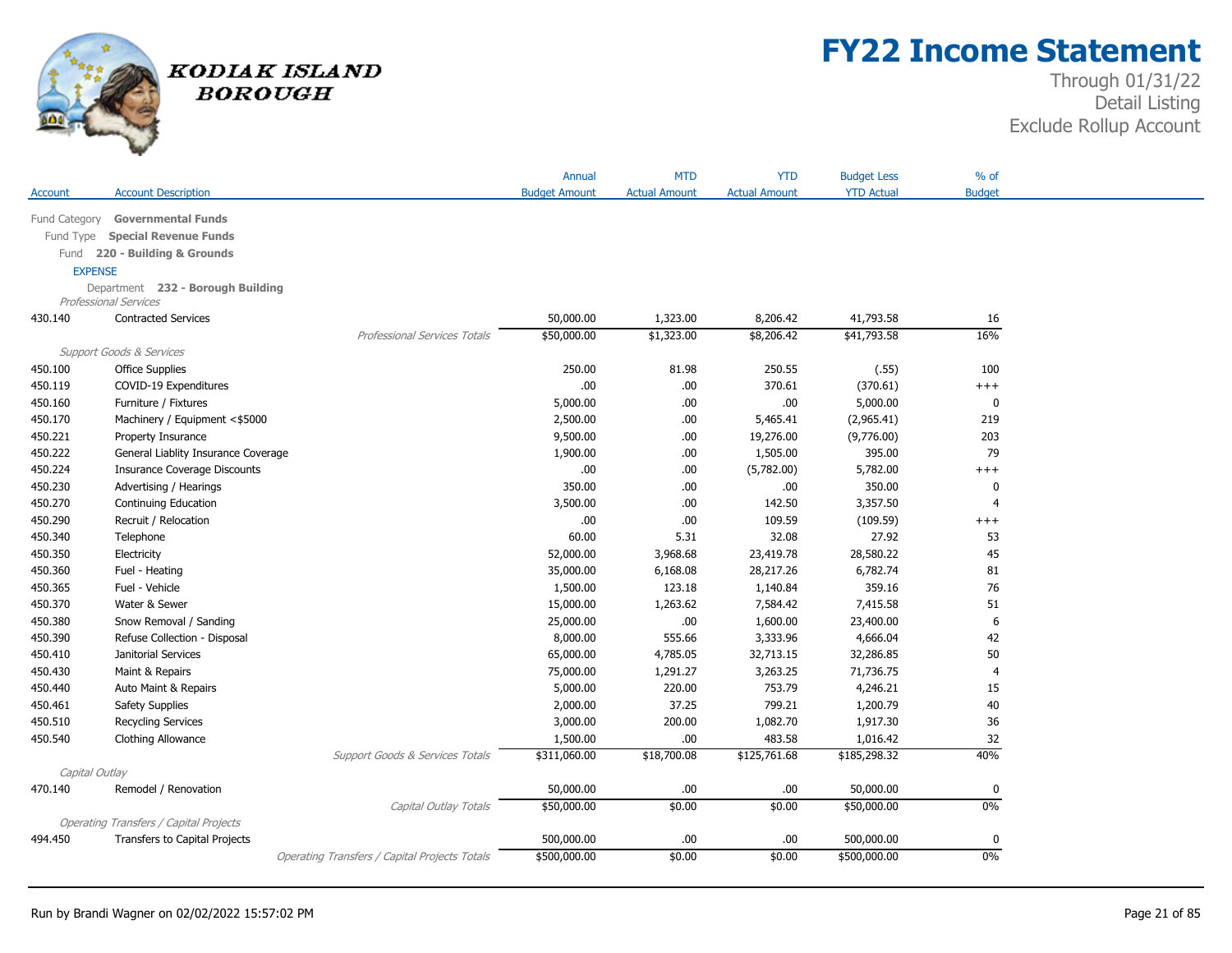

## **FY22 Income Statement**

|                |                                                                       |                                                | Annual               | <b>MTD</b>           | <b>YTD</b>           | <b>Budget Less</b> | $%$ of        |
|----------------|-----------------------------------------------------------------------|------------------------------------------------|----------------------|----------------------|----------------------|--------------------|---------------|
| Account        | <b>Account Description</b>                                            |                                                | <b>Budget Amount</b> | <b>Actual Amount</b> | <b>Actual Amount</b> | <b>YTD Actual</b>  | <b>Budget</b> |
| Fund Category  | <b>Governmental Funds</b>                                             |                                                |                      |                      |                      |                    |               |
| Fund Type      | <b>Special Revenue Funds</b>                                          |                                                |                      |                      |                      |                    |               |
|                | Fund 220 - Building & Grounds                                         |                                                |                      |                      |                      |                    |               |
| <b>EXPENSE</b> |                                                                       |                                                |                      |                      |                      |                    |               |
|                |                                                                       | Department 232 - Borough Building Totals       | \$1,025,243.00       | \$27,611.28          | \$182,118.41         | \$843,124.59       | 18%           |
|                |                                                                       |                                                |                      |                      |                      |                    |               |
|                | Department 233 - Mental Health Center<br><b>Professional Services</b> |                                                |                      |                      |                      |                    |               |
| 430.140        | <b>Contracted Services</b>                                            |                                                | 15,000.00            | .00                  | .00                  | 15,000.00          | 0             |
|                |                                                                       | <b>Professional Services Totals</b>            | \$15,000.00          | \$0.00               | \$0.00               | \$15,000.00        | 0%            |
|                | <b>Support Goods &amp; Services</b>                                   |                                                |                      |                      |                      |                    |               |
| 450.221        | Property Insurance                                                    |                                                | 3,700.00             | .00                  | 7,856.00             | (4, 156.00)        | 212           |
| 450.222        | General Liablity Insurance Coverage                                   |                                                | 150.00               | .00.                 | 153.00               | (3.00)             | 102           |
| 450.224        | <b>Insurance Coverage Discounts</b>                                   |                                                | .00                  | .00                  | (2,229.00)           | 2,229.00           | $^{+++}$      |
| 450.430        | Maint & Repairs                                                       |                                                | 25,000.00            | .00.                 | .00.                 | 25,000.00          | 0             |
|                |                                                                       | Support Goods & Services Totals                | \$28,850.00          | \$0.00               | \$5,780.00           | \$23,070.00        | 20%           |
|                |                                                                       | Department 233 - Mental Health Center Totals   | \$43,850.00          | \$0.00               | \$5,780.00           | \$38,070.00        | 13%           |
|                | Department 234 - School Buildings - KIB<br>Personnel Services         |                                                |                      |                      |                      |                    |               |
| 410.110        | <b>Salaries</b>                                                       |                                                | .00                  | .00.                 | 191.68               | (191.68)           | $^{+++}$      |
| 420.110        | Unemployment Taxes                                                    |                                                | .00                  | .00                  | .02                  | (.02)              | $^{+++}$      |
| 420.120        | <b>FICA Taxes</b>                                                     |                                                | .00                  | .00.                 | 14.66                | (14.66)            | $^{+++}$      |
| 420.140        | Retirement                                                            |                                                | .00                  | .00                  | 42.16                | (42.16)            | $^{+++}$      |
| 420.150        | <b>Workers Compensation</b>                                           |                                                | .00                  | .00                  | 9.89                 | (9.89)             | $^{+++}$      |
|                |                                                                       | Personnel Services Totals                      | \$0.00               | \$0.00               | \$258.41             | (\$258.41)         | $^{+++}$      |
|                | <b>Support Goods &amp; Services</b>                                   |                                                |                      |                      |                      |                    |               |
| 450.222        | General Liablity Insurance Coverage                                   |                                                | .00                  | .00.                 | 573.00               | (573.00)           | $^{+++}$      |
| 450.224        | <b>Insurance Coverage Discounts</b>                                   |                                                | .00                  | .00.                 | (159.00)             | 159.00             | $^{+++}$      |
| 450.350        | Electricity                                                           |                                                | 80,000.00            | 4,881.60             | 32,178.18            | 47,821.82          | 40            |
| 450.360        | Fuel - Heating                                                        |                                                | 65,000.00            | 8,638.98             | 29,425.52            | 35,574.48          | 45            |
| 450.370        | Water & Sewer                                                         |                                                | 4,000.00             | 1,147.00             | 1,747.00             | 2,253.00           | 44            |
| 450.430        | Maint & Repairs                                                       |                                                | 125,000.00           | 1,219.16             | 12,768.32            | 112,231.68         | 10            |
|                |                                                                       | <b>Support Goods &amp; Services Totals</b>     | \$274,000.00         | \$15,886.74          | \$76,533.02          | \$197,466.98       | 28%           |
| Other          |                                                                       |                                                |                      |                      |                      |                    |               |
| 468.110        | <b>Contracted Services</b>                                            |                                                | 35,000.00            | .00.                 | .00.                 | 35,000.00          | 0             |
|                |                                                                       | <b>Other Totals</b>                            | \$35,000.00          | \$0.00               | \$0.00               | \$35,000.00        | 0%            |
|                |                                                                       | Department 234 - School Buildings - KIB Totals | \$309,000.00         | \$15,886.74          | \$76,791.43          | \$232,208.57       | 25%           |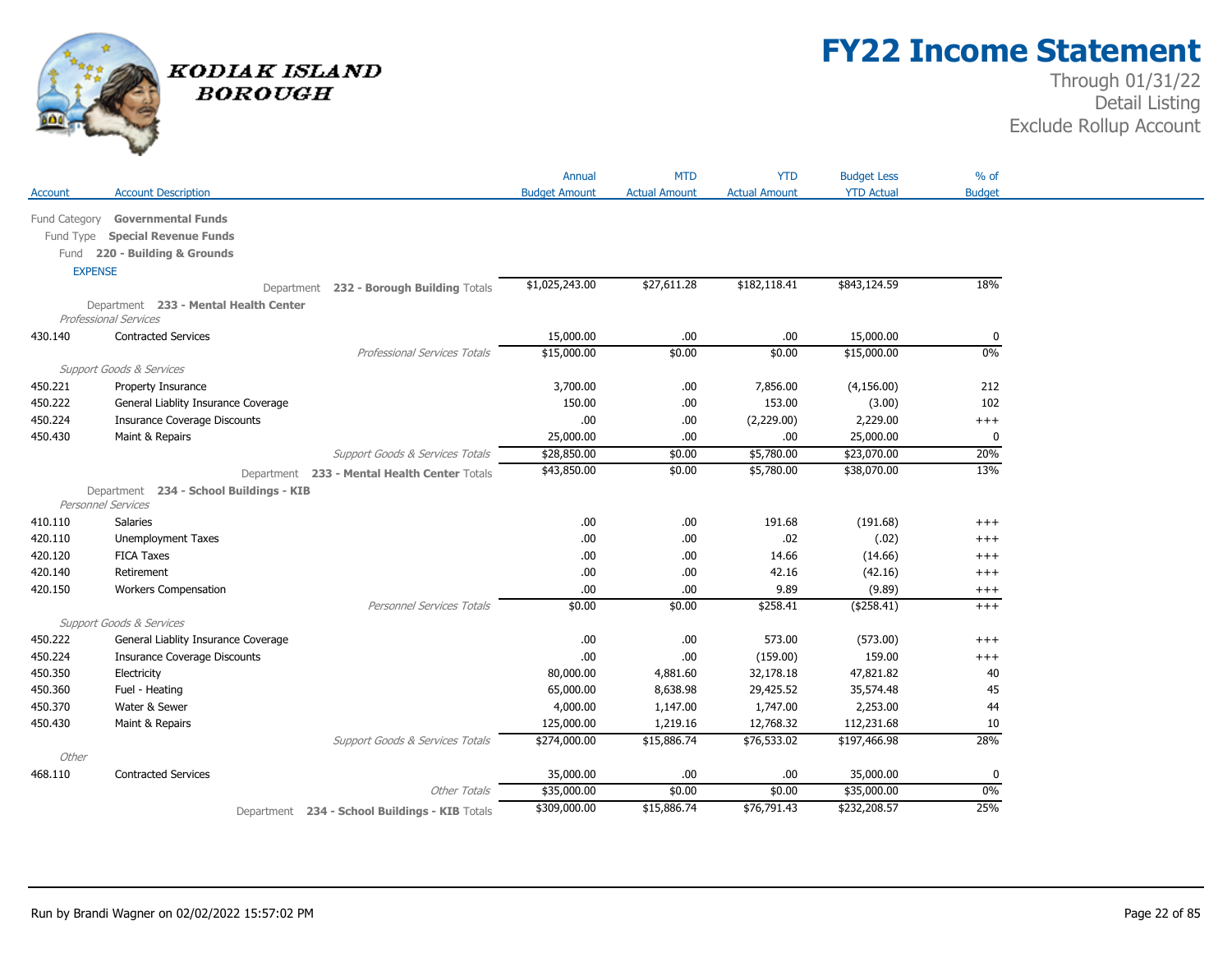

## **FY22 Income Statement**

|               |                                                                                   | Annual               | <b>MTD</b>           | <b>YTD</b>           | <b>Budget Less</b> | $%$ of        |
|---------------|-----------------------------------------------------------------------------------|----------------------|----------------------|----------------------|--------------------|---------------|
| Account       | <b>Account Description</b>                                                        | <b>Budget Amount</b> | <b>Actual Amount</b> | <b>Actual Amount</b> | <b>YTD Actual</b>  | <b>Budget</b> |
|               | <b>Governmental Funds</b>                                                         |                      |                      |                      |                    |               |
| Fund Category | Fund Type Special Revenue Funds                                                   |                      |                      |                      |                    |               |
|               |                                                                                   |                      |                      |                      |                    |               |
|               | Fund 220 - Building & Grounds                                                     |                      |                      |                      |                    |               |
|               | <b>EXPENSE</b>                                                                    |                      |                      |                      |                    |               |
|               | Department 235 - School Buildings - Major Repairs<br><b>Professional Services</b> |                      |                      |                      |                    |               |
| 430.140       | <b>Contracted Services</b>                                                        | 125,000.00           | .00.                 | 9,280.00             | 115,720.00         | 7             |
|               | <b>Professional Services Totals</b>                                               | \$125,000.00         | \$0.00               | \$9,280.00           | \$115,720.00       | 7%            |
|               | Support Goods & Services                                                          |                      |                      |                      |                    |               |
| 450.222       | General Liablity Insurance Coverage                                               | 200.00               | .00                  | 318.00               | (118.00)           | 159           |
| 450.224       | <b>Insurance Coverage Discounts</b>                                               | .00                  | .00                  | (88.00)              | 88.00              | $^{+++}$      |
| 450.430       | Maint & Repairs                                                                   | 55,000.00            | .00                  | 34,550.00            | 20,450.00          | 63            |
|               | Support Goods & Services Totals                                                   | \$55,200.00          | \$0.00               | \$34,780.00          | \$20,420.00        | 63%           |
|               | Department 235 - School Buildings - Major Repairs Totals                          | \$180,200.00         | \$0.00               | \$44,060.00          | \$136,140.00       | 24%           |
|               | Department 237 - Chiniak School<br><b>Professional Services</b>                   |                      |                      |                      |                    |               |
| 430.140       | <b>Contracted Services</b>                                                        | 25,000.00            | .00                  | .00.                 | 25,000.00          | $\bf{0}$      |
|               | Professional Services Totals                                                      | \$25,000.00          | \$0.00               | \$0.00               | \$25,000.00        | 0%            |
|               | Support Goods & Services                                                          |                      |                      |                      |                    |               |
| 450.430       | Maint & Repairs                                                                   | 75,000.00            | .00                  | .00                  | 75,000.00          | 0             |
|               | Support Goods & Services Totals                                                   | \$75,000.00          | \$0.00               | \$0.00               | \$75,000.00        | 0%            |
|               | Department 237 - Chiniak School Totals                                            | \$100,000.00         | \$0.00               | \$0.00               | \$100,000.00       | 0%            |
|               | Department 238 - Various Borough Buildings                                        |                      |                      |                      |                    |               |
|               | Personnel Services                                                                |                      |                      |                      |                    |               |
| 410.110       | <b>Salaries</b>                                                                   | .00.                 | .00                  | 41.08                | (41.08)            | $^{+++}$      |
| 410.120       | Temporary Help                                                                    | .00                  | .00                  | 2,473.31             | (2,473.31)         | $^{+++}$      |
| 420.120       | <b>FICA Taxes</b>                                                                 | .00                  | .00                  | 192.22               | (192.22)           | $^{+++}$      |
| 420.140       | Retirement                                                                        | .00                  | .00                  | 9.03                 | (9.03)             | $+++$         |
| 420.150       | <b>Workers Compensation</b>                                                       | .00.                 | .00                  | 129.74               | (129.74)           | $^{+++}$      |
|               | <b>Personnel Services Totals</b>                                                  | \$0.00               | \$0.00               | \$2,845.38           | ( \$2,845.38)      | $+++$         |
|               | Support Goods & Services                                                          |                      |                      |                      |                    |               |
| 450.222       | General Liablity Insurance Coverage                                               | 100.00               | .00                  | 142.00               | (42.00)            | 142           |
| 450.224       | <b>Insurance Coverage Discounts</b>                                               | .00.                 | .00                  | (40.00)              | 40.00              | $+++$         |
| 450.430       | Maint & Repairs                                                                   | 35,000.00            | 394.94               | 1,095.92             | 33,904.08          | 3             |
|               | <b>Support Goods &amp; Services Totals</b>                                        | \$35,100.00          | \$394.94             | \$1,197.92           | \$33,902.08        | 3%            |
|               | 238 - Various Borough Buildings Totals<br>Department                              | \$35,100.00          | \$394.94             | \$4,043.30           | \$31,056.70        | 12%           |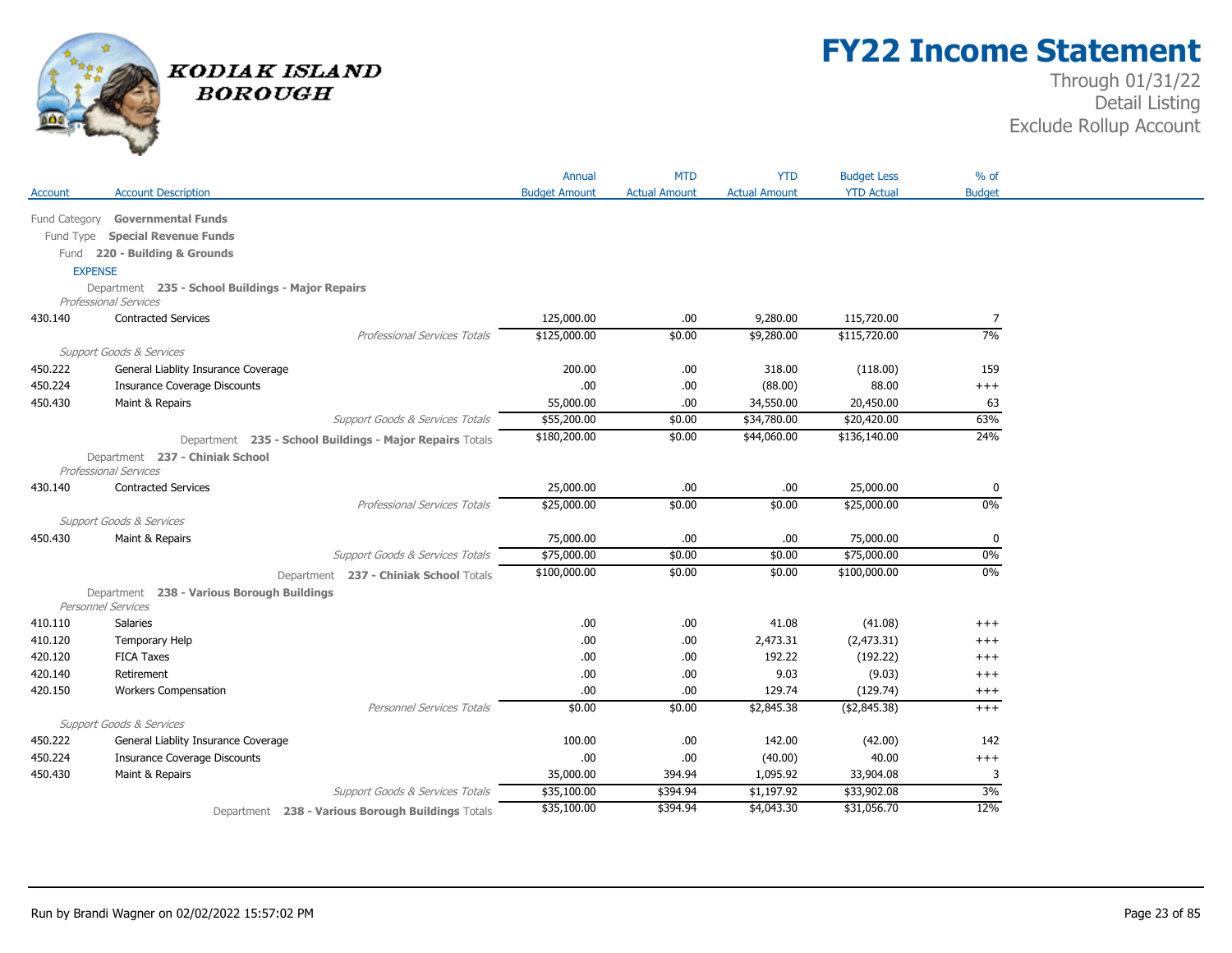

## **FY22 Income Statement**

|                  |                                          |                                                 | Annual               | <b>MTD</b>           | <b>YTD</b>           | <b>Budget Less</b> | $%$ of        |
|------------------|------------------------------------------|-------------------------------------------------|----------------------|----------------------|----------------------|--------------------|---------------|
| Account          | <b>Account Description</b>               |                                                 | <b>Budget Amount</b> | <b>Actual Amount</b> | <b>Actual Amount</b> | <b>YTD Actual</b>  | <b>Budget</b> |
| Fund Category    | <b>Governmental Funds</b>                |                                                 |                      |                      |                      |                    |               |
| Fund Type        | <b>Special Revenue Funds</b>             |                                                 |                      |                      |                      |                    |               |
|                  | Fund 220 - Building & Grounds            |                                                 |                      |                      |                      |                    |               |
| <b>EXPENSE</b>   |                                          |                                                 |                      |                      |                      |                    |               |
|                  | Department 241 - Project Office Expenses |                                                 |                      |                      |                      |                    |               |
|                  | <b>Personnel Services</b>                |                                                 |                      |                      |                      |                    |               |
| 410.110          | Salaries                                 |                                                 | .00.                 | 1,011.88             | 1,011.88             | (1,011.88)         | $^{+++}$      |
| 420.110          | <b>Unemployment Taxes</b>                |                                                 | .00                  | .11                  | .11                  | (.11)              | $^{+++}$      |
| 420.120          | <b>FICA Taxes</b>                        |                                                 | .00                  | 73.39                | 73.39                | (73.39)            | $+++$         |
| 420.130          | Group Insurance                          |                                                 | .00.                 | 254.72               | 254.72               | (254.72)           | $^{+++}$      |
| 420.140          | Retirement                               |                                                 | .00                  | 220.72               | 220.72               | (220.72)           | $+++$         |
| 420.150          | <b>Workers Compensation</b>              |                                                 | .00                  | 34.30                | 34.30                | (34.30)            | $^{+++}$      |
|                  |                                          | Personnel Services Totals                       | \$0.00               | \$1,595.12           | \$1,595.12           | ( \$1,595.12)      | $^{+++}$      |
|                  | <b>Support Goods &amp; Services</b>      |                                                 |                      |                      |                      |                    |               |
| 450.120          | Printing / Binding                       |                                                 | .00                  | 48.31                | 48.31                | (48.31)            | $+++$         |
| 450.350          | Electricity                              |                                                 | .00                  | 138.17               | 138.17               | (138.17)           | $^{+++}$      |
| 450.370          | Water & Sewer                            |                                                 | .00.                 | 303.20               | 303.20               | (303.20)           | $^{+++}$      |
|                  |                                          | Support Goods & Services Totals                 | \$0.00               | \$489.68             | \$489.68             | $(*489.68)$        | $^{+++}$      |
| Capital Projects |                                          |                                                 |                      |                      |                      |                    |               |
| 452.110          | Administration                           |                                                 | .00.                 | 57.64                | 57.64                | (57.64)            | $^{+++}$      |
|                  |                                          | Capital Projects Totals                         | \$0.00               | \$57.64              | \$57.64              | $($ \$57.64)       | $+++$         |
|                  |                                          | Department 241 - Project Office Expenses Totals | \$0.00               | \$2,142.44           | \$2,142.44           | (\$2,142.44)       | $^{+++}$      |
|                  |                                          | <b>EXPENSE TOTALS</b>                           | \$1,693,393.00       | \$46,035.40          | \$314,935.58         | \$1,378,457.42     | 19%           |
|                  |                                          |                                                 |                      |                      |                      |                    |               |
|                  |                                          | 220 - Building & Grounds Totals<br>Fund         |                      |                      |                      |                    |               |
|                  |                                          | <b>REVENUE TOTALS</b>                           | 1,693,393.00         | 68,246.64            | 485,161.46           | 1,208,231.54       | 29%           |
|                  |                                          | <b>EXPENSE TOTALS</b>                           | 1,693,393.00         | 46,035.40            | 314,935.58           | 1,378,457.42       | 19%           |
|                  |                                          | Fund 220 - Building & Grounds Net Gain (Loss)   | \$0.00               | \$22,211.24          | \$170,225.88         | \$170,225.88       | $^{+++}$      |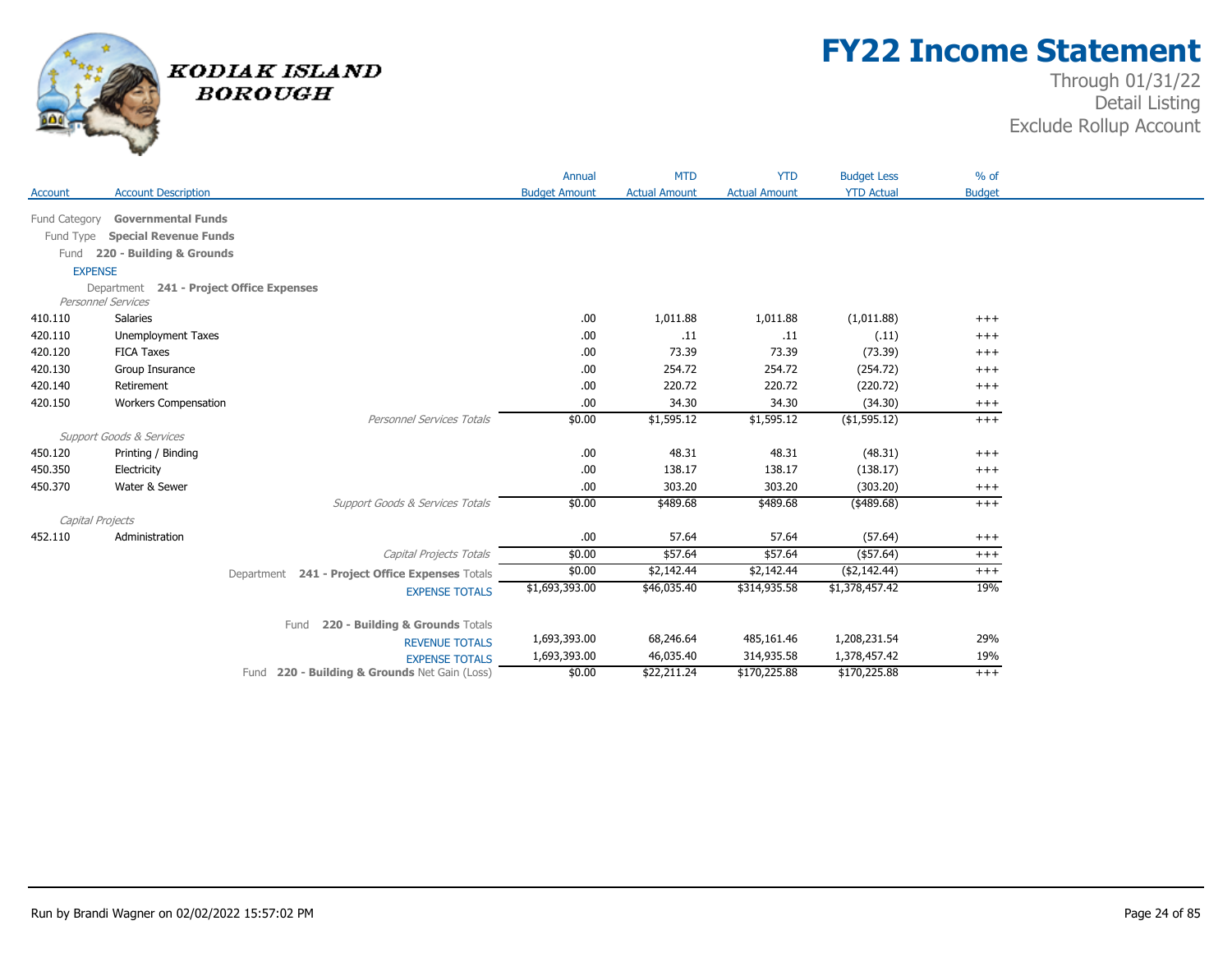

## **FY22 Income Statement**

|                |                                               |                                                      | Annual               | <b>MTD</b>           | <b>YTD</b>           | <b>Budget Less</b> | $%$ of        |
|----------------|-----------------------------------------------|------------------------------------------------------|----------------------|----------------------|----------------------|--------------------|---------------|
| Account        | <b>Account Description</b>                    |                                                      | <b>Budget Amount</b> | <b>Actual Amount</b> | <b>Actual Amount</b> | <b>YTD Actual</b>  | <b>Budget</b> |
|                | Fund Category Governmental Funds              |                                                      |                      |                      |                      |                    |               |
|                | Fund Type Special Revenue Funds               |                                                      |                      |                      |                      |                    |               |
|                | Fund 234 - LEPC                               |                                                      |                      |                      |                      |                    |               |
| <b>REVENUE</b> |                                               |                                                      |                      |                      |                      |                    |               |
|                | Department 000 - Fund Revenues                |                                                      |                      |                      |                      |                    |               |
|                | <b>Other Financing Sources</b>                |                                                      |                      |                      |                      |                    |               |
| 389.100        | Use of Fund Balance                           |                                                      | 3,000.00             | .00.                 | .00.                 | 3,000.00           | 0             |
|                |                                               | <b>Other Financing Sources Totals</b>                | \$3,000.00           | \$0.00               | \$0.00               | \$3,000.00         | 0%            |
|                |                                               | 000 - Fund Revenues Totals<br>Department             | \$3,000.00           | \$0.00               | \$0.00               | \$3,000.00         | 0%            |
|                |                                               | <b>REVENUE TOTALS</b>                                | \$3,000.00           | \$0.00               | \$0.00               | \$3,000.00         | 0%            |
| <b>EXPENSE</b> |                                               |                                                      |                      |                      |                      |                    |               |
|                | Department 242 - Emergency Planning Committee |                                                      |                      |                      |                      |                    |               |
|                | <b>Support Goods &amp; Services</b>           |                                                      |                      |                      |                      |                    |               |
| 450.230        | Advertising / Hearings                        |                                                      | 1,500.00             | .00                  | .00.                 | 1,500.00           | 0             |
| 450.300        | Travel / Per Diem                             |                                                      | 1,500.00             | .00                  | .00.                 | 1,500.00           | 0             |
|                |                                               | <b>Support Goods &amp; Services Totals</b>           | \$3,000.00           | \$0.00               | \$0.00               | \$3,000.00         | 0%            |
|                |                                               | Department 242 - Emergency Planning Committee Totals | \$3,000.00           | \$0.00               | \$0.00               | \$3,000.00         | 0%            |
|                |                                               | <b>EXPENSE TOTALS</b>                                | \$3,000.00           | \$0.00               | \$0.00               | \$3,000.00         | $0\%$         |
|                |                                               |                                                      |                      |                      |                      |                    |               |
|                |                                               | 234 - LEPC Totals<br>Fund                            |                      |                      |                      |                    |               |
|                |                                               | <b>REVENUE TOTALS</b>                                | 3,000.00             | .00                  | .00.                 | 3,000.00           | $0\%$         |
|                |                                               | <b>EXPENSE TOTALS</b>                                | 3,000.00             | .00                  | .00.                 | 3,000.00           | 0%            |
|                |                                               | 234 - LEPC Net Gain (Loss)<br>Fund                   | \$0.00               | \$0.00               | \$0.00               | \$0.00             | $+++$         |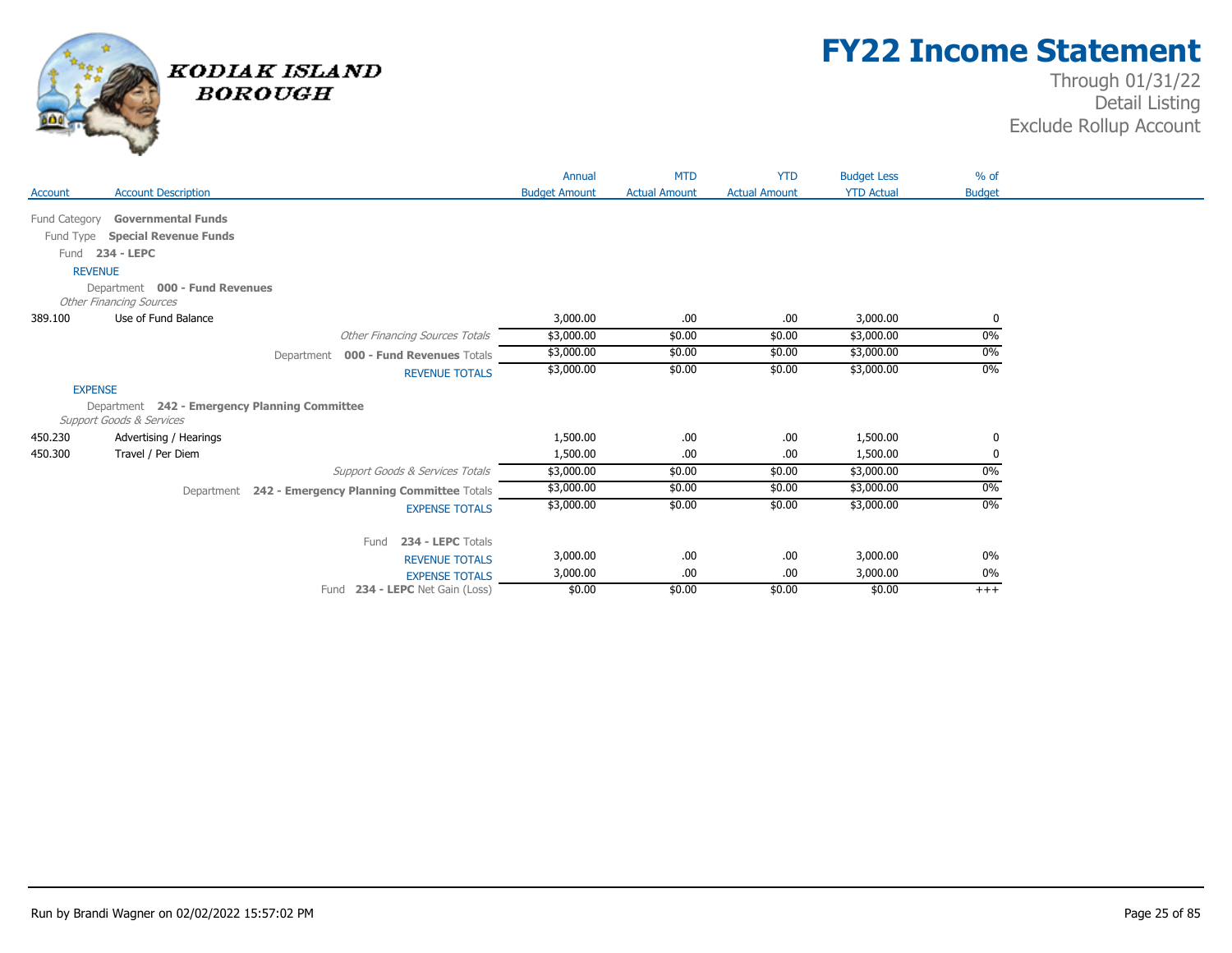

## **FY22 Income Statement**

|                   |                                                                   |                                       | Annual               | <b>MTD</b>           | <b>YTD</b>           | <b>Budget Less</b> | % of           |
|-------------------|-------------------------------------------------------------------|---------------------------------------|----------------------|----------------------|----------------------|--------------------|----------------|
| Account           | <b>Account Description</b>                                        |                                       | <b>Budget Amount</b> | <b>Actual Amount</b> | <b>Actual Amount</b> | <b>YTD Actual</b>  | <b>Budget</b>  |
| Fund Category     | <b>Governmental Funds</b>                                         |                                       |                      |                      |                      |                    |                |
|                   | Fund Type Special Revenue Funds                                   |                                       |                      |                      |                      |                    |                |
|                   | Fund 240 - Womens Bay Road Service                                |                                       |                      |                      |                      |                    |                |
| <b>REVENUE</b>    |                                                                   |                                       |                      |                      |                      |                    |                |
|                   | Department 000 - Fund Revenues                                    |                                       |                      |                      |                      |                    |                |
| Property Tax      |                                                                   |                                       |                      |                      |                      |                    |                |
| 311.100           | Real Property Tax                                                 |                                       | 206,000.00           | .00.                 | 205,086.25           | 913.75             | 100            |
| 311.200           | Personal Property Tax                                             |                                       | 6,000.00             | .00.                 | 5,098.74             | 901.26             | 85             |
|                   |                                                                   | Property Tax Totals                   | \$212,000.00         | \$0.00               | \$210,184.99         | \$1,815.01         | 99%            |
| 319.100           | Penalties & Interest Tax<br>Penalties & Interest                  |                                       | .00                  | .67                  | .93                  | (.93)              | $^{+++}$       |
|                   |                                                                   | Penalties & Interest Tax Totals       | \$0.00               | \$0.67               | \$0.93               | (\$0.93)           | $+++$          |
|                   | Licenses & Permits                                                |                                       |                      |                      |                      |                    |                |
| 322.100           | Annual Use Permit                                                 |                                       | 27,600.00            | .00.                 | 27,600.00            | .00                | 100            |
|                   |                                                                   | Licenses & Permits Totals             | \$27,600.00          | \$0.00               | \$27,600.00          | \$0.00             | 100%           |
| Interest Earnings |                                                                   |                                       |                      |                      |                      |                    |                |
| 361.100           | <b>Interest Earnings</b>                                          |                                       | .00.                 | .00.                 | 1,027.14             | (1,027.14)         | $^{+++}$       |
| 361.300           | Change in Fair Market Value                                       |                                       | .00                  | .00.                 | (2,657.35)           | 2,657.35           | $^{+++}$       |
|                   |                                                                   | <b>Interest Earnings Totals</b>       | \$0.00               | \$0.00               | (\$1,630.21)         | \$1,630.21         | $^{+++}$       |
|                   |                                                                   | Department 000 - Fund Revenues Totals | \$239,600.00         | \$0.67               | \$236,155.71         | \$3,444.29         | 99%            |
|                   |                                                                   | <b>REVENUE TOTALS</b>                 | \$239,600.00         | \$0.67               | \$236,155.71         | \$3,444.29         | 99%            |
| <b>EXPENSE</b>    |                                                                   |                                       |                      |                      |                      |                    |                |
|                   | Department<br>222 - Womens Bay Road Service<br>Personnel Services |                                       |                      |                      |                      |                    |                |
| 410.110           | <b>Salaries</b>                                                   |                                       | 850.00               | 14.03                | 14.03                | 835.97             | $\overline{2}$ |
| 420.120           | <b>FICA Taxes</b>                                                 |                                       | .00                  | 1.01                 | 1.01                 | (1.01)             | $^{+++}$       |
| 420.140           | Retirement                                                        |                                       | .00                  | 3.09                 | 3.09                 | (3.09)             | $+++$          |
| 420.150           | <b>Workers Compensation</b>                                       |                                       | .00                  | .05                  | .05                  | (.05)              | $^{+++}$       |
|                   |                                                                   | Personnel Services Totals             | \$850.00             | \$18.18              | \$18.18              | \$831.82           | 2%             |
| 446.110           | Service District Maint<br>Snow Removal / Sanding                  |                                       | 70,000.00            | 41,151.85            | 47,279.45            | 22,720.55          | 68             |
| 446.120           | Maint & Repairs                                                   |                                       | 100,000.00           | .00.                 | 100,422.90           | (422.90)           | 100            |
| 446.125           | Grading / Ditching                                                |                                       | 50,000.00            | .00.                 | 12,807.90            | 37,192.10          | 26             |
|                   |                                                                   | Service District Maint Totals         | \$220,000.00         | \$41,151.85          | \$160,510.25         | \$59,489.75        | 73%            |
|                   | Support Goods & Services                                          |                                       |                      |                      |                      |                    |                |
| 450.100           | <b>Office Supplies</b>                                            |                                       | 250.00               | .00.                 | .00                  | 250.00             | $\pmb{0}$      |
| 450.222           | General Liablity Insurance Coverage                               |                                       | 500.00               | .00.                 | 391.00               | 109.00             | 78             |
| 450.224           | <b>Insurance Coverage Discounts</b>                               |                                       | .00                  | .00.                 | (109.00)             | 109.00             | $^{+++}$       |
| 450.320           | <b>Bad Debt Expense</b>                                           |                                       | .00                  | .76                  | .95                  | (.95)              | $+++$          |
|                   |                                                                   |                                       |                      |                      |                      |                    |                |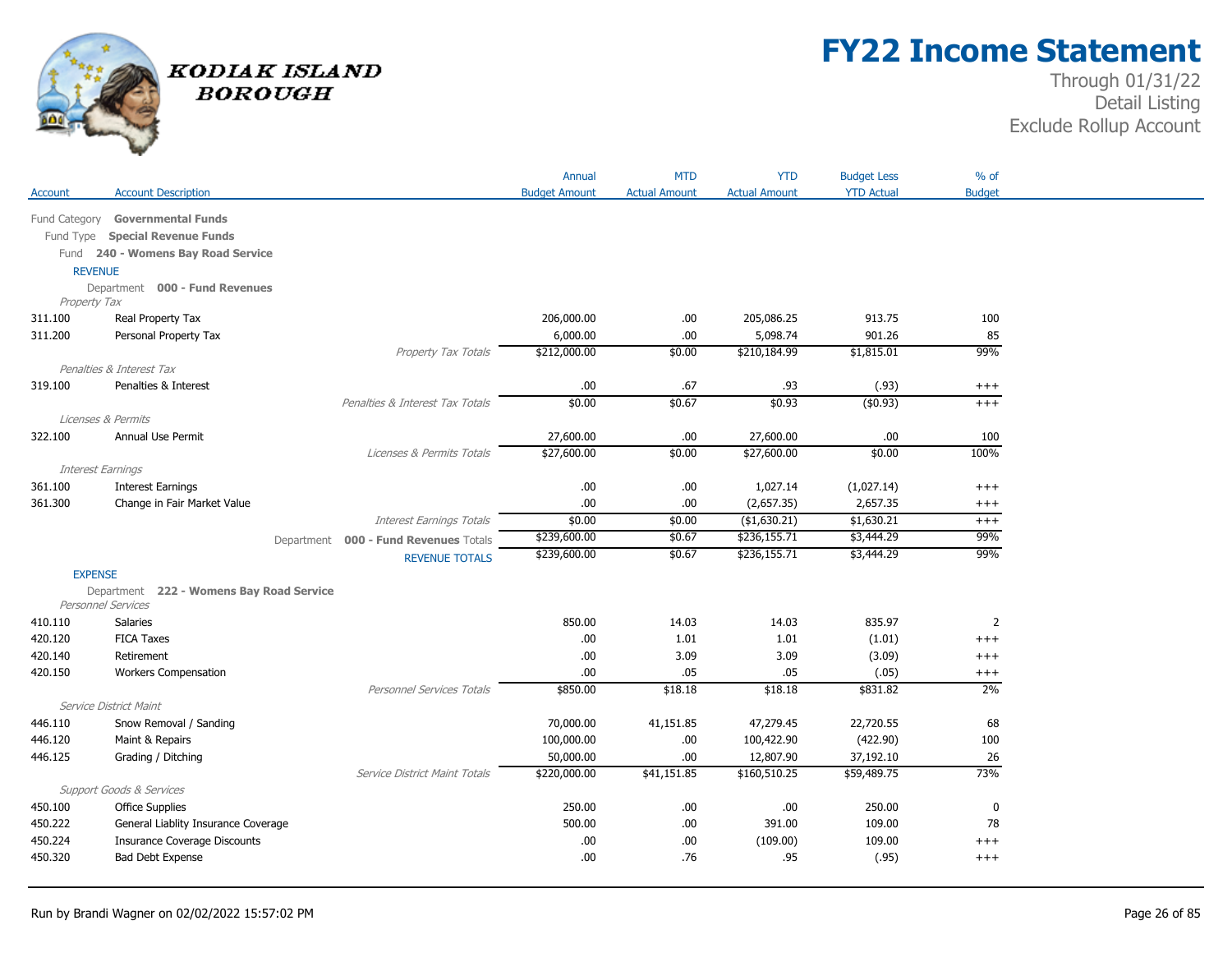

## **FY22 Income Statement**

|               |                                                                                 |            |                                               | Annual               | <b>MTD</b>           | <b>YTD</b>           | <b>Budget Less</b> | $%$ of        |  |
|---------------|---------------------------------------------------------------------------------|------------|-----------------------------------------------|----------------------|----------------------|----------------------|--------------------|---------------|--|
| Account       | <b>Account Description</b>                                                      |            |                                               | <b>Budget Amount</b> | <b>Actual Amount</b> | <b>Actual Amount</b> | <b>YTD Actual</b>  | <b>Budget</b> |  |
| Fund Category | <b>Governmental Funds</b>                                                       |            |                                               |                      |                      |                      |                    |               |  |
| Fund Type     | <b>Special Revenue Funds</b>                                                    |            |                                               |                      |                      |                      |                    |               |  |
| Fund          | 240 - Womens Bay Road Service                                                   |            |                                               |                      |                      |                      |                    |               |  |
|               | <b>EXPENSE</b>                                                                  |            |                                               |                      |                      |                      |                    |               |  |
|               | Department 222 - Womens Bay Road Service<br><b>Support Goods &amp; Services</b> |            |                                               |                      |                      |                      |                    |               |  |
| 450.450       | Contingencies                                                                   |            |                                               | 18,000.00            | .00.                 | .00.                 | 18,000.00          | $\mathbf{0}$  |  |
|               |                                                                                 |            | Support Goods & Services Totals               | \$18,750.00          | \$0.76               | \$282.95             | \$18,467.05        | 2%            |  |
|               |                                                                                 | Department | 222 - Womens Bay Road Service Totals          | \$239,600.00         | \$41,170.79          | \$160,811.38         | \$78,788.62        | 67%           |  |
|               |                                                                                 |            | <b>EXPENSE TOTALS</b>                         | \$239,600.00         | \$41,170.79          | \$160,811.38         | \$78,788.62        | 67%           |  |
|               |                                                                                 | Fund       | 240 - Womens Bay Road Service Totals          |                      |                      |                      |                    |               |  |
|               |                                                                                 |            | <b>REVENUE TOTALS</b>                         | 239,600.00           | .67                  | 236,155.71           | 3,444.29           | 99%           |  |
|               |                                                                                 |            | <b>EXPENSE TOTALS</b>                         | 239,600.00           | 41,170.79            | 160,811.38           | 78,788.62          | 67%           |  |
|               |                                                                                 | Fund       | 240 - Womens Bay Road Service Net Gain (Loss) | \$0.00               | $($ \$41,170.12)     | \$75,344.33          | \$75,344.33        | $^{+++}$      |  |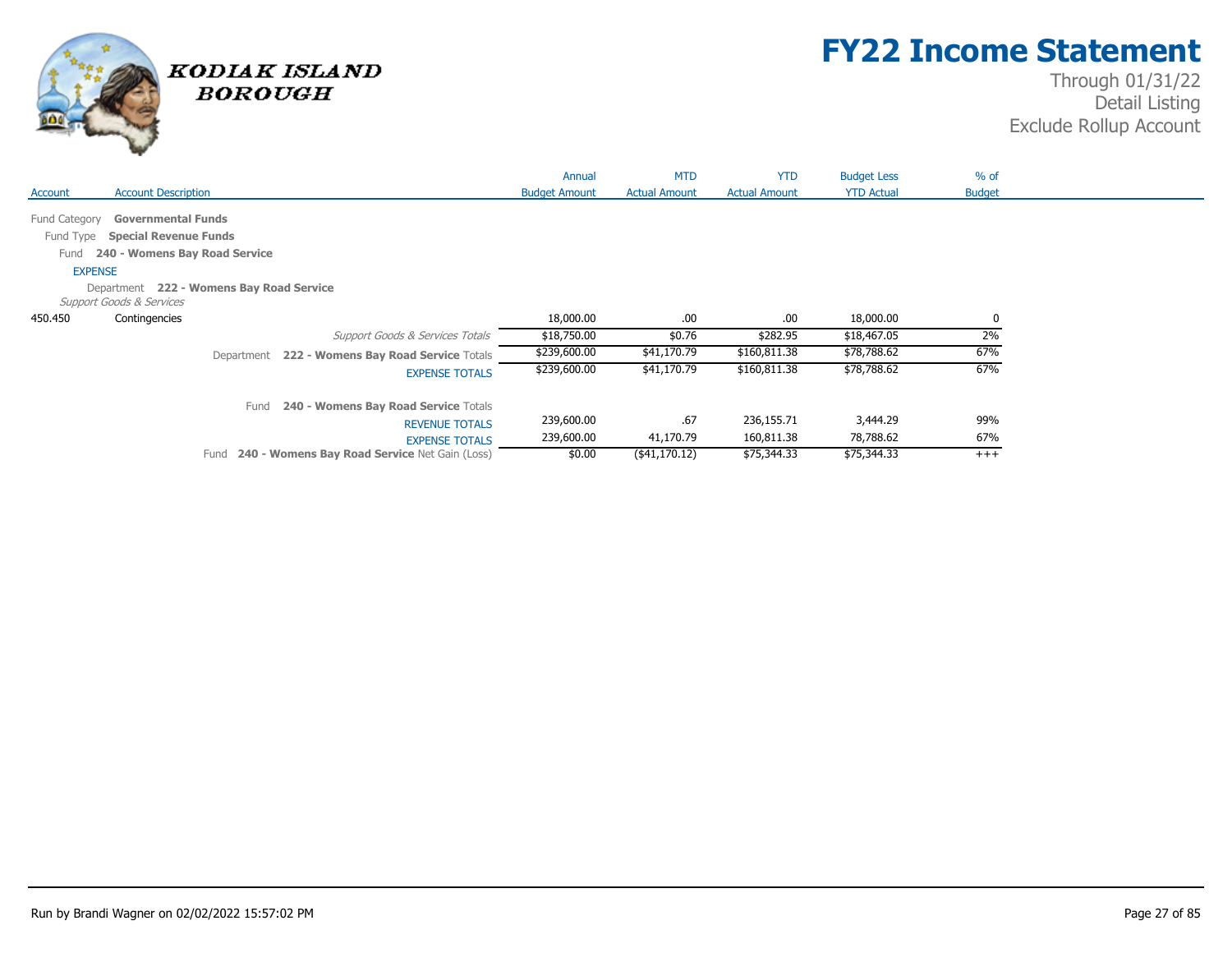

# **FY22 Income Statement**

|                    |                                           |                                       | Annual                   | <b>MTD</b>           | <b>YTD</b>           | <b>Budget Less</b> | % of           |
|--------------------|-------------------------------------------|---------------------------------------|--------------------------|----------------------|----------------------|--------------------|----------------|
| Account            | <b>Account Description</b>                |                                       | <b>Budget Amount</b>     | <b>Actual Amount</b> | <b>Actual Amount</b> | <b>YTD Actual</b>  | <b>Budget</b>  |
| Fund Category      | <b>Governmental Funds</b>                 |                                       |                          |                      |                      |                    |                |
|                    | Fund Type Special Revenue Funds           |                                       |                          |                      |                      |                    |                |
|                    | Fund 242 - Service District #1            |                                       |                          |                      |                      |                    |                |
| <b>REVENUE</b>     |                                           |                                       |                          |                      |                      |                    |                |
|                    | Department 000 - Fund Revenues            |                                       |                          |                      |                      |                    |                |
| Property Tax       |                                           |                                       |                          |                      |                      |                    |                |
| 311.100            | Real Property Tax                         |                                       | 425,000.00               | (1,349.09)           | 443,013.48           | (18,013.48)        | 104            |
| 311.200            | Personal Property Tax                     |                                       | 8,000.00                 | .00.                 | 9,872.42             | (1,872.42)         | 123            |
|                    |                                           | Property Tax Totals                   | \$433,000.00             | (\$1,349.09)         | \$452,885.90         | (\$19,885.90)      | 105%           |
|                    | Penalties & Interest Tax                  |                                       |                          |                      |                      |                    |                |
| 319.100            | Penalties & Interest                      |                                       | $.00$                    | .00                  | .06                  | (.06)              | $^{+++}$       |
|                    |                                           | Penalties & Interest Tax Totals       | \$0.00                   | \$0.00               | \$0.06               | (\$0.06)           | $^{+++}$       |
|                    | <b>Interest Earnings</b>                  |                                       |                          |                      |                      |                    |                |
| 361.100            | <b>Interest Earnings</b>                  |                                       | .00                      | .00                  | 7,083.98             | (7,083.98)         | $^{+++}$       |
| 361.300            | Change in Fair Market Value               |                                       | .00.                     | .00.                 | (17, 921.35)         | 17,921.35          | $^{+++}$       |
|                    |                                           | <b>Interest Earnings Totals</b>       | \$0.00                   | \$0.00               | (\$10,837.37)        | \$10,837.37        | $^{+++}$       |
|                    | Miscellaneous - Classified                |                                       |                          |                      |                      |                    |                |
| 380.170            | Other                                     |                                       | .00                      | .00.                 | 365.40               | (365.40)           | $^{+++}$       |
|                    |                                           | Miscellaneous - Classified Totals     | \$0.00                   | \$0.00               | \$365.40             | (\$365.40)         | $^{+++}$       |
|                    |                                           | Department 000 - Fund Revenues Totals | \$433,000.00             | (\$1,349.09)         | \$442,413.99         | ( \$9,413.99)      | 102%           |
|                    |                                           | <b>REVENUE TOTALS</b>                 | \$433,000.00             | (\$1,349.09)         | \$442,413.99         | ( \$9,413.99)      | 102%           |
| <b>EXPENSE</b>     |                                           |                                       |                          |                      |                      |                    |                |
|                    | Department 224 - Road Service District #1 |                                       |                          |                      |                      |                    |                |
|                    | <b>Personnel Services</b>                 |                                       |                          |                      |                      |                    |                |
| 410.109            | Chairman Stipend                          |                                       | 4,800.00                 | .00                  | 2,400.00             | 2,400.00           | 50             |
| 410.110            | <b>Salaries</b>                           |                                       | 3,000.00                 | 28.07                | 98.24                | 2,901.76           | 3              |
| 410.130            | Overtime                                  |                                       | 1,000.00                 | .00.                 | .00                  | 1,000.00           | $\mathbf 0$    |
| 420.110            | <b>Unemployment Taxes</b>                 |                                       | 50.00                    | .00                  | .00                  | 50.00              | 0              |
| 420.120            | <b>FICA Taxes</b>                         |                                       | 700.00                   | 2.01                 | 190.76               | 509.24             | 27             |
| 420.130            | Group Insurance                           |                                       | 1,000.00                 | .00.                 | 39.24                | 960.76             | $\overline{4}$ |
| 420.140            | Retirement                                |                                       | 500.00                   | 6.17                 | 105.03               | 394.97             | 21             |
| 420.150            | <b>Workers Compensation</b>               |                                       | 100.00                   | .09                  | 8.49                 | 91.51              | 8              |
|                    |                                           | Personnel Services Totals             | \$11,150.00              | \$36.34              | \$2,841.76           | \$8,308.24         | 25%            |
|                    | Service District Maint                    |                                       |                          | 81,721.81            | 95,919.91            | 104,080.09         | 48             |
| 446.110<br>446.120 | Snow Removal / Sanding<br>Maint & Repairs |                                       | 200,000.00<br>148,250.00 | 48,536.96            | 70,116.28            | 78,133.72          | 47             |
| 446.125            | Grading / Ditching                        |                                       | 60,000.00                | 5,187.50             | 15,862.50            | 44,137.50          | 26             |
|                    |                                           | Service District Maint Totals         | \$408,250.00             | \$135,446.27         | \$181,898.69         | \$226,351.31       | 45%            |
|                    | Support Goods & Services                  |                                       |                          |                      |                      |                    |                |
| 450.110            | <b>Operating Supplies</b>                 |                                       | 100.00                   | .00.                 | .00                  | 100.00             | $\mathbf 0$    |
|                    |                                           |                                       |                          |                      |                      |                    |                |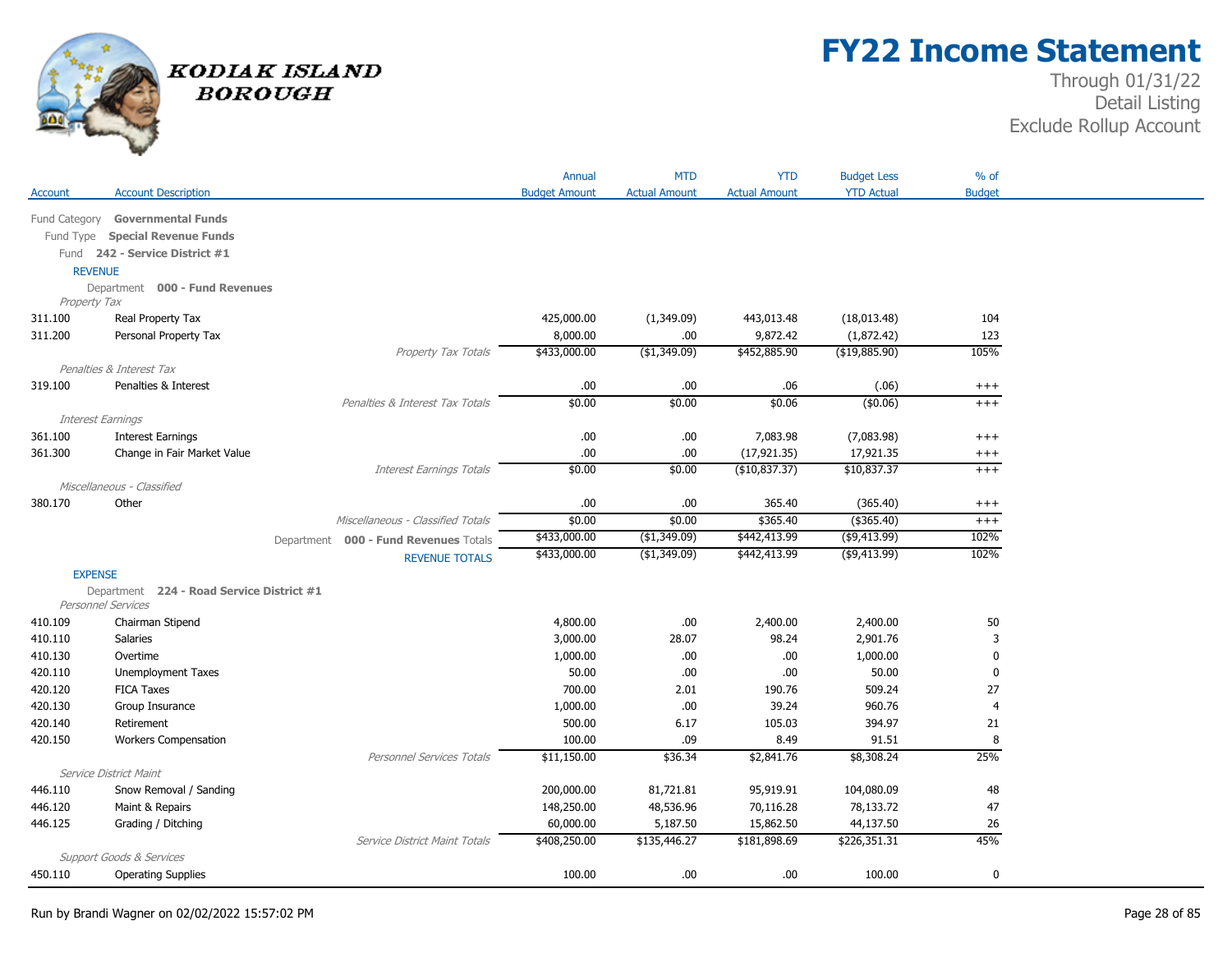

## **FY22 Income Statement**

|                |                                                           | Annual               | <b>MTD</b>           | <b>YTD</b>           | <b>Budget Less</b> | $%$ of        |
|----------------|-----------------------------------------------------------|----------------------|----------------------|----------------------|--------------------|---------------|
| Account        | <b>Account Description</b>                                | <b>Budget Amount</b> | <b>Actual Amount</b> | <b>Actual Amount</b> | <b>YTD Actual</b>  | <b>Budget</b> |
| Fund Category  | <b>Governmental Funds</b>                                 |                      |                      |                      |                    |               |
| Fund Type      | <b>Special Revenue Funds</b>                              |                      |                      |                      |                    |               |
| Fund           | 242 - Service District #1                                 |                      |                      |                      |                    |               |
| <b>EXPENSE</b> |                                                           |                      |                      |                      |                    |               |
|                | Department 224 - Road Service District #1                 |                      |                      |                      |                    |               |
| 450.120        | <b>Support Goods &amp; Services</b>                       | 100.00               | .00                  |                      | 100.00             | 0             |
| 450.222        | Printing / Binding<br>General Liablity Insurance Coverage | 1,000.00             | .00                  | .00.<br>640.00       | 360.00             | 64            |
| 450.224        | <b>Insurance Coverage Discounts</b>                       | .00                  | .00                  | (178.00)             | 178.00             | $+++$         |
| 450.230        | Advertising / Hearings                                    | 400.00               | .00                  | .00.                 | 400.00             | 0             |
| 450.260        | Surveys                                                   | 12,000.00            | .00                  | .00.                 | 12,000.00          | 0             |
| 450.320        | <b>Bad Debt Expense</b>                                   | .00                  | .70                  | .76                  | (.76)              | $+++$         |
| 450.350        | Electricity                                               | .00                  | 18.14                | 18.14                | (18.14)            | $+++$         |
|                | Support Goods & Services Totals                           | \$13,600.00          | \$18.84              | \$480.90             | \$13,119.10        | 4%            |
|                | 224 - Road Service District #1 Totals<br>Department       | \$433,000.00         | \$135,501.45         | \$185,221.35         | \$247,778.65       | 43%           |
|                | <b>EXPENSE TOTALS</b>                                     | \$433,000.00         | \$135,501.45         | \$185,221.35         | \$247,778.65       | 43%           |
|                |                                                           |                      |                      |                      |                    |               |
|                | 242 - Service District #1 Totals<br>Fund                  |                      |                      |                      |                    |               |
|                | <b>REVENUE TOTALS</b>                                     | 433,000.00           | (1,349.09)           | 442,413.99           | (9,413.99)         | 102%          |
|                | <b>EXPENSE TOTALS</b>                                     | 433,000.00           | 135,501.45           | 185,221.35           | 247,778.65         | 43%           |
|                | 242 - Service District #1 Net Gain (Loss)<br>Fund         | \$0.00               | (\$136,850.54)       | \$257,192.64         | \$257,192.64       | $+++$         |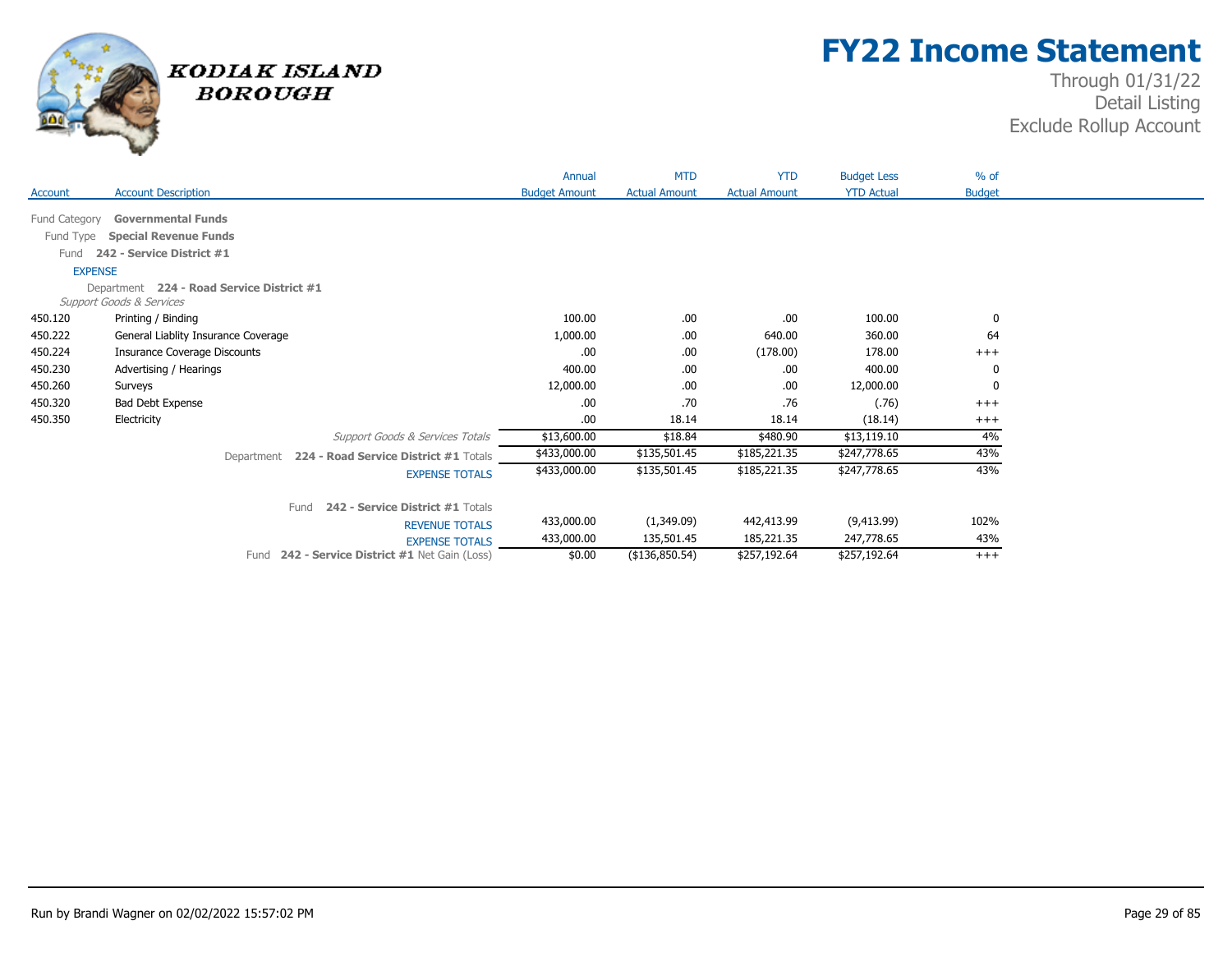

## **FY22 Income Statement**

|               |                                                     |                                       | Annual               | <b>MTD</b>           | <b>YTD</b>           | <b>Budget Less</b> | $%$ of        |  |
|---------------|-----------------------------------------------------|---------------------------------------|----------------------|----------------------|----------------------|--------------------|---------------|--|
| Account       | <b>Account Description</b>                          |                                       | <b>Budget Amount</b> | <b>Actual Amount</b> | <b>Actual Amount</b> | <b>YTD Actual</b>  | <b>Budget</b> |  |
| Fund Category | <b>Governmental Funds</b>                           |                                       |                      |                      |                      |                    |               |  |
|               | Fund Type Special Revenue Funds                     |                                       |                      |                      |                      |                    |               |  |
| Fund          | 243 - Service Area #2                               |                                       |                      |                      |                      |                    |               |  |
|               | <b>REVENUE</b>                                      |                                       |                      |                      |                      |                    |               |  |
|               | Department 000 - Fund Revenues<br>Interest Earnings |                                       |                      |                      |                      |                    |               |  |
| 361.100       | Interest Earnings                                   |                                       | .00                  | .00                  | 36.84                | (36.84)            | $^{+++}$      |  |
| 361.300       | Change in Fair Market Value                         |                                       | .00.                 | .00                  | (92.13)              | 92.13              | $^{+++}$      |  |
|               |                                                     | Interest Earnings Totals              | \$0.00               | \$0.00               | $($ \$55.29)         | \$55.29            | $^{+++}$      |  |
|               |                                                     | Department 000 - Fund Revenues Totals | \$0.00               | \$0.00               | (\$55.29)            | \$55.29            | $^{+++}$      |  |
|               |                                                     | <b>REVENUE TOTALS</b>                 | \$0.00               | \$0.00               | $($ \$55.29)         | \$55.29            | $^{+++}$      |  |
|               | Fund                                                | 243 - Service Area #2 Totals          |                      |                      |                      |                    |               |  |
|               |                                                     | <b>REVENUE TOTALS</b>                 | .00                  | .00                  | (55.29)              | 55.29              | $+++$         |  |
|               |                                                     | <b>EXPENSE TOTALS</b>                 | .00.                 | .00                  | .00                  | .00.               | $+++$         |  |
|               | Fund                                                | 243 - Service Area #2 Net Gain (Loss) | \$0.00               | \$0.00               | $($ \$55.29)         | (\$55.29)          | $+++$         |  |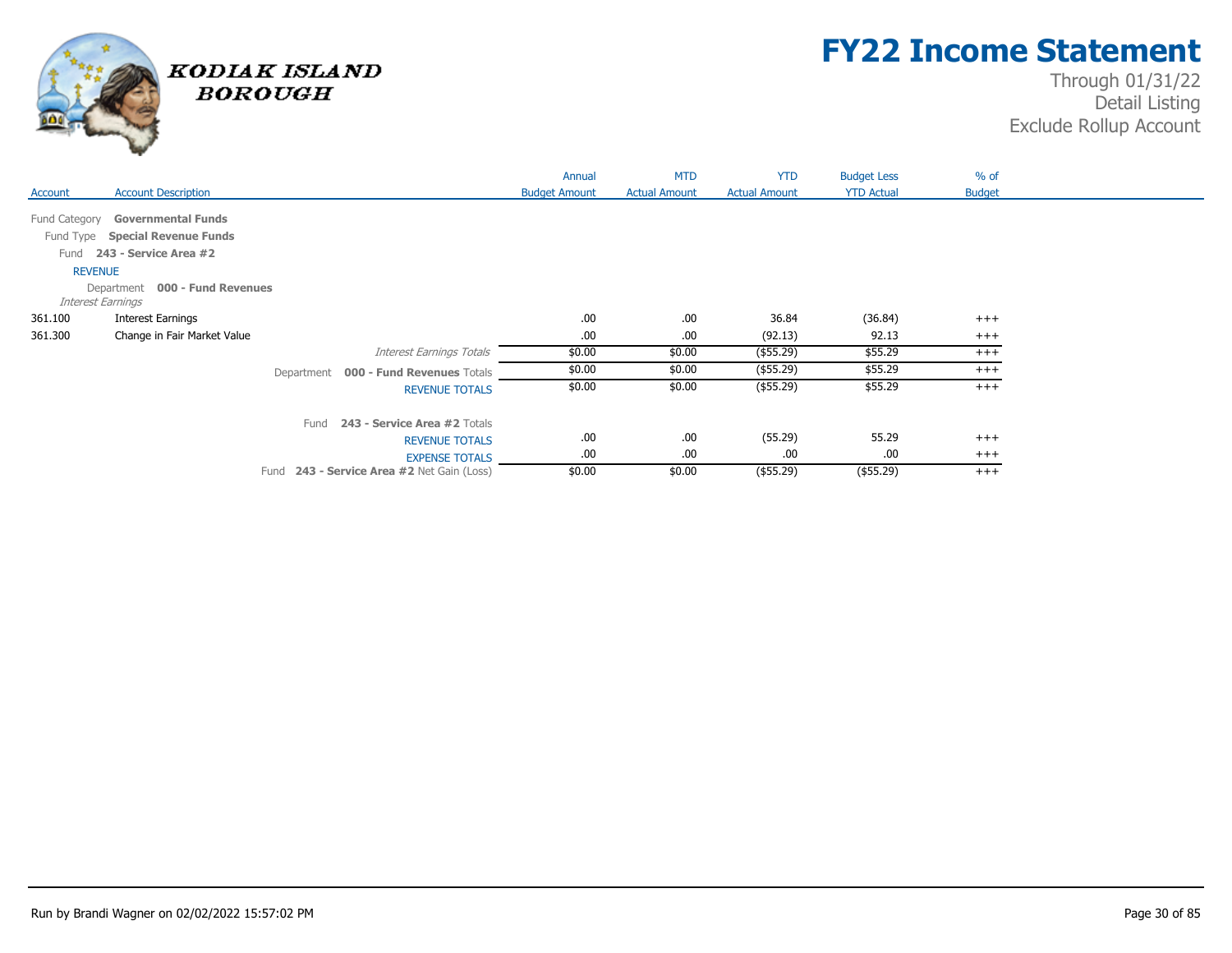

## **FY22 Income Statement**

|                |                                             |                                                    | Annual               | <b>MTD</b>           | <b>YTD</b>           | <b>Budget Less</b> | $%$ of         |
|----------------|---------------------------------------------|----------------------------------------------------|----------------------|----------------------|----------------------|--------------------|----------------|
| Account        | <b>Account Description</b>                  |                                                    | <b>Budget Amount</b> | <b>Actual Amount</b> | <b>Actual Amount</b> | <b>YTD Actual</b>  | <b>Budget</b>  |
| Fund Category  | <b>Governmental Funds</b>                   |                                                    |                      |                      |                      |                    |                |
|                |                                             |                                                    |                      |                      |                      |                    |                |
| Fund Type      | <b>Special Revenue Funds</b>                |                                                    |                      |                      |                      |                    |                |
|                | Fund 244 - Monashka Bay Road District       |                                                    |                      |                      |                      |                    |                |
|                | <b>REVENUE</b>                              |                                                    |                      |                      |                      |                    |                |
| Property Tax   | Department 000 - Fund Revenues              |                                                    |                      |                      |                      |                    |                |
| 311.100        | Real Property Tax                           |                                                    | 52,116.00            | .00.                 | 54,040.05            | (1,924.05)         | 104            |
| 311.200        | Personal Property Tax                       |                                                    | .00.                 | .00.                 | 234.23               | (234.23)           | $^{+++}$       |
|                |                                             | Property Tax Totals                                | \$52,116.00          | \$0.00               | \$54,274.28          | ( \$2,158.28)      | 104%           |
|                | Interest Earnings                           |                                                    |                      |                      |                      |                    |                |
| 361.100        | <b>Interest Earnings</b>                    |                                                    | .00.                 | .00.                 | 1,653.12             | (1,653.12)         | $^{+++}$       |
| 361.300        | Change in Fair Market Value                 |                                                    | .00.                 | .00.                 | (4, 173.34)          | 4,173.34           | $^{+++}$       |
|                |                                             | <b>Interest Earnings Totals</b>                    | \$0.00               | \$0.00               | (\$2,520.22)         | \$2,520.22         | $+++$          |
|                |                                             | Department 000 - Fund Revenues Totals              | \$52,116.00          | \$0.00               | \$51,754.06          | \$361.94           | 99%            |
|                |                                             | <b>REVENUE TOTALS</b>                              | \$52,116.00          | \$0.00               | \$51,754.06          | \$361.94           | 99%            |
| <b>EXPENSE</b> |                                             |                                                    |                      |                      |                      |                    |                |
|                | Department 226 - Monashka Bay Road District |                                                    |                      |                      |                      |                    |                |
|                | <b>Personnel Services</b>                   |                                                    |                      |                      |                      |                    |                |
| 410.110        | <b>Salaries</b>                             |                                                    | 600.00               | .00.                 | 42.10                | 557.90             | $\overline{7}$ |
| 420.120        | <b>FICA Taxes</b>                           |                                                    | .00.                 | .00.                 | 3.06                 | (3.06)             | $^{+++}$       |
| 420.130        | Group Insurance                             |                                                    | .00                  | .00                  | 26.16                | (26.16)            | $+++$          |
| 420.140        | Retirement                                  |                                                    | .00.                 | .00.                 | 9.27                 | (9.27)             | $^{+++}$       |
| 420.150        | <b>Workers Compensation</b>                 |                                                    | .00.                 | .00.                 | .15                  | (.15)              | $^{+++}$       |
|                |                                             | Personnel Services Totals                          | \$600.00             | \$0.00               | \$80.74              | \$519.26           | 13%            |
|                | Service District Maint                      |                                                    |                      |                      |                      |                    |                |
| 446.110        | Snow Removal / Sanding                      |                                                    | 11,000.00            | 7,579.19             | 7,579.19             | 3,420.81           | 69             |
| 446.120        | Maint & Repairs                             |                                                    | 15,916.00            | .00.                 | 30,576.97            | (14,660.97)        | 192            |
| 446.125        | Grading / Ditching                          |                                                    | 23,000.00            | .00.                 | 1,136.00             | 21,864.00          | 5              |
|                |                                             | Service District Maint Totals                      | \$49,916.00          | \$7,579.19           | \$39,292.16          | \$10,623.84        | 79%            |
|                | Support Goods & Services                    |                                                    |                      |                      |                      |                    |                |
| 450.222        | General Liablity Insurance Coverage         |                                                    | .00                  | .00                  | 164.00               | (164.00)           | $+++$          |
| 450.224        | <b>Insurance Coverage Discounts</b>         |                                                    | .00.                 | .00.                 | (46.00)              | 46.00              | $^{+++}$       |
| 450.230        | Advertising / Hearings                      |                                                    | 100.00               | .00.                 | .00.                 | 100.00             | $\bf{0}$       |
| 450.320        | <b>Bad Debt Expense</b>                     |                                                    | .00.                 | .10                  | .10                  | (.10)              | $^{+++}$       |
| 450.450        | Contingencies                               |                                                    | 1,500.00             | .00.                 | .00.                 | 1,500.00           | $\bf{0}$       |
|                |                                             | Support Goods & Services Totals                    | \$1,600.00           | \$0.10               | \$118.10             | \$1,481.90         | 7%             |
|                |                                             | Department 226 - Monashka Bay Road District Totals | \$52,116.00          | \$7,579.29           | \$39,491.00          | \$12,625.00        | 76%            |
|                |                                             | <b>EXPENSE TOTALS</b>                              | \$52,116.00          | \$7,579.29           | \$39,491.00          | \$12,625.00        | 76%            |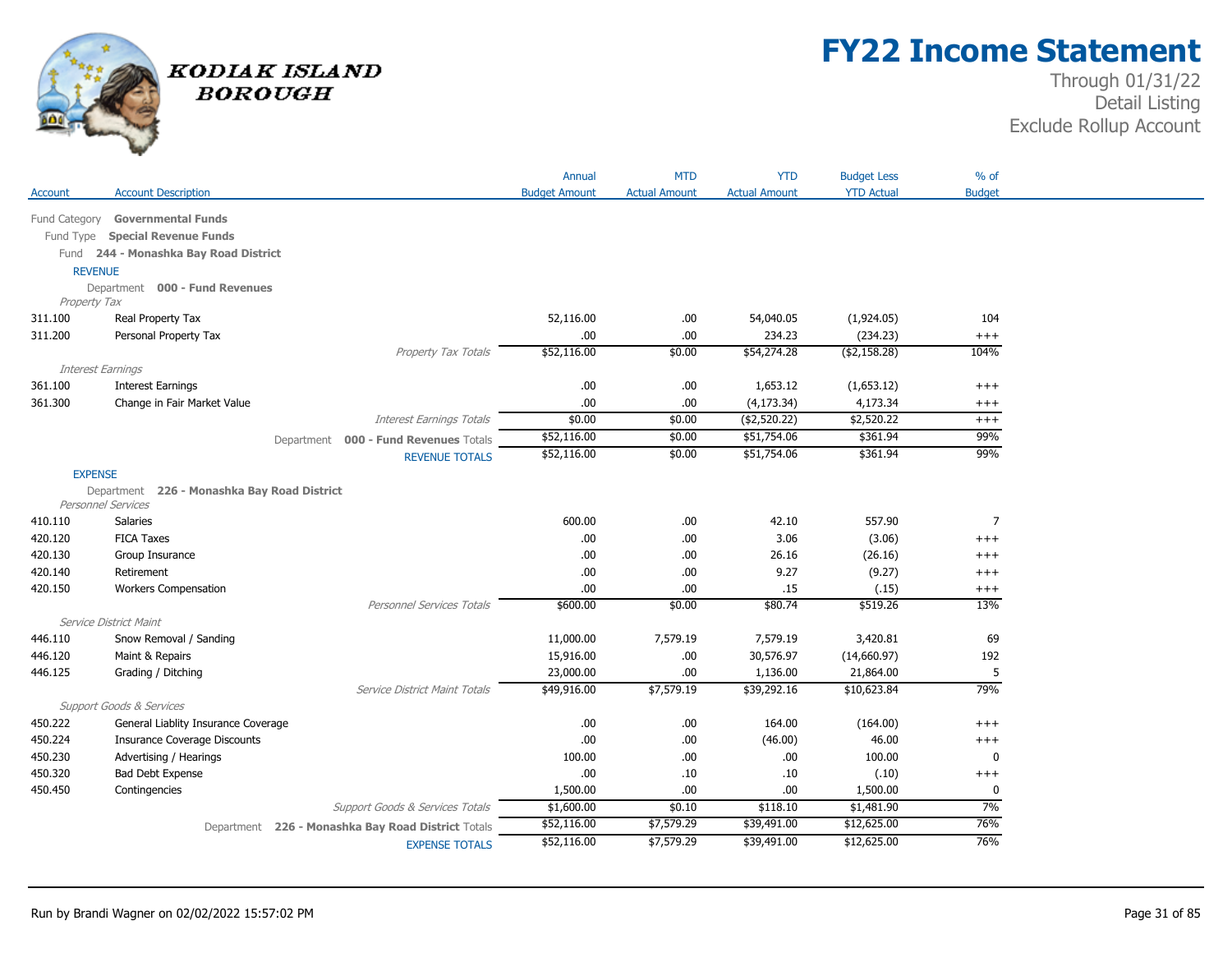

## **FY22 Income Statement**

|                                                       | Annual               | <b>MTD</b>           | <b>YTD</b>           | <b>Budget Less</b> | $%$ of        |
|-------------------------------------------------------|----------------------|----------------------|----------------------|--------------------|---------------|
| <b>Account Description</b><br>Account                 | <b>Budget Amount</b> | <b>Actual Amount</b> | <b>Actual Amount</b> | <b>YTD Actual</b>  | <b>Budget</b> |
| Fund Category<br><b>Governmental Funds</b>            |                      |                      |                      |                    |               |
| Fund Type Special Revenue Funds                       |                      |                      |                      |                    |               |
| 244 - Monashka Bay Road District Totals<br>Fund       |                      |                      |                      |                    |               |
| <b>REVENUE TOTALS</b>                                 | 52,116.00            | .00                  | 51,754.06            | 361.94             | 99%           |
| <b>EXPENSE TOTALS</b>                                 | 52,116.00            | 7,579.29             | 39,491.00            | 12,625.00          | 76%           |
| Fund 244 - Monashka Bay Road District Net Gain (Loss) | \$0.00               | (\$7,579.29)         | \$12,263.06          | \$12,263.06        | $+++$         |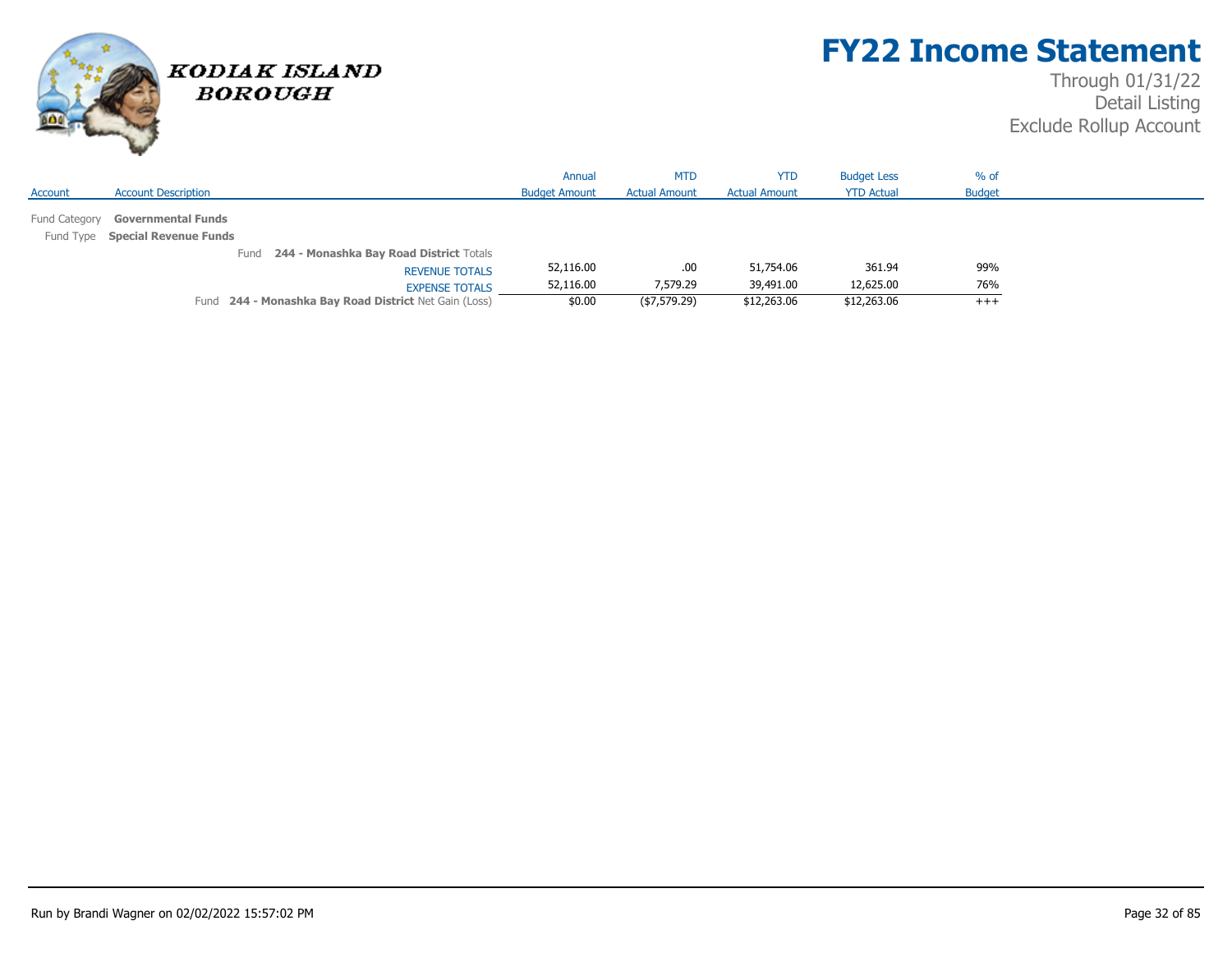

## **FY22 Income Statement**

|               |                                                 |                                          | Annual               | <b>MTD</b>           | <b>YTD</b>           | <b>Budget Less</b> | $%$ of            |
|---------------|-------------------------------------------------|------------------------------------------|----------------------|----------------------|----------------------|--------------------|-------------------|
| Account       | <b>Account Description</b>                      |                                          | <b>Budget Amount</b> | <b>Actual Amount</b> | <b>Actual Amount</b> | <b>YTD Actual</b>  | <b>Budget</b>     |
| Fund Category | <b>Governmental Funds</b>                       |                                          |                      |                      |                      |                    |                   |
|               | Fund Type Special Revenue Funds                 |                                          |                      |                      |                      |                    |                   |
|               | Fund 246 - Bay View Road Service                |                                          |                      |                      |                      |                    |                   |
|               | <b>REVENUE</b>                                  |                                          |                      |                      |                      |                    |                   |
|               | Department 000 - Fund Revenues                  |                                          |                      |                      |                      |                    |                   |
| Property Tax  |                                                 |                                          |                      |                      |                      |                    |                   |
| 311.100       | Real Property Tax                               |                                          | 14,500.00            | .00                  | 14,552.85            | (52.85)            | 100               |
|               |                                                 | Property Tax Totals                      | \$14,500.00          | \$0.00               | \$14,552.85          | $($ \$52.85)       | 100%              |
|               | Penalties & Interest Tax                        |                                          |                      |                      |                      |                    |                   |
| 319.100       | Penalties & Interest                            |                                          | .00                  | .00                  | .01                  | (.01)              | $^{+++}$          |
|               |                                                 | Penalties & Interest Tax Totals          | \$0.00               | \$0.00               | \$0.01               | (\$0.01)           | $+++$             |
|               | Interest Earnings                               |                                          |                      |                      |                      |                    |                   |
| 361.100       | <b>Interest Earnings</b>                        |                                          | .00                  | .00                  | 354.80               | (354.80)           | $^{+++}$          |
| 361.300       | Change in Fair Market Value                     |                                          | .00.                 | .00                  | (894.68)             | 894.68             | $++++$            |
|               |                                                 | <b>Interest Earnings Totals</b>          | \$0.00               | \$0.00               | $($ \$539.88)        | \$539.88           | $++++$            |
|               |                                                 | 000 - Fund Revenues Totals<br>Department | \$14,500.00          | \$0.00               | \$14,012.98          | \$487.02           | 97%               |
|               |                                                 | <b>REVENUE TOTALS</b>                    | \$14,500.00          | \$0.00               | \$14,012.98          | \$487.02           | 97%               |
|               | <b>EXPENSE</b>                                  |                                          |                      |                      |                      |                    |                   |
|               | Department 228 - Bay View Road Service District |                                          |                      |                      |                      |                    |                   |
|               | Personnel Services                              |                                          |                      |                      |                      |                    |                   |
| 410.110       | Salaries                                        |                                          | 500.00               | .00                  | 28.07                | 471.93             | 6                 |
| 420.110       | <b>Unemployment Taxes</b>                       |                                          | .00                  | .00                  | .01                  | (.01)              | $++++$            |
| 420.120       | <b>FICA Taxes</b>                               |                                          | 39.00                | .00.                 | 2.01                 | 36.99              | 5                 |
| 420.130       | Group Insurance                                 |                                          | .00.                 | .00                  | 26.17                | (26.17)            | $^{+++}$          |
| 420.140       | Retirement                                      |                                          | 130.00               | .00                  | 6.17                 | 123.83             | 5                 |
| 420.150       | <b>Workers Compensation</b>                     |                                          | 6.00                 | .00                  | .09                  | 5.91               | $\overline{2}$    |
|               | Professional Services                           | <b>Personnel Services Totals</b>         | \$675.00             | \$0.00               | \$62.52              | \$612.48           | 9%                |
|               |                                                 |                                          | 5,305.00             | .00                  | .00.                 | 5,305.00           |                   |
| 430.140       | <b>Contracted Services</b>                      |                                          | \$5,305.00           | \$0.00               | \$0.00               | \$5,305.00         | $\mathbf 0$<br>0% |
|               | Service District Maint                          | <b>Professional Services Totals</b>      |                      |                      |                      |                    |                   |
| 446.110       | Snow Removal / Sanding                          |                                          | 5,400.00             | .00                  | 1,558.69             | 3,841.31           | 29                |
| 446.120       | Maint & Repairs                                 |                                          | 1,900.00             | .00                  | 3,659.31             | (1,759.31)         | 193               |
| 446.125       |                                                 |                                          | 1,100.00             | .00                  | .00.                 | 1,100.00           | $\mathbf 0$       |
|               |                                                 |                                          |                      |                      |                      |                    |                   |
|               | Grading / Ditching                              |                                          |                      |                      |                      |                    |                   |
|               | <b>Support Goods &amp; Services</b>             | Service District Maint Totals            | \$8,400.00           | \$0.00               | \$5,218.00           | \$3,182.00         | 62%               |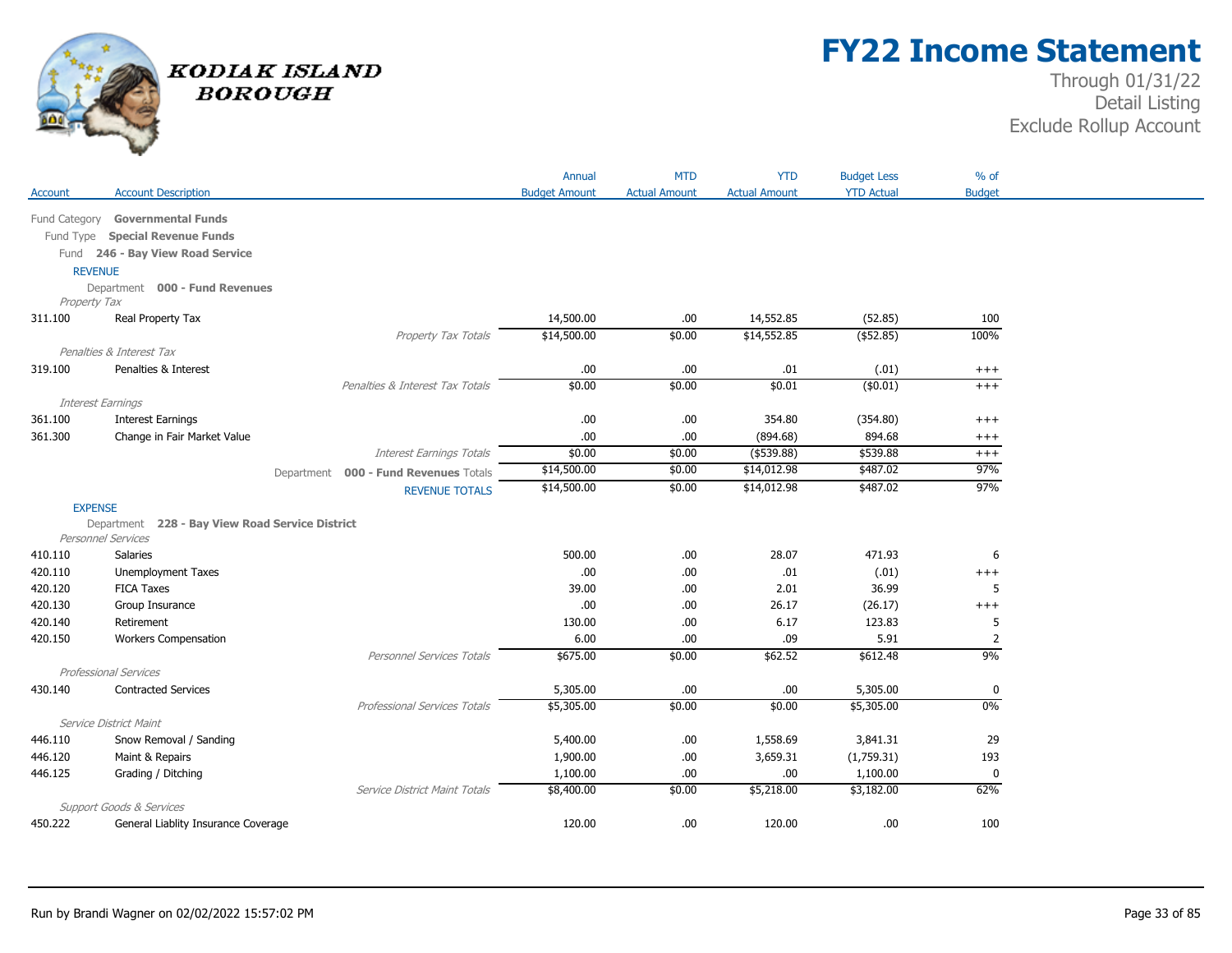

## **FY22 Income Statement**

|                |                                                           | Annual               | <b>MTD</b>           | <b>YTD</b>           | <b>Budget Less</b> | $%$ of        |  |
|----------------|-----------------------------------------------------------|----------------------|----------------------|----------------------|--------------------|---------------|--|
| Account        | <b>Account Description</b>                                | <b>Budget Amount</b> | <b>Actual Amount</b> | <b>Actual Amount</b> | <b>YTD Actual</b>  | <b>Budget</b> |  |
|                |                                                           |                      |                      |                      |                    |               |  |
| Fund Category  | <b>Governmental Funds</b>                                 |                      |                      |                      |                    |               |  |
| Fund Type      | <b>Special Revenue Funds</b>                              |                      |                      |                      |                    |               |  |
| Fund           | 246 - Bay View Road Service                               |                      |                      |                      |                    |               |  |
| <b>EXPENSE</b> |                                                           |                      |                      |                      |                    |               |  |
|                | Department 228 - Bay View Road Service District           |                      |                      |                      |                    |               |  |
|                | Support Goods & Services                                  |                      |                      |                      |                    |               |  |
| 450.224        | <b>Insurance Coverage Discounts</b>                       | .00                  | .00.                 | (33.00)              | 33.00              | $+++$         |  |
| 450.320        | <b>Bad Debt Expense</b>                                   | .00                  | .00                  | .01                  | (.01)              | $^{+++}$      |  |
|                | Support Goods & Services Totals                           | \$120.00             | \$0.00               | \$87.01              | \$32.99            | 73%           |  |
|                | 228 - Bay View Road Service District Totals<br>Department | \$14,500.00          | \$0.00               | \$5,367.53           | \$9,132.47         | 37%           |  |
|                | <b>EXPENSE TOTALS</b>                                     | \$14,500.00          | \$0.00               | \$5,367.53           | \$9,132.47         | 37%           |  |
|                | 246 - Bay View Road Service Totals<br>Fund                |                      |                      |                      |                    |               |  |
|                | <b>REVENUE TOTALS</b>                                     | 14,500.00            | .00.                 | 14,012.98            | 487.02             | 97%           |  |
|                | <b>EXPENSE TOTALS</b>                                     | 14,500.00            | .00.                 | 5,367.53             | 9,132.47           | 37%           |  |
|                | 246 - Bay View Road Service Net Gain (Loss)<br>Fund       | \$0.00               | \$0.00               | \$8,645.45           | \$8,645.45         | $+++$         |  |
|                |                                                           |                      |                      |                      |                    |               |  |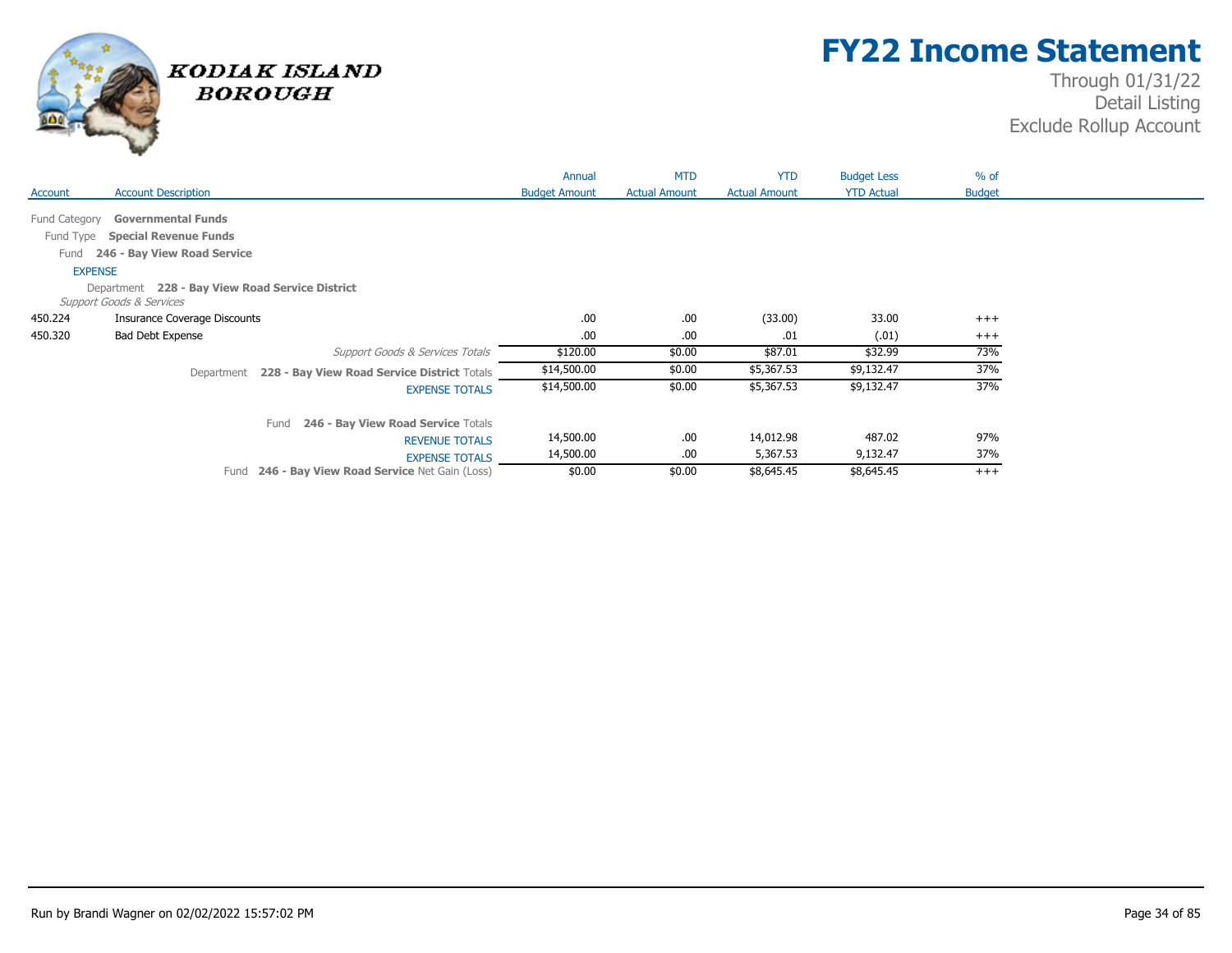

## **FY22 Income Statement**

|                       |                                       |                                       | Annual               | <b>MTD</b>           | <b>YTD</b>                      | <b>Budget Less</b>      | $%$ of                  |
|-----------------------|---------------------------------------|---------------------------------------|----------------------|----------------------|---------------------------------|-------------------------|-------------------------|
| Account               | <b>Account Description</b>            |                                       | <b>Budget Amount</b> | <b>Actual Amount</b> | <b>Actual Amount</b>            | <b>YTD Actual</b>       | <b>Budget</b>           |
| Fund Category         | <b>Governmental Funds</b>             |                                       |                      |                      |                                 |                         |                         |
|                       | Fund Type Special Revenue Funds       |                                       |                      |                      |                                 |                         |                         |
|                       | Fund 250 - Fire Protection Area #1    |                                       |                      |                      |                                 |                         |                         |
| <b>REVENUE</b>        |                                       |                                       |                      |                      |                                 |                         |                         |
|                       | Department 000 - Fund Revenues        |                                       |                      |                      |                                 |                         |                         |
| Property Tax          |                                       |                                       |                      |                      |                                 |                         |                         |
| 311.100               | Real Property Tax                     |                                       | 633,147.00           | (1,349.09)           | 662,794.94                      | (29, 647.94)            | 105                     |
| 311.200               | Personal Property Tax                 |                                       | 9,000.00             | .00.                 | 10,158.25                       | (1, 158.25)             | 113                     |
|                       |                                       | Property Tax Totals                   | \$642,147.00         | ( \$1,349.09)        | \$672,953.19                    | ( \$30, 806.19)         | 105%                    |
|                       | Penalties & Interest Tax              |                                       |                      |                      |                                 |                         |                         |
| 319.100               | Penalties & Interest                  |                                       | .00.                 | .00.                 | .07                             | (.07)                   | $^{+++}$                |
|                       |                                       | Penalties & Interest Tax Totals       | \$0.00               | \$0.00               | \$0.07                          | (\$0.07)                | $+++$                   |
| <b>Federal Grants</b> |                                       |                                       |                      |                      |                                 |                         |                         |
| 331.119               | CORONAVIRUS Relief Fund (CARES ACT)   |                                       | 100,000.00           | .00.                 | .00                             | 100,000.00              | $\mathbf 0$             |
|                       |                                       | <b>Federal Grants Totals</b>          | \$100,000.00         | \$0.00               | \$0.00                          | \$100,000.00            | $0\%$                   |
|                       | <b>State Shared Revenues</b>          |                                       |                      |                      |                                 |                         |                         |
| 335.190               | PERS on Behalf Payment                |                                       | 5,000.00             | 235.77               | 471.54                          | 4,528.46                | 9                       |
|                       |                                       | <b>State Shared Revenues Totals</b>   | \$5,000.00           | \$235.77             | \$471.54                        | \$4,528.46              | 9%                      |
|                       | Interest Earnings                     |                                       |                      |                      |                                 |                         |                         |
| 361.100               | <b>Interest Earnings</b>              |                                       | 500.00               | .00                  | 4,337.93                        | (3,837.93)              | 868                     |
| 361.300               | Change in Fair Market Value           | <b>Interest Earnings Totals</b>       | .00.<br>\$500.00     | .00.<br>\$0.00       | (11, 306.98)<br>$($ \$6,969.05) | 11,306.98<br>\$7,469.05 | $^{+++}$<br>$(1,394\%)$ |
|                       | Miscellaneous - Classified            |                                       |                      |                      |                                 |                         |                         |
| 380.170               | Other                                 |                                       | 2,000.00             | .00.                 | 860.51                          | 1,139.49                | 43                      |
|                       |                                       | Miscellaneous - Classified Totals     | \$2,000.00           | \$0.00               | \$860.51                        | \$1,139.49              | 43%                     |
|                       | <b>Other Financing Sources</b>        |                                       |                      |                      |                                 |                         |                         |
| 389.100               | Use of Fund Balance                   |                                       | 4,903.00             | .00.                 | .00.                            | 4,903.00                | $\mathbf 0$             |
|                       |                                       | <b>Other Financing Sources Totals</b> | \$4,903.00           | \$0.00               | \$0.00                          | \$4,903.00              | 0%                      |
|                       |                                       | Department 000 - Fund Revenues Totals | \$754,550.00         | ( \$1,113.32)        | \$667,316.26                    | \$87,233.74             | 88%                     |
|                       |                                       | <b>REVENUE TOTALS</b>                 | \$754,550.00         | ( \$1,113.32)        | \$667,316.26                    | \$87,233.74             | 88%                     |
| <b>EXPENSE</b>        |                                       |                                       |                      |                      |                                 |                         |                         |
|                       | Department 212 - Bayside Fire Station |                                       |                      |                      |                                 |                         |                         |
|                       | <b>Personnel Services</b>             |                                       |                      |                      |                                 |                         |                         |
| 410.110               | Salaries                              |                                       | 125,000.00           | 5,414.68             | 24,212.79                       | 100,787.21              | 19                      |
| 410.120               | Temporary Help                        |                                       | .00.                 | .00.                 | 10,000.00                       | (10,000.00)             | $^{+++}$                |
| 410.130               | Overtime                              |                                       | 2,000.00             | .00.                 | 345.56                          | 1,654.44                | 17                      |
| 410.150               | Volunteer Stipends                    |                                       | 50,000.00            | .00.                 | 21,253.00                       | 28,747.00               | 43                      |
| 410.152               | Cell Phone Stipend                    |                                       | 1,200.00             | 100.00               | 161.29                          | 1,038.71                | 13                      |
| 420.110               | Unemployment Taxes                    |                                       | 100.00               | .53                  | 1.01                            | 98.99                   | 1                       |
|                       |                                       |                                       |                      |                      |                                 |                         |                         |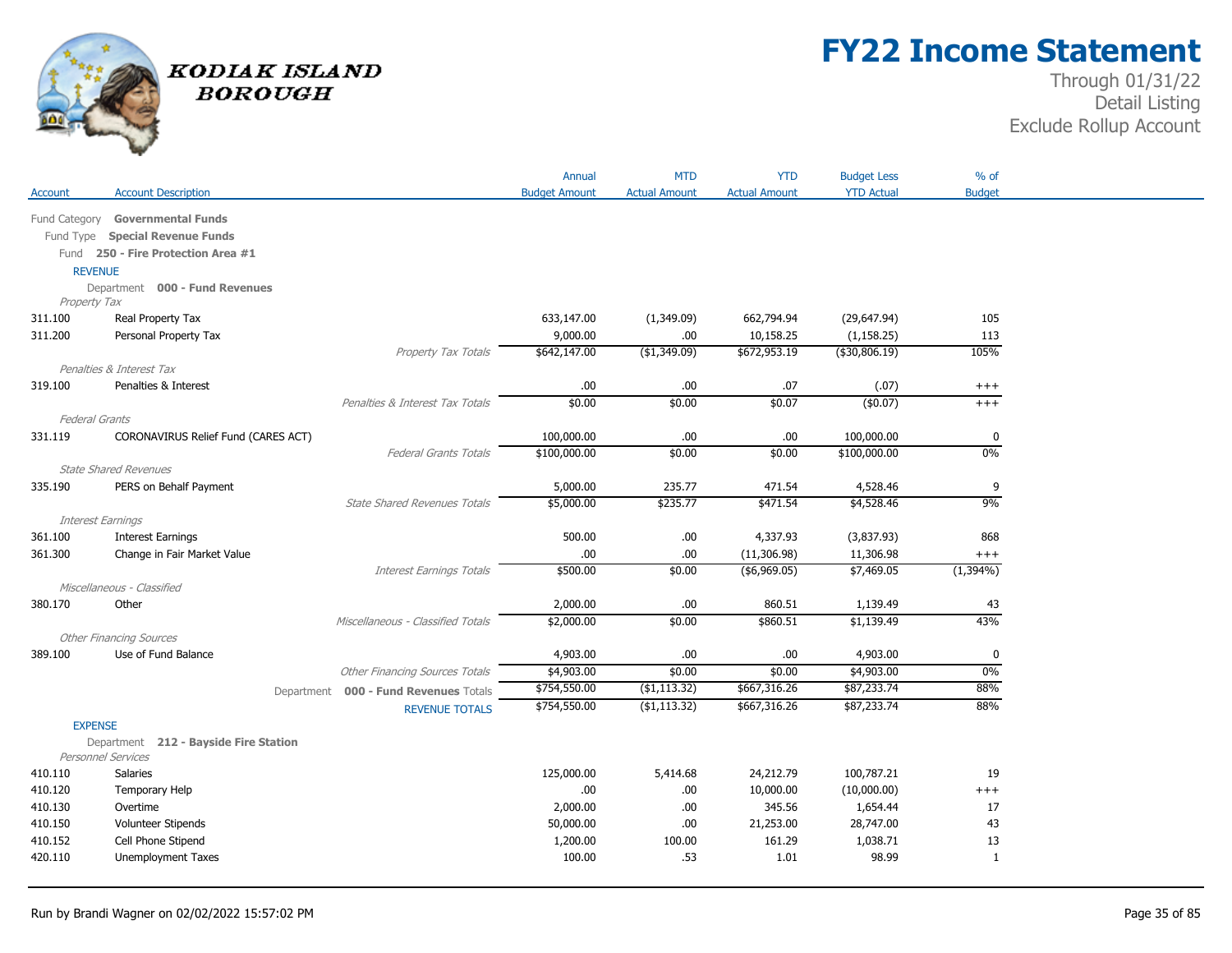

## **FY22 Income Statement**

| <b>Actual Amount</b><br><b>YTD Actual</b><br><b>Budget</b><br><b>Account Description</b><br><b>Budget Amount</b><br><b>Actual Amount</b><br>Account<br>Fund Category<br><b>Governmental Funds</b><br><b>Special Revenue Funds</b><br>Fund Type<br>Fund 250 - Fire Protection Area #1<br><b>EXPENSE</b><br>Department 212 - Bayside Fire Station<br><b>Personnel Services</b><br>420.120<br><b>FICA Taxes</b><br>13,000.00<br>407.93<br>4,271.53<br>8,728.47<br>33<br>9<br>30,000.00<br>2,145.32<br>2,605.14<br>27,394.86<br>420.130<br>Group Insurance<br>9<br>35,000.00<br>1,696.71<br>3,002.28<br>31,997.72<br>420.140<br>Retirement<br>18<br>420.150<br><b>Workers Compensation</b><br>14,000.00<br>253.74<br>2,465.65<br>11,534.35<br>25%<br>\$270,300.00<br>\$10,018.91<br>\$68,318.25<br>\$201,981.75<br><b>Personnel Services Totals</b><br><b>Professional Services</b><br>56<br>.00<br>5,068.70<br>430.140<br><b>Contracted Services</b><br>9,000.00<br>3,931.30<br>\$0.00<br>56%<br>Professional Services Totals<br>\$9,000.00<br>\$5,068.70<br>\$3,931.30<br><b>Support Goods &amp; Services</b><br>1,000.00<br>115.98<br>115.98<br>884.02<br>12<br>450.100<br><b>Office Supplies</b><br>35,000.00<br>38<br>450.110<br><b>Operating Supplies</b><br>1,518.35<br>13,232.64<br>21,767.36<br>450.120<br>.00.<br>.00<br>163.67<br>(163.67)<br>Printing / Binding<br>$^{+++}$<br>200.00<br>$.00$<br>200.00<br>450.130<br>.00<br>$\bf{0}$<br>Postage<br>602.02<br>1,500.00<br>.00<br>897.98<br>60<br>450.140<br>Dues / Books / Periodicals<br>2,500.00<br>$.00$<br>.00<br>2,500.00<br>$\mathbf 0$<br>450.160<br>Furniture / Fixtures<br>52,000.00<br>46,678.20<br>10<br>450.170<br>Machinery / Equipment <\$5000<br>456.95<br>5,321.80<br>$\mathbf 0$<br>450.180<br>2,000.00<br>.00.<br>.00<br>2,000.00<br><b>Equipment Rental</b><br>450.210<br>Food / Business Lunch/Meeting Rooms<br>5,500.00<br>26.00<br>586.29<br>4,913.71<br>11<br>450.221<br>6,500.00<br>.00<br>(1,610.00)<br>125<br>Property Insurance<br>8,110.00<br>93<br>450.222<br>General Liablity Insurance Coverage<br>1,500.00<br>.00.<br>1,401.00<br>99.00<br>450.224<br>.00<br>126<br><b>Insurance Coverage Discounts</b><br>(5,500.00)<br>(6,919.00)<br>1,419.00<br>98<br>450.227<br>Supplemental Firefighter Insurance Coverage<br>3,300.00<br>.00.<br>3,221.00<br>79.00<br>450.230<br>1,500.00<br>.00<br>1,500.00<br>$\mathbf{0}$<br>Advertising / Hearings<br>.00<br>450.270<br>15,750.00<br>.00<br>15,750.00<br>$\mathbf 0$<br>Continuing Education<br>.00<br>17,000.00<br>6,271.75<br>63<br>450.290<br>Recruit / Relocation<br>112.25<br>10,728.25<br>$.00$<br>2,000.00<br>.00<br>2,000.00<br>$\mathbf{0}$<br>450.300<br>Travel / Per Diem<br>.77<br>450.320<br>.00.<br>.91<br>(.91)<br><b>Bad Debt Expense</b><br>$^{+++}$<br>450.340<br>Telephone<br>4,000.00<br>398.52<br>2,353.62<br>1,646.38<br>59<br>450.350<br>Electricity<br>14,000.00<br>1,183.74<br>5,679.21<br>8,320.79<br>41<br>63<br>450.360<br>Fuel - Heating<br>14,000.00<br>2,909.74<br>8,794.48<br>5,205.52<br>17<br>450.365<br>Fuel - Vehicle<br>3,500.00<br>86.86<br>595.04<br>2,904.96<br>272.67<br>1,863.98<br>47<br>450.370<br>Water & Sewer<br>3,500.00<br>1,636.02<br>450.380<br>4,000.00<br>.00<br>750.00<br>3,250.00<br>19<br>Snow Removal / Sanding |  | Annual | <b>MTD</b> | <b>YTD</b> | <b>Budget Less</b> | $%$ of |
|-------------------------------------------------------------------------------------------------------------------------------------------------------------------------------------------------------------------------------------------------------------------------------------------------------------------------------------------------------------------------------------------------------------------------------------------------------------------------------------------------------------------------------------------------------------------------------------------------------------------------------------------------------------------------------------------------------------------------------------------------------------------------------------------------------------------------------------------------------------------------------------------------------------------------------------------------------------------------------------------------------------------------------------------------------------------------------------------------------------------------------------------------------------------------------------------------------------------------------------------------------------------------------------------------------------------------------------------------------------------------------------------------------------------------------------------------------------------------------------------------------------------------------------------------------------------------------------------------------------------------------------------------------------------------------------------------------------------------------------------------------------------------------------------------------------------------------------------------------------------------------------------------------------------------------------------------------------------------------------------------------------------------------------------------------------------------------------------------------------------------------------------------------------------------------------------------------------------------------------------------------------------------------------------------------------------------------------------------------------------------------------------------------------------------------------------------------------------------------------------------------------------------------------------------------------------------------------------------------------------------------------------------------------------------------------------------------------------------------------------------------------------------------------------------------------------------------------------------------------------------------------------------------------------------------------------------------------------------------------------------------------------------------------------------------------------------------------------------------------------------------------------------------------------------------------------------------------------------------------------------------------------------------------------------------------|--|--------|------------|------------|--------------------|--------|
|                                                                                                                                                                                                                                                                                                                                                                                                                                                                                                                                                                                                                                                                                                                                                                                                                                                                                                                                                                                                                                                                                                                                                                                                                                                                                                                                                                                                                                                                                                                                                                                                                                                                                                                                                                                                                                                                                                                                                                                                                                                                                                                                                                                                                                                                                                                                                                                                                                                                                                                                                                                                                                                                                                                                                                                                                                                                                                                                                                                                                                                                                                                                                                                                                                                                                                             |  |        |            |            |                    |        |
|                                                                                                                                                                                                                                                                                                                                                                                                                                                                                                                                                                                                                                                                                                                                                                                                                                                                                                                                                                                                                                                                                                                                                                                                                                                                                                                                                                                                                                                                                                                                                                                                                                                                                                                                                                                                                                                                                                                                                                                                                                                                                                                                                                                                                                                                                                                                                                                                                                                                                                                                                                                                                                                                                                                                                                                                                                                                                                                                                                                                                                                                                                                                                                                                                                                                                                             |  |        |            |            |                    |        |
|                                                                                                                                                                                                                                                                                                                                                                                                                                                                                                                                                                                                                                                                                                                                                                                                                                                                                                                                                                                                                                                                                                                                                                                                                                                                                                                                                                                                                                                                                                                                                                                                                                                                                                                                                                                                                                                                                                                                                                                                                                                                                                                                                                                                                                                                                                                                                                                                                                                                                                                                                                                                                                                                                                                                                                                                                                                                                                                                                                                                                                                                                                                                                                                                                                                                                                             |  |        |            |            |                    |        |
|                                                                                                                                                                                                                                                                                                                                                                                                                                                                                                                                                                                                                                                                                                                                                                                                                                                                                                                                                                                                                                                                                                                                                                                                                                                                                                                                                                                                                                                                                                                                                                                                                                                                                                                                                                                                                                                                                                                                                                                                                                                                                                                                                                                                                                                                                                                                                                                                                                                                                                                                                                                                                                                                                                                                                                                                                                                                                                                                                                                                                                                                                                                                                                                                                                                                                                             |  |        |            |            |                    |        |
|                                                                                                                                                                                                                                                                                                                                                                                                                                                                                                                                                                                                                                                                                                                                                                                                                                                                                                                                                                                                                                                                                                                                                                                                                                                                                                                                                                                                                                                                                                                                                                                                                                                                                                                                                                                                                                                                                                                                                                                                                                                                                                                                                                                                                                                                                                                                                                                                                                                                                                                                                                                                                                                                                                                                                                                                                                                                                                                                                                                                                                                                                                                                                                                                                                                                                                             |  |        |            |            |                    |        |
|                                                                                                                                                                                                                                                                                                                                                                                                                                                                                                                                                                                                                                                                                                                                                                                                                                                                                                                                                                                                                                                                                                                                                                                                                                                                                                                                                                                                                                                                                                                                                                                                                                                                                                                                                                                                                                                                                                                                                                                                                                                                                                                                                                                                                                                                                                                                                                                                                                                                                                                                                                                                                                                                                                                                                                                                                                                                                                                                                                                                                                                                                                                                                                                                                                                                                                             |  |        |            |            |                    |        |
|                                                                                                                                                                                                                                                                                                                                                                                                                                                                                                                                                                                                                                                                                                                                                                                                                                                                                                                                                                                                                                                                                                                                                                                                                                                                                                                                                                                                                                                                                                                                                                                                                                                                                                                                                                                                                                                                                                                                                                                                                                                                                                                                                                                                                                                                                                                                                                                                                                                                                                                                                                                                                                                                                                                                                                                                                                                                                                                                                                                                                                                                                                                                                                                                                                                                                                             |  |        |            |            |                    |        |
|                                                                                                                                                                                                                                                                                                                                                                                                                                                                                                                                                                                                                                                                                                                                                                                                                                                                                                                                                                                                                                                                                                                                                                                                                                                                                                                                                                                                                                                                                                                                                                                                                                                                                                                                                                                                                                                                                                                                                                                                                                                                                                                                                                                                                                                                                                                                                                                                                                                                                                                                                                                                                                                                                                                                                                                                                                                                                                                                                                                                                                                                                                                                                                                                                                                                                                             |  |        |            |            |                    |        |
|                                                                                                                                                                                                                                                                                                                                                                                                                                                                                                                                                                                                                                                                                                                                                                                                                                                                                                                                                                                                                                                                                                                                                                                                                                                                                                                                                                                                                                                                                                                                                                                                                                                                                                                                                                                                                                                                                                                                                                                                                                                                                                                                                                                                                                                                                                                                                                                                                                                                                                                                                                                                                                                                                                                                                                                                                                                                                                                                                                                                                                                                                                                                                                                                                                                                                                             |  |        |            |            |                    |        |
|                                                                                                                                                                                                                                                                                                                                                                                                                                                                                                                                                                                                                                                                                                                                                                                                                                                                                                                                                                                                                                                                                                                                                                                                                                                                                                                                                                                                                                                                                                                                                                                                                                                                                                                                                                                                                                                                                                                                                                                                                                                                                                                                                                                                                                                                                                                                                                                                                                                                                                                                                                                                                                                                                                                                                                                                                                                                                                                                                                                                                                                                                                                                                                                                                                                                                                             |  |        |            |            |                    |        |
|                                                                                                                                                                                                                                                                                                                                                                                                                                                                                                                                                                                                                                                                                                                                                                                                                                                                                                                                                                                                                                                                                                                                                                                                                                                                                                                                                                                                                                                                                                                                                                                                                                                                                                                                                                                                                                                                                                                                                                                                                                                                                                                                                                                                                                                                                                                                                                                                                                                                                                                                                                                                                                                                                                                                                                                                                                                                                                                                                                                                                                                                                                                                                                                                                                                                                                             |  |        |            |            |                    |        |
|                                                                                                                                                                                                                                                                                                                                                                                                                                                                                                                                                                                                                                                                                                                                                                                                                                                                                                                                                                                                                                                                                                                                                                                                                                                                                                                                                                                                                                                                                                                                                                                                                                                                                                                                                                                                                                                                                                                                                                                                                                                                                                                                                                                                                                                                                                                                                                                                                                                                                                                                                                                                                                                                                                                                                                                                                                                                                                                                                                                                                                                                                                                                                                                                                                                                                                             |  |        |            |            |                    |        |
|                                                                                                                                                                                                                                                                                                                                                                                                                                                                                                                                                                                                                                                                                                                                                                                                                                                                                                                                                                                                                                                                                                                                                                                                                                                                                                                                                                                                                                                                                                                                                                                                                                                                                                                                                                                                                                                                                                                                                                                                                                                                                                                                                                                                                                                                                                                                                                                                                                                                                                                                                                                                                                                                                                                                                                                                                                                                                                                                                                                                                                                                                                                                                                                                                                                                                                             |  |        |            |            |                    |        |
|                                                                                                                                                                                                                                                                                                                                                                                                                                                                                                                                                                                                                                                                                                                                                                                                                                                                                                                                                                                                                                                                                                                                                                                                                                                                                                                                                                                                                                                                                                                                                                                                                                                                                                                                                                                                                                                                                                                                                                                                                                                                                                                                                                                                                                                                                                                                                                                                                                                                                                                                                                                                                                                                                                                                                                                                                                                                                                                                                                                                                                                                                                                                                                                                                                                                                                             |  |        |            |            |                    |        |
|                                                                                                                                                                                                                                                                                                                                                                                                                                                                                                                                                                                                                                                                                                                                                                                                                                                                                                                                                                                                                                                                                                                                                                                                                                                                                                                                                                                                                                                                                                                                                                                                                                                                                                                                                                                                                                                                                                                                                                                                                                                                                                                                                                                                                                                                                                                                                                                                                                                                                                                                                                                                                                                                                                                                                                                                                                                                                                                                                                                                                                                                                                                                                                                                                                                                                                             |  |        |            |            |                    |        |
|                                                                                                                                                                                                                                                                                                                                                                                                                                                                                                                                                                                                                                                                                                                                                                                                                                                                                                                                                                                                                                                                                                                                                                                                                                                                                                                                                                                                                                                                                                                                                                                                                                                                                                                                                                                                                                                                                                                                                                                                                                                                                                                                                                                                                                                                                                                                                                                                                                                                                                                                                                                                                                                                                                                                                                                                                                                                                                                                                                                                                                                                                                                                                                                                                                                                                                             |  |        |            |            |                    |        |
|                                                                                                                                                                                                                                                                                                                                                                                                                                                                                                                                                                                                                                                                                                                                                                                                                                                                                                                                                                                                                                                                                                                                                                                                                                                                                                                                                                                                                                                                                                                                                                                                                                                                                                                                                                                                                                                                                                                                                                                                                                                                                                                                                                                                                                                                                                                                                                                                                                                                                                                                                                                                                                                                                                                                                                                                                                                                                                                                                                                                                                                                                                                                                                                                                                                                                                             |  |        |            |            |                    |        |
|                                                                                                                                                                                                                                                                                                                                                                                                                                                                                                                                                                                                                                                                                                                                                                                                                                                                                                                                                                                                                                                                                                                                                                                                                                                                                                                                                                                                                                                                                                                                                                                                                                                                                                                                                                                                                                                                                                                                                                                                                                                                                                                                                                                                                                                                                                                                                                                                                                                                                                                                                                                                                                                                                                                                                                                                                                                                                                                                                                                                                                                                                                                                                                                                                                                                                                             |  |        |            |            |                    |        |
|                                                                                                                                                                                                                                                                                                                                                                                                                                                                                                                                                                                                                                                                                                                                                                                                                                                                                                                                                                                                                                                                                                                                                                                                                                                                                                                                                                                                                                                                                                                                                                                                                                                                                                                                                                                                                                                                                                                                                                                                                                                                                                                                                                                                                                                                                                                                                                                                                                                                                                                                                                                                                                                                                                                                                                                                                                                                                                                                                                                                                                                                                                                                                                                                                                                                                                             |  |        |            |            |                    |        |
|                                                                                                                                                                                                                                                                                                                                                                                                                                                                                                                                                                                                                                                                                                                                                                                                                                                                                                                                                                                                                                                                                                                                                                                                                                                                                                                                                                                                                                                                                                                                                                                                                                                                                                                                                                                                                                                                                                                                                                                                                                                                                                                                                                                                                                                                                                                                                                                                                                                                                                                                                                                                                                                                                                                                                                                                                                                                                                                                                                                                                                                                                                                                                                                                                                                                                                             |  |        |            |            |                    |        |
|                                                                                                                                                                                                                                                                                                                                                                                                                                                                                                                                                                                                                                                                                                                                                                                                                                                                                                                                                                                                                                                                                                                                                                                                                                                                                                                                                                                                                                                                                                                                                                                                                                                                                                                                                                                                                                                                                                                                                                                                                                                                                                                                                                                                                                                                                                                                                                                                                                                                                                                                                                                                                                                                                                                                                                                                                                                                                                                                                                                                                                                                                                                                                                                                                                                                                                             |  |        |            |            |                    |        |
|                                                                                                                                                                                                                                                                                                                                                                                                                                                                                                                                                                                                                                                                                                                                                                                                                                                                                                                                                                                                                                                                                                                                                                                                                                                                                                                                                                                                                                                                                                                                                                                                                                                                                                                                                                                                                                                                                                                                                                                                                                                                                                                                                                                                                                                                                                                                                                                                                                                                                                                                                                                                                                                                                                                                                                                                                                                                                                                                                                                                                                                                                                                                                                                                                                                                                                             |  |        |            |            |                    |        |
|                                                                                                                                                                                                                                                                                                                                                                                                                                                                                                                                                                                                                                                                                                                                                                                                                                                                                                                                                                                                                                                                                                                                                                                                                                                                                                                                                                                                                                                                                                                                                                                                                                                                                                                                                                                                                                                                                                                                                                                                                                                                                                                                                                                                                                                                                                                                                                                                                                                                                                                                                                                                                                                                                                                                                                                                                                                                                                                                                                                                                                                                                                                                                                                                                                                                                                             |  |        |            |            |                    |        |
|                                                                                                                                                                                                                                                                                                                                                                                                                                                                                                                                                                                                                                                                                                                                                                                                                                                                                                                                                                                                                                                                                                                                                                                                                                                                                                                                                                                                                                                                                                                                                                                                                                                                                                                                                                                                                                                                                                                                                                                                                                                                                                                                                                                                                                                                                                                                                                                                                                                                                                                                                                                                                                                                                                                                                                                                                                                                                                                                                                                                                                                                                                                                                                                                                                                                                                             |  |        |            |            |                    |        |
|                                                                                                                                                                                                                                                                                                                                                                                                                                                                                                                                                                                                                                                                                                                                                                                                                                                                                                                                                                                                                                                                                                                                                                                                                                                                                                                                                                                                                                                                                                                                                                                                                                                                                                                                                                                                                                                                                                                                                                                                                                                                                                                                                                                                                                                                                                                                                                                                                                                                                                                                                                                                                                                                                                                                                                                                                                                                                                                                                                                                                                                                                                                                                                                                                                                                                                             |  |        |            |            |                    |        |
|                                                                                                                                                                                                                                                                                                                                                                                                                                                                                                                                                                                                                                                                                                                                                                                                                                                                                                                                                                                                                                                                                                                                                                                                                                                                                                                                                                                                                                                                                                                                                                                                                                                                                                                                                                                                                                                                                                                                                                                                                                                                                                                                                                                                                                                                                                                                                                                                                                                                                                                                                                                                                                                                                                                                                                                                                                                                                                                                                                                                                                                                                                                                                                                                                                                                                                             |  |        |            |            |                    |        |
|                                                                                                                                                                                                                                                                                                                                                                                                                                                                                                                                                                                                                                                                                                                                                                                                                                                                                                                                                                                                                                                                                                                                                                                                                                                                                                                                                                                                                                                                                                                                                                                                                                                                                                                                                                                                                                                                                                                                                                                                                                                                                                                                                                                                                                                                                                                                                                                                                                                                                                                                                                                                                                                                                                                                                                                                                                                                                                                                                                                                                                                                                                                                                                                                                                                                                                             |  |        |            |            |                    |        |
|                                                                                                                                                                                                                                                                                                                                                                                                                                                                                                                                                                                                                                                                                                                                                                                                                                                                                                                                                                                                                                                                                                                                                                                                                                                                                                                                                                                                                                                                                                                                                                                                                                                                                                                                                                                                                                                                                                                                                                                                                                                                                                                                                                                                                                                                                                                                                                                                                                                                                                                                                                                                                                                                                                                                                                                                                                                                                                                                                                                                                                                                                                                                                                                                                                                                                                             |  |        |            |            |                    |        |
|                                                                                                                                                                                                                                                                                                                                                                                                                                                                                                                                                                                                                                                                                                                                                                                                                                                                                                                                                                                                                                                                                                                                                                                                                                                                                                                                                                                                                                                                                                                                                                                                                                                                                                                                                                                                                                                                                                                                                                                                                                                                                                                                                                                                                                                                                                                                                                                                                                                                                                                                                                                                                                                                                                                                                                                                                                                                                                                                                                                                                                                                                                                                                                                                                                                                                                             |  |        |            |            |                    |        |
|                                                                                                                                                                                                                                                                                                                                                                                                                                                                                                                                                                                                                                                                                                                                                                                                                                                                                                                                                                                                                                                                                                                                                                                                                                                                                                                                                                                                                                                                                                                                                                                                                                                                                                                                                                                                                                                                                                                                                                                                                                                                                                                                                                                                                                                                                                                                                                                                                                                                                                                                                                                                                                                                                                                                                                                                                                                                                                                                                                                                                                                                                                                                                                                                                                                                                                             |  |        |            |            |                    |        |
|                                                                                                                                                                                                                                                                                                                                                                                                                                                                                                                                                                                                                                                                                                                                                                                                                                                                                                                                                                                                                                                                                                                                                                                                                                                                                                                                                                                                                                                                                                                                                                                                                                                                                                                                                                                                                                                                                                                                                                                                                                                                                                                                                                                                                                                                                                                                                                                                                                                                                                                                                                                                                                                                                                                                                                                                                                                                                                                                                                                                                                                                                                                                                                                                                                                                                                             |  |        |            |            |                    |        |
|                                                                                                                                                                                                                                                                                                                                                                                                                                                                                                                                                                                                                                                                                                                                                                                                                                                                                                                                                                                                                                                                                                                                                                                                                                                                                                                                                                                                                                                                                                                                                                                                                                                                                                                                                                                                                                                                                                                                                                                                                                                                                                                                                                                                                                                                                                                                                                                                                                                                                                                                                                                                                                                                                                                                                                                                                                                                                                                                                                                                                                                                                                                                                                                                                                                                                                             |  |        |            |            |                    |        |
|                                                                                                                                                                                                                                                                                                                                                                                                                                                                                                                                                                                                                                                                                                                                                                                                                                                                                                                                                                                                                                                                                                                                                                                                                                                                                                                                                                                                                                                                                                                                                                                                                                                                                                                                                                                                                                                                                                                                                                                                                                                                                                                                                                                                                                                                                                                                                                                                                                                                                                                                                                                                                                                                                                                                                                                                                                                                                                                                                                                                                                                                                                                                                                                                                                                                                                             |  |        |            |            |                    |        |
|                                                                                                                                                                                                                                                                                                                                                                                                                                                                                                                                                                                                                                                                                                                                                                                                                                                                                                                                                                                                                                                                                                                                                                                                                                                                                                                                                                                                                                                                                                                                                                                                                                                                                                                                                                                                                                                                                                                                                                                                                                                                                                                                                                                                                                                                                                                                                                                                                                                                                                                                                                                                                                                                                                                                                                                                                                                                                                                                                                                                                                                                                                                                                                                                                                                                                                             |  |        |            |            |                    |        |
|                                                                                                                                                                                                                                                                                                                                                                                                                                                                                                                                                                                                                                                                                                                                                                                                                                                                                                                                                                                                                                                                                                                                                                                                                                                                                                                                                                                                                                                                                                                                                                                                                                                                                                                                                                                                                                                                                                                                                                                                                                                                                                                                                                                                                                                                                                                                                                                                                                                                                                                                                                                                                                                                                                                                                                                                                                                                                                                                                                                                                                                                                                                                                                                                                                                                                                             |  |        |            |            |                    |        |
|                                                                                                                                                                                                                                                                                                                                                                                                                                                                                                                                                                                                                                                                                                                                                                                                                                                                                                                                                                                                                                                                                                                                                                                                                                                                                                                                                                                                                                                                                                                                                                                                                                                                                                                                                                                                                                                                                                                                                                                                                                                                                                                                                                                                                                                                                                                                                                                                                                                                                                                                                                                                                                                                                                                                                                                                                                                                                                                                                                                                                                                                                                                                                                                                                                                                                                             |  |        |            |            |                    |        |
|                                                                                                                                                                                                                                                                                                                                                                                                                                                                                                                                                                                                                                                                                                                                                                                                                                                                                                                                                                                                                                                                                                                                                                                                                                                                                                                                                                                                                                                                                                                                                                                                                                                                                                                                                                                                                                                                                                                                                                                                                                                                                                                                                                                                                                                                                                                                                                                                                                                                                                                                                                                                                                                                                                                                                                                                                                                                                                                                                                                                                                                                                                                                                                                                                                                                                                             |  |        |            |            |                    |        |
|                                                                                                                                                                                                                                                                                                                                                                                                                                                                                                                                                                                                                                                                                                                                                                                                                                                                                                                                                                                                                                                                                                                                                                                                                                                                                                                                                                                                                                                                                                                                                                                                                                                                                                                                                                                                                                                                                                                                                                                                                                                                                                                                                                                                                                                                                                                                                                                                                                                                                                                                                                                                                                                                                                                                                                                                                                                                                                                                                                                                                                                                                                                                                                                                                                                                                                             |  |        |            |            |                    |        |
|                                                                                                                                                                                                                                                                                                                                                                                                                                                                                                                                                                                                                                                                                                                                                                                                                                                                                                                                                                                                                                                                                                                                                                                                                                                                                                                                                                                                                                                                                                                                                                                                                                                                                                                                                                                                                                                                                                                                                                                                                                                                                                                                                                                                                                                                                                                                                                                                                                                                                                                                                                                                                                                                                                                                                                                                                                                                                                                                                                                                                                                                                                                                                                                                                                                                                                             |  |        |            |            |                    |        |
|                                                                                                                                                                                                                                                                                                                                                                                                                                                                                                                                                                                                                                                                                                                                                                                                                                                                                                                                                                                                                                                                                                                                                                                                                                                                                                                                                                                                                                                                                                                                                                                                                                                                                                                                                                                                                                                                                                                                                                                                                                                                                                                                                                                                                                                                                                                                                                                                                                                                                                                                                                                                                                                                                                                                                                                                                                                                                                                                                                                                                                                                                                                                                                                                                                                                                                             |  |        |            |            |                    |        |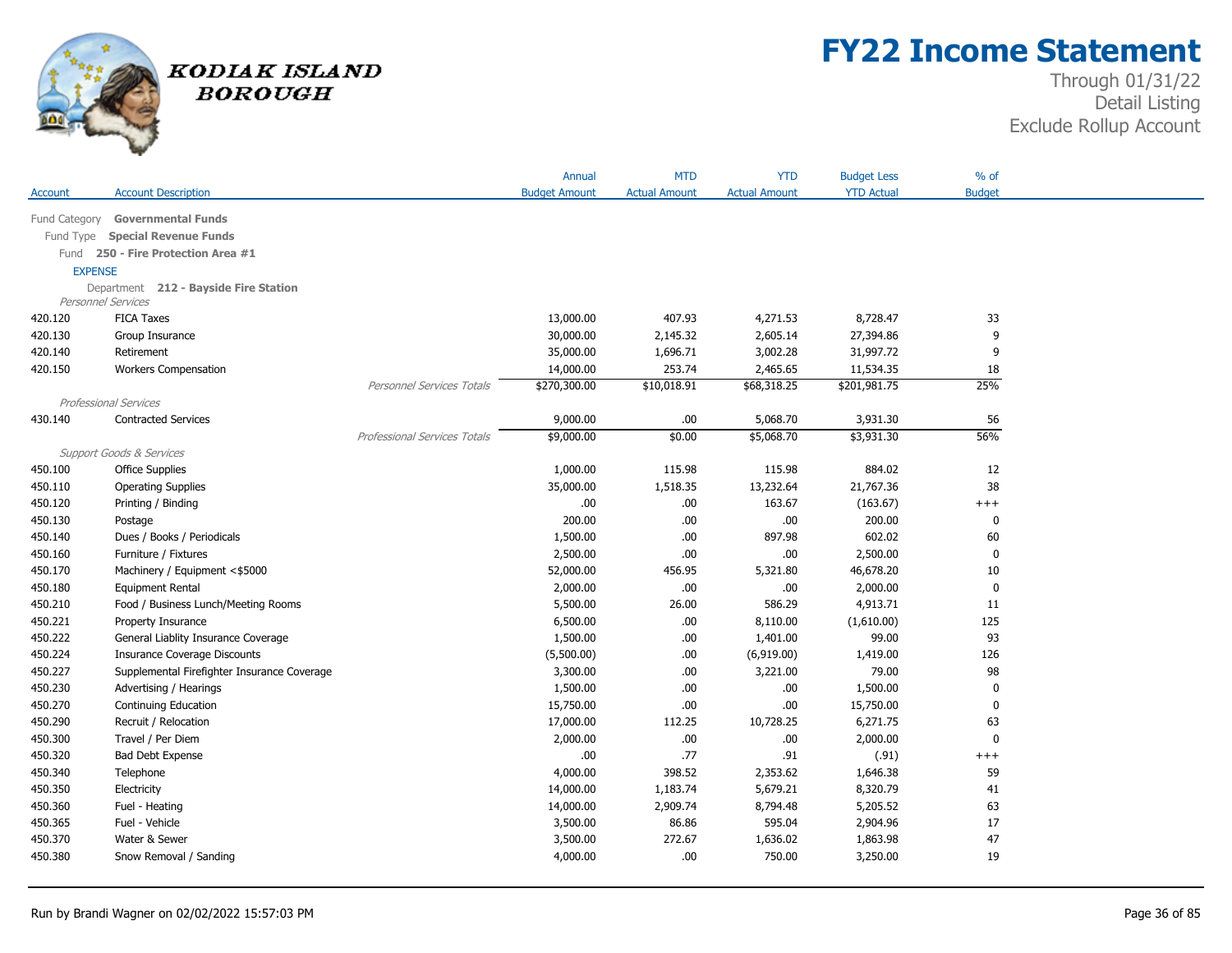

## **FY22 Income Statement**

|                |                                       |                                                    | Annual               | <b>MTD</b>           | <b>YTD</b>           | <b>Budget Less</b> | $%$ of        |  |
|----------------|---------------------------------------|----------------------------------------------------|----------------------|----------------------|----------------------|--------------------|---------------|--|
| Account        | <b>Account Description</b>            |                                                    | <b>Budget Amount</b> | <b>Actual Amount</b> | <b>Actual Amount</b> | <b>YTD Actual</b>  | <b>Budget</b> |  |
| Fund Category  | <b>Governmental Funds</b>             |                                                    |                      |                      |                      |                    |               |  |
| Fund Type      | <b>Special Revenue Funds</b>          |                                                    |                      |                      |                      |                    |               |  |
| Fund           | 250 - Fire Protection Area #1         |                                                    |                      |                      |                      |                    |               |  |
| <b>EXPENSE</b> |                                       |                                                    |                      |                      |                      |                    |               |  |
|                | Department 212 - Bayside Fire Station |                                                    |                      |                      |                      |                    |               |  |
|                | <b>Support Goods &amp; Services</b>   |                                                    |                      |                      |                      |                    |               |  |
| 450.390        | Refuse Collection - Disposal          |                                                    | 1,500.00             | 49.39                | 296.34               | 1,203.66           | 20            |  |
| 450.430        | Maint & Repairs                       |                                                    | 18,000.00            | 567.96               | 10,507.11            | 7,492.89           | 58            |  |
| 450.435        | <b>Maint Agreements</b>               |                                                    | 10,000.00            | .00                  | .00                  | 10,000.00          | 0             |  |
| 450.440        | Auto Maint & Repairs                  |                                                    | 20,000.00            | 67.76                | 197.73               | 19,802.27          |               |  |
| 450.550        | Volunteer Physicals                   |                                                    | 15,000.00            | 1,051.00             | 2,601.00             | 12,399.00          | 17            |  |
|                |                                       | Support Goods & Services Totals                    | \$249,250.00         | \$8,817.94           | \$70,271.07          | \$178,978.93       | 28%           |  |
| Equipment      |                                       |                                                    |                      |                      |                      |                    |               |  |
| 466.220        | Auto Liability Insurance              |                                                    | 16,000.00            | .00.                 | 15,359.00            | 641.00             | 96            |  |
|                |                                       | Equipment Totals                                   | \$16,000.00          | \$0.00               | \$15,359.00          | \$641.00           | 96%           |  |
| Capital Outlay |                                       |                                                    |                      |                      |                      |                    |               |  |
| 470.070        | <b>Buildings</b>                      |                                                    | 100,000.00           | .00                  | .00.                 | 100,000.00         | 0             |  |
| 470.100        | Machinery / Equipment > \$5000        |                                                    | 20,000.00            | .00                  | .00                  | 20,000.00          | 0             |  |
| 470.110        | Furniture / Fixtures                  |                                                    | 40,000.00            | .00                  | .00                  | 40,000.00          | 0             |  |
| 470.120        | Automotive                            |                                                    | 50,000.00            | .00                  | .00                  | 50,000.00          | 0             |  |
|                |                                       | Capital Outlay Totals                              | \$210,000.00         | \$0.00               | \$0.00               | \$210,000.00       | 0%            |  |
|                |                                       | Department 212 - Bayside Fire Station Totals       | \$754,550.00         | \$18,836.85          | \$159,017.02         | \$595,532.98       | 21%           |  |
|                |                                       | <b>EXPENSE TOTALS</b>                              | \$754,550.00         | \$18,836.85          | \$159,017.02         | \$595,532.98       | 21%           |  |
|                |                                       |                                                    |                      |                      |                      |                    |               |  |
|                |                                       | Fund 250 - Fire Protection Area #1 Totals          |                      |                      |                      |                    |               |  |
|                |                                       | <b>REVENUE TOTALS</b>                              | 754,550.00           | (1, 113.32)          | 667,316.26           | 87,233.74          | 88%           |  |
|                |                                       | <b>EXPENSE TOTALS</b>                              | 754,550.00           | 18,836.85            | 159,017.02           | 595,532.98         | 21%           |  |
|                |                                       | Fund 250 - Fire Protection Area #1 Net Gain (Loss) | \$0.00               | $($ \$19,950.17)     | \$508,299.24         | \$508,299.24       | $+++$         |  |
|                |                                       |                                                    |                      |                      |                      |                    |               |  |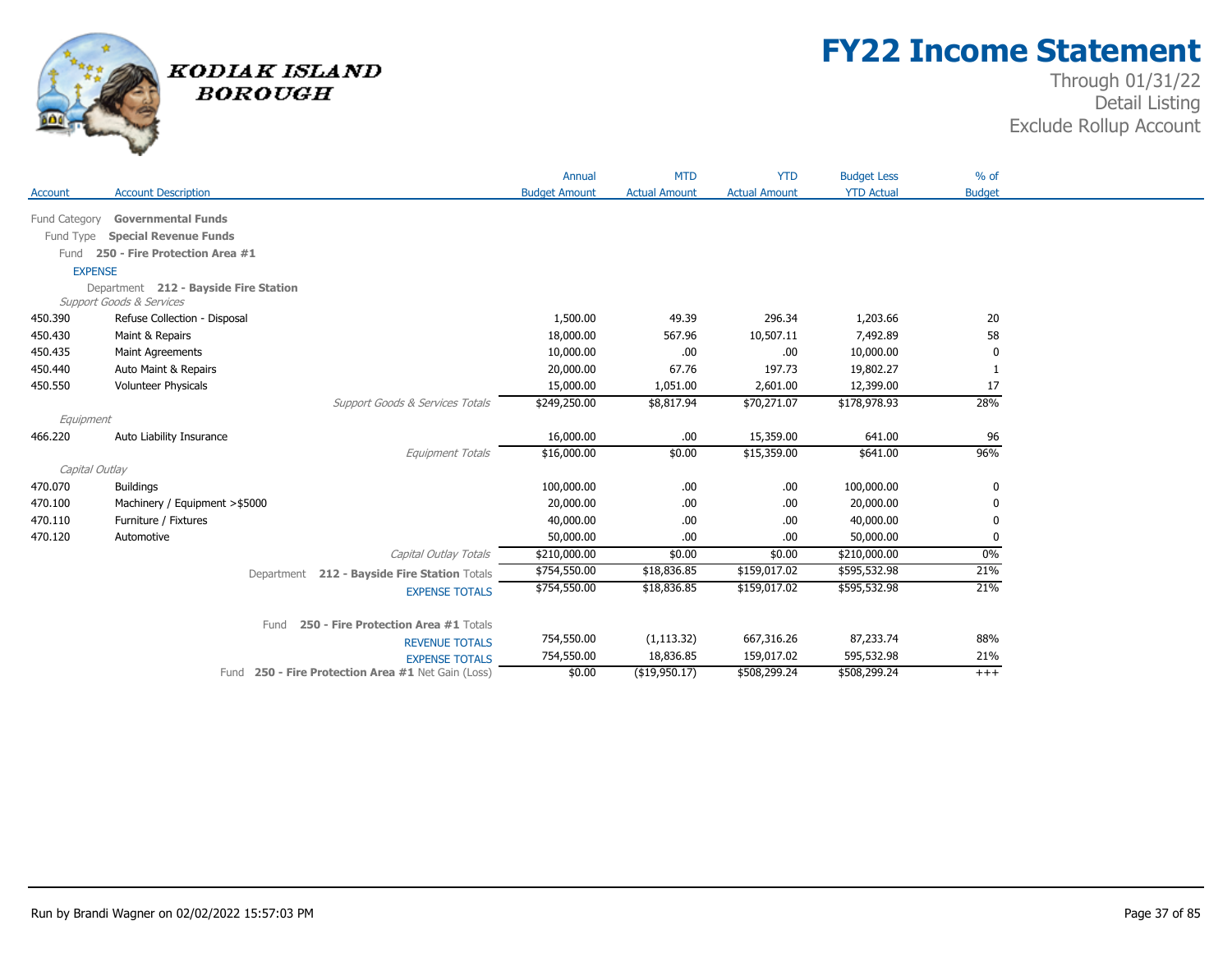

## **FY22 Income Statement**

|                          |                                                       |                                          | Annual               | <b>MTD</b>           | <b>YTD</b>           | <b>Budget Less</b> | $%$ of         |
|--------------------------|-------------------------------------------------------|------------------------------------------|----------------------|----------------------|----------------------|--------------------|----------------|
| Account                  | <b>Account Description</b>                            |                                          | <b>Budget Amount</b> | <b>Actual Amount</b> | <b>Actual Amount</b> | <b>YTD Actual</b>  | <b>Budget</b>  |
|                          | Fund Category Governmental Funds                      |                                          |                      |                      |                      |                    |                |
|                          | Fund Type Special Revenue Funds                       |                                          |                      |                      |                      |                    |                |
|                          | Fund 252 - Women's Bay Fire Dept.                     |                                          |                      |                      |                      |                    |                |
| <b>REVENUE</b>           |                                                       |                                          |                      |                      |                      |                    |                |
|                          | Department 000 - Fund Revenues                        |                                          |                      |                      |                      |                    |                |
| Property Tax             |                                                       |                                          |                      |                      |                      |                    |                |
| 311.100                  | Real Property Tax                                     |                                          | 106,000.00           | .00.                 | 106,598.22           | (598.22)           | 101            |
| 311.200                  | Personal Property Tax                                 |                                          | 2,500.00             | $.00$                | 2,549.42             | (49.42)            | 102            |
|                          |                                                       | Property Tax Totals                      | \$108,500.00         | \$0.00               | \$109,147.64         | $($ \$647.64)      | 101%           |
|                          | Penalties & Interest Tax                              |                                          |                      |                      |                      |                    |                |
| 319.100                  | Penalties & Interest                                  |                                          | .00.                 | .34                  | .47                  | (.47)              | $^{+++}$       |
|                          |                                                       | Penalties & Interest Tax Totals          | \$0.00               | \$0.34               | \$0.47               | (\$0.47)           | $+++$          |
|                          | <b>Charges for Services</b>                           |                                          |                      |                      |                      |                    |                |
| 340.220                  | <b>Fire Protection Services</b>                       |                                          | 16,700.00            | .00                  | 16,420.28            | 279.72             | 98             |
|                          |                                                       | <b>Charges for Services Totals</b>       | \$16,700.00          | \$0.00               | \$16,420.28          | \$279.72           | 98%            |
| <b>Interest Earnings</b> |                                                       |                                          |                      |                      |                      |                    |                |
| 361.100                  | <b>Interest Earnings</b>                              |                                          | 2,000.00             | .00                  | 11,412.88            | (9, 412.88)        | 571            |
| 361.300                  | Change in Fair Market Value                           |                                          | .00.                 | $.00$                | (19,710.66)          | 19,710.66          | $^{+++}$       |
|                          |                                                       | Interest Earnings Totals                 | \$2,000.00           | \$0.00               | $($ \$8,297.78)      | \$10,297.78        | (415%)         |
|                          | Miscellaneous - Classified                            |                                          |                      |                      |                      |                    |                |
| 380.240                  | Rental Income                                         |                                          | 12,000.00            | 1,200.00             | 2,400.00             | 9,600.00           | 20<br>20%      |
|                          |                                                       | Miscellaneous - Classified Totals        | \$12,000.00          | \$1,200.00           | \$2,400.00           | \$9,600.00         |                |
| 389.100                  | <b>Other Financing Sources</b><br>Use of Fund Balance |                                          | 75,000.00            | .00                  | .00.                 | 75,000.00          | $\mathbf 0$    |
|                          |                                                       | <b>Other Financing Sources Totals</b>    | \$75,000.00          | \$0.00               | \$0.00               | \$75,000.00        | 0%             |
|                          |                                                       |                                          | \$214,200.00         | \$1,200.34           | \$119,670.61         | \$94,529.39        | 56%            |
|                          |                                                       | 000 - Fund Revenues Totals<br>Department | \$214,200.00         | \$1,200.34           | \$119,670.61         | \$94,529.39        | 56%            |
|                          |                                                       | <b>REVENUE TOTALS</b>                    |                      |                      |                      |                    |                |
| <b>EXPENSE</b>           | Department 214 - Bells Flats Russian Creek            |                                          |                      |                      |                      |                    |                |
|                          | <b>Personnel Services</b>                             |                                          |                      |                      |                      |                    |                |
| 410.110                  | Salaries                                              |                                          | 2,000.00             | .00.                 | 28.07                | 1,971.93           | $\mathbf{1}$   |
| 410.120                  | <b>Temporary Help</b>                                 |                                          | .00.                 | .00                  | 167.12               | (167.12)           | $+++$          |
| 420.110                  | <b>Unemployment Taxes</b>                             |                                          | 25.00                | .00                  | .00                  | 25.00              | $\mathbf 0$    |
| 420.120                  | <b>FICA Taxes</b>                                     |                                          | 150.00               | .00                  | 14.79                | 135.21             | 10             |
| 420.130                  | Group Insurance                                       |                                          | 350.00               | .00                  | .00                  | 350.00             | 0              |
| 420.140                  | Retirement                                            |                                          | 300.00               | .00                  | 6.18                 | 293.82             | $\overline{2}$ |
| 420.150                  | <b>Workers Compensation</b>                           |                                          | 50.00                | .00                  | 8.72                 | 41.28              | 17             |
|                          |                                                       | Personnel Services Totals                | \$2,875.00           | \$0.00               | \$224.88             | \$2,650.12         | 8%             |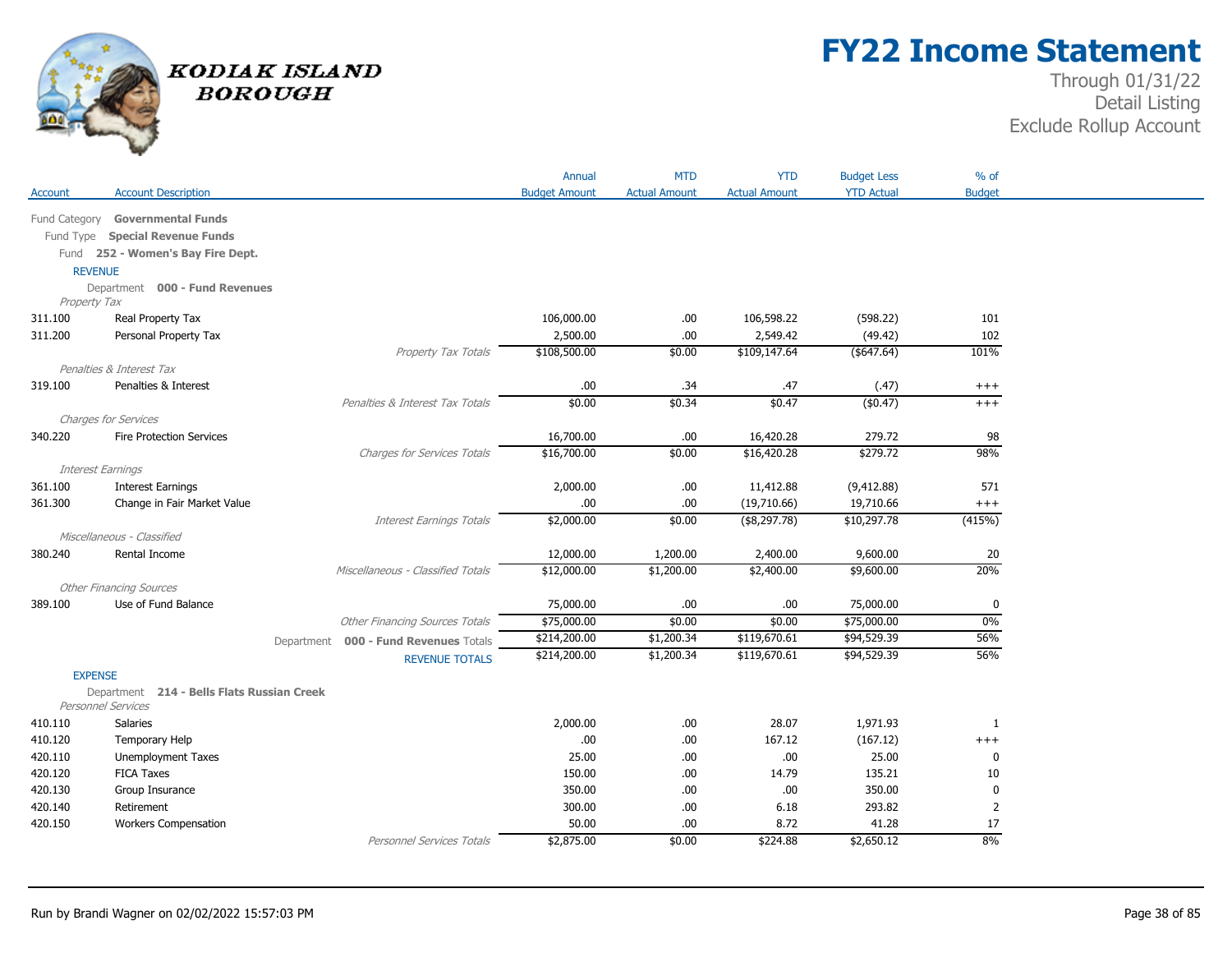

## **FY22 Income Statement**

|                |                                             |                                     | Annual               | <b>MTD</b>           | <b>YTD</b>           | <b>Budget Less</b> | % of          |
|----------------|---------------------------------------------|-------------------------------------|----------------------|----------------------|----------------------|--------------------|---------------|
| Account        | <b>Account Description</b>                  |                                     | <b>Budget Amount</b> | <b>Actual Amount</b> | <b>Actual Amount</b> | <b>YTD Actual</b>  | <b>Budget</b> |
| Fund Category  | <b>Governmental Funds</b>                   |                                     |                      |                      |                      |                    |               |
|                | Fund Type Special Revenue Funds             |                                     |                      |                      |                      |                    |               |
|                | Fund 252 - Women's Bay Fire Dept.           |                                     |                      |                      |                      |                    |               |
| <b>EXPENSE</b> |                                             |                                     |                      |                      |                      |                    |               |
|                | Department 214 - Bells Flats Russian Creek  |                                     |                      |                      |                      |                    |               |
|                | <b>Professional Services</b>                |                                     |                      |                      |                      |                    |               |
| 430.140        | <b>Contracted Services</b>                  |                                     | 10,000.00            | 32.00                | 1,369.00             | 8,631.00           | 14            |
|                |                                             | <b>Professional Services Totals</b> | \$10,000.00          | \$32.00              | \$1,369.00           | \$8,631.00         | 14%           |
| Legal Services |                                             |                                     |                      |                      |                      |                    |               |
| 431.120        | Legal Fees                                  |                                     | 1,000.00             | .00                  | .00.                 | 1,000.00           | $\mathbf 0$   |
|                |                                             | Legal Services Totals               | \$1,000.00           | \$0.00               | \$0.00               | \$1,000.00         | $0\%$         |
|                | Support Goods & Services                    |                                     |                      |                      |                      |                    |               |
| 450.100        | <b>Office Supplies</b>                      |                                     | 1,000.00             | .00.                 | .00.                 | 1,000.00           | 0             |
| 450.110        | <b>Operating Supplies</b>                   |                                     | 20,000.00            | .00.                 | 2,071.51             | 17,928.49          | 10            |
| 450.119        | COVID-19 Expenditures                       |                                     | 2,000.00             | .00                  | $.00\,$              | 2,000.00           | 0             |
| 450.120        | Printing / Binding                          |                                     | 500.00               | .00.                 | .00.                 | 500.00             | $\mathbf 0$   |
| 450.130        | Postage                                     |                                     | 100.00               | .00                  | .00.                 | 100.00             | $\mathbf{0}$  |
| 450.140        | Dues / Books / Periodicals                  |                                     | 500.00               | .00                  | $.00\,$              | 500.00             | $\mathbf 0$   |
| 450.160        | Furniture / Fixtures                        |                                     | 4,000.00             | .00.                 | .00.                 | 4,000.00           | $\mathbf{0}$  |
| 450.170        | Machinery / Equipment <\$5000               |                                     | 10,000.00            | .00                  | .00.                 | 10,000.00          | 0             |
| 450.180        | <b>Equipment Rental</b>                     |                                     | 500.00               | .00                  | .00.                 | 500.00             | 0             |
| 450.210        | Food / Business Lunch/Meeting Rooms         |                                     | 1,000.00             | .00.                 | .00.                 | 1,000.00           | 0             |
| 450.221        | Property Insurance                          |                                     | 2,500.00             | .00.                 | 2,425.00             | 75.00              | 97            |
| 450.222        | General Liablity Insurance Coverage         |                                     | 500.00               | .00                  | 362.00               | 138.00             | 72            |
| 450.224        | <b>Insurance Coverage Discounts</b>         |                                     | .00                  | .00.                 | (1,711.00)           | 1,711.00           | $++++$        |
| 450.227        | Supplemental Firefighter Insurance Coverage |                                     | 5,000.00             | .00.                 | 4,307.00             | 693.00             | 86            |
| 450.230        | Advertising / Hearings                      |                                     | 500.00               | .00.                 | .00.                 | 500.00             | 0             |
| 450.300        | Travel / Per Diem                           |                                     | 2,000.00             | .00.                 | .00.                 | 2,000.00           | 0             |
| 450.310        | <b>Training Materials</b>                   |                                     | 5,000.00             | .00                  | .00.                 | 5,000.00           | $\mathbf 0$   |
| 450.320        | <b>Bad Debt Expense</b>                     |                                     | .00                  | .38                  | .48                  | (.48)              | $++++$        |
| 450.340        | Telephone                                   |                                     | 3,200.00             | 352.72               | 1,269.47             | 1,930.53           | 40            |
| 450.350        | Electricity                                 |                                     | 5,000.00             | 359.59               | 1,560.66             | 3,439.34           | 31            |
| 450.360        | Fuel - Heating                              |                                     | 5,000.00             | 1,466.46             | 3,506.71             | 1,493.29           | 70            |
| 450.365        | Fuel - Vehicle                              |                                     | 2,000.00             | .00.                 | 639.95               | 1,360.05           | 32            |
| 450.430        | Maint & Repairs                             |                                     | 15,000.00            | .00                  | 153.91               | 14,846.09          | $\mathbf{1}$  |
| 450.440        | Auto Maint & Repairs                        |                                     | 10,000.00            | .00.                 | .00.                 | 10,000.00          | $\mathbf 0$   |
| 450.450        | Contingencies                               |                                     | 20,025.00            | .00.                 | .00.                 | 20,025.00          | $\mathbf 0$   |
| 450.460        | <b>Cleaning Supplies</b>                    |                                     | 1,000.00             | .00.                 | .00.                 | 1,000.00           | $\mathbf{0}$  |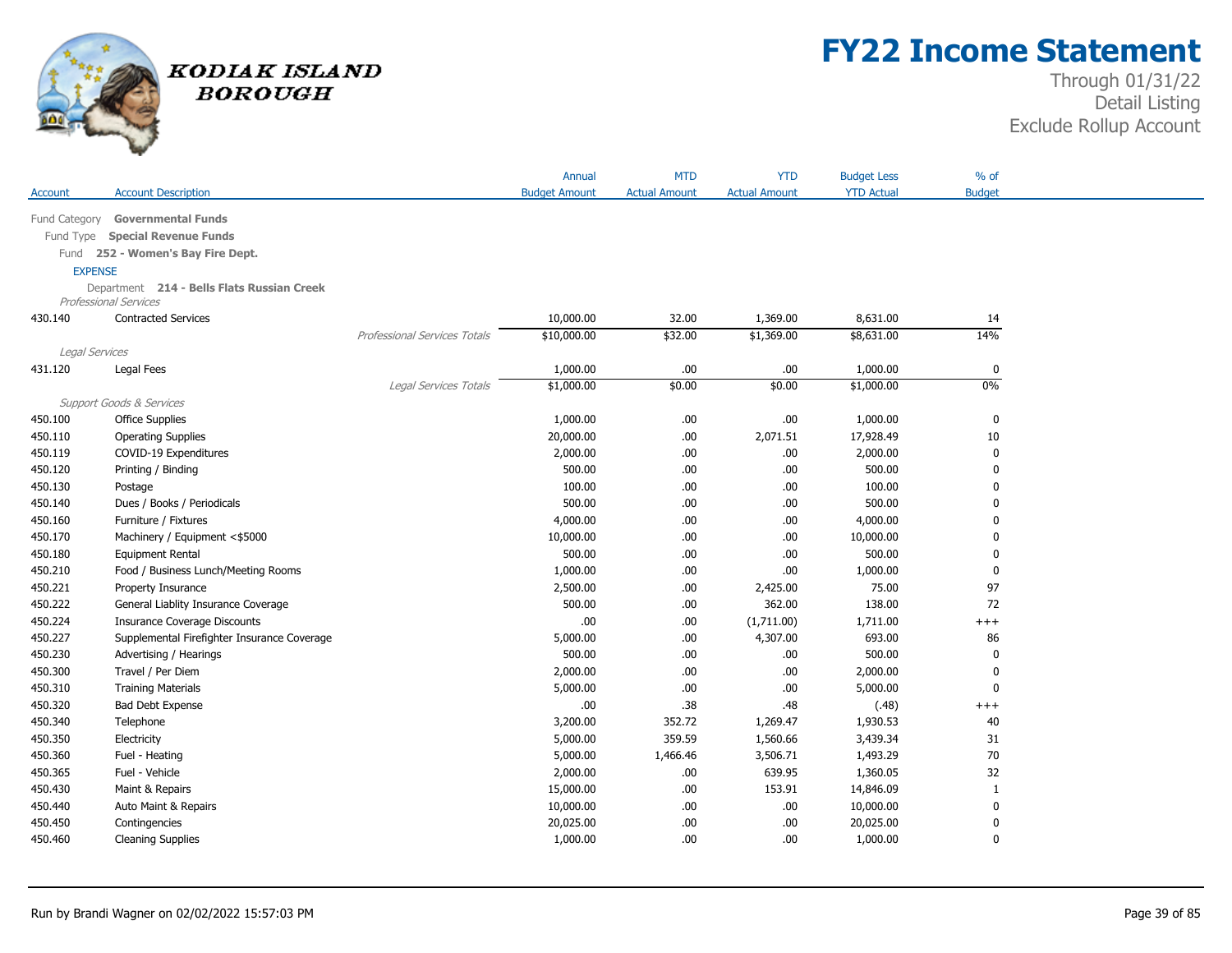

## **FY22 Income Statement**

|                |                                                                                   | Annual               | <b>MTD</b>           | <b>YTD</b>           | <b>Budget Less</b> | $%$ of        |  |
|----------------|-----------------------------------------------------------------------------------|----------------------|----------------------|----------------------|--------------------|---------------|--|
| Account        | <b>Account Description</b>                                                        | <b>Budget Amount</b> | <b>Actual Amount</b> | <b>Actual Amount</b> | <b>YTD Actual</b>  | <b>Budget</b> |  |
| Fund Category  | <b>Governmental Funds</b>                                                         |                      |                      |                      |                    |               |  |
|                | Fund Type Special Revenue Funds                                                   |                      |                      |                      |                    |               |  |
| Fund           | 252 - Women's Bay Fire Dept.                                                      |                      |                      |                      |                    |               |  |
| <b>EXPENSE</b> |                                                                                   |                      |                      |                      |                    |               |  |
|                | Department 214 - Bells Flats Russian Creek<br><b>Support Goods &amp; Services</b> |                      |                      |                      |                    |               |  |
| 450.550        | <b>Volunteer Physicals</b>                                                        | 5,000.00             | .00                  | .00.                 | 5,000.00           | 0             |  |
|                | Support Goods & Services Totals                                                   | \$121,325.00         | \$2,179.15           | \$14,585.69          | \$106,739.31       | 12%           |  |
| Equipment      |                                                                                   |                      |                      |                      |                    |               |  |
| 466.220        | Auto Liability Insurance                                                          | 4,000.00             | .00                  | 3,360.00             | 640.00             | 84            |  |
|                | Equipment Totals                                                                  | \$4,000.00           | \$0.00               | \$3,360.00           | \$640.00           | 84%           |  |
| Capital Outlay |                                                                                   |                      |                      |                      |                    |               |  |
| 470.100        | Machinery / Equipment > \$5000                                                    | .00                  | .00                  | 5,925.90             | (5,925.90)         | $^{+++}$      |  |
|                | Capital Outlay Totals                                                             | \$0.00               | \$0.00               | \$5,925.90           | (\$5,925.90)       | $+++$         |  |
|                | <b>Operating Transfers / Capital Projects</b>                                     |                      |                      |                      |                    |               |  |
| 494.450        | <b>Transfers to Capital Projects</b>                                              | 75,000.00            | .00                  | .00.                 | 75,000.00          | 0             |  |
|                | <b>Operating Transfers / Capital Projects Totals</b>                              | \$75,000.00          | \$0.00               | \$0.00               | \$75,000.00        | $0\%$         |  |
|                | Department 214 - Bells Flats Russian Creek Totals                                 | \$214,200.00         | \$2,211.15           | \$25,465.47          | \$188,734.53       | 12%           |  |
|                | <b>EXPENSE TOTALS</b>                                                             | \$214,200.00         | \$2,211.15           | \$25,465.47          | \$188,734.53       | 12%           |  |
|                | 252 - Women's Bay Fire Dept. Totals<br>Fund                                       |                      |                      |                      |                    |               |  |
|                | <b>REVENUE TOTALS</b>                                                             | 214,200.00           | 1,200.34             | 119,670.61           | 94,529.39          | 56%           |  |
|                | <b>EXPENSE TOTALS</b>                                                             | 214,200.00           | 2,211.15             | 25,465.47            | 188,734.53         | 12%           |  |
|                | Fund 252 - Women's Bay Fire Dept. Net Gain (Loss)                                 | \$0.00               | $($ \$1,010.81)      | \$94,205.14          | \$94,205.14        | $+++$         |  |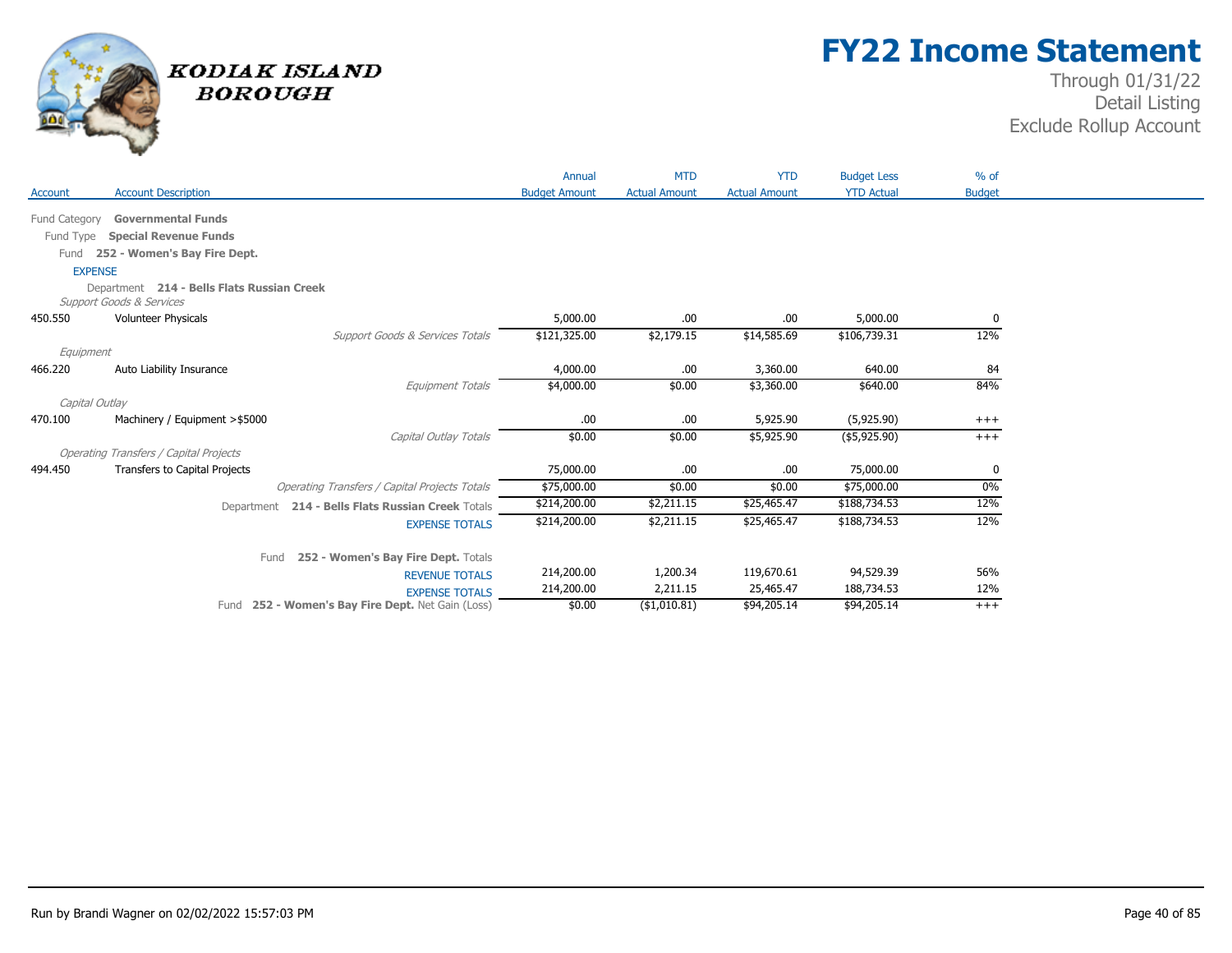

## **FY22 Income Statement**

|                |                                                                   |                                                      | Annual               | <b>MTD</b>           | <b>YTD</b>           | <b>Budget Less</b> | $%$ of        |
|----------------|-------------------------------------------------------------------|------------------------------------------------------|----------------------|----------------------|----------------------|--------------------|---------------|
| Account        | <b>Account Description</b>                                        |                                                      | <b>Budget Amount</b> | <b>Actual Amount</b> | <b>Actual Amount</b> | <b>YTD Actual</b>  | <b>Budget</b> |
| Fund Category  | <b>Governmental Funds</b>                                         |                                                      |                      |                      |                      |                    |               |
| Fund Type      | <b>Special Revenue Funds</b>                                      |                                                      |                      |                      |                      |                    |               |
|                | Fund 254 - KIB Airport Fire District                              |                                                      |                      |                      |                      |                    |               |
| <b>REVENUE</b> |                                                                   |                                                      |                      |                      |                      |                    |               |
|                | Department 000 - Fund Revenues                                    |                                                      |                      |                      |                      |                    |               |
| Property Tax   |                                                                   |                                                      |                      |                      |                      |                    |               |
| 311.100        | Real Property Tax                                                 |                                                      | 13,270.00            | .00.                 | 15,424.54            | (2, 154.54)        | 116           |
| 311.200        | Personal Property Tax                                             |                                                      | 5,400.00             | .00                  | 2,846.02             | 2,553.98           | 53            |
|                |                                                                   | Property Tax Totals                                  | \$18,670.00          | \$0.00               | \$18,270.56          | \$399.44           | 98%           |
|                | <b>Interest Earnings</b>                                          |                                                      |                      |                      |                      |                    |               |
| 361.100        | <b>Interest Earnings</b>                                          |                                                      | 280.00               | .00                  | 283.57               | (3.57)             | 101           |
| 361.300        | Change in Fair Market Value                                       |                                                      | .00                  | .00                  | (695.34)             | 695.34             | $+++$         |
|                |                                                                   | <b>Interest Earnings Totals</b>                      | \$280.00             | \$0.00               | $(*411.77)$          | \$691.77           | (147%)        |
|                |                                                                   | 000 - Fund Revenues Totals<br>Department             | \$18,950.00          | \$0.00               | \$17,858.79          | \$1,091.21         | 94%           |
|                |                                                                   | <b>REVENUE TOTALS</b>                                | \$18,950.00          | \$0.00               | \$17,858.79          | \$1,091.21         | 94%           |
| <b>EXPENSE</b> |                                                                   |                                                      |                      |                      |                      |                    |               |
|                | Department 216 - Airport Protection<br><b>Contracted Services</b> |                                                      |                      |                      |                      |                    |               |
| 444.360        | <b>Fire Protection Services</b>                                   |                                                      | 18,700.00            | .00.                 | 16,420.28            | 2,279.72           | 88            |
|                |                                                                   | <b>Contracted Services Totals</b>                    | \$18,700.00          | \$0.00               | \$16,420.28          | \$2,279.72         | 88%           |
|                | <b>Support Goods &amp; Services</b>                               |                                                      |                      |                      |                      |                    |               |
| 450.222        | General Liablity Insurance Coverage                               |                                                      | 250.00               | .00                  | 123.00               | 127.00             | 49            |
| 450.224        | <b>Insurance Coverage Discounts</b>                               |                                                      | .00                  | .00                  | (34.00)              | 34.00              | $^{+++}$      |
|                |                                                                   | Support Goods & Services Totals                      | \$250.00             | \$0.00               | \$89.00              | \$161.00           | 36%           |
|                |                                                                   | 216 - Airport Protection Totals<br>Department        | \$18,950.00          | \$0.00               | \$16,509.28          | \$2,440.72         | 87%           |
|                |                                                                   | <b>EXPENSE TOTALS</b>                                | \$18,950.00          | \$0.00               | \$16,509.28          | \$2,440.72         | 87%           |
|                |                                                                   |                                                      |                      |                      |                      |                    |               |
|                |                                                                   | Fund 254 - KIB Airport Fire District Totals          |                      |                      |                      |                    |               |
|                |                                                                   | <b>REVENUE TOTALS</b>                                | 18,950.00            | .00                  | 17,858.79            | 1,091.21           | 94%           |
|                |                                                                   | <b>EXPENSE TOTALS</b>                                | 18,950.00            | .00                  | 16,509.28            | 2,440.72           | 87%           |
|                |                                                                   | Fund 254 - KIB Airport Fire District Net Gain (Loss) | \$0.00               | \$0.00               | \$1,349.51           | \$1,349.51         | $+++$         |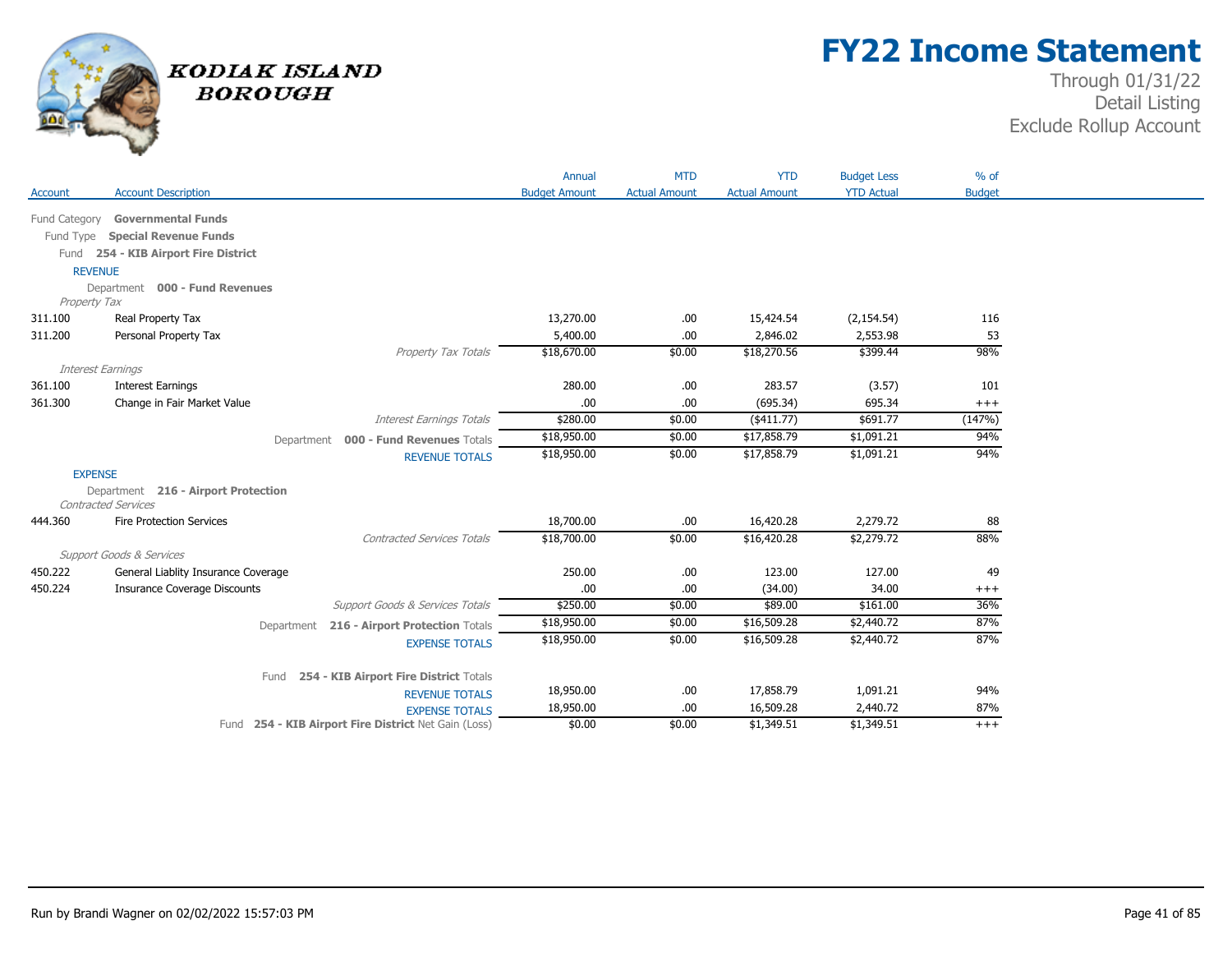

## **FY22 Income Statement**

|                |                                                                                      | Annual               | <b>MTD</b>           | <b>YTD</b>               | <b>Budget Less</b> | $%$ of        |  |
|----------------|--------------------------------------------------------------------------------------|----------------------|----------------------|--------------------------|--------------------|---------------|--|
| Account        | <b>Account Description</b>                                                           | <b>Budget Amount</b> | <b>Actual Amount</b> | <b>Actual Amount</b>     | <b>YTD Actual</b>  | <b>Budget</b> |  |
|                | Fund Category Governmental Funds                                                     |                      |                      |                          |                    |               |  |
|                | Fund Type Special Revenue Funds                                                      |                      |                      |                          |                    |               |  |
|                | Fund 260 - Woodland Acres Lights                                                     |                      |                      |                          |                    |               |  |
| <b>REVENUE</b> |                                                                                      |                      |                      |                          |                    |               |  |
|                | Department 000 - Fund Revenues                                                       |                      |                      |                          |                    |               |  |
| Property Tax   |                                                                                      |                      |                      |                          |                    |               |  |
| 311.100        | Real Property Tax                                                                    | 5,500.00             | .00.                 | 5,840.26                 | (340.26)           | 106           |  |
| 311.200        | Personal Property Tax                                                                | 40.00                | .00                  | 60.56                    | (20.56)            | 151           |  |
|                | Property Tax Totals                                                                  | \$5,540.00           | \$0.00               | \$5,900.82               | $($ \$360.82)      | 107%          |  |
|                | Interest Earnings                                                                    |                      |                      |                          |                    |               |  |
| 361.100        | <b>Interest Earnings</b>                                                             | .00.                 | .00.                 | 134.56                   | (134.56)           | $+++$         |  |
| 361.300        | Change in Fair Market Value                                                          | .00                  | .00.                 | (337.79)                 | 337.79             | $^{+++}$      |  |
|                | <b>Interest Earnings Totals</b>                                                      | \$0.00               | \$0.00               | $(*203.23)$              | \$203.23           | $+++$         |  |
|                | Department 000 - Fund Revenues Totals                                                | \$5,540.00           | \$0.00               | \$5,697.59<br>\$5,697.59 | (\$157.59)         | 103%<br>103%  |  |
|                | <b>REVENUE TOTALS</b>                                                                | \$5,540.00           | \$0.00               |                          | (\$157.59)         |               |  |
| <b>EXPENSE</b> |                                                                                      |                      |                      |                          |                    |               |  |
|                | Department 230 - Woodland Acres Street Lights<br><b>Support Goods &amp; Services</b> |                      |                      |                          |                    |               |  |
| 450.222        | General Liablity Insurance Coverage                                                  | 250.00               | .00                  | 107.00                   | 143.00             | 43            |  |
| 450.224        | <b>Insurance Coverage Discounts</b>                                                  | .00                  | .00                  | (30.00)                  | 30.00              | $+++$         |  |
| 450.350        | Electricity                                                                          | 5,290.00             | 458.73               | 2,747.55                 | 2,542.45           | 52            |  |
|                | Support Goods & Services Totals                                                      | \$5,540.00           | \$458.73             | \$2,824.55               | \$2,715.45         | 51%           |  |
|                | Department 230 - Woodland Acres Street Lights Totals                                 | \$5,540.00           | \$458.73             | \$2,824.55               | \$2,715.45         | 51%           |  |
|                | <b>EXPENSE TOTALS</b>                                                                | \$5,540.00           | \$458.73             | \$2,824.55               | \$2,715.45         | 51%           |  |
|                |                                                                                      |                      |                      |                          |                    |               |  |
|                | 260 - Woodland Acres Lights Totals<br>Fund                                           |                      |                      |                          |                    |               |  |
|                | <b>REVENUE TOTALS</b>                                                                | 5,540.00             | .00                  | 5,697.59                 | (157.59)           | 103%          |  |
|                | <b>EXPENSE TOTALS</b>                                                                | 5,540.00             | 458.73               | 2,824.55                 | 2,715.45           | 51%           |  |
|                | Fund 260 - Woodland Acres Lights Net Gain (Loss)                                     | \$0.00               | $($ \$458.73)        | \$2,873.04               | \$2,873.04         | $+++$         |  |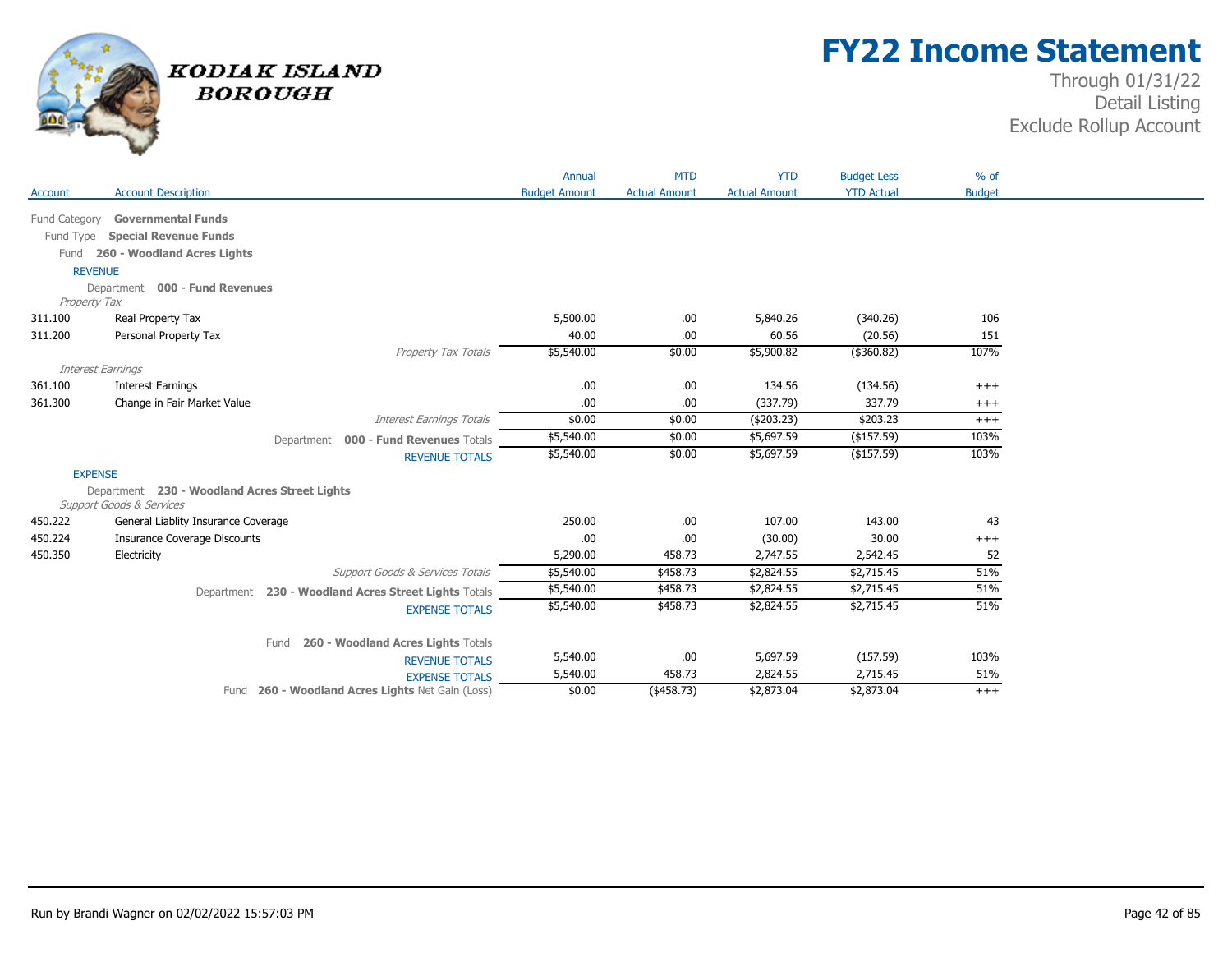

## **FY22 Income Statement**

|                |                                                                      | Annual               | <b>MTD</b>           | <b>YTD</b>           | <b>Budget Less</b><br><b>YTD Actual</b> | $%$ of<br><b>Budget</b> |  |
|----------------|----------------------------------------------------------------------|----------------------|----------------------|----------------------|-----------------------------------------|-------------------------|--|
| Account        | <b>Account Description</b>                                           | <b>Budget Amount</b> | <b>Actual Amount</b> | <b>Actual Amount</b> |                                         |                         |  |
| Fund Category  | <b>Governmental Funds</b>                                            |                      |                      |                      |                                         |                         |  |
|                | Fund Type Special Revenue Funds                                      |                      |                      |                      |                                         |                         |  |
|                | Fund 261 - Trinity Islands Light District                            |                      |                      |                      |                                         |                         |  |
| <b>REVENUE</b> |                                                                      |                      |                      |                      |                                         |                         |  |
|                | Department 000 - Fund Revenues                                       |                      |                      |                      |                                         |                         |  |
| Property Tax   |                                                                      |                      |                      |                      |                                         |                         |  |
| 311.100        | Real Property Tax                                                    | 1,875.00             | .00                  | 1,921.55             | (46.55)                                 | 102                     |  |
|                | Property Tax Totals                                                  | \$1,875.00           | \$0.00               | \$1,921.55           | (\$46.55)                               | 102%                    |  |
|                | Interest Earnings                                                    |                      |                      |                      |                                         |                         |  |
| 361.100        | <b>Interest Earnings</b>                                             | .00                  | .00.                 | 187.18               | (187.18)                                | $+++$                   |  |
| 361.300        | Change in Fair Market Value                                          | .00                  | .00                  | (468.22)             | 468.22                                  | $+++$                   |  |
|                | <b>Interest Earnings Totals</b>                                      | \$0.00               | \$0.00               | (\$281.04)           | \$281.04                                | $^{+++}$                |  |
|                | Department 000 - Fund Revenues Totals                                | \$1,875.00           | \$0.00               | \$1,640.51           | \$234.49                                | 87%                     |  |
|                | <b>REVENUE TOTALS</b>                                                | \$1,875.00           | \$0.00               | \$1,640.51           | \$234.49                                | 87%                     |  |
| <b>EXPENSE</b> |                                                                      |                      |                      |                      |                                         |                         |  |
|                | Department 261 - Trinity Island Lighting<br>Support Goods & Services |                      |                      |                      |                                         |                         |  |
| 450.222        | General Liablity Insurance Coverage                                  | 250.00               | .00.                 | 102.00               | 148.00                                  | 41                      |  |
| 450.224        | <b>Insurance Coverage Discounts</b>                                  | .00                  | .00                  | (28.00)              | 28.00                                   | $+++$                   |  |
| 450.350        | Electricity                                                          | 1,625.00             | 125.65               | 752.25               | 872.75                                  | 46                      |  |
|                | Support Goods & Services Totals                                      | \$1,875.00           | \$125.65             | \$826.25             | \$1,048.75                              | 44%                     |  |
|                | 261 - Trinity Island Lighting Totals<br>Department                   | \$1,875.00           | \$125.65             | \$826.25             | \$1,048.75                              | 44%                     |  |
|                | <b>EXPENSE TOTALS</b>                                                | \$1,875.00           | \$125.65             | \$826.25             | \$1,048.75                              | 44%                     |  |
|                | 261 - Trinity Islands Light District Totals<br>Fund                  |                      |                      |                      |                                         |                         |  |
|                | <b>REVENUE TOTALS</b>                                                | 1,875.00             | .00                  | 1,640.51             | 234.49                                  | 87%                     |  |
|                | <b>EXPENSE TOTALS</b>                                                | 1,875.00             | 125.65               | 826.25               | 1,048.75                                | 44%                     |  |
|                | Fund 261 - Trinity Islands Light District Net Gain (Loss)            | \$0.00               | (\$125.65)           | \$814.26             | \$814.26                                | $+++$                   |  |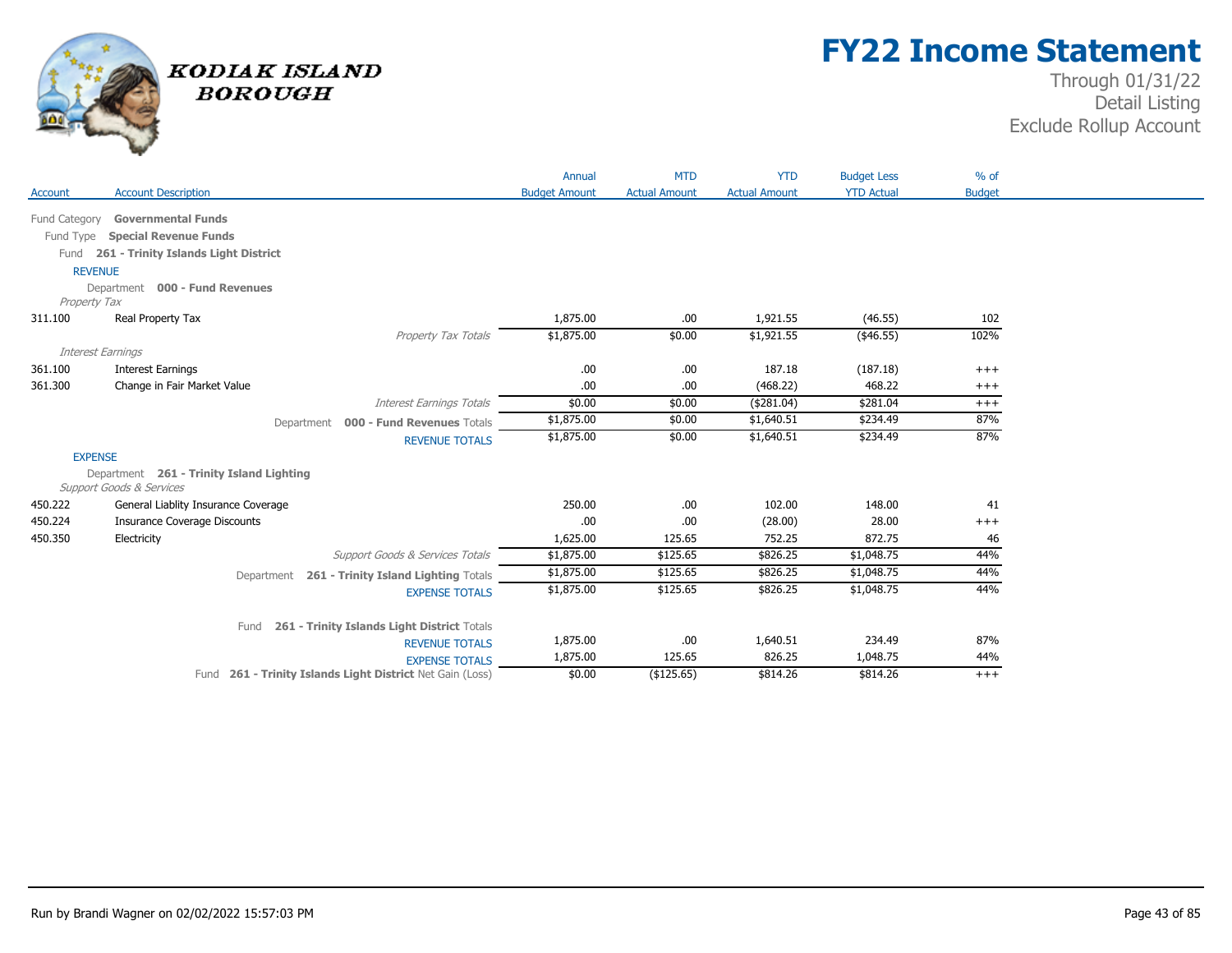

## **FY22 Income Statement**

| <b>Account Description</b><br><b>Budget Amount</b><br><b>Actual Amount</b><br><b>YTD Actual</b><br>Account<br><b>Actual Amount</b><br><b>Governmental Funds</b><br>Fund Category<br>Fund Type Special Revenue Funds<br>Fund 262 - Mission Lake Tide Gate<br><b>REVENUE</b><br>Department 000 - Fund Revenues<br>Property Tax<br>1,572.00<br>Real Property Tax<br>.00.<br>1,634.67<br>(62.67)<br>311.100<br>\$1,572.00<br>\$0.00<br>Property Tax Totals<br>\$1,634.67<br>(\$62.67)<br>Interest Earnings<br>557.00<br>185.36<br>361.100<br><b>Interest Earnings</b><br>.00.<br>371.64<br>(935.03)<br>935.03<br>361.300<br>Change in Fair Market Value<br>.00<br>.00.<br>\$557.00<br>\$0.00<br>( \$563.39)<br>\$1,120.39<br><b>Interest Earnings Totals</b><br>\$2,129.00<br>\$1,057.72<br>\$0.00<br>\$1,071.28<br>Department 000 - Fund Revenues Totals<br>\$1,057.72<br>\$2,129.00<br>\$0.00<br>\$1,071.28<br><b>REVENUE TOTALS</b> | <b>Budget</b><br>104<br>104%<br>67<br>$^{+++}$<br>$(101\%)$<br>50% |
|------------------------------------------------------------------------------------------------------------------------------------------------------------------------------------------------------------------------------------------------------------------------------------------------------------------------------------------------------------------------------------------------------------------------------------------------------------------------------------------------------------------------------------------------------------------------------------------------------------------------------------------------------------------------------------------------------------------------------------------------------------------------------------------------------------------------------------------------------------------------------------------------------------------------------------|--------------------------------------------------------------------|
|                                                                                                                                                                                                                                                                                                                                                                                                                                                                                                                                                                                                                                                                                                                                                                                                                                                                                                                                    |                                                                    |
|                                                                                                                                                                                                                                                                                                                                                                                                                                                                                                                                                                                                                                                                                                                                                                                                                                                                                                                                    |                                                                    |
|                                                                                                                                                                                                                                                                                                                                                                                                                                                                                                                                                                                                                                                                                                                                                                                                                                                                                                                                    |                                                                    |
|                                                                                                                                                                                                                                                                                                                                                                                                                                                                                                                                                                                                                                                                                                                                                                                                                                                                                                                                    |                                                                    |
|                                                                                                                                                                                                                                                                                                                                                                                                                                                                                                                                                                                                                                                                                                                                                                                                                                                                                                                                    |                                                                    |
|                                                                                                                                                                                                                                                                                                                                                                                                                                                                                                                                                                                                                                                                                                                                                                                                                                                                                                                                    |                                                                    |
|                                                                                                                                                                                                                                                                                                                                                                                                                                                                                                                                                                                                                                                                                                                                                                                                                                                                                                                                    |                                                                    |
|                                                                                                                                                                                                                                                                                                                                                                                                                                                                                                                                                                                                                                                                                                                                                                                                                                                                                                                                    |                                                                    |
|                                                                                                                                                                                                                                                                                                                                                                                                                                                                                                                                                                                                                                                                                                                                                                                                                                                                                                                                    |                                                                    |
|                                                                                                                                                                                                                                                                                                                                                                                                                                                                                                                                                                                                                                                                                                                                                                                                                                                                                                                                    |                                                                    |
|                                                                                                                                                                                                                                                                                                                                                                                                                                                                                                                                                                                                                                                                                                                                                                                                                                                                                                                                    |                                                                    |
|                                                                                                                                                                                                                                                                                                                                                                                                                                                                                                                                                                                                                                                                                                                                                                                                                                                                                                                                    |                                                                    |
|                                                                                                                                                                                                                                                                                                                                                                                                                                                                                                                                                                                                                                                                                                                                                                                                                                                                                                                                    |                                                                    |
|                                                                                                                                                                                                                                                                                                                                                                                                                                                                                                                                                                                                                                                                                                                                                                                                                                                                                                                                    |                                                                    |
|                                                                                                                                                                                                                                                                                                                                                                                                                                                                                                                                                                                                                                                                                                                                                                                                                                                                                                                                    | 50%                                                                |
| <b>EXPENSE</b>                                                                                                                                                                                                                                                                                                                                                                                                                                                                                                                                                                                                                                                                                                                                                                                                                                                                                                                     |                                                                    |
| Department 268 - Mission Lake Tide Gate<br>Personnel Services                                                                                                                                                                                                                                                                                                                                                                                                                                                                                                                                                                                                                                                                                                                                                                                                                                                                      |                                                                    |
| 200.00<br>96.81<br>96.81<br>103.19<br>410.110<br>Salaries                                                                                                                                                                                                                                                                                                                                                                                                                                                                                                                                                                                                                                                                                                                                                                                                                                                                          | 48                                                                 |
| 410.130<br>Overtime<br>.00<br>480.62<br>480.62<br>(480.62)                                                                                                                                                                                                                                                                                                                                                                                                                                                                                                                                                                                                                                                                                                                                                                                                                                                                         | $^{+++}$                                                           |
| 420.110<br>Unemployment Taxes<br>.00<br>.06<br>.06<br>(.06)                                                                                                                                                                                                                                                                                                                                                                                                                                                                                                                                                                                                                                                                                                                                                                                                                                                                        | $^{+++}$                                                           |
| 420.120<br><b>FICA Taxes</b><br>20.00<br>42.40<br>42.40<br>(22.40)                                                                                                                                                                                                                                                                                                                                                                                                                                                                                                                                                                                                                                                                                                                                                                                                                                                                 | 212                                                                |
| 60.00<br>420.130<br>Group Insurance<br>60.00<br>.00.<br>.00                                                                                                                                                                                                                                                                                                                                                                                                                                                                                                                                                                                                                                                                                                                                                                                                                                                                        | 0                                                                  |
| 127.05<br>127.05<br>(77.05)<br>420.140<br>Retirement<br>50.00                                                                                                                                                                                                                                                                                                                                                                                                                                                                                                                                                                                                                                                                                                                                                                                                                                                                      | 254                                                                |
| 420.150<br><b>Workers Compensation</b><br>15.00<br>26.61<br>26.61<br>(11.61)                                                                                                                                                                                                                                                                                                                                                                                                                                                                                                                                                                                                                                                                                                                                                                                                                                                       | 177                                                                |
| \$773.55<br>$(*428.55)$<br><b>Personnel Services Totals</b><br>\$345.00<br>\$773.55                                                                                                                                                                                                                                                                                                                                                                                                                                                                                                                                                                                                                                                                                                                                                                                                                                                | 224%                                                               |
| <b>Support Goods &amp; Services</b>                                                                                                                                                                                                                                                                                                                                                                                                                                                                                                                                                                                                                                                                                                                                                                                                                                                                                                |                                                                    |
| 450.222<br>General Liablity Insurance Coverage<br>15.00<br>103.00<br>.00.<br>(88.00)                                                                                                                                                                                                                                                                                                                                                                                                                                                                                                                                                                                                                                                                                                                                                                                                                                               | 687                                                                |
| 450.224<br>.00<br>29.00<br><b>Insurance Coverage Discounts</b><br>.00<br>(29.00)                                                                                                                                                                                                                                                                                                                                                                                                                                                                                                                                                                                                                                                                                                                                                                                                                                                   | $^{+++}$                                                           |
| 450.230<br>Advertising / Hearings<br>.00.<br>100.00<br>.00.<br>100.00                                                                                                                                                                                                                                                                                                                                                                                                                                                                                                                                                                                                                                                                                                                                                                                                                                                              | 0                                                                  |
| 450.430<br>Maint & Repairs<br>1,669.00<br>.00.<br>.00<br>1,669.00                                                                                                                                                                                                                                                                                                                                                                                                                                                                                                                                                                                                                                                                                                                                                                                                                                                                  | 0                                                                  |
| Support Goods & Services Totals<br>\$1,784.00<br>\$0.00<br>\$74.00<br>\$1,710.00                                                                                                                                                                                                                                                                                                                                                                                                                                                                                                                                                                                                                                                                                                                                                                                                                                                   | 4%                                                                 |
| \$2,129.00<br>\$773.55<br>\$847.55<br>\$1,281.45<br>Department 268 - Mission Lake Tide Gate Totals                                                                                                                                                                                                                                                                                                                                                                                                                                                                                                                                                                                                                                                                                                                                                                                                                                 | 40%                                                                |
| \$2,129.00<br>\$773.55<br>\$847.55<br>\$1,281.45<br><b>EXPENSE TOTALS</b>                                                                                                                                                                                                                                                                                                                                                                                                                                                                                                                                                                                                                                                                                                                                                                                                                                                          | 40%                                                                |
| 262 - Mission Lake Tide Gate Totals<br>Fund                                                                                                                                                                                                                                                                                                                                                                                                                                                                                                                                                                                                                                                                                                                                                                                                                                                                                        |                                                                    |
| 2,129.00<br>1,057.72<br>.00.<br>1,071.28<br><b>REVENUE TOTALS</b>                                                                                                                                                                                                                                                                                                                                                                                                                                                                                                                                                                                                                                                                                                                                                                                                                                                                  | 50%                                                                |
| 2,129.00<br>773.55<br>847.55<br>1,281.45<br><b>EXPENSE TOTALS</b>                                                                                                                                                                                                                                                                                                                                                                                                                                                                                                                                                                                                                                                                                                                                                                                                                                                                  | 40%                                                                |
| \$0.00<br>\$223.73<br>\$223.73<br>Fund 262 - Mission Lake Tide Gate Net Gain (Loss)<br>$(*773.55)$                                                                                                                                                                                                                                                                                                                                                                                                                                                                                                                                                                                                                                                                                                                                                                                                                                 | $^{+++}$                                                           |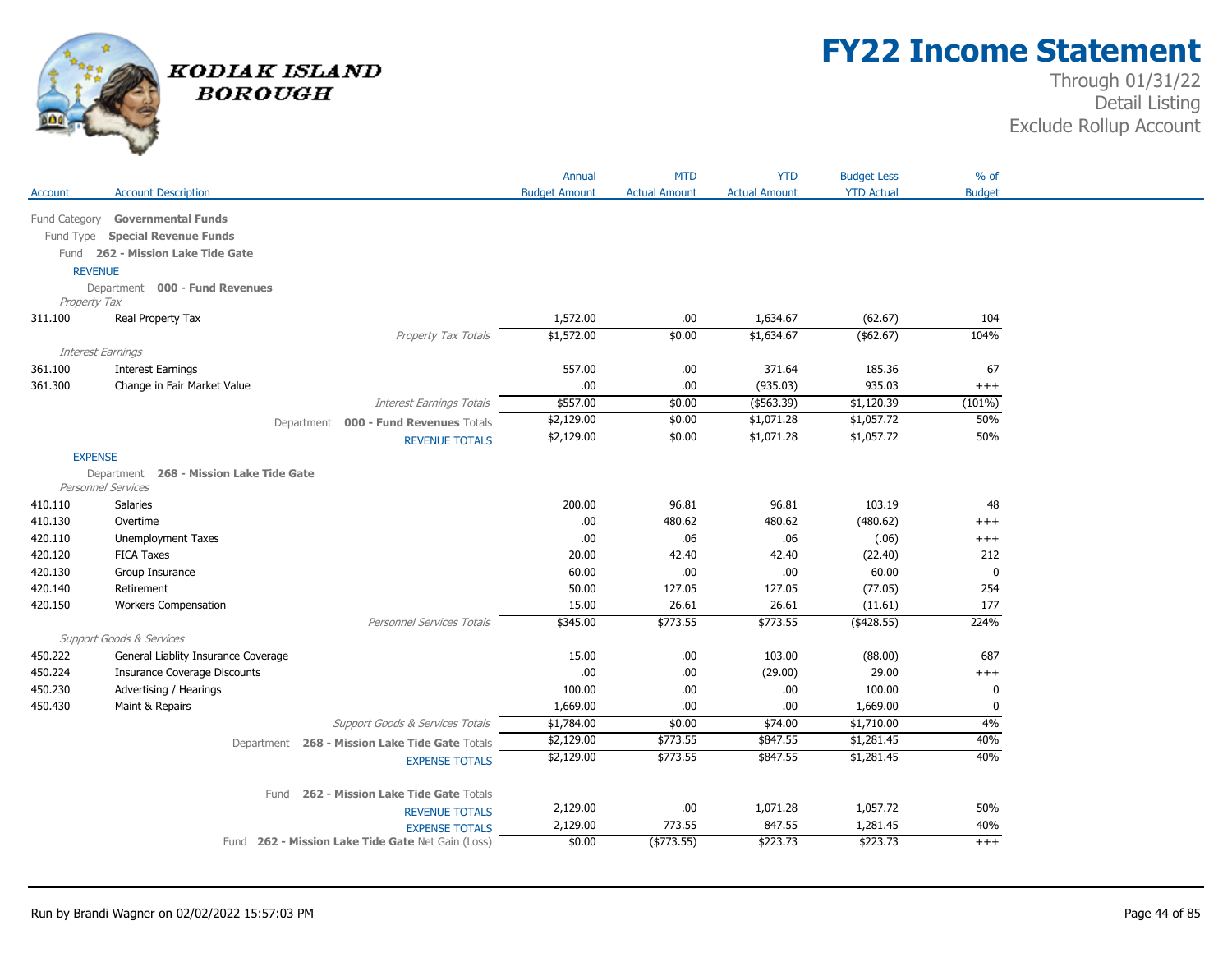

## **FY22 Income Statement**

| Account        | <b>Account Description</b>                                                   |                                                      | Annual<br><b>Budget Amount</b> | <b>MTD</b><br><b>Actual Amount</b> | <b>YTD</b><br><b>Actual Amount</b> | <b>Budget Less</b><br><b>YTD Actual</b> | $%$ of<br><b>Budget</b> |  |
|----------------|------------------------------------------------------------------------------|------------------------------------------------------|--------------------------------|------------------------------------|------------------------------------|-----------------------------------------|-------------------------|--|
|                |                                                                              |                                                      |                                |                                    |                                    |                                         |                         |  |
| Fund Category  | <b>Governmental Funds</b>                                                    |                                                      |                                |                                    |                                    |                                         |                         |  |
|                | Fund Type Special Revenue Funds                                              |                                                      |                                |                                    |                                    |                                         |                         |  |
|                | Fund 276 - Facilities Fund                                                   |                                                      |                                |                                    |                                    |                                         |                         |  |
| <b>REVENUE</b> |                                                                              |                                                      |                                |                                    |                                    |                                         |                         |  |
|                | Department 000 - Fund Revenues<br><b>Interest Earnings</b>                   |                                                      |                                |                                    |                                    |                                         |                         |  |
| 361.100        | <b>Interest Earnings</b>                                                     |                                                      | 340,000.00                     | .00                                | 290,338.02                         | 49,661.98                               | 85                      |  |
| 361.300        | Change in Fair Market Value                                                  |                                                      | .00.                           | .00.                               | (477, 986.68)                      | 477,986.68                              | $^{+++}$                |  |
|                |                                                                              | <b>Interest Earnings Totals</b>                      | \$340,000.00                   | \$0.00                             | ( \$187, 648.66)                   | \$527,648.66                            | (55%)                   |  |
|                | <b>Other Financing Sources</b>                                               |                                                      |                                |                                    |                                    |                                         |                         |  |
| 389.100        | Use of Fund Balance                                                          |                                                      | 204,389.00                     | .00                                | .00                                | 204,389.00                              | 0                       |  |
|                |                                                                              | <b>Other Financing Sources Totals</b>                | \$204,389.00                   | \$0.00                             | \$0.00                             | \$204,389.00                            | $0\%$                   |  |
|                |                                                                              | Department 000 - Fund Revenues Totals                | \$544,389.00                   | \$0.00                             | (\$187,648.66)                     | \$732,037.66                            | (34%)                   |  |
|                |                                                                              | <b>REVENUE TOTALS</b>                                | \$544,389.00                   | \$0.00                             | (\$187,648.66)                     | \$732,037.66                            | (34%)                   |  |
| <b>EXPENSE</b> |                                                                              |                                                      |                                |                                    |                                    |                                         |                         |  |
|                | Department 286 - Facilities<br><b>Operating Transfers / Capital Projects</b> |                                                      |                                |                                    |                                    |                                         |                         |  |
| 494.220        | <b>Building &amp; Grounds</b>                                                |                                                      | 5,000.00                       | .00                                | 5,000.00                           | .00.                                    | 100                     |  |
| 494.469        | Renewal & Replacement Projects                                               |                                                      | 539,389.00                     | .00.                               | 539,389.00                         | .00.                                    | 100                     |  |
|                |                                                                              | <b>Operating Transfers / Capital Projects Totals</b> | \$544,389.00                   | \$0.00                             | \$544,389.00                       | \$0.00                                  | 100%                    |  |
|                |                                                                              | Department 286 - Facilities Totals                   | \$544,389.00                   | \$0.00                             | \$544,389.00                       | \$0.00                                  | 100%                    |  |
|                |                                                                              | <b>EXPENSE TOTALS</b>                                | \$544,389.00                   | \$0.00                             | \$544,389.00                       | \$0.00                                  | 100%                    |  |
|                |                                                                              | 276 - Facilities Fund Totals<br>Fund                 |                                |                                    |                                    |                                         |                         |  |
|                |                                                                              | <b>REVENUE TOTALS</b>                                | 544,389.00                     | .00.                               | (187, 648.66)                      | 732,037.66                              | (34%)                   |  |
|                |                                                                              | <b>EXPENSE TOTALS</b>                                | 544,389.00                     | .00.                               | 544,389.00                         | .00.                                    | 100%                    |  |
|                |                                                                              | 276 - Facilities Fund Net Gain (Loss)<br>Fund        | \$0.00                         | \$0.00                             | (\$732,037.66)                     | (\$732,037.66)                          | $+++$                   |  |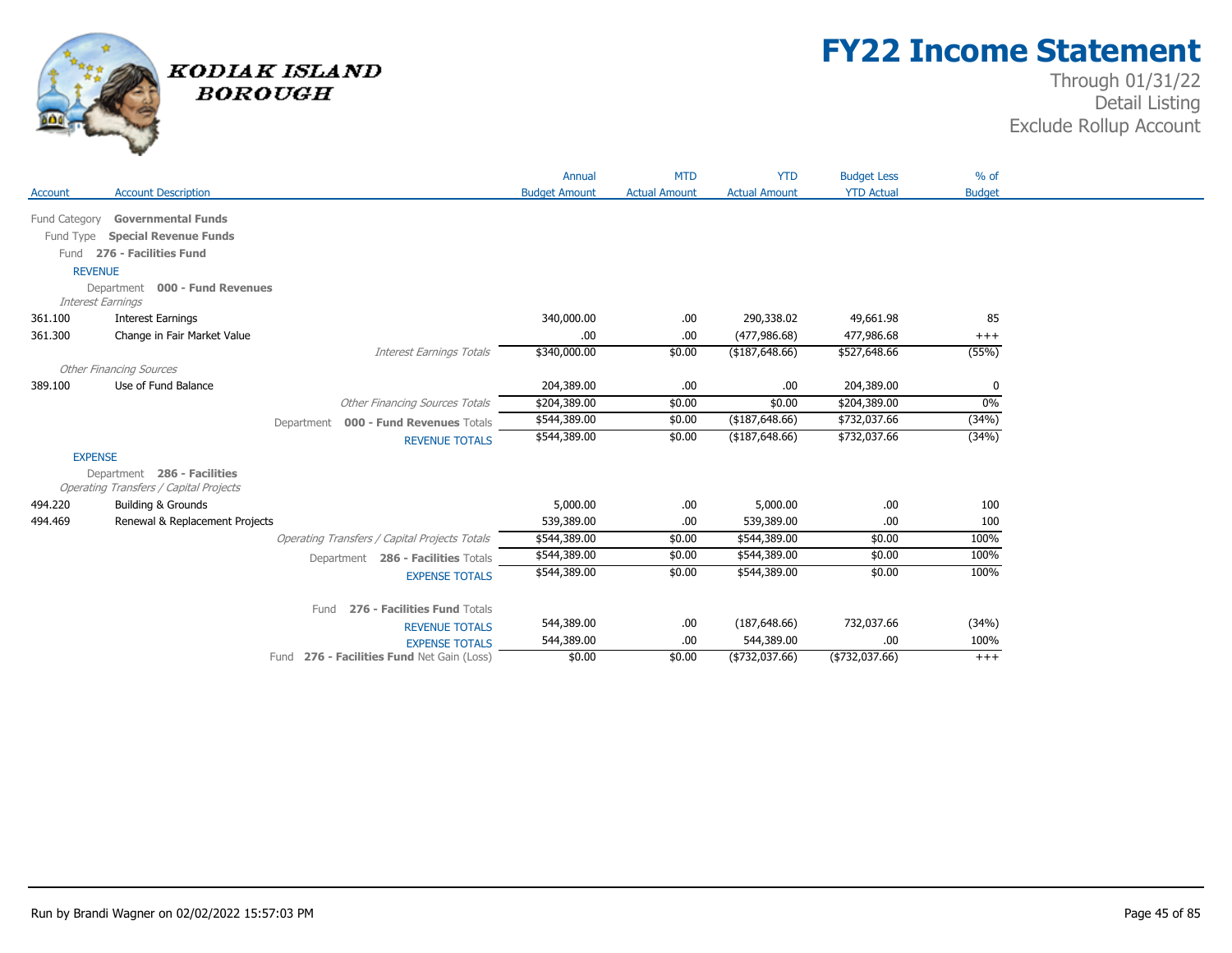

## **FY22 Income Statement**

| <b>YTD Actual</b><br><b>Account Description</b><br><b>Budget Amount</b><br><b>Actual Amount</b><br><b>Actual Amount</b><br><b>Budget</b><br>Account<br><b>Governmental Funds</b><br>Fund Category<br>Fund Type Special Revenue Funds<br>Fund 277 - Tourism Development<br><b>REVENUE</b><br>Department 000 - Fund Revenues<br>Sales Taxes<br><b>Bed Tax Revenues</b><br>15,200.00<br>15,200.00<br>$\mathbf 0$<br>317.100<br>.00.<br>.00.<br>.00<br>47,357.41<br>(47, 357.41)<br>317.110<br>Bed Tax Revenue - On Road System<br>7,689.18<br>$++++$<br>317.120<br>Bed Tax Revenue - Off Road System<br>.00<br>5,606.81<br>17,224.69<br>(17, 224.69)<br>$++++$<br>425%<br>\$15,200.00<br>\$13,295.99<br>\$64,582.10<br>(49,382.10)<br><b>Sales Taxes Totals</b><br><b>Interest Earnings</b><br>.00<br>449.42<br>(449.42)<br>361.100<br><b>Interest Earnings</b><br>.00.<br>$++++$<br>361.300<br>Change in Fair Market Value<br>.00<br>.00.<br>(1, 135.10)<br>1,135.10<br>$^{+++}$<br>\$0.00<br>\$0.00<br>\$685.68<br><b>Interest Earnings Totals</b><br>(\$685.68)<br>$+++$<br><b>Other Financing Sources</b><br>Use of Fund Balance<br>389.100<br>60,000.00<br>.00<br>.00.<br>60,000.00<br>0<br>0%<br>\$0.00<br><b>Other Financing Sources Totals</b><br>\$60,000.00<br>\$0.00<br>\$60,000.00<br>\$75,200.00<br>\$63,896.42<br>\$11,303.58<br>85%<br>\$13,295.99<br>000 - Fund Revenues Totals<br>Department<br>85%<br>\$75,200.00<br>\$13,295.99<br>\$63,896.42<br>\$11,303.58<br><b>REVENUE TOTALS</b><br><b>EXPENSE</b> |
|--------------------------------------------------------------------------------------------------------------------------------------------------------------------------------------------------------------------------------------------------------------------------------------------------------------------------------------------------------------------------------------------------------------------------------------------------------------------------------------------------------------------------------------------------------------------------------------------------------------------------------------------------------------------------------------------------------------------------------------------------------------------------------------------------------------------------------------------------------------------------------------------------------------------------------------------------------------------------------------------------------------------------------------------------------------------------------------------------------------------------------------------------------------------------------------------------------------------------------------------------------------------------------------------------------------------------------------------------------------------------------------------------------------------------------------------------------------------------------------------------------------------------|
|                                                                                                                                                                                                                                                                                                                                                                                                                                                                                                                                                                                                                                                                                                                                                                                                                                                                                                                                                                                                                                                                                                                                                                                                                                                                                                                                                                                                                                                                                                                          |
|                                                                                                                                                                                                                                                                                                                                                                                                                                                                                                                                                                                                                                                                                                                                                                                                                                                                                                                                                                                                                                                                                                                                                                                                                                                                                                                                                                                                                                                                                                                          |
|                                                                                                                                                                                                                                                                                                                                                                                                                                                                                                                                                                                                                                                                                                                                                                                                                                                                                                                                                                                                                                                                                                                                                                                                                                                                                                                                                                                                                                                                                                                          |
|                                                                                                                                                                                                                                                                                                                                                                                                                                                                                                                                                                                                                                                                                                                                                                                                                                                                                                                                                                                                                                                                                                                                                                                                                                                                                                                                                                                                                                                                                                                          |
|                                                                                                                                                                                                                                                                                                                                                                                                                                                                                                                                                                                                                                                                                                                                                                                                                                                                                                                                                                                                                                                                                                                                                                                                                                                                                                                                                                                                                                                                                                                          |
|                                                                                                                                                                                                                                                                                                                                                                                                                                                                                                                                                                                                                                                                                                                                                                                                                                                                                                                                                                                                                                                                                                                                                                                                                                                                                                                                                                                                                                                                                                                          |
|                                                                                                                                                                                                                                                                                                                                                                                                                                                                                                                                                                                                                                                                                                                                                                                                                                                                                                                                                                                                                                                                                                                                                                                                                                                                                                                                                                                                                                                                                                                          |
|                                                                                                                                                                                                                                                                                                                                                                                                                                                                                                                                                                                                                                                                                                                                                                                                                                                                                                                                                                                                                                                                                                                                                                                                                                                                                                                                                                                                                                                                                                                          |
|                                                                                                                                                                                                                                                                                                                                                                                                                                                                                                                                                                                                                                                                                                                                                                                                                                                                                                                                                                                                                                                                                                                                                                                                                                                                                                                                                                                                                                                                                                                          |
|                                                                                                                                                                                                                                                                                                                                                                                                                                                                                                                                                                                                                                                                                                                                                                                                                                                                                                                                                                                                                                                                                                                                                                                                                                                                                                                                                                                                                                                                                                                          |
|                                                                                                                                                                                                                                                                                                                                                                                                                                                                                                                                                                                                                                                                                                                                                                                                                                                                                                                                                                                                                                                                                                                                                                                                                                                                                                                                                                                                                                                                                                                          |
|                                                                                                                                                                                                                                                                                                                                                                                                                                                                                                                                                                                                                                                                                                                                                                                                                                                                                                                                                                                                                                                                                                                                                                                                                                                                                                                                                                                                                                                                                                                          |
|                                                                                                                                                                                                                                                                                                                                                                                                                                                                                                                                                                                                                                                                                                                                                                                                                                                                                                                                                                                                                                                                                                                                                                                                                                                                                                                                                                                                                                                                                                                          |
|                                                                                                                                                                                                                                                                                                                                                                                                                                                                                                                                                                                                                                                                                                                                                                                                                                                                                                                                                                                                                                                                                                                                                                                                                                                                                                                                                                                                                                                                                                                          |
|                                                                                                                                                                                                                                                                                                                                                                                                                                                                                                                                                                                                                                                                                                                                                                                                                                                                                                                                                                                                                                                                                                                                                                                                                                                                                                                                                                                                                                                                                                                          |
|                                                                                                                                                                                                                                                                                                                                                                                                                                                                                                                                                                                                                                                                                                                                                                                                                                                                                                                                                                                                                                                                                                                                                                                                                                                                                                                                                                                                                                                                                                                          |
|                                                                                                                                                                                                                                                                                                                                                                                                                                                                                                                                                                                                                                                                                                                                                                                                                                                                                                                                                                                                                                                                                                                                                                                                                                                                                                                                                                                                                                                                                                                          |
|                                                                                                                                                                                                                                                                                                                                                                                                                                                                                                                                                                                                                                                                                                                                                                                                                                                                                                                                                                                                                                                                                                                                                                                                                                                                                                                                                                                                                                                                                                                          |
|                                                                                                                                                                                                                                                                                                                                                                                                                                                                                                                                                                                                                                                                                                                                                                                                                                                                                                                                                                                                                                                                                                                                                                                                                                                                                                                                                                                                                                                                                                                          |
|                                                                                                                                                                                                                                                                                                                                                                                                                                                                                                                                                                                                                                                                                                                                                                                                                                                                                                                                                                                                                                                                                                                                                                                                                                                                                                                                                                                                                                                                                                                          |
|                                                                                                                                                                                                                                                                                                                                                                                                                                                                                                                                                                                                                                                                                                                                                                                                                                                                                                                                                                                                                                                                                                                                                                                                                                                                                                                                                                                                                                                                                                                          |
| Department 287 - Tourism Development<br>Contributions                                                                                                                                                                                                                                                                                                                                                                                                                                                                                                                                                                                                                                                                                                                                                                                                                                                                                                                                                                                                                                                                                                                                                                                                                                                                                                                                                                                                                                                                    |
| Kodiak Convention Bureau<br>75,000.00<br>18,750.00<br>56,250.00<br>18,750.00<br>448.364<br>75                                                                                                                                                                                                                                                                                                                                                                                                                                                                                                                                                                                                                                                                                                                                                                                                                                                                                                                                                                                                                                                                                                                                                                                                                                                                                                                                                                                                                            |
| 75%<br>\$75,000.00<br>\$18,750.00<br>\$56,250.00<br>\$18,750.00<br><b>Contributions Totals</b>                                                                                                                                                                                                                                                                                                                                                                                                                                                                                                                                                                                                                                                                                                                                                                                                                                                                                                                                                                                                                                                                                                                                                                                                                                                                                                                                                                                                                           |
| Support Goods & Services                                                                                                                                                                                                                                                                                                                                                                                                                                                                                                                                                                                                                                                                                                                                                                                                                                                                                                                                                                                                                                                                                                                                                                                                                                                                                                                                                                                                                                                                                                 |
| 450.100<br><b>Office Supplies</b><br>.00<br>.00.<br>52.96<br>(52.96)<br>$^{+++}$                                                                                                                                                                                                                                                                                                                                                                                                                                                                                                                                                                                                                                                                                                                                                                                                                                                                                                                                                                                                                                                                                                                                                                                                                                                                                                                                                                                                                                         |
| .00<br>50.00<br>450.130<br>Postage<br>50.00<br>.00.<br>0                                                                                                                                                                                                                                                                                                                                                                                                                                                                                                                                                                                                                                                                                                                                                                                                                                                                                                                                                                                                                                                                                                                                                                                                                                                                                                                                                                                                                                                                 |
| 450.222<br>General Liablity Insurance Coverage<br>150.00<br>.00<br>190.00<br>(40.00)<br>127                                                                                                                                                                                                                                                                                                                                                                                                                                                                                                                                                                                                                                                                                                                                                                                                                                                                                                                                                                                                                                                                                                                                                                                                                                                                                                                                                                                                                              |
| 450.224<br><b>Insurance Coverage Discounts</b><br>.00<br>53.00<br>.00.<br>(53.00)<br>$^{+++}$                                                                                                                                                                                                                                                                                                                                                                                                                                                                                                                                                                                                                                                                                                                                                                                                                                                                                                                                                                                                                                                                                                                                                                                                                                                                                                                                                                                                                            |
| \$200.00<br>\$0.00<br>\$189.96<br>\$10.04<br>95%<br>Support Goods & Services Totals                                                                                                                                                                                                                                                                                                                                                                                                                                                                                                                                                                                                                                                                                                                                                                                                                                                                                                                                                                                                                                                                                                                                                                                                                                                                                                                                                                                                                                      |
| 75%<br>\$75,200.00<br>\$18,750.00<br>\$56,439.96<br>\$18,760.04                                                                                                                                                                                                                                                                                                                                                                                                                                                                                                                                                                                                                                                                                                                                                                                                                                                                                                                                                                                                                                                                                                                                                                                                                                                                                                                                                                                                                                                          |
| Department 287 - Tourism Development Totals<br>75%<br>\$75,200.00<br>\$56,439.96<br>\$18,760.04<br>\$18,750.00                                                                                                                                                                                                                                                                                                                                                                                                                                                                                                                                                                                                                                                                                                                                                                                                                                                                                                                                                                                                                                                                                                                                                                                                                                                                                                                                                                                                           |
| <b>EXPENSE TOTALS</b>                                                                                                                                                                                                                                                                                                                                                                                                                                                                                                                                                                                                                                                                                                                                                                                                                                                                                                                                                                                                                                                                                                                                                                                                                                                                                                                                                                                                                                                                                                    |
| 277 - Tourism Development Totals<br>Fund                                                                                                                                                                                                                                                                                                                                                                                                                                                                                                                                                                                                                                                                                                                                                                                                                                                                                                                                                                                                                                                                                                                                                                                                                                                                                                                                                                                                                                                                                 |
| 75,200.00<br>13,295.99<br>63,896.42<br>11,303.58<br>85%<br><b>REVENUE TOTALS</b>                                                                                                                                                                                                                                                                                                                                                                                                                                                                                                                                                                                                                                                                                                                                                                                                                                                                                                                                                                                                                                                                                                                                                                                                                                                                                                                                                                                                                                         |
| 75,200.00<br>18,750.00<br>18,760.04<br>75%<br>56,439.96<br><b>EXPENSE TOTALS</b>                                                                                                                                                                                                                                                                                                                                                                                                                                                                                                                                                                                                                                                                                                                                                                                                                                                                                                                                                                                                                                                                                                                                                                                                                                                                                                                                                                                                                                         |
| \$7,456.46<br>Fund 277 - Tourism Development Net Gain (Loss)<br>\$0.00<br>(\$5,454.01)<br>\$7,456.46<br>$+++$                                                                                                                                                                                                                                                                                                                                                                                                                                                                                                                                                                                                                                                                                                                                                                                                                                                                                                                                                                                                                                                                                                                                                                                                                                                                                                                                                                                                            |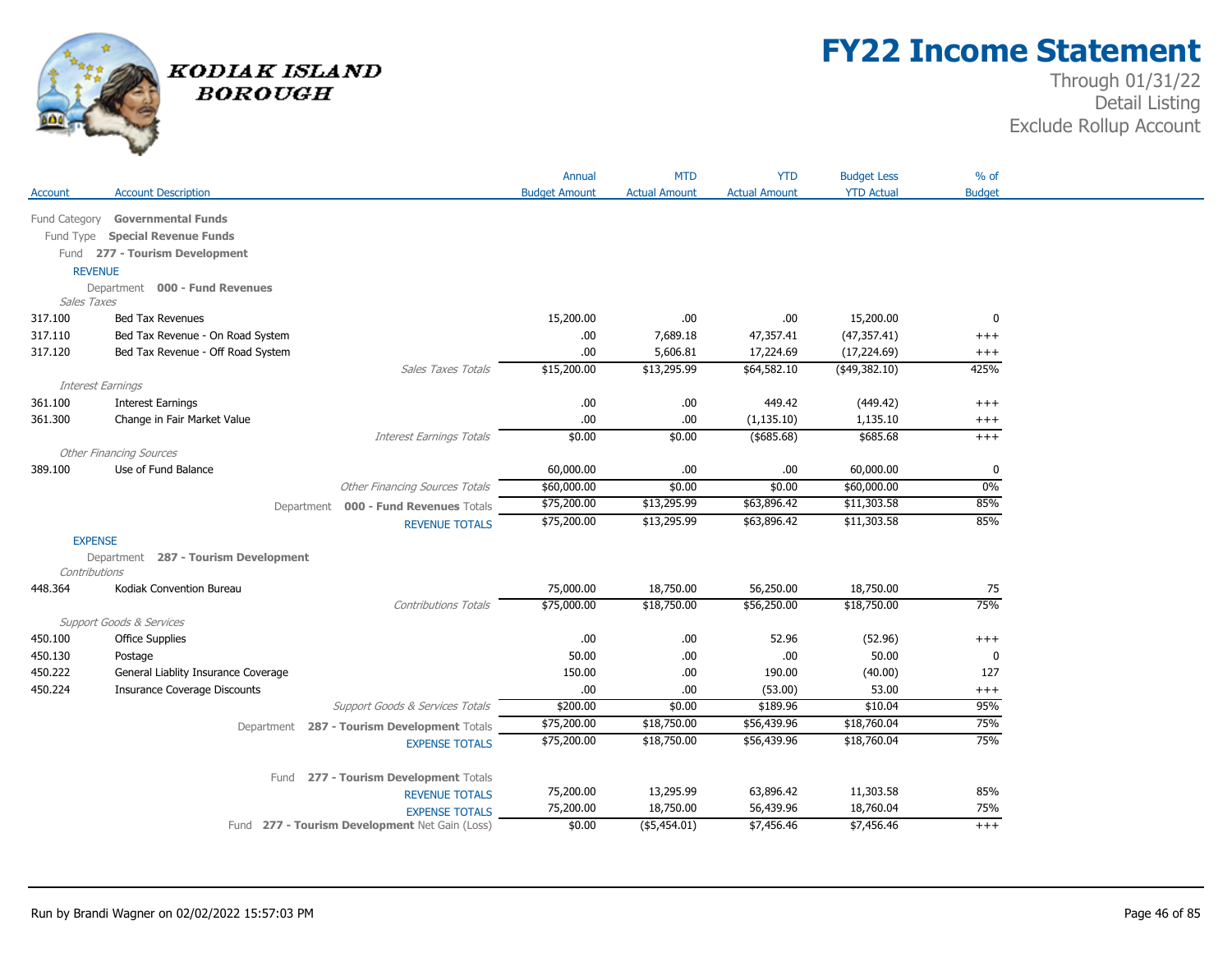

## **FY22 Income Statement**

|                          |                                                                        | Annual               | <b>MTD</b>           | <b>YTD</b>           | <b>Budget Less</b>  | $%$ of            |  |
|--------------------------|------------------------------------------------------------------------|----------------------|----------------------|----------------------|---------------------|-------------------|--|
| Account                  | <b>Account Description</b>                                             | <b>Budget Amount</b> | <b>Actual Amount</b> | <b>Actual Amount</b> | <b>YTD Actual</b>   | <b>Budget</b>     |  |
|                          | Fund Category Governmental Funds                                       |                      |                      |                      |                     |                   |  |
|                          | Fund Type Special Revenue Funds                                        |                      |                      |                      |                     |                   |  |
|                          | Fund 278 - Commercial Passenger Vessel                                 |                      |                      |                      |                     |                   |  |
| <b>REVENUE</b>           |                                                                        |                      |                      |                      |                     |                   |  |
|                          | Department 000 - Fund Revenues                                         |                      |                      |                      |                     |                   |  |
| <b>Interest Earnings</b> |                                                                        |                      |                      |                      |                     |                   |  |
| 361.100                  | <b>Interest Earnings</b>                                               | .00                  | .00.                 | 867.15               | (867.15)            | $+++$             |  |
| 361.300                  | Change in Fair Market Value                                            | .00                  | .00                  | (2,219.16)           | 2,219.16            | $^{+++}$          |  |
|                          | <b>Interest Earnings Totals</b>                                        | \$0.00               | \$0.00               | (\$1,352.01)         | \$1,352.01          | $^{+++}$          |  |
|                          | Department 000 - Fund Revenues Totals                                  | \$0.00               | \$0.00               | (\$1,352.01)         | \$1,352.01          | $+++$             |  |
|                          | <b>REVENUE TOTALS</b>                                                  | \$0.00               | \$0.00               | $($ \$1,352.01)      | \$1,352.01          | $+++$             |  |
| <b>EXPENSE</b>           |                                                                        |                      |                      |                      |                     |                   |  |
|                          | Department 288 - Passenger Vessels                                     |                      |                      |                      |                     |                   |  |
|                          | Support Goods & Services                                               |                      |                      |                      |                     |                   |  |
| 450.222                  | General Liablity Insurance Coverage                                    | .00                  | .00.                 | 100.00               | (100.00)            | $^{+++}$          |  |
| 450.224                  | <b>Insurance Coverage Discounts</b><br>Support Goods & Services Totals | .00<br>\$0.00        | .00.<br>\$0.00       | (28.00)<br>\$72.00   | 28.00<br>( \$72.00) | $^{+++}$<br>$+++$ |  |
|                          |                                                                        | \$0.00               | \$0.00               | \$72.00              | $(*72.00)$          | $^{+++}$          |  |
|                          | 288 - Passenger Vessels Totals<br>Department                           | \$0.00               | \$0.00               | \$72.00              | $(*72.00)$          | $+++$             |  |
|                          | <b>EXPENSE TOTALS</b>                                                  |                      |                      |                      |                     |                   |  |
|                          | 278 - Commercial Passenger Vessel Totals<br>Fund                       |                      |                      |                      |                     |                   |  |
|                          | <b>REVENUE TOTALS</b>                                                  | .00                  | .00                  | (1,352.01)           | 1,352.01            | $^{+++}$          |  |
|                          | <b>EXPENSE TOTALS</b>                                                  | .00                  | .00.                 | 72.00                | (72.00)             | $^{+++}$          |  |
|                          | 278 - Commercial Passenger Vessel Net Gain (Loss)<br>Fund              | \$0.00               | \$0.00               | (\$1,424.01)         | $($ \$1,424.01)     | $+++$             |  |
|                          |                                                                        |                      |                      |                      |                     |                   |  |
|                          | Fund Type Special Revenue Funds Totals                                 |                      |                      |                      |                     |                   |  |
|                          | <b>REVENUE TOTALS</b>                                                  | 14,569,366.00        | 73,276.36            | 12,316,927.74        | 2,252,438.26        | 85%               |  |
|                          | <b>EXPENSE TOTALS</b>                                                  | 14,569,366.00        | 1,131,420.36         | 7,948,341.33         | 6,621,024.67        | 55%               |  |
|                          | Fund Type Special Revenue Funds Net Gain (Loss)                        | \$0.00               | (\$1,058,144.00)     | \$4,368,586.41       | \$4,368,586.41      | $^{+++}$          |  |
|                          |                                                                        |                      |                      |                      |                     |                   |  |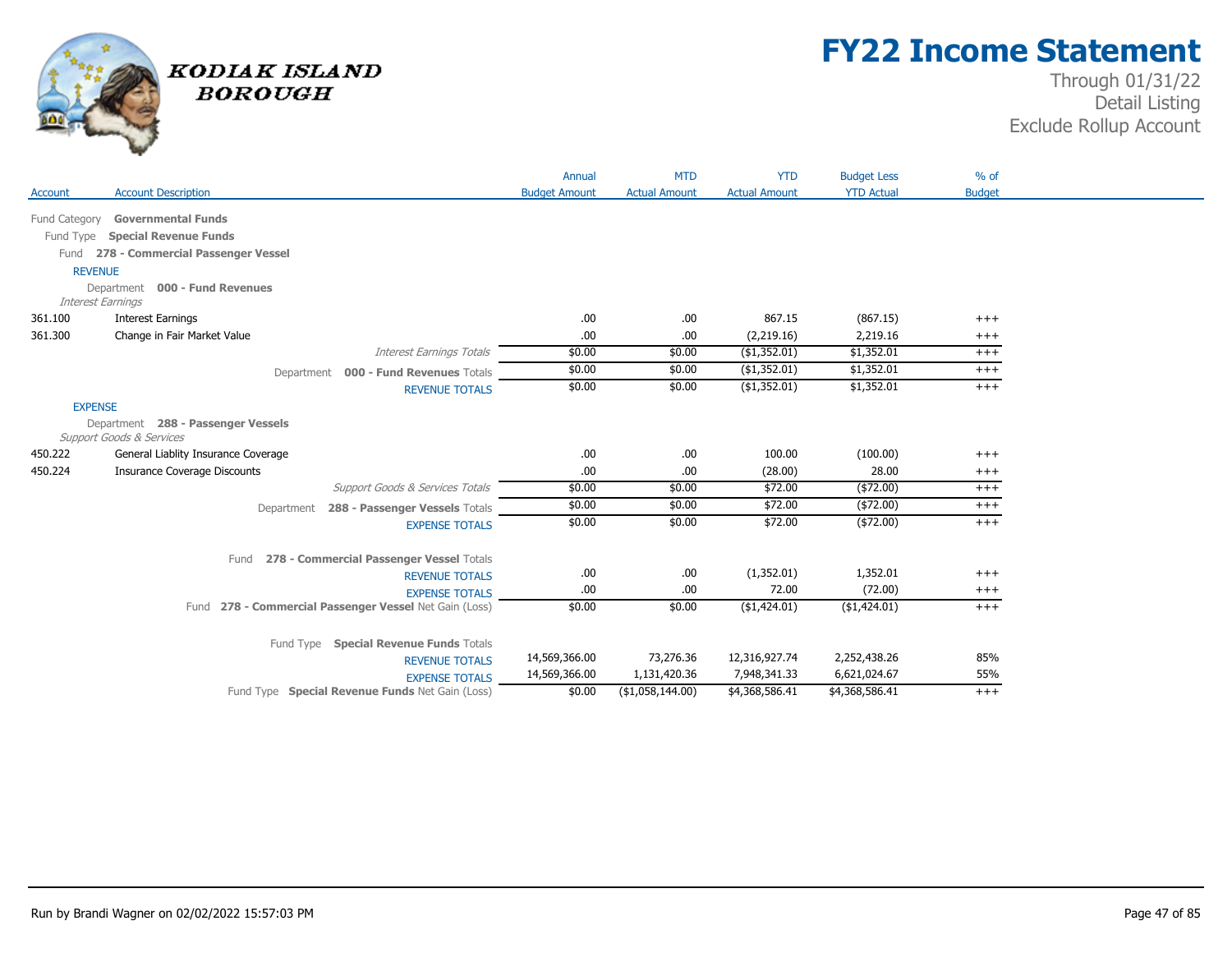

## **FY22 Income Statement**

|                |                                                       |                                                | Annual                   | <b>MTD</b>           | <b>YTD</b>           | <b>Budget Less</b>       | $%$ of        |  |
|----------------|-------------------------------------------------------|------------------------------------------------|--------------------------|----------------------|----------------------|--------------------------|---------------|--|
| Account        | <b>Account Description</b>                            |                                                | <b>Budget Amount</b>     | <b>Actual Amount</b> | <b>Actual Amount</b> | <b>YTD Actual</b>        | <b>Budget</b> |  |
|                | Fund Category Governmental Funds                      |                                                |                          |                      |                      |                          |               |  |
|                | Fund Type Debt Service Funds                          |                                                |                          |                      |                      |                          |               |  |
|                | Fund 300 - Debt Service                               |                                                |                          |                      |                      |                          |               |  |
| <b>REVENUE</b> |                                                       |                                                |                          |                      |                      |                          |               |  |
|                | Department 000 - Fund Revenues                        |                                                |                          |                      |                      |                          |               |  |
| Property Tax   |                                                       |                                                |                          |                      |                      |                          |               |  |
| 311.100        | Real Property Tax                                     |                                                | 2,213,632.00             | (1,959.20)           | 2,201,938.13         | 11,693.87                | 99            |  |
| 311.200        | Personal Property Tax                                 |                                                | 252,701.00               | .00.                 | 252,696.57           | 4.43                     | 100           |  |
|                |                                                       | Property Tax Totals                            | \$2,466,333.00           | $($ \$1,959.20)      | \$2,454,634.70       | \$11,698.30              | 100%          |  |
|                | Non-Ad Valorem Taxes                                  |                                                |                          |                      |                      |                          |               |  |
| 313.110        | Motor Vehicle Tax                                     |                                                | 200,000.00               | 5,717.80             | 62,021.80            | 137,978.20               | 31            |  |
|                |                                                       | Non-Ad Valorem Taxes Totals                    | \$200,000.00             | \$5,717.80           | \$62,021.80          | \$137,978.20             | 31%           |  |
|                | <b>State Shared Revenues</b>                          |                                                |                          |                      |                      |                          |               |  |
| 335,200        | School Debt Reimbursement - Current                   |                                                | 2,573,113.00             | .00                  | 535,268.00           | 2,037,845.00             | 21            |  |
|                |                                                       | <b>State Shared Revenues Totals</b>            | \$2,573,113.00           | \$0.00               | \$535,268.00         | \$2,037,845.00           | 21%           |  |
| 389.100        | <b>Other Financing Sources</b><br>Use of Fund Balance |                                                |                          | .00.                 |                      |                          | 0             |  |
|                |                                                       | <b>Other Financing Sources Totals</b>          | 28,984.00<br>\$28,984.00 | \$0.00               | .00<br>\$0.00        | 28,984.00<br>\$28,984.00 | $0\%$         |  |
|                | <b>Operating Transfers In</b>                         |                                                |                          |                      |                      |                          |               |  |
| 391.100        | General Fund                                          |                                                | 2,303,196.00             | .00.                 | 2,303,196.00         | .00.                     | 100           |  |
|                |                                                       | <b>Operating Transfers In Totals</b>           | \$2,303,196.00           | \$0.00               | \$2,303,196.00       | \$0.00                   | 100%          |  |
|                |                                                       | Department 000 - Fund Revenues Totals          | \$7,571,626.00           | \$3,758.60           | \$5,355,120.50       | \$2,216,505.50           | 71%           |  |
|                |                                                       | <b>REVENUE TOTALS</b>                          | \$7,571,626.00           | \$3,758.60           | \$5,355,120.50       | \$2,216,505.50           | 71%           |  |
| <b>EXPENSE</b> |                                                       |                                                |                          |                      |                      |                          |               |  |
|                | Department 165 - General Administration               |                                                |                          |                      |                      |                          |               |  |
|                | <b>Support Goods &amp; Services</b>                   |                                                |                          |                      |                      |                          |               |  |
| 450.320        | Bad Debt Expense                                      |                                                | .00.                     | .00                  | 1.43                 | (1.43)                   | $^{+++}$      |  |
|                |                                                       | Support Goods & Services Totals                | \$0.00                   | \$0.00               | \$1.43               | (\$1.43)                 | $^{+++}$      |  |
|                |                                                       | Department 165 - General Administration Totals | \$0.00                   | \$0.00               | \$1.43               | ( \$1.43)                | $^{+++}$      |  |
|                | Department 300 - Debt Service - School                |                                                |                          |                      |                      |                          |               |  |
|                | <b>Professional Services</b>                          |                                                |                          |                      |                      |                          |               |  |
| 430.130        | Consultants                                           |                                                | 12,600.00                | .00.                 | .00                  | 12,600.00                | 0             |  |
|                |                                                       | <b>Professional Services Totals</b>            | \$12,600.00              | \$0.00               | \$0.00               | \$12,600.00              | 0%            |  |
|                | Support Goods & Services                              |                                                |                          |                      |                      |                          |               |  |
| 450.320        | Bad Debt Expense                                      |                                                | .00.                     | 1.35                 | 4.90                 | (4.90)                   | $^{+++}$      |  |
|                |                                                       | Support Goods & Services Totals                | \$0.00                   | \$1.35               | \$4.90               | ( \$4.90)                | $+++$         |  |
|                | Debt Service - Principal                              |                                                |                          |                      |                      |                          |               |  |
| 475.239        | 2011 Bond Issue                                       |                                                | 330,000.00               | .00.                 | 330,000.00           | .00.                     | 100           |  |
| 475.241        | 2012A Refunding Bond Issue                            |                                                | .00.                     | .00                  | 545,000.00           | (545,000.00)             | $+++$         |  |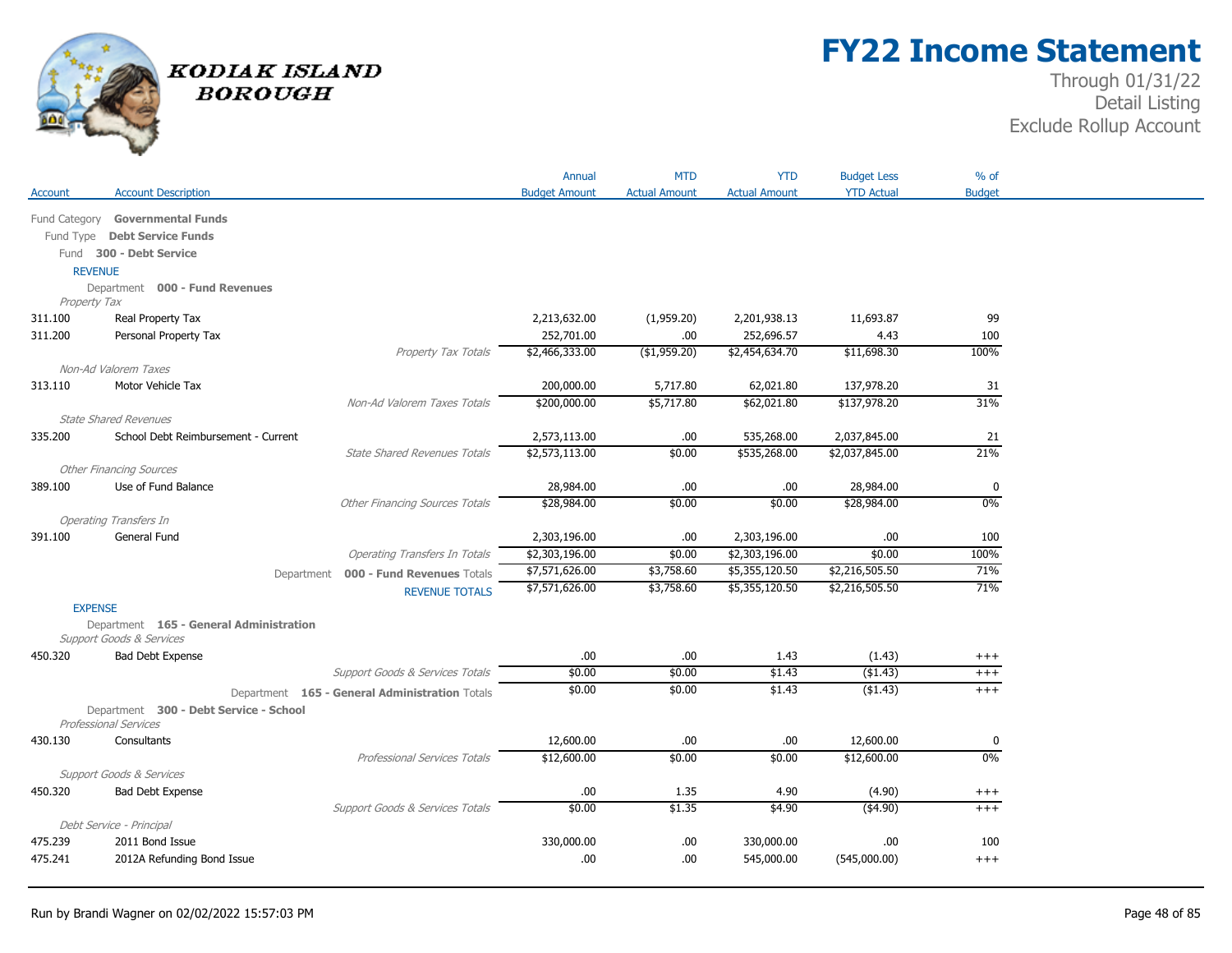

## **FY22 Income Statement**

|                                        |                                        |                                               | Annual               | <b>MTD</b>           | <b>YTD</b>           | <b>Budget Less</b> | $%$ of        |  |  |  |
|----------------------------------------|----------------------------------------|-----------------------------------------------|----------------------|----------------------|----------------------|--------------------|---------------|--|--|--|
| Account                                | <b>Account Description</b>             |                                               | <b>Budget Amount</b> | <b>Actual Amount</b> | <b>Actual Amount</b> | <b>YTD Actual</b>  | <b>Budget</b> |  |  |  |
| Fund Category                          | <b>Governmental Funds</b>              |                                               |                      |                      |                      |                    |               |  |  |  |
| <b>Debt Service Funds</b><br>Fund Type |                                        |                                               |                      |                      |                      |                    |               |  |  |  |
|                                        | 300 - Debt Service<br>Fund             |                                               |                      |                      |                      |                    |               |  |  |  |
|                                        | <b>EXPENSE</b>                         |                                               |                      |                      |                      |                    |               |  |  |  |
|                                        | Department 300 - Debt Service - School |                                               |                      |                      |                      |                    |               |  |  |  |
|                                        | Debt Service - Principal               |                                               |                      |                      |                      |                    |               |  |  |  |
| 475.242                                | 2012B Refunding Bond Issue             |                                               | .00                  | .00.                 | 665,000.00           | (665,000.00)       | $+++$         |  |  |  |
| 475.243                                | GO 2013 - Principal                    |                                               | 1,245,000.00         | .00                  | 1,245,000.00         | .00.               | 100           |  |  |  |
| 475.245                                | 2014 GO Bond                           |                                               | 1,220,000.00         | .00.                 | 255,000.00           | 965,000.00         | 21            |  |  |  |
| 475.246                                | 2015 GO HS Bond                        |                                               | 240,000.00           | .00.                 | 240,000.00           | .00.               | 100           |  |  |  |
| 475.247                                | 2015 GO R & R Bond                     |                                               | 180,000.00           | .00                  | 180,000.00           | .00                | 100           |  |  |  |
| 475.248                                | 2016 GO HS Bond                        |                                               | 80,000.00            | .00                  | 80,000.00            | .00.               | 100           |  |  |  |
| 475.249                                | 2016 GO R & R Bond                     |                                               | 540,000.00           | .00.                 | 540,000.00           | .00                | 100           |  |  |  |
| 475.252                                | 2016 GO Series 3 - Principal           |                                               | 450,000.00           | .00.                 | 450,000.00           | .00.               | 100           |  |  |  |
| 475.253                                | 2018 AMBBA DL - HS Reno Principal      |                                               | 50,000.00            | .00                  | 50,000.00            | .00                | 100           |  |  |  |
| 475.254                                | GO 2020 One Series A - Principal       |                                               | 25,000.00            | .00.                 | 25,000.00            | .00                | 100           |  |  |  |
| 475.255                                | GO 2020 One Series B - Principal       |                                               | 145,000.00           | .00                  | 145,000.00           | .00                | 100           |  |  |  |
| 475.256                                | GO 2012 Two Refunding Bond - Principal |                                               | 1,335,000.00         | .00                  | 125,000.00           | 1,210,000.00       | 9             |  |  |  |
|                                        |                                        | Debt Service - Principal Totals               | \$5,840,000.00       | \$0.00               | \$4,875,000.00       | \$965,000.00       | 83%           |  |  |  |
|                                        | Debt Service - Interest                |                                               |                      |                      |                      |                    |               |  |  |  |
| 476.239                                | 2011 Bond Issue                        |                                               | 186,771.00           | .00.                 | 93,270.83            | 93,500.17          | 50            |  |  |  |
| 476.241                                | 2012A Refunding Bond Issue             |                                               | .00                  | .00                  | 1,010.00             | (1,010.00)         | $++++$        |  |  |  |
| 476.242                                | 2012B Refunding Bond Issue             |                                               | .00                  | .00                  | 23,190.00            | (23, 190.00)       | $^{+++}$      |  |  |  |
| 476.243                                | GO 2013 - Interest                     |                                               | 284,206.00           | .00.                 | 177,406.14           | 106,799.86         | 62            |  |  |  |
| 476.245                                | 2014 GO Bond Issue                     |                                               | 425,543.00           | .00.                 | 207,721.35           | 217,821.65         | 49            |  |  |  |
| 476.246                                | 2015 GO HS Bond                        |                                               | 254,213.00           | .00                  | 130,106.25           | 124,106.75         | 51            |  |  |  |
| 476.247                                | 2015 GO R & R Bond                     |                                               | 45,500.00            | .00                  | 25,000.00            | 20,500.00          | 55            |  |  |  |
| 476.248                                | 2016 GO HS Bond - Interest             |                                               | 54,669.00            | .00.                 | 54,668.76            | .24                | 100           |  |  |  |
| 476.249                                | 2016 GO R & R Bond - Interest          |                                               | 136,250.00           | .00.                 | 136,250.00           | .00                | 100           |  |  |  |
| 476.252                                | 2016 GO Series 3 - Interest            |                                               | 169,750.00           | .00                  | 89,375.00            | 80,375.00          | 53            |  |  |  |
| 476.253                                | 2018 AMBBA DL - HS Reno Interest       |                                               | 12,572.00            | .00.                 | 6,640.75             | 5,931.25           | 53            |  |  |  |
| 476.254                                | GO 2020 One Series A - Interest        |                                               | 16,625.00            | .00.                 | 8,625.00             | 8,000.00           | 52            |  |  |  |
| 476.255                                | GO 2020 One Series B - Interest        |                                               | 89,125.00            | .00                  | 46,375.00            | 42,750.00          | 52            |  |  |  |
| 476.256                                | GO 2012 Two Refunding Bond - Interest  |                                               | 43,802.00            | .00.                 | 9,447.63             | 34,354.37          | 22            |  |  |  |
|                                        |                                        | Debt Service - Interest Totals                | \$1,719,026.00       | \$0.00               | \$1,009,086.71       | \$709,939.29       | 59%           |  |  |  |
|                                        |                                        | Department 300 - Debt Service - School Totals | \$7,571,626.00       | \$1.35               | \$5,884,091.61       | \$1,687,534.39     | 78%           |  |  |  |
|                                        |                                        | <b>EXPENSE TOTALS</b>                         | \$7,571,626.00       | \$1.35               | \$5,884,093.04       | \$1,687,532.96     | 78%           |  |  |  |
|                                        |                                        |                                               |                      |                      |                      |                    |               |  |  |  |
|                                        |                                        | 300 - Debt Service Totals<br>Fund             |                      |                      |                      |                    |               |  |  |  |
|                                        |                                        | <b>REVENUE TOTALS</b>                         | 7,571,626.00         | 3,758.60             | 5,355,120.50         | 2,216,505.50       | 71%           |  |  |  |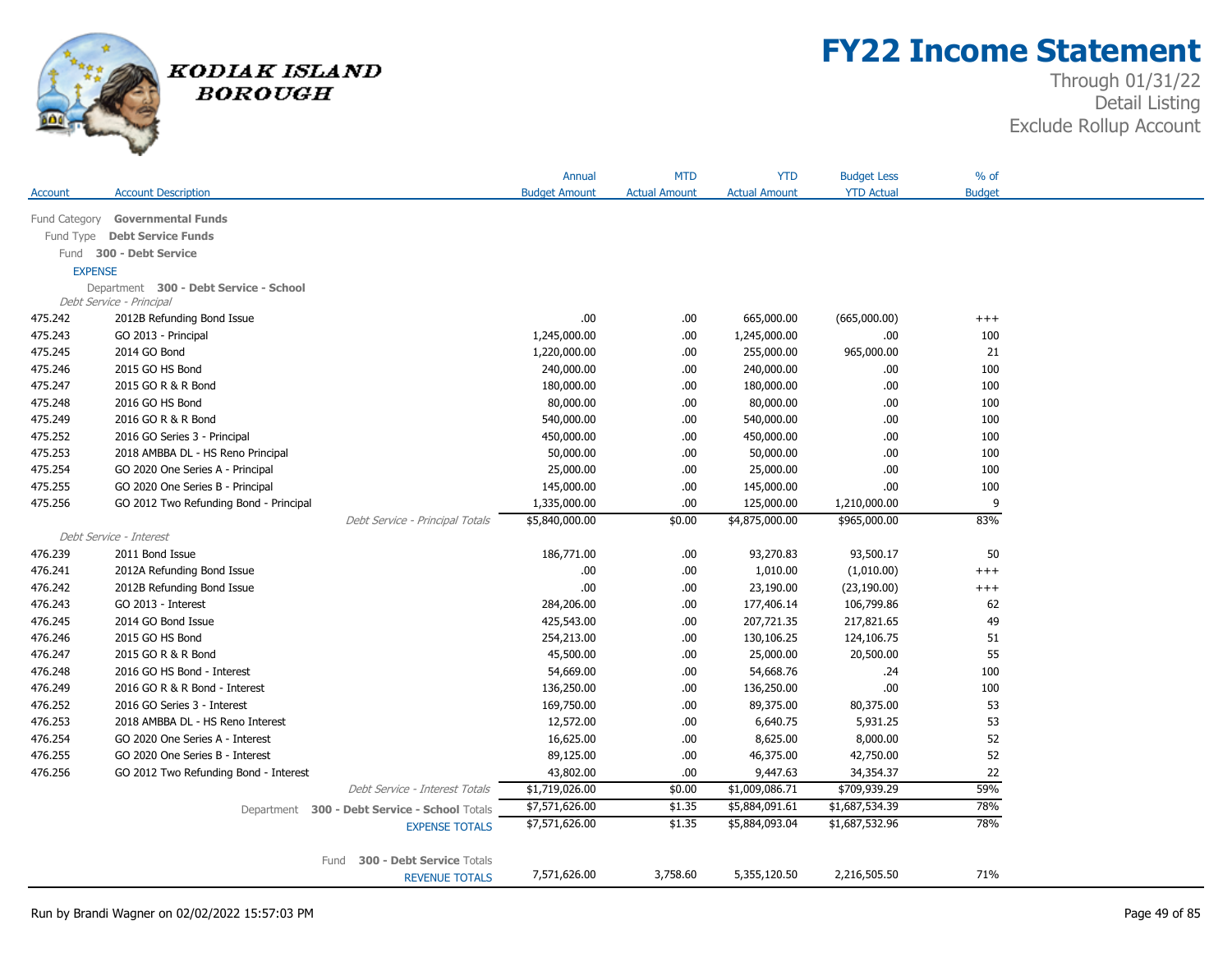

## **FY22 Income Statement**

|               |                                                           |                                                     | Annual               | <b>MTD</b>           | <b>YTD</b>           | <b>Budget Less</b> | $%$ of        |
|---------------|-----------------------------------------------------------|-----------------------------------------------------|----------------------|----------------------|----------------------|--------------------|---------------|
| Account       | <b>Account Description</b>                                |                                                     | <b>Budget Amount</b> | <b>Actual Amount</b> | <b>Actual Amount</b> | <b>YTD Actual</b>  | <b>Budget</b> |
| Fund Category | <b>Governmental Funds</b><br>Fund Type Debt Service Funds |                                                     |                      |                      |                      |                    |               |
|               |                                                           | <b>EXPENSE TOTALS</b>                               | 7,571,626.00         | 1.35                 | 5,884,093.04         | 1,687,532.96       | 78%           |
|               |                                                           | 300 - Debt Service Net Gain (Loss)<br>Fund          | \$0.00               | \$3,757.25           | (\$528,972.54)       | (\$528,972.54)     | $+++$         |
|               |                                                           | Fund Type Debt Service Funds Totals                 |                      |                      |                      |                    |               |
|               |                                                           | <b>REVENUE TOTALS</b>                               | 7,571,626.00         | 3,758.60             | 5,355,120.50         | 2,216,505.50       | 71%           |
|               |                                                           | <b>EXPENSE TOTALS</b>                               | 7,571,626.00         | 1.35                 | 5,884,093.04         | 1,687,532.96       | 78%           |
|               |                                                           | Fund Type <b>Debt Service Funds</b> Net Gain (Loss) | \$0.00               | \$3,757.25           | (\$528,972.54)       | (\$528,972.54)     | $+++$         |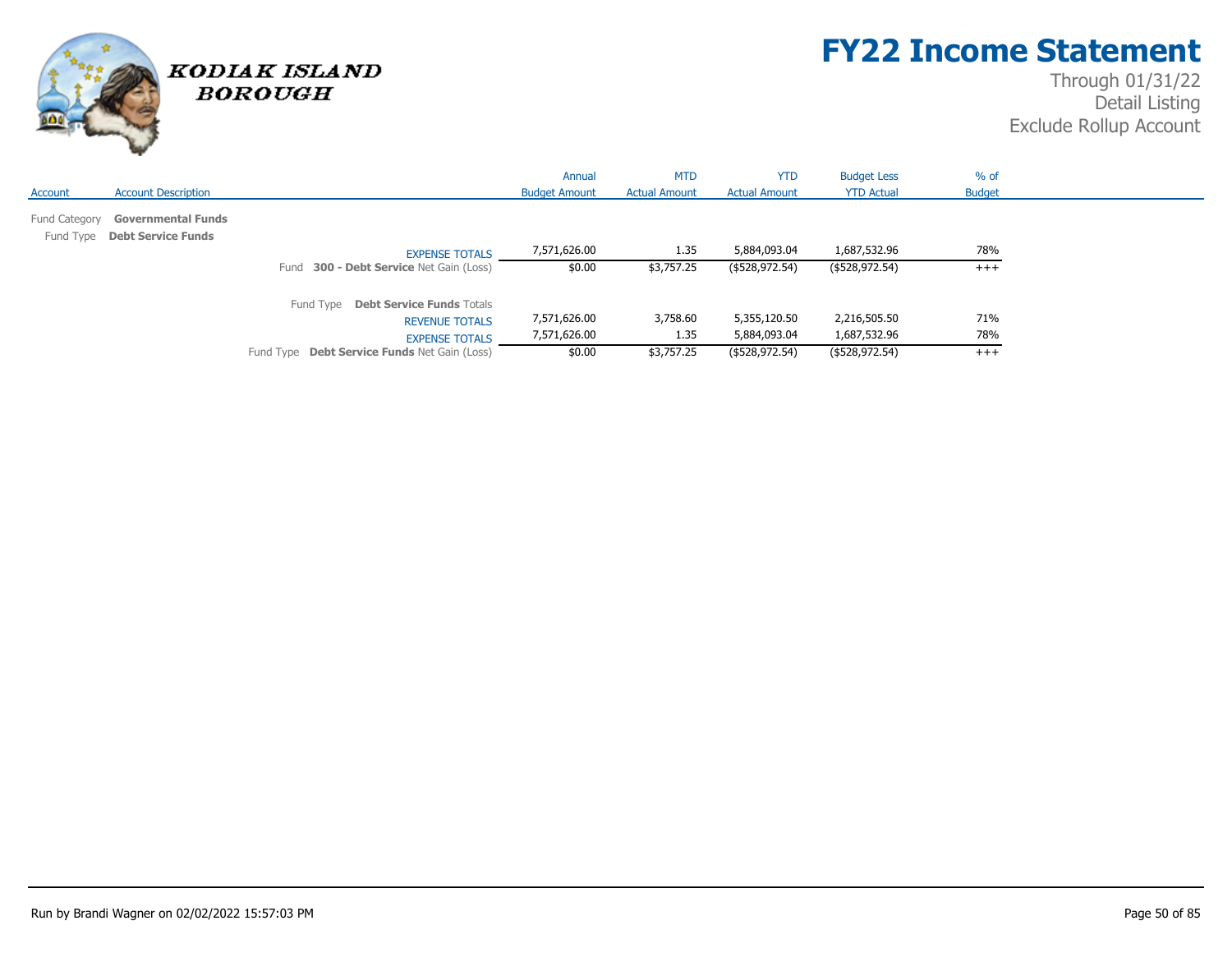

## **FY22 Income Statement**

|                |                                                                                |                                                          | Annual               | <b>MTD</b>           | <b>YTD</b>           | <b>Budget Less</b> | $%$ of        |
|----------------|--------------------------------------------------------------------------------|----------------------------------------------------------|----------------------|----------------------|----------------------|--------------------|---------------|
| Account        | <b>Account Description</b>                                                     |                                                          | <b>Budget Amount</b> | <b>Actual Amount</b> | <b>Actual Amount</b> | <b>YTD Actual</b>  | <b>Budget</b> |
| Fund Category  | <b>Governmental Funds</b>                                                      |                                                          |                      |                      |                      |                    |               |
|                |                                                                                |                                                          |                      |                      |                      |                    |               |
| Fund Type      | <b>Capital Project Funds</b>                                                   |                                                          |                      |                      |                      |                    |               |
|                | Fund 415 - Capital Project (Borough)                                           |                                                          |                      |                      |                      |                    |               |
| <b>EXPENSE</b> |                                                                                |                                                          |                      |                      |                      |                    |               |
|                | Department 539 - School Contributions (Boro. Prj)<br><b>Personnel Services</b> |                                                          |                      |                      |                      |                    |               |
| 410.110        | Salaries                                                                       |                                                          | .00                  | .00                  | 100.10               | (100.10)           | $++++$        |
| 410.120        | Temporary Help                                                                 |                                                          | .00                  | .00                  | .90                  | (.90)              | $^{+++}$      |
| 410.130        | Overtime                                                                       |                                                          | .00                  | .00                  | 38.61                | (38.61)            | $+++$         |
| 420.110        | <b>Unemployment Taxes</b>                                                      |                                                          | .00                  | .00                  | .01                  | (.01)              | $++++$        |
| 420.120        | <b>FICA Taxes</b>                                                              |                                                          | .00                  | .00                  | 10.27                | (10.27)            | $^{+++}$      |
| 420.130        | Group Insurance                                                                |                                                          | .00                  | .00                  | 9.53                 |                    |               |
|                |                                                                                |                                                          |                      |                      |                      | (9.53)             | $^{+++}$      |
| 420.140        | Retirement                                                                     |                                                          | .00                  | .00                  | 30.23                | (30.23)            | $^{+++}$      |
| 420.150        | <b>Workers Compensation</b>                                                    |                                                          | .00                  | .00                  | 4.77                 | (4.77)             | $^{+++}$      |
|                |                                                                                | Personnel Services Totals                                | \$0.00               | \$0.00               | \$194.42             | (\$194.42)         | $^{+++}$      |
|                | <b>Support Goods &amp; Services</b>                                            |                                                          |                      |                      |                      |                    |               |
| 450.100        | <b>Office Supplies</b>                                                         |                                                          | .00                  | .00                  | .32                  | (.32)              | $^{+++}$      |
| 450.120        | Printing / Binding                                                             |                                                          | .00                  | .00                  | .84                  | (.84)              | $^{+++}$      |
| 450.350        | Electricity                                                                    |                                                          | .00                  | .00                  | 2.66                 | (2.66)             | $++++$        |
| 450.360        | Fuel - Heating                                                                 |                                                          | .00                  | .00                  | 4.11                 | (4.11)             | $++++$        |
| 450.370        | Water & Sewer                                                                  |                                                          | .00                  | .00                  | 7.01                 | (7.01)             | $^{+++}$      |
|                |                                                                                | Support Goods & Services Totals                          | \$0.00               | \$0.00               | \$14.94              | (\$14.94)          | $+++$         |
|                | Capital Projects                                                               |                                                          |                      |                      |                      |                    |               |
| 452.110        | Administration                                                                 |                                                          | .00                  | .00                  | 1.32                 | (1.32)             | $++++$        |
| 452.140        | <b>Design Services</b>                                                         |                                                          | .00                  | .00.                 | 1,127.50             | (1, 127.50)        | $^{+++}$      |
|                |                                                                                | Capital Projects Totals                                  | \$0.00               | \$0.00               | \$1,128.82           | (\$1,128.82)       | $^{+++}$      |
|                |                                                                                | Department 539 - School Contributions (Boro. Prj) Totals | \$0.00               | \$0.00               | \$1,338.18           | ( \$1,338.18)      | $+++$         |
|                |                                                                                | <b>EXPENSE TOTALS</b>                                    | \$0.00               | \$0.00               | \$1,338.18           | $($ \$1,338.18)    | $+++$         |
|                |                                                                                | 415 - Capital Project (Borough) Totals<br>Fund           |                      |                      |                      |                    |               |
|                |                                                                                | <b>REVENUE TOTALS</b>                                    | .00                  | .00                  | .00                  | .00                | $+++$         |
|                |                                                                                | <b>EXPENSE TOTALS</b>                                    | .00                  | .00                  | 1,338.18             | (1,338.18)         | $^{+++}$      |
|                |                                                                                | Fund 415 - Capital Project (Borough) Net Gain (Loss)     | \$0.00               | \$0.00               | $($ \$1,338.18)      | (\$1,338.18)       | $+++$         |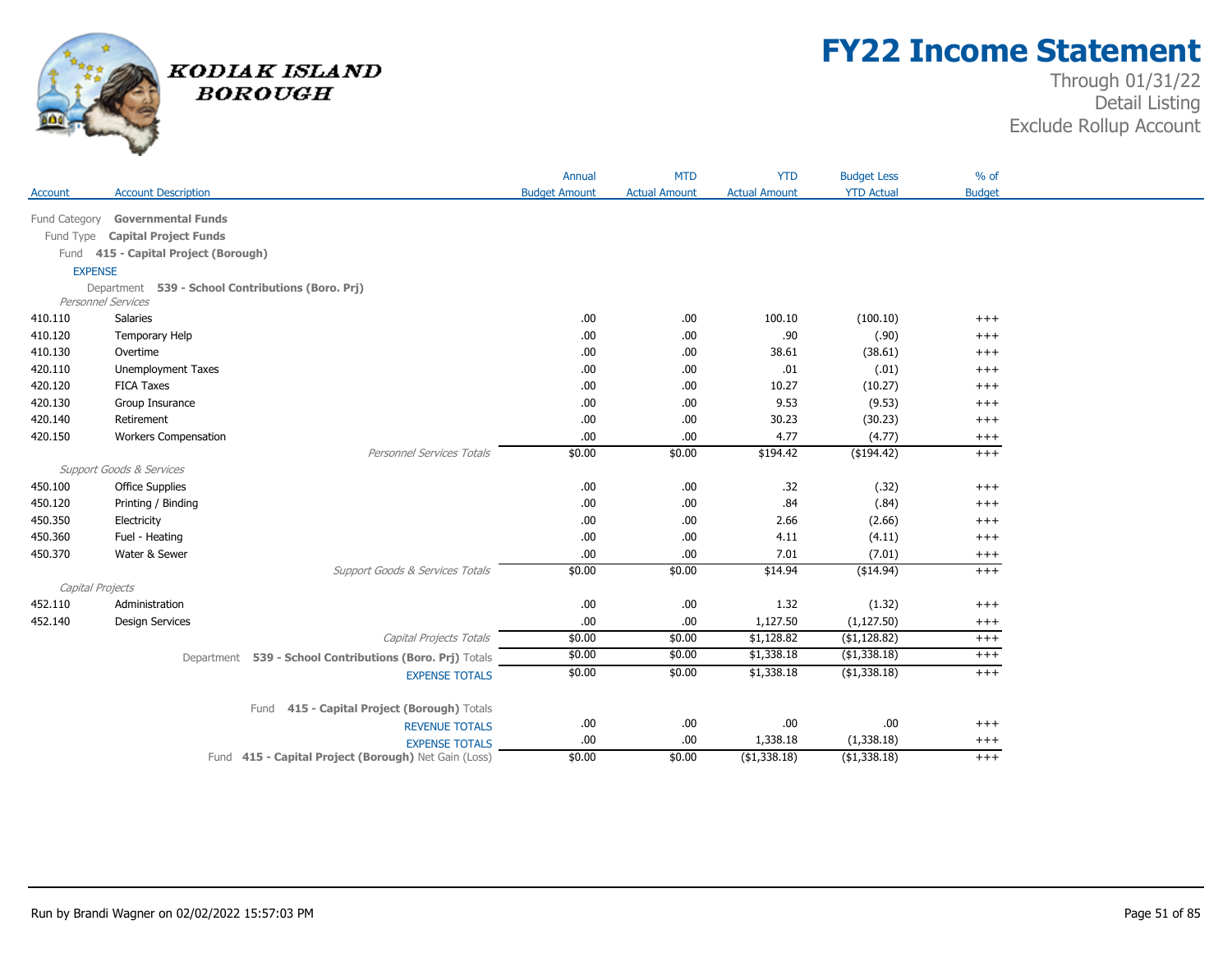

## **FY22 Income Statement**

|                                                              | Annual               | <b>MTD</b>           | <b>YTD</b>           | <b>Budget Less</b> | $%$ of        |  |
|--------------------------------------------------------------|----------------------|----------------------|----------------------|--------------------|---------------|--|
| <b>Account Description</b><br>Account                        | <b>Budget Amount</b> | <b>Actual Amount</b> | <b>Actual Amount</b> | <b>YTD Actual</b>  | <b>Budget</b> |  |
| Fund Category<br><b>Governmental Funds</b>                   |                      |                      |                      |                    |               |  |
|                                                              |                      |                      |                      |                    |               |  |
| Fund Type Capital Project Funds                              |                      |                      |                      |                    |               |  |
| 420 - Capital Project - School Bonds<br>Fund                 |                      |                      |                      |                    |               |  |
| <b>REVENUE</b>                                               |                      |                      |                      |                    |               |  |
| Department 000 - Fund Revenues                               |                      |                      |                      |                    |               |  |
| <b>Interest Earnings</b>                                     |                      |                      |                      |                    |               |  |
| 361.100<br><b>Interest Earnings</b>                          | .00.                 | .00.                 | 44.16                | (44.16)            | $+++$         |  |
| <b>Interest Earnings Totals</b>                              | \$0.00               | \$0.00               | \$44.16              | $(*44.16)$         | $^{+++}$      |  |
| Department 000 - Fund Revenues Totals                        | \$0.00               | \$0.00               | \$44.16              | $(*44.16)$         | $+++$         |  |
| <b>REVENUE TOTALS</b>                                        | \$0.00               | \$0.00               | \$44.16              | $(*44.16)$         | $^{+++}$      |  |
| 420 - Capital Project - School Bonds Totals<br>Fund          |                      |                      |                      |                    |               |  |
| <b>REVENUE TOTALS</b>                                        | .00.                 | .00                  | 44.16                | (44.16)            | $+++$         |  |
| <b>EXPENSE TOTALS</b>                                        | .00.                 | .00                  | .00.                 | .00                | $+++$         |  |
| 420 - Capital Project - School Bonds Net Gain (Loss)<br>Fund | \$0.00               | \$0.00               | \$44.16              | \$44.16            | $+++$         |  |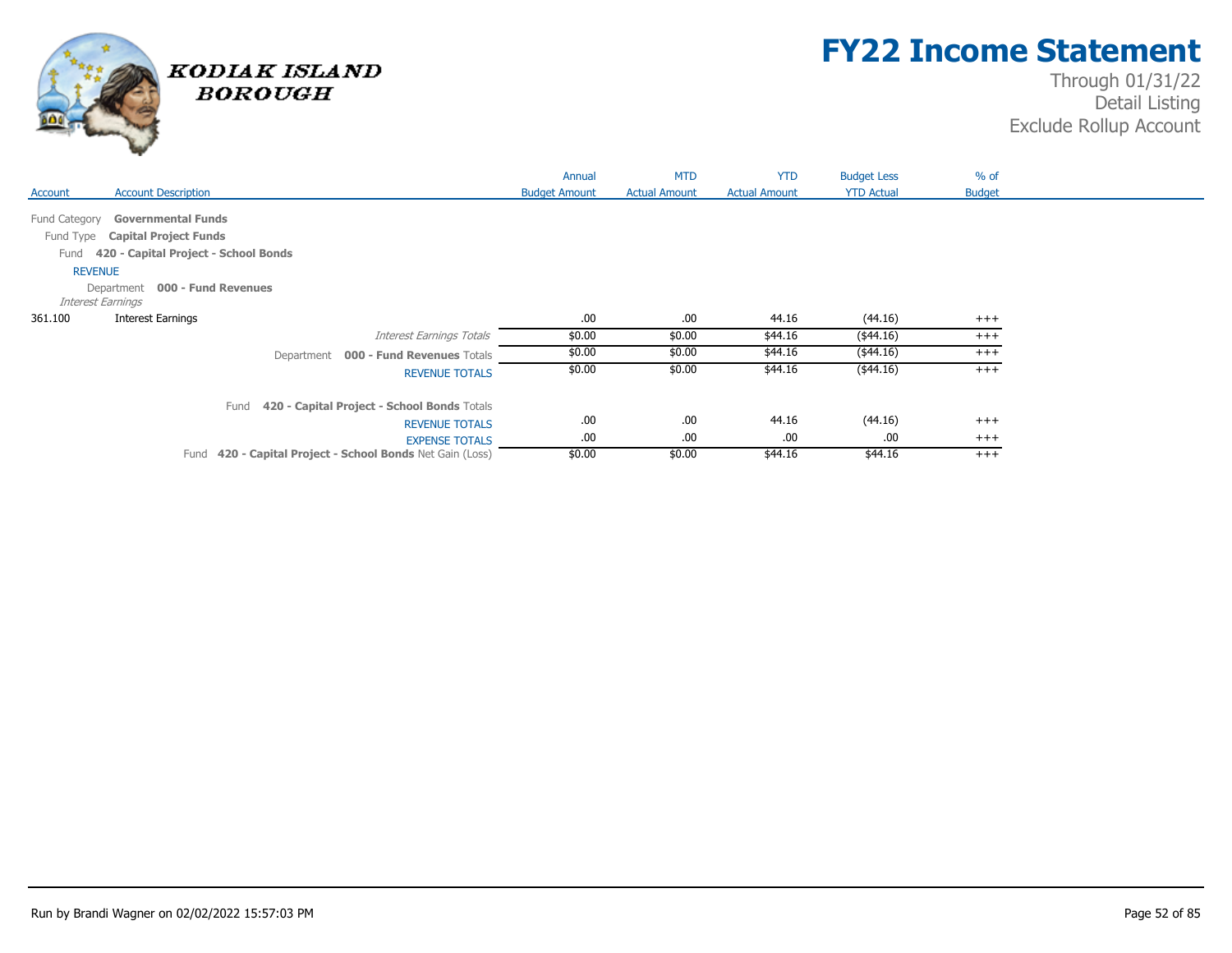

## **FY22 Income Statement**

|                  |                                                              |                                               | Annual               | <b>MTD</b>           | <b>YTD</b>           | <b>Budget Less</b> | $%$ of        |
|------------------|--------------------------------------------------------------|-----------------------------------------------|----------------------|----------------------|----------------------|--------------------|---------------|
| Account          | <b>Account Description</b>                                   |                                               | <b>Budget Amount</b> | <b>Actual Amount</b> | <b>Actual Amount</b> | <b>YTD Actual</b>  | <b>Budget</b> |
| Fund Category    | <b>Governmental Funds</b>                                    |                                               |                      |                      |                      |                    |               |
|                  |                                                              |                                               |                      |                      |                      |                    |               |
|                  | Fund Type Capital Project Funds                              |                                               |                      |                      |                      |                    |               |
|                  | Fund 426 - KFRC                                              |                                               |                      |                      |                      |                    |               |
| <b>EXPENSE</b>   |                                                              |                                               |                      |                      |                      |                    |               |
|                  | Department 805 - KFRC Capital Projects<br>Personnel Services |                                               |                      |                      |                      |                    |               |
| 410.110          | Salaries                                                     |                                               | .00.                 | .00                  | 464.20               | (464.20)           | $^{+++}$      |
| 410.120          | Temporary Help                                               |                                               | .00.                 | .00                  | 5.36                 | (5.36)             | $+++$         |
| 410.130          | Overtime                                                     |                                               | .00.                 | .00                  | 4.35                 | (4.35)             | $^{+ + +}$    |
| 420.110          | <b>Unemployment Taxes</b>                                    |                                               | .00.                 | .00                  | .05                  | (.05)              | $+++$         |
| 420.120          | <b>FICA Taxes</b>                                            |                                               | .00.                 | .00                  | 35.04                | (35.04)            | $^{+++}$      |
| 420.130          | Group Insurance                                              |                                               | .00.                 | .00                  | 90.27                | (90.27)            | $^{+++}$      |
| 420.140          | Retirement                                                   |                                               | .00.                 | .00                  | 103.06               | (103.06)           | $^{+++}$      |
| 420.150          | <b>Workers Compensation</b>                                  |                                               | .00.                 | .00.                 | 16.31                | (16.31)            | $^{+++}$      |
|                  |                                                              | Personnel Services Totals                     | \$0.00               | \$0.00               | \$718.64             | (\$718.64)         | $+ + +$       |
|                  | <b>Support Goods &amp; Services</b>                          |                                               |                      |                      |                      |                    |               |
| 450.100          | <b>Office Supplies</b>                                       |                                               | .00.                 | .00                  | 1.87                 | (1.87)             | $+++$         |
| 450.120          | Printing / Binding                                           |                                               | .00.                 | .00                  | 10.38                | (10.38)            | $^{+++}$      |
| 450.350          | Electricity                                                  |                                               | .00.                 | .00                  | 27.24                | (27.24)            | $^{+++}$      |
| 450.360          | Fuel - Heating                                               |                                               | .00.                 | .00                  | 46.22                | (46.22)            | $+++$         |
| 450.370          | Water & Sewer                                                |                                               | .00.                 | .00.                 | 68.62                | (68.62)            | $^{+++}$      |
|                  |                                                              | Support Goods & Services Totals               | \$0.00               | \$0.00               | \$154.33             | (\$154.33)         | $+++$         |
| Capital Projects |                                                              |                                               |                      |                      |                      |                    |               |
| 452.110          | Administration                                               |                                               | .00                  | .00                  | 12.71                | (12.71)            | $++++$        |
| 452.140          | <b>Design Services</b>                                       |                                               | .00.                 | .00.                 | .00.                 | .00                | $^{+++}$      |
|                  |                                                              | Capital Projects Totals                       | \$0.00               | \$0.00               | \$12.71              | (\$12.71)          | $+++$         |
|                  |                                                              | Department 805 - KFRC Capital Projects Totals | \$0.00               | \$0.00               | \$885.68             | $($ \$885.68)      | $+++$         |
|                  |                                                              | <b>EXPENSE TOTALS</b>                         | \$0.00               | \$0.00               | \$885.68             | $($ \$885.68)      | $+++$         |
|                  |                                                              |                                               |                      |                      |                      |                    |               |
|                  |                                                              | 426 - KFRC Totals<br>Fund                     |                      |                      |                      |                    |               |
|                  |                                                              | <b>REVENUE TOTALS</b>                         | .00                  | .00                  | .00                  | .00                | $^{+++}$      |
|                  |                                                              | <b>EXPENSE TOTALS</b>                         | .00                  | .00.                 | 885.68               | (885.68)           | $^{+++}$      |
|                  |                                                              | Fund 426 - KFRC Net Gain (Loss)               | \$0.00               | \$0.00               | $($ \$885.68)        | $($ \$885.68)      | $+++$         |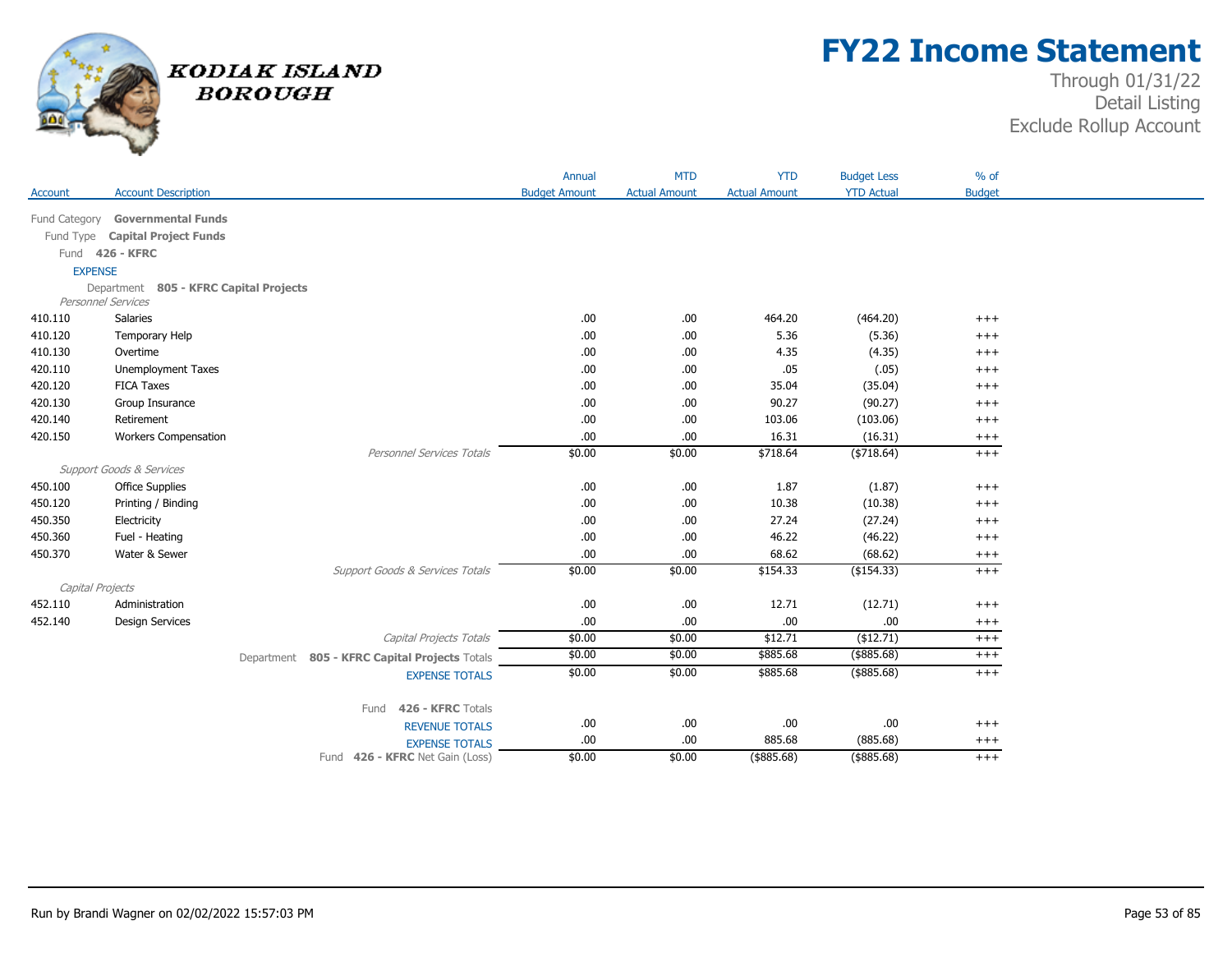

## **FY22 Income Statement**

|                |                                        |                                                   | Annual               | <b>MTD</b>           | <b>YTD</b>           | <b>Budget Less</b> | $%$ of        |
|----------------|----------------------------------------|---------------------------------------------------|----------------------|----------------------|----------------------|--------------------|---------------|
| Account        | <b>Account Description</b>             |                                                   | <b>Budget Amount</b> | <b>Actual Amount</b> | <b>Actual Amount</b> | <b>YTD Actual</b>  | <b>Budget</b> |
| Fund Category  | <b>Governmental Funds</b>              |                                                   |                      |                      |                      |                    |               |
| Fund Type      | <b>Capital Project Funds</b>           |                                                   |                      |                      |                      |                    |               |
| Fund           | 428 - Capital Project - KFRC           |                                                   |                      |                      |                      |                    |               |
| <b>EXPENSE</b> |                                        |                                                   |                      |                      |                      |                    |               |
|                | Department 805 - KFRC Capital Projects |                                                   |                      |                      |                      |                    |               |
|                | <b>Personnel Services</b>              |                                                   |                      |                      |                      |                    |               |
| 410.110        | Salaries                               |                                                   | .00                  | 525.50               | 4,726.99             | (4,726.99)         | $+++$         |
| 410.130        | Overtime                               |                                                   | .00                  | .00.                 | 19.13                | (19.13)            | $^{+++}$      |
| 420.110        | <b>Unemployment Taxes</b>              |                                                   | .00                  | .05                  | .44                  | (.44)              | $+++$         |
| 420.120        | <b>FICA Taxes</b>                      |                                                   | .00                  | 38.65                | 350.27               | (350.27)           | $+++$         |
| 420.130        | Group Insurance                        |                                                   | .00                  | 175.20               | 1,048.07             | (1,048.07)         | $+++$         |
| 420.140        | Retirement                             |                                                   | .00                  | 114.91               | 1,038.66             | (1,038.66)         | $^{+++}$      |
| 420.150        | <b>Workers Compensation</b>            |                                                   | .00                  | 20.88                | 187.09               | (187.09)           | $^{+++}$      |
|                |                                        | Personnel Services Totals                         | \$0.00               | \$875.19             | \$7,370.65           | (\$7,370.65)       | $+++$         |
|                | Capital Projects                       |                                                   |                      |                      |                      |                    |               |
| 452.110        | Administration                         |                                                   | .00                  | 826.72               | 826.72               | (826.72)           | $+++$         |
| 452.140        | <b>Design Services</b>                 |                                                   | .00                  | .00.                 | 14,608.46            | (14,608.46)        | $^{+++}$      |
| 452.150        | <b>Construction Service</b>            |                                                   | .00                  | 5,170.79             | 9,171.02             | (9,171.02)         | $^{+++}$      |
|                |                                        | Capital Projects Totals                           | \$0.00               | \$5,997.51           | \$24,606.20          | (\$24,606.20)      | $^{+++}$      |
|                |                                        | Department 805 - KFRC Capital Projects Totals     | \$0.00               | \$6,872.70           | \$31,976.85          | (\$31,976.85)      | $^{+++}$      |
|                |                                        | <b>EXPENSE TOTALS</b>                             | \$0.00               | \$6,872.70           | \$31,976.85          | (\$31,976.85)      | $+++$         |
|                |                                        |                                                   |                      |                      |                      |                    |               |
|                |                                        | 428 - Capital Project - KFRC Totals<br>Fund       |                      |                      |                      |                    |               |
|                |                                        | <b>REVENUE TOTALS</b>                             | .00                  | .00.                 | .00.                 | .00                | $^{+++}$      |
|                |                                        | <b>EXPENSE TOTALS</b>                             | .00                  | 6,872.70             | 31,976.85            | (31, 976.85)       | $^{+++}$      |
|                |                                        | Fund 428 - Capital Project - KFRC Net Gain (Loss) | \$0.00               | (\$6,872.70)         | (\$31,976.85)        | (\$31,976.85)      | $+++$         |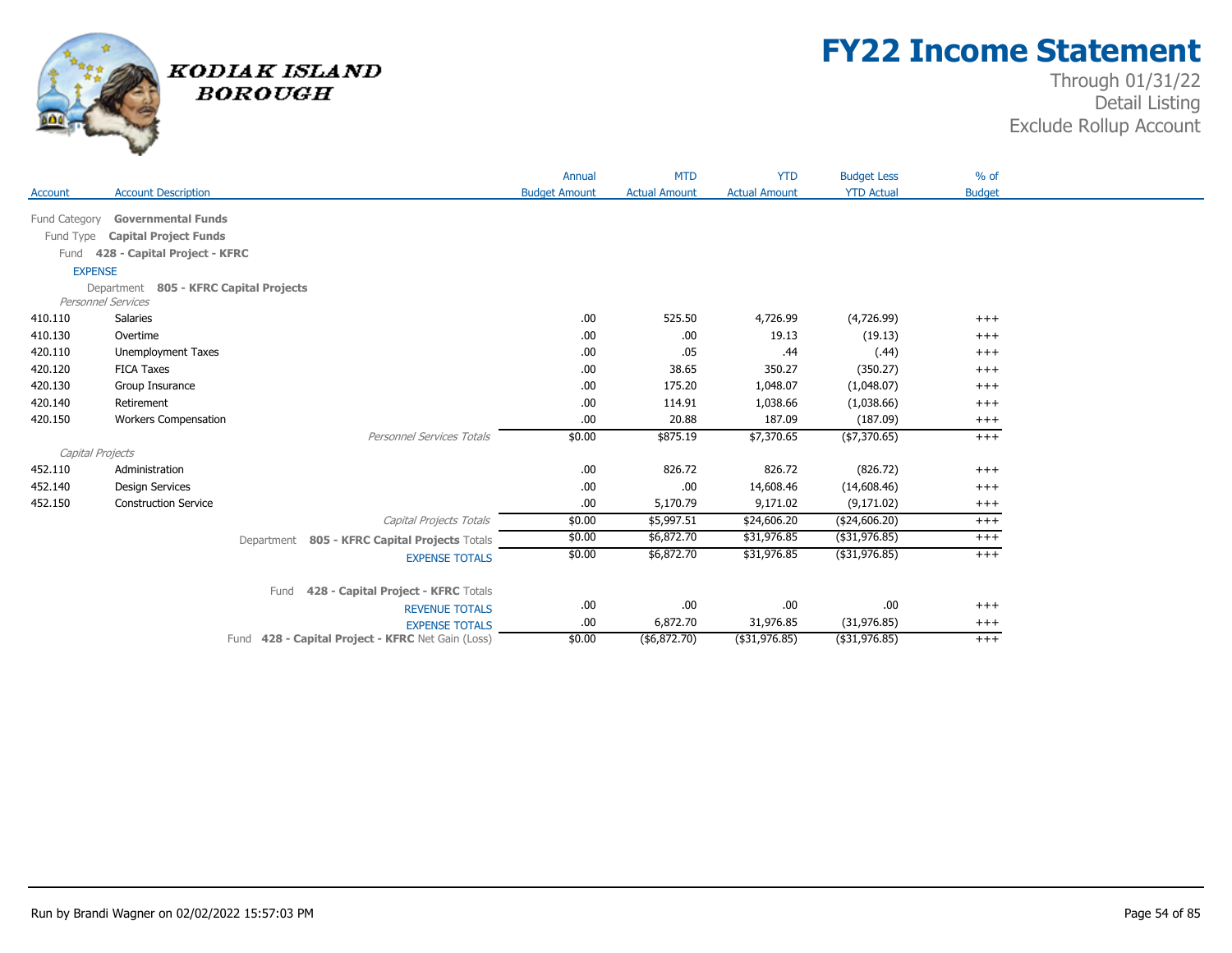

## **FY22 Income Statement**

|                |                                                     | Annual               | <b>MTD</b>           | <b>YTD</b>           | <b>Budget Less</b> | $%$ of        |  |
|----------------|-----------------------------------------------------|----------------------|----------------------|----------------------|--------------------|---------------|--|
| Account        | <b>Account Description</b>                          | <b>Budget Amount</b> | <b>Actual Amount</b> | <b>Actual Amount</b> | <b>YTD Actual</b>  | <b>Budget</b> |  |
|                |                                                     |                      |                      |                      |                    |               |  |
| Fund Category  | <b>Governmental Funds</b>                           |                      |                      |                      |                    |               |  |
|                | Fund Type Capital Project Funds                     |                      |                      |                      |                    |               |  |
| Fund           | 430 - Capital Project - Grants                      |                      |                      |                      |                    |               |  |
| <b>REVENUE</b> |                                                     |                      |                      |                      |                    |               |  |
|                | Department 000 - Fund Revenues                      |                      |                      |                      |                    |               |  |
|                | Miscellaneous - Classified                          |                      |                      |                      |                    |               |  |
| 380.170        | Other                                               | .00.                 | .00.                 | 905.66               | (905.66)           | $+++$         |  |
|                | Miscellaneous - Classified Totals                   | \$0.00               | \$0.00               | \$905.66             | (\$905.66)         | $^{+++}$      |  |
|                | Department 000 - Fund Revenues Totals               | \$0.00               | \$0.00               | \$905.66             | (\$905.66)         | $+++$         |  |
|                | <b>REVENUE TOTALS</b>                               | \$0.00               | \$0.00               | \$905.66             | (\$905.66)         | $^{+++}$      |  |
|                | 430 - Capital Project - Grants Totals<br>Fund       |                      |                      |                      |                    |               |  |
|                | <b>REVENUE TOTALS</b>                               | .00                  | .00.                 | 905.66               | (905.66)           | $^{+++}$      |  |
|                | <b>EXPENSE TOTALS</b>                               | .00.                 | .00                  | .00                  | .00                | $^{+++}$      |  |
|                | Fund 430 - Capital Project - Grants Net Gain (Loss) | \$0.00               | \$0.00               | \$905.66             | \$905.66           | $^{+++}$      |  |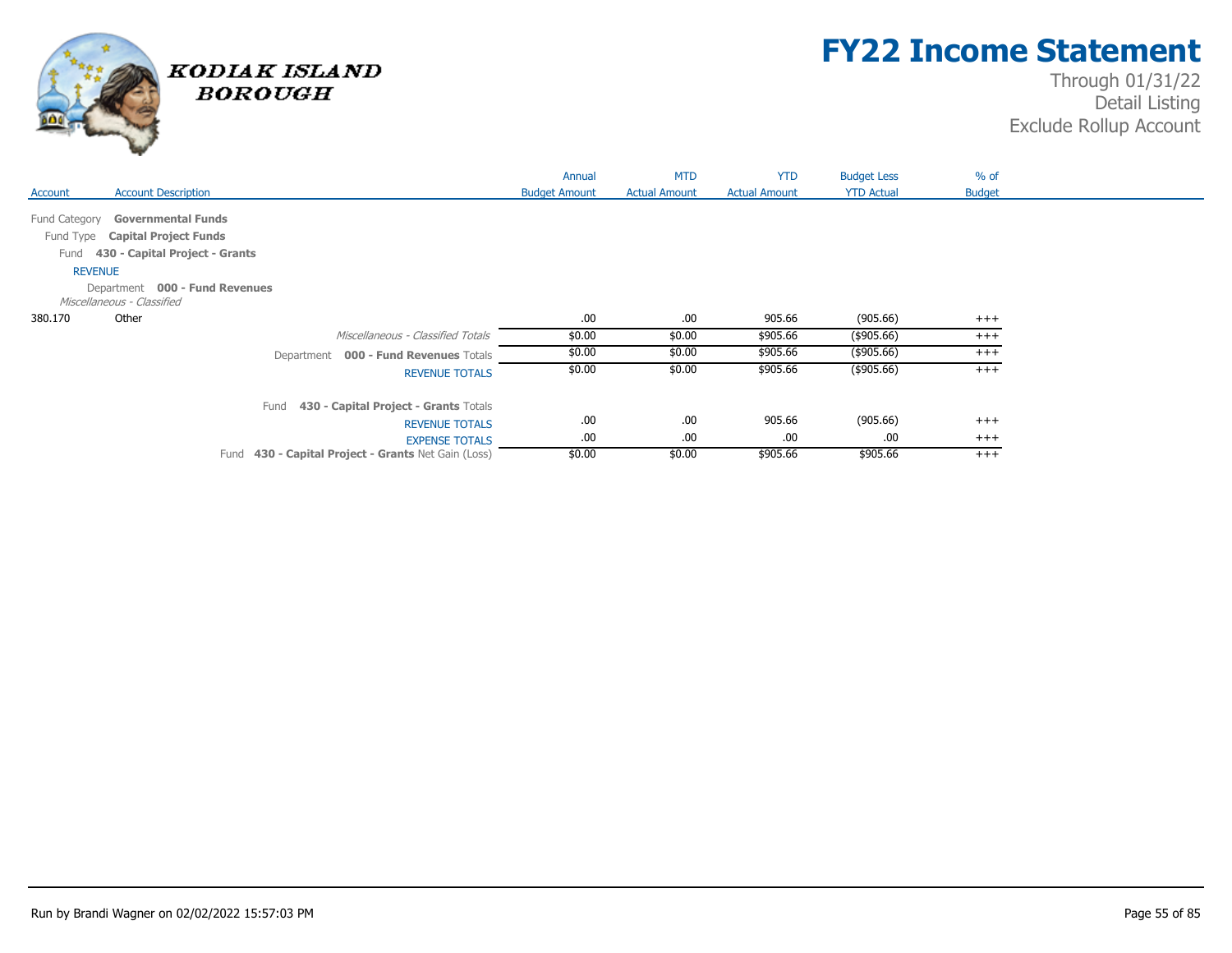

## **FY22 Income Statement**

|                       |                                                           |                                                                               | Annual               | <b>MTD</b>           | <b>YTD</b>           | <b>Budget Less</b> | $%$ of        |
|-----------------------|-----------------------------------------------------------|-------------------------------------------------------------------------------|----------------------|----------------------|----------------------|--------------------|---------------|
| Account               | <b>Account Description</b>                                |                                                                               | <b>Budget Amount</b> | <b>Actual Amount</b> | <b>Actual Amount</b> | <b>YTD Actual</b>  | <b>Budget</b> |
| Fund Category         | <b>Governmental Funds</b>                                 |                                                                               |                      |                      |                      |                    |               |
|                       | Fund Type Capital Project Funds                           |                                                                               |                      |                      |                      |                    |               |
|                       | Fund 432 - Grants - Capital Projects                      |                                                                               |                      |                      |                      |                    |               |
| <b>REVENUE</b>        |                                                           |                                                                               |                      |                      |                      |                    |               |
|                       | Department 000 - Fund Revenues                            |                                                                               |                      |                      |                      |                    |               |
| <b>Federal Grants</b> |                                                           |                                                                               |                      |                      |                      |                    |               |
| 380.927               | Federal Grant Revenue                                     |                                                                               | .00                  | 79,989.92            | 293,171.15           | (293, 171.15)      | $^{+++}$      |
|                       |                                                           | <b>Federal Grants Totals</b>                                                  | \$0.00               | \$79,989.92          | \$293,171.15         | $($ \$293,171.15)  | $^{+++}$      |
|                       |                                                           | Department 000 - Fund Revenues Totals                                         | \$0.00               | \$79,989.92          | \$293,171.15         | ( \$293,171.15)    | $^{+++}$      |
|                       |                                                           | <b>REVENUE TOTALS</b>                                                         | \$0.00               | \$79,989.92          | \$293,171.15         | ( \$293, 171.15)   | $+++$         |
| <b>EXPENSE</b>        |                                                           |                                                                               |                      |                      |                      |                    |               |
|                       | Department 140 - Community Development                    |                                                                               |                      |                      |                      |                    |               |
|                       | <b>Personnel Services</b>                                 |                                                                               |                      |                      |                      |                    |               |
| 410.110               | Salaries                                                  |                                                                               | .00.                 | 321.95               | 730.11               | (730.11)           | $+++$         |
| 410.130               | Overtime                                                  |                                                                               | .00.                 | .00                  | 114.79               | (114.79)           | $^{+++}$      |
| 420.110               | Unemployment Taxes                                        |                                                                               | .00                  | .03                  | .08                  | (.08)              | $^{+++}$      |
| 420.120               | <b>FICA Taxes</b>                                         |                                                                               | .00                  | 23.45                | 61.64                | (61.64)            | $+++$         |
| 420.130               | Group Insurance                                           |                                                                               | .00                  | 50.94                | 163.40               | (163.40)           | $^{+++}$      |
| 420.140               | Retirement                                                |                                                                               | .00                  | 70.46                | 185.32               | (185.32)           | $^{+++}$      |
| 420.150               | <b>Workers Compensation</b>                               |                                                                               | .00                  | 9.52                 | 27.25                | (27.25)            | $^{+++}$      |
|                       |                                                           | Personnel Services Totals                                                     | \$0.00               | \$476.35             | \$1,282.59           | (\$1,282.59)       | $^{+++}$      |
| Capital Projects      |                                                           |                                                                               |                      |                      |                      |                    |               |
| 452.130               | Site Investigation                                        |                                                                               | .00                  | .00                  | .00                  | .00.               | $^{+++}$      |
|                       |                                                           | Capital Projects Totals                                                       | \$0.00               | \$0.00               | \$0.00               | \$0.00             | $^{+++}$      |
|                       |                                                           | Department 140 - Community Development Totals                                 | \$0.00               | \$476.35             | \$1,282.59           | ( \$1,282.59)      | $^{+++}$      |
|                       | Department 808 - COVID-19<br><b>Professional Services</b> |                                                                               |                      |                      |                      |                    |               |
| 430.140               | <b>Contracted Services</b>                                |                                                                               | .00.                 | 196,389.23           | 196,389.23           | (196, 389.23)      | $^{+++}$      |
|                       |                                                           | <b>Professional Services Totals</b>                                           | \$0.00               | \$196,389.23         | \$196,389.23         | (\$196,389.23)     | $^{+++}$      |
|                       |                                                           | Department 808 - COVID-19 Totals                                              | \$0.00               | \$196,389.23         | \$196,389.23         | (\$196,389.23)     | $^{+++}$      |
|                       |                                                           | <b>EXPENSE TOTALS</b>                                                         | \$0.00               | \$196,865.58         | \$197,671.82         | (\$197,671.82)     | $^{+++}$      |
|                       |                                                           |                                                                               |                      |                      |                      |                    |               |
|                       |                                                           | Fund 432 - Grants - Capital Projects Totals                                   | .00.                 | 79,989.92            | 293,171.15           | (293, 171.15)      | $^{+++}$      |
|                       |                                                           | <b>REVENUE TOTALS</b>                                                         | .00.                 | 196,865.58           | 197,671.82           | (197, 671.82)      | $^{+++}$      |
|                       |                                                           | <b>EXPENSE TOTALS</b><br>Fund 432 - Grants - Capital Projects Net Gain (Loss) | \$0.00               | (\$116,875.66)       | \$95,499.33          | \$95,499.33        | $+++$         |
|                       |                                                           |                                                                               |                      |                      |                      |                    |               |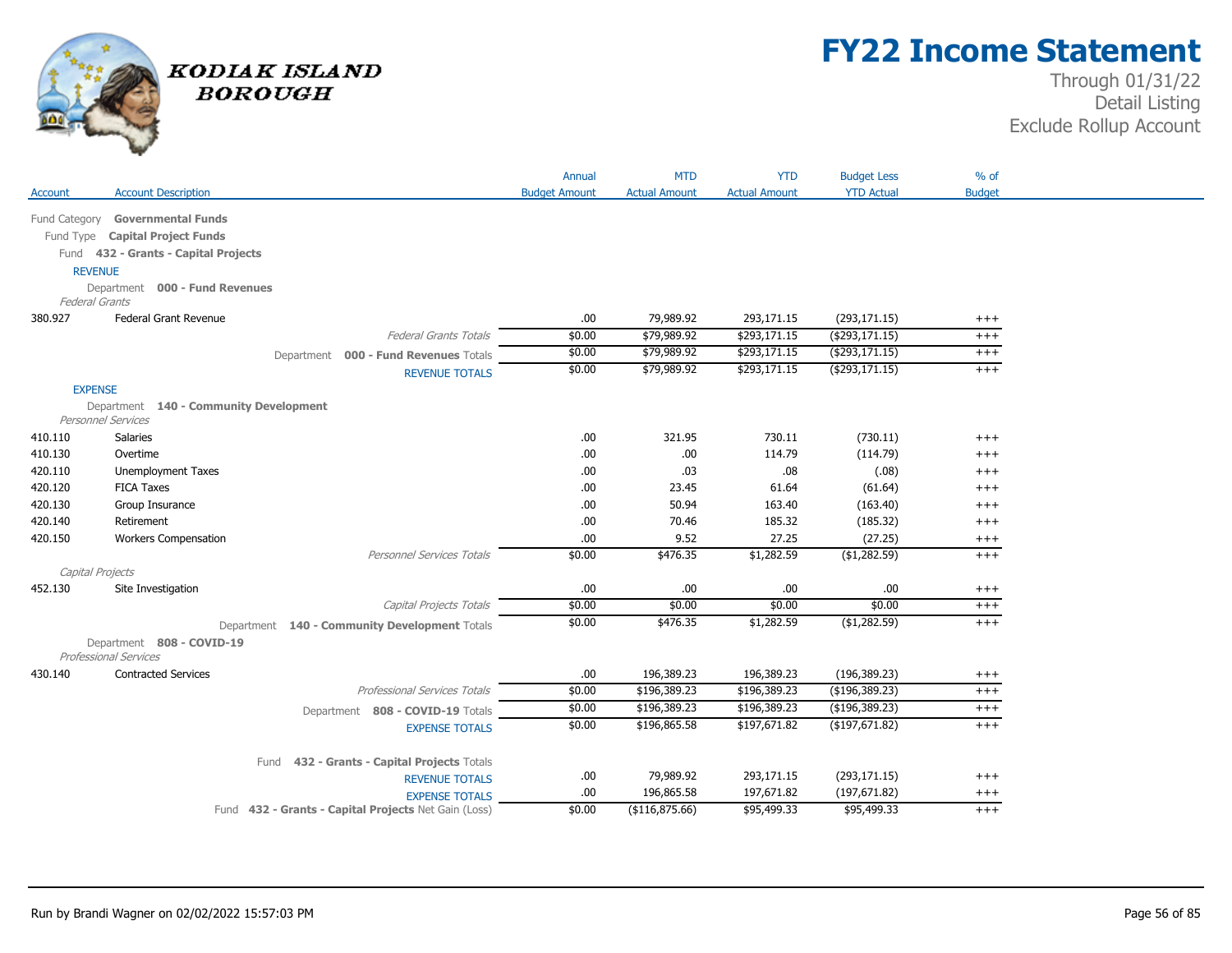

## **FY22 Income Statement**

|               |                                             |                                                             | Annual               | <b>MTD</b>           | <b>YTD</b>           | <b>Budget Less</b> | $%$ of        |
|---------------|---------------------------------------------|-------------------------------------------------------------|----------------------|----------------------|----------------------|--------------------|---------------|
| Account       | <b>Account Description</b>                  |                                                             | <b>Budget Amount</b> | <b>Actual Amount</b> | <b>Actual Amount</b> | <b>YTD Actual</b>  | <b>Budget</b> |
| Fund Category | <b>Governmental Funds</b>                   |                                                             |                      |                      |                      |                    |               |
| Fund Type     | <b>Capital Project Funds</b>                |                                                             |                      |                      |                      |                    |               |
|               | Fund 445 - Capital Project - Long Term Care |                                                             |                      |                      |                      |                    |               |
|               | <b>EXPENSE</b>                              |                                                             |                      |                      |                      |                    |               |
|               | Department 742 - Elder Care                 |                                                             |                      |                      |                      |                    |               |
|               | Personnel Services                          |                                                             |                      |                      |                      |                    |               |
| 410.110       | Salaries                                    |                                                             | .00                  | .00                  | 1,021.95             | (1,021.95)         | $+++$         |
| 410.120       | Temporary Help                              |                                                             | .00                  | .00                  | 3.04                 | (3.04)             | $^{+++}$      |
| 420.110       | <b>Unemployment Taxes</b>                   |                                                             | .00                  | .00                  | .12                  | (.12)              | $^{+++}$      |
| 420.120       | <b>FICA Taxes</b>                           |                                                             | .00                  | .00                  | 74.95                | (74.95)            | $^{+++}$      |
| 420.130       | Group Insurance                             |                                                             | .00                  | .00                  | 240.50               | (240.50)           | $^{+++}$      |
| 420.140       | Retirement                                  |                                                             | .00                  | .00                  | 223.10               | (223.10)           | $^{+++}$      |
| 420.150       | <b>Workers Compensation</b>                 |                                                             | .00                  | .00                  | 34.91                | (34.91)            | $^{+++}$      |
|               |                                             | Personnel Services Totals                                   | \$0.00               | \$0.00               | \$1,598.57           | ( \$1,598.57)      | $^{+++}$      |
|               | Support Goods & Services                    |                                                             |                      |                      |                      |                    |               |
| 450.100       | <b>Office Supplies</b>                      |                                                             | .00                  | .00                  | 1.06                 | (1.06)             | $^{+++}$      |
| 450.350       | Electricity                                 |                                                             | .00                  | .00                  | 3.02                 | (3.02)             | $+++$         |
| 450.360       | Fuel - Heating                              |                                                             | .00                  | .00                  | 2.46                 | (2.46)             | $^{+++}$      |
| 450.370       | Water & Sewer                               |                                                             | .00                  | .00                  | 9.58                 | (9.58)             | $^{+++}$      |
|               |                                             | Support Goods & Services Totals                             | \$0.00               | \$0.00               | \$16.12              | (\$16.12)          | $^{+++}$      |
|               | Capital Projects                            |                                                             |                      |                      |                      |                    |               |
| 452.110       | Administration                              |                                                             | .00                  | .00                  | 1.80                 | (1.80)             | $^{+++}$      |
| 452.150       | <b>Construction Service</b>                 |                                                             | .00                  | .00                  | 23,375.48            | (23, 375.48)       | $^{+++}$      |
|               |                                             | Capital Projects Totals                                     | \$0.00               | \$0.00               | \$23,377.28          | (\$23,377.28)      | $^{+++}$      |
|               |                                             | Department 742 - Elder Care Totals                          | \$0.00               | \$0.00               | \$24,991.97          | ( \$24,991.97)     | $+++$         |
|               |                                             | <b>EXPENSE TOTALS</b>                                       | \$0.00               | \$0.00               | \$24,991.97          | (\$24,991.97)      | $^{+++}$      |
|               |                                             |                                                             |                      |                      |                      |                    |               |
|               | Fund                                        | 445 - Capital Project - Long Term Care Totals               |                      |                      |                      |                    |               |
|               |                                             | <b>REVENUE TOTALS</b>                                       | .00                  | .00                  | .00                  | .00                | $^{+++}$      |
|               |                                             | <b>EXPENSE TOTALS</b>                                       | .00                  | .00.                 | 24,991.97            | (24,991.97)        | $^{+++}$      |
|               |                                             | Fund 445 - Capital Project - Long Term Care Net Gain (Loss) | \$0.00               | \$0.00               | (\$24,991.97)        | (\$24,991.97)      | $^{+++}$      |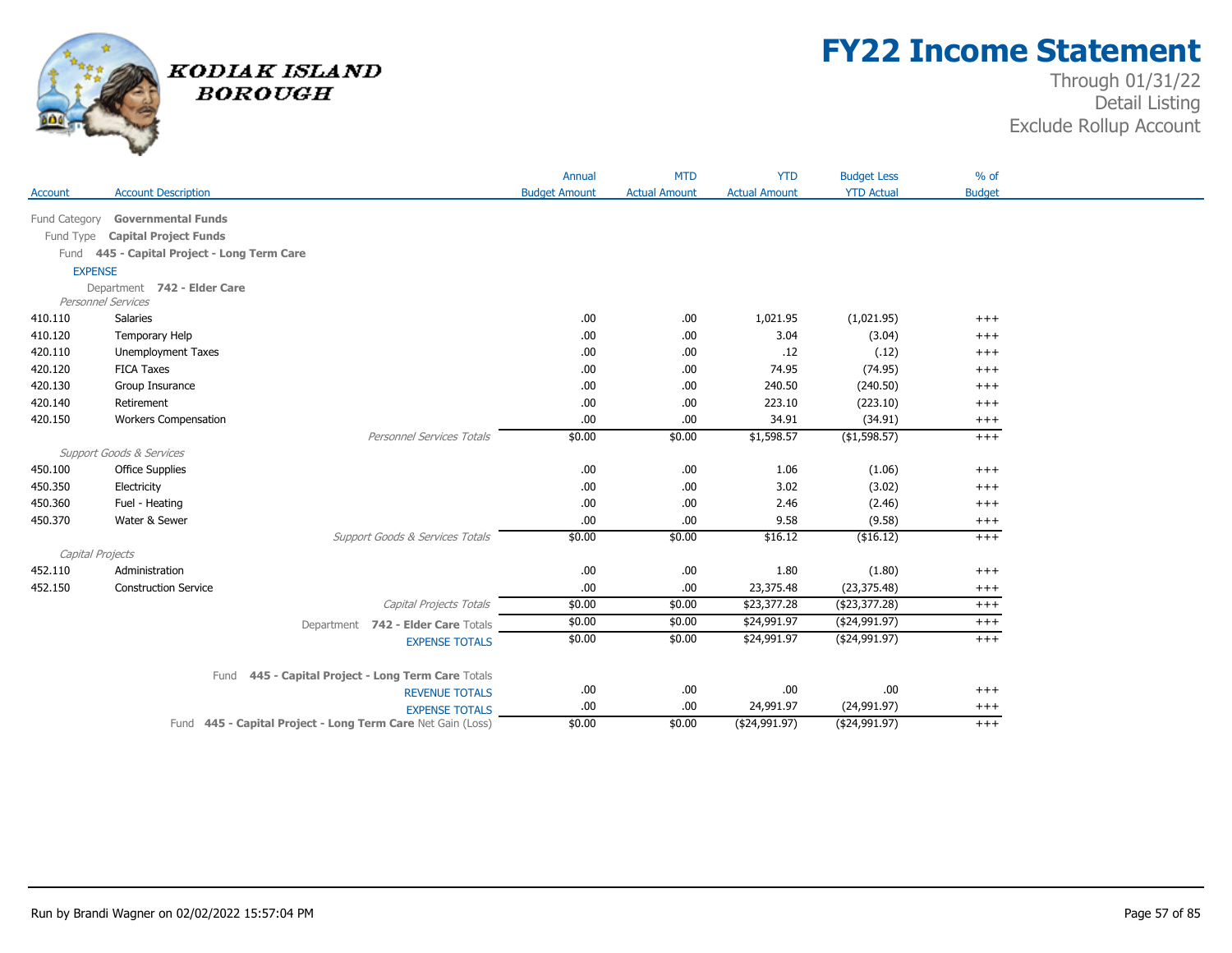

## **FY22 Income Statement**

| <b>Account Description</b><br><b>Actual Amount</b><br><b>YTD Actual</b><br><b>Budget Amount</b><br><b>Actual Amount</b><br><b>Budget</b><br>Account<br><b>Governmental Funds</b><br>Fund Category<br><b>Capital Project Funds</b><br>Fund Type<br>450 - All Capital Projects as of FY10<br>Fund<br><b>REVENUE</b><br>Department 000 - Fund Revenues<br>Miscellaneous - Classified<br>Other<br>.00<br>(9,648.14)<br>380.170<br>.00.<br>9,648.14<br>$+++$<br>380.291<br>.00.<br>Chiniak Library Tsunami Shelter Insurance Claim<br>.00.<br>139,955.57<br>(139, 955.57)<br>$^{+++}$<br>\$0.00<br>\$149,603.71<br>( \$149,603.71)<br>Miscellaneous - Classified Totals<br>\$0.00<br>$^{+++}$<br>\$0.00<br>\$149,603.71<br>( \$149, 603.71)<br>\$0.00<br>$^{+++}$<br>Department 000 - Fund Revenues Totals<br>\$0.00<br>\$149,603.71<br>( \$149,603.71)<br>\$0.00<br>$+++$<br><b>REVENUE TOTALS</b><br><b>EXPENSE</b><br>565 - Chiniak Emerg Shelter Rebuild<br>Department<br>Capital Projects<br>.00.<br>232.30<br>874.24<br>(874.24)<br>452.150<br><b>Construction Service</b><br>$+++$<br>452.160<br>.00.<br>.00<br>7,402.16<br>(7, 402.16)<br>Equipment<br>$^{+++}$<br>Capital Projects Totals<br>\$0.00<br>\$232.30<br>\$8,276.40<br>(\$8,276.40)<br>$+++$<br>\$0.00<br>\$232.30<br>\$8,276.40<br>(\$8,276.40)<br>$+++$<br>Department 565 - Chiniak Emerg Shelter Rebuild Totals<br>\$0.00<br>\$232.30<br>\$8,276.40<br>(\$8,276.40)<br>$+++$<br><b>EXPENSE TOTALS</b><br>450 - All Capital Projects as of FY10 Totals<br>Fund<br>149,603.71<br>.00.<br>.00<br>(149,603.71)<br>$+++$<br><b>REVENUE TOTALS</b><br>.00.<br>232.30<br>8,276.40<br>(8,276.40)<br>$^{+++}$<br><b>EXPENSE TOTALS</b> |  | Annual | <b>MTD</b> | <b>YTD</b> | <b>Budget Less</b> | $%$ of |
|------------------------------------------------------------------------------------------------------------------------------------------------------------------------------------------------------------------------------------------------------------------------------------------------------------------------------------------------------------------------------------------------------------------------------------------------------------------------------------------------------------------------------------------------------------------------------------------------------------------------------------------------------------------------------------------------------------------------------------------------------------------------------------------------------------------------------------------------------------------------------------------------------------------------------------------------------------------------------------------------------------------------------------------------------------------------------------------------------------------------------------------------------------------------------------------------------------------------------------------------------------------------------------------------------------------------------------------------------------------------------------------------------------------------------------------------------------------------------------------------------------------------------------------------------------------------------------------------------------------------------------------------------------------------------------------------|--|--------|------------|------------|--------------------|--------|
|                                                                                                                                                                                                                                                                                                                                                                                                                                                                                                                                                                                                                                                                                                                                                                                                                                                                                                                                                                                                                                                                                                                                                                                                                                                                                                                                                                                                                                                                                                                                                                                                                                                                                                |  |        |            |            |                    |        |
|                                                                                                                                                                                                                                                                                                                                                                                                                                                                                                                                                                                                                                                                                                                                                                                                                                                                                                                                                                                                                                                                                                                                                                                                                                                                                                                                                                                                                                                                                                                                                                                                                                                                                                |  |        |            |            |                    |        |
|                                                                                                                                                                                                                                                                                                                                                                                                                                                                                                                                                                                                                                                                                                                                                                                                                                                                                                                                                                                                                                                                                                                                                                                                                                                                                                                                                                                                                                                                                                                                                                                                                                                                                                |  |        |            |            |                    |        |
|                                                                                                                                                                                                                                                                                                                                                                                                                                                                                                                                                                                                                                                                                                                                                                                                                                                                                                                                                                                                                                                                                                                                                                                                                                                                                                                                                                                                                                                                                                                                                                                                                                                                                                |  |        |            |            |                    |        |
|                                                                                                                                                                                                                                                                                                                                                                                                                                                                                                                                                                                                                                                                                                                                                                                                                                                                                                                                                                                                                                                                                                                                                                                                                                                                                                                                                                                                                                                                                                                                                                                                                                                                                                |  |        |            |            |                    |        |
|                                                                                                                                                                                                                                                                                                                                                                                                                                                                                                                                                                                                                                                                                                                                                                                                                                                                                                                                                                                                                                                                                                                                                                                                                                                                                                                                                                                                                                                                                                                                                                                                                                                                                                |  |        |            |            |                    |        |
|                                                                                                                                                                                                                                                                                                                                                                                                                                                                                                                                                                                                                                                                                                                                                                                                                                                                                                                                                                                                                                                                                                                                                                                                                                                                                                                                                                                                                                                                                                                                                                                                                                                                                                |  |        |            |            |                    |        |
|                                                                                                                                                                                                                                                                                                                                                                                                                                                                                                                                                                                                                                                                                                                                                                                                                                                                                                                                                                                                                                                                                                                                                                                                                                                                                                                                                                                                                                                                                                                                                                                                                                                                                                |  |        |            |            |                    |        |
|                                                                                                                                                                                                                                                                                                                                                                                                                                                                                                                                                                                                                                                                                                                                                                                                                                                                                                                                                                                                                                                                                                                                                                                                                                                                                                                                                                                                                                                                                                                                                                                                                                                                                                |  |        |            |            |                    |        |
|                                                                                                                                                                                                                                                                                                                                                                                                                                                                                                                                                                                                                                                                                                                                                                                                                                                                                                                                                                                                                                                                                                                                                                                                                                                                                                                                                                                                                                                                                                                                                                                                                                                                                                |  |        |            |            |                    |        |
|                                                                                                                                                                                                                                                                                                                                                                                                                                                                                                                                                                                                                                                                                                                                                                                                                                                                                                                                                                                                                                                                                                                                                                                                                                                                                                                                                                                                                                                                                                                                                                                                                                                                                                |  |        |            |            |                    |        |
|                                                                                                                                                                                                                                                                                                                                                                                                                                                                                                                                                                                                                                                                                                                                                                                                                                                                                                                                                                                                                                                                                                                                                                                                                                                                                                                                                                                                                                                                                                                                                                                                                                                                                                |  |        |            |            |                    |        |
|                                                                                                                                                                                                                                                                                                                                                                                                                                                                                                                                                                                                                                                                                                                                                                                                                                                                                                                                                                                                                                                                                                                                                                                                                                                                                                                                                                                                                                                                                                                                                                                                                                                                                                |  |        |            |            |                    |        |
|                                                                                                                                                                                                                                                                                                                                                                                                                                                                                                                                                                                                                                                                                                                                                                                                                                                                                                                                                                                                                                                                                                                                                                                                                                                                                                                                                                                                                                                                                                                                                                                                                                                                                                |  |        |            |            |                    |        |
|                                                                                                                                                                                                                                                                                                                                                                                                                                                                                                                                                                                                                                                                                                                                                                                                                                                                                                                                                                                                                                                                                                                                                                                                                                                                                                                                                                                                                                                                                                                                                                                                                                                                                                |  |        |            |            |                    |        |
|                                                                                                                                                                                                                                                                                                                                                                                                                                                                                                                                                                                                                                                                                                                                                                                                                                                                                                                                                                                                                                                                                                                                                                                                                                                                                                                                                                                                                                                                                                                                                                                                                                                                                                |  |        |            |            |                    |        |
|                                                                                                                                                                                                                                                                                                                                                                                                                                                                                                                                                                                                                                                                                                                                                                                                                                                                                                                                                                                                                                                                                                                                                                                                                                                                                                                                                                                                                                                                                                                                                                                                                                                                                                |  |        |            |            |                    |        |
|                                                                                                                                                                                                                                                                                                                                                                                                                                                                                                                                                                                                                                                                                                                                                                                                                                                                                                                                                                                                                                                                                                                                                                                                                                                                                                                                                                                                                                                                                                                                                                                                                                                                                                |  |        |            |            |                    |        |
|                                                                                                                                                                                                                                                                                                                                                                                                                                                                                                                                                                                                                                                                                                                                                                                                                                                                                                                                                                                                                                                                                                                                                                                                                                                                                                                                                                                                                                                                                                                                                                                                                                                                                                |  |        |            |            |                    |        |
|                                                                                                                                                                                                                                                                                                                                                                                                                                                                                                                                                                                                                                                                                                                                                                                                                                                                                                                                                                                                                                                                                                                                                                                                                                                                                                                                                                                                                                                                                                                                                                                                                                                                                                |  |        |            |            |                    |        |
|                                                                                                                                                                                                                                                                                                                                                                                                                                                                                                                                                                                                                                                                                                                                                                                                                                                                                                                                                                                                                                                                                                                                                                                                                                                                                                                                                                                                                                                                                                                                                                                                                                                                                                |  |        |            |            |                    |        |
| \$141,327.31<br>Fund 450 - All Capital Projects as of FY10 Net Gain (Loss)<br>\$0.00<br>(\$232.30)<br>\$141,327.31<br>$+++$                                                                                                                                                                                                                                                                                                                                                                                                                                                                                                                                                                                                                                                                                                                                                                                                                                                                                                                                                                                                                                                                                                                                                                                                                                                                                                                                                                                                                                                                                                                                                                    |  |        |            |            |                    |        |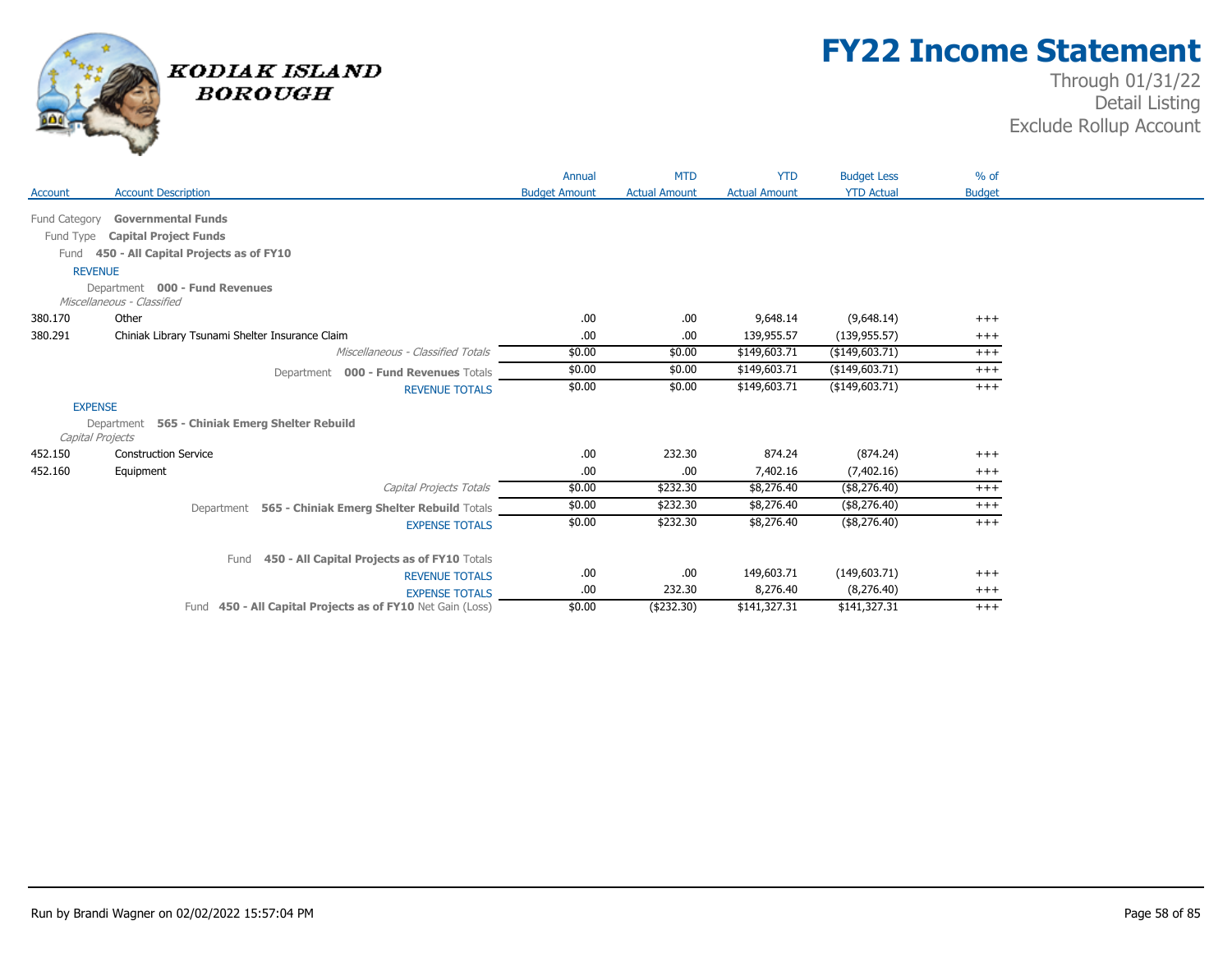

## **FY22 Income Statement**

### Through 01/31/22 Detail Listing Exclude Rollup Account

|               |                                                         |                                                        | Annual               | <b>MTD</b>           | <b>YTD</b>           | <b>Budget Less</b> | $%$ of        |
|---------------|---------------------------------------------------------|--------------------------------------------------------|----------------------|----------------------|----------------------|--------------------|---------------|
| Account       | <b>Account Description</b>                              |                                                        | <b>Budget Amount</b> | <b>Actual Amount</b> | <b>Actual Amount</b> | <b>YTD Actual</b>  | <b>Budget</b> |
|               |                                                         |                                                        |                      |                      |                      |                    |               |
| Fund Category | <b>Governmental Funds</b>                               |                                                        |                      |                      |                      |                    |               |
|               | Fund Type Capital Project Funds                         |                                                        |                      |                      |                      |                    |               |
|               | Fund 455 - Capital Project - Non Boro Bldg              |                                                        |                      |                      |                      |                    |               |
|               | <b>REVENUE</b>                                          |                                                        |                      |                      |                      |                    |               |
|               | Department 000 - Fund Revenues<br><b>Federal Grants</b> |                                                        |                      |                      |                      |                    |               |
| 380.927       | Federal Grant Revenue                                   |                                                        | .00.                 | 74,661.76            | 76,081.91            | (76,081.91)        | $^{+++}$      |
|               |                                                         | <b>Federal Grants Totals</b>                           | \$0.00               | \$74,661.76          | \$76,081.91          | $(*76,081.91)$     | $^{+++}$      |
|               |                                                         | Department 000 - Fund Revenues Totals                  | \$0.00               | \$74,661.76          | \$76,081.91          | ( \$76,081.91)     | $^{+++}$      |
|               |                                                         | <b>REVENUE TOTALS</b>                                  | \$0.00               | \$74,661.76          | \$76,081.91          | ( \$76,081.91)     | $+++$         |
|               | <b>EXPENSE</b>                                          |                                                        |                      |                      |                      |                    |               |
|               | Department 550 - Capital Projects after FY 2010         |                                                        |                      |                      |                      |                    |               |
|               | <b>Personnel Services</b>                               |                                                        |                      |                      |                      |                    |               |
| 410.110       | <b>Salaries</b>                                         |                                                        | .00.                 | .00                  | 1,694.08             | (1,694.08)         | $^{+++}$      |
| 410.130       | Overtime                                                |                                                        | .00.                 | .00                  | 5.20                 | (5.20)             | $^{+++}$      |
| 420.110       | Unemployment Taxes                                      |                                                        | .00                  | .00                  | .19                  | (.19)              | $+++$         |
| 420.120       | <b>FICA Taxes</b>                                       |                                                        | .00                  | .00                  | 124.26               | (124.26)           | $+++$         |
| 420.130       | Group Insurance                                         |                                                        | .00.                 | .00                  | 439.65               | (439.65)           | $^{+++}$      |
| 420.140       | Retirement                                              |                                                        | .00.                 | .00                  | 371.70               | (371.70)           | $^{+++}$      |
| 420.150       | <b>Workers Compensation</b>                             |                                                        | .00.                 | .00                  | 57.56                | (57.56)            | $^{+++}$      |
|               |                                                         | Personnel Services Totals                              | \$0.00               | \$0.00               | \$2,692.64           | ( \$2,692.64)      | $+++$         |
|               | <b>Professional Services</b>                            |                                                        |                      |                      |                      |                    |               |
| 430.140       | <b>Contracted Services</b>                              |                                                        | .00                  | .00                  | .00.                 | .00.               | $^{+++}$      |
|               |                                                         | <b>Professional Services Totals</b>                    | \$0.00               | \$0.00               | \$0.00               | \$0.00             | $+++$         |
|               | <b>Support Goods &amp; Services</b>                     |                                                        |                      |                      |                      |                    |               |
| 450.100       | <b>Office Supplies</b>                                  |                                                        | .00.                 | .00                  | 4.63                 | (4.63)             | $+++$         |
| 450.120       | Printing / Binding                                      |                                                        | .00.                 | .00                  | 12.40                | (12.40)            | $^{+++}$      |
| 450.350       | Electricity                                             |                                                        | .00                  | .00                  | 39.33                | (39.33)            | $^{+++}$      |
| 450.360       | Fuel - Heating                                          |                                                        | .00                  | .00                  | 60.76                | (60.76)            | $^{+++}$      |
| 450.370       | Water & Sewer                                           |                                                        | .00                  | .00                  | 103.54               | (103.54)           | $^{+++}$      |
|               |                                                         | Support Goods & Services Totals                        | \$0.00               | \$0.00               | \$220.66             | (\$220.66)         | $+++$         |
|               | Capital Projects                                        |                                                        |                      |                      |                      |                    |               |
| 452.110       | Administration                                          |                                                        | .00                  | .00                  | 1,361.25             | (1,361.25)         | $^{+++}$      |
| 452.150       | <b>Construction Service</b>                             |                                                        | .00.                 | .00                  | 74,500.00            | (74,500.00)        | $^{+++}$      |
|               |                                                         | Capital Projects Totals                                | \$0.00               | \$0.00               | \$75,861.25          | $(*75,861.25)$     | $^{+++}$      |
|               |                                                         | Department 550 - Capital Projects after FY 2010 Totals | \$0.00               | \$0.00               | \$78,774.55          | (\$78,774.55)      | $^{+++}$      |
|               |                                                         | <b>EXPENSE TOTALS</b>                                  | \$0.00               | \$0.00               | \$78,774.55          | $($ \$78,774.55)   | $+++$         |

Fund **455 - Capital Project - Non Boro Bldg** Totals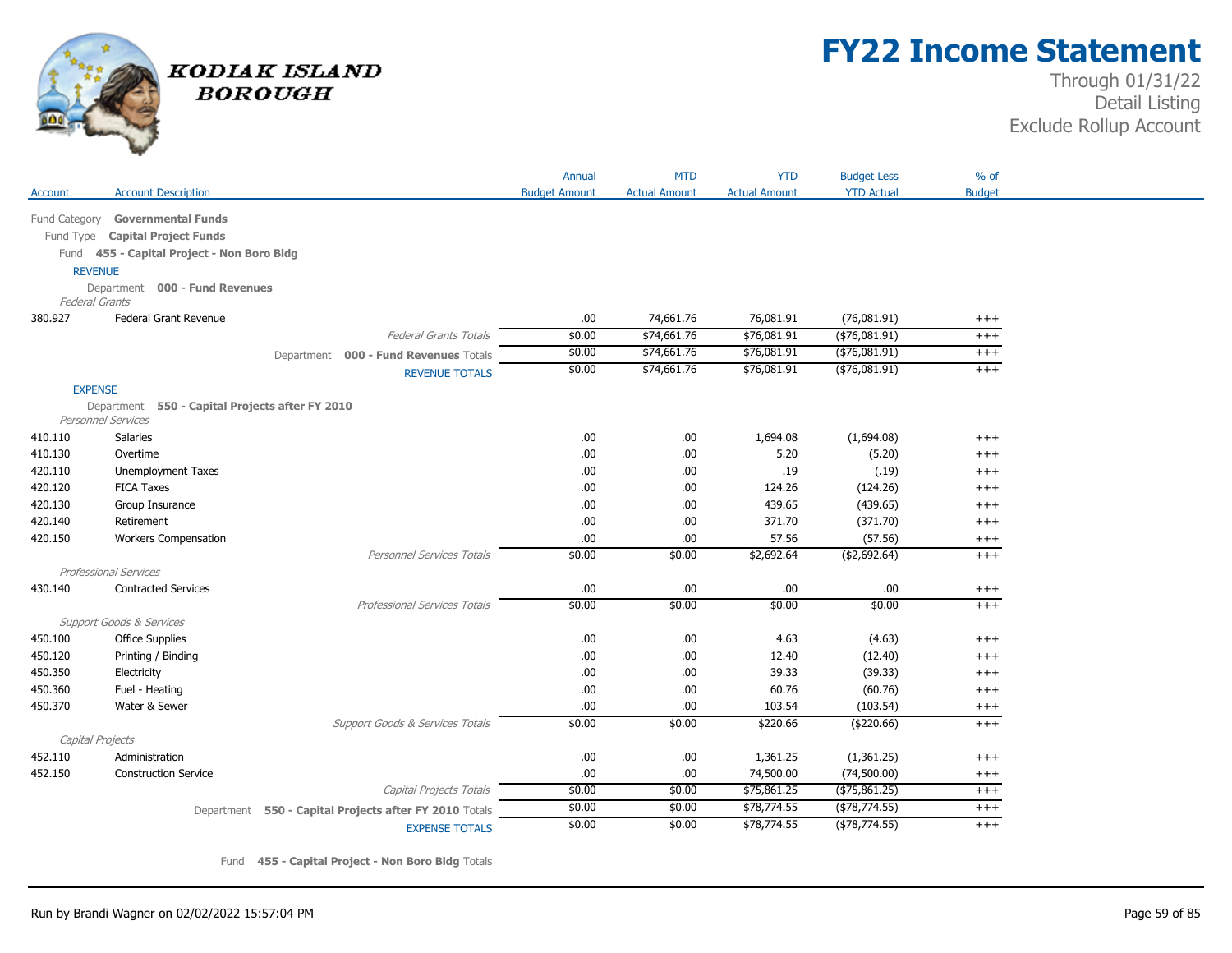

## **FY22 Income Statement**

|               |                                                              |                                                            | Annual               | <b>MTD</b>           | <b>YTD</b>           | <b>Budget Less</b> | $%$ of        |  |
|---------------|--------------------------------------------------------------|------------------------------------------------------------|----------------------|----------------------|----------------------|--------------------|---------------|--|
| Account       | <b>Account Description</b>                                   |                                                            | <b>Budget Amount</b> | <b>Actual Amount</b> | <b>Actual Amount</b> | <b>YTD Actual</b>  | <b>Budget</b> |  |
| Fund Category | <b>Governmental Funds</b><br>Fund Type Capital Project Funds |                                                            |                      |                      |                      |                    |               |  |
|               |                                                              | <b>REVENUE TOTALS</b>                                      | .00                  | 74,661.76            | 76,081.91            | (76,081.91)        | $+++$         |  |
|               |                                                              | <b>EXPENSE TOTALS</b>                                      | .00                  | .00                  | 78,774.55            | (78, 774.55)       | $+++$         |  |
|               |                                                              | Fund 455 - Capital Project - Non Boro Bldg Net Gain (Loss) | \$0.00               | \$74,661.76          | ( \$2,692.64)        | (\$2,692.64)       | $+++$         |  |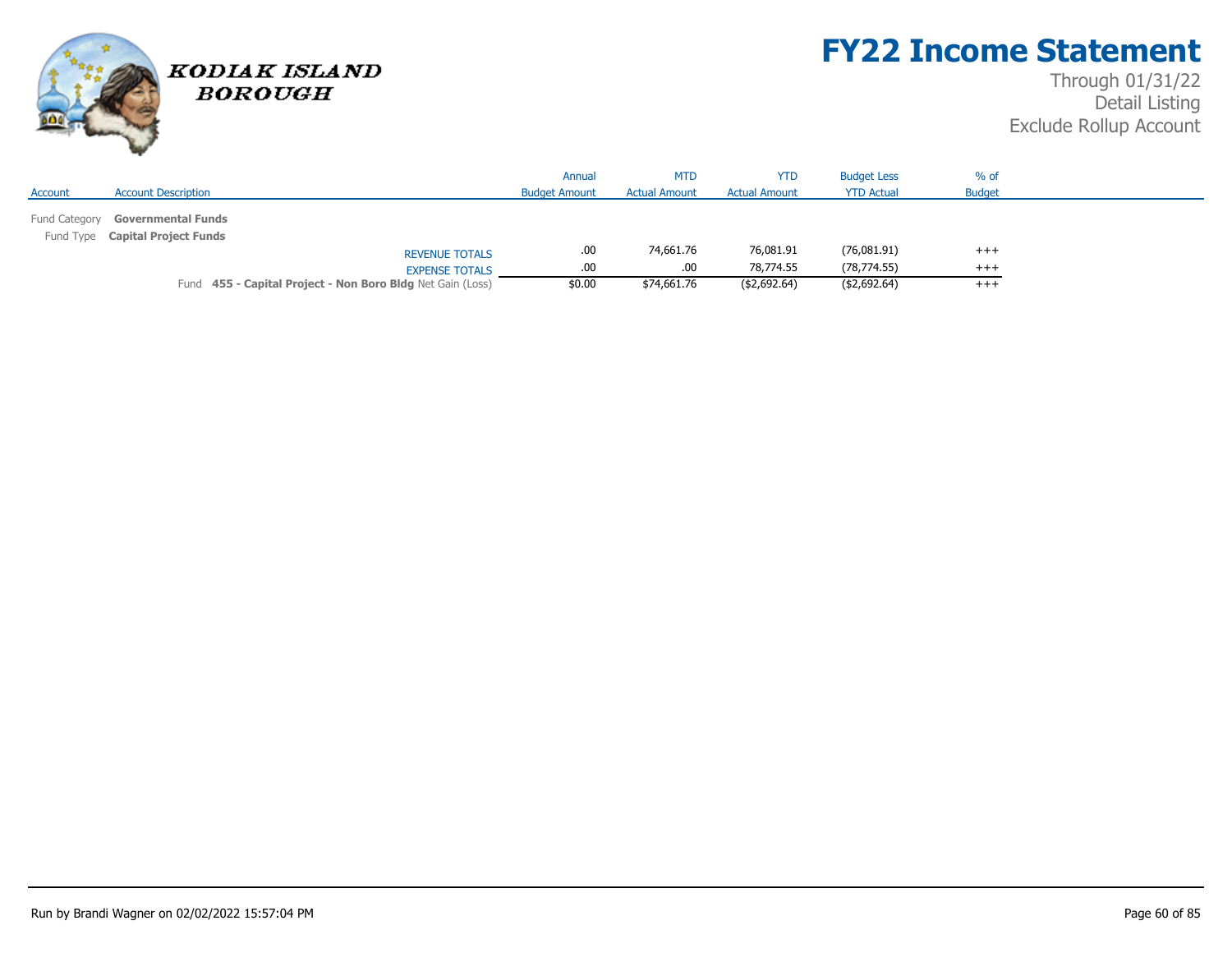

## **FY22 Income Statement**

|                |                                                 |                                                        | Annual               | <b>MTD</b>           | <b>YTD</b>           | <b>Budget Less</b> | $%$ of        |
|----------------|-------------------------------------------------|--------------------------------------------------------|----------------------|----------------------|----------------------|--------------------|---------------|
| Account        | <b>Account Description</b>                      |                                                        | <b>Budget Amount</b> | <b>Actual Amount</b> | <b>Actual Amount</b> | <b>YTD Actual</b>  | <b>Budget</b> |
|                | Fund Category Governmental Funds                |                                                        |                      |                      |                      |                    |               |
|                | Fund Type Capital Project Funds                 |                                                        |                      |                      |                      |                    |               |
|                | Fund 469 - Renewal & Replacement Projects       |                                                        |                      |                      |                      |                    |               |
| <b>REVENUE</b> |                                                 |                                                        |                      |                      |                      |                    |               |
|                | Department 000 - Fund Revenues                  |                                                        |                      |                      |                      |                    |               |
| Property Tax   |                                                 |                                                        |                      |                      |                      |                    |               |
| 311.100        | Real Property Tax                               |                                                        | .00.                 | .00                  | (3.11)               | 3.11               | $^{+++}$      |
|                |                                                 | Property Tax Totals                                    | \$0.00               | \$0.00               | $($ \$3.11)          | \$3.11             | $^{+++}$      |
|                | <b>Operating Transfers In</b>                   |                                                        |                      |                      |                      |                    |               |
| 391.276        | <b>Facilities Fund</b>                          |                                                        | .00                  | .00                  | 539,389.00           | (539, 389.00)      | $^{+++}$      |
|                |                                                 | <b>Operating Transfers In Totals</b>                   | \$0.00               | \$0.00               | \$539,389.00         | $(*539,389.00)$    | $^{+++}$      |
|                |                                                 | 000 - Fund Revenues Totals<br>Department               | \$0.00               | \$0.00               | \$539,385.89         | ( \$539, 385.89)   | $^{+++}$      |
|                |                                                 | <b>REVENUE TOTALS</b>                                  | \$0.00               | \$0.00               | \$539,385.89         | ( \$539, 385.89)   | $^{+++}$      |
| <b>EXPENSE</b> |                                                 |                                                        |                      |                      |                      |                    |               |
|                | Department 614 - Renewal & Replacement Projects |                                                        |                      |                      |                      |                    |               |
|                | <b>Personnel Services</b>                       |                                                        |                      |                      |                      |                    |               |
| 410.110        | Salaries                                        |                                                        | .00                  | 367.93               | 2,651.04             | (2,651.04)         | $^{+++}$      |
| 410.120        | Temporary Help                                  |                                                        | .00                  | .00                  | 6.25                 | (6.25)             | $++++$        |
| 410.130        | Overtime                                        |                                                        | .00.                 | .00                  | 78.98                | (78.98)            | $^{+++}$      |
| 420.110        | Unemployment Taxes                              |                                                        | .00                  | .03                  | .26                  | (.26)              | $^{+++}$      |
| 420.120        | <b>FICA Taxes</b>                               |                                                        | .00                  | 26.70                | 200.48               | (200.48)           | $+++$         |
| 420.130        | Group Insurance                                 |                                                        | .00                  | 127.35               | 586.50               | (586.50)           | $^{+++}$      |
| 420.140        | Retirement                                      |                                                        | .00                  | 80.01                | 597.28               | (597.28)           | $^{+++}$      |
| 420.150        | <b>Workers Compensation</b>                     |                                                        | .00.                 | 12.48                | 93.07                | (93.07)            | $^{+++}$      |
|                |                                                 | <b>Personnel Services Totals</b>                       | \$0.00               | \$614.50             | \$4,213.86           | ( \$4, 213.86)     | $^{+++}$      |
|                | <b>Support Goods &amp; Services</b>             |                                                        |                      |                      |                      |                    |               |
| 450.100        | <b>Office Supplies</b>                          |                                                        | .00.                 | .00.                 | 2.19                 | (2.19)             | $^{+++}$      |
| 450.120        | Printing / Binding                              |                                                        | .00.                 | .00                  | 5.86                 | (5.86)             | $+++$         |
| 450.350        | Electricity                                     |                                                        | .00                  | .00                  | 18.58                | (18.58)            | $^{+++}$      |
| 450.360        | Fuel - Heating                                  |                                                        | .00.                 | .00                  | 28.71                | (28.71)            | $+++$         |
| 450.370        | Water & Sewer                                   |                                                        | .00.                 | .00                  | 48.92                | (48.92)            | $^{+++}$      |
|                |                                                 | Support Goods & Services Totals                        | \$0.00               | \$0.00               | \$104.26             | (\$104.26)         | $+++$         |
|                | Capital Projects                                |                                                        |                      |                      |                      |                    |               |
| 452.110        | Administration                                  |                                                        | .00.                 | 1,063.53             | 1,227.52             | (1,227.52)         | $^{+++}$      |
| 452.140        | <b>Design Services</b>                          |                                                        | .00.                 | .00                  | 13,380.69            | (13,380.69)        | $^{+++}$      |
|                |                                                 | Capital Projects Totals                                | \$0.00               | \$1,063.53           | \$14,608.21          | (\$14,608.21)      | $++++$        |
|                |                                                 | Department 614 - Renewal & Replacement Projects Totals | \$0.00               | \$1,678.03           | \$18,926.33          | (\$18,926.33)      | $^{+++}$      |
|                |                                                 | <b>EXPENSE TOTALS</b>                                  | \$0.00               | \$1,678.03           | \$18,926.33          | (\$18,926.33)      | $^{+++}$      |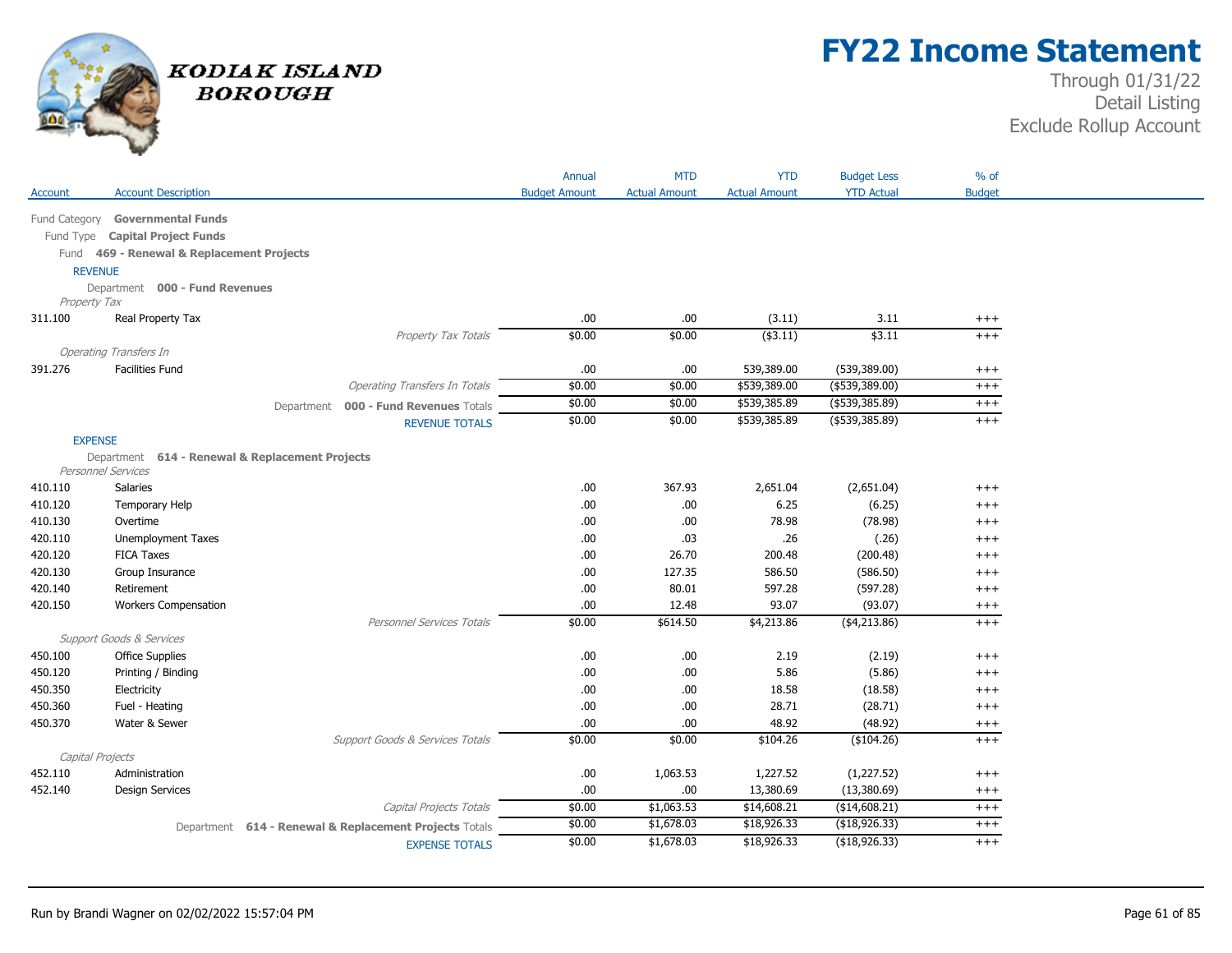

## **FY22 Income Statement**

|               |                                                           | Annual               | <b>MTD</b>           | <b>YTD</b>           | <b>Budget Less</b> | $%$ of        |  |
|---------------|-----------------------------------------------------------|----------------------|----------------------|----------------------|--------------------|---------------|--|
| Account       | <b>Account Description</b>                                | <b>Budget Amount</b> | <b>Actual Amount</b> | <b>Actual Amount</b> | <b>YTD Actual</b>  | <b>Budget</b> |  |
| Fund Category | <b>Governmental Funds</b>                                 |                      |                      |                      |                    |               |  |
|               | Fund Type Capital Project Funds                           |                      |                      |                      |                    |               |  |
|               | 469 - Renewal & Replacement Projects Totals<br>Fund       |                      |                      |                      |                    |               |  |
|               | <b>REVENUE TOTALS</b>                                     | .00                  | .00.                 | 539,385.89           | (539,385.89)       | $+++$         |  |
|               | <b>EXPENSE TOTALS</b>                                     | .00                  | 1,678.03             | 18,926.33            | (18, 926.33)       | $+++$         |  |
|               | Fund 469 - Renewal & Replacement Projects Net Gain (Loss) | \$0.00               | ( \$1,678.03)        | \$520,459.56         | \$520,459.56       | $^{+++}$      |  |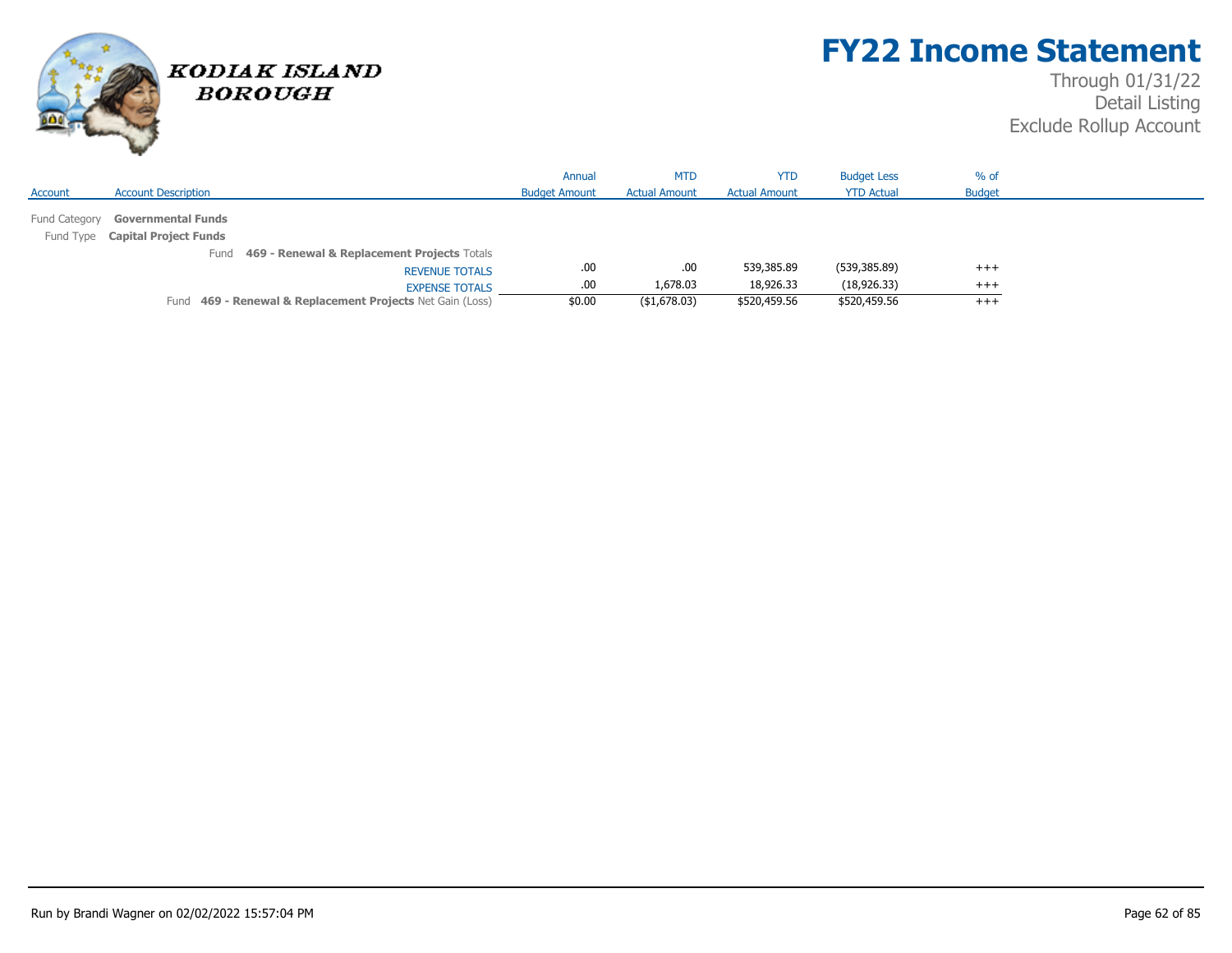

## **FY22 Income Statement**

| <b>YTD</b><br>Annual<br><b>MTD</b>                                                                                                | $%$ of<br><b>Budget Less</b>                     |
|-----------------------------------------------------------------------------------------------------------------------------------|--------------------------------------------------|
| <b>Account Description</b><br><b>Actual Amount</b><br><b>Budget Amount</b><br><b>Actual Amount</b><br>Account                     | <b>YTD Actual</b><br><b>Budget</b>               |
| Fund Category Governmental Funds                                                                                                  |                                                  |
| Fund Type Capital Project Funds                                                                                                   |                                                  |
| Fund 470 - School R&R Facilities Bond Proj                                                                                        |                                                  |
| <b>REVENUE</b>                                                                                                                    |                                                  |
| Department 000 - Fund Revenues                                                                                                    |                                                  |
| <b>Operating Transfers In</b>                                                                                                     |                                                  |
| <b>KIBSD</b><br>.00.<br>11,891.24<br>391.299<br>.00                                                                               | (11,891.24)<br>$^{+++}$                          |
| \$0.00<br>\$11,891.24<br>\$0.00<br><b>Operating Transfers In Totals</b>                                                           | ( \$11,891.24)<br>$^{+++}$                       |
| \$0.00<br>\$11,891.24<br>\$0.00<br>Department 000 - Fund Revenues Totals                                                          | (\$11,891.24)<br>$^{+++}$                        |
| \$0.00<br>\$11,891.24<br>\$0.00<br><b>REVENUE TOTALS</b>                                                                          | (\$11,891.24)<br>$^{+++}$                        |
| <b>EXPENSE</b>                                                                                                                    |                                                  |
| Department 536 - 2015 School Facilities Bond                                                                                      |                                                  |
| <b>Personnel Services</b>                                                                                                         |                                                  |
| 410.110<br><b>Salaries</b><br>.00.<br>183.96<br>4,325.77                                                                          | (4,325.77)<br>$++++$                             |
| 410.120<br>.00.<br>.00.<br>48.94<br>Temporary Help                                                                                | (48.94)<br>$+++$                                 |
| 410.130<br>Overtime<br>.00.<br>.00<br>95.75                                                                                       | (95.75)<br>$++++$                                |
| Unemployment Taxes<br>.00.<br>.45<br>420.110<br>.01                                                                               | (.45)<br>$++++$                                  |
| 420.120<br><b>FICA Taxes</b><br>.00.<br>13.34<br>330.29                                                                           | (330.29)<br>$+++$                                |
| 420.130<br>Group Insurance<br>.00.<br>25.47<br>794.85                                                                             | (794.85)<br>$++++$                               |
| Retirement<br>40.28<br>972.50<br>420.140<br>.00.                                                                                  | (972.50)<br>$+++$                                |
| Workers Compensation<br>6.24<br>154.01<br>420.150<br>.00.<br>\$6,722.56<br><b>Personnel Services Totals</b><br>\$0.00<br>\$269.30 | (154.01)<br>$^{+++}$<br>$($ \$6,722.56)<br>$+++$ |
| <b>Support Goods &amp; Services</b>                                                                                               |                                                  |
| Office Supplies<br>.00.<br>.00<br>17.11<br>450.100                                                                                | (17.11)<br>$++++$                                |
| 450.120<br>.00<br>.00<br>45.86<br>Printing / Binding                                                                              | (45.86)<br>$++++$                                |
| 450.350<br>Electricity<br>.00.<br>.00.<br>145.45                                                                                  | (145.45)<br>$++++$                               |
| 450.360<br>.00.<br>.00<br>224.66<br>Fuel - Heating                                                                                | (224.66)<br>$+++$                                |
| 382.88<br>450.370<br>Water & Sewer<br>.00.<br>.00                                                                                 | (382.88)<br>$^{+++}$                             |
| Support Goods & Services Totals<br>\$0.00<br>\$0.00<br>\$815.96                                                                   | $($ \$815.96)<br>$+++$                           |
| Capital Projects                                                                                                                  |                                                  |
| 667.36<br>738.55<br>Administration<br>.00.<br>452.110                                                                             | (738.55)<br>$^{+++}$                             |
| 8,052.50<br>452.140<br><b>Design Services</b><br>.00<br>.00.                                                                      | (8,052.50)<br>$^{+++}$                           |
| \$667.36<br>\$0.00<br>\$8,791.05<br>Capital Projects Totals                                                                       | $($ \$8,791.05)<br>$^{+++}$                      |
| \$936.66<br>\$16,329.57<br>\$0.00<br>Department 536 - 2015 School Facilities Bond Totals                                          | (\$16,329.57)<br>$^{+++}$                        |
| \$0.00<br>\$936.66<br>\$16,329.57<br><b>EXPENSE TOTALS</b>                                                                        | (\$16,329.57)<br>$^{+++}$                        |
|                                                                                                                                   |                                                  |
| 470 - School R&R Facilities Bond Proj Totals<br>Fund                                                                              |                                                  |
| .00<br>.00<br>11,891.24<br><b>REVENUE TOTALS</b>                                                                                  | (11,891.24)<br>$++++$                            |
| .00.<br>16,329.57<br>936.66<br><b>EXPENSE TOTALS</b>                                                                              | (16, 329.57)<br>$++++$                           |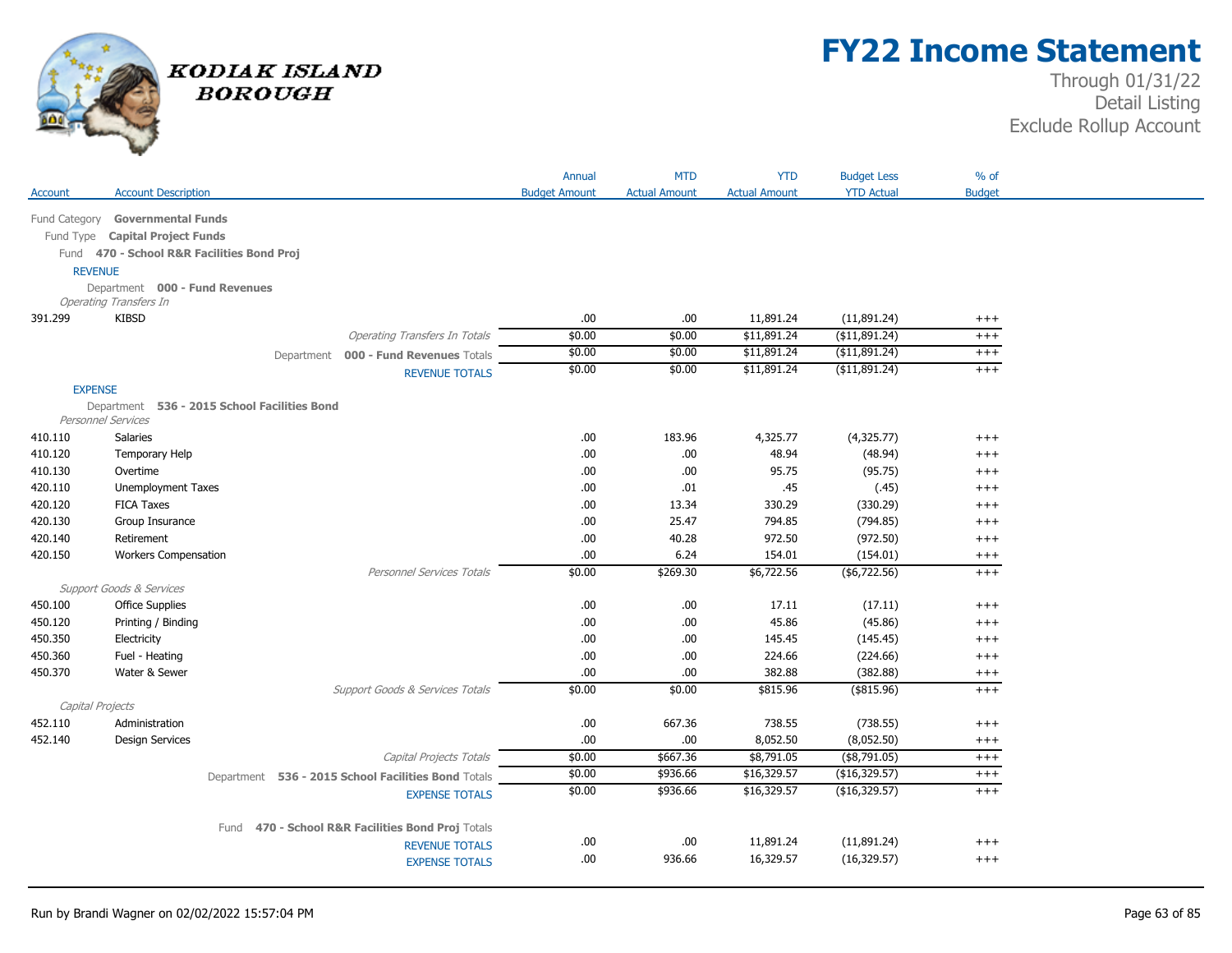

## **FY22 Income Statement**

|         |                                                            | Annual               | <b>MTD</b>           | YTD                  | <b>Budget Less</b> | $%$ of        |  |
|---------|------------------------------------------------------------|----------------------|----------------------|----------------------|--------------------|---------------|--|
| Account | <b>Account Description</b>                                 | <b>Budget Amount</b> | <b>Actual Amount</b> | <b>Actual Amount</b> | <b>YTD Actual</b>  | <b>Budget</b> |  |
|         |                                                            |                      |                      |                      |                    |               |  |
|         | Fund Category Governmental Funds                           |                      |                      |                      |                    |               |  |
|         | Fund Type Capital Project Funds                            |                      |                      |                      |                    |               |  |
|         | Fund 470 - School R&R Facilities Bond Proj Net Gain (Loss) | \$0.00               | $($ \$936.66)        | (4,438.33)           | (4,438.33)         | $^{+++}$      |  |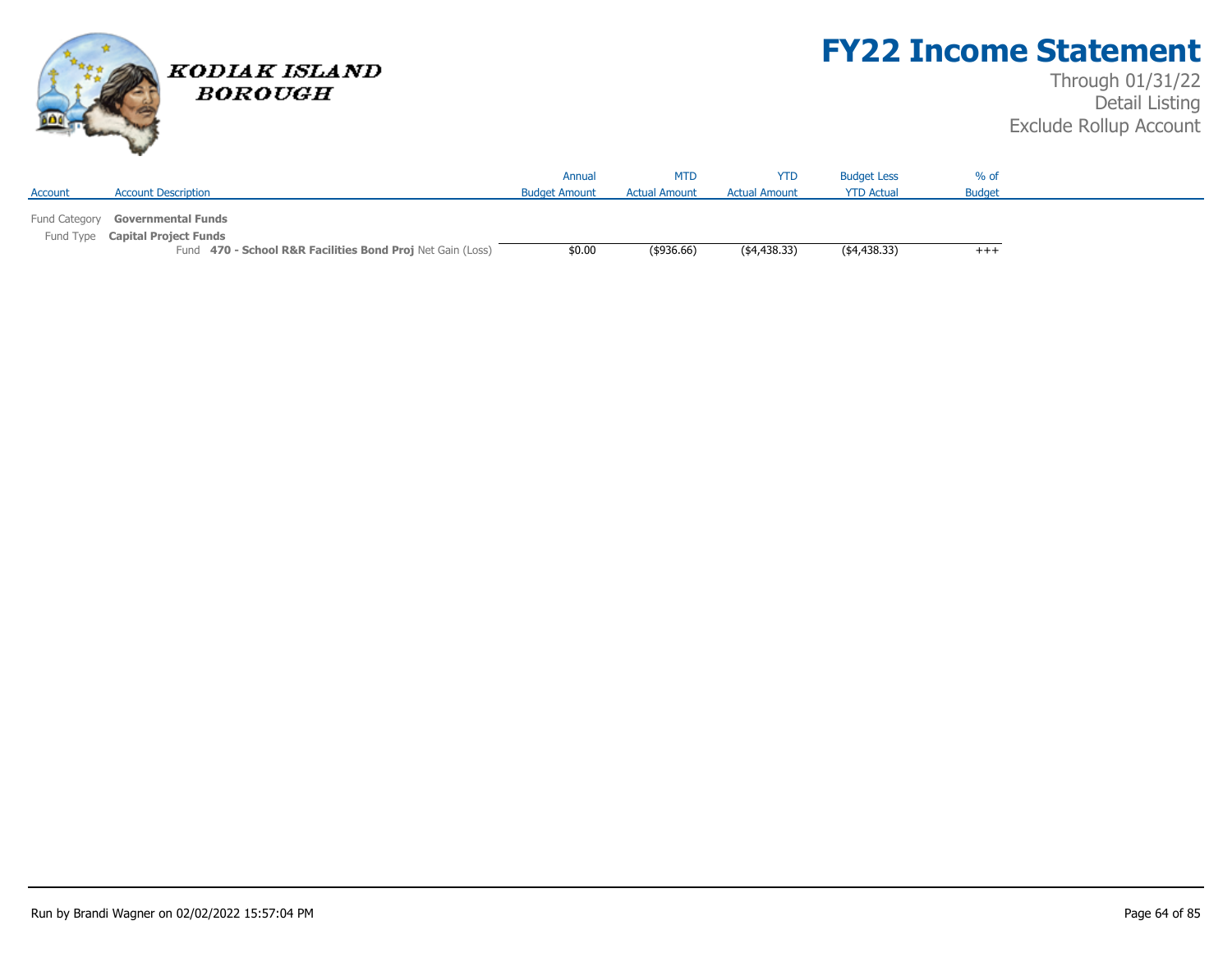

## **FY22 Income Statement**

|                  |                                                                              |                                                        | Annual               | <b>MTD</b>           | <b>YTD</b>           | <b>Budget Less</b> | $%$ of        |
|------------------|------------------------------------------------------------------------------|--------------------------------------------------------|----------------------|----------------------|----------------------|--------------------|---------------|
| Account          | <b>Account Description</b>                                                   |                                                        | <b>Budget Amount</b> | <b>Actual Amount</b> | <b>Actual Amount</b> | <b>YTD Actual</b>  | <b>Budget</b> |
| Fund Category    | <b>Governmental Funds</b>                                                    |                                                        |                      |                      |                      |                    |               |
|                  | Fund Type Capital Project Funds                                              |                                                        |                      |                      |                      |                    |               |
|                  |                                                                              |                                                        |                      |                      |                      |                    |               |
|                  | Fund 490 - Capital Project - Solid Waste                                     |                                                        |                      |                      |                      |                    |               |
| <b>EXPENSE</b>   |                                                                              |                                                        |                      |                      |                      |                    |               |
|                  | Department 566 - Baler Building - Roof & Siding<br><b>Personnel Services</b> |                                                        |                      |                      |                      |                    |               |
| 410.110          | <b>Salaries</b>                                                              |                                                        | .00.                 | .00                  | 69.76                | (69.76)            | $++++$        |
| 420.110          | Unemployment Taxes                                                           |                                                        | .00.                 | .00                  | .01                  | (.01)              | $+++$         |
| 420.120          | <b>FICA Taxes</b>                                                            |                                                        | .00                  | .00.                 | 5.06                 | (5.06)             | $^{+++}$      |
| 420.140          | Retirement                                                                   |                                                        | .00.                 | .00                  | 15.36                | (15.36)            | $^{+++}$      |
| 420.150          | <b>Workers Compensation</b>                                                  |                                                        | .00.                 | .00                  | 2.36                 | (2.36)             | $^{+++}$      |
|                  |                                                                              | <b>Personnel Services Totals</b>                       | \$0.00               | \$0.00               | \$92.55              | $($ \$92.55)       | $+++$         |
| Capital Projects |                                                                              |                                                        |                      |                      |                      |                    |               |
| 452.140          | <b>Design Services</b>                                                       |                                                        | .00                  | .00                  | .00.                 | .00                | $^{+++}$      |
| 452.150          | <b>Construction Service</b>                                                  |                                                        | .00                  | .00                  | 54,692.45            | (54, 692.45)       | $^{+++}$      |
|                  |                                                                              | Capital Projects Totals                                | \$0.00               | \$0.00               | \$54,692.45          | $($ \$54,692.45)   | $+++$         |
|                  |                                                                              | Department 566 - Baler Building - Roof & Siding Totals | \$0.00               | \$0.00               | \$54,785.00          | $($ \$54,785.00)   | $+++$         |
|                  | Department 712 - Leachate Aeration                                           |                                                        |                      |                      |                      |                    |               |
|                  | <b>Personnel Services</b>                                                    |                                                        |                      |                      |                      |                    |               |
| 410.110          | <b>Salaries</b>                                                              |                                                        | .00.                 | 413.92               | 2,471.45             | (2,471.45)         | $^{+++}$      |
| 410.120          | <b>Temporary Help</b>                                                        |                                                        | .00                  | .00                  | 1.36                 | (1.36)             | $++++$        |
| 410.130          | Overtime                                                                     |                                                        | .00.                 | .00                  | 230.10               | (230.10)           | $^{+++}$      |
| 420.110          | Unemployment Taxes                                                           |                                                        | .00.                 | .04                  | .25                  | (.25)              | $^{+++}$      |
| 420.120          | <b>FICA Taxes</b>                                                            |                                                        | .00.                 | 30.03                | 197.70               | (197.70)           | $^{+++}$      |
| 420.130          | Group Insurance                                                              |                                                        | .00.                 | 127.34               | 596.22               | (596.22)           | $+++$         |
| 420.140          | Retirement                                                                   |                                                        | .00.                 | 90.11                | 589.83               | (589.83)           | $^{+++}$      |
| 420.150          | <b>Workers Compensation</b>                                                  |                                                        | .00.                 | 14.04                | 91.71                | (91.71)            | $^{+++}$      |
|                  |                                                                              | Personnel Services Totals                              | \$0.00               | \$675.48             | \$4,178.62           | (4,178.62)         | $^{+++}$      |
| Legal Services   |                                                                              |                                                        |                      |                      |                      |                    |               |
| 431.120          | Legal Fees                                                                   |                                                        | .00                  | .00.                 | 340.00               | (340.00)           | $^{+++}$      |
|                  |                                                                              | Legal Services Totals                                  | \$0.00               | \$0.00               | \$340.00             | (\$340.00)         | $+++$         |
|                  | <b>Support Goods &amp; Services</b>                                          |                                                        |                      |                      |                      |                    |               |
| 450.100          | <b>Office Supplies</b>                                                       |                                                        | .00.                 | .00                  | .47                  | (.47)              | $^{+++}$      |
| 450.120          | Printing / Binding                                                           |                                                        | .00.                 | .00                  | 1.27                 | (1.27)             | $^{+++}$      |
| 450.350          | Electricity                                                                  |                                                        | .00.                 | .00                  | 4.03                 | (4.03)             | $+++$         |
| 450.360          | Fuel - Heating                                                               |                                                        | .00                  | .00                  | 6.23                 | (6.23)             | $^{+++}$      |
| 450.370          | Water & Sewer                                                                |                                                        | .00.                 | .00                  | 10.62                | (10.62)            | $^{+++}$      |
|                  |                                                                              | <b>Support Goods &amp; Services Totals</b>             | \$0.00               | \$0.00               | \$22.62              | (\$22.62)          | $+++$         |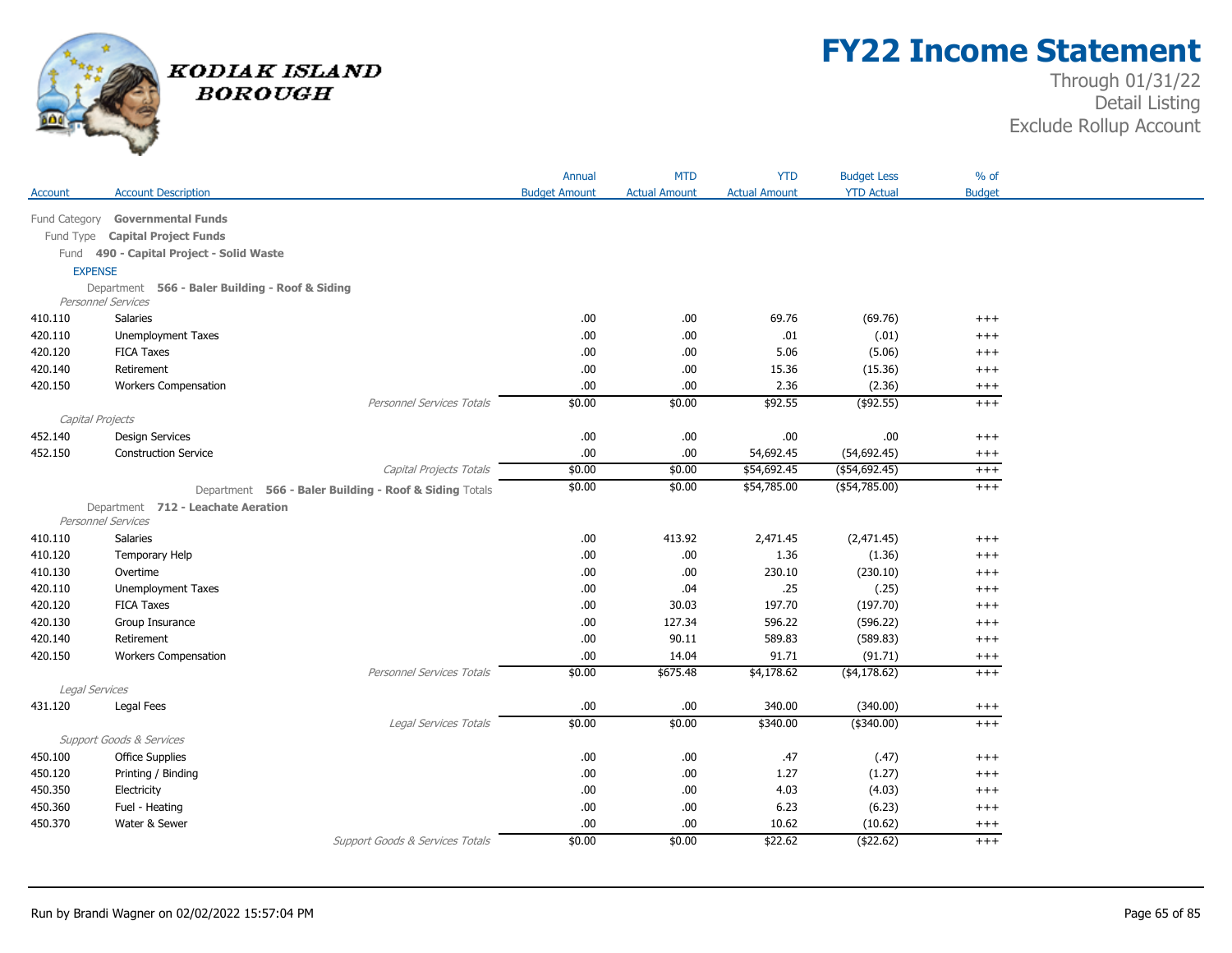

## **FY22 Income Statement**

|           |                                           |                                            | Annual               | <b>MTD</b>           | <b>YTD</b>           | <b>Budget Less</b> | $%$ of        |
|-----------|-------------------------------------------|--------------------------------------------|----------------------|----------------------|----------------------|--------------------|---------------|
| Account   | <b>Account Description</b>                |                                            | <b>Budget Amount</b> | <b>Actual Amount</b> | <b>Actual Amount</b> | <b>YTD Actual</b>  | <b>Budget</b> |
|           | Fund Category Governmental Funds          |                                            |                      |                      |                      |                    |               |
| Fund Type | <b>Capital Project Funds</b>              |                                            |                      |                      |                      |                    |               |
| Fund      | 490 - Capital Project - Solid Waste       |                                            |                      |                      |                      |                    |               |
|           | <b>EXPENSE</b>                            |                                            |                      |                      |                      |                    |               |
|           | Department 712 - Leachate Aeration        |                                            |                      |                      |                      |                    |               |
|           | Capital Projects                          |                                            |                      |                      |                      |                    |               |
| 452.110   | Administration                            |                                            | .00.                 | 2,906.22             | 2,908.20             | (2,908.20)         | $^{+++}$      |
| 452.140   | <b>Design Services</b>                    |                                            | .00                  | 11,472.57            | 213,526.95           | (213, 526.95)      | $^{+++}$      |
|           |                                           | Capital Projects Totals                    | \$0.00               | \$14,378.79          | \$216,435.15         | ( \$216, 435.15)   | $^{+++}$      |
|           |                                           | Department 712 - Leachate Aeration Totals  | \$0.00               | \$15,054.27          | \$220,976.39         | ( \$220, 976.39)   | $+++$         |
|           | Department 713 - Landfill Stage 3 Closure |                                            |                      |                      |                      |                    |               |
|           | Personnel Services                        |                                            |                      |                      |                      |                    |               |
| 410.110   | Salaries                                  |                                            | .00.                 | 574.91               | 1,740.53             | (1,740.53)         | $+++$         |
| 410.120   | Temporary Help                            |                                            | .00.                 | .00                  | 3.57                 | (3.57)             | $^{+++}$      |
| 410.130   | Overtime                                  |                                            | .00.                 | .00                  | 97.05                | (97.05)            | $^{+++}$      |
| 420.110   | Unemployment Taxes                        |                                            | .00.                 | .09                  | .22                  | (.22)              | $^{+++}$      |
| 420.120   | <b>FICA Taxes</b>                         |                                            | .00                  | 41.69                | 134.85               | (134.85)           | $+++$         |
| 420.130   | Group Insurance                           |                                            | .00                  | 191.02               | 419.71               | (419.71)           | $^{+++}$      |
| 420.140   | Retirement                                |                                            | .00                  | 125.06               | 401.89               | (401.89)           | $^{+++}$      |
| 420.150   | <b>Workers Compensation</b>               |                                            | .00.                 | 19.46                | 62.57                | (62.57)            | $^{+++}$      |
|           |                                           | Personnel Services Totals                  | \$0.00               | \$952.23             | \$2,860.39           | ( \$2,860.39)      | $++$          |
|           | Professional Services                     |                                            |                      |                      |                      |                    |               |
| 430.144   | <b>Design Services</b>                    |                                            | .00.                 | .00                  | 91.00                | (91.00)            | $^{+++}$      |
|           |                                           | <b>Professional Services Totals</b>        | \$0.00               | \$0.00               | \$91.00              | $($ \$91.00)       | $+++$         |
|           | Legal Services                            |                                            |                      |                      |                      |                    |               |
| 431.120   | Legal Fees                                |                                            | .00.                 | .00                  | 580.00               | (580.00)           | $^{+++}$      |
|           |                                           | Legal Services Totals                      | \$0.00               | \$0.00               | \$580.00             | $($ \$580.00)      | $^{+++}$      |
|           | <b>Support Goods &amp; Services</b>       |                                            |                      |                      |                      |                    |               |
| 450.100   | <b>Office Supplies</b>                    |                                            | .00.                 | .00                  | 1.25                 | (1.25)             | $^{+++}$      |
| 450.120   | Printing / Binding                        |                                            | .00.                 | .00                  | 3.35                 | (3.35)             | $^{+++}$      |
| 450.350   | Electricity                               |                                            | .00                  | .00                  | 10.62                | (10.62)            | $^{+++}$      |
| 450.360   | Fuel - Heating                            |                                            | .00                  | .00                  | 16.41                | (16.41)            | $^{+++}$      |
| 450.370   | Water & Sewer                             |                                            | .00                  | .00                  | 27.96                | (27.96)            | $^{+++}$      |
|           |                                           | <b>Support Goods &amp; Services Totals</b> | \$0.00               | \$0.00               | \$59.59              | $($ \$59.59)       | $+++$         |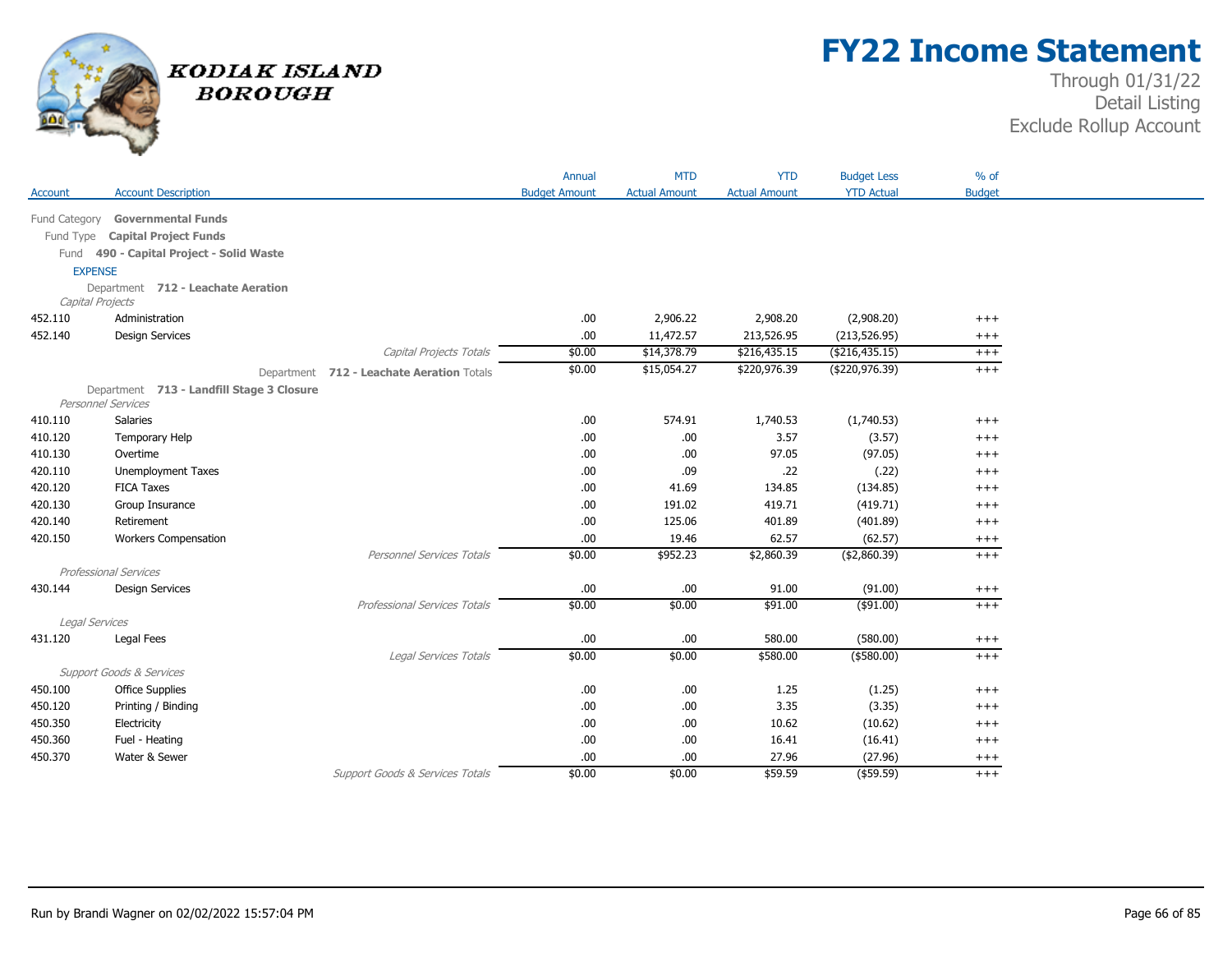

## **FY22 Income Statement**

|                |                                                             | Annual               | <b>MTD</b>           | <b>YTD</b>           | <b>Budget Less</b> | $%$ of        |  |
|----------------|-------------------------------------------------------------|----------------------|----------------------|----------------------|--------------------|---------------|--|
| Account        | <b>Account Description</b>                                  | <b>Budget Amount</b> | <b>Actual Amount</b> | <b>Actual Amount</b> | <b>YTD Actual</b>  | <b>Budget</b> |  |
| Fund Category  | <b>Governmental Funds</b>                                   |                      |                      |                      |                    |               |  |
| Fund Type      | <b>Capital Project Funds</b>                                |                      |                      |                      |                    |               |  |
| Fund           | 490 - Capital Project - Solid Waste                         |                      |                      |                      |                    |               |  |
|                |                                                             |                      |                      |                      |                    |               |  |
| <b>EXPENSE</b> |                                                             |                      |                      |                      |                    |               |  |
|                | Department 713 - Landfill Stage 3 Closure                   |                      |                      |                      |                    |               |  |
|                | Capital Projects                                            |                      |                      |                      |                    |               |  |
| 452.110        | Administration                                              | .00                  | 3,231.80             | 3,237.00             | (3,237.00)         | $^{+++}$      |  |
| 452.140        | <b>Design Services</b>                                      | .00                  | 4,497.45             | 53,892.54            | (53,892.54)        | $^{+++}$      |  |
|                | Capital Projects Totals                                     | \$0.00               | \$7,729.25           | \$57,129.54          | (\$57,129.54)      | $^{+++}$      |  |
|                | Department 713 - Landfill Stage 3 Closure Totals            | \$0.00               | \$8,681.48           | \$60,720.52          | (\$60,720.52)      | $^{+++}$      |  |
|                | <b>EXPENSE TOTALS</b>                                       | \$0.00               | \$23,735.75          | \$336,481.91         | $($ \$336,481.91)  | $+++$         |  |
|                | 490 - Capital Project - Solid Waste Totals<br>Fund          |                      |                      |                      |                    |               |  |
|                | <b>REVENUE TOTALS</b>                                       | .00                  | .00.                 | .00.                 | .00                | $^{+++}$      |  |
|                | <b>EXPENSE TOTALS</b>                                       | .00                  | 23,735.75            | 336,481.91           | (336, 481.91)      | $^{+++}$      |  |
|                | 490 - Capital Project - Solid Waste Net Gain (Loss)<br>Fund | \$0.00               | (\$23,735.75)        | (\$336,481.91)       | $($ \$336,481.91)  | $^{+++}$      |  |
|                |                                                             |                      |                      |                      |                    |               |  |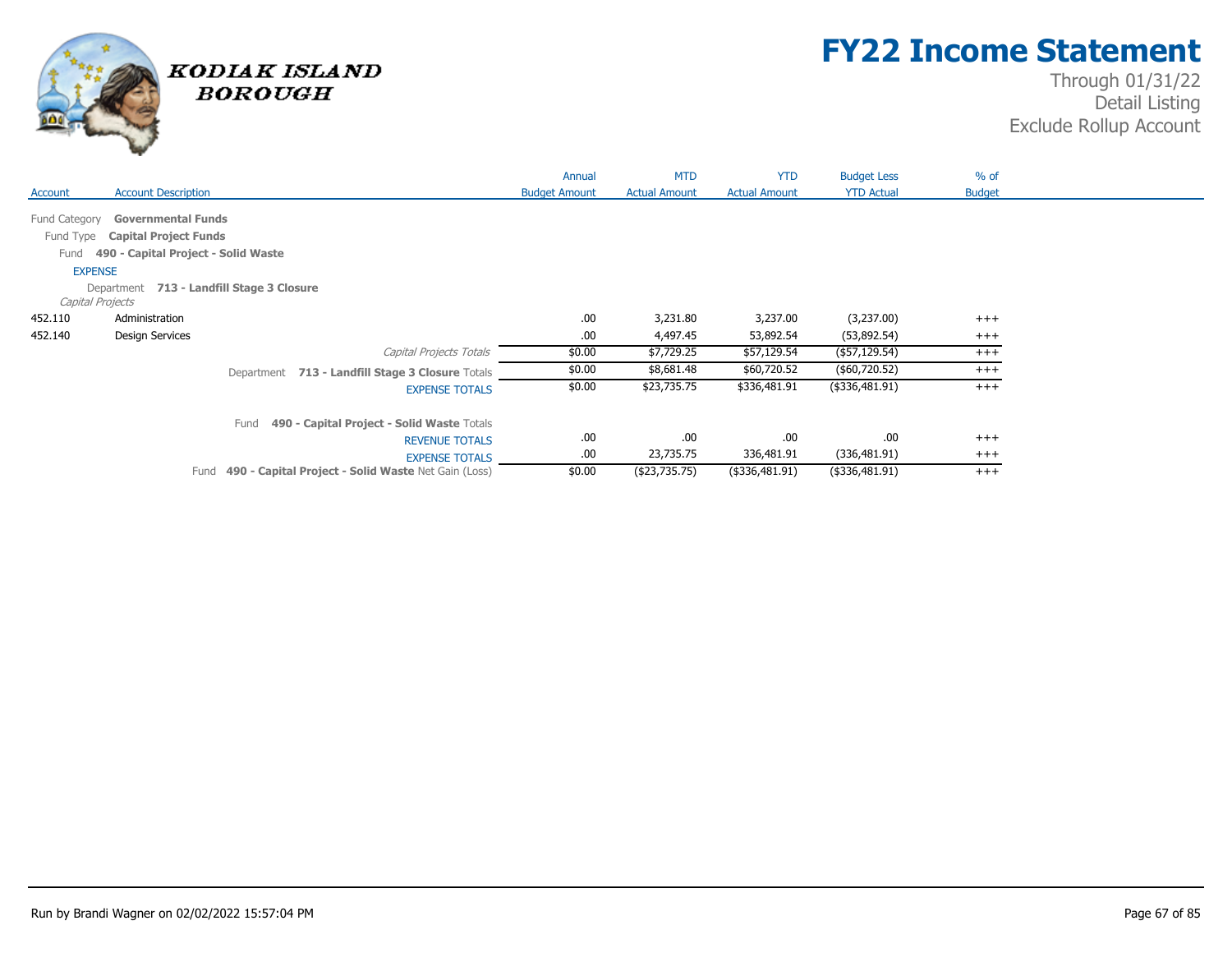

## **FY22 Income Statement**

|                  |                                       |                                                          | Annual               | <b>MTD</b>           | <b>YTD</b>           | <b>Budget Less</b> | $%$ of        |
|------------------|---------------------------------------|----------------------------------------------------------|----------------------|----------------------|----------------------|--------------------|---------------|
| Account          | <b>Account Description</b>            |                                                          | <b>Budget Amount</b> | <b>Actual Amount</b> | <b>Actual Amount</b> | <b>YTD Actual</b>  | <b>Budget</b> |
| Fund Category    | <b>Governmental Funds</b>             |                                                          |                      |                      |                      |                    |               |
| Fund Type        | <b>Capital Project Funds</b>          |                                                          |                      |                      |                      |                    |               |
|                  |                                       |                                                          |                      |                      |                      |                    |               |
| <b>EXPENSE</b>   | Fund 495 - Capital Project - Hospital |                                                          |                      |                      |                      |                    |               |
|                  | Department                            | 537 - Providence Kodiak Isl Med Center                   |                      |                      |                      |                    |               |
|                  | Personnel Services                    |                                                          |                      |                      |                      |                    |               |
| 410.110          | <b>Salaries</b>                       |                                                          | .00.                 | 68.99                | 13,049.24            | (13,049.24)        | $^{+++}$      |
| 410.120          | Temporary Help                        |                                                          | .00.                 | .00.                 | 109.53               | (109.53)           | $^{+++}$      |
| 410.130          | Overtime                              |                                                          | .00.                 | .00                  | 138.68               | (138.68)           | $^{+++}$      |
| 420.110          | Unemployment Taxes                    |                                                          | .00.                 | .00.                 | 1.31                 | (1.31)             | $^{+++}$      |
| 420.120          | <b>FICA Taxes</b>                     |                                                          | .00.                 | 5.01                 | 979.20               | (979.20)           | $^{+++}$      |
| 420.130          | Group Insurance                       |                                                          | .00.                 | 25.47                | 2,766.59             | (2,766.59)         | $^{+++}$      |
| 420.140          | Retirement                            |                                                          | .00.                 | 14.98                | 2,894.66             | (2,894.66)         | $^{+++}$      |
| 420.150          | <b>Workers Compensation</b>           |                                                          | .00.                 | 2.34                 | 452.43               | (452.43)           | $^{+++}$      |
|                  |                                       | Personnel Services Totals                                | \$0.00               | \$116.79             | \$20,391.64          | ( \$20, 391.64)    | $^{+++}$      |
|                  | <b>Support Goods &amp; Services</b>   |                                                          |                      |                      |                      |                    |               |
| 450.100          | <b>Office Supplies</b>                |                                                          | .00.                 | .00.                 | 38.29                | (38.29)            | $^{+++}$      |
| 450.120          | Printing / Binding                    |                                                          | .00.                 | .00.                 | 102.63               | (102.63)           | $^{+++}$      |
| 450.350          | Electricity                           |                                                          | .00.                 | .00.                 | 325.51               | (325.51)           | $^{+++}$      |
| 450.360          | Fuel - Heating                        |                                                          | .00.                 | .00.                 | 502.81               | (502.81)           | $^{+++}$      |
| 450.370          | Water & Sewer                         |                                                          | .00.                 | .00.                 | 856.87               | (856.87)           | $^{+++}$      |
|                  |                                       | Support Goods & Services Totals                          | \$0.00               | \$0.00               | \$1,826.11           | ( \$1,826.11)      | $+++$         |
| Capital Projects |                                       |                                                          |                      |                      |                      |                    |               |
| 452.110          | Administration                        |                                                          | .00.                 | 881.48               | 1,079.52             | (1,079.52)         | $^{+++}$      |
| 452.140          | <b>Design Services</b>                |                                                          | .00.                 | .00.                 | 15,818.81            | (15, 818.81)       | $^{+++}$      |
| 452.150          | <b>Construction Service</b>           |                                                          | .00.                 | .00.                 | 1,787,847.90         | (1,787,847.90)     | $^{+++}$      |
|                  |                                       | Capital Projects Totals                                  | \$0.00               | \$881.48             | \$1,804,746.23       | (\$1,804,746.23)   | $^{+++}$      |
|                  |                                       | Department 537 - Providence Kodiak Isl Med Center Totals | \$0.00               | \$998.27             | \$1,826,963.98       | ( \$1,826,963.98)  | $^{+++}$      |
|                  |                                       | <b>EXPENSE TOTALS</b>                                    | \$0.00               | \$998.27             | \$1,826,963.98       | (\$1,826,963.98)   | $^{+++}$      |
|                  |                                       |                                                          |                      |                      |                      |                    |               |
|                  |                                       | 495 - Capital Project - Hospital Totals<br>Fund          |                      |                      |                      |                    |               |
|                  |                                       | <b>REVENUE TOTALS</b>                                    | .00                  | .00                  | .00.                 | .00                | $^{+++}$      |
|                  |                                       | <b>EXPENSE TOTALS</b>                                    | .00.                 | 998.27               | 1,826,963.98         | (1,826,963.98)     | $^{+++}$      |
|                  |                                       | Fund 495 - Capital Project - Hospital Net Gain (Loss)    | \$0.00               | (\$998.27)           | ( \$1,826,963.98)    | ( \$1,826,963.98)  | $^{+++}$      |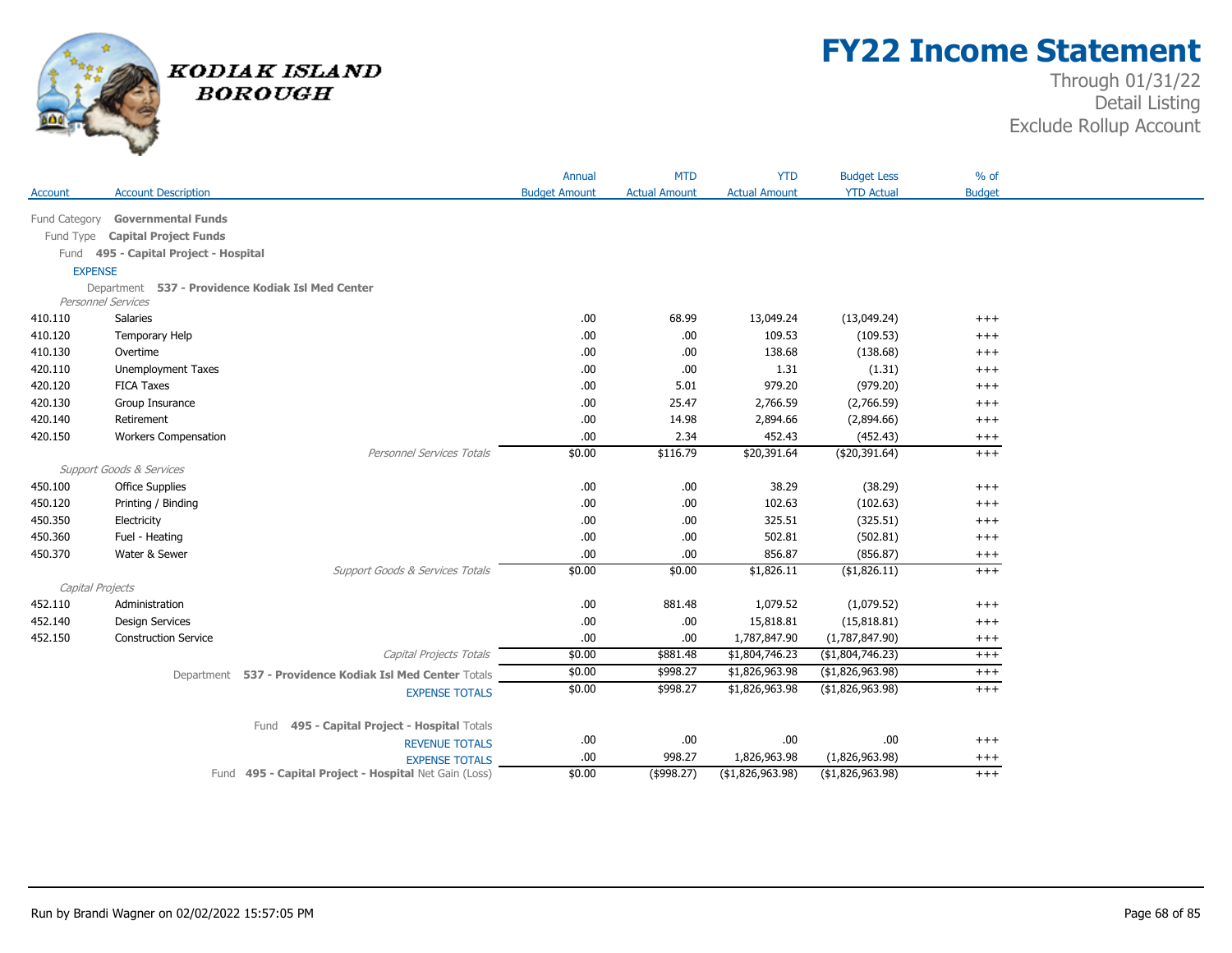

## **FY22 Income Statement**

|                                            |                                                       | Annual               | <b>MTD</b>           | <b>YTD</b>           | <b>Budget Less</b> | $%$ of        |
|--------------------------------------------|-------------------------------------------------------|----------------------|----------------------|----------------------|--------------------|---------------|
| <b>Account Description</b><br>Account      |                                                       | <b>Budget Amount</b> | <b>Actual Amount</b> | <b>Actual Amount</b> | <b>YTD Actual</b>  | <b>Budget</b> |
| <b>Governmental Funds</b><br>Fund Category |                                                       |                      |                      |                      |                    |               |
| <b>Capital Project Funds</b><br>Fund Type  |                                                       |                      |                      |                      |                    |               |
| Fund 497 - Capital Project - Hospital      |                                                       |                      |                      |                      |                    |               |
| <b>EXPENSE</b>                             |                                                       |                      |                      |                      |                    |               |
| Department 567 - PKIMC Capital Projects    |                                                       |                      |                      |                      |                    |               |
| Capital Projects                           |                                                       |                      |                      |                      |                    |               |
| <b>Design Services</b><br>452.140          |                                                       | .00.                 | .00.                 | .00.                 | .00.               | $^{+++}$      |
|                                            | Capital Projects Totals                               | \$0.00               | \$0.00               | \$0.00               | \$0.00             | $+++$         |
|                                            | Department 567 - PKIMC Capital Projects Totals        | \$0.00               | \$0.00               | \$0.00               | \$0.00             | $+++$         |
|                                            | <b>EXPENSE TOTALS</b>                                 | \$0.00               | \$0.00               | \$0.00               | \$0.00             | $^{+++}$      |
|                                            |                                                       |                      |                      |                      |                    |               |
|                                            | 497 - Capital Project - Hospital Totals<br>Fund       |                      |                      |                      |                    |               |
|                                            | <b>REVENUE TOTALS</b>                                 | .00.                 | .00.                 | .00                  | .00.               | $^{+++}$      |
|                                            | <b>EXPENSE TOTALS</b>                                 | .00                  | .00.                 | .00.                 | .00.               | $^{+++}$      |
|                                            | Fund 497 - Capital Project - Hospital Net Gain (Loss) | \$0.00               | \$0.00               | \$0.00               | \$0.00             | $+++$         |
|                                            |                                                       |                      |                      |                      |                    |               |
|                                            | Fund Type Capital Project Funds Totals                |                      |                      |                      |                    |               |
|                                            | <b>REVENUE TOTALS</b>                                 | .00.                 | 154,651.68           | 1,071,083.72         | (1,071,083.72)     | $^{+++}$      |
|                                            | <b>EXPENSE TOTALS</b>                                 | .00                  | 231,319.29           | 2,542,617.24         | (2,542,617.24)     | $^{+++}$      |
|                                            | Fund Type Capital Project Funds Net Gain (Loss)       | \$0.00               | ( \$76,667.61)       | ( \$1,471,533.52)    | ( \$1,471,533.52)  | $+++$         |
|                                            |                                                       |                      |                      |                      |                    |               |
|                                            | <b>Governmental Funds Totals</b><br>Fund Category     |                      |                      |                      |                    |               |
|                                            | <b>REVENUE TOTALS</b>                                 | 30,295,563.00        | 559,098.72           | 24,336,336.18        | 5,959,226.82       | 80%           |
|                                            | <b>EXPENSE TOTALS</b>                                 | 30,295,563.00        | 1,938,070.87         | 21,793,581.48        | 8,501,981.52       | 72%           |
|                                            | Fund Category Governmental Funds Net Gain (Loss)      | \$0.00               | ( \$1,378,972.15)    | \$2,542,754.70       | \$2,542,754.70     | $+++$         |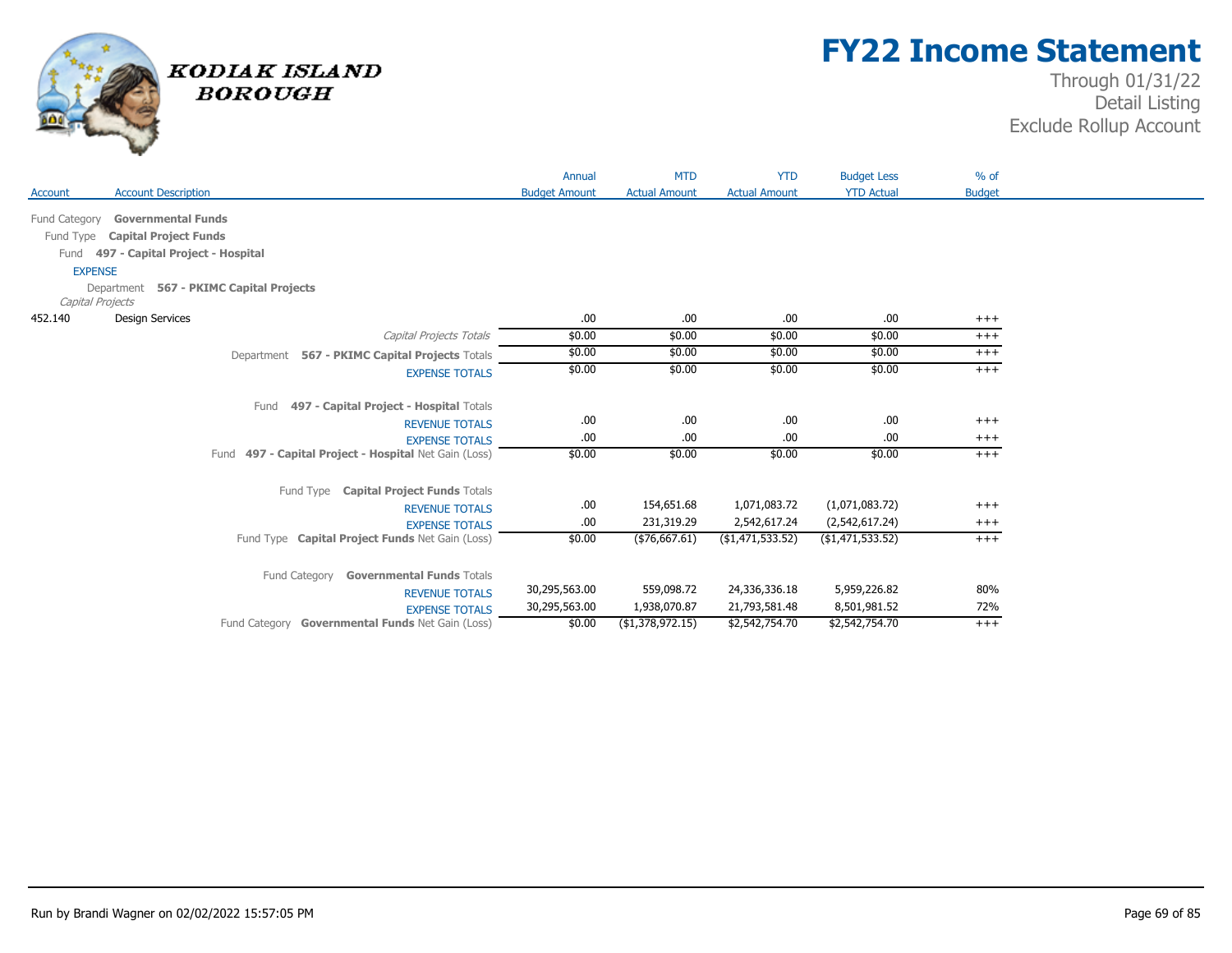

# **FY22 Income Statement**

|                          |                                 |                                       | Annual               | <b>MTD</b>           | <b>YTD</b>           | <b>Budget Less</b> | $%$ of        |
|--------------------------|---------------------------------|---------------------------------------|----------------------|----------------------|----------------------|--------------------|---------------|
| Account                  | <b>Account Description</b>      |                                       | <b>Budget Amount</b> | <b>Actual Amount</b> | <b>Actual Amount</b> | <b>YTD Actual</b>  | <b>Budget</b> |
|                          | Fund Category Proprietary Funds |                                       |                      |                      |                      |                    |               |
|                          | Fund Type Enterprise Funds      |                                       |                      |                      |                      |                    |               |
|                          | Fund 530 - Solid Waste Disposal |                                       |                      |                      |                      |                    |               |
| <b>REVENUE</b>           |                                 |                                       |                      |                      |                      |                    |               |
|                          | Department 000 - Fund Revenues  |                                       |                      |                      |                      |                    |               |
|                          | Penalties & Interest Tax        |                                       |                      |                      |                      |                    |               |
| 319.100                  | Penalties & Interest            |                                       | 2,000.00             | .00                  | 4,016.10             | (2,016.10)         | 201           |
|                          |                                 | Penalties & Interest Tax Totals       | \$2,000.00           | \$0.00               | \$4,016.10           | ( \$2,016.10)      | 201%          |
|                          | <b>State Shared Revenues</b>    |                                       |                      |                      |                      |                    |               |
| 335.190                  | PERS on Behalf Payment          |                                       | 64,400.00            | 1,998.46             | 28,022.98            | 36,377.02          | 44            |
|                          |                                 | <b>State Shared Revenues Totals</b>   | \$64,400.00          | \$1,998.46           | \$28,022.98          | \$36,377.02        | 44%           |
|                          | <b>Charges for Services</b>     |                                       |                      |                      |                      |                    |               |
| 340.160                  | Dump Fee - Customer             |                                       | 750,000.00           | .00.                 | 278,714.20           | 471,285.80         | 37            |
| 340.170                  | Dump Fee - Alaska Waste         |                                       | 3,000,000.00         | .00                  | 1,558,290.85         | 1,441,709.15       | 52            |
| 340.171                  | Dump Fee - USCG                 |                                       | 380,000.00           | .00                  | 173,250.90           | 206,749.10         | 46            |
| 340.172                  | <b>Waste Screenings</b>         |                                       | 23,000.00            | .00                  | 10,720.05            | 12,279.95          | 47            |
| 340.173                  | Metals                          |                                       | 50,000.00            | .00                  | 19,801.25            | 30,198.75          | 40            |
|                          |                                 | Charges for Services Totals           | \$4,203,000.00       | \$0.00               | \$2,040,777.25       | \$2,162,222.75     | 49%           |
| <b>Interest Earnings</b> |                                 |                                       |                      |                      |                      |                    |               |
| 361.100                  | <b>Interest Earnings</b>        |                                       | 100,000.00           | .00                  | 44,753.45            | 55,246.55          | 45            |
| 361.300                  | Change in Fair Market Value     |                                       | .00                  | .00                  | (109, 521.17)        | 109,521.17         | $++++$        |
|                          |                                 | <b>Interest Earnings Totals</b>       | \$100,000.00         | \$0.00               | ( \$64, 767.72)      | \$164,767.72       | (65%)         |
|                          | Miscellaneous - Classified      |                                       |                      |                      |                      |                    |               |
| 380.170                  | Other                           |                                       | .00                  | .00                  | 720.08               | (720.08)           | $^{+++}$      |
| 380.220                  | <b>Recycle Metals</b>           |                                       | 30,000.00            | 3,598.25             | 9,002.05             | 20,997.95          | 30            |
|                          |                                 | Miscellaneous - Classified Totals     | \$30,000.00          | \$3,598.25           | \$9,722.13           | \$20,277.87        | 32%           |
|                          | <b>Other Financing Sources</b>  |                                       |                      |                      |                      |                    |               |
| 389.100                  | Use of Fund Balance             |                                       | 612,998.00           | .00                  | .00.                 | 612,998.00         | 0             |
|                          |                                 | <b>Other Financing Sources Totals</b> | \$612,998.00         | \$0.00               | \$0.00               | \$612,998.00       | $0\%$         |
|                          | Proceeds of Long Term Debt      |                                       |                      |                      |                      |                    |               |
| 393.600                  | Premium on Bonds                |                                       | 27,211.00            | .00                  | .00                  | 27,211.00          | 0             |
|                          |                                 | Proceeds of Long Term Debt Totals     | \$27,211.00          | \$0.00               | \$0.00               | \$27,211.00        | $0\%$         |
|                          |                                 | Department 000 - Fund Revenues Totals | \$5,039,609.00       | \$5,596.71           | \$2,017,770.74       | \$3,021,838.26     | 40%           |
|                          |                                 | <b>REVENUE TOTALS</b>                 | \$5,039,609.00       | \$5,596.71           | \$2,017,770.74       | \$3,021,838.26     | 40%           |
| <b>EXPENSE</b>           |                                 |                                       |                      |                      |                      |                    |               |
|                          | Department 731 - Waste Disposal |                                       |                      |                      |                      |                    |               |
|                          | Personnel Services              |                                       |                      |                      |                      |                    |               |
| 410.110                  | <b>Salaries</b>                 |                                       | 730,073.00           | 60,374.40            | 407,209.49           | 322,863.51         | 56            |
| 410.120                  | Temporary Help                  |                                       | 14,773.00            | .00                  | 6,503.38             | 8,269.62           | 44            |
| 410.130                  | Overtime                        |                                       | 25,107.00            | 703.82               | 7,045.37             | 18,061.63          | 28            |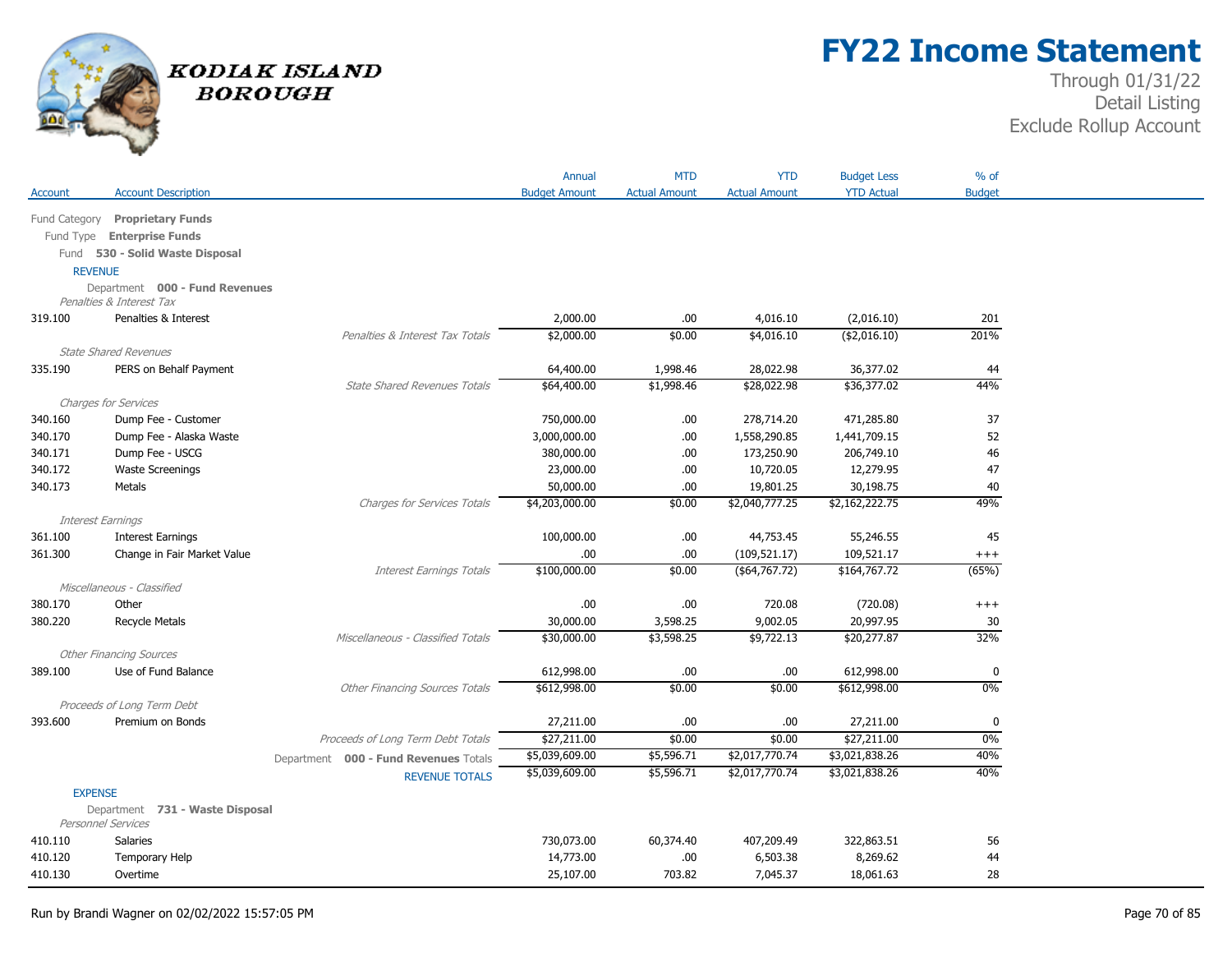

# **FY22 Income Statement**

|                |                                     |                                     | Annual               | <b>MTD</b>           | <b>YTD</b>           | <b>Budget Less</b> | $%$ of           |
|----------------|-------------------------------------|-------------------------------------|----------------------|----------------------|----------------------|--------------------|------------------|
| Account        | <b>Account Description</b>          |                                     | <b>Budget Amount</b> | <b>Actual Amount</b> | <b>Actual Amount</b> | <b>YTD Actual</b>  | <b>Budget</b>    |
| Fund Category  | <b>Proprietary Funds</b>            |                                     |                      |                      |                      |                    |                  |
| Fund Type      | <b>Enterprise Funds</b>             |                                     |                      |                      |                      |                    |                  |
|                | Fund 530 - Solid Waste Disposal     |                                     |                      |                      |                      |                    |                  |
| <b>EXPENSE</b> |                                     |                                     |                      |                      |                      |                    |                  |
|                | Department 731 - Waste Disposal     |                                     |                      |                      |                      |                    |                  |
|                | <b>Personnel Services</b>           |                                     |                      |                      |                      |                    |                  |
| 410.140        | <b>Allocated Salaries</b>           |                                     | 25,000.00            | .00                  | 25,000.00            | .00                | 100              |
| 410.152        | Cell Phone Stipend                  |                                     | 4,880.00             | 366.00               | 2,352.00             | 2,528.00           | 48               |
| 420.110        | Unemployment Taxes                  |                                     | 77.00                | 6.10                 | 40.26                | 36.74              | 52               |
| 420.120        | <b>FICA Taxes</b>                   |                                     | 58,901.00            | 4,545.74             | 31,337.38            | 27,563.62          | 53               |
| 420.130        | Group Insurance                     |                                     | 268,398.00           | 20,171.34            | 122,660.97           | 145,737.03         | 46               |
| 420.140        | Retirement                          |                                     | 231,833.00           | 17,837.55            | 117,571.93           | 114,261.07         | 51               |
| 420.150        | <b>Workers Compensation</b>         |                                     | 36,667.00            | 2,404.13             | 16,147.07            | 20,519.93          | 44               |
|                |                                     | <b>Personnel Services Totals</b>    | \$1,395,709.00       | \$106,409.08         | \$735,867.85         | \$659,841.15       | 53%              |
|                | Professional Services               |                                     |                      |                      |                      |                    |                  |
| 430.130        | Consultants                         |                                     | 150,000.00           | 7,166.00             | 30,316.00            | 119,684.00         | 20               |
| 430.140        | <b>Contracted Services</b>          |                                     | 90,000.00            | 24,364.68            | 84,404.69            | 5,595.31           | 94               |
| 430.144        | <b>Design Services</b>              |                                     | 10,000.00            | .00                  | 28,803.65            | (18,803.65)        | 288              |
| 430.145        | Junk Removal Services               |                                     | 5,000.00             | .00                  | .00.                 | 5,000.00           | $\mathbf 0$      |
| 430.146        | <b>Metals Processing</b>            |                                     | 50,000.00            | 2,431.00             | 9,362.19             | 40,637.81          | 19               |
| 430.147        | Litter Pickup                       |                                     | 7,000.00             | .00                  | .00                  | 7,000.00           | 0                |
| 430.164        | <b>Construction Services</b>        |                                     | 100,000.00           | .00                  | 4,108.13             | 95,891.87          | $\overline{4}$   |
| 430.166        | <b>Laboratory Services</b>          |                                     | 75,000.00            | 1,277.74             | 17,685.48            | 57,314.52          | 24               |
|                |                                     | <b>Professional Services Totals</b> | \$487,000.00         | \$35,239.42          | \$174,680.14         | \$312,319.86       | 36%              |
| Legal Services |                                     |                                     |                      |                      |                      |                    |                  |
| 431.120        | Legal Fees                          |                                     | 10,000.00            | .00                  | 580.00               | 9,420.00           | $\boldsymbol{6}$ |
|                |                                     | Legal Services Totals               | \$10,000.00          | \$0.00               | \$580.00             | \$9,420.00         | 6%               |
| Contributions  |                                     |                                     |                      |                      |                      |                    |                  |
| 448.322        | Senior Citizen Support              |                                     | 40,000.00            | .00                  | .00                  | 40,000.00          | $\pmb{0}$        |
| 448.902        | Donated Trash Disposal              |                                     | 140,000.00           | .00                  | 70,473.34            | 69,526.66          | 50               |
|                |                                     | <b>Contributions Totals</b>         | \$180,000.00         | \$0.00               | \$70,473.34          | \$109,526.66       | 39%              |
|                | <b>Support Goods &amp; Services</b> |                                     |                      |                      |                      |                    |                  |
| 450.110        | <b>Operating Supplies</b>           |                                     | 85,000.00            | 2,420.47             | 56,151.76            | 28,848.24          | 66               |
| 450.111        | Chemicals                           |                                     | 125,000.00           | .00                  | .00                  | 125,000.00         | $\mathbf 0$      |
| 450.112        | Hazardous Waste Material            |                                     | 75,000.00            | .00                  | 821.94               | 74,178.06          | 1                |
| 450.120        | Printing / Binding                  |                                     | 500.00               | .00                  | .00.                 | 500.00             | $\mathbf 0$      |
| 450.130        | Postage                             |                                     | 400.00               | .00                  | 164.22               | 235.78             | 41               |
| 450.140        | Dues / Books / Periodicals          |                                     | 2,000.00             | .00                  | .00                  | 2,000.00           | $\pmb{0}$        |
| 450.170        | Machinery / Equipment <\$5000       |                                     | 70,000.00            | 3,967.56             | 13,226.29            | 56,773.71          | 19               |
| 450.180        | <b>Equipment Rental</b>             |                                     | 20,000.00            | .00                  | .00.                 | 20,000.00          | $\mathbf 0$      |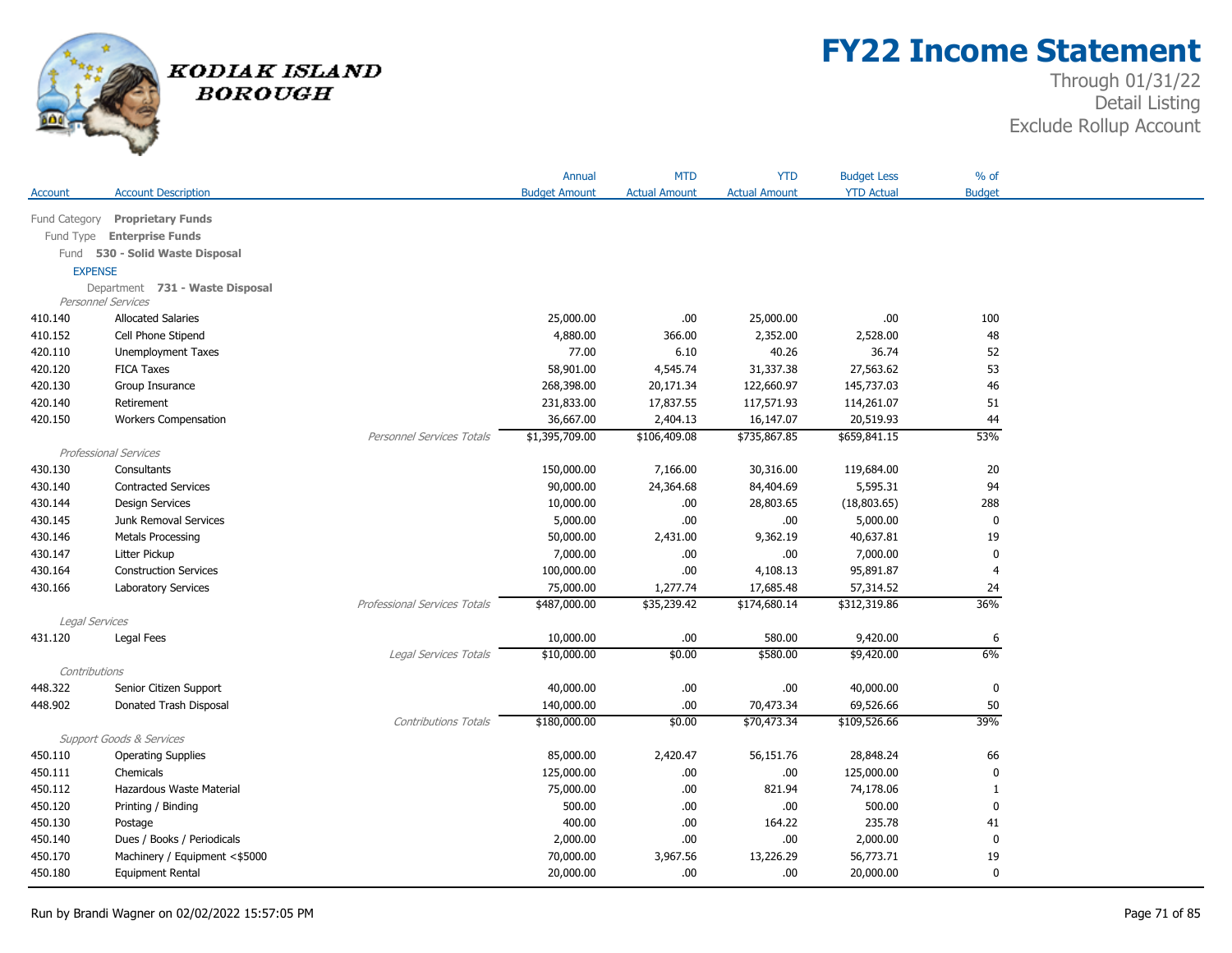

## **FY22 Income Statement**

|                |                                     |                                 | Annual               | <b>MTD</b>           | <b>YTD</b>           | <b>Budget Less</b> | $%$ of         |
|----------------|-------------------------------------|---------------------------------|----------------------|----------------------|----------------------|--------------------|----------------|
| Account        | <b>Account Description</b>          |                                 | <b>Budget Amount</b> | <b>Actual Amount</b> | <b>Actual Amount</b> | <b>YTD Actual</b>  | <b>Budget</b>  |
| Fund Category  | <b>Proprietary Funds</b>            |                                 |                      |                      |                      |                    |                |
| Fund Type      | <b>Enterprise Funds</b>             |                                 |                      |                      |                      |                    |                |
|                | Fund 530 - Solid Waste Disposal     |                                 |                      |                      |                      |                    |                |
| <b>EXPENSE</b> |                                     |                                 |                      |                      |                      |                    |                |
|                | Department 731 - Waste Disposal     |                                 |                      |                      |                      |                    |                |
|                | Support Goods & Services            |                                 |                      |                      |                      |                    |                |
| 450.221        | Property Insurance                  |                                 | 4,000.00             | .00                  | 5,708.00             | (1,708.00)         | 143            |
| 450.222        | General Liablity Insurance Coverage |                                 | 11,000.00            | .00                  | 8,034.00             | 2,966.00           | 73             |
| 450.224        | <b>Insurance Coverage Discounts</b> |                                 | .00                  | .00                  | (4,540.00)           | 4,540.00           | $++++$         |
| 450.226        | Mobile Equipment Insurance          |                                 | .00                  | .00                  | 7,585.83             | (7, 585.83)        | $^{+++}$       |
| 450.230        | Advertising / Hearings              |                                 | 5,000.00             | .00                  | 2,098.11             | 2,901.89           | 42             |
| 450.231        | Outreach (SWAB/Public Education)    |                                 | 10,000.00            | 1,381.91             | 4,592.92             | 5,407.08           | 46             |
| 450.270        | Continuing Education                |                                 | 22,500.00            | .00                  | .00                  | 22,500.00          | $\pmb{0}$      |
| 450.280        | <b>Staff Training</b>               |                                 | 5,000.00             | .00                  | 1,470.00             | 3,530.00           | 29             |
| 450.300        | Travel / Per Diem                   |                                 | 1,500.00             | .00                  | .00.                 | 1,500.00           | $\pmb{0}$      |
| 450.340        | Telephone                           |                                 | 1,950.00             | 139.54               | 838.18               | 1,111.82           | 43             |
| 450.350        | Electricity                         |                                 | 105,000.00           | 9,314.30             | 48,200.74            | 56,799.26          | 46             |
| 450.360        | Fuel - Heating                      |                                 | 25,000.00            | 3,423.66             | 12,150.00            | 12,850.00          | 49             |
| 450.365        | Fuel - Vehicle                      |                                 | 26,500.00            | 1,215.88             | 11,474.47            | 15,025.53          | 43             |
| 450.380        | Snow Removal / Sanding              |                                 | 17,500.00            | .00                  | .00.                 | 17,500.00          | $\mathbf 0$    |
| 450.392        | Septic Tank Disposal                |                                 | 3,000.00             | .00                  | .00                  | 3,000.00           | $\mathbf 0$    |
| 450.430        | Maint & Repairs                     |                                 | 100,000.00           | 2,440.05             | 14,165.55            | 85,834.45          | 14             |
| 450.432        | <b>Baler Maint</b>                  |                                 | 75,000.00            | .00                  | 32,254.85            | 42,745.15          | 43             |
| 450.434        | <b>Building Maint &amp; Repairs</b> |                                 | 10,000.00            | .00                  | .00.                 | 10,000.00          | $\mathbf 0$    |
| 450.435        | Maint Agreements                    |                                 | 25,000.00            | .00                  | 4,499.40             | 20,500.60          | 18             |
| 450.440        | Auto Maint & Repairs                |                                 | 7,500.00             | .00                  | 755.35               | 6,744.65           | 10             |
| 450.451        | Licenses & Permits                  |                                 | .00                  | 9,000.00             | 9,000.00             | (9,000.00)         | $^{+++}$       |
| 450.461        | Safety Supplies                     |                                 | 12,500.00            | 138.93               | 348.19               | 12,151.81          | 3              |
| 450.496        | Credit Card Fees                    |                                 | .00                  | 361.77               | 898.94               | (898.94)           | $^{+++}$       |
| 450.510        | <b>Recycling Services</b>           |                                 | 300,000.00           | 25,880.00            | 129,400.00           | 170,600.00         | 43             |
| 450.540        | Clothing Allowance                  |                                 | 9,000.00             | 101.60               | 3,620.23             | 5,379.77           | 40             |
|                |                                     | Support Goods & Services Totals | \$1,154,850.00       | \$59,785.67          | \$362,918.97         | \$791,931.03       | 31%            |
| Equipment      |                                     |                                 |                      |                      |                      |                    |                |
| 466.220        | Auto Liability Insurance            |                                 | 2,800.00             | .00                  | 2,579.00             | 221.00             | 92             |
|                |                                     | Equipment Totals                | \$2,800.00           | \$0.00               | \$2,579.00           | \$221.00           | 92%            |
| Capital Outlay |                                     |                                 |                      |                      |                      |                    |                |
| 470.100        | Machinery / Equipment > \$5000      |                                 | 1,115,000.00         | 12,352.04            | 17,528.04            | 1,097,471.96       | $\overline{2}$ |
|                |                                     | Capital Outlay Totals           | \$1,115,000.00       | \$12,352.04          | \$17,528.04          | \$1,097,471.96     | $2\%$          |
|                |                                     |                                 |                      |                      |                      |                    |                |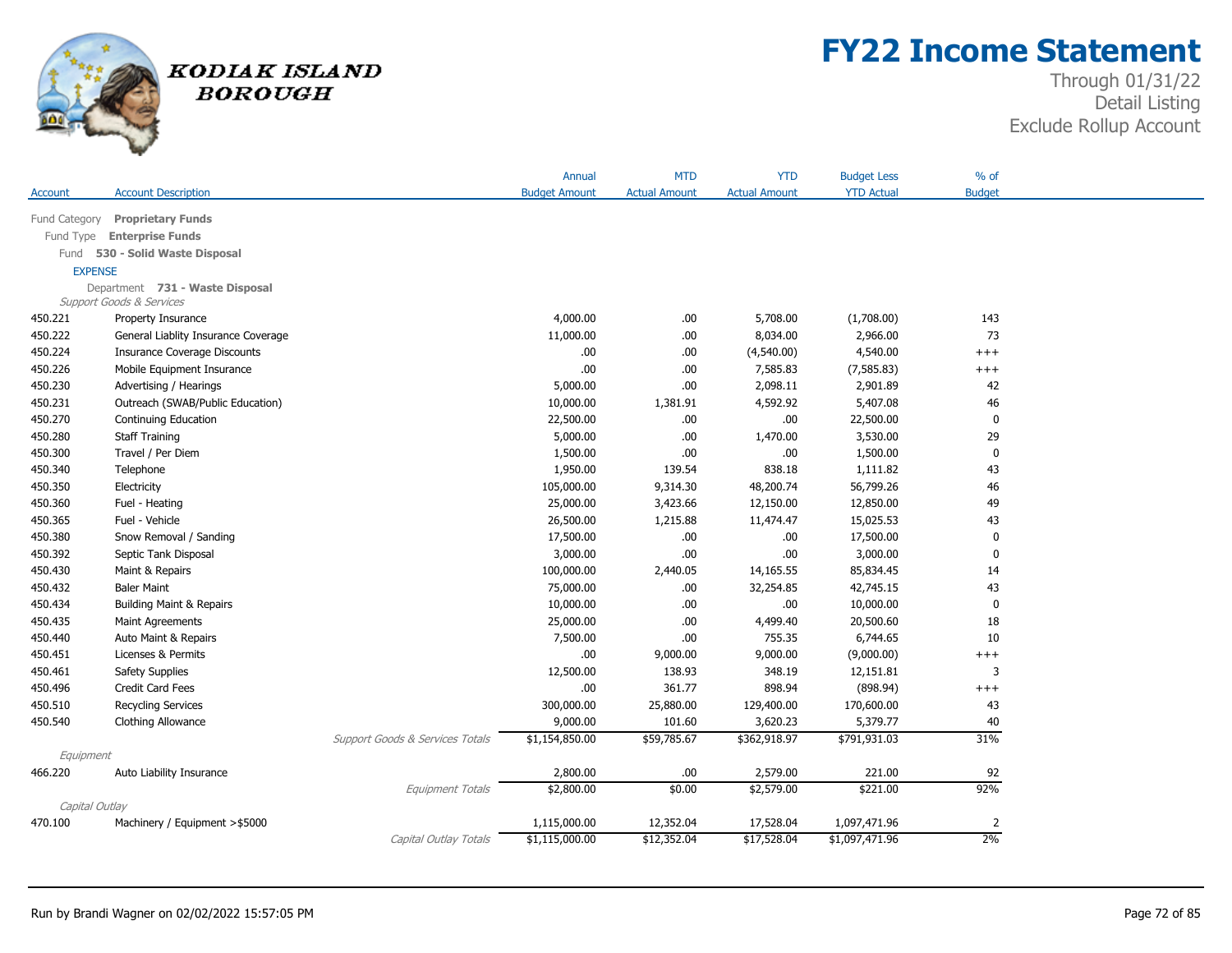

## **FY22 Income Statement**

|                |                                               |            |                                                      | Annual               | <b>MTD</b>           | <b>YTD</b>           | <b>Budget Less</b> | $%$ of        |  |
|----------------|-----------------------------------------------|------------|------------------------------------------------------|----------------------|----------------------|----------------------|--------------------|---------------|--|
| Account        | <b>Account Description</b>                    |            |                                                      | <b>Budget Amount</b> | <b>Actual Amount</b> | <b>Actual Amount</b> | <b>YTD Actual</b>  | <b>Budget</b> |  |
| Fund Category  | <b>Proprietary Funds</b>                      |            |                                                      |                      |                      |                      |                    |               |  |
| Fund Type      | <b>Enterprise Funds</b>                       |            |                                                      |                      |                      |                      |                    |               |  |
| Fund           | 530 - Solid Waste Disposal                    |            |                                                      |                      |                      |                      |                    |               |  |
| <b>EXPENSE</b> |                                               |            |                                                      |                      |                      |                      |                    |               |  |
|                | Department 731 - Waste Disposal               |            |                                                      |                      |                      |                      |                    |               |  |
| Depreciation   |                                               |            |                                                      |                      |                      |                      |                    |               |  |
| 472.020        | Depr -Buildings                               |            |                                                      | 42,055.00            | .00                  | .00                  | 42,055.00          | 0             |  |
| 472.030        | Depr- Site Improvement                        |            |                                                      | 176,127.00           | .00                  | .00.                 | 176,127.00         | 0             |  |
| 472.120        | Depr-Machinery / Equipment                    |            |                                                      | 62,302.00            | .00                  | .00                  | 62,302.00          | 0             |  |
|                |                                               |            | <b>Depreciation Totals</b>                           | \$280,484.00         | \$0.00               | \$0.00               | \$280,484.00       | $0\%$         |  |
|                | Debt Service - Interest                       |            |                                                      |                      |                      |                      |                    |               |  |
| 476.105        | Loan - Interest                               |            |                                                      | 198,641.00           | .00                  | .00                  | 198,641.00         | 0             |  |
| 476.277        | Revenue Bond 2011 Three - Interest            |            |                                                      | 65,125.00            | .00                  | 33,718.75            | 31,406.25          | 52            |  |
|                |                                               |            | Debt Service - Interest Totals                       | \$263,766.00         | \$0.00               | \$33,718.75          | \$230,047.25       | 13%           |  |
|                | <b>Operating Transfers / Capital Projects</b> |            |                                                      |                      |                      |                      |                    |               |  |
| 494.490        | Landfill                                      |            |                                                      | 150,000.00           | .00                  | .00                  | 150,000.00         | 0             |  |
|                |                                               |            | <b>Operating Transfers / Capital Projects Totals</b> | \$150,000.00         | \$0.00               | \$0.00               | \$150,000.00       | $0\%$         |  |
|                | Landfill Property Costs                       |            |                                                      |                      |                      |                      |                    |               |  |
| 450.395        | Closure / Post-Closure                        |            |                                                      | .00                  | .00.                 | 1,472.25             | (1,472.25)         | $^{+++}$      |  |
|                |                                               |            | Landfill Property Costs Totals                       | \$0.00               | \$0.00               | \$1,472.25           | (\$1,472.25)       | $+++$         |  |
|                |                                               | Department | 731 - Waste Disposal Totals                          | \$5,039,609.00       | \$213,786.21         | \$1,399,818.34       | \$3,639,790.66     | 28%           |  |
|                |                                               |            | <b>EXPENSE TOTALS</b>                                | \$5,039,609.00       | \$213,786.21         | \$1,399,818.34       | \$3,639,790.66     | 28%           |  |
|                |                                               | Fund       | 530 - Solid Waste Disposal Totals                    |                      |                      |                      |                    |               |  |
|                |                                               |            | <b>REVENUE TOTALS</b>                                | 5,039,609.00         | 5,596.71             | 2,017,770.74         | 3,021,838.26       | 40%           |  |
|                |                                               |            | <b>EXPENSE TOTALS</b>                                | 5,039,609.00         | 213,786.21           | 1,399,818.34         | 3,639,790.66       | 28%           |  |
|                |                                               |            | Fund 530 - Solid Waste Disposal Net Gain (Loss)      | \$0.00               | (\$208,189.50)       | \$617,952.40         | \$617,952.40       | $+++$         |  |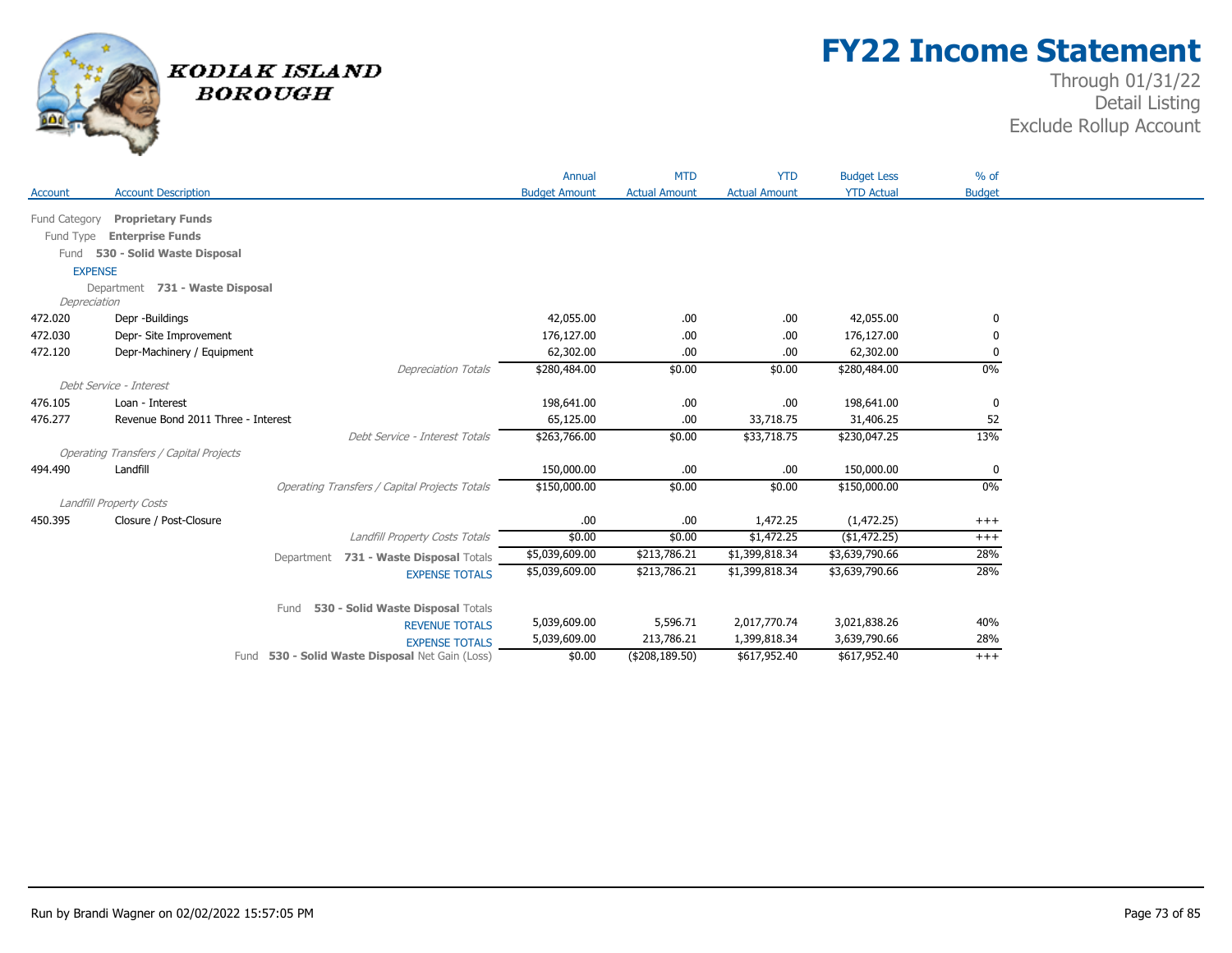

## **FY22 Income Statement**

|                           |                                           |                                       | Annual               | <b>MTD</b>           | <b>YTD</b>           | <b>Budget Less</b>     | $%$ of               |
|---------------------------|-------------------------------------------|---------------------------------------|----------------------|----------------------|----------------------|------------------------|----------------------|
| Account                   | <b>Account Description</b>                |                                       | <b>Budget Amount</b> | <b>Actual Amount</b> | <b>Actual Amount</b> | <b>YTD Actual</b>      | <b>Budget</b>        |
| Fund Category             | <b>Proprietary Funds</b>                  |                                       |                      |                      |                      |                        |                      |
| Fund Type                 | <b>Enterprise Funds</b>                   |                                       |                      |                      |                      |                        |                      |
|                           | Fund 540 - Hospital Fund                  |                                       |                      |                      |                      |                        |                      |
| <b>REVENUE</b>            |                                           |                                       |                      |                      |                      |                        |                      |
|                           | Department 000 - Fund Revenues            |                                       |                      |                      |                      |                        |                      |
| Interest Earnings         |                                           |                                       |                      |                      |                      |                        |                      |
| 361.100                   | <b>Interest Earnings</b>                  |                                       | .00.                 | .00                  | 52.97                | (52.97)                | $^{+++}$             |
| 361.300                   | Change in Fair Market Value               |                                       | .00                  | .00                  | (72.05)              | 72.05                  | $^{+++}$             |
|                           |                                           | <b>Interest Earnings Totals</b>       | \$0.00               | \$0.00               | $($ \$19.08)         | \$19.08                | $+++$                |
|                           | Miscellaneous - Classified                |                                       |                      |                      |                      |                        |                      |
| 380.916                   | Providence Lease                          |                                       | 1,384,272.00         | 115,356.00           | 807,492.00           | 576,780.00             | 58                   |
|                           |                                           | Miscellaneous - Classified Totals     | \$1,384,272.00       | \$115,356.00         | \$807,492.00         | \$576,780.00           | 58%                  |
|                           | <b>Other Financing Sources</b>            |                                       |                      |                      |                      |                        |                      |
| 389.100                   | Use of Fund Balance                       |                                       | 718,368.00           | .00                  | .00                  | 718,368.00             | 0                    |
|                           |                                           | <b>Other Financing Sources Totals</b> | \$718,368.00         | \$0.00               | \$0.00               | \$718,368.00           | $0\%$                |
|                           |                                           | Department 000 - Fund Revenues Totals | \$2,102,640.00       | \$115,356.00         | \$807,472.92         | \$1,295,167.08         | 38%                  |
|                           |                                           | <b>REVENUE TOTALS</b>                 | \$2,102,640.00       | \$115,356.00         | \$807,472.92         | \$1,295,167.08         | 38%                  |
| <b>EXPENSE</b>            |                                           |                                       |                      |                      |                      |                        |                      |
|                           | Department 740 - Hospital Enterprise Fund |                                       |                      |                      |                      |                        |                      |
|                           | <b>Personnel Services</b>                 |                                       |                      |                      |                      |                        |                      |
| 410.110                   | <b>Salaries</b>                           |                                       | .00.                 | 434.75               | 3,996.54             | (3,996.54)             | $^{+++}$             |
| 410.140                   | <b>Allocated Salaries</b>                 |                                       | 40,319.00            | .00.                 | 40,319.00            | .00.                   | 100                  |
| 420.110                   | <b>Unemployment Taxes</b>                 |                                       | .00.                 | .05                  | .41                  | (.41)                  | $^{+++}$             |
| 420.120                   | <b>FICA Taxes</b>                         |                                       | .00                  | 32.67                | 301.09               | (301.09)               | $^{+++}$             |
| 420.130                   | Group Insurance                           |                                       | .00.                 | 76.94                | 725.03               | (725.03)               | $+++$                |
| 420.140                   | Retirement                                |                                       | .00                  | 95.08                | 874.68               | (874.68)               | $^{+++}$             |
| 420.150                   | <b>Workers Compensation</b>               |                                       | .00.                 | 14.74                | 135.49               | (135.49)               | $^{+++}$<br>115%     |
|                           |                                           | Personnel Services Totals             | \$40,319.00          | \$654.23             | \$46,352.24          | $($ \$6,033.24)        |                      |
| Legal Services<br>431.120 | Legal Fees                                |                                       | .00.                 |                      | 120.00               |                        |                      |
|                           |                                           | Legal Services Totals                 | \$0.00               | .00.<br>\$0.00       | \$120.00             | (120.00)<br>(\$120.00) | $^{+++}$<br>$^{+++}$ |
| Depreciation              |                                           |                                       |                      |                      |                      |                        |                      |
| 472.020                   | Depr -Buildings                           |                                       | 762,603.00           | .00                  | .00.                 | 762,603.00             | 0                    |
| 472.030                   | Depr- Site Improvement                    |                                       | 298,463.00           | .00                  | .00                  | 298,463.00             | 0                    |
| 472.120                   | Depr-Machinery / Equipment                |                                       | 1,255.00             | .00                  | .00                  | 1,255.00               | $\mathbf 0$          |
|                           |                                           | <b>Depreciation Totals</b>            | \$1,062,321.00       | \$0.00               | \$0.00               | \$1,062,321.00         | 0%                   |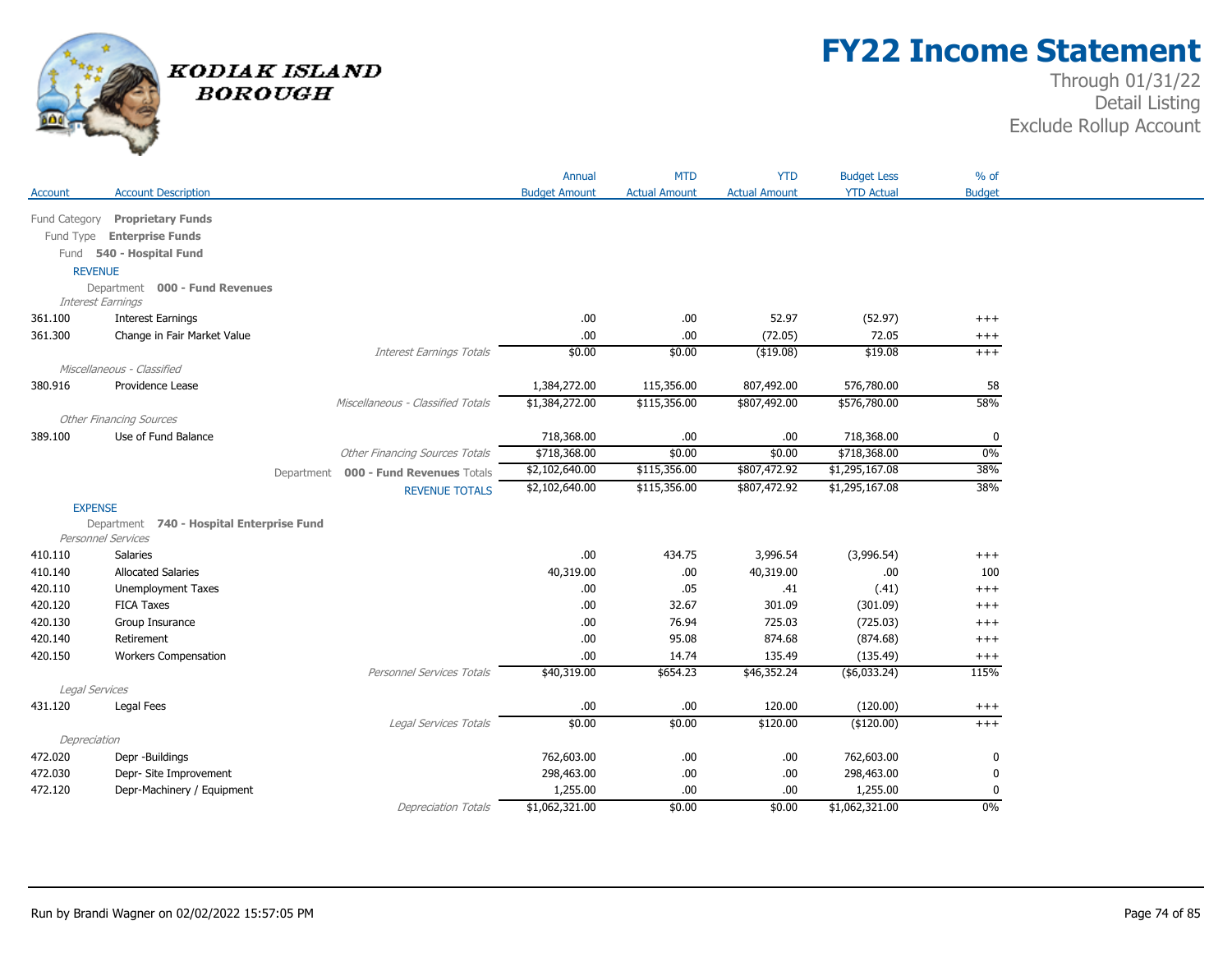

## **FY22 Income Statement**

|               |                                                  | Annual               | <b>MTD</b>           | <b>YTD</b>           | <b>Budget Less</b> | $%$ of        |
|---------------|--------------------------------------------------|----------------------|----------------------|----------------------|--------------------|---------------|
| Account       | <b>Account Description</b>                       | <b>Budget Amount</b> | <b>Actual Amount</b> | <b>Actual Amount</b> | <b>YTD Actual</b>  | <b>Budget</b> |
| Fund Category | <b>Proprietary Funds</b>                         |                      |                      |                      |                    |               |
|               |                                                  |                      |                      |                      |                    |               |
| Fund Type     | <b>Enterprise Funds</b>                          |                      |                      |                      |                    |               |
| Fund          | 540 - Hospital Fund                              |                      |                      |                      |                    |               |
|               | <b>EXPENSE</b>                                   |                      |                      |                      |                    |               |
|               | Department 740 - Hospital Enterprise Fund        |                      |                      |                      |                    |               |
|               | <b>Operating Transfers / Capital Projects</b>    |                      |                      |                      |                    |               |
| 494.495       | Capital Improvements - Hospital                  | 1,000,000.00         | .00.                 | .00                  | 1,000,000.00       | 0             |
|               | Operating Transfers / Capital Projects Totals    | \$1,000,000.00       | \$0.00               | \$0.00               | \$1,000,000.00     | 0%            |
|               | Department 740 - Hospital Enterprise Fund Totals | \$2,102,640.00       | \$654.23             | \$46,472.24          | \$2,056,167.76     | 2%            |
|               | <b>EXPENSE TOTALS</b>                            | \$2,102,640.00       | \$654.23             | \$46,472.24          | \$2,056,167.76     | 2%            |
|               | Fund<br>540 - Hospital Fund Totals               |                      |                      |                      |                    |               |
|               | <b>REVENUE TOTALS</b>                            | 2,102,640.00         | 115,356.00           | 807,472.92           | 1,295,167.08       | 38%           |
|               | <b>EXPENSE TOTALS</b>                            | 2,102,640.00         | 654.23               | 46,472.24            | 2,056,167.76       | 2%            |
|               | 540 - Hospital Fund Net Gain (Loss)<br>Fund      | \$0.00               | \$114,701.77         | \$761,000.68         | \$761,000.68       | $+++$         |
|               |                                                  |                      |                      |                      |                    |               |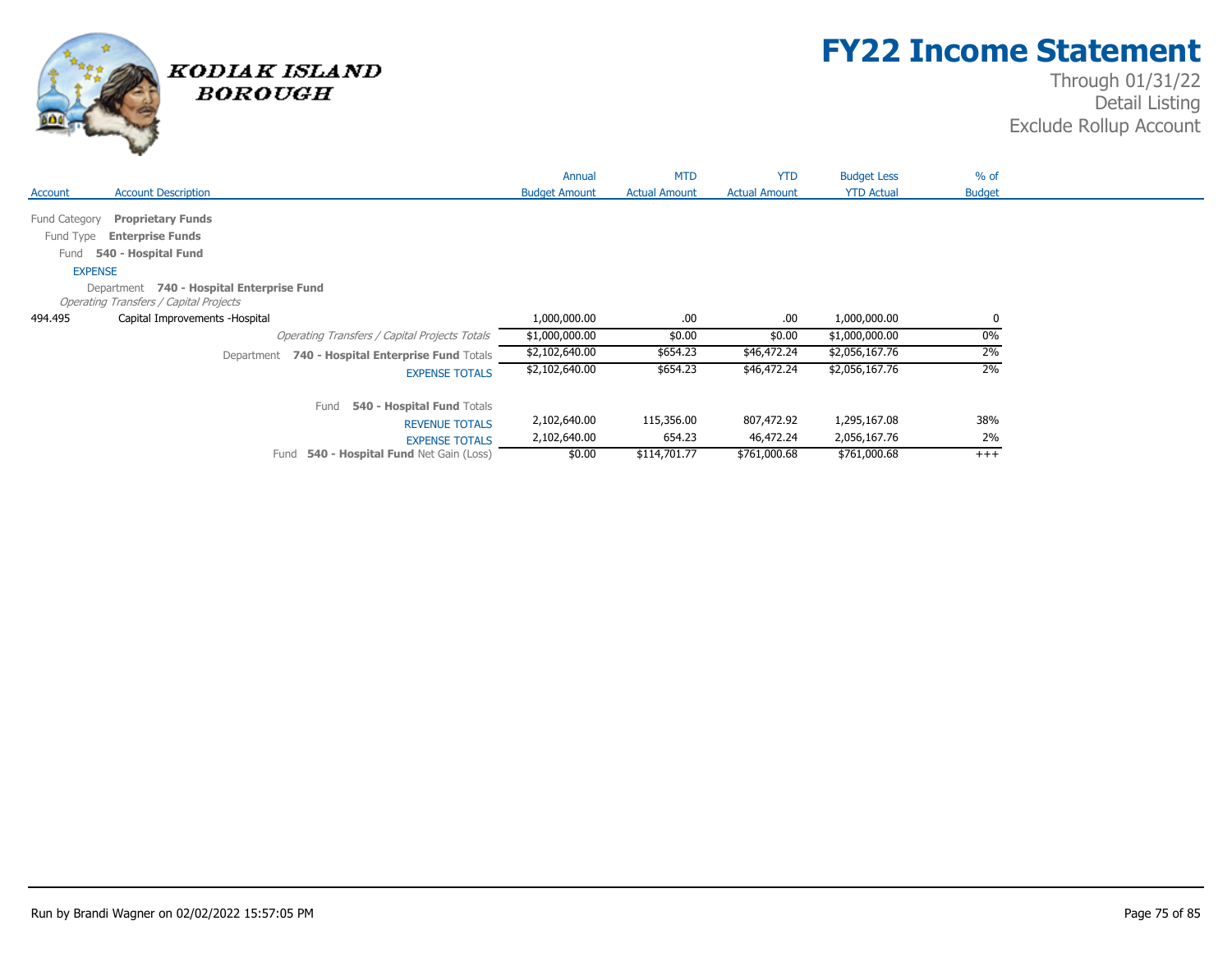

## **FY22 Income Statement**

| <b>Actual Amount</b><br><b>YTD Actual</b><br><b>Budget</b><br><b>Account Description</b><br><b>Budget Amount</b><br><b>Actual Amount</b><br>Account<br><b>Proprietary Funds</b><br>Fund Category<br>Fund Type Enterprise Funds<br>Fund 545 - Long Term Care Center<br><b>REVENUE</b><br>Department 000 - Fund Revenues<br>Interest Earnings<br><b>Interest Earnings</b><br>14,970.73<br>361.100<br>.00<br>.00.<br>(14, 970.73)<br>$^{+++}$<br>.00.<br>37,123.14<br>361.300<br>Change in Fair Market Value<br>.00<br>(37, 123.14)<br>$^{+++}$<br><b>Interest Earnings Totals</b><br>\$0.00<br>\$0.00<br>( \$22, 152.41)<br>\$22,152.41<br>$+++$<br>Rents & Royalties<br>1,043,628.00<br>86,969.00<br>608,783.00<br>434,845.00<br>380.918<br><b>LTC</b> Lease<br>58<br>58%<br>\$1,043,628.00<br>\$86,969.00<br>\$608,783.00<br>\$434,845.00<br>Rents & Royalties Totals<br>Proceeds of Long Term Debt<br>57,804.00<br>393.600<br>Premium on Bonds<br>.00.<br>.00<br>57,804.00<br>0<br>0%<br>Proceeds of Long Term Debt Totals<br>\$57,804.00<br>\$0.00<br>\$57,804.00<br>\$0.00<br>53%<br>\$1,101,432.00<br>\$86,969.00<br>\$586,630.59<br>\$514,801.41<br>Department 000 - Fund Revenues Totals<br>53%<br>\$1,101,432.00<br>\$86,969.00<br>\$586,630.59<br>\$514,801.41<br><b>REVENUE TOTALS</b><br><b>EXPENSE</b><br>Department 742 - Elder Care<br><b>Professional Services</b><br>75,000.00<br><b>Contracted Services</b><br>.00.<br>.00<br>75,000.00<br>430.140<br>0<br>0%<br>\$75,000.00<br>\$0.00<br>\$0.00<br>\$75,000.00<br><b>Professional Services Totals</b><br>Support Goods & Services<br>450.221<br>Property Insurance<br>30,000.00<br>.00.<br>44,079.00<br>(14,079.00)<br>147<br>450.222<br>General Liablity Insurance Coverage<br>.00<br>.00<br>1,426.00<br>(1,426.00)<br>$+++$<br><b>Insurance Coverage Discounts</b><br>450.224<br>.00<br>.00.<br>(12,660.00)<br>12,660.00<br>$^{+++}$<br>450.450<br>.00<br>.00<br>Contingencies<br>56,824.00<br>56,824.00<br>0<br>\$86,824.00<br>\$0.00<br>\$32,845.00<br>\$53,979.00<br>38%<br>Support Goods & Services Totals<br>Depreciation<br>Depr -Buildings<br>518,933.00<br>.00<br>518,933.00<br>472.020<br>.00.<br>0<br>\$0.00<br>\$0.00<br>0%<br>\$518,933.00<br>\$518,933.00<br><b>Depreciation Totals</b><br>Debt Service - Interest<br>Revenue Bond 2013B - Interest<br>420,675.00<br>.00.<br>83,756.60<br>336,918.40<br>20<br>476.244<br>20%<br>\$420,675.00<br>\$0.00<br>\$83,756.60<br>\$336,918.40<br>Debt Service - Interest Totals<br>11%<br>\$1,101,432.00<br>\$0.00<br>\$116,601.60<br>\$984,830.40<br>Department 742 - Elder Care Totals<br>Department 743 - Fuel Tank Line Leak - LTC<br><b>Personnel Services</b><br><b>Salaries</b><br>.00.<br>19.95<br>1,180.32<br>(1, 180.32)<br>410.110<br>$^{+++}$<br>.00.<br>100.27<br>(100.27)<br>410.120<br>Temporary Help<br>.00.<br>$^{+++}$ |  | Annual | <b>MTD</b> | <b>YTD</b> | <b>Budget Less</b> | % of |
|------------------------------------------------------------------------------------------------------------------------------------------------------------------------------------------------------------------------------------------------------------------------------------------------------------------------------------------------------------------------------------------------------------------------------------------------------------------------------------------------------------------------------------------------------------------------------------------------------------------------------------------------------------------------------------------------------------------------------------------------------------------------------------------------------------------------------------------------------------------------------------------------------------------------------------------------------------------------------------------------------------------------------------------------------------------------------------------------------------------------------------------------------------------------------------------------------------------------------------------------------------------------------------------------------------------------------------------------------------------------------------------------------------------------------------------------------------------------------------------------------------------------------------------------------------------------------------------------------------------------------------------------------------------------------------------------------------------------------------------------------------------------------------------------------------------------------------------------------------------------------------------------------------------------------------------------------------------------------------------------------------------------------------------------------------------------------------------------------------------------------------------------------------------------------------------------------------------------------------------------------------------------------------------------------------------------------------------------------------------------------------------------------------------------------------------------------------------------------------------------------------------------------------------------------------------------------------------------------------------------------------------------------------------------------------------------------------------------------------------------------------------------------------------------------------------------------------------------------------------|--|--------|------------|------------|--------------------|------|
|                                                                                                                                                                                                                                                                                                                                                                                                                                                                                                                                                                                                                                                                                                                                                                                                                                                                                                                                                                                                                                                                                                                                                                                                                                                                                                                                                                                                                                                                                                                                                                                                                                                                                                                                                                                                                                                                                                                                                                                                                                                                                                                                                                                                                                                                                                                                                                                                                                                                                                                                                                                                                                                                                                                                                                                                                                                                  |  |        |            |            |                    |      |
|                                                                                                                                                                                                                                                                                                                                                                                                                                                                                                                                                                                                                                                                                                                                                                                                                                                                                                                                                                                                                                                                                                                                                                                                                                                                                                                                                                                                                                                                                                                                                                                                                                                                                                                                                                                                                                                                                                                                                                                                                                                                                                                                                                                                                                                                                                                                                                                                                                                                                                                                                                                                                                                                                                                                                                                                                                                                  |  |        |            |            |                    |      |
|                                                                                                                                                                                                                                                                                                                                                                                                                                                                                                                                                                                                                                                                                                                                                                                                                                                                                                                                                                                                                                                                                                                                                                                                                                                                                                                                                                                                                                                                                                                                                                                                                                                                                                                                                                                                                                                                                                                                                                                                                                                                                                                                                                                                                                                                                                                                                                                                                                                                                                                                                                                                                                                                                                                                                                                                                                                                  |  |        |            |            |                    |      |
|                                                                                                                                                                                                                                                                                                                                                                                                                                                                                                                                                                                                                                                                                                                                                                                                                                                                                                                                                                                                                                                                                                                                                                                                                                                                                                                                                                                                                                                                                                                                                                                                                                                                                                                                                                                                                                                                                                                                                                                                                                                                                                                                                                                                                                                                                                                                                                                                                                                                                                                                                                                                                                                                                                                                                                                                                                                                  |  |        |            |            |                    |      |
|                                                                                                                                                                                                                                                                                                                                                                                                                                                                                                                                                                                                                                                                                                                                                                                                                                                                                                                                                                                                                                                                                                                                                                                                                                                                                                                                                                                                                                                                                                                                                                                                                                                                                                                                                                                                                                                                                                                                                                                                                                                                                                                                                                                                                                                                                                                                                                                                                                                                                                                                                                                                                                                                                                                                                                                                                                                                  |  |        |            |            |                    |      |
|                                                                                                                                                                                                                                                                                                                                                                                                                                                                                                                                                                                                                                                                                                                                                                                                                                                                                                                                                                                                                                                                                                                                                                                                                                                                                                                                                                                                                                                                                                                                                                                                                                                                                                                                                                                                                                                                                                                                                                                                                                                                                                                                                                                                                                                                                                                                                                                                                                                                                                                                                                                                                                                                                                                                                                                                                                                                  |  |        |            |            |                    |      |
|                                                                                                                                                                                                                                                                                                                                                                                                                                                                                                                                                                                                                                                                                                                                                                                                                                                                                                                                                                                                                                                                                                                                                                                                                                                                                                                                                                                                                                                                                                                                                                                                                                                                                                                                                                                                                                                                                                                                                                                                                                                                                                                                                                                                                                                                                                                                                                                                                                                                                                                                                                                                                                                                                                                                                                                                                                                                  |  |        |            |            |                    |      |
|                                                                                                                                                                                                                                                                                                                                                                                                                                                                                                                                                                                                                                                                                                                                                                                                                                                                                                                                                                                                                                                                                                                                                                                                                                                                                                                                                                                                                                                                                                                                                                                                                                                                                                                                                                                                                                                                                                                                                                                                                                                                                                                                                                                                                                                                                                                                                                                                                                                                                                                                                                                                                                                                                                                                                                                                                                                                  |  |        |            |            |                    |      |
|                                                                                                                                                                                                                                                                                                                                                                                                                                                                                                                                                                                                                                                                                                                                                                                                                                                                                                                                                                                                                                                                                                                                                                                                                                                                                                                                                                                                                                                                                                                                                                                                                                                                                                                                                                                                                                                                                                                                                                                                                                                                                                                                                                                                                                                                                                                                                                                                                                                                                                                                                                                                                                                                                                                                                                                                                                                                  |  |        |            |            |                    |      |
|                                                                                                                                                                                                                                                                                                                                                                                                                                                                                                                                                                                                                                                                                                                                                                                                                                                                                                                                                                                                                                                                                                                                                                                                                                                                                                                                                                                                                                                                                                                                                                                                                                                                                                                                                                                                                                                                                                                                                                                                                                                                                                                                                                                                                                                                                                                                                                                                                                                                                                                                                                                                                                                                                                                                                                                                                                                                  |  |        |            |            |                    |      |
|                                                                                                                                                                                                                                                                                                                                                                                                                                                                                                                                                                                                                                                                                                                                                                                                                                                                                                                                                                                                                                                                                                                                                                                                                                                                                                                                                                                                                                                                                                                                                                                                                                                                                                                                                                                                                                                                                                                                                                                                                                                                                                                                                                                                                                                                                                                                                                                                                                                                                                                                                                                                                                                                                                                                                                                                                                                                  |  |        |            |            |                    |      |
|                                                                                                                                                                                                                                                                                                                                                                                                                                                                                                                                                                                                                                                                                                                                                                                                                                                                                                                                                                                                                                                                                                                                                                                                                                                                                                                                                                                                                                                                                                                                                                                                                                                                                                                                                                                                                                                                                                                                                                                                                                                                                                                                                                                                                                                                                                                                                                                                                                                                                                                                                                                                                                                                                                                                                                                                                                                                  |  |        |            |            |                    |      |
|                                                                                                                                                                                                                                                                                                                                                                                                                                                                                                                                                                                                                                                                                                                                                                                                                                                                                                                                                                                                                                                                                                                                                                                                                                                                                                                                                                                                                                                                                                                                                                                                                                                                                                                                                                                                                                                                                                                                                                                                                                                                                                                                                                                                                                                                                                                                                                                                                                                                                                                                                                                                                                                                                                                                                                                                                                                                  |  |        |            |            |                    |      |
|                                                                                                                                                                                                                                                                                                                                                                                                                                                                                                                                                                                                                                                                                                                                                                                                                                                                                                                                                                                                                                                                                                                                                                                                                                                                                                                                                                                                                                                                                                                                                                                                                                                                                                                                                                                                                                                                                                                                                                                                                                                                                                                                                                                                                                                                                                                                                                                                                                                                                                                                                                                                                                                                                                                                                                                                                                                                  |  |        |            |            |                    |      |
|                                                                                                                                                                                                                                                                                                                                                                                                                                                                                                                                                                                                                                                                                                                                                                                                                                                                                                                                                                                                                                                                                                                                                                                                                                                                                                                                                                                                                                                                                                                                                                                                                                                                                                                                                                                                                                                                                                                                                                                                                                                                                                                                                                                                                                                                                                                                                                                                                                                                                                                                                                                                                                                                                                                                                                                                                                                                  |  |        |            |            |                    |      |
|                                                                                                                                                                                                                                                                                                                                                                                                                                                                                                                                                                                                                                                                                                                                                                                                                                                                                                                                                                                                                                                                                                                                                                                                                                                                                                                                                                                                                                                                                                                                                                                                                                                                                                                                                                                                                                                                                                                                                                                                                                                                                                                                                                                                                                                                                                                                                                                                                                                                                                                                                                                                                                                                                                                                                                                                                                                                  |  |        |            |            |                    |      |
|                                                                                                                                                                                                                                                                                                                                                                                                                                                                                                                                                                                                                                                                                                                                                                                                                                                                                                                                                                                                                                                                                                                                                                                                                                                                                                                                                                                                                                                                                                                                                                                                                                                                                                                                                                                                                                                                                                                                                                                                                                                                                                                                                                                                                                                                                                                                                                                                                                                                                                                                                                                                                                                                                                                                                                                                                                                                  |  |        |            |            |                    |      |
|                                                                                                                                                                                                                                                                                                                                                                                                                                                                                                                                                                                                                                                                                                                                                                                                                                                                                                                                                                                                                                                                                                                                                                                                                                                                                                                                                                                                                                                                                                                                                                                                                                                                                                                                                                                                                                                                                                                                                                                                                                                                                                                                                                                                                                                                                                                                                                                                                                                                                                                                                                                                                                                                                                                                                                                                                                                                  |  |        |            |            |                    |      |
|                                                                                                                                                                                                                                                                                                                                                                                                                                                                                                                                                                                                                                                                                                                                                                                                                                                                                                                                                                                                                                                                                                                                                                                                                                                                                                                                                                                                                                                                                                                                                                                                                                                                                                                                                                                                                                                                                                                                                                                                                                                                                                                                                                                                                                                                                                                                                                                                                                                                                                                                                                                                                                                                                                                                                                                                                                                                  |  |        |            |            |                    |      |
|                                                                                                                                                                                                                                                                                                                                                                                                                                                                                                                                                                                                                                                                                                                                                                                                                                                                                                                                                                                                                                                                                                                                                                                                                                                                                                                                                                                                                                                                                                                                                                                                                                                                                                                                                                                                                                                                                                                                                                                                                                                                                                                                                                                                                                                                                                                                                                                                                                                                                                                                                                                                                                                                                                                                                                                                                                                                  |  |        |            |            |                    |      |
|                                                                                                                                                                                                                                                                                                                                                                                                                                                                                                                                                                                                                                                                                                                                                                                                                                                                                                                                                                                                                                                                                                                                                                                                                                                                                                                                                                                                                                                                                                                                                                                                                                                                                                                                                                                                                                                                                                                                                                                                                                                                                                                                                                                                                                                                                                                                                                                                                                                                                                                                                                                                                                                                                                                                                                                                                                                                  |  |        |            |            |                    |      |
|                                                                                                                                                                                                                                                                                                                                                                                                                                                                                                                                                                                                                                                                                                                                                                                                                                                                                                                                                                                                                                                                                                                                                                                                                                                                                                                                                                                                                                                                                                                                                                                                                                                                                                                                                                                                                                                                                                                                                                                                                                                                                                                                                                                                                                                                                                                                                                                                                                                                                                                                                                                                                                                                                                                                                                                                                                                                  |  |        |            |            |                    |      |
|                                                                                                                                                                                                                                                                                                                                                                                                                                                                                                                                                                                                                                                                                                                                                                                                                                                                                                                                                                                                                                                                                                                                                                                                                                                                                                                                                                                                                                                                                                                                                                                                                                                                                                                                                                                                                                                                                                                                                                                                                                                                                                                                                                                                                                                                                                                                                                                                                                                                                                                                                                                                                                                                                                                                                                                                                                                                  |  |        |            |            |                    |      |
|                                                                                                                                                                                                                                                                                                                                                                                                                                                                                                                                                                                                                                                                                                                                                                                                                                                                                                                                                                                                                                                                                                                                                                                                                                                                                                                                                                                                                                                                                                                                                                                                                                                                                                                                                                                                                                                                                                                                                                                                                                                                                                                                                                                                                                                                                                                                                                                                                                                                                                                                                                                                                                                                                                                                                                                                                                                                  |  |        |            |            |                    |      |
|                                                                                                                                                                                                                                                                                                                                                                                                                                                                                                                                                                                                                                                                                                                                                                                                                                                                                                                                                                                                                                                                                                                                                                                                                                                                                                                                                                                                                                                                                                                                                                                                                                                                                                                                                                                                                                                                                                                                                                                                                                                                                                                                                                                                                                                                                                                                                                                                                                                                                                                                                                                                                                                                                                                                                                                                                                                                  |  |        |            |            |                    |      |
|                                                                                                                                                                                                                                                                                                                                                                                                                                                                                                                                                                                                                                                                                                                                                                                                                                                                                                                                                                                                                                                                                                                                                                                                                                                                                                                                                                                                                                                                                                                                                                                                                                                                                                                                                                                                                                                                                                                                                                                                                                                                                                                                                                                                                                                                                                                                                                                                                                                                                                                                                                                                                                                                                                                                                                                                                                                                  |  |        |            |            |                    |      |
|                                                                                                                                                                                                                                                                                                                                                                                                                                                                                                                                                                                                                                                                                                                                                                                                                                                                                                                                                                                                                                                                                                                                                                                                                                                                                                                                                                                                                                                                                                                                                                                                                                                                                                                                                                                                                                                                                                                                                                                                                                                                                                                                                                                                                                                                                                                                                                                                                                                                                                                                                                                                                                                                                                                                                                                                                                                                  |  |        |            |            |                    |      |
|                                                                                                                                                                                                                                                                                                                                                                                                                                                                                                                                                                                                                                                                                                                                                                                                                                                                                                                                                                                                                                                                                                                                                                                                                                                                                                                                                                                                                                                                                                                                                                                                                                                                                                                                                                                                                                                                                                                                                                                                                                                                                                                                                                                                                                                                                                                                                                                                                                                                                                                                                                                                                                                                                                                                                                                                                                                                  |  |        |            |            |                    |      |
|                                                                                                                                                                                                                                                                                                                                                                                                                                                                                                                                                                                                                                                                                                                                                                                                                                                                                                                                                                                                                                                                                                                                                                                                                                                                                                                                                                                                                                                                                                                                                                                                                                                                                                                                                                                                                                                                                                                                                                                                                                                                                                                                                                                                                                                                                                                                                                                                                                                                                                                                                                                                                                                                                                                                                                                                                                                                  |  |        |            |            |                    |      |
|                                                                                                                                                                                                                                                                                                                                                                                                                                                                                                                                                                                                                                                                                                                                                                                                                                                                                                                                                                                                                                                                                                                                                                                                                                                                                                                                                                                                                                                                                                                                                                                                                                                                                                                                                                                                                                                                                                                                                                                                                                                                                                                                                                                                                                                                                                                                                                                                                                                                                                                                                                                                                                                                                                                                                                                                                                                                  |  |        |            |            |                    |      |
|                                                                                                                                                                                                                                                                                                                                                                                                                                                                                                                                                                                                                                                                                                                                                                                                                                                                                                                                                                                                                                                                                                                                                                                                                                                                                                                                                                                                                                                                                                                                                                                                                                                                                                                                                                                                                                                                                                                                                                                                                                                                                                                                                                                                                                                                                                                                                                                                                                                                                                                                                                                                                                                                                                                                                                                                                                                                  |  |        |            |            |                    |      |
|                                                                                                                                                                                                                                                                                                                                                                                                                                                                                                                                                                                                                                                                                                                                                                                                                                                                                                                                                                                                                                                                                                                                                                                                                                                                                                                                                                                                                                                                                                                                                                                                                                                                                                                                                                                                                                                                                                                                                                                                                                                                                                                                                                                                                                                                                                                                                                                                                                                                                                                                                                                                                                                                                                                                                                                                                                                                  |  |        |            |            |                    |      |
|                                                                                                                                                                                                                                                                                                                                                                                                                                                                                                                                                                                                                                                                                                                                                                                                                                                                                                                                                                                                                                                                                                                                                                                                                                                                                                                                                                                                                                                                                                                                                                                                                                                                                                                                                                                                                                                                                                                                                                                                                                                                                                                                                                                                                                                                                                                                                                                                                                                                                                                                                                                                                                                                                                                                                                                                                                                                  |  |        |            |            |                    |      |
|                                                                                                                                                                                                                                                                                                                                                                                                                                                                                                                                                                                                                                                                                                                                                                                                                                                                                                                                                                                                                                                                                                                                                                                                                                                                                                                                                                                                                                                                                                                                                                                                                                                                                                                                                                                                                                                                                                                                                                                                                                                                                                                                                                                                                                                                                                                                                                                                                                                                                                                                                                                                                                                                                                                                                                                                                                                                  |  |        |            |            |                    |      |
|                                                                                                                                                                                                                                                                                                                                                                                                                                                                                                                                                                                                                                                                                                                                                                                                                                                                                                                                                                                                                                                                                                                                                                                                                                                                                                                                                                                                                                                                                                                                                                                                                                                                                                                                                                                                                                                                                                                                                                                                                                                                                                                                                                                                                                                                                                                                                                                                                                                                                                                                                                                                                                                                                                                                                                                                                                                                  |  |        |            |            |                    |      |
|                                                                                                                                                                                                                                                                                                                                                                                                                                                                                                                                                                                                                                                                                                                                                                                                                                                                                                                                                                                                                                                                                                                                                                                                                                                                                                                                                                                                                                                                                                                                                                                                                                                                                                                                                                                                                                                                                                                                                                                                                                                                                                                                                                                                                                                                                                                                                                                                                                                                                                                                                                                                                                                                                                                                                                                                                                                                  |  |        |            |            |                    |      |
|                                                                                                                                                                                                                                                                                                                                                                                                                                                                                                                                                                                                                                                                                                                                                                                                                                                                                                                                                                                                                                                                                                                                                                                                                                                                                                                                                                                                                                                                                                                                                                                                                                                                                                                                                                                                                                                                                                                                                                                                                                                                                                                                                                                                                                                                                                                                                                                                                                                                                                                                                                                                                                                                                                                                                                                                                                                                  |  |        |            |            |                    |      |
|                                                                                                                                                                                                                                                                                                                                                                                                                                                                                                                                                                                                                                                                                                                                                                                                                                                                                                                                                                                                                                                                                                                                                                                                                                                                                                                                                                                                                                                                                                                                                                                                                                                                                                                                                                                                                                                                                                                                                                                                                                                                                                                                                                                                                                                                                                                                                                                                                                                                                                                                                                                                                                                                                                                                                                                                                                                                  |  |        |            |            |                    |      |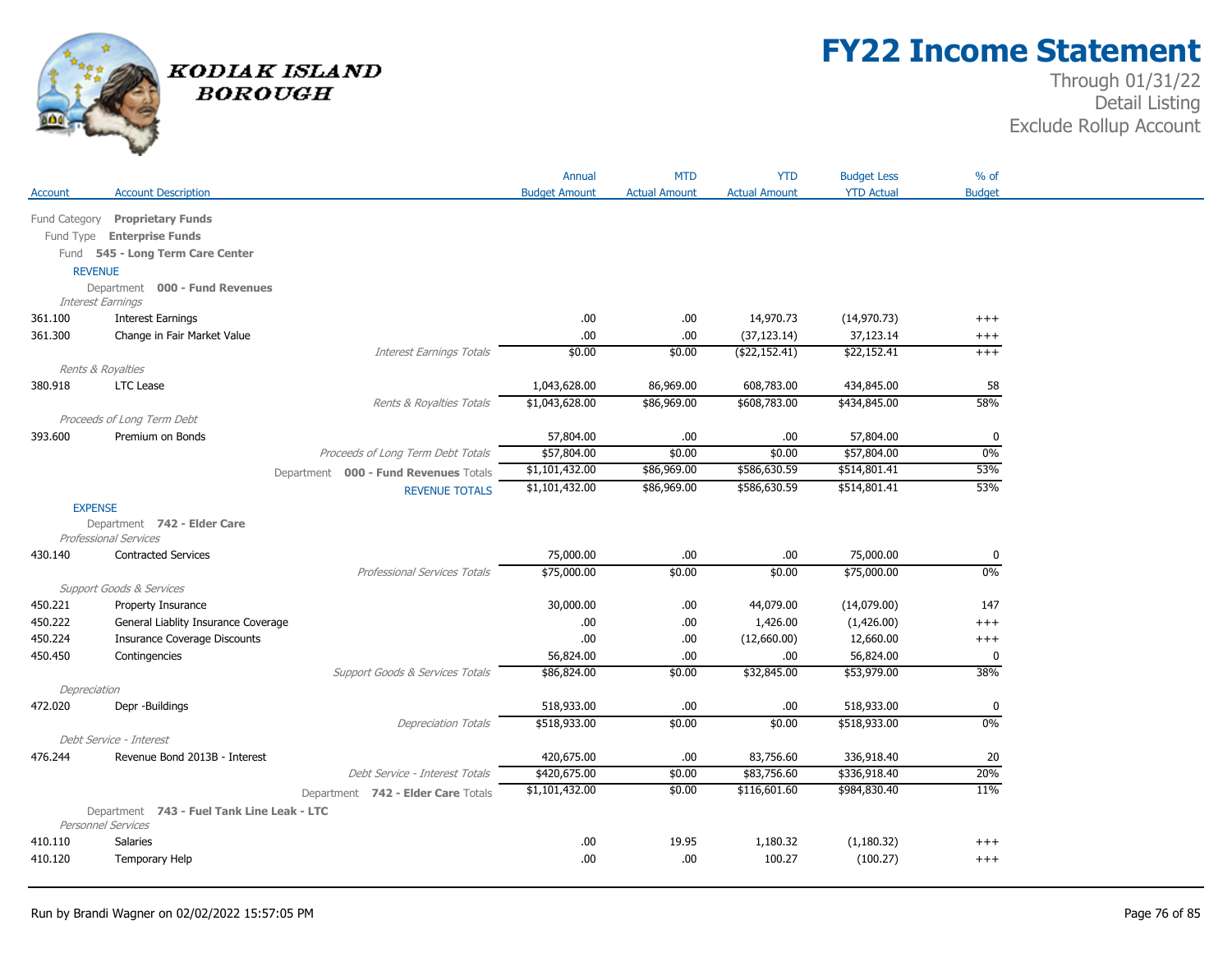

## **FY22 Income Statement**

|                  |                                            |                                                   | Annual               | <b>MTD</b>           | <b>YTD</b>           | <b>Budget Less</b> | $%$ of        |
|------------------|--------------------------------------------|---------------------------------------------------|----------------------|----------------------|----------------------|--------------------|---------------|
| Account          | <b>Account Description</b>                 |                                                   | <b>Budget Amount</b> | <b>Actual Amount</b> | <b>Actual Amount</b> | <b>YTD Actual</b>  | <b>Budget</b> |
| Fund Category    | <b>Proprietary Funds</b>                   |                                                   |                      |                      |                      |                    |               |
| Fund Type        | <b>Enterprise Funds</b>                    |                                                   |                      |                      |                      |                    |               |
|                  | Fund 545 - Long Term Care Center           |                                                   |                      |                      |                      |                    |               |
| <b>EXPENSE</b>   |                                            |                                                   |                      |                      |                      |                    |               |
|                  | Department 743 - Fuel Tank Line Leak - LTC |                                                   |                      |                      |                      |                    |               |
|                  | <b>Personnel Services</b>                  |                                                   |                      |                      |                      |                    |               |
| 420.110          | <b>Unemployment Taxes</b>                  |                                                   | .00                  | .00                  | .14                  | (.14)              | $+++$         |
| 420.120          | <b>FICA Taxes</b>                          |                                                   | .00                  | 1.48                 | 95.13                | (95.13)            | $+++$         |
| 420.130          | Group Insurance                            |                                                   | .00                  | 12.68                | 689.07               | (689.07)           | $^{+++}$      |
| 420.140          | Retirement                                 |                                                   | .00                  | 4.30                 | 254.35               | (254.35)           | $+++$         |
| 420.150          | <b>Workers Compensation</b>                |                                                   | .00                  | .68                  | 55.87                | (55.87)            | $+++$         |
|                  |                                            | Personnel Services Totals                         | \$0.00               | \$39.09              | \$2,375.15           | ( \$2,375.15)      | $++$          |
|                  | Professional Services                      |                                                   |                      |                      |                      |                    |               |
| 430.140          | <b>Contracted Services</b>                 |                                                   | .00                  | .00                  | 200.19               | (200.19)           | $^{+++}$      |
|                  |                                            | Professional Services Totals                      | \$0.00               | \$0.00               | \$200.19             | (\$200.19)         | $+++$         |
|                  | Support Goods & Services                   |                                                   |                      |                      |                      |                    |               |
| 450.430          | Maint & Repairs                            |                                                   | .00                  | .00                  | 194.81               | (194.81)           | $+++$         |
|                  |                                            | Support Goods & Services Totals                   | \$0.00               | \$0.00               | \$194.81             | (\$194.81)         | $+++$         |
| Capital Projects |                                            |                                                   |                      |                      |                      |                    |               |
| 452.150          | <b>Construction Service</b>                |                                                   | .00                  | .00                  | 12.20                | (12.20)            | $+++$         |
|                  |                                            | Capital Projects Totals                           | \$0.00               | \$0.00               | \$12.20              | (\$12.20)          | $+++$         |
|                  |                                            | Department 743 - Fuel Tank Line Leak - LTC Totals | \$0.00               | \$39.09              | \$2,782.35           | ( \$2,782.35)      | $^{+++}$      |
|                  |                                            | <b>EXPENSE TOTALS</b>                             | \$1,101,432.00       | \$39.09              | \$119,383.95         | \$982,048.05       | 11%           |
|                  |                                            |                                                   |                      |                      |                      |                    |               |
|                  |                                            | Fund 545 - Long Term Care Center Totals           |                      |                      |                      |                    |               |
|                  |                                            | <b>REVENUE TOTALS</b>                             | 1,101,432.00         | 86,969.00            | 586,630.59           | 514,801.41         | 53%           |
|                  |                                            | <b>EXPENSE TOTALS</b>                             | 1,101,432.00         | 39.09                | 119,383.95           | 982,048.05         | 11%           |
|                  |                                            | Fund 545 - Long Term Care Center Net Gain (Loss)  | \$0.00               | \$86,929.91          | \$467,246.64         | \$467,246.64       | $+++$         |
|                  |                                            |                                                   |                      |                      |                      |                    |               |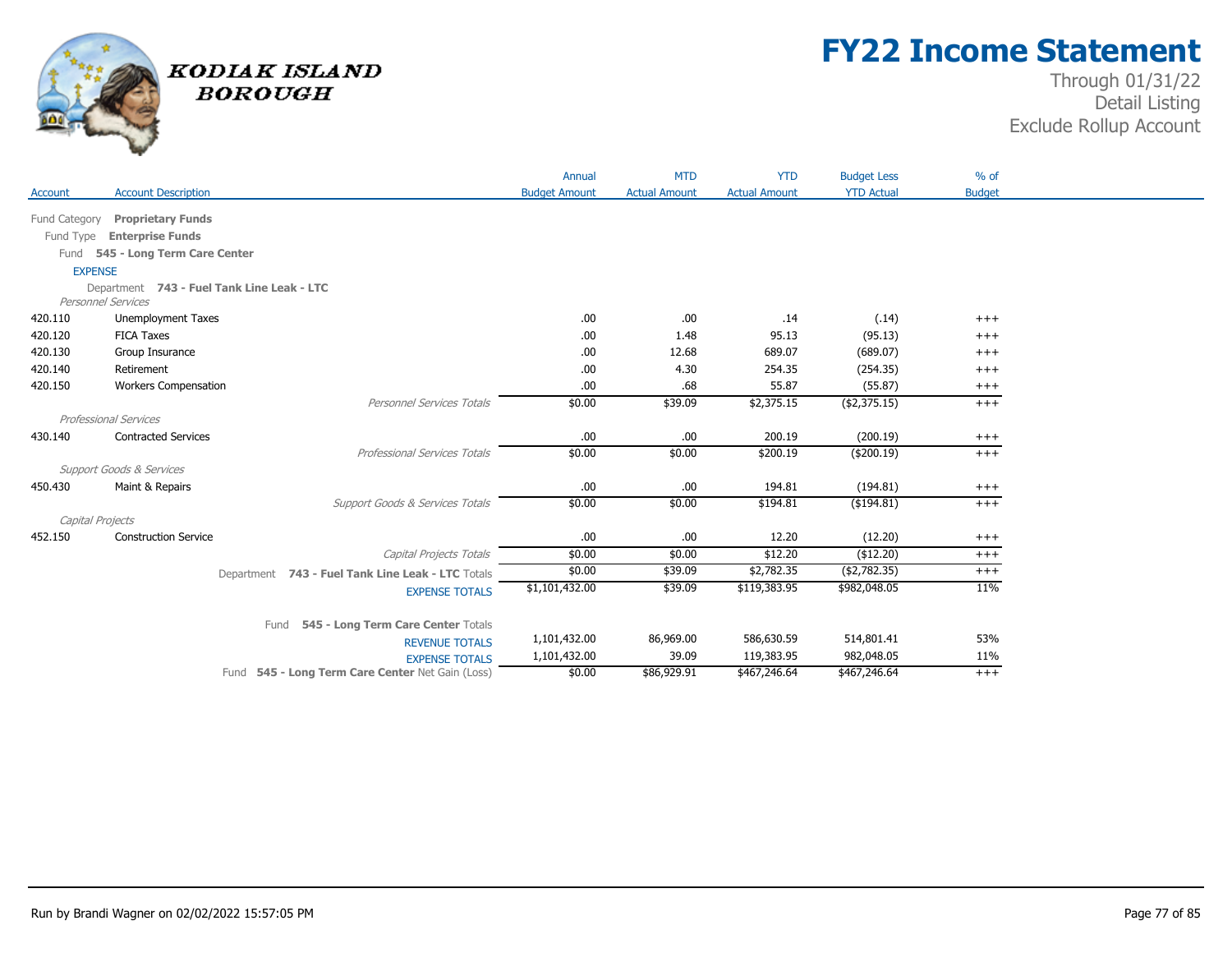

## **FY22 Income Statement**

| <b>YTD Actual</b><br><b>Budget</b><br><b>Account Description</b><br><b>Budget Amount</b><br><b>Actual Amount</b><br><b>Actual Amount</b><br>Account<br>Fund Category Proprietary Funds<br>Fund Type Enterprise Funds<br>Fund 555 - KFRC<br><b>REVENUE</b><br>Department 000 - Fund Revenues<br><b>State Shared Revenues</b><br>335.190<br>PERS on Behalf Payment<br>10,838.00<br>474.23<br>6,587.78<br>4,250.22<br>61<br>61%<br>\$10,838.00<br>\$474.23<br>\$4,250.22<br><b>State Shared Revenues Totals</b><br>\$6,587.78<br>Interest Earnings<br><b>Interest Earnings</b><br>.00<br>.00.<br>9,644.21<br>361.100<br>(9,644.21)<br>$++++$<br>3,158.76<br>361.104<br>Loan Interest<br>38,090.00<br>22,839.89<br>15,250.11<br>60<br>(23, 987.51)<br>23,987.51<br>361.300<br>Change in Fair Market Value<br>.00<br>.00.<br>$++++$<br>\$38,090.00<br>\$3,158.76<br>22%<br>\$8,496.59<br>\$29,593.41<br><b>Interest Earnings Totals</b><br>Rents & Royalties<br>363.300<br>NOAA Lease (through GSA)<br>602,475.00<br>50,206.25<br>357,503.25<br>244,971.75<br>59<br>363.303<br>Natural Resources Conservation (through GSA)<br>2,192.62<br>58<br>26,311.00<br>15,348.34<br>10,962.66<br>.00<br>363.304<br>NOAA COVID-19 Revenue (through GSA)<br>.00.<br>3,870.40<br>(3,870.40)<br>$+++$<br>363.320<br>61,628.00<br>.00.<br>Fish & Game Lease<br>61,628.00<br>.00.<br>100<br>363.350<br>6,307.52<br>67<br>Kodiak Regional Aquaculture Association<br>18,924.00<br>3,154.12<br>12,616.48<br>\$709,338.00<br>\$55,552.99<br>\$258,371.53<br>64%<br>\$450,966.47<br>Rents & Royalties Totals<br><b>Other Financing Sources</b><br>.00.<br>.00.<br>389.100<br>Use of Fund Balance<br>3,306,926.00<br>3,306,926.00<br>$\mathbf{0}$<br>0%<br><b>Other Financing Sources Totals</b><br>\$3,306,926.00<br>\$0.00<br>\$0.00<br>\$3,306,926.00<br>\$4,065,192.00<br>\$3,599,141.16<br>11%<br>\$59,185.98<br>\$466,050.84<br>000 - Fund Revenues Totals<br>Department<br>11%<br>\$4,065,192.00<br>\$59,185.98<br>\$466,050.84<br>\$3,599,141.16<br><b>REVENUE TOTALS</b><br><b>EXPENSE</b><br>Department 758 - Research Facility<br><b>Personnel Services</b><br>410.110<br><b>Salaries</b><br>126,688.00<br>10,018.91<br>63,187.62<br>63,500.38<br>50<br>6,617.79<br>5<br>6,952.00<br>334.21<br>410.120<br>Temporary Help<br>.00.<br>410.130<br>.00.<br>.00<br>547.74<br>(547.74)<br>Overtime<br>$++++$<br><b>Allocated Salaries</b><br>24,000.00<br>.00<br>24,000.00<br>.00.<br>410.140<br>100<br>410.152<br>1,440.00<br>700.00<br>740.00<br>49<br>Cell Phone Stipend<br>100.00<br>420.110<br>Unemployment Taxes<br>13.00<br>.99<br>6.37<br>6.63<br>49<br>420.120<br><b>FICA Taxes</b><br>10,223.00<br>757.14<br>5,362.97<br>48<br>4,860.03<br>420.130<br>Group Insurance<br>52,614.00<br>2,295.48<br>37,653.72<br>28<br>14,960.28<br>46<br>420.140<br>Retirement<br>40,239.00<br>2,843.37<br>18,329.57<br>21,909.43 |         |                             | Annual   | <b>MTD</b> | <b>YTD</b> | <b>Budget Less</b> | % of |
|--------------------------------------------------------------------------------------------------------------------------------------------------------------------------------------------------------------------------------------------------------------------------------------------------------------------------------------------------------------------------------------------------------------------------------------------------------------------------------------------------------------------------------------------------------------------------------------------------------------------------------------------------------------------------------------------------------------------------------------------------------------------------------------------------------------------------------------------------------------------------------------------------------------------------------------------------------------------------------------------------------------------------------------------------------------------------------------------------------------------------------------------------------------------------------------------------------------------------------------------------------------------------------------------------------------------------------------------------------------------------------------------------------------------------------------------------------------------------------------------------------------------------------------------------------------------------------------------------------------------------------------------------------------------------------------------------------------------------------------------------------------------------------------------------------------------------------------------------------------------------------------------------------------------------------------------------------------------------------------------------------------------------------------------------------------------------------------------------------------------------------------------------------------------------------------------------------------------------------------------------------------------------------------------------------------------------------------------------------------------------------------------------------------------------------------------------------------------------------------------------------------------------------------------------------------------------------------------------------------------------------------------------------------------------------------------------------------------------------------------------------------------------------------------------------------------------------------------------------------------------------------------------------|---------|-----------------------------|----------|------------|------------|--------------------|------|
|                                                                                                                                                                                                                                                                                                                                                                                                                                                                                                                                                                                                                                                                                                                                                                                                                                                                                                                                                                                                                                                                                                                                                                                                                                                                                                                                                                                                                                                                                                                                                                                                                                                                                                                                                                                                                                                                                                                                                                                                                                                                                                                                                                                                                                                                                                                                                                                                                                                                                                                                                                                                                                                                                                                                                                                                                                                                                                        |         |                             |          |            |            |                    |      |
|                                                                                                                                                                                                                                                                                                                                                                                                                                                                                                                                                                                                                                                                                                                                                                                                                                                                                                                                                                                                                                                                                                                                                                                                                                                                                                                                                                                                                                                                                                                                                                                                                                                                                                                                                                                                                                                                                                                                                                                                                                                                                                                                                                                                                                                                                                                                                                                                                                                                                                                                                                                                                                                                                                                                                                                                                                                                                                        |         |                             |          |            |            |                    |      |
|                                                                                                                                                                                                                                                                                                                                                                                                                                                                                                                                                                                                                                                                                                                                                                                                                                                                                                                                                                                                                                                                                                                                                                                                                                                                                                                                                                                                                                                                                                                                                                                                                                                                                                                                                                                                                                                                                                                                                                                                                                                                                                                                                                                                                                                                                                                                                                                                                                                                                                                                                                                                                                                                                                                                                                                                                                                                                                        |         |                             |          |            |            |                    |      |
|                                                                                                                                                                                                                                                                                                                                                                                                                                                                                                                                                                                                                                                                                                                                                                                                                                                                                                                                                                                                                                                                                                                                                                                                                                                                                                                                                                                                                                                                                                                                                                                                                                                                                                                                                                                                                                                                                                                                                                                                                                                                                                                                                                                                                                                                                                                                                                                                                                                                                                                                                                                                                                                                                                                                                                                                                                                                                                        |         |                             |          |            |            |                    |      |
|                                                                                                                                                                                                                                                                                                                                                                                                                                                                                                                                                                                                                                                                                                                                                                                                                                                                                                                                                                                                                                                                                                                                                                                                                                                                                                                                                                                                                                                                                                                                                                                                                                                                                                                                                                                                                                                                                                                                                                                                                                                                                                                                                                                                                                                                                                                                                                                                                                                                                                                                                                                                                                                                                                                                                                                                                                                                                                        |         |                             |          |            |            |                    |      |
|                                                                                                                                                                                                                                                                                                                                                                                                                                                                                                                                                                                                                                                                                                                                                                                                                                                                                                                                                                                                                                                                                                                                                                                                                                                                                                                                                                                                                                                                                                                                                                                                                                                                                                                                                                                                                                                                                                                                                                                                                                                                                                                                                                                                                                                                                                                                                                                                                                                                                                                                                                                                                                                                                                                                                                                                                                                                                                        |         |                             |          |            |            |                    |      |
|                                                                                                                                                                                                                                                                                                                                                                                                                                                                                                                                                                                                                                                                                                                                                                                                                                                                                                                                                                                                                                                                                                                                                                                                                                                                                                                                                                                                                                                                                                                                                                                                                                                                                                                                                                                                                                                                                                                                                                                                                                                                                                                                                                                                                                                                                                                                                                                                                                                                                                                                                                                                                                                                                                                                                                                                                                                                                                        |         |                             |          |            |            |                    |      |
|                                                                                                                                                                                                                                                                                                                                                                                                                                                                                                                                                                                                                                                                                                                                                                                                                                                                                                                                                                                                                                                                                                                                                                                                                                                                                                                                                                                                                                                                                                                                                                                                                                                                                                                                                                                                                                                                                                                                                                                                                                                                                                                                                                                                                                                                                                                                                                                                                                                                                                                                                                                                                                                                                                                                                                                                                                                                                                        |         |                             |          |            |            |                    |      |
|                                                                                                                                                                                                                                                                                                                                                                                                                                                                                                                                                                                                                                                                                                                                                                                                                                                                                                                                                                                                                                                                                                                                                                                                                                                                                                                                                                                                                                                                                                                                                                                                                                                                                                                                                                                                                                                                                                                                                                                                                                                                                                                                                                                                                                                                                                                                                                                                                                                                                                                                                                                                                                                                                                                                                                                                                                                                                                        |         |                             |          |            |            |                    |      |
|                                                                                                                                                                                                                                                                                                                                                                                                                                                                                                                                                                                                                                                                                                                                                                                                                                                                                                                                                                                                                                                                                                                                                                                                                                                                                                                                                                                                                                                                                                                                                                                                                                                                                                                                                                                                                                                                                                                                                                                                                                                                                                                                                                                                                                                                                                                                                                                                                                                                                                                                                                                                                                                                                                                                                                                                                                                                                                        |         |                             |          |            |            |                    |      |
|                                                                                                                                                                                                                                                                                                                                                                                                                                                                                                                                                                                                                                                                                                                                                                                                                                                                                                                                                                                                                                                                                                                                                                                                                                                                                                                                                                                                                                                                                                                                                                                                                                                                                                                                                                                                                                                                                                                                                                                                                                                                                                                                                                                                                                                                                                                                                                                                                                                                                                                                                                                                                                                                                                                                                                                                                                                                                                        |         |                             |          |            |            |                    |      |
|                                                                                                                                                                                                                                                                                                                                                                                                                                                                                                                                                                                                                                                                                                                                                                                                                                                                                                                                                                                                                                                                                                                                                                                                                                                                                                                                                                                                                                                                                                                                                                                                                                                                                                                                                                                                                                                                                                                                                                                                                                                                                                                                                                                                                                                                                                                                                                                                                                                                                                                                                                                                                                                                                                                                                                                                                                                                                                        |         |                             |          |            |            |                    |      |
|                                                                                                                                                                                                                                                                                                                                                                                                                                                                                                                                                                                                                                                                                                                                                                                                                                                                                                                                                                                                                                                                                                                                                                                                                                                                                                                                                                                                                                                                                                                                                                                                                                                                                                                                                                                                                                                                                                                                                                                                                                                                                                                                                                                                                                                                                                                                                                                                                                                                                                                                                                                                                                                                                                                                                                                                                                                                                                        |         |                             |          |            |            |                    |      |
|                                                                                                                                                                                                                                                                                                                                                                                                                                                                                                                                                                                                                                                                                                                                                                                                                                                                                                                                                                                                                                                                                                                                                                                                                                                                                                                                                                                                                                                                                                                                                                                                                                                                                                                                                                                                                                                                                                                                                                                                                                                                                                                                                                                                                                                                                                                                                                                                                                                                                                                                                                                                                                                                                                                                                                                                                                                                                                        |         |                             |          |            |            |                    |      |
|                                                                                                                                                                                                                                                                                                                                                                                                                                                                                                                                                                                                                                                                                                                                                                                                                                                                                                                                                                                                                                                                                                                                                                                                                                                                                                                                                                                                                                                                                                                                                                                                                                                                                                                                                                                                                                                                                                                                                                                                                                                                                                                                                                                                                                                                                                                                                                                                                                                                                                                                                                                                                                                                                                                                                                                                                                                                                                        |         |                             |          |            |            |                    |      |
|                                                                                                                                                                                                                                                                                                                                                                                                                                                                                                                                                                                                                                                                                                                                                                                                                                                                                                                                                                                                                                                                                                                                                                                                                                                                                                                                                                                                                                                                                                                                                                                                                                                                                                                                                                                                                                                                                                                                                                                                                                                                                                                                                                                                                                                                                                                                                                                                                                                                                                                                                                                                                                                                                                                                                                                                                                                                                                        |         |                             |          |            |            |                    |      |
|                                                                                                                                                                                                                                                                                                                                                                                                                                                                                                                                                                                                                                                                                                                                                                                                                                                                                                                                                                                                                                                                                                                                                                                                                                                                                                                                                                                                                                                                                                                                                                                                                                                                                                                                                                                                                                                                                                                                                                                                                                                                                                                                                                                                                                                                                                                                                                                                                                                                                                                                                                                                                                                                                                                                                                                                                                                                                                        |         |                             |          |            |            |                    |      |
|                                                                                                                                                                                                                                                                                                                                                                                                                                                                                                                                                                                                                                                                                                                                                                                                                                                                                                                                                                                                                                                                                                                                                                                                                                                                                                                                                                                                                                                                                                                                                                                                                                                                                                                                                                                                                                                                                                                                                                                                                                                                                                                                                                                                                                                                                                                                                                                                                                                                                                                                                                                                                                                                                                                                                                                                                                                                                                        |         |                             |          |            |            |                    |      |
|                                                                                                                                                                                                                                                                                                                                                                                                                                                                                                                                                                                                                                                                                                                                                                                                                                                                                                                                                                                                                                                                                                                                                                                                                                                                                                                                                                                                                                                                                                                                                                                                                                                                                                                                                                                                                                                                                                                                                                                                                                                                                                                                                                                                                                                                                                                                                                                                                                                                                                                                                                                                                                                                                                                                                                                                                                                                                                        |         |                             |          |            |            |                    |      |
|                                                                                                                                                                                                                                                                                                                                                                                                                                                                                                                                                                                                                                                                                                                                                                                                                                                                                                                                                                                                                                                                                                                                                                                                                                                                                                                                                                                                                                                                                                                                                                                                                                                                                                                                                                                                                                                                                                                                                                                                                                                                                                                                                                                                                                                                                                                                                                                                                                                                                                                                                                                                                                                                                                                                                                                                                                                                                                        |         |                             |          |            |            |                    |      |
|                                                                                                                                                                                                                                                                                                                                                                                                                                                                                                                                                                                                                                                                                                                                                                                                                                                                                                                                                                                                                                                                                                                                                                                                                                                                                                                                                                                                                                                                                                                                                                                                                                                                                                                                                                                                                                                                                                                                                                                                                                                                                                                                                                                                                                                                                                                                                                                                                                                                                                                                                                                                                                                                                                                                                                                                                                                                                                        |         |                             |          |            |            |                    |      |
|                                                                                                                                                                                                                                                                                                                                                                                                                                                                                                                                                                                                                                                                                                                                                                                                                                                                                                                                                                                                                                                                                                                                                                                                                                                                                                                                                                                                                                                                                                                                                                                                                                                                                                                                                                                                                                                                                                                                                                                                                                                                                                                                                                                                                                                                                                                                                                                                                                                                                                                                                                                                                                                                                                                                                                                                                                                                                                        |         |                             |          |            |            |                    |      |
|                                                                                                                                                                                                                                                                                                                                                                                                                                                                                                                                                                                                                                                                                                                                                                                                                                                                                                                                                                                                                                                                                                                                                                                                                                                                                                                                                                                                                                                                                                                                                                                                                                                                                                                                                                                                                                                                                                                                                                                                                                                                                                                                                                                                                                                                                                                                                                                                                                                                                                                                                                                                                                                                                                                                                                                                                                                                                                        |         |                             |          |            |            |                    |      |
|                                                                                                                                                                                                                                                                                                                                                                                                                                                                                                                                                                                                                                                                                                                                                                                                                                                                                                                                                                                                                                                                                                                                                                                                                                                                                                                                                                                                                                                                                                                                                                                                                                                                                                                                                                                                                                                                                                                                                                                                                                                                                                                                                                                                                                                                                                                                                                                                                                                                                                                                                                                                                                                                                                                                                                                                                                                                                                        |         |                             |          |            |            |                    |      |
|                                                                                                                                                                                                                                                                                                                                                                                                                                                                                                                                                                                                                                                                                                                                                                                                                                                                                                                                                                                                                                                                                                                                                                                                                                                                                                                                                                                                                                                                                                                                                                                                                                                                                                                                                                                                                                                                                                                                                                                                                                                                                                                                                                                                                                                                                                                                                                                                                                                                                                                                                                                                                                                                                                                                                                                                                                                                                                        |         |                             |          |            |            |                    |      |
|                                                                                                                                                                                                                                                                                                                                                                                                                                                                                                                                                                                                                                                                                                                                                                                                                                                                                                                                                                                                                                                                                                                                                                                                                                                                                                                                                                                                                                                                                                                                                                                                                                                                                                                                                                                                                                                                                                                                                                                                                                                                                                                                                                                                                                                                                                                                                                                                                                                                                                                                                                                                                                                                                                                                                                                                                                                                                                        |         |                             |          |            |            |                    |      |
|                                                                                                                                                                                                                                                                                                                                                                                                                                                                                                                                                                                                                                                                                                                                                                                                                                                                                                                                                                                                                                                                                                                                                                                                                                                                                                                                                                                                                                                                                                                                                                                                                                                                                                                                                                                                                                                                                                                                                                                                                                                                                                                                                                                                                                                                                                                                                                                                                                                                                                                                                                                                                                                                                                                                                                                                                                                                                                        |         |                             |          |            |            |                    |      |
|                                                                                                                                                                                                                                                                                                                                                                                                                                                                                                                                                                                                                                                                                                                                                                                                                                                                                                                                                                                                                                                                                                                                                                                                                                                                                                                                                                                                                                                                                                                                                                                                                                                                                                                                                                                                                                                                                                                                                                                                                                                                                                                                                                                                                                                                                                                                                                                                                                                                                                                                                                                                                                                                                                                                                                                                                                                                                                        |         |                             |          |            |            |                    |      |
|                                                                                                                                                                                                                                                                                                                                                                                                                                                                                                                                                                                                                                                                                                                                                                                                                                                                                                                                                                                                                                                                                                                                                                                                                                                                                                                                                                                                                                                                                                                                                                                                                                                                                                                                                                                                                                                                                                                                                                                                                                                                                                                                                                                                                                                                                                                                                                                                                                                                                                                                                                                                                                                                                                                                                                                                                                                                                                        |         |                             |          |            |            |                    |      |
|                                                                                                                                                                                                                                                                                                                                                                                                                                                                                                                                                                                                                                                                                                                                                                                                                                                                                                                                                                                                                                                                                                                                                                                                                                                                                                                                                                                                                                                                                                                                                                                                                                                                                                                                                                                                                                                                                                                                                                                                                                                                                                                                                                                                                                                                                                                                                                                                                                                                                                                                                                                                                                                                                                                                                                                                                                                                                                        |         |                             |          |            |            |                    |      |
|                                                                                                                                                                                                                                                                                                                                                                                                                                                                                                                                                                                                                                                                                                                                                                                                                                                                                                                                                                                                                                                                                                                                                                                                                                                                                                                                                                                                                                                                                                                                                                                                                                                                                                                                                                                                                                                                                                                                                                                                                                                                                                                                                                                                                                                                                                                                                                                                                                                                                                                                                                                                                                                                                                                                                                                                                                                                                                        |         |                             |          |            |            |                    |      |
|                                                                                                                                                                                                                                                                                                                                                                                                                                                                                                                                                                                                                                                                                                                                                                                                                                                                                                                                                                                                                                                                                                                                                                                                                                                                                                                                                                                                                                                                                                                                                                                                                                                                                                                                                                                                                                                                                                                                                                                                                                                                                                                                                                                                                                                                                                                                                                                                                                                                                                                                                                                                                                                                                                                                                                                                                                                                                                        |         |                             |          |            |            |                    |      |
|                                                                                                                                                                                                                                                                                                                                                                                                                                                                                                                                                                                                                                                                                                                                                                                                                                                                                                                                                                                                                                                                                                                                                                                                                                                                                                                                                                                                                                                                                                                                                                                                                                                                                                                                                                                                                                                                                                                                                                                                                                                                                                                                                                                                                                                                                                                                                                                                                                                                                                                                                                                                                                                                                                                                                                                                                                                                                                        |         |                             |          |            |            |                    |      |
|                                                                                                                                                                                                                                                                                                                                                                                                                                                                                                                                                                                                                                                                                                                                                                                                                                                                                                                                                                                                                                                                                                                                                                                                                                                                                                                                                                                                                                                                                                                                                                                                                                                                                                                                                                                                                                                                                                                                                                                                                                                                                                                                                                                                                                                                                                                                                                                                                                                                                                                                                                                                                                                                                                                                                                                                                                                                                                        |         |                             |          |            |            |                    |      |
|                                                                                                                                                                                                                                                                                                                                                                                                                                                                                                                                                                                                                                                                                                                                                                                                                                                                                                                                                                                                                                                                                                                                                                                                                                                                                                                                                                                                                                                                                                                                                                                                                                                                                                                                                                                                                                                                                                                                                                                                                                                                                                                                                                                                                                                                                                                                                                                                                                                                                                                                                                                                                                                                                                                                                                                                                                                                                                        |         |                             |          |            |            |                    |      |
|                                                                                                                                                                                                                                                                                                                                                                                                                                                                                                                                                                                                                                                                                                                                                                                                                                                                                                                                                                                                                                                                                                                                                                                                                                                                                                                                                                                                                                                                                                                                                                                                                                                                                                                                                                                                                                                                                                                                                                                                                                                                                                                                                                                                                                                                                                                                                                                                                                                                                                                                                                                                                                                                                                                                                                                                                                                                                                        |         |                             |          |            |            |                    |      |
|                                                                                                                                                                                                                                                                                                                                                                                                                                                                                                                                                                                                                                                                                                                                                                                                                                                                                                                                                                                                                                                                                                                                                                                                                                                                                                                                                                                                                                                                                                                                                                                                                                                                                                                                                                                                                                                                                                                                                                                                                                                                                                                                                                                                                                                                                                                                                                                                                                                                                                                                                                                                                                                                                                                                                                                                                                                                                                        |         |                             |          |            |            |                    |      |
|                                                                                                                                                                                                                                                                                                                                                                                                                                                                                                                                                                                                                                                                                                                                                                                                                                                                                                                                                                                                                                                                                                                                                                                                                                                                                                                                                                                                                                                                                                                                                                                                                                                                                                                                                                                                                                                                                                                                                                                                                                                                                                                                                                                                                                                                                                                                                                                                                                                                                                                                                                                                                                                                                                                                                                                                                                                                                                        | 420.150 | <b>Workers Compensation</b> | 8,023.00 | 490.31     | 3,142.04   | 4,880.96           | 39   |
| 48%<br>\$270,192.00<br>\$16,506.20<br>\$130,067.86<br><b>Personnel Services Totals</b><br>\$140,124.14                                                                                                                                                                                                                                                                                                                                                                                                                                                                                                                                                                                                                                                                                                                                                                                                                                                                                                                                                                                                                                                                                                                                                                                                                                                                                                                                                                                                                                                                                                                                                                                                                                                                                                                                                                                                                                                                                                                                                                                                                                                                                                                                                                                                                                                                                                                                                                                                                                                                                                                                                                                                                                                                                                                                                                                                 |         |                             |          |            |            |                    |      |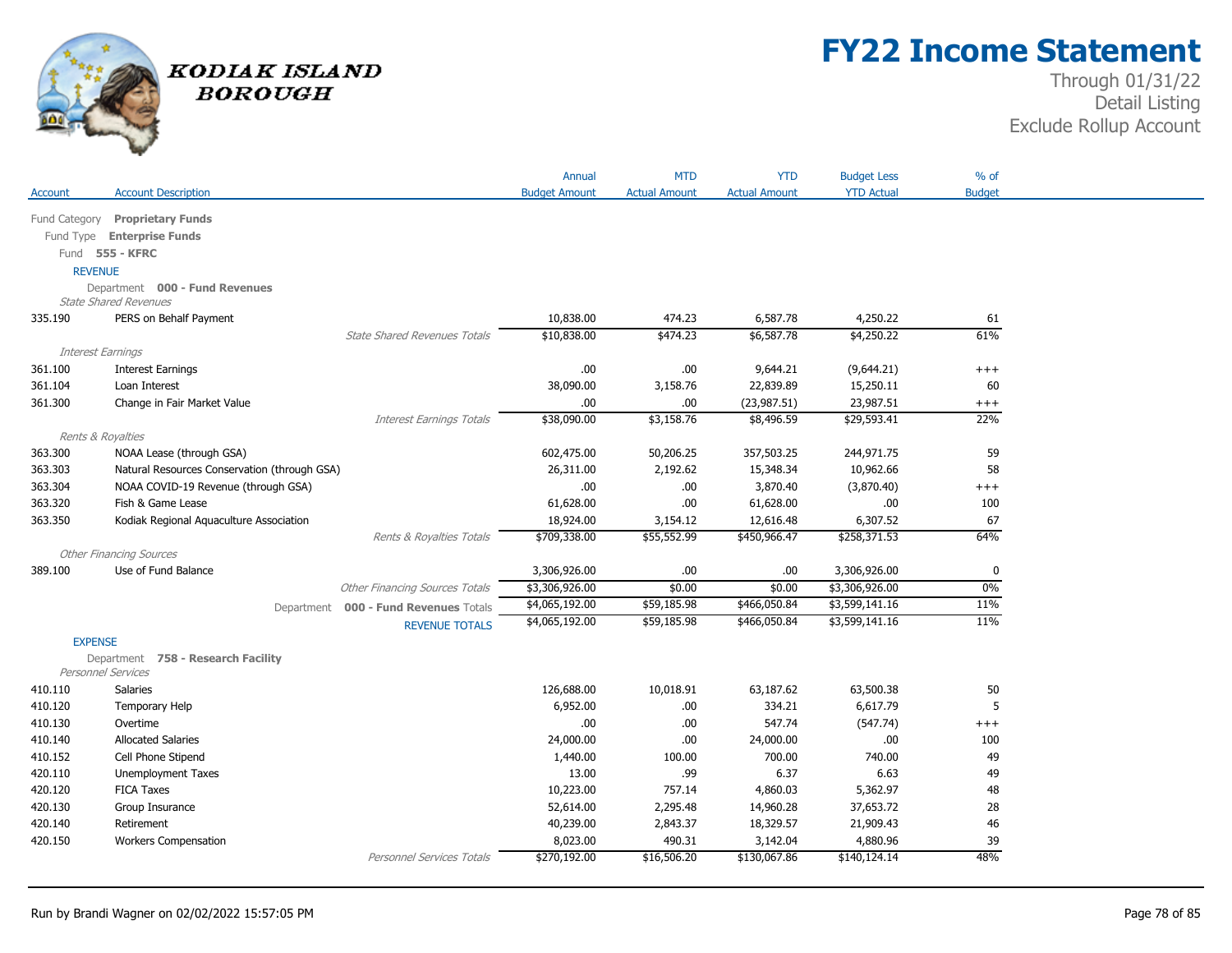

## **FY22 Income Statement**

|                  |                                    |                                 | Annual               | <b>MTD</b>           | <b>YTD</b>           | <b>Budget Less</b> | $%$ of         |
|------------------|------------------------------------|---------------------------------|----------------------|----------------------|----------------------|--------------------|----------------|
| Account          | <b>Account Description</b>         |                                 | <b>Budget Amount</b> | <b>Actual Amount</b> | <b>Actual Amount</b> | <b>YTD Actual</b>  | <b>Budget</b>  |
| Fund Category    | <b>Proprietary Funds</b>           |                                 |                      |                      |                      |                    |                |
|                  | Fund Type Enterprise Funds         |                                 |                      |                      |                      |                    |                |
|                  | Fund 555 - KFRC                    |                                 |                      |                      |                      |                    |                |
| <b>EXPENSE</b>   |                                    |                                 |                      |                      |                      |                    |                |
|                  | Department 758 - Research Facility |                                 |                      |                      |                      |                    |                |
| Legal Services   |                                    |                                 |                      |                      |                      |                    |                |
| 431.120          | Legal Fees                         |                                 | .00                  | .00.                 | 3,092.00             | (3,092.00)         | $^{+++}$       |
|                  |                                    | Legal Services Totals           | \$0.00               | \$0.00               | \$3,092.00           | $($ \$3,092.00)    | $+++$          |
|                  | Support Goods & Services           |                                 |                      |                      |                      |                    |                |
| 450.100          | <b>Office Supplies</b>             |                                 | 600.00               | .00.                 | 101.46               | 498.54             | 17             |
| 450.110          | <b>Operating Supplies</b>          |                                 | 2,000.00             | .00                  | .00.                 | 2,000.00           | $\mathbf 0$    |
| 450.160          | Furniture / Fixtures               |                                 | 4,000.00             | .00.                 | .00                  | 4,000.00           | 0              |
| 450.224          | Insurance Coverage Discounts       |                                 | .00                  | .00.                 | (7,044.00)           | 7,044.00           | $^{+++}$       |
| 450.270          | Continuing Education               |                                 | 2,000.00             | .00                  | 142.50               | 1,857.50           | $\overline{7}$ |
| 450.340          | Telephone                          |                                 | 2,000.00             | 43.23                | 932.97               | 1,067.03           | 47             |
| 450.365          | Fuel - Vehicle                     |                                 | 1,200.00             | 65.14                | 740.28               | 459.72             | 62             |
| 450.435          | Maint Agreements                   |                                 | 15,000.00            | 350.00               | 4,895.48             | 10,104.52          | 33             |
| 450.440          | Auto Maint & Repairs               |                                 | 1,500.00             | .00.                 | 130.98               | 1,369.02           | 9              |
| 450.461          | Safety Supplies                    |                                 | 3,000.00             | 25.26                | 25.26                | 2,974.74           | $\mathbf{1}$   |
| 450.540          | Clothing Allowance                 |                                 | 700.00               | .00.                 | 532.09               | 167.91             | 76             |
|                  |                                    | Support Goods & Services Totals | \$32,000.00          | \$483.63             | \$457.02             | \$31,542.98        | $1\%$          |
| Capital Projects |                                    |                                 |                      |                      |                      |                    |                |
| 452.140          | <b>Design Services</b>             |                                 | .00                  | .00                  | .00                  | .00                | $^{+++}$       |
|                  |                                    | Capital Projects Totals         | \$0.00               | \$0.00               | \$0.00               | \$0.00             | $+++$          |
| Depreciation     |                                    |                                 |                      |                      |                      |                    |                |
| 472.020          | Depr -Buildings                    |                                 | 595,000.00           | .00                  | .00                  | 595,000.00         | $\pmb{0}$      |
| 472.030          | Depr- Site Improvement             |                                 | 102,000.00           | .00.                 | .00.                 | 102,000.00         | 0              |
|                  |                                    | <b>Depreciation Totals</b>      | \$697,000.00         | \$0.00               | \$0.00               | \$697,000.00       | $0\%$          |
|                  | Cleaning / Janitor / Etc           |                                 |                      |                      |                      |                    |                |
| 480.120          | Supplies                           |                                 | 1,000.00             | .00.                 | .00.                 | 1,000.00           | 0              |
| 480.130          | <b>Contracted Services</b>         |                                 | 75,000.00            | 3,600.63             | 22,088.78            | 52,911.22          | 29             |
| 480.140          | Aquarium Cleaning                  |                                 | 500.00               | .00                  | .00                  | 500.00             | $\mathbf 0$    |
|                  |                                    | Cleaning / Janitor / Etc Totals | \$76,500.00          | \$3,600.63           | \$22,088.78          | \$54,411.22        | 29%            |
| Heating          |                                    |                                 |                      |                      |                      |                    |                |
| 481.120          | Fuel                               |                                 | 25,000.00            | .00                  | 3,627.15             | 21,372.85          | 15             |
| 481.130          | System Maint & Repair              |                                 | 10,000.00            | .00.                 | .00.                 | 10,000.00          | 0              |
|                  |                                    | <b>Heating Totals</b>           | \$35,000.00          | \$0.00               | \$3,627.15           | \$31,372.85        | 10%            |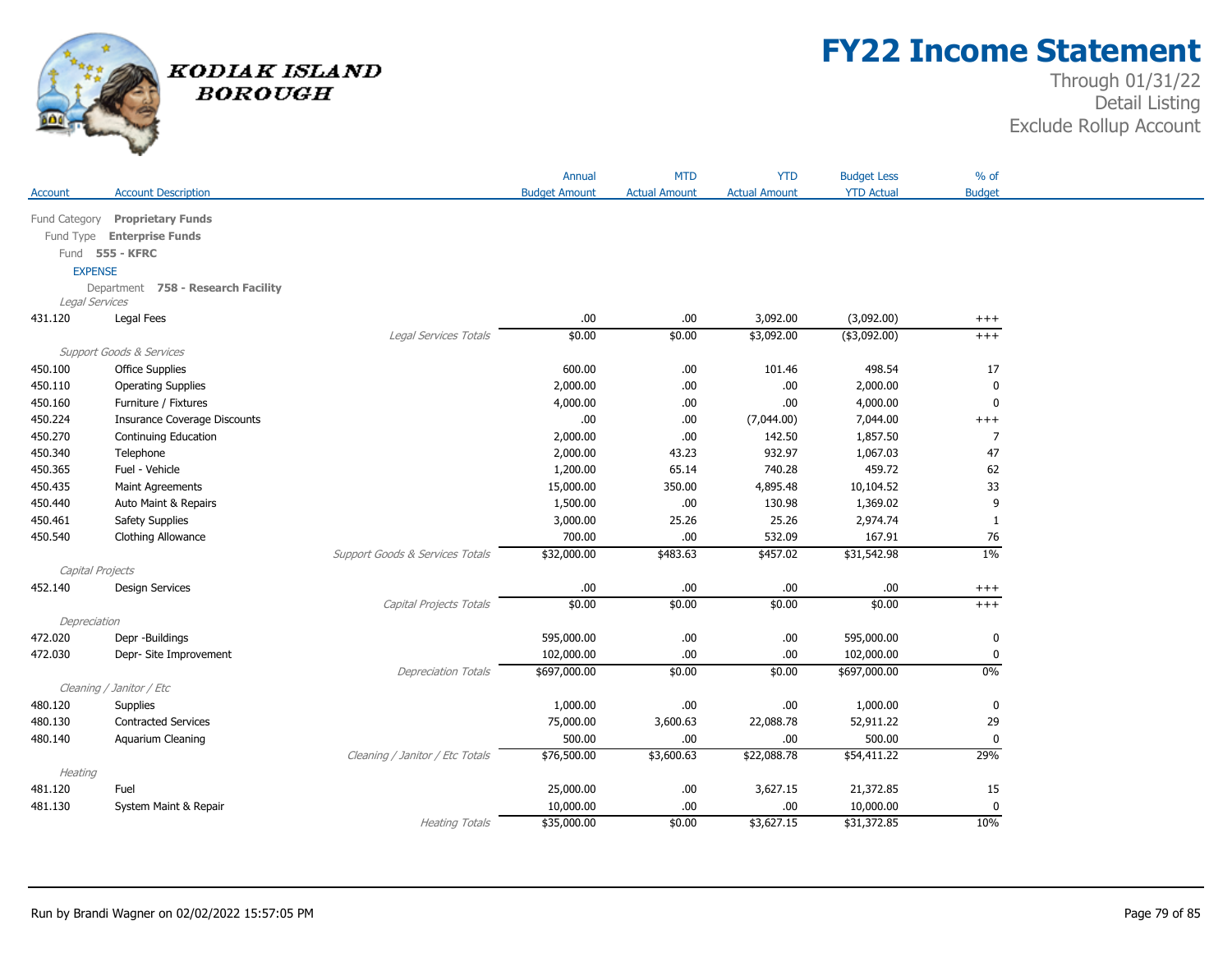

## **FY22 Income Statement**

|                         |                                               |                                               | Annual               | <b>MTD</b>           | <b>YTD</b>           | <b>Budget Less</b> | $%$ of         |
|-------------------------|-----------------------------------------------|-----------------------------------------------|----------------------|----------------------|----------------------|--------------------|----------------|
| Account                 | <b>Account Description</b>                    |                                               | <b>Budget Amount</b> | <b>Actual Amount</b> | <b>Actual Amount</b> | <b>YTD Actual</b>  | <b>Budget</b>  |
| Fund Category           | <b>Proprietary Funds</b>                      |                                               |                      |                      |                      |                    |                |
|                         | Fund Type Enterprise Funds                    |                                               |                      |                      |                      |                    |                |
|                         | Fund 555 - KFRC                               |                                               |                      |                      |                      |                    |                |
|                         |                                               |                                               |                      |                      |                      |                    |                |
| <b>EXPENSE</b>          |                                               |                                               |                      |                      |                      |                    |                |
| Electrical              | Department 758 - Research Facility            |                                               |                      |                      |                      |                    |                |
| 482.110                 | Electrical - Light & Power                    |                                               | 170,000.00           | 21,975.03            | 99,241.07            | 70,758.93          | 58             |
| 482.120                 | Replacement Parts                             |                                               | 5,000.00             | .00                  | .00.                 | 5,000.00           | $\pmb{0}$      |
| 482.140                 | System Maint & Repair                         |                                               | 10,000.00            | .00.                 | 823.60               | 9,176.40           | 8              |
|                         |                                               | <b>Electrical Totals</b>                      | \$185,000.00         | \$21,975.03          | \$100,064.67         | \$84,935.33        | 54%            |
| Plumbing                |                                               |                                               |                      |                      |                      |                    |                |
| 483.110                 | Water                                         |                                               | 30,000.00            | 1,721.30             | 14,163.71            | 15,836.29          | 47             |
| 483.120                 | Supplies                                      |                                               | 3,000.00             | .00.                 | .00.                 | 3,000.00           | 0              |
| 483.130                 | System Maint & Repair                         |                                               | 10,000.00            | .00.                 | 325.93               | 9,674.07           | 3              |
| 483.140                 | Sea Water Pump Repairs                        |                                               | 75,000.00            | .00.                 | 140.20               | 74,859.80          | 0              |
|                         |                                               | Plumbing Totals                               | \$118,000.00         | \$1,721.30           | \$14,629.84          | \$103,370.16       | 12%            |
| Air Conditioning        |                                               |                                               |                      |                      |                      |                    |                |
| 484.110                 | Utilities - Ventilate                         |                                               | 4,000.00             | .00.                 | 3,950.00             | 50.00              | 99             |
| 484.120                 | System Maint & Repair                         |                                               | 10,000.00            | .00.                 | .00                  | 10,000.00          | 0              |
|                         |                                               | Air Conditioning Totals                       | \$14,000.00          | \$0.00               | \$3,950.00           | \$10,050.00        | 28%            |
| Elevators               |                                               |                                               |                      |                      |                      |                    |                |
| 485.120                 | System Maint & Repair                         |                                               | 20,000.00            | .00                  | 464.76               | 19,535.24          | $\overline{2}$ |
|                         |                                               | Elevators Totals                              | \$20,000.00          | \$0.00               | \$464.76             | \$19,535.24        | 2%             |
| Miscellaneous           |                                               |                                               |                      |                      |                      |                    |                |
| 486.140                 | Lawn / Landscape Maint                        |                                               | 5,000.00             | .00.                 | .00.                 | 5,000.00           | $\bf{0}$       |
| 486.170                 | Machinery / Equipment                         |                                               | 25,000.00            | .00                  | .00                  | 25,000.00          | $\pmb{0}$      |
| 486.220                 | Insurance & Bonding                           |                                               | 18,000.00            | .00.                 | 25,318.00            | (7,318.00)         | 141            |
| 486.340                 | Telephone                                     |                                               | 6,000.00             | 841.06               | 3,250.20             | 2,749.80           | 54             |
| 486.380                 | Snow Removal / Disposal                       |                                               | 15,000.00            | .00.                 | 2,400.00             | 12,600.00          | 16             |
| 486.390                 | <b>Refuse Collection</b>                      |                                               | 8,500.00             | 555.66               | 3,508.96             | 4,991.04           | 41             |
| 486.430                 | Maint & Repairs                               |                                               | 15,000.00            | 1,267.81             | 2,618.06             | 12,381.94          | 17             |
| 486.436                 | R&R Repair and Maintenance                    |                                               | .00                  | .00.                 | 127.69               | (127.69)           | $^{+++}$       |
|                         |                                               | Miscellaneous Totals                          | \$92,500.00          | \$2,664.53           | \$37,222.91          | \$55,277.09        | 40%            |
| <b>Building Repairs</b> |                                               |                                               |                      |                      |                      |                    |                |
| 487.430                 | <b>Building Maint &amp; Repairs</b>           |                                               | 25,000.00            | 1,323.00             | 1,882.65             | 23,117.35          | 8              |
|                         |                                               | <b>Building Repairs Totals</b>                | \$25,000.00          | \$1,323.00           | \$1,882.65           | \$23,117.35        | 8%             |
|                         | <b>Operating Transfers / Capital Projects</b> |                                               |                      |                      |                      |                    |                |
| 494.276                 | Transfer Out - Fund 276                       |                                               | 2,500,000.00         | .00                  | .00.                 | 2,500,000.00       | 0              |
|                         |                                               | Operating Transfers / Capital Projects Totals | \$2,500,000.00       | \$0.00               | \$0.00               | \$2,500,000.00     | 0%             |
|                         |                                               |                                               |                      |                      |                      |                    |                |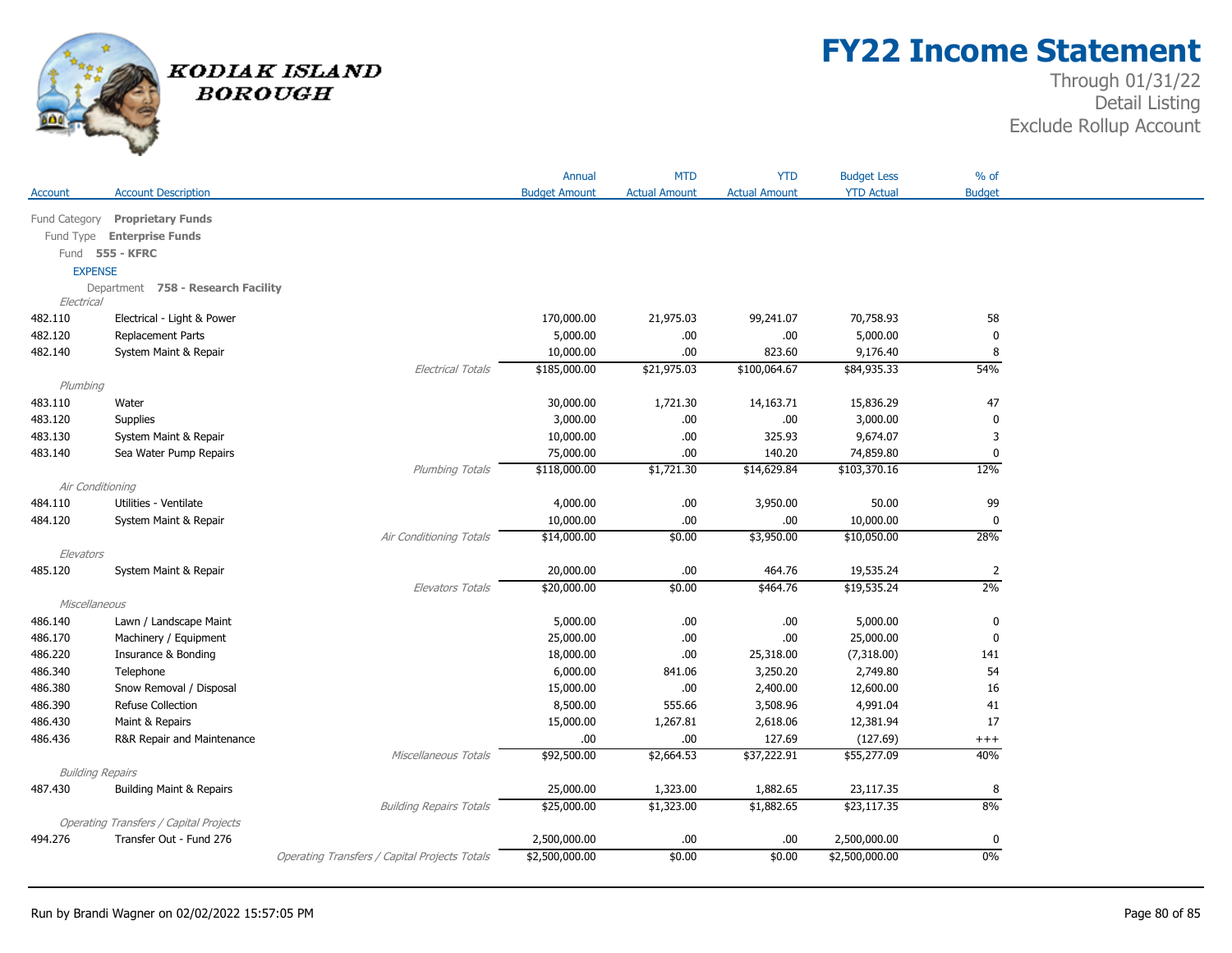

## **FY22 Income Statement**

|                                           |                                                          | Annual               | <b>MTD</b>           | <b>YTD</b>           | <b>Budget Less</b> | $%$ of        |
|-------------------------------------------|----------------------------------------------------------|----------------------|----------------------|----------------------|--------------------|---------------|
| <b>Account Description</b><br>Account     |                                                          | <b>Budget Amount</b> | <b>Actual Amount</b> | <b>Actual Amount</b> | <b>YTD Actual</b>  | <b>Budget</b> |
|                                           |                                                          |                      |                      |                      |                    |               |
| <b>Proprietary Funds</b><br>Fund Category |                                                          |                      |                      |                      |                    |               |
| Fund Type Enterprise Funds                |                                                          |                      |                      |                      |                    |               |
| 555 - KFRC<br>Fund                        |                                                          |                      |                      |                      |                    |               |
| <b>EXPENSE</b>                            |                                                          |                      |                      |                      |                    |               |
|                                           | Department 758 - Research Facility Totals                | \$4,065,192.00       | \$48,274.32          | \$317,547.64         | \$3,747,644.36     | 8%            |
|                                           | <b>EXPENSE TOTALS</b>                                    | \$4,065,192.00       | \$48,274.32          | \$317,547.64         | \$3,747,644.36     | 8%            |
|                                           |                                                          |                      |                      |                      |                    |               |
|                                           | 555 - KFRC Totals<br>Fund                                |                      |                      |                      |                    |               |
|                                           | <b>REVENUE TOTALS</b>                                    | 4,065,192.00         | 59,185.98            | 466,050.84           | 3,599,141.16       | 11%           |
|                                           |                                                          | 4,065,192.00         | 48,274.32            | 317,547.64           | 3,747,644.36       | 8%            |
|                                           | <b>EXPENSE TOTALS</b><br>Fund 555 - KFRC Net Gain (Loss) | \$0.00               | \$10,911.66          | \$148,503.20         | \$148,503.20       | $^{+++}$      |
|                                           |                                                          |                      |                      |                      |                    |               |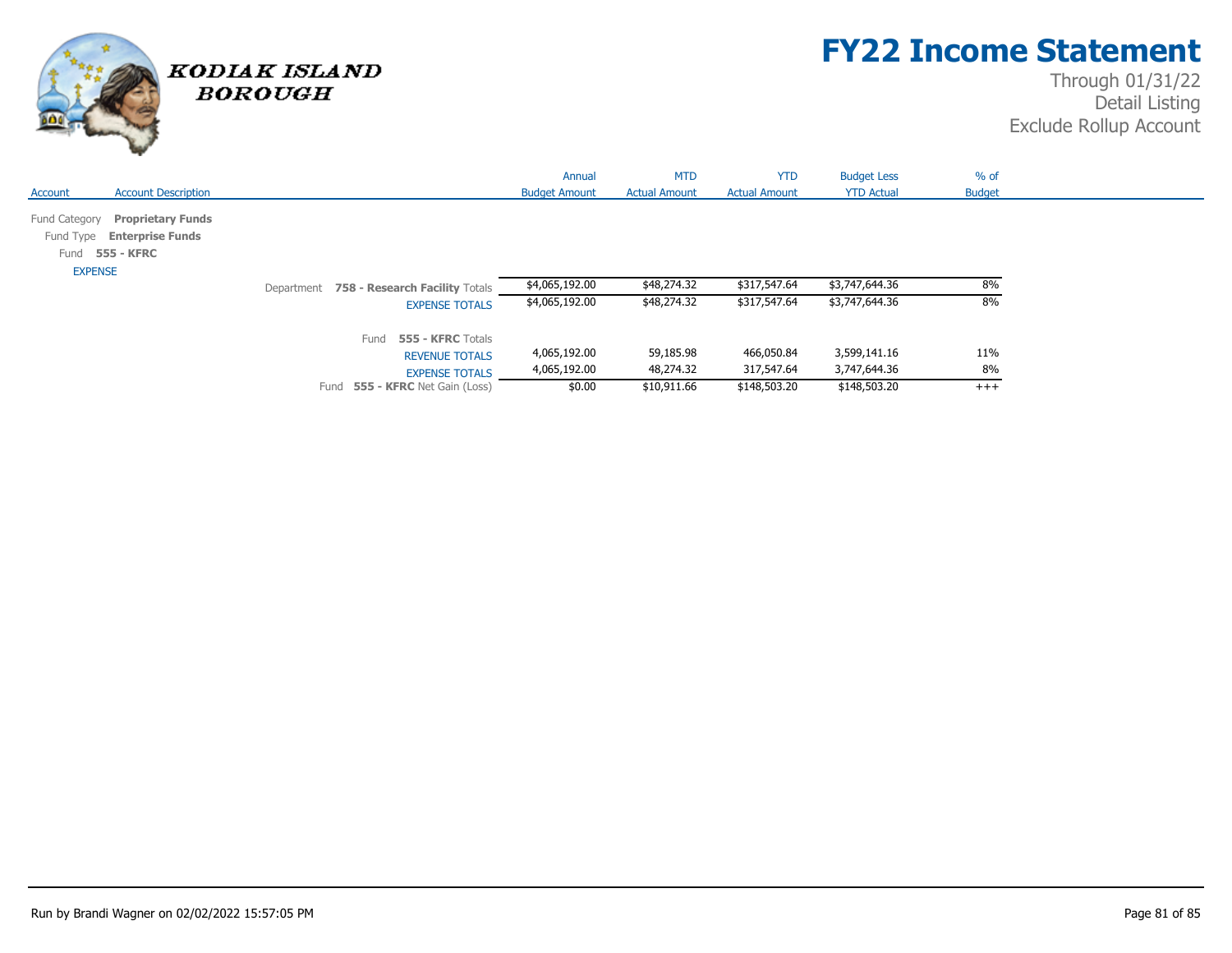

# **FY22 Income Statement**

| <b>YTD Actual</b><br><b>Account Description</b><br><b>Budget Amount</b><br><b>Actual Amount</b><br><b>Actual Amount</b><br><b>Budget</b><br>Account<br>Fund Category<br><b>Proprietary Funds</b><br>Fund Type Enterprise Funds<br>Fund 556 - Research Court Apartments<br><b>REVENUE</b><br>Department 000 - Fund Revenues<br><b>State Shared Revenues</b><br>PERS on Behalf Payment<br>684.00<br>.00.<br>.00.<br>684.00<br>335.190<br>0<br>\$0.00<br>\$0.00<br>$0\%$<br>\$684.00<br>\$684.00<br><b>State Shared Revenues Totals</b><br><b>Interest Earnings</b><br>.00<br>.00.<br>313.88<br>(313.88)<br>361.100<br><b>Interest Earnings</b><br>$^{+++}$<br>794.21<br>361.300<br>Change in Fair Market Value<br>.00<br>.00.<br>(794.21)<br>$^{+++}$<br>\$0.00<br>\$0.00<br>\$480.33<br><b>Interest Earnings Totals</b><br>$(*480.33)$<br>$^{+++}$<br>Rents & Royalties<br>73,800.00<br>48,507.92<br>25,292.08<br>363.321<br>Apartment Rent<br>8,905.00<br>66<br>66%<br>\$73,800.00<br>\$8,905.00<br>\$48,507.92<br>Rents & Royalties Totals<br>\$25,292.08<br><b>Other Financing Sources</b><br>Use of Fund Balance<br>5,150.00<br>0<br>389.100<br>5,150.00<br>.00.<br>.00.<br>\$5,150.00<br>$0\%$<br><b>Other Financing Sources Totals</b><br>\$5,150.00<br>\$0.00<br>\$0.00 |
|-------------------------------------------------------------------------------------------------------------------------------------------------------------------------------------------------------------------------------------------------------------------------------------------------------------------------------------------------------------------------------------------------------------------------------------------------------------------------------------------------------------------------------------------------------------------------------------------------------------------------------------------------------------------------------------------------------------------------------------------------------------------------------------------------------------------------------------------------------------------------------------------------------------------------------------------------------------------------------------------------------------------------------------------------------------------------------------------------------------------------------------------------------------------------------------------------------------------------------------------------------------------------------|
|                                                                                                                                                                                                                                                                                                                                                                                                                                                                                                                                                                                                                                                                                                                                                                                                                                                                                                                                                                                                                                                                                                                                                                                                                                                                               |
|                                                                                                                                                                                                                                                                                                                                                                                                                                                                                                                                                                                                                                                                                                                                                                                                                                                                                                                                                                                                                                                                                                                                                                                                                                                                               |
|                                                                                                                                                                                                                                                                                                                                                                                                                                                                                                                                                                                                                                                                                                                                                                                                                                                                                                                                                                                                                                                                                                                                                                                                                                                                               |
|                                                                                                                                                                                                                                                                                                                                                                                                                                                                                                                                                                                                                                                                                                                                                                                                                                                                                                                                                                                                                                                                                                                                                                                                                                                                               |
|                                                                                                                                                                                                                                                                                                                                                                                                                                                                                                                                                                                                                                                                                                                                                                                                                                                                                                                                                                                                                                                                                                                                                                                                                                                                               |
|                                                                                                                                                                                                                                                                                                                                                                                                                                                                                                                                                                                                                                                                                                                                                                                                                                                                                                                                                                                                                                                                                                                                                                                                                                                                               |
|                                                                                                                                                                                                                                                                                                                                                                                                                                                                                                                                                                                                                                                                                                                                                                                                                                                                                                                                                                                                                                                                                                                                                                                                                                                                               |
|                                                                                                                                                                                                                                                                                                                                                                                                                                                                                                                                                                                                                                                                                                                                                                                                                                                                                                                                                                                                                                                                                                                                                                                                                                                                               |
|                                                                                                                                                                                                                                                                                                                                                                                                                                                                                                                                                                                                                                                                                                                                                                                                                                                                                                                                                                                                                                                                                                                                                                                                                                                                               |
|                                                                                                                                                                                                                                                                                                                                                                                                                                                                                                                                                                                                                                                                                                                                                                                                                                                                                                                                                                                                                                                                                                                                                                                                                                                                               |
|                                                                                                                                                                                                                                                                                                                                                                                                                                                                                                                                                                                                                                                                                                                                                                                                                                                                                                                                                                                                                                                                                                                                                                                                                                                                               |
|                                                                                                                                                                                                                                                                                                                                                                                                                                                                                                                                                                                                                                                                                                                                                                                                                                                                                                                                                                                                                                                                                                                                                                                                                                                                               |
|                                                                                                                                                                                                                                                                                                                                                                                                                                                                                                                                                                                                                                                                                                                                                                                                                                                                                                                                                                                                                                                                                                                                                                                                                                                                               |
|                                                                                                                                                                                                                                                                                                                                                                                                                                                                                                                                                                                                                                                                                                                                                                                                                                                                                                                                                                                                                                                                                                                                                                                                                                                                               |
|                                                                                                                                                                                                                                                                                                                                                                                                                                                                                                                                                                                                                                                                                                                                                                                                                                                                                                                                                                                                                                                                                                                                                                                                                                                                               |
|                                                                                                                                                                                                                                                                                                                                                                                                                                                                                                                                                                                                                                                                                                                                                                                                                                                                                                                                                                                                                                                                                                                                                                                                                                                                               |
|                                                                                                                                                                                                                                                                                                                                                                                                                                                                                                                                                                                                                                                                                                                                                                                                                                                                                                                                                                                                                                                                                                                                                                                                                                                                               |
|                                                                                                                                                                                                                                                                                                                                                                                                                                                                                                                                                                                                                                                                                                                                                                                                                                                                                                                                                                                                                                                                                                                                                                                                                                                                               |
|                                                                                                                                                                                                                                                                                                                                                                                                                                                                                                                                                                                                                                                                                                                                                                                                                                                                                                                                                                                                                                                                                                                                                                                                                                                                               |
| \$48,027.59<br>\$31,606.41<br>60%<br>\$79,634.00<br>\$8,905.00<br>Department 000 - Fund Revenues Totals                                                                                                                                                                                                                                                                                                                                                                                                                                                                                                                                                                                                                                                                                                                                                                                                                                                                                                                                                                                                                                                                                                                                                                       |
| \$79,634.00<br>60%<br>\$8,905.00<br>\$48,027.59<br>\$31,606.41<br><b>REVENUE TOTALS</b>                                                                                                                                                                                                                                                                                                                                                                                                                                                                                                                                                                                                                                                                                                                                                                                                                                                                                                                                                                                                                                                                                                                                                                                       |
| <b>EXPENSE</b>                                                                                                                                                                                                                                                                                                                                                                                                                                                                                                                                                                                                                                                                                                                                                                                                                                                                                                                                                                                                                                                                                                                                                                                                                                                                |
| Department 759 - Apartments                                                                                                                                                                                                                                                                                                                                                                                                                                                                                                                                                                                                                                                                                                                                                                                                                                                                                                                                                                                                                                                                                                                                                                                                                                                   |
| Personnel Services                                                                                                                                                                                                                                                                                                                                                                                                                                                                                                                                                                                                                                                                                                                                                                                                                                                                                                                                                                                                                                                                                                                                                                                                                                                            |
| 7,560.00<br>290.42<br>3,923.85<br>3,636.15<br>410.110<br><b>Salaries</b><br>52                                                                                                                                                                                                                                                                                                                                                                                                                                                                                                                                                                                                                                                                                                                                                                                                                                                                                                                                                                                                                                                                                                                                                                                                |
| 870.00<br>870.00<br>$\mathbf 0$<br>410.120<br>.00.<br>.00<br>Temporary Help                                                                                                                                                                                                                                                                                                                                                                                                                                                                                                                                                                                                                                                                                                                                                                                                                                                                                                                                                                                                                                                                                                                                                                                                   |
| 420.110<br>1.00<br>.02<br>3.45<br>(2.45)<br>345<br>Unemployment Taxes                                                                                                                                                                                                                                                                                                                                                                                                                                                                                                                                                                                                                                                                                                                                                                                                                                                                                                                                                                                                                                                                                                                                                                                                         |
| 355.57<br>420.120<br><b>FICA Taxes</b><br>645.00<br>21.39<br>289.43<br>45                                                                                                                                                                                                                                                                                                                                                                                                                                                                                                                                                                                                                                                                                                                                                                                                                                                                                                                                                                                                                                                                                                                                                                                                     |
| 420.130<br>3,330.00<br>119.89<br>848.22<br>2,481.78<br>25<br>Group Insurance                                                                                                                                                                                                                                                                                                                                                                                                                                                                                                                                                                                                                                                                                                                                                                                                                                                                                                                                                                                                                                                                                                                                                                                                  |
| 420.140<br>2,538.00<br>63.51<br>866.84<br>1,671.16<br>34<br>Retirement                                                                                                                                                                                                                                                                                                                                                                                                                                                                                                                                                                                                                                                                                                                                                                                                                                                                                                                                                                                                                                                                                                                                                                                                        |
| 420.150<br>390.00<br>12.54<br>158.09<br>231.91<br>41<br><b>Workers Compensation</b><br>40%<br>Personnel Services Totals<br>\$15,334.00<br>\$507.77<br>\$6,089.88<br>\$9,244.12                                                                                                                                                                                                                                                                                                                                                                                                                                                                                                                                                                                                                                                                                                                                                                                                                                                                                                                                                                                                                                                                                                |
| Legal Services                                                                                                                                                                                                                                                                                                                                                                                                                                                                                                                                                                                                                                                                                                                                                                                                                                                                                                                                                                                                                                                                                                                                                                                                                                                                |
| 60.00<br>Legal Fees<br>.00<br>.00<br>(60.00)<br>431.120<br>$^{+++}$                                                                                                                                                                                                                                                                                                                                                                                                                                                                                                                                                                                                                                                                                                                                                                                                                                                                                                                                                                                                                                                                                                                                                                                                           |
| \$0.00<br>$($ \$60.00)<br>Legal Services Totals<br>\$0.00<br>\$60.00<br>$+++$                                                                                                                                                                                                                                                                                                                                                                                                                                                                                                                                                                                                                                                                                                                                                                                                                                                                                                                                                                                                                                                                                                                                                                                                 |
| Support Goods & Services                                                                                                                                                                                                                                                                                                                                                                                                                                                                                                                                                                                                                                                                                                                                                                                                                                                                                                                                                                                                                                                                                                                                                                                                                                                      |
| 450.221<br>Property Insurance<br>.00<br>.00.<br>3,696.00<br>(3,696.00)<br>$^{+++}$                                                                                                                                                                                                                                                                                                                                                                                                                                                                                                                                                                                                                                                                                                                                                                                                                                                                                                                                                                                                                                                                                                                                                                                            |
| 450.222<br>General Liablity Insurance Coverage<br>.00<br>.00.<br>118.00<br>(118.00)<br>$^{+++}$                                                                                                                                                                                                                                                                                                                                                                                                                                                                                                                                                                                                                                                                                                                                                                                                                                                                                                                                                                                                                                                                                                                                                                               |
| 450.224<br><b>Insurance Coverage Discounts</b><br>.00<br>.00.<br>(1,061.00)<br>1,061.00<br>$^{+++}$                                                                                                                                                                                                                                                                                                                                                                                                                                                                                                                                                                                                                                                                                                                                                                                                                                                                                                                                                                                                                                                                                                                                                                           |
| 450.340<br>Telephone<br>.00<br>.00<br>673.59<br>(673.59)<br>$^{+++}$                                                                                                                                                                                                                                                                                                                                                                                                                                                                                                                                                                                                                                                                                                                                                                                                                                                                                                                                                                                                                                                                                                                                                                                                          |
| \$0.00<br>\$0.00<br>\$3,426.59<br>Support Goods & Services Totals<br>(\$3,426.59)<br>$^{+++}$                                                                                                                                                                                                                                                                                                                                                                                                                                                                                                                                                                                                                                                                                                                                                                                                                                                                                                                                                                                                                                                                                                                                                                                 |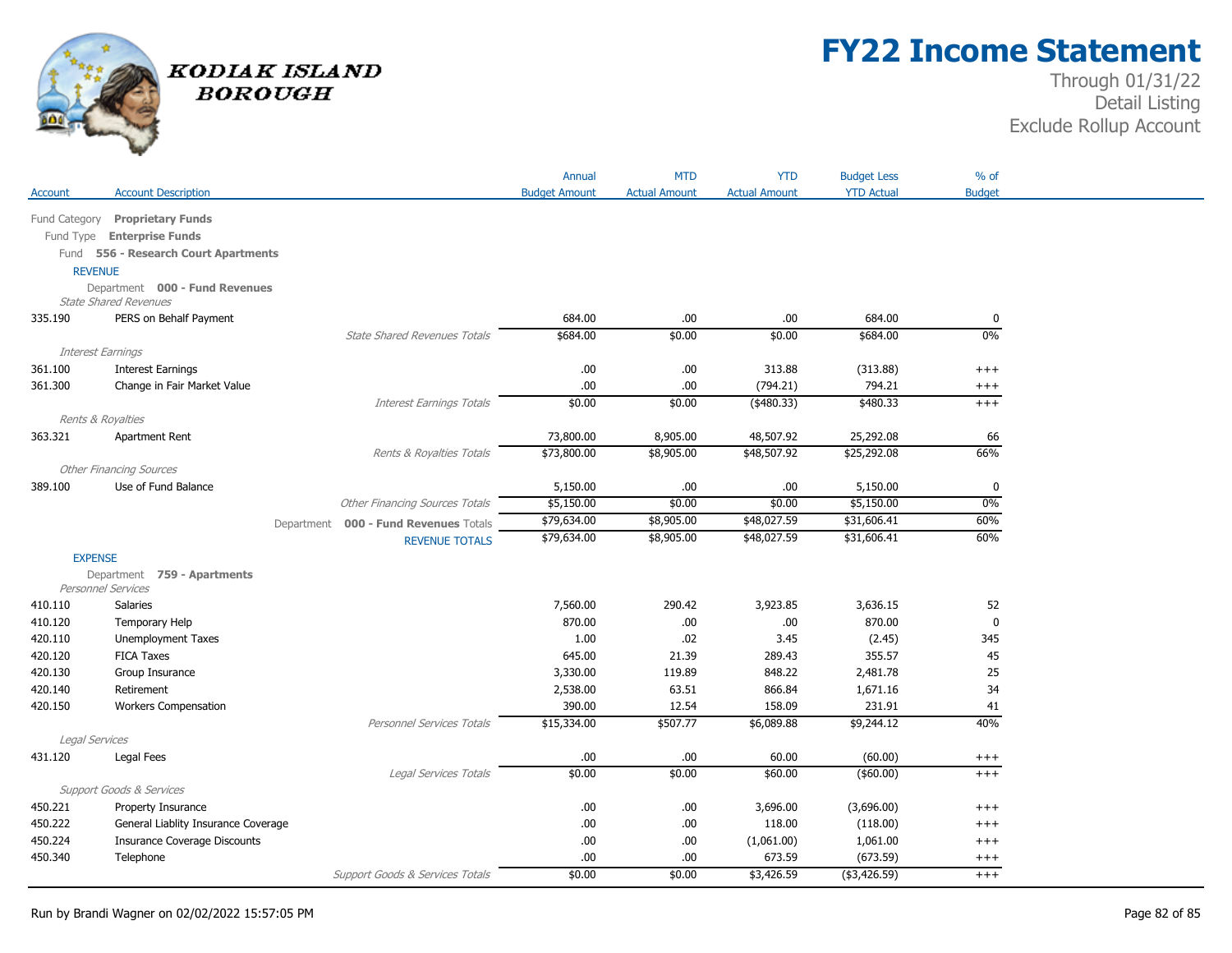

## **FY22 Income Statement**

|                    |                                      |                                                      | Annual               | <b>MTD</b>           | <b>YTD</b>           | <b>Budget Less</b> | $%$ of        |
|--------------------|--------------------------------------|------------------------------------------------------|----------------------|----------------------|----------------------|--------------------|---------------|
| Account            | <b>Account Description</b>           |                                                      | <b>Budget Amount</b> | <b>Actual Amount</b> | <b>Actual Amount</b> | <b>YTD Actual</b>  | <b>Budget</b> |
| Fund Category      | <b>Proprietary Funds</b>             |                                                      |                      |                      |                      |                    |               |
|                    | Fund Type Enterprise Funds           |                                                      |                      |                      |                      |                    |               |
|                    | Fund 556 - Research Court Apartments |                                                      |                      |                      |                      |                    |               |
| <b>EXPENSE</b>     |                                      |                                                      |                      |                      |                      |                    |               |
|                    | Department 759 - Apartments          |                                                      |                      |                      |                      |                    |               |
|                    | Cleaning / Janitor / Etc             |                                                      |                      |                      |                      |                    |               |
| 480.130            | <b>Contracted Services</b>           |                                                      | 5,000.00             | 384.07               | 1,877.87             | 3,122.13           | 38            |
|                    |                                      | Cleaning / Janitor / Etc Totals                      | \$5,000.00           | \$384.07             | \$1,877.87           | \$3,122.13         | 38%           |
| Heating            |                                      |                                                      |                      |                      |                      |                    |               |
| 481.120            | Fuel                                 |                                                      | 10,000.00            | .00.                 | 4,863.63             | 5,136.37           | 49            |
| 481.130            | System Maint & Repair                |                                                      | 1,500.00             | .00                  | .00                  | 1,500.00           | 0             |
|                    |                                      | <b>Heating Totals</b>                                | \$11,500.00          | \$0.00               | \$4,863.63           | \$6,636.37         | 42%           |
| Electrical         |                                      |                                                      |                      |                      |                      |                    |               |
| 482.110            | Electrical - Light & Power           |                                                      | 5,000.00             | 556.36               | 2,881.61             | 2,118.39           | 58            |
| 482.120            | Replacement Parts                    |                                                      | 500.00               | .00                  | .00                  | 500.00             | 0             |
| 482.140            | System Maint & Repair                |                                                      | 5,000.00             | .00                  | .00.                 | 5,000.00           | $\mathbf 0$   |
|                    |                                      | <b>Electrical Totals</b>                             | \$10,500.00          | \$556.36             | \$2,881.61           | \$7,618.39         | 27%           |
| Plumbing           |                                      |                                                      |                      |                      |                      |                    |               |
| 483.110<br>483.120 | Water                                |                                                      | 10,000.00<br>500.00  | 668.59               | 3,995.24<br>182.75   | 6,004.76<br>317.25 | 40            |
| 483.130            | Supplies<br>System Maint & Repair    |                                                      | 5,000.00             | .00<br>.00           | 257.98               | 4,742.02           | 37<br>5       |
|                    |                                      | Plumbing Totals                                      | \$15,500.00          | \$668.59             | \$4,435.97           | \$11,064.03        | 29%           |
| Miscellaneous      |                                      |                                                      |                      |                      |                      |                    |               |
| 486.140            | Lawn / Landscape Maint               |                                                      | 5,000.00             | .00                  | .00                  | 5,000.00           | $\pmb{0}$     |
| 486.150            | Other                                |                                                      | .00                  | 291.28               | 1,393.78             | (1, 393.78)        | $^{+++}$      |
| 486.220            | Insurance & Bonding                  |                                                      | 1,800.00             | .00.                 | .00                  | 1,800.00           | 0             |
| 486.390            | <b>Refuse Collection</b>             |                                                      | 5,000.00             | .00                  | .00                  | 5,000.00           | 0             |
| 486.430            | Maint & Repairs                      |                                                      | 10,000.00            | .00                  | 23.09                | 9,976.91           | $\mathbf 0$   |
|                    |                                      | Miscellaneous Totals                                 | \$21,800.00          | \$291.28             | \$1,416.87           | \$20,383.13        | 6%            |
|                    |                                      | Department 759 - Apartments Totals                   | \$79,634.00          | \$2,408.07           | \$25,052.42          | \$54,581.58        | 31%           |
|                    |                                      | <b>EXPENSE TOTALS</b>                                | \$79,634.00          | \$2,408.07           | \$25,052.42          | \$54,581.58        | 31%           |
|                    |                                      |                                                      |                      |                      |                      |                    |               |
|                    |                                      | 556 - Research Court Apartments Totals<br>Fund       |                      |                      |                      |                    |               |
|                    |                                      | <b>REVENUE TOTALS</b>                                | 79,634.00            | 8,905.00             | 48,027.59            | 31,606.41          | 60%           |
|                    |                                      | <b>EXPENSE TOTALS</b>                                | 79,634.00            | 2,408.07             | 25,052.42            | 54,581.58          | 31%           |
|                    |                                      | Fund 556 - Research Court Apartments Net Gain (Loss) | \$0.00               | \$6,496.93           | \$22,975.17          | \$22,975.17        | $^{+++}$      |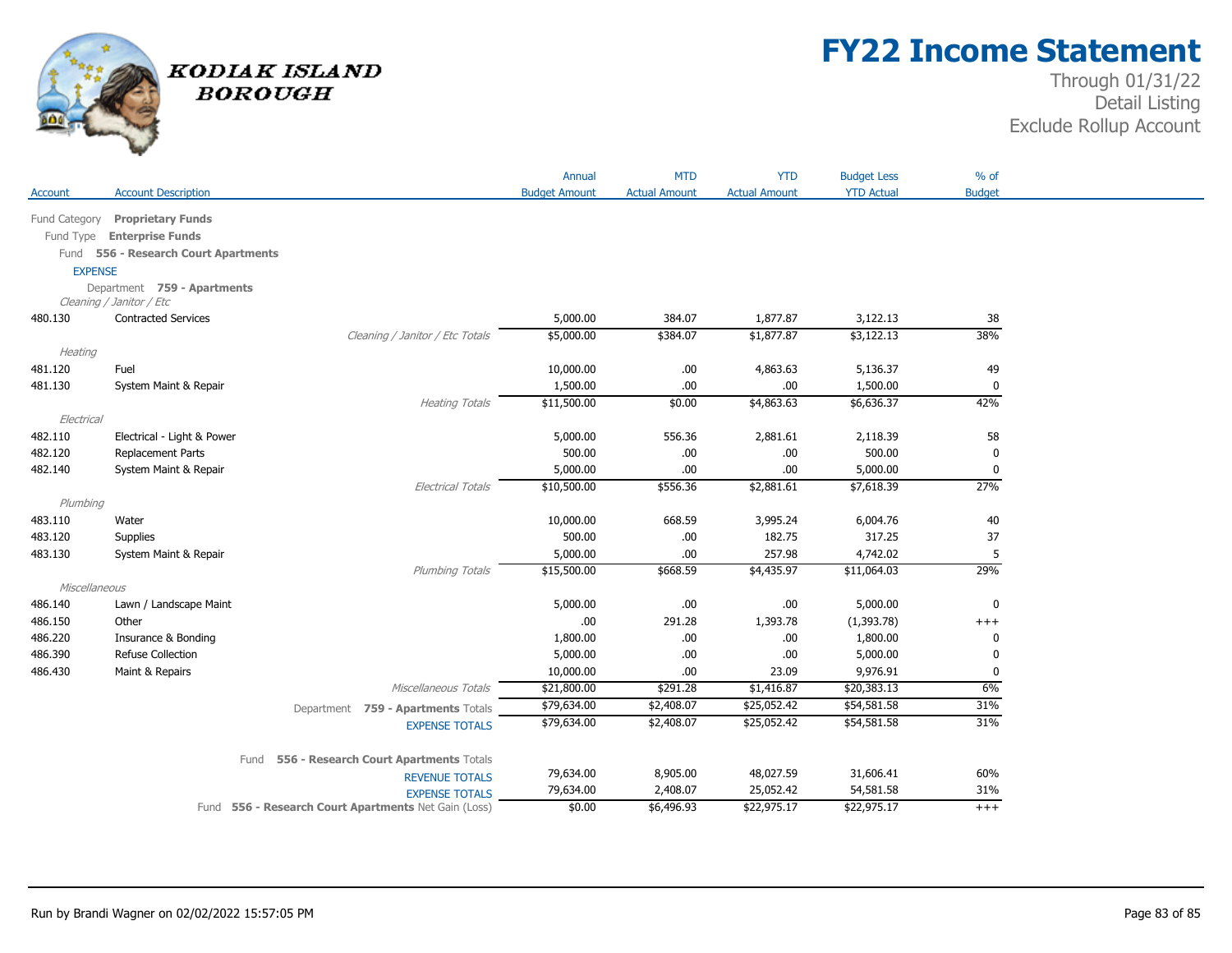

## **FY22 Income Statement**

|                |                                                            |                                                                     | Annual                  | <b>MTD</b>                     | <b>YTD</b>                     | <b>Budget Less</b>              | $%$ of         |
|----------------|------------------------------------------------------------|---------------------------------------------------------------------|-------------------------|--------------------------------|--------------------------------|---------------------------------|----------------|
| Account        | <b>Account Description</b>                                 |                                                                     | <b>Budget Amount</b>    | <b>Actual Amount</b>           | <b>Actual Amount</b>           | <b>YTD Actual</b>               | <b>Budget</b>  |
| Fund Category  | <b>Proprietary Funds</b>                                   |                                                                     |                         |                                |                                |                                 |                |
|                | Fund Type Enterprise Funds                                 |                                                                     |                         |                                |                                |                                 |                |
|                | Fund 560 - 911 Service                                     |                                                                     |                         |                                |                                |                                 |                |
| <b>REVENUE</b> |                                                            |                                                                     |                         |                                |                                |                                 |                |
|                | Department 000 - Fund Revenues                             |                                                                     |                         |                                |                                |                                 |                |
|                | Miscellaneous - Classified                                 |                                                                     |                         |                                |                                |                                 |                |
| 380.215        | <b>Customer Charges</b>                                    |                                                                     | 295,000.00              | 26,629.22                      | 143,086.91                     | 151,913.09                      | 49             |
|                |                                                            | Miscellaneous - Classified Totals                                   | \$295,000.00            | \$26,629.22                    | \$143,086.91                   | \$151,913.09                    | 49%            |
|                |                                                            | Department 000 - Fund Revenues Totals                               | \$295,000.00            | \$26,629.22                    | \$143,086.91                   | \$151,913.09                    | 49%            |
|                |                                                            | <b>REVENUE TOTALS</b>                                               | \$295,000.00            | \$26,629.22                    | \$143,086.91                   | \$151,913.09                    | 49%            |
| <b>EXPENSE</b> |                                                            |                                                                     |                         |                                |                                |                                 |                |
|                | Department 760 - NIRF or 911 Service<br>Personnel Services |                                                                     |                         |                                |                                |                                 |                |
| 410.140        | <b>Allocated Salaries</b>                                  |                                                                     | 1,500.00                | .00.                           | 1,500.00                       | .00                             | 100            |
|                |                                                            | Personnel Services Totals                                           | \$1,500.00              | \$0.00                         | \$1,500.00                     | \$0.00                          | 100%           |
|                | <b>Contracted Services</b>                                 |                                                                     |                         |                                |                                |                                 |                |
| 444.115        | <b>Telephone Services</b>                                  |                                                                     | 293,200.00              | 76,640.04                      | 114,628.69                     | 178,571.31                      | 39             |
|                |                                                            | <b>Contracted Services Totals</b>                                   | \$293,200.00            | \$76,640.04                    | \$114,628.69                   | \$178,571.31                    | 39%            |
|                | <b>Support Goods &amp; Services</b>                        |                                                                     |                         |                                |                                |                                 |                |
| 450.222        | General Liablity Insurance Coverage                        |                                                                     | 300.00                  | .00.                           | 456.00                         | (156.00)                        | 152            |
| 450.224        | <b>Insurance Coverage Discounts</b>                        | Support Goods & Services Totals                                     | .00<br>\$300.00         | .00.<br>\$0.00                 | (127.00)<br>\$329.00           | 127.00<br>(\$29.00)             | $++++$<br>110% |
|                |                                                            |                                                                     | \$295,000.00            | \$76,640.04                    | \$116,457.69                   | \$178,542.31                    | 39%            |
|                |                                                            | Department 760 - NIRF or 911 Service Totals                         | \$295,000.00            | \$76,640.04                    | \$116,457.69                   | \$178,542.31                    | 39%            |
|                |                                                            | <b>EXPENSE TOTALS</b>                                               |                         |                                |                                |                                 |                |
|                |                                                            | Fund 560 - 911 Service Totals                                       |                         |                                |                                |                                 |                |
|                |                                                            | <b>REVENUE TOTALS</b>                                               | 295,000.00              | 26,629.22                      | 143,086.91                     | 151,913.09                      | 49%            |
|                |                                                            | <b>EXPENSE TOTALS</b>                                               | 295,000.00              | 76,640.04                      | 116,457.69                     | 178,542.31                      | 39%            |
|                |                                                            | Fund 560 - 911 Service Net Gain (Loss)                              | \$0.00                  | (\$50,010.82)                  | \$26,629.22                    | \$26,629.22                     | $+++$          |
|                |                                                            |                                                                     |                         |                                |                                |                                 |                |
|                |                                                            | Fund Type Enterprise Funds Totals                                   |                         |                                |                                |                                 |                |
|                |                                                            | <b>REVENUE TOTALS</b>                                               | 12,683,507.00           | 302,641.91                     | 4,069,039.59                   | 8,614,467.41                    | 32%            |
|                |                                                            | <b>EXPENSE TOTALS</b><br>Fund Type Enterprise Funds Net Gain (Loss) | 12,683,507.00<br>\$0.00 | 341,801.96<br>$($ \$39,160.05) | 2,024,732.28<br>\$2,044,307.31 | 10,658,774.72<br>\$2,044,307.31 | 16%<br>$+++$   |
|                |                                                            |                                                                     |                         |                                |                                |                                 |                |
|                |                                                            | Fund Category Proprietary Funds Totals                              |                         |                                |                                |                                 |                |
|                |                                                            | <b>REVENUE TOTALS</b>                                               | 12,683,507.00           | 302,641.91                     | 4,069,039.59                   | 8,614,467.41                    | 32%            |
|                |                                                            | <b>EXPENSE TOTALS</b>                                               | 12,683,507.00           | 341,801.96                     | 2,024,732.28                   | 10,658,774.72                   | 16%            |
|                |                                                            |                                                                     |                         |                                |                                |                                 |                |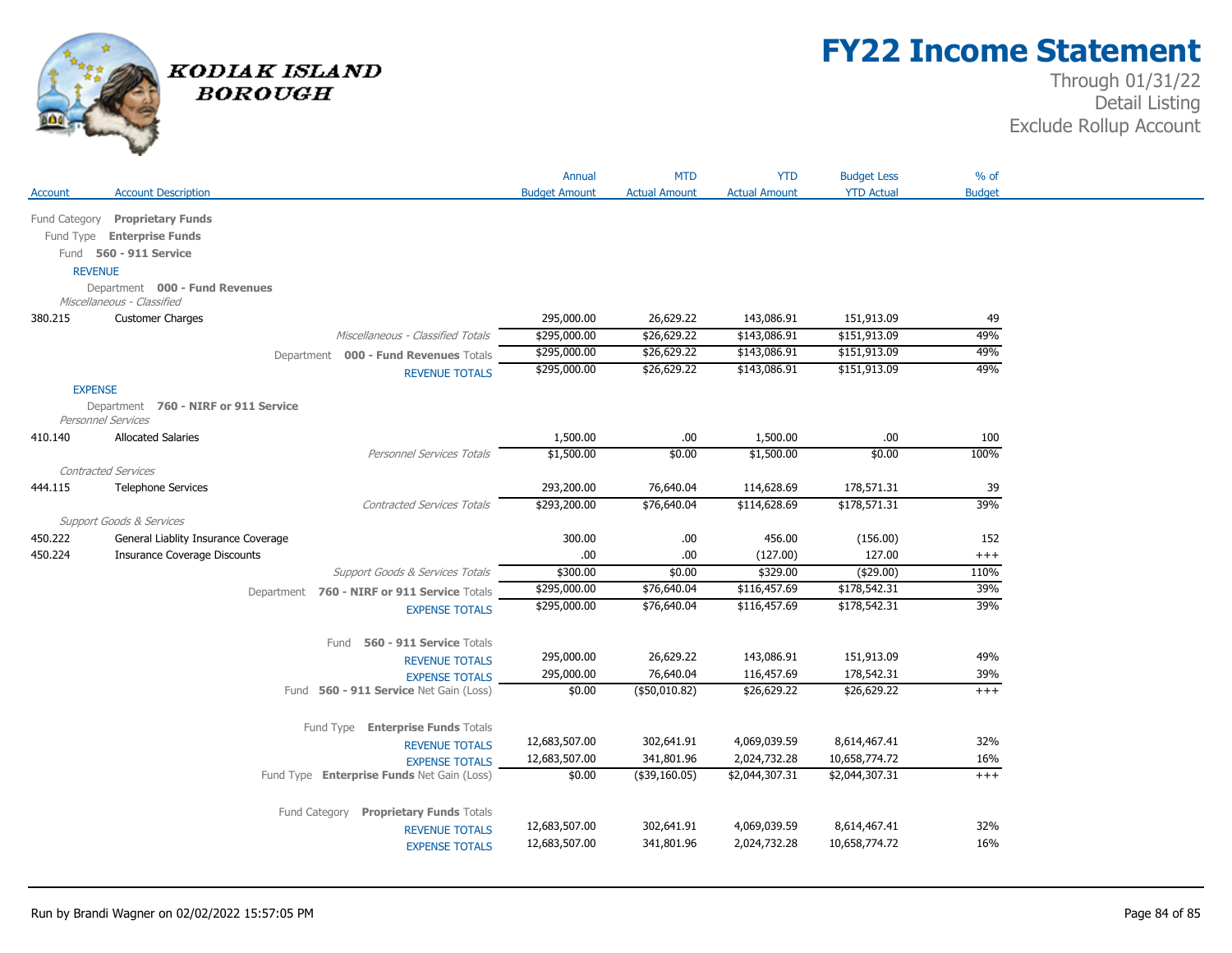# **FY22 Income Statement**

## Through 01/31/22 Detail Listing Exclude Rollup Account



**BOROUGH** 

|         |                            |                                                 | Annual               | <b>MTD</b>           | <b>YTD</b>           | <b>Budget Less</b> | % of          |  |
|---------|----------------------------|-------------------------------------------------|----------------------|----------------------|----------------------|--------------------|---------------|--|
| Account | <b>Account Description</b> |                                                 | <b>Budget Amount</b> | <b>Actual Amount</b> | <b>Actual Amount</b> | <b>YTD Actual</b>  | <b>Budget</b> |  |
|         |                            | Fund Category Proprietary Funds Net Gain (Loss) | \$0.00               | (\$39,160.05)        | \$2,044,307.31       | \$2,044,307.31     | $+++$         |  |
|         |                            | <b>Grand Totals</b>                             |                      |                      |                      |                    |               |  |
|         |                            | <b>REVENUE TOTALS</b>                           | 42,979,070.00        | 861,740.63           | 28,405,375.77        | 14,573,694.23      | 66%           |  |
|         |                            | <b>EXPENSE TOTALS</b>                           | 42,979,070.00        | 2,279,872.83         | 23,818,313.76        | 19,160,756.24      | 55%           |  |
|         |                            | Grand Total Net Gain (Loss)                     | \$0.00               | ( \$1,418,132.20)    | \$4,587,062.01       | \$4,587,062.01     | $+++$         |  |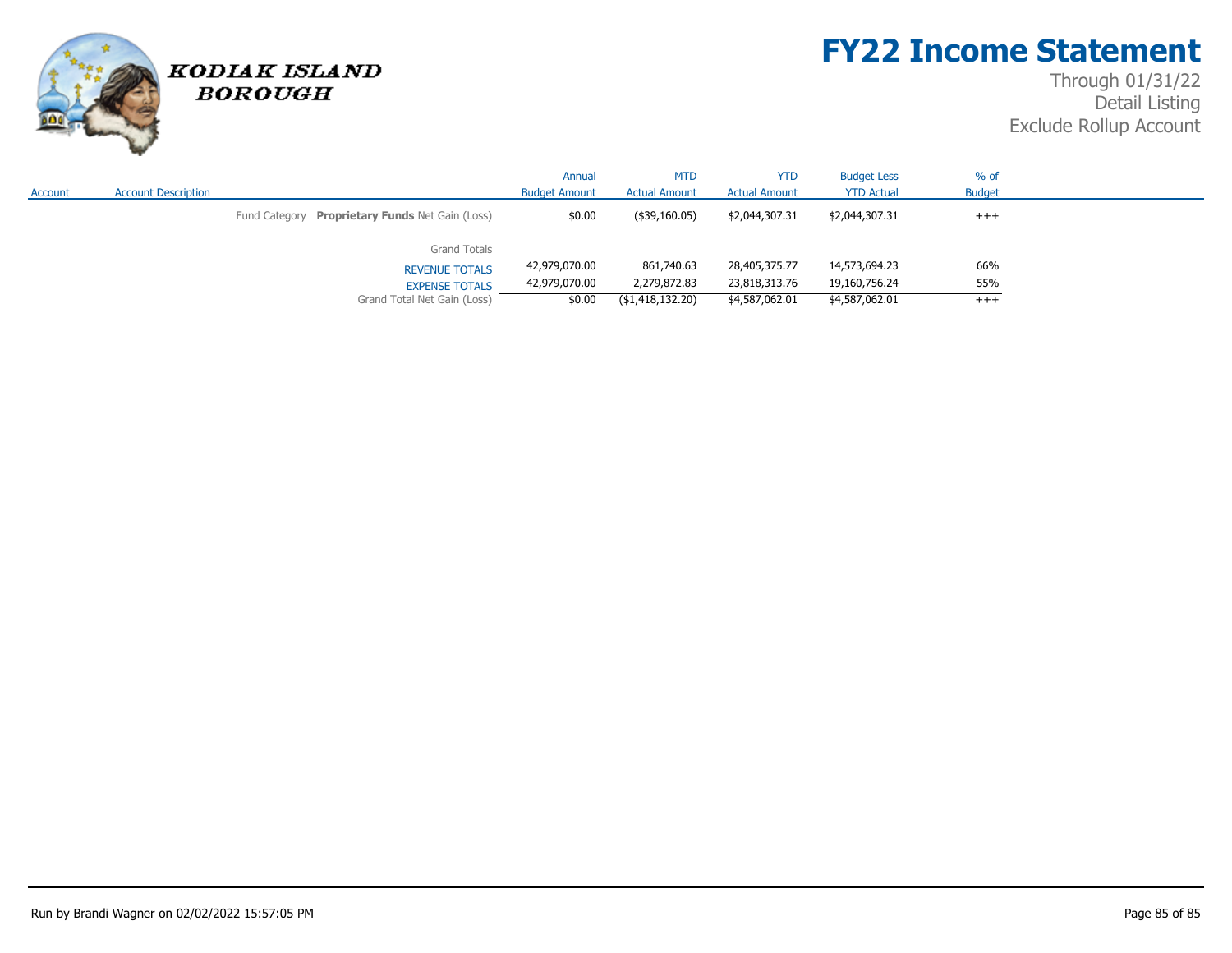

# **Current Active Capital Projects**

Life-to-Date Through 01/31/21

| <b>Project Number</b> | <b>Project Description</b>                                                  | <b>Status</b> |                 | <b>Budget</b> | <b>Actual</b>  | Encumbered |                     | Balance % of Budget |
|-----------------------|-----------------------------------------------------------------------------|---------------|-----------------|---------------|----------------|------------|---------------------|---------------------|
| Project - 07013       | Landfill Lateral Expansion (490-703)                                        | Active        | <b>REVENUES</b> | 32,000,000.00 | 30,294,406.11  |            | 1,705,593.89        | 95                  |
|                       |                                                                             |               | <b>EXPENSES</b> | 32,000,000.00 | 28,377,020.69  | .00        | 3,622,979.31        | 89                  |
|                       | Project 07013 - Landfill Lateral Expansion (490-703) Net                    |               |                 | \$0.00        | \$1,917,385.42 |            | (\$1,917,385.42)    | $+++$               |
| Project - 11009       | Island Wide UST Removal/ Replacement (469-614)                              | Active        | <b>REVENUES</b> | 567,931.00    | 567,931.00     |            | .00                 | 100                 |
|                       |                                                                             |               | <b>EXPENSES</b> | 567,931.00    | 542,544.79     | 3,797.03   | 21,589.18           | 96                  |
|                       | Project 11009 - Island Wide UST Removal/ Replacement (469-614) Net          |               |                 | \$0.00        | \$25,386.21    |            | ( \$21,589.18)      | $+++$               |
| Project - 12010       | Anton Larsen Dock (430-530)                                                 | Active        | <b>REVENUES</b> | 2,100,000.00  | 1,844,510.11   |            | 255,489.89          | 88                  |
|                       |                                                                             |               | <b>EXPENSES</b> | 2,100,000.00  | 1,848,248.08   | .00        | 251,751.92          | 88                  |
|                       | Project 12010 - Anton Larsen Dock (430-530) Net                             |               |                 | \$0.00        | $(*3,737.97)$  |            | \$3,737.97          | $^{+++}$            |
| Project - 13006       | Borough Building Rehab (469-614)                                            | Active        | <b>REVENUES</b> | 1,931,702.00  | 1,931,702.00   |            | .00                 | 100                 |
|                       |                                                                             |               | <b>EXPENSES</b> | 1,931,702.00  | 23,519.82      | .00        | 1,908,182.18        | $\mathbf{1}$        |
|                       | Project 13006 - Borough Building Rehab (469-614) Net                        |               |                 | \$0.00        | \$1,908,182.18 |            | $($ \$1,908,182.18) | $^{+++}$            |
| Project - 17002       | Baler Building Siding & Roof (490-566)                                      | Completed     | <b>REVENUES</b> | 975,000.00    | 975,000.00     |            | .00.                | 100                 |
|                       |                                                                             |               | <b>EXPENSES</b> | 975,000.00    | 931,914.44     | 51,468.00  | (8,382.44)          | 101                 |
|                       | Project 17002 - Baler Building Siding & Roof (490-566) Net                  |               |                 | \$0.00        | \$43,085.56    |            | \$8,382.44          | $^{+++}$            |
| Project - 18005       | Baler Building UST Removal/Replacement (490-566)                            | Active        | <b>REVENUES</b> | 235,000.00    | 235,000.00     |            | .00.                | 100                 |
|                       |                                                                             |               | <b>EXPENSES</b> | 235,000.00    | 130,676.46     | 90,441.50  | 13,882.04           | 94                  |
|                       | Project 18005 - Baler Building UST Removal/Replacement (490-566) Net        |               |                 | \$0.00        | \$104,323.54   |            | (\$13,882.04)       | $^{+++}$            |
| Project - 19003       | KFRC Seawater Storage & Filter Vessels (426-805)                            | Active        | <b>REVENUES</b> | 30,000.00     | 30,000.00      |            | .00                 | 100                 |
|                       |                                                                             |               | <b>EXPENSES</b> | 30,000.00     | .00.           | .00        | 30,000.00           | 0                   |
|                       | Project 19003 - KFRC Seawater Storage & Filter Vessels (426-805) Net        |               |                 | \$0.00        | \$30,000.00    |            | $($ \$30,000.00)    | $+++$               |
| Project - 19004       | KFRC Fire Alarm Replacement & Upgrades (426-805)                            | Active        | <b>REVENUES</b> | 260,000.00    | 260,000.00     |            | .00                 | 100                 |
|                       |                                                                             |               | <b>EXPENSES</b> | 260,000.00    | 232,343.60     | 16,902.00  | 10,754.40           | 96                  |
|                       | Project 19004 - KFRC Fire Alarm Replacement & Upgrades (426-805) Net        |               |                 | \$0.00        | \$27,656.40    |            | (\$10,754.40)       | $^{+++}$            |
| Project - 19008       | CAMA/ Collection Software Upgrade (415-)                                    | Active        | <b>REVENUES</b> | 300,000.00    | 300,000.00     |            | .00.                | 100                 |
|                       |                                                                             |               | <b>EXPENSES</b> | 300,000.00    | .00.           | .00        | 300,000.00          | 0                   |
|                       | Project 19008 - CAMA/ Collection Software Upgrade (415-) Net                |               |                 | \$0.00        | \$300,000.00   |            | $($ \$300,000.00)   | $+++$               |
| Project - 19009       | Fire Protection Area # 1 Exterior Improvement (450-<br>550)                 | Active        | <b>REVENUES</b> | 420,000.00    | 420,000.00     |            | .00.                | 100                 |
|                       |                                                                             |               | <b>EXPENSES</b> | 420,000.00    | 417,866.36     | 1,890.00   | 243.64              | 100                 |
|                       | Project 19009 - Fire Protection Area # 1 Exterior Improvement (450-550) Net |               |                 | \$0.00        | \$2,133.64     |            | (\$243.64)          | $+++$               |
| Project - 19011       | Womens Bay Fire Kitchen Remodel (450-550)                                   | Active        | <b>REVENUES</b> | 25,000.00     | 25,000.00      |            | .00.                | 100                 |
|                       |                                                                             |               | <b>EXPENSES</b> | 25,000.00     | .00            | .00        | 25,000.00           | 0                   |
|                       | Project 19011 - Womens Bay Fire Kitchen Remodel (450-550) Net               |               |                 | \$0.00        | \$25,000.00    |            | $($ \$25,000.00)    | $+++$               |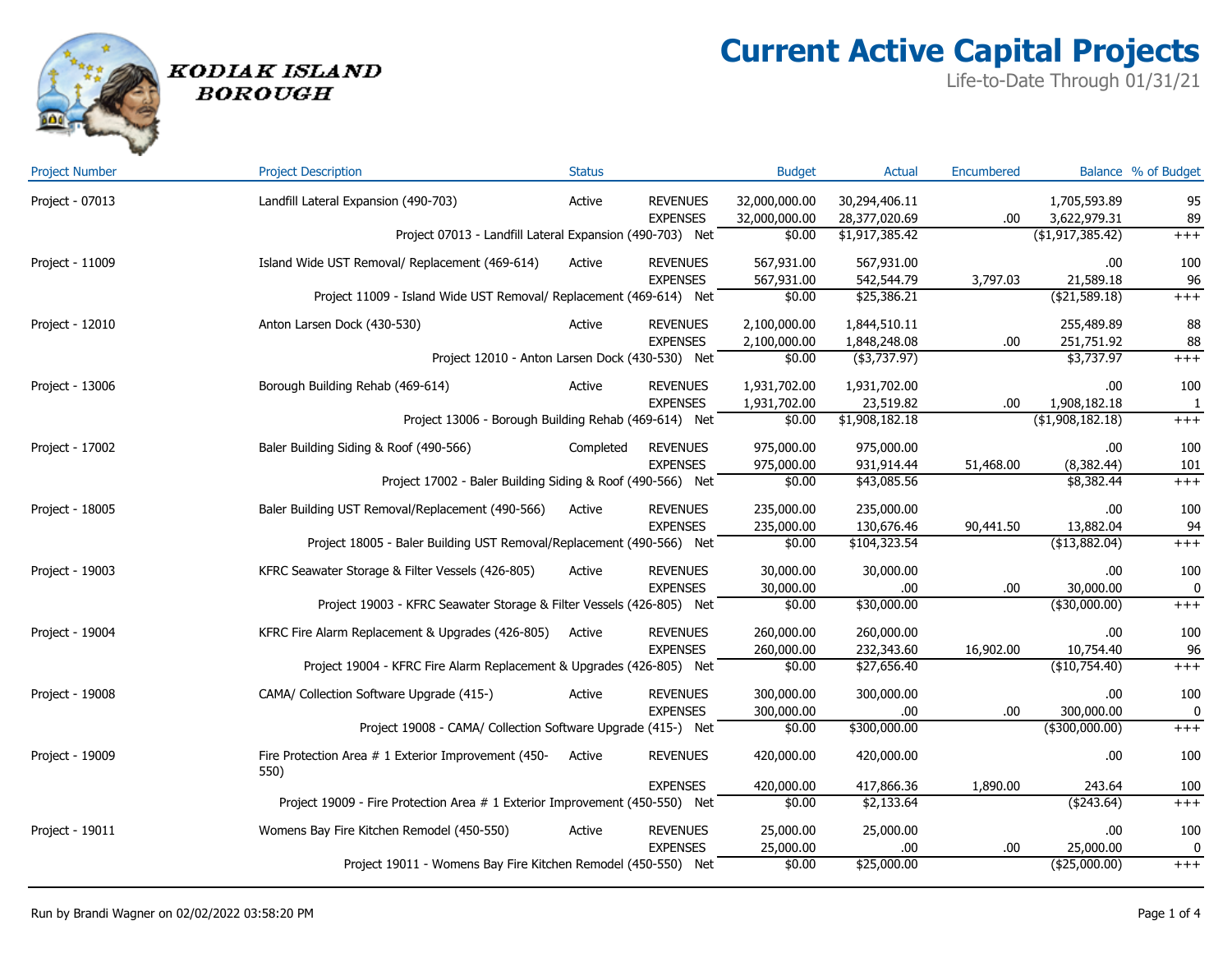# **Current Active Capital Projects**

Life-to-Date Through 01/31/21



#### KODIAK ISLAND **BOROUGH**

| <b>Project Number</b> | <b>Project Description</b>                                                         | <b>Status</b> |                                             | <b>Budget</b>          | <b>Actual</b>           | Encumbered |                             | Balance % of Budget |
|-----------------------|------------------------------------------------------------------------------------|---------------|---------------------------------------------|------------------------|-------------------------|------------|-----------------------------|---------------------|
| Project - 19012       | Leachate Aeration (490-712)                                                        | Active        | <b>REVENUES</b><br><b>EXPENSES</b>          | 28,000.00<br>28,000.00 | 28,000.00<br>32,464.00  | .00        | .00.<br>(4,464.00)          | 100<br>116          |
|                       | Project 19012 - Leachate Aeration (490-712) Net                                    |               |                                             | \$0.00                 | $(*4,464.00)$           |            | \$4,464.00                  | $++++$              |
| Project - 19013       | Junk Car Removal (415-538)                                                         | Active        | <b>REVENUES</b><br><b>EXPENSES</b>          | 25,200.00              | 25,200.00               |            | .00.                        | 100                 |
|                       | Project 19013 - Junk Car Removal (415-538) Net                                     |               |                                             | 25,200.00<br>\$0.00    | 19,912.80<br>\$5,287.20 | .00        | 5,287.20<br>$($ \$5,287.20) | 79<br>$++++$        |
| Project - 19014       | Fuel Leak Cleanup @ Hospital 540-740 (reimbursable) Active                         |               | <b>REVENUES</b>                             | 150,000.00             | 150,000.00              |            | .00                         | 100                 |
|                       |                                                                                    |               | <b>EXPENSES</b>                             | 150,000.00             | 175,053.82              | .00        | (25,053.82)                 | 117                 |
|                       | Project 19014 - Fuel Leak Cleanup @ Hospital 540-740 (reimbursable) Net            |               |                                             | \$0.00                 | (425,053.82)            |            | \$25,053.82                 | $^{+++}$            |
| Project - 19015       | Aerial Imagery (415-)                                                              | Active        | <b>REVENUES</b>                             | 40,000.00              | 40,000.00               |            | .00                         | 100                 |
|                       |                                                                                    |               | <b>EXPENSES</b>                             | 40,000.00              | .00                     | .00        | 40,000.00                   | 0                   |
|                       |                                                                                    |               | Project 19015 - Aerial Imagery (415-) Net   | \$0.00                 | \$40,000.00             |            | $(*40,000.00)$              | $++++$              |
| Project - 20001       | PKIMC New Fuel Tank (495-537)                                                      | Active        | <b>REVENUES</b>                             | 230,000.00             | 230,000.00              |            | .00                         | 100                 |
|                       |                                                                                    |               | <b>EXPENSES</b>                             | 230,000.00             | 106,943.21              | 115,874.00 | 7,182.79                    | 97                  |
|                       | Project 20001 - PKIMC New Fuel Tank (495-537) Net                                  |               |                                             | \$0.00                 | \$123,056.79            |            | (\$7,182.79)                | $++++$              |
| Project - 20003       | PKIMC Retaining Wall (495-537)                                                     | Active        | <b>REVENUES</b>                             | 235,000.00             | 235,000.00              |            | .00                         | 100                 |
|                       |                                                                                    |               | <b>EXPENSES</b>                             | 235,000.00             | 168,936.95              | 54,732.78  | 11,330.27                   | 95                  |
|                       | Project 20003 - PKIMC Retaining Wall (495-537) Net                                 |               |                                             | \$0.00                 | \$66,063.05             |            | (\$11,330.27)               | $++++$              |
| Project - 20004       | KFRC Exterior (426-805)                                                            | Active        | <b>REVENUES</b>                             | 100,000.00             | 100,000.00              |            | .00                         | 100                 |
|                       |                                                                                    |               | <b>EXPENSES</b>                             | 100,000.00             | 56,421.93               | 1,999.83   | 41,578.24                   | 58                  |
|                       |                                                                                    |               | Project 20004 - KFRC Exterior (426-805) Net | \$0.00                 | \$43,578.07             |            | $($ \$41,578.24)            | $++++$              |
| Project - 20005       | Borough Building Abatement/ Mechanical Upgrades<br>$(469 - 614)$                   | Active        | <b>REVENUES</b>                             | 100,000.00             | 100,000.00              |            | .00.                        | 100                 |
|                       |                                                                                    |               | <b>EXPENSES</b>                             | 100,000.00             | 61,126.34               | 6,159.90   | 32,713.76                   | 67                  |
|                       | Project 20005 - Borough Building Abatement/ Mechanical Upgrades (469-614) Net      |               |                                             | \$0.00                 | \$38,873.66             |            | (\$32,713.76)               | $++++$              |
| Project - 20006       | PKIMC Structural Analysis & Project List Development Active<br>$(495 - 537)$       |               | <b>REVENUES</b>                             | 50,000.00              | 50,000.00               |            | .00.                        | 100                 |
|                       |                                                                                    |               | <b>EXPENSES</b>                             | 50,000.00              | 38,122.05               | 4,234.00   | 7,643.95                    | 85                  |
|                       | Project 20006 - PKIMC Structural Analysis & Project List Development (495-537) Net |               |                                             | \$0.00                 | \$11,877.95             |            | $(*7,643.95)$               | $++++$              |
| Project - 20007       | KIBSD Auxiliary Gym Design (415-539)                                               | Active        | <b>REVENUES</b>                             | 60,000.00              | 50,793.50               |            | 9,206.50                    | 85                  |
|                       |                                                                                    |               | <b>EXPENSES</b>                             | 60,000.00              | 58,906.40               | 1,288.50   | (194.90)                    | 100                 |
|                       | Project 20007 - KIBSD Auxiliary Gym Design (415-539) Net                           |               |                                             | \$0.00                 | (\$8,112.90)            |            | \$9,401.40                  | $++++$              |
| Project - 20008       | North Star Elementary Siding 470-536                                               | Active        | <b>REVENUES</b>                             | 502,039.00             | 102,619.32              |            | 399,419.68                  | 20                  |
|                       |                                                                                    |               | <b>EXPENSES</b>                             | 502,039.00             | 318,674.88              | 53,106.90  | 130,257.22                  | 74                  |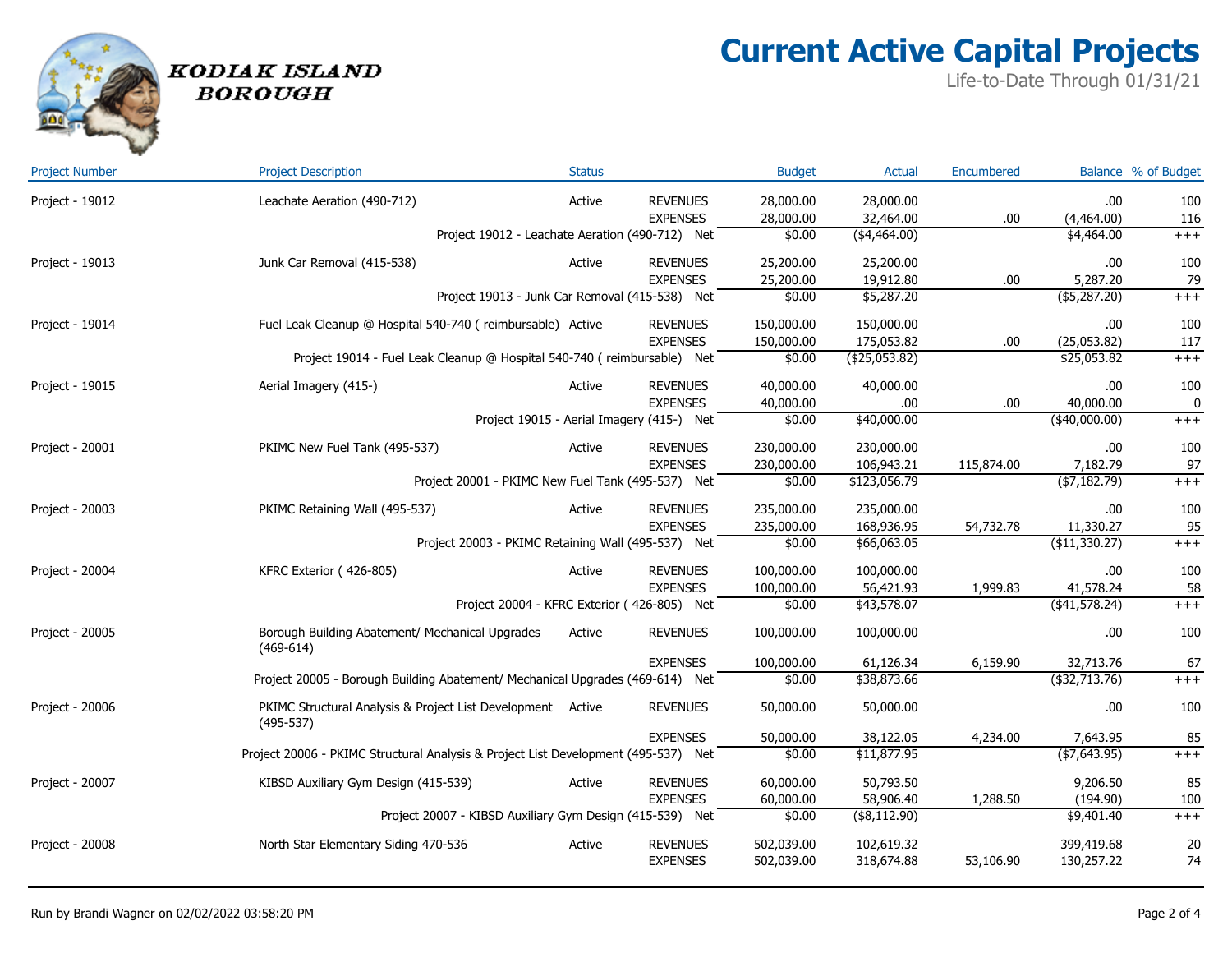**Current Active Capital Projects**

Life-to-Date Through 01/31/21

| <b>Project Number</b> | <b>Project Description</b>                                                           | <b>Status</b> |                                      | <b>Budget</b> | Actual           | Encumbered |                  | Balance % of Budget |
|-----------------------|--------------------------------------------------------------------------------------|---------------|--------------------------------------|---------------|------------------|------------|------------------|---------------------|
|                       | Project 20008 - North Star Elementary Siding 470-536 Net                             |               |                                      | \$0.00        | (\$216,055.56)   |            | \$269,162.46     | $^{+++}$            |
| Project - 20009       | Salonie Creek Culvert Replacement Project (455-550)                                  | Active        | <b>REVENUES</b>                      | 100,000.00    | 100,000.00       |            | .00              | 100                 |
|                       |                                                                                      |               | <b>EXPENSES</b>                      | 100,000.00    | 40,333.89        | 36,109.00  | 23,557.11        | 76                  |
|                       | Project 20009 - Salonie Creek Culvert Replacement Project (455-550) Net              |               |                                      | \$0.00        | \$59,666.11      |            | $($ \$23,557.11) | $+++$               |
| Project - 20020       | KIBSD Auditorium Upgrade Reimbursable (415-539)                                      | Active        | <b>REVENUES</b>                      | 27,000.00     | .00              |            | 27,000.00        | $\mathbf{0}$        |
|                       |                                                                                      |               | <b>EXPENSES</b>                      | 27,000.00     | 147.26           | 24,500.00  | 2,352.74         | 91                  |
|                       | Project 20020 - KIBSD Auditorium Upgrade Reimbursable (415-539) Net                  |               |                                      | \$0.00        | (\$147.26)       |            | \$24,647.26      | $^{+++}$            |
| Project - 20021       | Tsunami Siren Upgrades - 2020 (455-550)                                              | Active        | <b>REVENUES</b>                      | 530,742.00    | 530,742.00       |            | .00              | 100                 |
|                       |                                                                                      |               | <b>EXPENSES</b>                      | 530,742.00    | 334,231.12       | 199,020.19 | (2,509.31)       | 100                 |
|                       | Project 20021 - Tsunami Siren Upgrades - 2020 (455-550) Net                          |               |                                      | \$0.00        | \$196,510.88     |            | \$2,509.31       | $^{+++}$            |
| Project - 20022       | Fuel Tank Line Leak - Long Term Care (545-743)                                       | Active        | <b>REVENUES</b>                      | .00           | .00              |            | .00              | $++++$              |
|                       |                                                                                      |               | <b>EXPENSES</b>                      | .00           | 294,935.75       | 1,104.97   | (296, 040.72)    | $^{+++}$            |
|                       | Project 20022 - Fuel Tank Line Leak - Long Term Care (545-743) Net                   |               |                                      | \$0.00        | ( \$294, 935.75) |            | \$296,040.72     | $+++$               |
| Project - 20023       | ADF&G Fuel Spill                                                                     | Active        | <b>REVENUES</b>                      | .00           | .00              |            | .00              | $^{+++}$            |
|                       |                                                                                      |               | <b>EXPENSES</b>                      | .00           | .00              | .00        | .00              | $^{+++}$            |
|                       |                                                                                      |               | Project 20023 - ADF&G Fuel Spill Net | \$0.00        | \$0.00           |            | \$0.00           | $^{+++}$            |
| Project - 20024       | Chiniak Water System (455-550)                                                       | Active        | <b>REVENUES</b>                      | 75,000.00     | 75,000.00        |            | .00              | 100                 |
|                       |                                                                                      |               | <b>EXPENSES</b>                      | 75,000.00     | 13,897.39        | .00        | 61,102.61        | 19                  |
|                       | Project 20024 - Chiniak Water System (455-550) Net                                   |               |                                      | \$0.00        | \$61,102.61      |            | (\$1,102.61)     | $^{+++}$            |
| Project - 21000       | PKIMC Fire Alarm Replacement & Upgrade (497-567)                                     | Active        | <b>REVENUES</b>                      | 726,000.00    | 726,000.00       |            | .00              | 100                 |
|                       |                                                                                      |               | <b>EXPENSES</b>                      | 726,000.00    | 33,518.00        | 44,742.00  | 647,740.00       | 11                  |
|                       | Project 21000 - PKIMC Fire Alarm Replacement & Upgrade (497-567) Net                 |               |                                      | \$0.00        | \$692,482.00     |            | (\$647,740.00)   | $^{+++}$            |
| Project - 21001       | KFRC Fume Hoods (428-805)                                                            | Active        | <b>REVENUES</b>                      | 120,000.00    | 120,000.00       |            | .00              | 100                 |
|                       |                                                                                      |               | <b>EXPENSES</b>                      | 120,000.00    | 11,333.77        | 7,555.70   | 101,110.53       | 16                  |
|                       | Project 21001 - KFRC Fume Hoods (428-805) Net                                        |               |                                      | \$0.00        | \$108,666.23     |            | (\$101, 110.53)  | $^{+++}$            |
| Project - 21002       | Saltery Cove Trail System Access & Improvement<br>Project (432-140)                  | Active        | <b>REVENUES</b>                      | .00           | .00              |            | .00              | $^{+++}$            |
|                       |                                                                                      |               | <b>EXPENSES</b>                      | .00           | 13,370.00        | 12,170.00  | (25,540.00)      | $^{+++}$            |
|                       | Project 21002 - Saltery Cove Trail System Access & Improvement Project (432-140) Net |               |                                      | \$0.00        | (\$13,370.00)    |            | \$25,540.00      | $+++$               |
| Project - 21003       | NOAA Hazmat Shed Reimbursable by NOAA (555-758) Active                               |               | <b>REVENUES</b>                      | 12,950.00     | 12,477.50        |            | 472.50           | 96                  |
|                       | <b>EXPENSES</b>                                                                      |               |                                      | 12,950.00     | 3,807.56         | .00        | 9,142.44         | 29                  |
|                       | Project 21003 - NOAA Hazmat Shed Reimbursable by NOAA (555-758) Net                  |               |                                      | \$0.00        | \$8,669.94       |            | (\$8,669.94)     | $+++$               |
| Project - 21004       | Sargent Creek Park Upgrades (252-215)                                                | Active        | <b>REVENUES</b>                      | .00           | 1,000.00         |            | (1,000.00)       | $^{+++}$            |
|                       |                                                                                      |               | <b>EXPENSES</b>                      | .00           | .00              | .00.       | .00.             | $++++$              |